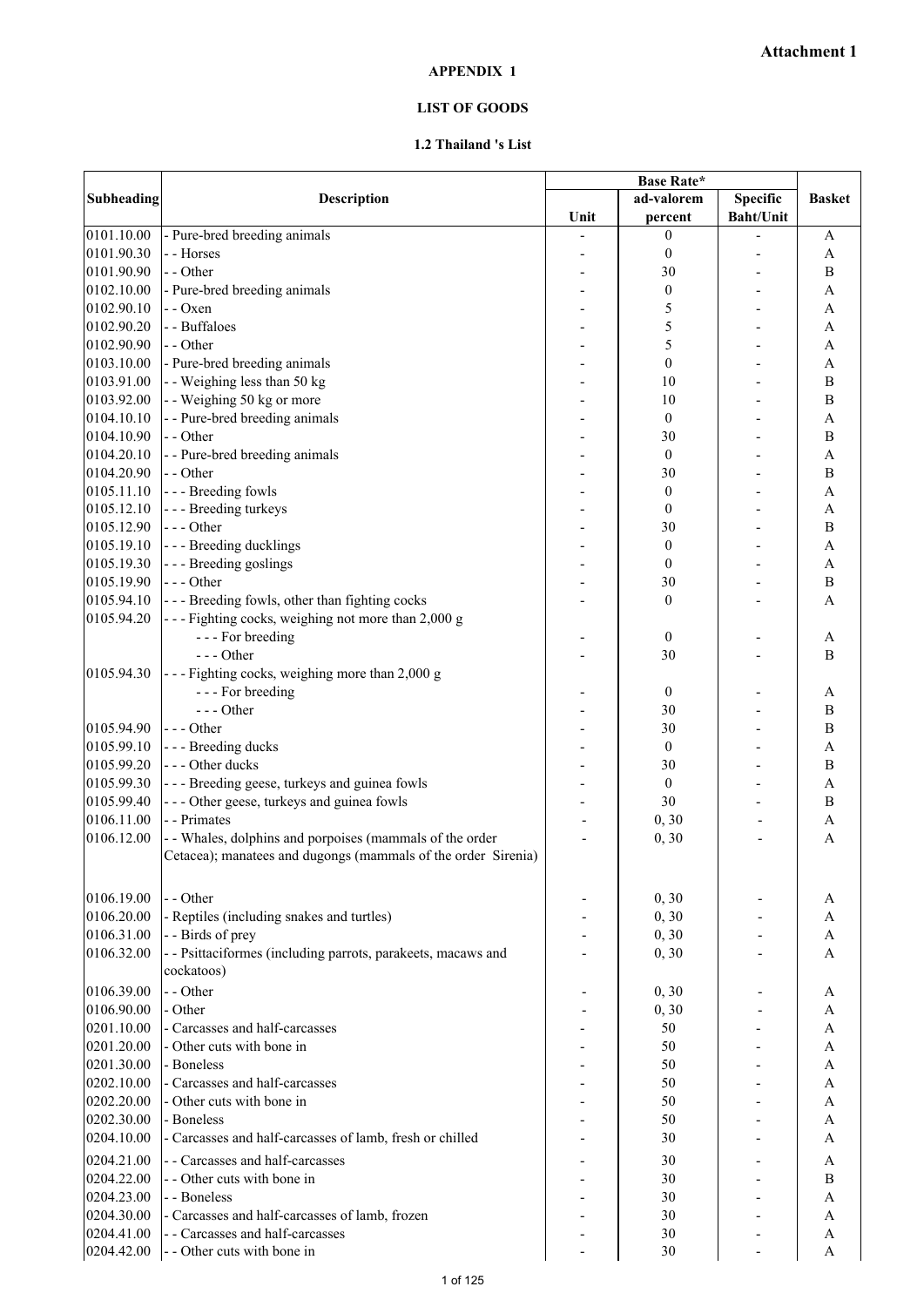| <b>Subheading</b> |                                                                   | <b>Base Rate*</b> |            |                  |                       |
|-------------------|-------------------------------------------------------------------|-------------------|------------|------------------|-----------------------|
|                   | <b>Description</b>                                                |                   | ad-valorem | <b>Specific</b>  | <b>Basket</b>         |
|                   |                                                                   | Unit              | percent    | <b>Baht/Unit</b> |                       |
| 0204.43.00        | - - Boneless                                                      |                   | 30         |                  | A                     |
| 0204.50.00        | - Meat of goats                                                   |                   | 30         |                  | A                     |
| 0205.00.00        | Meat of horses, asses, mules or hinnies, fresh, chilled or frozen |                   | 30         |                  | B                     |
| 0206.10.00        | - Of bovine animals, fresh or chilled                             |                   | 30         |                  | B                     |
| 0206.21.00        | - - Tongues                                                       |                   | 30         |                  | A                     |
| 0206.22.00        | - - Livers                                                        |                   | 30         |                  | $\mathbf B$           |
| 0206.29.00        | - - Other                                                         |                   | 30         |                  | $\, {\bf B}$          |
| 0206.30.00        | - Of swine, fresh or chilled                                      |                   | 40         |                  | $\, {\bf B}$          |
| 0208.10.00        | - Of rabbits or hares                                             |                   | 30         |                  | $\boldsymbol{\rm{A}}$ |
| 0208.30.00        | - Of primates                                                     |                   | 30         |                  | A                     |
| 0208.40.00        | - Of whales, dolphins and porpoises (mammals of the order         |                   | 30         |                  | $\mathbf{A}$          |
|                   | Cetacea); of manatees and dugongs (mammals of the order           |                   |            |                  |                       |
|                   | Sirenia)                                                          |                   |            |                  |                       |
| 0208.50.00        |                                                                   |                   | 30         |                  |                       |
| 0208.90.00        | - Of reptiles (including snakes and turtles)<br>- Other           |                   |            |                  | A<br>A                |
|                   |                                                                   |                   | 30, 40     |                  |                       |
| 0210.91.00        | - - Of primates                                                   |                   | 50         |                  | $\mathbf{A}$          |
| 0210.92.00        | - - Of whales, dolphins and porpoises (mammals of the order       |                   | 50         |                  | $\overline{A}$        |
|                   | Cetacea); of manatees and dugongs (mammals of the order           |                   |            |                  |                       |
|                   | Sirenia)                                                          |                   |            |                  |                       |
| 0210.93.00        | - - Of reptiles (including snakes and turtles)                    |                   | 50         |                  | A                     |
| 0301.10.10        | - - Fish fry                                                      |                   | 30         |                  | $\, {\bf B}$          |
| 0301.10.20        | - - Other, marine fish                                            |                   | 30         |                  | $\, {\bf B}$          |
| 0301.10.30        | - - Other, freshwater fish                                        |                   | 30         |                  | $\, {\bf B}$          |
| 0301.91.00        | - - Trout (Salmo trutta, Oncorhynchus mykiss, Oncorhynchus        |                   | 30         |                  | B                     |
|                   | clarki, Oncorhynchus aguabonita, Oncorhynchus gilae,              |                   |            |                  |                       |
|                   | Oncorhynchus apache and Oncorhynchus chrysogaster)                |                   |            |                  |                       |
| 0301.92.00        | - - Eels (Anguilla spp.)                                          |                   | 30         |                  | B                     |
| 0301.93.10        | --- Breeding, other than fry                                      |                   | 30         |                  | B                     |
| 0301.93.90        | $--$ Other                                                        |                   | 30         |                  | B                     |
| 0301.94.00        | - - Bluefin tunas (Thunnus thynnus)                               |                   | 30         |                  | $\, {\bf B}$          |
| 0301.95.00        | - - Southern bluefin tunas (Thunnus maccoyii)                     |                   | 30         |                  | B                     |
| 0301.99.11        | $--$ Breeding                                                     |                   | 30         |                  | B                     |
| 0301.99.19        | $--$ Other                                                        |                   | 30         |                  | B                     |
| 0301.99.21        | $--$ Breeding                                                     |                   | 30         |                  | B                     |
| 0301.99.29        | $--- Other$                                                       |                   | 30         |                  | $\, {\bf B}$          |
| 0301.99.31        | ---- Milk fish breeder                                            |                   | 30         |                  | B                     |
| 0301.99.39        | - - - - Other                                                     |                   | 30         |                  | $\, {\bf B}$          |
| 0301.99.40        | --- Other freshwater fish                                         |                   | 30         |                  | $\, {\bf B}$          |
| 0302.11.00        | - - Trout (Salmo trutta, Oncorhynchus mykiss, Oncorhynchus        |                   | 5          |                  | $\bf{B}$              |
|                   | clarki, Oncorhynchus aguabonita, Oncorhynchus gilae,              |                   |            |                  |                       |
|                   | Oncorhynchus apache and Oncorhynchus chrysogaster)                |                   |            |                  |                       |
|                   |                                                                   |                   |            |                  |                       |
|                   |                                                                   |                   |            |                  |                       |
| 0302.12.00        | - - Pacific Salmon (Oncorhynchus nerka, Oncorhynchus              |                   | 5          |                  | B                     |
|                   | gorbuscha, Oncorhynchus keta, Oncorhynchus tschawytscha,          |                   |            |                  |                       |
|                   | Oncorhynchus kisutch, Oncorhynchus masou, and Oncorhynchus        |                   |            |                  |                       |
|                   | rhodurus), Atlantic salmon (Salmo salar) and Danube salmon        |                   |            |                  |                       |
|                   | (Hucho hucho)                                                     |                   |            |                  |                       |
|                   |                                                                   |                   |            |                  |                       |
| 0302.19.00        | - - Other                                                         |                   | 5          |                  | B                     |
| 0302.21.00        | - - Halibut (Reinhardtius hippoglossoides, Hippoglossus           |                   | 5          |                  | B                     |
|                   | hippoglossus, Hippoglossus stenolepis)                            |                   |            |                  |                       |
| 0302.22.00        | - - Plaice (Pleuronectes Platessa)                                |                   | 30         |                  | $\, {\bf B}$          |
| 0302.23.00        |                                                                   |                   |            |                  | $\, {\bf B}$          |
| 0302.29.00        | - - Sole (Solea spp.)<br>- - Other                                |                   | 5          |                  | $\, {\bf B}$          |
|                   |                                                                   |                   | 5          |                  |                       |
| 0302.31.00        | - - Albacore or longfinned tunas (Thunnus alalunga)               |                   | 5          |                  | $\, {\bf B}$          |
| 0302.32.00        | - - Yellowfin tunas (Thunnus albacares)                           |                   | 5          |                  | $\, {\bf B}$          |
| 0302.33.00        | - - Skipjack or stripe-bellied bonito                             |                   | 5          |                  | $\, {\bf B}$          |
| 0302.34.00        | - - Bigeye tunas (Thunnus obesus)                                 |                   | 5          |                  | $\, {\bf B}$          |
| 0302.35.00        | - - Bluefin tunas (Thunnus thynnus)                               |                   | 5          |                  | $\, {\bf B}$          |
| 0302.36.00        | - - Southern bluefin tunas (Thunnus maccoyii)                     |                   | 5          |                  | B                     |
| 0302.39.00        | - - Other                                                         |                   | 5          |                  | B                     |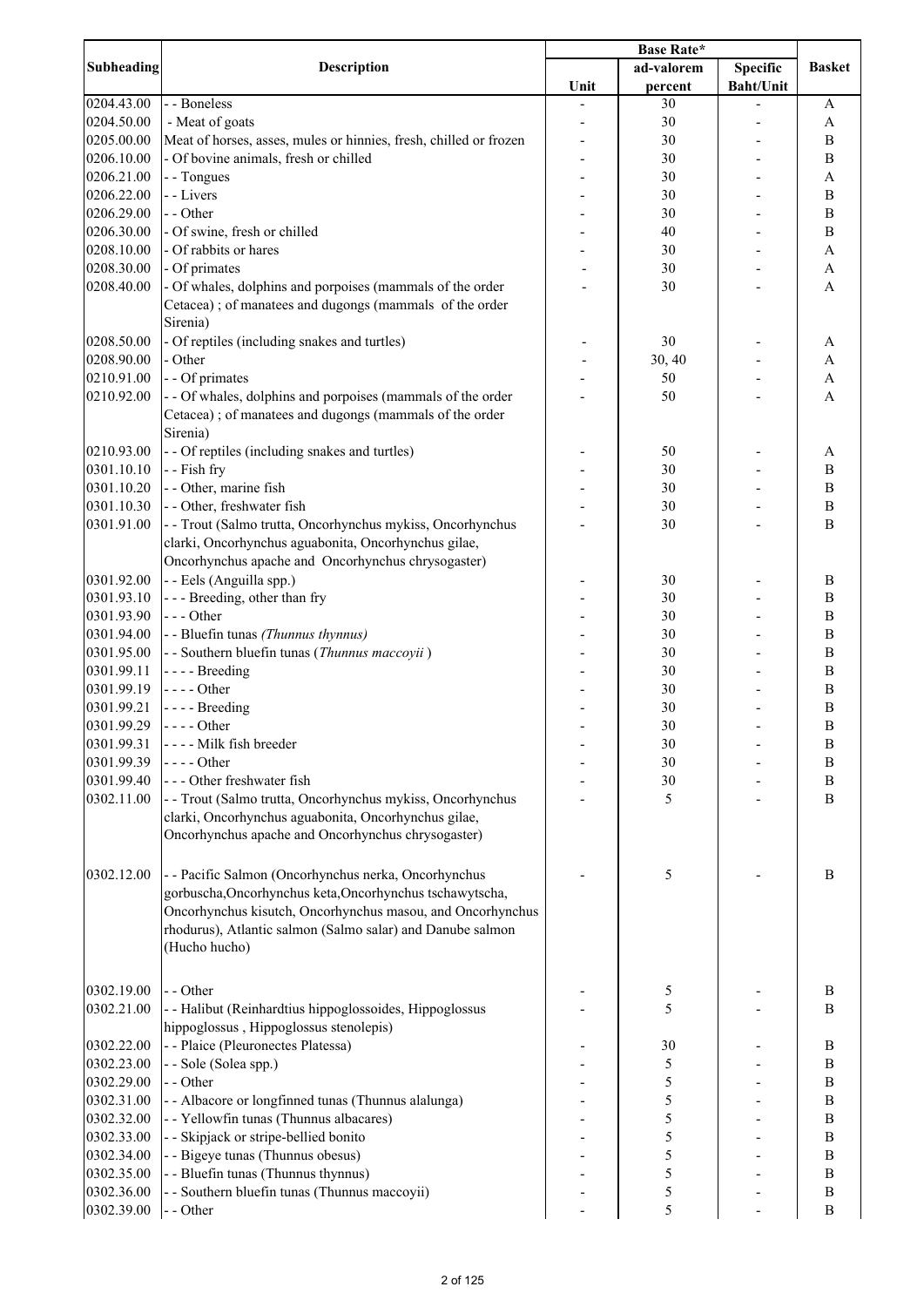| <b>Subheading</b> | <b>Description</b>                                              | <b>Base Rate*</b> |            |                  |                  |
|-------------------|-----------------------------------------------------------------|-------------------|------------|------------------|------------------|
|                   |                                                                 |                   | ad-valorem | <b>Specific</b>  | <b>Basket</b>    |
|                   |                                                                 | Unit              | percent    | <b>Baht/Unit</b> |                  |
| 0302.40.00        | - Herrings (Clupea harengus, Clupea pallasii), excluding livers |                   | 5          |                  | $\, {\bf B}$     |
|                   | and roes                                                        |                   |            |                  |                  |
|                   |                                                                 |                   |            |                  |                  |
| 0302.50.00        | - Cod (Gadus morhua, Gadus ogac, Gadus macrocephalus),          |                   | 5          |                  | B                |
|                   | excluding livers and roes                                       |                   |            |                  |                  |
| 0302.61.00        | - - Sardines (Sardina pilchardus, Sardinops spp.), sardinella   |                   | 5          |                  | B                |
|                   | (Sardinella spp.), brisling or sprats (Sprattus sprattus)       |                   |            |                  |                  |
| 0302.62.00        | - - Haddock (Melanogrammus aeglefinus)                          |                   | 5          |                  | $\, {\bf B}$     |
| 0302.63.00        | - - Coalfish (Pollachius virens)                                |                   | 30         |                  | $\boldsymbol{B}$ |
| 0302.65.00        | - - Dogfish and other sharks                                    |                   | 30         |                  | $\boldsymbol{B}$ |
| 0302.66.00        | - - Eels (Anguilla spp.)                                        |                   | 5          |                  | $\boldsymbol{B}$ |
| 0302.70.00        | - livers and roes                                               |                   | 5          |                  | $\boldsymbol{B}$ |
| 0303.11.00        | - - Sockeye salmon (red salmon) (Oncorhynchus nerka)            |                   | 5          |                  | $\boldsymbol{B}$ |
| 0303.19.00        | - - Other                                                       |                   | 5          |                  | $\, {\bf B}$     |
| 0303.21.00        | - - Trout (Salmo trutta, Oncorhynchus mykiss, Oncorhynchus      |                   | 5          |                  | B                |
|                   | clarki, Oncorhynchus aquabonita, Oncorhynchus gilae,            |                   |            |                  |                  |
|                   | Oncorhynchus apache and Oncorhynchus chrysogaster)              |                   |            |                  |                  |
|                   |                                                                 |                   |            |                  |                  |
| 0303.22.00        | - - Atlantic salmon (Salmo salar) and Danube salmon (Hucho      |                   | 5          |                  | B                |
|                   | hucho)                                                          |                   |            |                  |                  |
|                   |                                                                 |                   |            |                  |                  |
| 0303.29.00        | - - Other                                                       |                   |            |                  |                  |
|                   |                                                                 |                   | 5<br>5     |                  | B                |
| 0303.31.00        | - - Halibut (Reinhardtius hippoglossoides, Hippoglossus         |                   |            |                  | B                |
|                   | hippoglossus, Hippoglossus stenolepis)                          |                   |            |                  |                  |
|                   |                                                                 |                   |            |                  |                  |
| 0303.32.00        | - - Plaice (Pleuronectes platessa)                              |                   | 30         |                  | $\, {\bf B}$     |
| 0303.33.00        | - - Sole (Solea spp.)                                           |                   | 5          |                  | $\, {\bf B}$     |
| 0303.39.00        | - - Other                                                       |                   | 5          |                  | $\bf{B}$         |
| 0303.41.00        | - - Albacore or longfinned tunas (Thunnas alalunga)             |                   | 5          |                  | $\overline{A}$   |
| 0303.42.00        | - - Yellowfin tunas (Thunnus albacares)                         |                   | 5          |                  | $\mathbf{A}$     |
| 0303.43.00        | - - Skipjack or stripe-bellied bonito                           |                   | 5          |                  | $\mathbf{A}$     |
| 0303.44.00        | - - Bigeye tunas (Thunnus obesus)                               |                   | 5          |                  | A                |
| 0303.45.00        | - - Bluefin tunas (Thunnus thynnus)                             |                   | 5          |                  | A                |
| 0303.46.00        | - - Southern bluefin tunas (Thunnus maccoyii)                   |                   | 5          |                  | A                |
| 0303.49.00        | - - Other                                                       |                   | 5          |                  | A                |
| 0303.51.00        | - - Herrings (Clupea harengus, Clupea pallasii)                 |                   | 5          |                  | $\, {\bf B}$     |
| 0303.52.00        | - - Cod (Gadus morhua, Gadus ogac, Gadus macrocephalus)         |                   | 5          |                  | $\boldsymbol{B}$ |
| 0303.71.00        | - - Sardines (Sardina pilchardus, Sardinops spp.), sardinella   |                   | 5          |                  | A                |
|                   | (Sardinella spp.), brisling or sprats (Sprattus sprattus)       |                   |            |                  |                  |
| 0303.72.00        | - - Haddock (Melanogrammus aeglefinus)                          |                   | 5          |                  | $\, {\bf B}$     |
| 0303.73.00        | - - Coalfish (Pollachius virens)                                |                   | 5          |                  | $\boldsymbol{B}$ |
| 0303.75.00        | - - Dogfish and other sharks                                    |                   | 5          |                  | $\boldsymbol{B}$ |
| 0303.76.00        | - - Eels (Anguilla spp.)                                        |                   | 5          |                  | $\, {\bf B}$     |
| 0303.77.00        | - - Sea bass (Dicentrarchus labrax, Dicentrarchus punctatus)    |                   | 5          |                  | $\boldsymbol{B}$ |
| 0303.78.00        | - - Hake (Merluccius spp., Urophycis spp.)                      |                   | 30         |                  | $\boldsymbol{B}$ |
| 0303.80.10        | - - Livers                                                      |                   | 5          |                  | $\, {\bf B}$     |
| 0303.80.20        | - - Roes                                                        |                   | 5          |                  | $\boldsymbol{B}$ |
| 0305.10.00        | - Flours, meals and pellets of fish, fit for human consumption  |                   | 5          |                  | $\, {\bf B}$     |
| 0305.20.10        | - - Of freshwater fish, dried, salted or in brine               |                   | 5          |                  | $\boldsymbol{B}$ |
| 0305.20.90        | - - Other                                                       |                   | 5          |                  | $\, {\bf B}$     |
| 0305.30.00        | - Fish fillets, dried, salted or in brine but not smoked        |                   | 5          |                  | $\, {\bf B}$     |
| 0305.41.00        | - - Pacific Salmon (Oncorhynchus nerka, Oncorhynchus            |                   | 5          |                  | $\, {\bf B}$     |
|                   | gorbuscha, Oncorhynchus keta, Oncorhynchus tschawytscha,        |                   |            |                  |                  |
|                   | Oncorhynchus kisutch, Oncorhynchus masou and Oncorhynchus       |                   |            |                  |                  |
|                   | rhodurus), Atlantic salmon (Salmo salar) and Danube salmon      |                   |            |                  |                  |
|                   |                                                                 |                   |            |                  |                  |
|                   | (Hucho hucho)                                                   |                   |            |                  |                  |
|                   |                                                                 |                   |            |                  |                  |
| 0305.42.00        | - - Herrings (Clupea harengus, Clupea pallasii)                 |                   | 5          |                  | B                |
| 0305.49.00        | - - Other                                                       |                   | 5          |                  | $\, {\bf B}$     |
| 0305.51.00        | - - Cod (Gadus morhua, Gadus ogac, Gadus macrocephalus)         |                   | 5          |                  | $\bf{B}$         |
| 0305.59.10        | --- Sharks' fins                                                | KG                | 30         | 200.00           | $\bf{B}$         |
| 0305.61.00        | - - Herrings (Clupea harengus, Clupea pallasii)                 |                   | 5          |                  | $\boldsymbol{B}$ |
| 0305.62.00        | - - Cod (Gadus morhua, Gadus ogac, Gadus macrocephalus)         |                   | 5          |                  | $\, {\bf B}$     |
| 0305.63.00        | - - Anchovies (Engraulis spp.)                                  |                   | 5          |                  | $\bf{B}$         |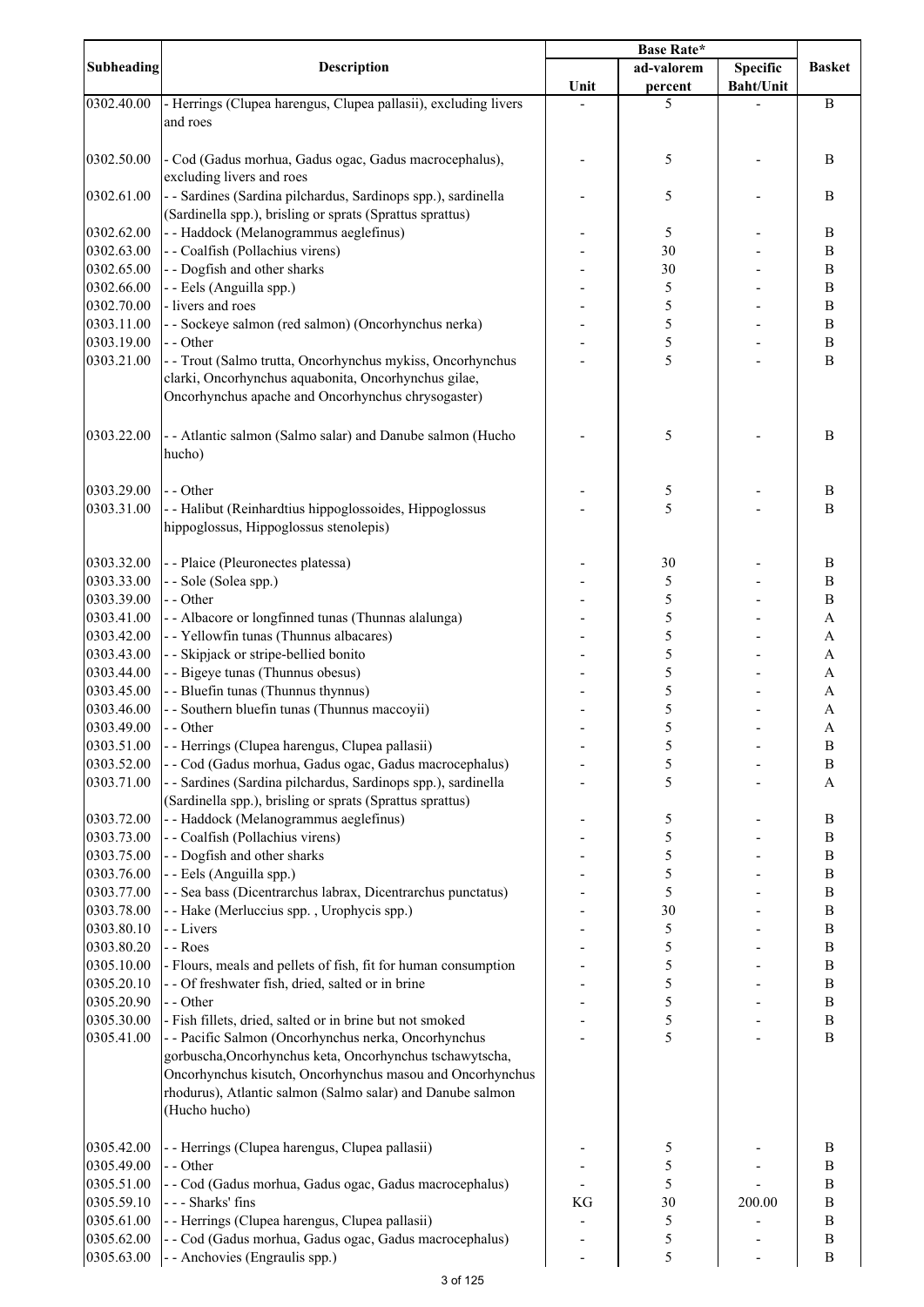| Subheading               | <b>Description</b>                                                     | <b>Base Rate*</b> |            |                  |                  |
|--------------------------|------------------------------------------------------------------------|-------------------|------------|------------------|------------------|
|                          |                                                                        |                   | ad-valorem | <b>Specific</b>  | <b>Basket</b>    |
|                          |                                                                        | Unit              | percent    | <b>Baht/Unit</b> |                  |
| 0305.69.10               | --- Marine fish, including shark's fins                                |                   | 5          |                  | B                |
| 0305.69.90               | --- Other                                                              |                   | 5          |                  | $\, {\bf B}$     |
| 0306.11.00               | - - Rock lobster and other sea crawfish (Palinurus spp., Panulirus     |                   | 5          |                  | B                |
|                          | spp., Jasus spp.)                                                      |                   |            |                  |                  |
| 0306.12.00               | - - Lobsters (Homarus spp.)                                            |                   | 5          |                  | B                |
| 0306.13.00               | - - Shrimps and prawns                                                 |                   | 5          |                  | $\, {\bf B}$     |
| 0306.14.00               | - - Crabs                                                              |                   | 5          |                  | A                |
| 0306.19.00               |                                                                        |                   | 5          |                  | A                |
|                          | - - Other, including flours, meals and pellets of crustaceans, fit for |                   |            |                  |                  |
|                          | human consumption                                                      |                   |            |                  |                  |
| 0306.21.10               | - - - Breeding                                                         |                   | 5          |                  | A                |
| 0306.21.20<br>0306.21.30 | --- Other, live<br>--- Fresh or chilled                                |                   | 5<br>5     |                  | A                |
| 0306.21.91               | - - - - In airtight containers                                         |                   | 5          |                  | A                |
| 0306.21.99               | $--$ Other                                                             |                   | 5          |                  | A<br>A           |
| 0306.22.10               | --- Breeding                                                           |                   | 5          |                  | A                |
| 0306.22.20               | - - - Other, live                                                      |                   |            |                  |                  |
| 0306.22.30               | - - - Fresh or chilled                                                 |                   | 5          |                  | A                |
| 0306.22.41               |                                                                        |                   | 5          |                  | A                |
|                          | - - - - In airtight containers                                         |                   | 5          |                  | A                |
| 0306.22.49               | $\left  - - \right $ - Other                                           |                   | 5          |                  | A                |
| 0306.22.91               | - - - - In airtight containers                                         |                   | 5          |                  | A                |
| 0306.22.99               | $---Other$                                                             |                   | 5          |                  | A                |
| 0306.23.10               | --- Breeding                                                           |                   | 5          |                  | $\bf{B}$         |
| 0306.23.20               | - - - Other, live                                                      |                   | 5          |                  | $\bf{B}$         |
| 0306.23.30               | --- Fresh or chilled                                                   |                   | 5          |                  | $\bf{B}$         |
| 0306.23.41               | - - - - In airtight containers                                         |                   | 5          |                  | $\bf{B}$         |
| 0306.23.49               | $---Other$                                                             |                   | 5          |                  | $\overline{B}$   |
| 0306.23.91               | - - - - In airtight containers                                         |                   | 5          |                  | $\, {\bf B}$     |
| 0306.23.99               | $---Other$                                                             |                   | 5          |                  | $\, {\bf B}$     |
| 0306.24.10               | $--$ Live                                                              |                   | 5          |                  | A                |
| 0306.24.20               | --- Fresh or chilled                                                   |                   | 5          |                  | A                |
| 0306.24.91               | ---- In airtight containers                                            |                   | 5          |                  | A                |
| 0306.24.99               | $---Other$                                                             |                   | 5          |                  | A                |
| 0306.29.10               | - - - Live                                                             |                   | 5          |                  | A                |
| 0306.29.20               | - - - Fresh or chilled                                                 |                   | 5          |                  | A                |
| 0306.29.91               | - - - - In airtight containers                                         |                   | 5          |                  | A                |
| 0306.29.99               | $--$ Other                                                             |                   | 5          |                  | A                |
| 0307.10.10               | $-$ - Live                                                             |                   | 5          |                  | B                |
| 0307.10.20               | - - Fresh, chilled or frozen                                           |                   | 5          |                  | B                |
| 0307.10.30               | - - Dried, salted or in brine                                          |                   | 5          |                  | B                |
| 0307.21.10               | $--$ Live                                                              |                   | 5          |                  | А                |
| 0307.21.20               | --- Fresh or chilled                                                   |                   | 5          |                  | A                |
| 0307.29.10               | --- Frozen                                                             |                   | 5          |                  | А                |
| 0307.29.20               | - - - Dried, salted or in brine                                        |                   | 5          |                  | A                |
| 0307.31.10               | $--$ Live                                                              |                   | 5          |                  | $\boldsymbol{B}$ |
| 0307.31.20               | --- Fresh or chilled                                                   |                   | 5          |                  | $\boldsymbol{B}$ |
| 0307.39.10               | --- Frozen                                                             |                   | 5          |                  | $\boldsymbol{B}$ |
| 0307.39.20               | - - - Dried, salted or in brine                                        |                   | 5          |                  | B                |
| 0307.41.10               | $--$ Live                                                              |                   | 5          |                  | A                |
| 0307.41.20               | --- Fresh or chilled                                                   |                   | 5          |                  | A                |
| 0307.49.10               | --- Frozen                                                             |                   | 5          |                  | A                |
| 0307.49.20               | --- Dried, salted or in brine                                          |                   | 5          |                  | A                |
| 0307.51.10               | - - - Live                                                             |                   | 5          |                  | A                |
| 0307.51.20               | - - - Fresh or chilled                                                 |                   | 5          |                  | A                |
| 0307.59.10               | --- Frozen                                                             |                   | 5          |                  | A                |
| 0307.59.20               | --- Dried, salted or in brine                                          |                   | 5          |                  | A                |
| 0307.60.10               | - - Live                                                               |                   | 5          |                  | A                |
| 0307.60.20               | - - Fresh, chilled or frozen                                           |                   | 5          |                  | A                |
| 0307.60.30               | - - Dried, salted or in brine                                          |                   | 5          |                  | A                |
| 0307.91.10               | $---Live$                                                              |                   | 30         |                  | B                |
| 0307.91.20               | - - - Fresh or chilled                                                 |                   | 30         |                  | $\boldsymbol{B}$ |
| 0307.99.10               | --- Frozen                                                             |                   | 30         |                  | B                |
| 0307.99.20               | - - - Beches-de-mer (trepang), dried, salted or in brine               |                   | 30         |                  | B                |
|                          |                                                                        |                   |            |                  |                  |
| 0307.99.90               | $--$ Other                                                             |                   | 30         |                  | B                |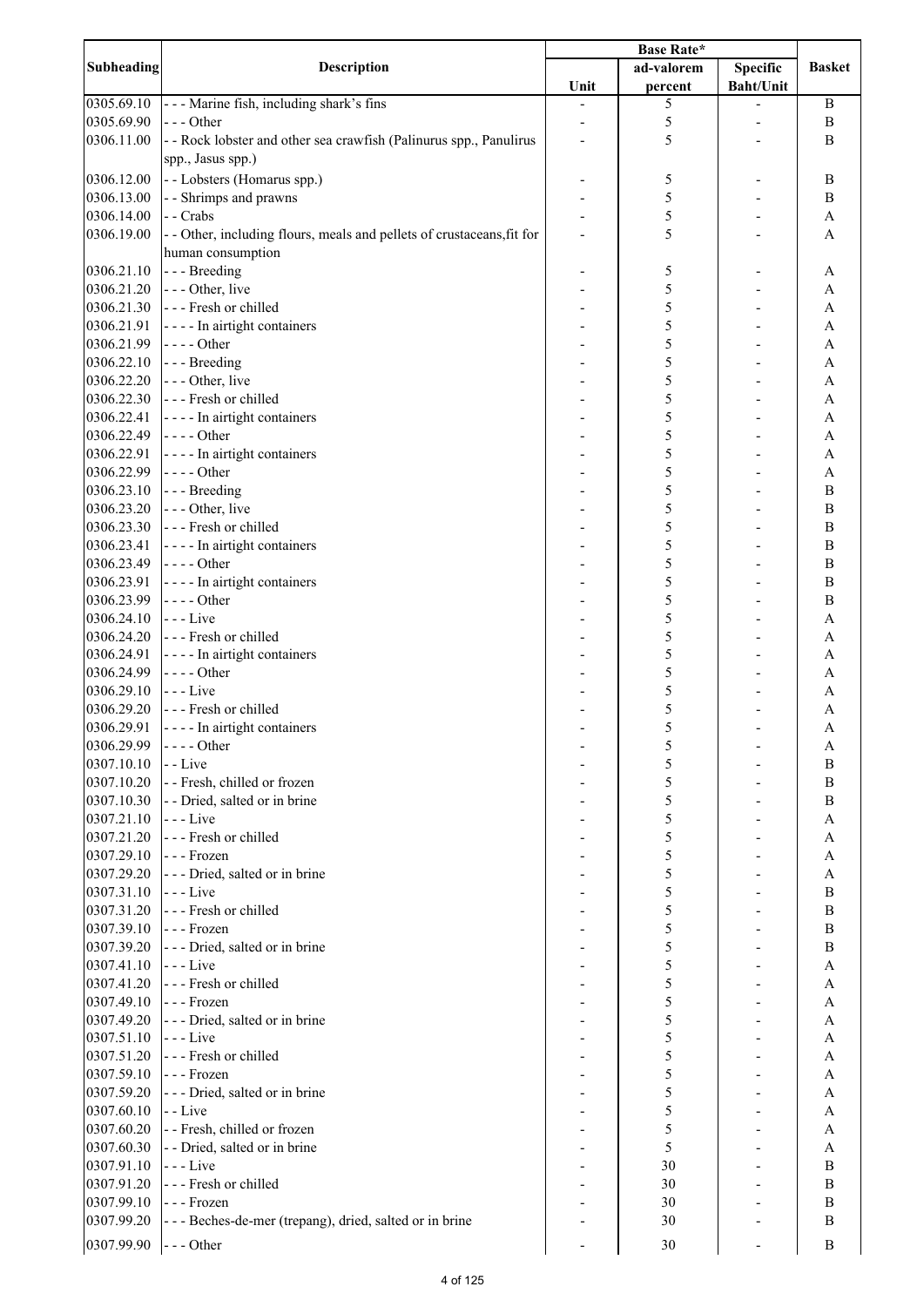| Subheading | <b>Description</b>                                                     | <b>Base Rate*</b> |                  |                  |               |
|------------|------------------------------------------------------------------------|-------------------|------------------|------------------|---------------|
|            |                                                                        |                   | ad-valorem       | <b>Specific</b>  | <b>Basket</b> |
|            |                                                                        | Unit              | percent          | <b>Baht/Unit</b> |               |
| 0402.21.20 | --- In containers of a gross weight of 20 kg or more                   |                   |                  |                  |               |
|            | --- For fit for infant feeding according to conditions                 |                   | 5                |                  | A             |
|            | specified by the Director General of Customs                           |                   |                  |                  |               |
|            |                                                                        |                   |                  |                  |               |
| 0402.21.90 | $--$ Other                                                             |                   |                  |                  |               |
|            | --- For fit for infant feeding according to conditions                 |                   | 5                |                  | A             |
|            | specified by the Director General of Customs                           |                   |                  |                  |               |
| 0403.10.11 | - - - In liquid form, including condensed form                         |                   | 5                |                  | A             |
| 0403.10.19 | --- Other                                                              |                   | 5                |                  | A             |
| 0403.10.91 | --- In condensed form                                                  |                   | 5                |                  | A             |
| 0403.10.99 | --- Other                                                              |                   | 5                |                  | A             |
| 0403.90.10 | - - Buttermilk                                                         |                   | 30               |                  | A             |
| 0403.90.90 | - - Other                                                              |                   | 30               |                  | A             |
| 0405.20.00 | - Dairy spreads                                                        |                   | 20               |                  | A             |
| 0407.00.11 | - - Hens' eggs                                                         |                   | $\boldsymbol{0}$ |                  | A             |
| 0407.00.12 | - - Ducks' eggs                                                        |                   | $\boldsymbol{0}$ |                  | A             |
| 0407.00.19 | - - Other                                                              |                   | $\boldsymbol{0}$ |                  | A             |
|            | - Birds' nests                                                         |                   |                  |                  |               |
| 0410.00.10 |                                                                        |                   | 30               |                  | $\bf{B}$      |
| 0410.00.90 | - Other                                                                |                   | 30               |                  | $\bf{B}$      |
| 0501.00.00 | Human hair, unworked, whether or not washed or scoured; waste          |                   | 1                |                  | A             |
|            | of human hair.                                                         |                   |                  |                  |               |
| 0502.10.00 | - Pigs', hogs' or boars' bristles and hair and waste thereof           |                   | 1                |                  | A             |
| 0502.90.00 | - Other                                                                |                   | 1                |                  | A             |
| 0504.00.00 | Guts, bladders and stomachs of animals (other than fish), whole        |                   | 30               |                  | A             |
|            | and pieces thereof, fresh, chilled, frozen, salted, in brine, dried or |                   |                  |                  |               |
|            | smoked.                                                                |                   |                  |                  |               |
| 0505.10.10 | - - Duck feathers                                                      |                   | 10               |                  | A             |
| 0505.10.90 | - - Other                                                              |                   | 10               |                  | A             |
| 0505.90.10 | - - Duck feathers                                                      |                   | 10               |                  | A             |
| 0505.90.90 | - - Other                                                              |                   | 10               |                  | A             |
| 0506.10.00 | - Ossein and bones treated with acid                                   |                   | 1                |                  | A             |
| 0506.90.00 | - Other                                                                |                   | 1                |                  | A             |
| 0507.10.10 | - - Rhinoceros horns; ivory powder and waste                           |                   | 30               |                  | A             |
| 0507.10.90 | - - Other                                                              |                   | 30               |                  | $\mathbf{A}$  |
|            |                                                                        |                   |                  |                  |               |
| 0507.90.10 | - - Horns, antlers, hooves, nails, claws and beaks                     |                   | 30               |                  | A             |
| 0507.90.20 | - - Tortoise-shell                                                     |                   | 30               |                  | A             |
| 0507.90.90 | - - Other                                                              |                   | 30               |                  | A             |
| 0508.00.10 | - Coral and similar materials                                          |                   | 30               |                  | A             |
| 0508.00.20 | - Shells of molluscs, crustaceans or echinoderms                       |                   | 30               |                  | A             |
| 0508.00.90 | - Other                                                                |                   | 30               |                  | A             |
| 0510.00.10 | - Cantharides                                                          |                   | 30               |                  | A             |
| 0510.00.20 | - Musk                                                                 |                   | 30               |                  | A             |
| 0510.00.90 | - Other                                                                |                   | 30               |                  | A             |
| 0511.10.00 | - Bovine semen                                                         |                   | $\boldsymbol{0}$ |                  | A             |
| 0511.91.10 | ---Dead animals of Chapter 3                                           |                   | 1                |                  | A             |
| 0511.91.20 | - - - Roes                                                             |                   |                  |                  | A             |
| 0511.91.30 | - - - Artemia eggs (brine shrimp eggs)                                 |                   |                  |                  | A             |
| 0511.91.40 | --- Fish bladders                                                      |                   |                  |                  | A             |
| 0511.91.90 | $--$ Other                                                             |                   |                  |                  | A             |
| 0511.99.11 | - - - -Of swine, sheep or goats                                        |                   | 0                |                  | A             |
| 0511.99.19 | $--- Other$                                                            |                   | $\boldsymbol{0}$ |                  | A             |
| 0511.99.20 | - - - Silk worm eggs                                                   |                   | 1                |                  | A             |
| 0511.99.90 | --- Other                                                              |                   | 1,30             |                  | A             |
| 0601.10.00 | - Bulbs, tubers, tuberous roots, corms, crowns and rhizomes,           |                   | 30               |                  | B             |
|            |                                                                        |                   |                  |                  |               |
|            | dormant                                                                |                   |                  |                  |               |
| 0601.20.10 | - - Chicory plants                                                     |                   | 30               |                  | B             |
| 0601.20.20 | - - Chicory roots                                                      |                   | 30               |                  | $\, {\bf B}$  |
| 0601.20.90 | - - Other                                                              |                   | 30               |                  | $\bf{B}$      |
| 0602.10.10 | - - Orchid cuttings and slips                                          |                   | 30               |                  | B             |
| 0602.10.20 | - - Rubber wood                                                        |                   | 30               |                  | $\bf{B}$      |
| 0602.10.90 | - - Other                                                              |                   | 30               |                  | $\, {\bf B}$  |
| 0602.20.00 | - Trees, shrubs and bushes, grafted or not, of kinds which bear        |                   | 30               |                  | $\, {\bf B}$  |
|            | edible fruit or nuts                                                   |                   |                  |                  |               |
| 0602.30.00 | - Rhododendrons and azaleas, grafted or not                            |                   | 30               |                  | $\, {\bf B}$  |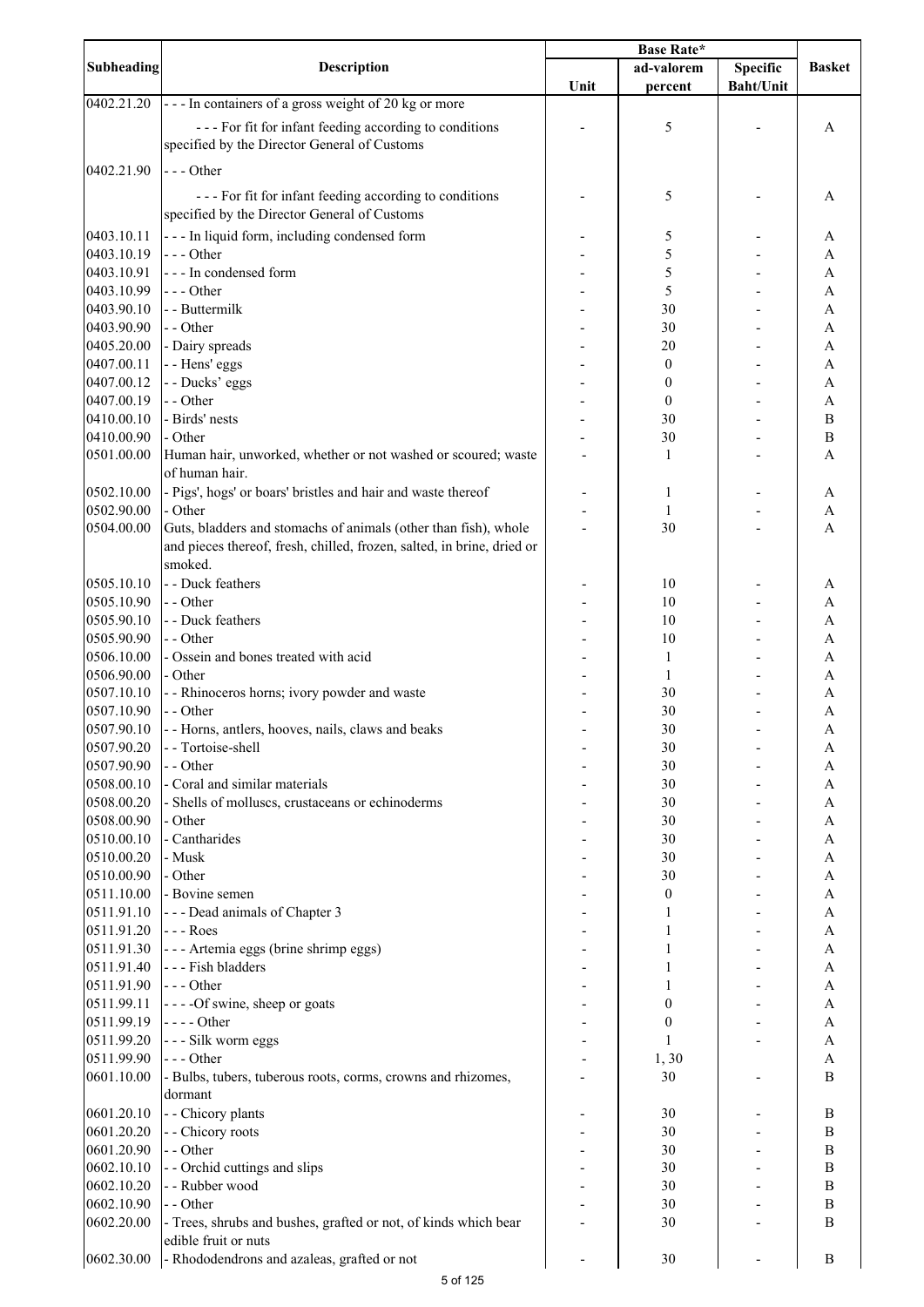|            | <b>Description</b>                                        | <b>Base Rate*</b> |            |                  |                           |
|------------|-----------------------------------------------------------|-------------------|------------|------------------|---------------------------|
| Subheading |                                                           |                   | ad-valorem | <b>Specific</b>  | <b>Basket</b>             |
|            |                                                           | Unit              | percent    | <b>Baht/Unit</b> |                           |
| 0602.40.00 | - Roses, grafted or not                                   |                   | 30         |                  | $\mathbf B$               |
| 0602.90.10 | - - Rooted orchid cuttings and slips                      |                   | 30         |                  | $\bf{B}$                  |
| 0602.90.20 | - - Orchid seedlings                                      |                   | 30         |                  | $\bf{B}$                  |
| 0602.90.30 | - - Aquarium plants                                       |                   | 30         |                  | $\, {\bf B}$              |
| 0602.90.40 | - - Budded rubber stumps                                  |                   | 30         |                  | $\bf{B}$                  |
| 0602.90.50 | - - Rubber seedlings                                      |                   | 30         |                  | $\, {\bf B}$              |
| 0602.90.60 | - - Rubber budwood                                        |                   | 30         |                  | $\, {\bf B}$              |
|            |                                                           |                   |            |                  |                           |
| 0602.90.90 | - - Other                                                 | ۰                 | 30         |                  | $\, {\bf B}$              |
| 0603.11.00 | - - Roses                                                 | ۰                 | 54         |                  | A                         |
| 0603.12.00 | - - Carnations                                            |                   | 54         |                  | $\boldsymbol{\rm{A}}$     |
| 0603.13.00 | - - Orchids                                               |                   | 54         |                  | A                         |
| 0603.14.00 | - - Chrysanthemums                                        |                   | 54         |                  | A                         |
| 0603.19.00 | - - Other                                                 |                   | 54         |                  | $\boldsymbol{\mathsf{A}}$ |
| 0603.90.00 | - Other                                                   |                   | 54         |                  | $\, {\bf B}$              |
| 0604.10.00 | - Mosses and lichens                                      |                   | 30         |                  | $\overline{B}$            |
| 0604.91.00 | - - Fresh                                                 |                   | 30         |                  | $\overline{B}$            |
| 0604.99.00 | - - Other                                                 |                   | 30         |                  | $\, {\bf B}$              |
| 0702.00.00 |                                                           |                   | 40         |                  | $\, {\bf B}$              |
|            | Tomatoes, fresh or chilled.                               | KG                |            | 4.25             |                           |
| 0703.90.10 | - - Bulbs for propagation                                 | KG                | 40         | 4.25             | $\overline{A}$            |
| 0703.90.90 | - - Other                                                 | KG                | 40         | 4.25             | $\mathbf{A}$              |
| 0704.10.10 | - - Cauliflowers                                          | KG                | 40         | 4.25             | $\mathbf{A}$              |
| 0704.10.20 | - - Headed broccoli                                       | KG                | 40         | 4.25             | $\mathbf{A}$              |
| 0704.20.00 | - Brussels sprouts                                        | KG                | 40         | 4.25             | $\mathbf{A}$              |
| 0704.90.10 | - - Cabbages                                              | KG                | 40         | 4.25             | A                         |
| 0704.90.90 | - - Other                                                 | KG                | 40         | 4.25             | A                         |
| 0705.11.00 | - - Cabbage lettuce (head lettuce)                        | KG                | 40         | 4.25             | A                         |
| 0705.19.00 | - - Other                                                 | KG                | 40         | 4.25             | $\boldsymbol{\rm{A}}$     |
| 0705.21.00 | - - Witloof chicory (Cichorium intybus var. foliosum)     | KG                | 40         | 4.25             | A                         |
|            |                                                           |                   |            |                  |                           |
|            |                                                           |                   |            |                  |                           |
| 0705.29.00 | - - Other                                                 | KG                | 40         | 4.25             | A                         |
| 0706.10.10 | - - Carrots                                               | KG                | 40         | 4.25             | $\, {\bf B}$              |
| 0706.10.20 | - - Turnips                                               | KG                | 40         | 4.25             | $\bf{B}$                  |
| 0706.90.00 | - Other                                                   | KG                | 40         | 4.25             | $\boldsymbol{\mathsf{A}}$ |
| 0707.00.00 | Cucumbers and gherkins, fresh or chilled.                 | KG                | 40         | 4.25             | $\mathbf{A}$              |
| 0708.10.00 | - Peas (Pisum sativum)                                    | KG                | 40         | 4.25             | $\mathbf{A}$              |
| 0708.20.00 | Beans (Vigna spp., Phaseolus spp.)                        | KG                | 40         | 4.25             | A                         |
| 0708.90.00 | Other leguminous vegetables                               | KG                | 40         | 4.25             | $\, {\bf B}$              |
| 0709.20.00 |                                                           |                   |            |                  |                           |
|            | - Asparagus                                               | KG                | 40         | 4.25             | $\, {\bf B}$              |
| 0709.30.00 | - Aubergines (egg-plants)                                 | KG                | 40         | 4.25             | A                         |
| 0709.40.00 | - Celery other than celeriac                              | KG                | 40         | 4.25             | A                         |
| 0709.51.00 | - - Mushrooms of the genus Agaricus                       | KG                | 40         | 4.25             | $\mathbf{A}$              |
| 0709.59.00 | - - Other                                                 | KG                | 40         | 4.25             | $\boldsymbol{\mathsf{A}}$ |
| 0709.60.10 | - - Chillies, other than giant chillies                   | KG                | 40         | 4.25             | $\, {\bf B}$              |
| 0709.60.90 | - - Other                                                 | KG                | 40         | 4.25             | $\, {\bf B}$              |
| 0709.70.00 | - Spinach, New Zealand Spinach and orache Spinach (garden | KG                | 40         | 4.25             | $\mathbf{A}$              |
|            | spinach)                                                  |                   |            |                  |                           |
| 0709.90.10 | - - Globe artichokes                                      | KG                | 40         | 4.25             | A                         |
| 0709.90.90 | - - Other                                                 | KG                | 40         | 4.25             | B                         |
|            |                                                           |                   |            |                  |                           |
| 0710.10.00 | - Potatoes                                                |                   | 30         |                  | $\boldsymbol{\rm{A}}$     |
| 0710.21.00 | - - Peas (Pisum sativum)                                  |                   | 40         |                  | $\boldsymbol{\mathsf{A}}$ |
| 0710.22.00 | - - Beans (Vigna spp., Phaseolus spp.)                    |                   | 40         |                  | $\mathbf B$               |
| 0710.29.00 | - - Other                                                 |                   | 40         |                  | $\, {\bf B}$              |
| 0710.30.00 | - Spinach, New Zealand spinach and orache spinach (garden |                   | 40         |                  | $\mathbf{A}$              |
|            | spinach)                                                  |                   |            |                  |                           |
| 0710.40.00 | - Sweet corn                                              |                   | 40         |                  | $\, {\bf B}$              |
| 0710.80.00 | - Other vegetables                                        |                   | 40         |                  | $\mathbf B$               |
| 0710.90.00 | - Mixtures of vegetables                                  |                   | 40         |                  | $\, {\bf B}$              |
| 0711.20.10 | - - Preserved by sulphur dioxide gas                      |                   | 40         |                  | A                         |
| 0711.20.90 | - - Other                                                 |                   | 40         |                  | $\boldsymbol{\mathsf{A}}$ |
|            |                                                           |                   |            |                  |                           |
| 0711.40.10 | - - Preserved by sulphur dioxide gas                      |                   | 40         |                  | A                         |
| 0711.40.90 | - - Other                                                 |                   | 40         |                  | A                         |
| 0711.51.10 | --- Preserved by sulphur dioxide gas                      |                   | 40         |                  | A                         |
| 0711.51.90 | $--- Other$                                               |                   | 40         |                  | A                         |
| 0711.59.10 | --- Preserved by sulphur dioxide gas                      |                   | 40         |                  | $\boldsymbol{\rm{A}}$     |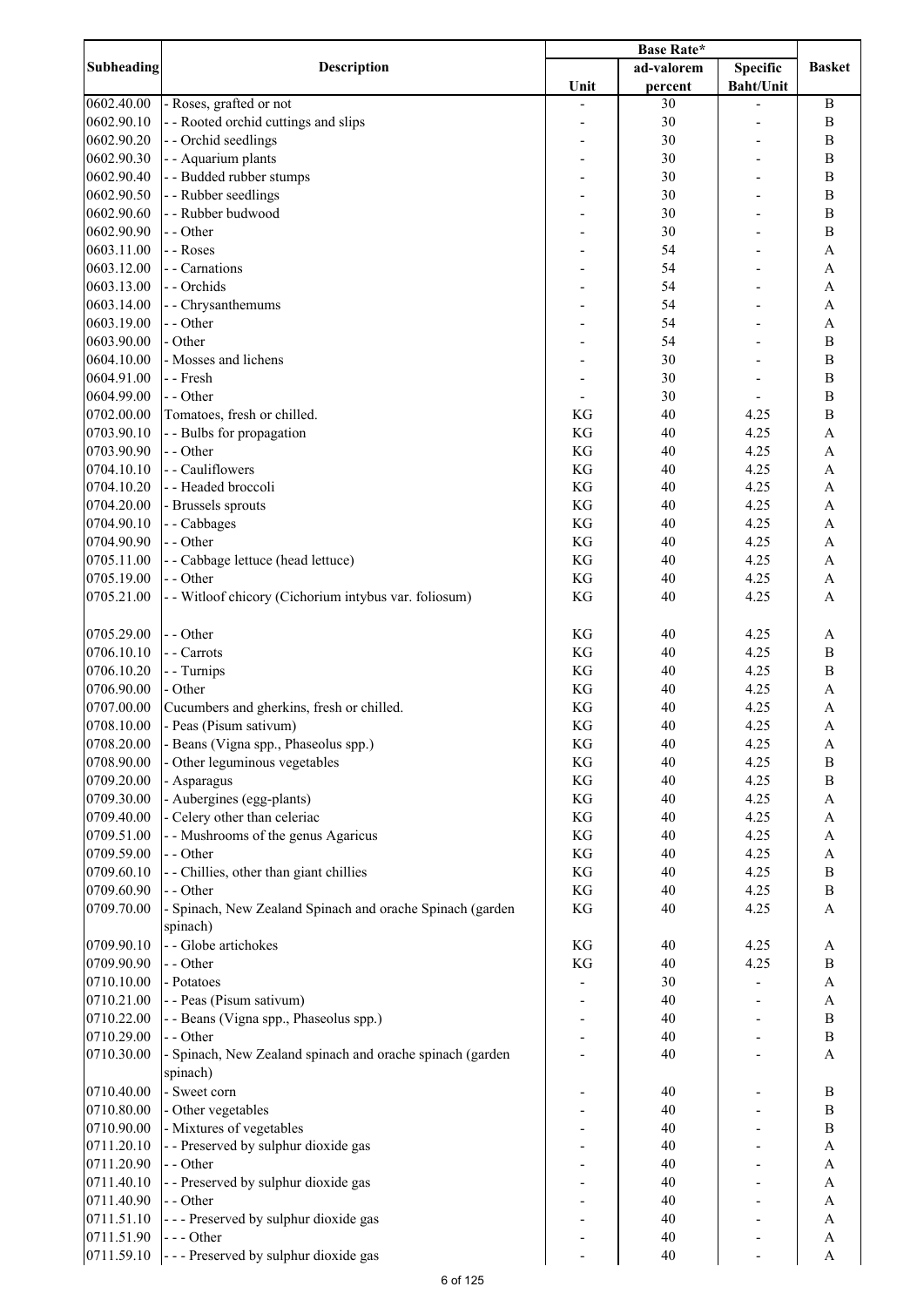| Subheading | Description                                                    |      | ad-valorem | <b>Specific</b>  | <b>Basket</b>             |
|------------|----------------------------------------------------------------|------|------------|------------------|---------------------------|
|            |                                                                | Unit | percent    | <b>Baht/Unit</b> |                           |
| 0711.59.90 | $--$ Other                                                     |      | 40         |                  | A                         |
| 0711.90.10 | - - Sweet corn                                                 |      | 40         |                  | A                         |
| 0711.90.20 | - - Chillies                                                   |      | 40         |                  | A                         |
| 0711.90.30 | - - Capers                                                     |      | 40         |                  | A                         |
| 0711.90.40 | - - Onions, preserved by sulphur dioxide gas                   |      | 40         |                  | A                         |
|            |                                                                |      |            |                  |                           |
| 0711.90.50 | - - Onions, preserved other than by sulphur dioxide gas        |      | 40         |                  | A                         |
| 0711.90.60 | - - Other, preserved by sulphur dioxide gas                    |      | 40         |                  | A                         |
| 0711.90.90 | - - Other                                                      |      | 40         |                  | A                         |
| 0712.31.00 | - - Mushrooms of the genus Agaricus                            |      | 40         |                  | A                         |
| 0712.32.00 | - - Wood ears (Auricularia spp.)                               |      | 40         |                  | A                         |
| 0712.33.00 | - - Jelly fungi (Tremella spp.)                                |      | 40         |                  | A                         |
| 0712.39.10 | --- Truffles                                                   |      | 40         |                  | A                         |
| 0712.39.20 | - - - Shiitake (dong-gu)                                       |      | 40         |                  | A                         |
| 0712.39.90 | --- Other                                                      |      | 40         |                  | $\mathbf{A}$              |
| 0713.10.10 | - - Suitable for sowing                                        |      | 30         |                  | $\overline{A}$            |
| 0713.10.90 | - - Other                                                      |      | 30         |                  | $\overline{A}$            |
| 0713.20.10 | - - Suitable for sowing                                        |      | 30         |                  | $\overline{A}$            |
| 0713.20.90 | - - Other                                                      |      | 30         |                  | A                         |
| 0713.31.10 | --- Suitable for sowing                                        |      | 30         |                  | A                         |
|            |                                                                |      |            |                  |                           |
| 0713.31.90 | $--$ Other                                                     |      | 30         |                  | A                         |
| 0713.32.10 | --- Suitable for sowing                                        |      | 30         |                  | A                         |
| 0713.32.90 | $--$ Other                                                     |      | 30         |                  | $\mathbf{A}$              |
| 0713.33.10 | --- Suitable for sowing                                        |      | 30         |                  | $\mathbf{A}$              |
| 0713.33.90 | $--$ Other                                                     |      | 30         |                  | A                         |
| 0713.39.10 | --- Suitable for sowing                                        |      | 30         |                  | A                         |
| 0713.39.90 | $--$ Other                                                     |      | 30         |                  | A                         |
| 0713.40.10 | - - Suitable for sowing                                        |      | 23         |                  | A                         |
| 0713.40.90 | - - Other                                                      |      | 23         |                  | A                         |
| 0713.50.10 | - - Suitable for sowing                                        |      | 30         |                  | $\mathbf{A}$              |
|            |                                                                |      |            |                  |                           |
| 0713.50.90 | - - Other                                                      |      | 30         |                  | $\mathbf{A}$              |
| 0713.90.10 | - - Suitable for sowing                                        |      | 30         |                  | A                         |
| 0713.90.90 | - - Other                                                      |      | 30         |                  | A                         |
| 0714.10.11 | --- Dried chips                                                |      | 40         |                  | A                         |
| 0714.10.19 | $--$ Other                                                     |      | 40         |                  | $\overline{A}$            |
| 0714.10.90 | - - Other                                                      |      | 40         |                  | A                         |
| 0714.20.00 | - Sweet potatoes                                               |      | 40         |                  | A                         |
| 0714.90.10 | - - Sago pith                                                  |      | 40         |                  | $\boldsymbol{\rm{A}}$     |
| 0714.90.90 | - - Other                                                      |      | 40         |                  | $\boldsymbol{\mathsf{A}}$ |
| 0801.21.00 | - - In shell                                                   | KG   | 40         | 33.50            | $\, {\bf B}$              |
| 0801.22.00 | - - Shelled                                                    | KG   | 40         | 33.50            | $\, {\bf B}$              |
| 0801.31.00 | - - In shell                                                   | KG   | 40         | 33.50            | $\mathbf A$               |
| 0801.32.00 | - - Shelled                                                    | KG   | 40         | 33.50            | $\boldsymbol{\rm{A}}$     |
|            |                                                                |      |            |                  |                           |
| 0802.11.00 | - - In shell                                                   | KG   | 10         | 8.50             | $\boldsymbol{\mathsf{A}}$ |
| 0802.12.00 | - - Shelled                                                    | KG   | $10\,$     | 8.50             | A                         |
| 0802.21.00 | - - In shell                                                   | KG   | $10\,$     | 8.50             | A                         |
| 0802.22.00 | - - Shelled                                                    | KG   | $10\,$     | 8.50             | $\mathbf A$               |
| 0802.31.00 | - - In shell                                                   | KG   | 10         | 8.50             | A                         |
| 0802.32.00 | - - Shelled                                                    | KG   | $10\,$     | 8.50             | $\boldsymbol{\mathsf{A}}$ |
| 0802.40.00 | - Chestnuts (Castanea spp.)                                    | KG   | 10         | 8.50             | A                         |
| 0802.50.00 | - Pistachios                                                   | KG   | $10\,$     | 8.50             | $\boldsymbol{\mathsf{A}}$ |
| 0802.60.00 | - Macadamia nuts                                               | KG   | $10\,$     | 8.50             | $\, {\bf B}$              |
| 0802.90.10 | - - Areca nuts (betel nuts)                                    | KG   | $10\,$     | 8.50             | $\, {\bf B}$              |
| 0802.90.90 | - - Other                                                      | KG   | $10\,$     | 8.50             | $\, {\bf B}$              |
| 0803.00.10 | - Pisang mas, pisang rastali, pisang berangan and pisang embun | KG   | 40         | 33.50            | $\, {\bf B}$              |
| 0803.00.90 | - Other                                                        | KG   | 40         | 33.50            | $\, {\bf B}$              |
| 0804.10.00 | - Dates                                                        | KG   | 40         | 33.50            | $\boldsymbol{\rm{A}}$     |
| 0804.20.00 | - Figs                                                         | KG   | 40         | 33.50            | $\, {\bf B}$              |
| 0804.30.00 |                                                                | KG   | 40         | 33.50            | $\boldsymbol{\rm{A}}$     |
|            | - Pineapples                                                   |      |            |                  |                           |
| 0804.40.00 | - Avocados                                                     | KG   | 40         | 33.50            | $\boldsymbol{\rm{A}}$     |
| 0804.50.10 | - - Guavas                                                     | KG   | 40         | 33.50            | $\boldsymbol{\rm{A}}$     |
| 0804.50.20 | - - Mangoes                                                    | KG   | 40         | 33.50            | $\boldsymbol{\rm{A}}$     |
| 0804.50.30 | - - Mangosteens                                                | KG   | 40         | 33.50            | $\mathbf A$               |
| 0805.10.10 | - - Fresh                                                      | KG   | $30\,$     | 25.00            | $\, {\bf B}$              |
| 0805.10.20 | - - Dried                                                      | KG   | $30\,$     | 25.00            | $\, {\bf B}$              |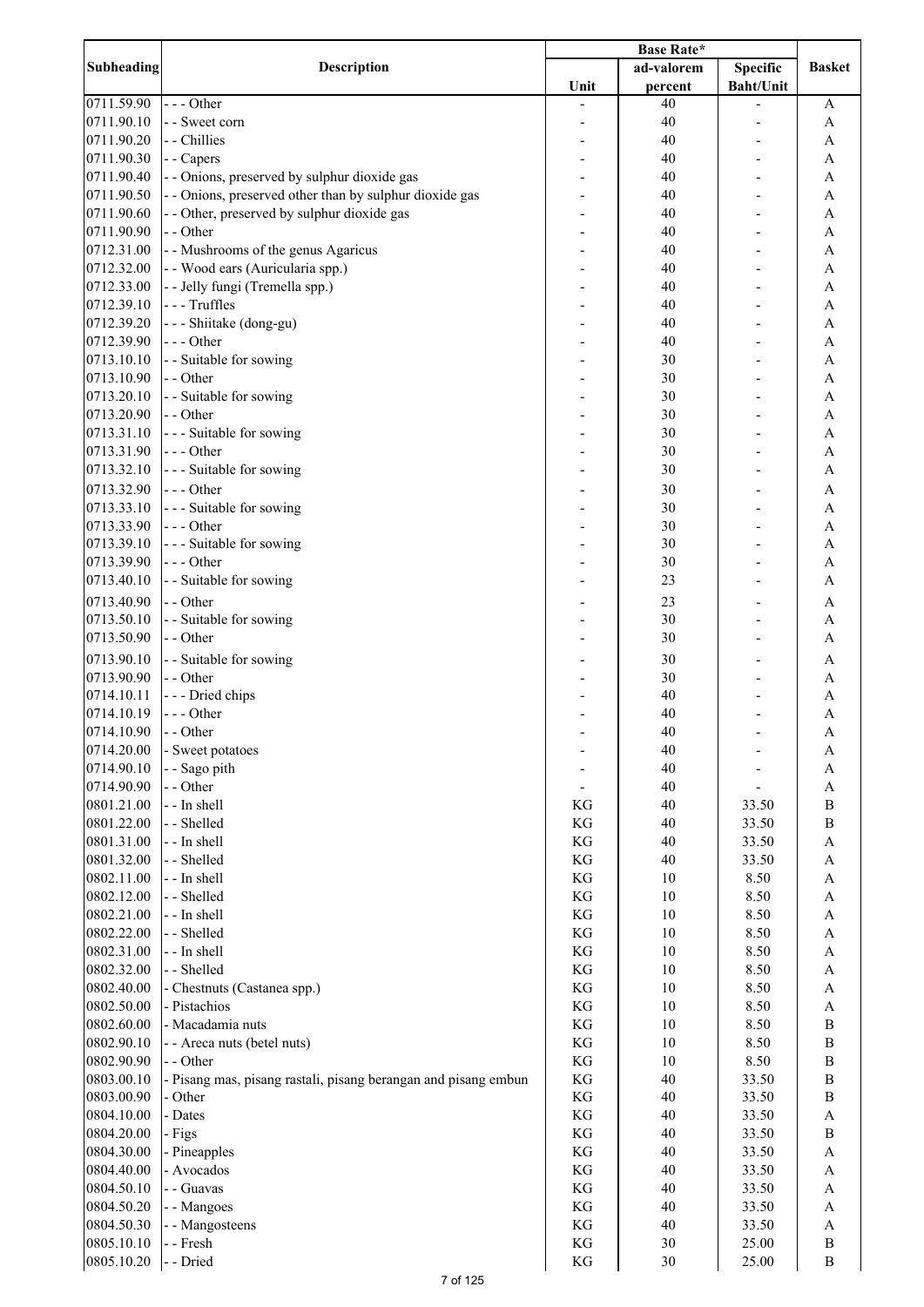|                          | <b>Description</b>                                                | Base Rate* |            |                  |                                |
|--------------------------|-------------------------------------------------------------------|------------|------------|------------------|--------------------------------|
| <b>Subheading</b>        |                                                                   |            | ad-valorem | Specific         | <b>Basket</b>                  |
|                          |                                                                   | Unit       | percent    | <b>Baht/Unit</b> |                                |
| 0805.20.00               | - Mandarins (including tangerines and satsumas); clementines,     | KG         | 40         | 33.50            | $\boldsymbol{\mathsf{A}}$      |
|                          | wilkings and similar citrus hybrids                               |            |            |                  |                                |
| 0805.40.00               | - Grapefruit, including pomelos                                   | KG         | 40         | 33.50            | $\, {\bf B}$                   |
| 0805.50.00               | - Lemons (Citrus limon, Citrus limonum) and limes (Citrus         | KG         | 40         | 33.50            | $\mathbf{A}$                   |
|                          | aurantifolia, Citrus latifolia)                                   |            |            |                  |                                |
| 0805.90.00               | - Other                                                           | KG         | 40         | 33.50            | A                              |
| 0806.10.00<br>0806.20.00 | - Fresh<br>- Dried                                                | KG         | 30         | 25.00            | A                              |
| 0807.11.00               | - - Watermelons                                                   | KG<br>KG   | 30<br>40   | 25.00<br>33.50   | A<br>$\boldsymbol{\mathsf{A}}$ |
| 0807.19.00               | - - Other                                                         | KG         | 40         | 33.50            | $\, {\bf B}$                   |
| 0807.20.10               | - - Mardi backcross solo (betik solo)                             | KG         | 40         | 33.50            | $\boldsymbol{\rm{A}}$          |
| 0807.20.90               | - - Other                                                         | KG         | 40         | 33.50            | $\boldsymbol{\mathsf{A}}$      |
| 0808.10.00               | - Apples                                                          | KG         | 10         | 3.00             | $\boldsymbol{\mathsf{A}}$      |
| 0808.20.00               | - Pears and quinces                                               | KG         | 30         | 15.00            | $\mathbf A$                    |
| 0809.10.00               | - Apricots                                                        | KG         | 40         | 33.50            | $\, {\bf B}$                   |
| 0809.20.00               | - Cherries                                                        | KG         | 40         | 33.50            | $\boldsymbol{\rm{A}}$          |
| 0809.30.00               | - Peaches, including nectarines                                   | KG         | 40         | 33.50            | $\, {\bf B}$                   |
| 0809.40.00               | - Plums and sloes                                                 | KG         | 40         | 33.50            | $\boldsymbol{\mathsf{A}}$      |
| 0810.10.00               | - Strawberries                                                    | KG         | 40         | 33.50            | $\boldsymbol{\rm{A}}$          |
| 0810.20.00               | - Raspberries, blackberries, mulberries and loganberries          | KG         | 40         | 33.50            | $\boldsymbol{\rm{A}}$          |
| 0810.40.00               | - Cranberries, bilberries and other fruits of the genus Vaccinium | KG         | 40         | 33.50            | $\boldsymbol{\mathsf{A}}$      |
| 0810.50.00               | - Kiwifruit                                                       | KG         | 30         | 25.00            | $\boldsymbol{\mathsf{A}}$      |
| 0810.60.00               | - Durians                                                         | KG         | 30         | 25.00            | $\boldsymbol{\mathsf{A}}$      |
| 0810.90.10               | - - Longans                                                       | KG         | 40         | 33.50            | $\boldsymbol{\mathsf{A}}$      |
| 0810.90.20               | - - Lychees                                                       | KG         | 40         | 33.50            | $\boldsymbol{\mathsf{A}}$      |
| 0810.90.30               | - - Rambutan                                                      | KG         | 40         | 33.50            | $\boldsymbol{\mathsf{A}}$      |
| 0810.90.40               | - - Langsat; starfruits                                           | KG         | 40         | 33.50            | $\boldsymbol{\mathsf{A}}$      |
| 0810.90.50               | - - Jack fruits (cempedak and nangka)                             | KG         | 40         | 33.50            | A                              |
| 0810.90.60               | - - Tamarinds                                                     | KG         | 40         | 33.50            | $\boldsymbol{\mathsf{A}}$      |
| 0810.90.70               | - - Mata kucing                                                   | KG         | 40         | 33.50            | $\boldsymbol{\rm{A}}$          |
| 0810.90.80               | - - Black, white or red currants and gooseberries                 | KG         | 40         | 33.50            | $\boldsymbol{\mathsf{A}}$      |
| 0810.90.90               | - - Other                                                         | KG         | 40         | 33.50            | $\mathbf A$                    |
| 0811.10.00               | - Strawberries                                                    | KG         | 40         | 33.50            | $\, {\bf B}$                   |
| 0811.20.00               | - Raspberries, blackberries, mulberries, loganberries, black,     | KG         | 40         | 33.50            | $\boldsymbol{\mathsf{A}}$      |
|                          | white or red currants and gooseberries                            |            |            |                  |                                |
| 0811.90.00               | - Other                                                           | KG         | 30         | 25.00            | A                              |
| 0812.10.00               | - Cherries                                                        | KG         | 40         | 33.50            | A                              |
| 0812.90.00               | - Other                                                           | KG         | 40         | 33.50            | $\bf{B}$                       |
| 0813.10.00               | - Apricots                                                        | KG         | 40         | 33.50            | $\, {\bf B}$                   |
| 0813.20.00               | - Prunes                                                          | KG         | 40         | 33.50            | A                              |
| 0813.30.00               | - Apples                                                          | KG         | 40         | 33.50            | $\, {\bf B}$                   |
| 0813.50.10               | - - Of which cashew nuts or Brazil nuts or dried fruit            | KG         | 40         | 33.50            | $\, {\bf B}$                   |
|                          | predominate by weight                                             |            |            |                  |                                |
| 0813.50.20               | - - Of which dates or nuts other than cashew nuts or Brazil nuts  | KG         | 40         | 33.50            | B                              |
|                          | predominate by weight                                             |            |            |                  |                                |
| 0813.50.90               | - - Other                                                         | KG         | 40         | 33.50            | $\, {\bf B}$                   |
| 0814.00.00               | Peel of citrus fruit or melons (including watermelons), fresh,    | KG         | 40         | 33.50            | A                              |
|                          | frozen, dried, or provisionally preserved in brine, in sulphur    |            |            |                  |                                |
|                          | water or in other preservative solutions.                         |            |            |                  |                                |
|                          |                                                                   |            |            |                  |                                |
| 0903.00.00               | Mate.                                                             | KG         | 30         | 6.00             | B                              |
| 0904.20.10               | - - Chillies, dried                                               | KG         | 27         | 3.75             | $\, {\bf B}$                   |
| 0904.20.20               | - - Chillies, crushed or ground                                   | KG         | 27         | 3.75             | $\, {\bf B}$                   |
| 0904.20.90               | - - Other                                                         | KG         | 27         | 3.75             | $\bf{B}$                       |
| 0905.00.00               | Vanilla.                                                          | KG         | 27         | 15.00            | $\, {\bf B}$                   |
| 0906.11.00               | - - Cinnamon (Cinnamomum zeylanicum Blume)                        | KG         | 27         | 3.75             | $\, {\bf B}$                   |
| 0906.19.00               | - - Other                                                         | KG         | 27         | 3.75             | $\bf{B}$                       |
| 0906.20.00               | - Crushed or ground                                               | KG         | 27         | 3.75             | $\, {\bf B}$                   |
| 0907.00.00               | Cloves (whole fruit, cloves and stems).                           | KG         | 27         | 3.75             | $\, {\bf B}$                   |
| 0908.10.00               | - Nutmeg                                                          | KG         | 27         | 3.75             | $\, {\bf B}$                   |
| 0908.20.00               | - Mace<br>- Cardamoms                                             | KG         | 27         | 3.75             | $\, {\bf B}$                   |
| 0908.30.00<br>0909.10.10 | - - Of anise                                                      | KG<br>KG   | 27<br>27   | 3.75<br>3.75     | $\, {\bf B}$<br>$\, {\bf B}$   |
|                          |                                                                   |            |            |                  |                                |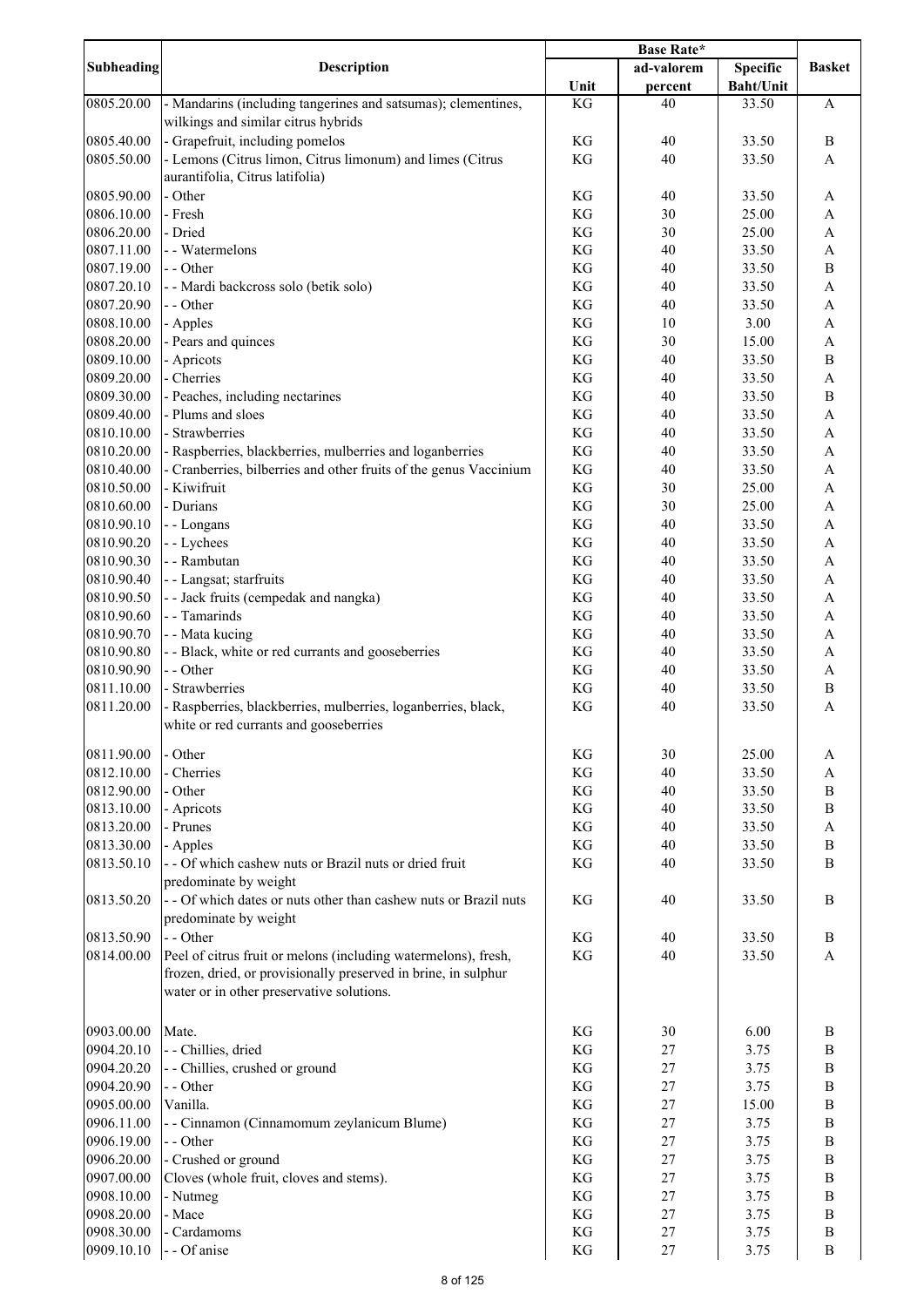| <b>Subheading</b> | <b>Description</b>                                    |      | ad-valorem               | <b>Specific</b> | <b>Basket</b>             |
|-------------------|-------------------------------------------------------|------|--------------------------|-----------------|---------------------------|
|                   |                                                       | Unit | percent                  | Baht/Unit       |                           |
| 0909.10.20        | - - Of badian                                         | KG   | 27                       | 3.75            | $\, {\bf B}$              |
| 0909.20.00        | - Seeds of coriander                                  | KG   | 27                       | 3.75            | $\, {\bf B}$              |
| 0909.30.00        | - Seeds of cumin                                      | KG   | 27                       | 3.75            | $\, {\bf B}$              |
| 0909.40.00        | - Seeds of caraway                                    | KG   | 27                       | 3.75            | $\, {\bf B}$              |
| 0909.50.00        | - Seeds of fennel; juniper berries                    | KG   | 27                       | 3.75            | $\, {\bf B}$              |
| 0910.10.00        | - Ginger                                              | KG   | 27                       | 3.75            | $\, {\bf B}$              |
| 0910.20.00        | - Saffron                                             | KG   | 27                       | 3.75            | $\, {\bf B}$              |
| 0910.30.00        | - Turmeric (curcuma)                                  | KG   | 27                       | 3.75            | $\, {\bf B}$              |
| 0910.91.00        | -- Mixtures referred to in Note 1(b) to this Chapter  | KG   | 27                       | 3.75            | $\bf{B}$                  |
|                   |                                                       |      |                          |                 |                           |
| 0910.99.10        | - - - Thyme; bay leaves                               | KG   | 27                       | 3.75            | $\, {\bf B}$              |
| 0910.99.20        | $-- Curry$                                            | KG   | 27                       | 3.75            | $\, {\bf B}$              |
| 0910.99.90        | --- Other                                             | KG   | 27                       | 3.75            | $\, {\bf B}$              |
| 1001.10.00        | - Durum wheat                                         | KG   |                          | 0.10            | $\, {\bf B}$              |
| 1001.90.11        | --- Meslin                                            | KG   |                          | 0.10            | A                         |
| 1001.90.19        | --- Other                                             | KG   |                          | 0.10            | A                         |
| 1001.90.91        | --- Meslin                                            | KG   |                          | 0.10            | A                         |
| 1001.90.99        | $--$ Other                                            | KG   |                          | 0.10            | A                         |
| 1002.00.00        | Rye.                                                  | KG   |                          | 2.75            | A                         |
| 1003.00.00        | Barley.                                               | KG   |                          | 2.75            | A                         |
| 1004.00.00        | Oats.                                                 | KG   |                          | 2.75            | $\boldsymbol{\mathsf{A}}$ |
| 1005.10.00        | - Seed                                                | KG   |                          | 2.75            | $\boldsymbol{\mathsf{A}}$ |
| 1008.10.00        | - Buckwheat                                           | KG   |                          | 2.75            | $\, {\bf B}$              |
| 1008.20.00        | - Millet                                              | KG   |                          | 2.75            | $\, {\bf B}$              |
| 1008.30.00        | - Canary seed                                         | KG   |                          | 2.75            | $\boldsymbol{\mathsf{A}}$ |
|                   |                                                       |      | $\overline{\phantom{0}}$ |                 |                           |
| 1008.90.00        | - Other cereals                                       | KG   | $\blacksquare$           | 2.75            | $\, {\bf B}$              |
| 1102.10.00        | - Rye flour                                           | KG   | 30                       | 2.25            | $\bf{B}$                  |
| 1102.90.00        | - Other                                               |      |                          |                 |                           |
|                   | - For rice flour                                      | KG   | 30                       | 2.25            | A                         |
| 1103.11.20        | --- Durum or hard wheat semolina                      | KG   | 30                       | 2.25            | $\, {\bf B}$              |
| 1103.11.90        | --- Other                                             | KG   | 30                       | 2.25            | $\, {\bf B}$              |
| 1103.20.00        | - Pellets                                             | KG   | 30                       | 2.25            | $\, {\bf B}$              |
| 1104.12.00        | - - Of oats                                           | KG   | 30                       | 2.25            | $\, {\bf B}$              |
| 1104.19.10        | - - - Of maize (corn)                                 | KG   | 30                       | 2.25            | $\, {\bf B}$              |
| 1104.19.90        | --- Other                                             | KG   | 30                       | 2.25            | $\, {\bf B}$              |
| 1104.22.00        | - - Of oats                                           | KG   | 30                       | 2.25            | $\, {\bf B}$              |
| 1104.29.20        | --- Of barley                                         | KG   | 30                       | 2.25            | $\, {\bf B}$              |
| 1104.29.90        | $--$ Other                                            | KG   | 30                       | 2.25            | $\bf{B}$                  |
| 1104.30.00        | - Germ of cereals, whole, rolled, flaked or ground    | KG   | 30                       | 2.25            | $\, {\bf B}$              |
| 1105.20.00        | - Flakes, granules and pellets                        |      | 30                       |                 | $\, {\bf B}$              |
| 1106.10.00        | - Of the dried leguminous vegetables of heading 07.13 |      | 40                       |                 | B                         |
|                   |                                                       |      |                          |                 |                           |
| 1106.20.10        | - - Of manioc (cassava)                               |      | 40                       |                 | B                         |
| 1106.20.21        | - - - Meal                                            |      | 40                       |                 | $\, {\bf B}$              |
| 1106.20.29        | --- Other                                             |      | 40                       |                 | $\, {\bf B}$              |
| 1106.20.90        | - - Other                                             |      | 40                       |                 | $\, {\bf B}$              |
| 1106.30.00        | - Of the products of Chapter 8                        |      | 40                       |                 | $\, {\bf B}$              |
| 1107.10.00        | - Not roasted                                         | KG   |                          | 2.75            | $\, {\bf B}$              |
| 1107.20.00        | - Roasted                                             | KG   |                          | 2.75            | $\, {\bf B}$              |
| 1108.11.00        | - - Wheat starch                                      | KG   | 5                        | 0.50            | $\, {\bf B}$              |
| 1108.19.10        | - - - Sago                                            | KG   | 5                        | 0.50            | $\mathbf{A}$              |
|                   | --- Other                                             | KG   | 5                        |                 |                           |
| 1108.19.90        |                                                       |      |                          | 0.50            | $\boldsymbol{\mathsf{A}}$ |
| 1108.20.00        | - Inulin                                              | KG   | 30                       | 2.25            | $\boldsymbol{\mathsf{A}}$ |
| 1109.00.00        | Wheat gluten, whether or not dried.                   | KG   | $\sqrt{5}$               | 0.50            | $\, {\bf B}$              |
| 1202.10.10        | - - Suitable for sowing                               |      | 23                       |                 | $\, {\bf B}$              |
| 1202.10.90        | - - Other                                             |      |                          |                 |                           |
|                   | - - For edible                                        | KG   | 30                       | 1.50            | $\bf{B}$                  |
|                   | - - Other                                             |      | 23                       |                 | $\bf{B}$                  |
| 1202.20.00        | - Shelled, whether or not broken                      |      |                          |                 |                           |
|                   | - For edible                                          | KG   | 30                       | 1.50            | $\bf{B}$                  |
|                   | - Other                                               |      | 23                       |                 | B                         |
| 1204.00.00        | Linseed, whether or not broken.                       |      | 30                       |                 | $\, {\bf B}$              |
| 1205.10.00        | - Low erucic acid rape or colza seeds                 |      | 30                       |                 | $\, {\bf B}$              |
| 1205.90.00        | - Other                                               |      | 30                       |                 | $\, {\bf B}$              |
| 1206.00.00        | Sunflower seeds, whether or not broken.               | KG   | 30                       | 1.50            | $\, {\bf B}$              |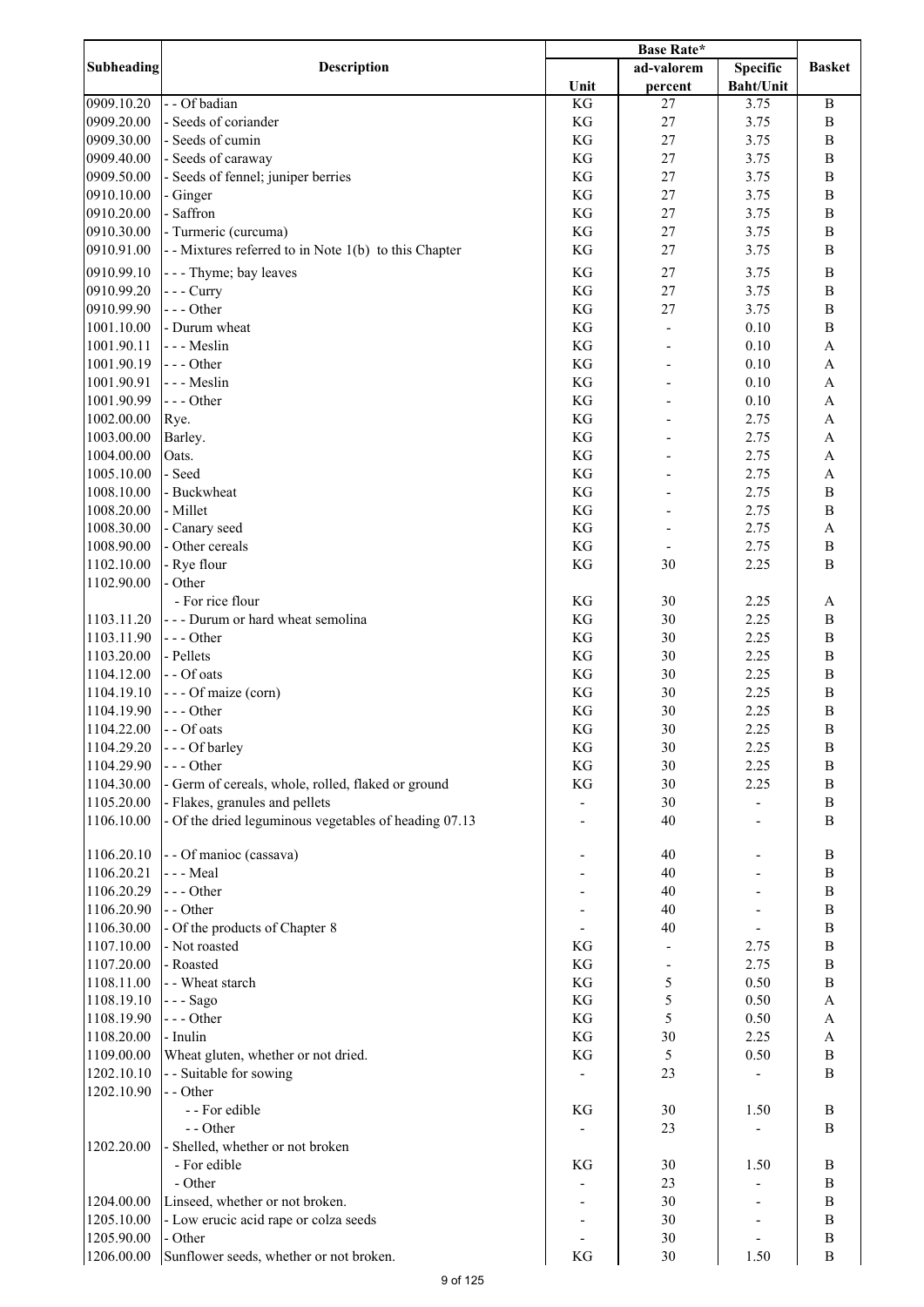|                   |                                                                  | <b>Base Rate*</b> |                          |                  |                           |
|-------------------|------------------------------------------------------------------|-------------------|--------------------------|------------------|---------------------------|
| <b>Subheading</b> | <b>Description</b>                                               |                   | ad-valorem               | <b>Specific</b>  | <b>Basket</b>             |
|                   |                                                                  | Unit              | percent                  | <b>Baht/Unit</b> |                           |
| 1207.20.00        | - Cotton seeds                                                   |                   | 30                       |                  | $\mathbf B$               |
| 1207.40.00        | Sesamum seeds                                                    |                   |                          |                  |                           |
|                   | - For edible                                                     | KG                | 40                       | 2.00             | $\bf{B}$                  |
|                   | - Other                                                          |                   | 30                       |                  | B                         |
| 1207.50.00        | - Mustard seeds                                                  |                   | 30                       |                  | $\bf{B}$                  |
| 1207.91.00        | - - Poppy seeds                                                  |                   | 30                       |                  | $\, {\bf B}$              |
| 1207.99.30        | --- Safflower seeds                                              |                   | 30                       |                  | $\bf{B}$                  |
| 1207.99.90        | $--$ Other                                                       |                   |                          |                  |                           |
|                   | --- For castor oil seeds                                         |                   |                          |                  | $\, {\bf B}$              |
|                   | $---$ Other                                                      |                   | 5                        |                  |                           |
|                   |                                                                  |                   | 30                       |                  | $\bf{B}$                  |
| 1208.10.00        | - Of soya beans                                                  | KG                | 40                       | 2.00             | B                         |
| 1208.90.00        | - Other                                                          | KG                | 40                       | 2.00             | $\boldsymbol{\rm{A}}$     |
| 1209.10.00        | - Sugar beet seed                                                |                   | 1                        |                  | $\boldsymbol{\mathsf{A}}$ |
| 1209.21.00        | - - Lucerne (alfalfa) seed                                       |                   | 1                        |                  | $\boldsymbol{\rm{A}}$     |
| 1209.22.00        | - - Clover (Trifolium spp.) seed                                 |                   | 1                        |                  | $\boldsymbol{\rm{A}}$     |
| 1209.23.00        | - - Fescue seed                                                  |                   | 1                        |                  | $\boldsymbol{\mathsf{A}}$ |
| 1209.24.00        | - - Kentucky blue grass (Poa pratensis L.) seed                  |                   | 1                        |                  | $\mathbf{A}$              |
| 1209.25.00        | - - Rye grass (Lolium multiflorum Lam., Lolium perenne L.) seed  |                   | $\mathbf{1}$             |                  | $\overline{A}$            |
|                   |                                                                  |                   |                          |                  |                           |
| 1209.29.00        | - - Other                                                        |                   | 1, 5                     |                  | A                         |
| 1209.30.00        | - Seeds of herbaceous plants cultivated principally for their    |                   | 30                       |                  | $\bf{B}$                  |
|                   | flowers                                                          |                   |                          |                  |                           |
| 1209.99.10        | --- Rubber seeds or kenaf seeds                                  |                   | $\mathbf{1}$             |                  | A                         |
| 1209.99.90        | $--$ Other                                                       |                   | $\mathbf{1}$             |                  | $\boldsymbol{\rm{A}}$     |
| 1210.10.00        | - Hop cones, neither ground nor powdered nor in the form of      |                   | 30                       |                  | $\bf{B}$                  |
|                   | pellets                                                          |                   |                          |                  |                           |
| 1210.20.00        | - Hop cones, ground, powdered or in the form of pellets; lupulin |                   | 30                       |                  | $\bf{B}$                  |
|                   |                                                                  |                   |                          |                  |                           |
| 1211.20.10        | - - In cut, crushed or powdered forms                            | Gram              | 30                       | 3.25             | $\bf{B}$                  |
| 1211.20.90        | - - Other                                                        | Gram              | 30                       | 3.25             | $\, {\bf B}$              |
| 1211.30.10        | - - In cut, crushed or powdered forms                            | KG                |                          | 4.20             | $\bf{B}$                  |
|                   |                                                                  | KG                |                          |                  | $\, {\bf B}$              |
| 1211.30.90        | - - Other                                                        |                   |                          | 4.20             |                           |
| 1211.40.00        | - Poppy straw                                                    | KG                |                          | 4.20             | B                         |
| 1211.90.11        | --- Cannabis, in cut, crushed or powdered forms                  | KG                |                          | 4.20             | $\boldsymbol{B}$          |
| 1211.90.12        | - - - Cannabis, in other forms                                   | KG                |                          | 4.20             | $\, {\bf B}$              |
| 1211.90.13        | - - - Rauwolfia surpeutina roots                                 | KG                |                          | 4.20             | B                         |
| 1211.90.14        | --- Other, in cut, crushed or powdered forms                     | KG                |                          | 4.20             | $\, {\bf B}$              |
| 1211.90.19        | $--$ Other                                                       | KG                | $\overline{\phantom{a}}$ | 4.20             | $\, {\bf B}$              |
| 1211.90.91        | --- Pyrethrum, in cut, crushed or powdered forms                 |                   | 4.5                      |                  | $\, {\bf B}$              |
| 1211.90.92        | - - - Pyrethrum, in other forms                                  |                   | 4.5                      |                  | $\, {\bf B}$              |
| 1211.90.94        | --- Sandalwood                                                   |                   | 30                       |                  | $\, {\bf B}$              |
| 1211.90.95        | - - - Gaharu wood chips                                          |                   | 30                       |                  | $\, {\bf B}$              |
| 1211.90.96        | - - - Liquorice roots                                            |                   | $\mathbf{1}$             |                  | $\boldsymbol{\rm{A}}$     |
| 1211.90.99        | $--$ Other                                                       |                   | 30                       |                  | $\, {\bf B}$              |
| 1212.20.11        | --- Of a kind used in pharmacy                                   | KG                | $\overline{\phantom{a}}$ | 4.20             | $\mathbf{A}$              |
| 1212.20.19        | $--$ Other                                                       | KG                | $\mathfrak s$            | 1.50             | $\boldsymbol{\mathsf{A}}$ |
| 1212.20.20        | - - Other, fresh, chilled or dried, unfit for human consumption  | KG                | 5                        | 1.50             | $\boldsymbol{\mathsf{A}}$ |
| 1212.20.90        | - - Other                                                        | KG                | 5                        | 1.50             | $\overline{A}$            |
| 1212.91.00        | - - Sugar beet                                                   |                   | 30                       |                  | $\, {\bf B}$              |
| 1212.99.11        | ---- Suitable for sowing                                         |                   | 30                       |                  | $\, {\bf B}$              |
| 1212.99.19        | $--- Other$                                                      |                   | 30                       |                  | $\, {\bf B}$              |
| 1212.99.20        | --- Locust beans seeds                                           |                   | 5                        |                  | $\boldsymbol{\rm{A}}$     |
| 1212.99.30        | --- Melon seeds                                                  | KG                | 30                       | 15.25            | $\, {\bf B}$              |
| 1212.99.90        | $--$ Other                                                       |                   |                          |                  |                           |
|                   | --- For locust beans                                             |                   | 5                        |                  | A                         |
|                   | $--- Other$                                                      |                   | 30                       |                  | $\, {\bf B}$              |
| 1213.00.00        | Cereal straw and husks, unprepared, whether or not chopped,      |                   | $\mathbf{1}$             |                  | A                         |
|                   | ground, pressed or in the form of pellets.                       |                   |                          |                  |                           |
|                   |                                                                  |                   |                          |                  |                           |
| 1214.10.00        | - Lucerne (alfalfa) meal and pellets                             |                   | 5                        |                  | A                         |
| 1214.90.00        | - Other                                                          |                   | 5                        |                  | $\boldsymbol{\rm{A}}$     |
| 1301.20.00        | - Gum Arabic                                                     |                   | 5                        |                  | $\boldsymbol{\rm{A}}$     |
| 1301.90.10        | - - Gum benjamin                                                 |                   | 5                        |                  | A                         |
| 1301.90.20        | - - Gum damar                                                    |                   | 5                        |                  | A                         |
| 1301.90.30        | - - Cannabis resin                                               |                   | 5                        |                  | $\boldsymbol{\mathsf{A}}$ |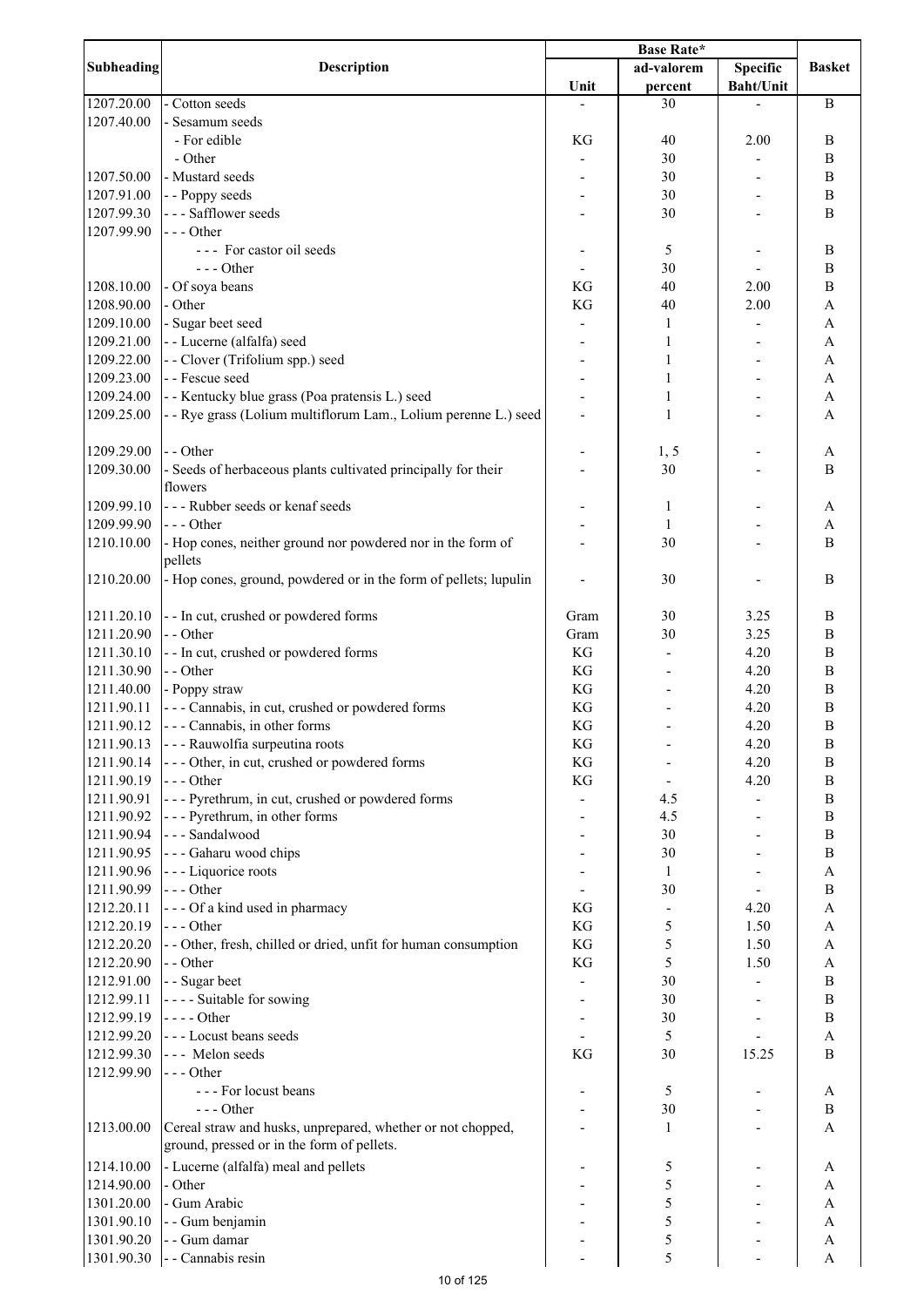|            |                                                                                               | <b>Base Rate*</b> |                  |                  |                           |
|------------|-----------------------------------------------------------------------------------------------|-------------------|------------------|------------------|---------------------------|
| Subheading | <b>Description</b>                                                                            |                   | ad-valorem       | <b>Specific</b>  | <b>Basket</b>             |
|            |                                                                                               | Unit              | percent          | <b>Baht/Unit</b> |                           |
| 1301.90.90 | - - Other                                                                                     |                   | 5, 13.5          |                  | A                         |
| 1302.11.10 | - - - Pulvis opii                                                                             |                   | 27               |                  | A                         |
| 1302.11.90 | --- Other                                                                                     |                   | 27               |                  | A                         |
| 1302.12.00 | - - Of liquorice                                                                              |                   | 5                |                  | A                         |
|            | - - Of hops                                                                                   |                   |                  |                  |                           |
| 1302.13.00 |                                                                                               |                   | 20               |                  | A                         |
| 1302.19.20 | --- Extracts and tinctures of cannabis                                                        |                   | 5                |                  | $\bf{B}$                  |
| 1302.19.30 | --- Other medicinal extracts                                                                  |                   | 5                |                  | $\, {\bf B}$              |
| 1302.19.40 | --- Vegetable saps and extracts of pyrethrum or of the roots of<br>plants containing rotenone |                   | 5                |                  | A                         |
| 1302.19.50 | - - - Japan (or Chinese) lacquer (natural lacquer)                                            | KG                | -                | 3.30             | A                         |
| 1302.19.90 | --- Other                                                                                     |                   | 5                |                  | $\bf{B}$                  |
| 1302.20.00 | - Pectic substances, pectinates and pectates                                                  |                   | 5                |                  | A                         |
| 1302.31.00 | - - Agar-agar                                                                                 |                   | 5                |                  | A                         |
| 1302.32.00 | - - Mucilages and thickeners, whether or not modified, derived                                |                   | 5                |                  | A                         |
|            | from locust beans, locust bean seeds or guar seeds                                            |                   |                  |                  |                           |
|            |                                                                                               |                   |                  |                  |                           |
| 1302.39.10 | - - - Carrageenan                                                                             |                   | 20               |                  | B                         |
| 1302.39.90 | --- Other                                                                                     |                   | 20               |                  | $\, {\bf B}$              |
| 1401.10.00 | - Bamboos                                                                                     | KG                | $\boldsymbol{0}$ |                  | A                         |
| 1401.20.00 | - Rattans                                                                                     | KG                | $\boldsymbol{0}$ |                  | A                         |
| 1401.90.00 | - Other                                                                                       | KG                | 30               | 2.50             | $\, {\bf B}$              |
| 1404.20.00 | - Cotton linters                                                                              |                   | 4.5              |                  | $\, {\bf B}$              |
| 1404.90.10 | - - Betel leaves, biri leaves and betel-nut leaves                                            |                   | 30               |                  | $\, {\bf B}$              |
| 1404.90.20 | - - Barks of a kind used primarily in tanning                                                 | KG                | 20               | 0.55             | B                         |
| 1404.90.90 | - - Other                                                                                     |                   |                  |                  |                           |
|            | - - For vegetable materials of a kind used primarily as stuffing                              | KG                | 30               | 2.50             | B                         |
|            | or as padding (for example, kapok, vegetable hair and eel-grass),                             |                   |                  |                  |                           |
|            | whether or not put up as a layer with or without supporting                                   |                   |                  |                  |                           |
|            | material.                                                                                     |                   |                  |                  |                           |
|            |                                                                                               |                   |                  |                  |                           |
|            | - - For vegetable materials of a kind used primarily in brooms                                | KG                | 30               | 2.50             | B                         |
|            | or in brushes (for example, broomcorn, piassava, couch-grass                                  |                   |                  |                  |                           |
|            | and istle), whether or not in hanks or bundles.                                               |                   |                  |                  |                           |
|            | - - For raw vegetable materials of a kind used primarily in                                   | KG                | 20               | 0.55             | B                         |
|            | dyeing or tanning                                                                             |                   |                  |                  |                           |
|            | - - Other                                                                                     |                   | 30               |                  | B                         |
| 1501.00.00 | Pig fat (including lard) and poultry fat, other than that of heading                          | KG                | 27               | 0.75, 4.95       | $\, {\bf B}$              |
|            | 02.09 or 15.03                                                                                |                   |                  |                  |                           |
| 1502.00.11 | - - Edible                                                                                    | KG                | 10               | 0.30             | A                         |
| 1502.00.19 | - - Other                                                                                     | KG                | 10               | 0.30             | A                         |
| 1502.00.91 | - - Edible                                                                                    | KG                | 10               | 0.30             | A                         |
| 1502.00.99 | - - Other                                                                                     |                   |                  |                  |                           |
|            |                                                                                               | KG                | 10               | 0.30             | A                         |
| 1503.00.10 | - Lard stearin or oleostearin                                                                 | KG                | 10               | 0.30             | A                         |
| 1503.00.90 | - Other                                                                                       | KG                | 10               | 0.30             | A                         |
| 1504.10.10 | - - Fit for human consumption                                                                 | KG                | 10               | 0.30             | A                         |
| 1504.10.90 | - - Other                                                                                     | KG                | 10               | 0.30             | A                         |
| 1504.20.10 | - - Solid fraction, not chemically modified                                                   | KG                | 10               | 0.30             | $\, {\bf B}$              |
| 1504.20.90 | - - Other                                                                                     | KG                | 10               | 0.30             | $\mathbf B$               |
| 1504.30.10 | - - Solid fraction, not chemically modified                                                   |                   |                  |                  |                           |
|            | - - For edible                                                                                | KG                | 10               | 0.30             | A                         |
|            | - - Other                                                                                     | KG                | 10               | 0.30             | $\mathbf B$               |
| 1504.30.90 | - - Other                                                                                     |                   |                  |                  |                           |
|            | - - For edible                                                                                | KG                | 10               | 0.30             | A                         |
|            | - - Other                                                                                     | KG                | 10               | 0.30             | $\mathbf B$               |
| 1505.00.10 | - Lanolin                                                                                     | KG                | 10               | 0.30             | $\mathbf{A}$              |
|            |                                                                                               |                   |                  |                  |                           |
| 1505.00.90 | - Other                                                                                       | KG                | 10               | 0.30             | A                         |
| 1506.00.00 | Other animal fats and oils and their fractions, whether or not                                | KG                | 10               | 0.30             | A                         |
|            | refined, but not chemically modified.                                                         |                   |                  |                  |                           |
| 1508.10.00 | - Crude oil                                                                                   | Litre             |                  | 1.32             | B                         |
| 1508.90.11 | --- Solid fractions, not chemically modified                                                  | Litre             |                  | 2.50             | $\, {\bf B}$              |
| 1508.90.19 | $--$ Other                                                                                    | Litre             |                  | 2.50             | $\, {\bf B}$              |
| 1508.90.21 | --- Solid fractions, not chemically modified                                                  | Litre             |                  | 2.50             | $\, {\bf B}$              |
| 1508.90.29 | $--- Other$                                                                                   | Litre             |                  | 2.50             | $\, {\bf B}$              |
| 1508.90.91 | --- Solid fractions, not chemically modified                                                  | Litre             |                  | 2.50             | B                         |
| 1508.90.99 | $--$ Other                                                                                    | Litre             |                  | 2.50             | B                         |
| 1509.10.10 | -- In packings of net weight not exceeding 30 kg                                              | Litre             |                  | 7.00             | $\boldsymbol{\mathsf{A}}$ |
|            |                                                                                               |                   |                  |                  |                           |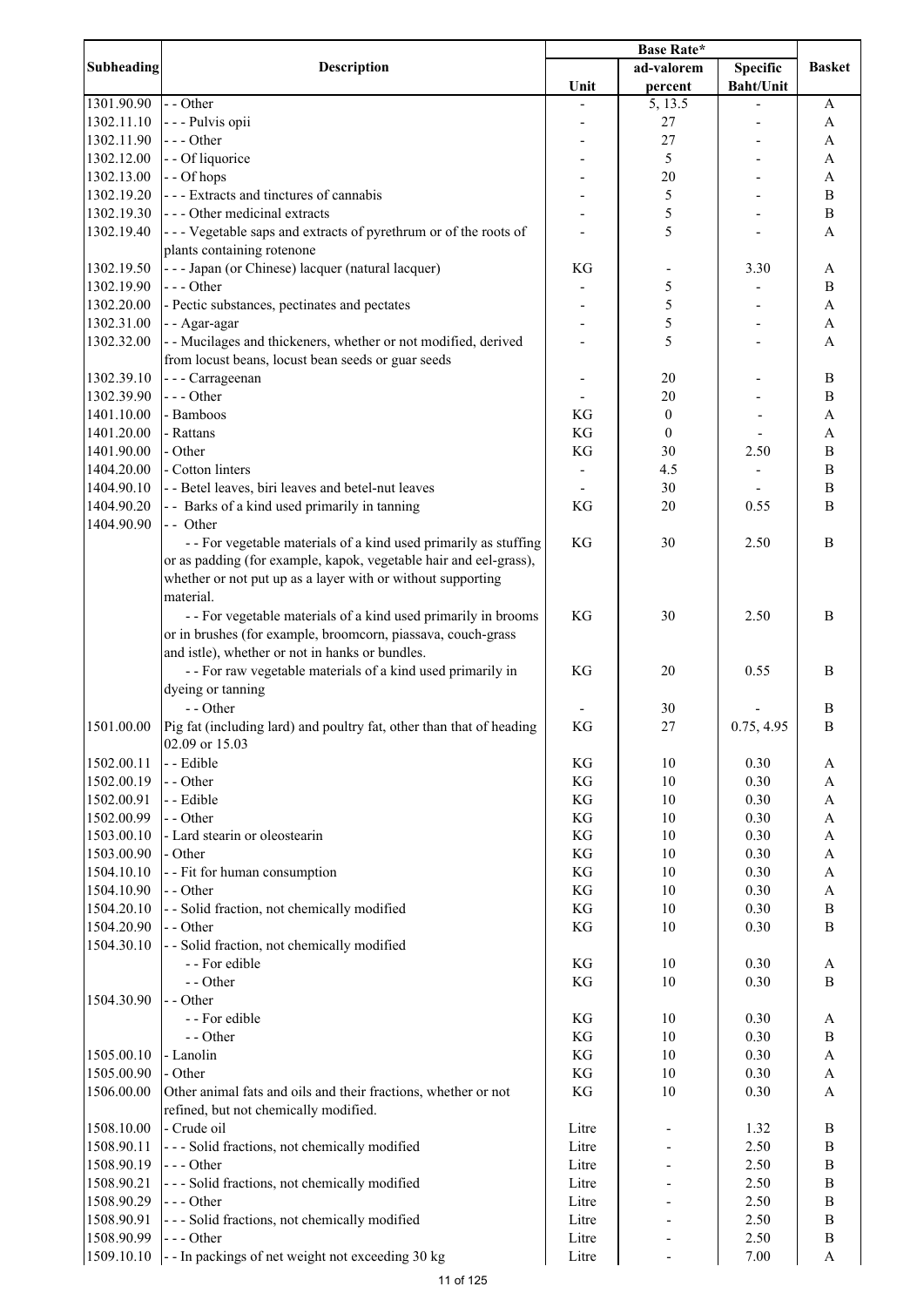|                          |                                                            | <b>Base Rate*</b> |              |                  |                              |
|--------------------------|------------------------------------------------------------|-------------------|--------------|------------------|------------------------------|
| Subheading               | <b>Description</b>                                         |                   | ad-valorem   | <b>Specific</b>  | <b>Basket</b>                |
|                          |                                                            | Unit              | percent      | <b>Baht/Unit</b> |                              |
| 1509.10.90               | - - Other                                                  | Litre             |              | 7.00             | A                            |
| 1509.90.11               | --- In packings of net weight not exceeding 30 kg          | Litre             |              | 7.00             | $\mathbf{A}$                 |
| 1509.90.19               | $--$ Other                                                 | Litre             |              | 7.00             | $\mathbf{A}$                 |
| 1509.90.21               | --- In packings of net weight not exceeding 30 kg          | Litre             |              | 7.00             | $\mathbf{A}$                 |
| 1509.90.29               | $--$ Other                                                 | Litre             |              | 7.00             | A                            |
| 1509.90.91               | --- In packings of net weight not exceeding 30 kg          | Litre             |              | 7.00             | A                            |
| 1509.90.99               | $--- Other$                                                | Litre             |              | 7.00             | A                            |
| 1510.00.10               | - Crude oil                                                | Litre             |              | 7.00             | A                            |
| 1510.00.91               | - - Fractions of unrefined oil                             | Litre             |              | 7.00             | A                            |
| 1510.00.92               | - - Refined oil                                            | Litre             |              | 7.00             | A                            |
| 1510.00.99               | - - Other                                                  | Litre             |              | 7.00             | A                            |
| 1512.11.00               | - - Crude oil                                              | Litre             | 27           | 0.75             | B                            |
| 1512.19.10               | --- Fractions of unrefined sunflower-seed or safflower oil | Litre             | 27           | 0.75             | $\bf{B}$                     |
| 1512.19.20               | --- Refined oil                                            | Litre             | 27           | 5.00             | $\, {\bf B}$                 |
| 1512.19.90               | $--- Other$                                                | Litre             | 27           | 0.75, 5.00       | $\, {\bf B}$                 |
| 1512.21.00               | - - Crude oil, whether or not gossypol has been removed    | Litre             | 27           | 0.75             | $\, {\bf B}$                 |
| 1512.29.10               | --- Fractions of unrefined cotton-seed oil                 | Litre             | 27           | 0.75             | $\, {\bf B}$                 |
| 1512.29.20               | --- Refined oil                                            | Litre             | 27           | 5.00             | $\, {\bf B}$                 |
| 1512.29.90               | $--$ Other                                                 | Litre             | 27           | 0.75, 5.00       | $\, {\bf B}$                 |
| 1514.11.00               | -- Crude oil                                               | Litre             | 27           | 0.75             | $\, {\bf B}$                 |
| 1514.19.10               | --- Fractions of unrefined oil                             | Litre             | 27           | 0.75             | $\, {\bf B}$                 |
| 1514.19.20               | --- Refined oil<br>$\left  - \right $ - - Other            | Litre             | 27           | 0.75             | $\, {\bf B}$                 |
| 1514.19.90               |                                                            | Litre             | 27           | 0.75             | $\, {\bf B}$                 |
| 1514.91.10<br>1514.91.90 | --- Rape or colza oil and its fractions<br>$--$ Other      | Litre<br>Litre    | 27<br>27     | 0.75<br>0.75     | $\, {\bf B}$<br>$\, {\bf B}$ |
| 1514.99.10               | --- Fractions of unrefined oil                             | Litre             | 27           | 0.75             | B                            |
| 1514.99.20               | --- Refined oil                                            | Litre             | 27           | 0.75             | B                            |
| 1514.99.91               | ---- Rape or colza oil and its fractions                   | Litre             | 27           | 0.75             | B                            |
| 1514.99.99               | $--- Other$                                                | Litre             | 27           | 0.75             | B                            |
| 1515.11.00               | - - Crude oil                                              | Litre             |              | 2.00             | $\, {\bf B}$                 |
| 1515.19.00               | - - Other                                                  | Litre             |              | 2.00             | $\bf{B}$                     |
| 1515.21.00               | - - Crude oil                                              | Litre             | 27           | 0.75             | $\bf{B}$                     |
| 1515.30.10               | - - Crude oil                                              | Litre             | 27           | 0.75             | $\bf{B}$                     |
| 1515.30.90               | - - Other                                                  | Litre             | 27           | 0.75, 5.00       | $\bf{B}$                     |
| 1515.50.10               | - - Crude oil                                              | Litre             | 27           | 0.75             | B                            |
| 1515.50.20               | -- Fractions of unrefined sesame oil                       | Litre             | 27           | 0.75             | $\, {\bf B}$                 |
| 1515.50.90               | - - Other                                                  | Litre             | 27           | 0.75, 5.00       | B                            |
| 1515.90.91               | - - - Crude oil                                            |                   |              |                  |                              |
|                          | --- Of tung oil                                            | Litre             | 27           | 0.75             | B                            |
|                          | --- Of jojoba oil                                          | litre             | 1            | 0.02             | A                            |
| 1515.90.92               | --- Fractions of unrefined oil                             |                   |              |                  |                              |
|                          | --- Of tung oil                                            | Litre             | 27           | 0.75             | $\bf{B}$                     |
|                          | --- Of jojoba oil                                          | litre             | 1            | 0.02             | A                            |
| 1515.90.99               | --- Other                                                  |                   |              |                  |                              |
|                          | --- Of tung oil                                            | Litre             | 27           | 0.75             | B                            |
|                          | --- Of jojoba oil                                          | litre             | $\mathbf{1}$ | $0.02\,$         | $\boldsymbol{\mathsf{A}}$    |
| 1516.10.10               | --In packings of 10 kg net wieght or more                  | Liquid:           | 27           | 0.75, 5.00       | $\mathbf B$                  |
|                          |                                                            | Litre;            |              |                  |                              |
|                          |                                                            | Otherwise:        |              |                  |                              |
|                          |                                                            | KG                |              |                  |                              |
| 1516.10.90               | - - Other                                                  | Liquid:           | 27           | 0.75, 5.00       | $\boldsymbol{B}$             |
|                          |                                                            | Litre;            |              |                  |                              |
|                          |                                                            | Otherwise:        |              |                  |                              |
|                          |                                                            | KG                |              |                  |                              |
| 1518.00.12               | - - Animal fats and oils                                   | Liquid:           | 27           | 0.75, 5.00       | $\mathbf B$                  |
|                          |                                                            | Litre;            |              |                  |                              |
|                          |                                                            | Otherwise:        |              |                  |                              |
|                          |                                                            | KG                |              |                  |                              |
| 1518.00.14               | - - Ground-nut, soya-bean, palm or coconut oil             | Liquid:           |              | 1.65             | $\bf{B}$                     |
|                          |                                                            | Litre;            |              |                  |                              |
|                          |                                                            | Otherwise:        |              |                  |                              |
|                          |                                                            | KG                |              |                  |                              |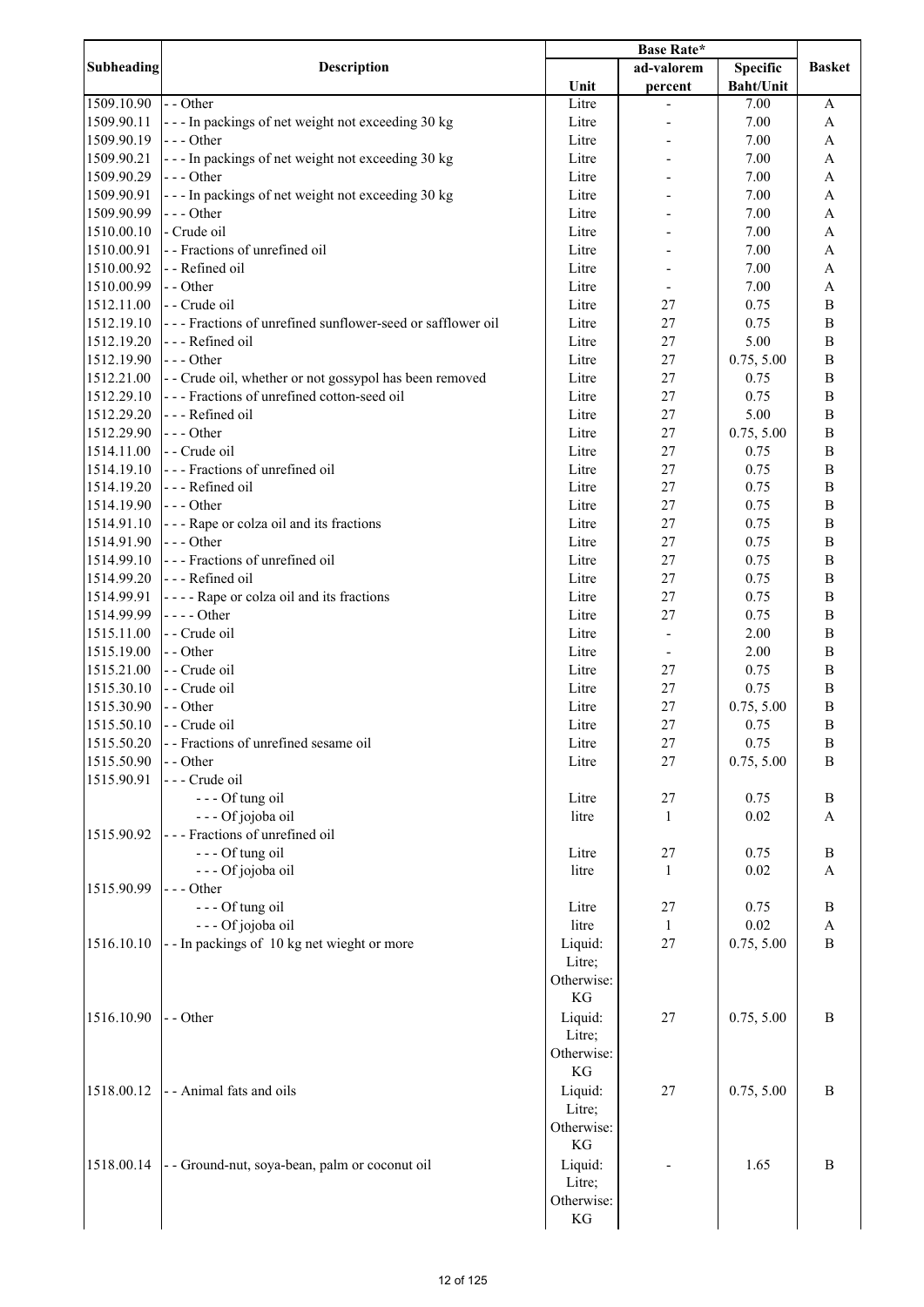|                          |                                                                                                            | Base Rate*           |            |                          |                           |
|--------------------------|------------------------------------------------------------------------------------------------------------|----------------------|------------|--------------------------|---------------------------|
| <b>Subheading</b>        | Description                                                                                                |                      | ad-valorem | <b>Specific</b>          | <b>Basket</b>             |
| 1518.00.15               | - - Linseed oil and its fractions                                                                          | Unit                 | percent    | <b>Baht/Unit</b><br>2.00 | $\, {\bf B}$              |
|                          |                                                                                                            | Liquid:<br>Litre;    |            |                          |                           |
|                          |                                                                                                            | Otherwise:           |            |                          |                           |
|                          |                                                                                                            | KG                   |            |                          |                           |
| 1518.00.16               | - - Olive oil and its fractions                                                                            | Liquid:              |            | 7.00                     | $\bf{B}$                  |
|                          |                                                                                                            | Litre;               |            |                          |                           |
|                          |                                                                                                            | Otherwise:           |            |                          |                           |
|                          |                                                                                                            | KG                   |            |                          |                           |
| 1518.00.19               | - - Other                                                                                                  | Liquid:              | $27\,$     | 0.75, 5.00               | $\bf{B}$                  |
|                          |                                                                                                            | Litre;               |            |                          |                           |
|                          |                                                                                                            | Otherwise:           |            |                          |                           |
|                          |                                                                                                            | KG                   |            |                          |                           |
| 1518.00.20               | - Inedible mixtures or preparations of animal fats or oils or of<br>fractions of different fats of or oils | Liquid:              | 27         | 0.75                     | $\bf{B}$                  |
|                          |                                                                                                            | Litre;<br>Otherwise: |            |                          |                           |
|                          |                                                                                                            | KG                   |            |                          |                           |
| 1518.00.31               | - - Of palm oil (including palm kernels)                                                                   | Liquid:              |            | 1.65                     | $\bf{B}$                  |
|                          |                                                                                                            | Litre;               |            |                          |                           |
|                          |                                                                                                            | Otherwise:           |            |                          |                           |
|                          |                                                                                                            | KG                   |            |                          |                           |
| 1518.00.32               | - - Of ground-nuts, soya-beans or coconuts                                                                 | Liquid:              |            | 1.65                     | $\bf{B}$                  |
|                          |                                                                                                            | Litre;               |            |                          |                           |
|                          |                                                                                                            | Otherwise:           |            |                          |                           |
|                          |                                                                                                            | KG                   |            |                          |                           |
| 1518.00.33               | - Of linseed                                                                                               | Liquid:              |            | 2.00                     | $\bf{B}$                  |
|                          |                                                                                                            | Litre;<br>Otherwise: |            |                          |                           |
|                          |                                                                                                            | KG                   |            |                          |                           |
| 1518.00.34               | - - Of olives                                                                                              | Liquid:              |            | 7.00                     | B                         |
|                          |                                                                                                            | Litre;               |            |                          |                           |
|                          |                                                                                                            | Otherwise:           |            |                          |                           |
|                          |                                                                                                            | KG                   |            |                          |                           |
| 1518.00.39               | - - Other                                                                                                  | Liquid:              | 27         | 0.75                     | B                         |
|                          |                                                                                                            | Litre;               |            |                          |                           |
|                          |                                                                                                            | Otherwise:           |            |                          |                           |
|                          |                                                                                                            | KG                   |            |                          |                           |
| 1518.00.60               | - Inedible mixtures or preparations of Animal fats or oils or of                                           |                      |            |                          |                           |
|                          | fractions thereof and Vegetable Fats or oils or fractions thereof<br>- Of olives                           |                      |            | 7.00                     | B                         |
|                          |                                                                                                            | Liquid:<br>Litre;    |            |                          |                           |
|                          |                                                                                                            | Otherwise:           |            |                          |                           |
|                          |                                                                                                            | KG                   |            |                          |                           |
|                          | - Of linseed                                                                                               | Liquid:              |            | 2.00                     | B                         |
|                          |                                                                                                            | Litre;               |            |                          |                           |
|                          |                                                                                                            | Otherwise:           |            |                          |                           |
|                          |                                                                                                            | KG                   |            |                          |                           |
|                          | - Of ground nut, soya-bean, palm and coconut                                                               | Liquid:              |            | 1.65                     | $\bf{B}$                  |
|                          |                                                                                                            | Litre;               |            |                          |                           |
|                          |                                                                                                            | Otherwise:<br>KG     |            |                          |                           |
|                          | -Of other vegetables, or of animals, inedible                                                              | Liquid:              | 27         | 0.75                     | B                         |
|                          |                                                                                                            | Litre;               |            |                          |                           |
|                          |                                                                                                            | Otherwise:           |            |                          |                           |
|                          |                                                                                                            | KG                   |            |                          |                           |
| 1520.00.10               | - Crude glycerol                                                                                           |                      | 10         |                          | A                         |
| 1520.00.90               | - Other                                                                                                    |                      | 10         |                          | A                         |
| 1521.10.00               | - Vegetable waxes                                                                                          | KG                   | 5          | 0.25                     | $\boldsymbol{\mathsf{A}}$ |
| 1521.90.10               | - - Beeswax and other insect waxes                                                                         | KG                   | 5          | 0.25                     | $\mathbf{A}$              |
| 1521.90.20               | - - Spermaceti                                                                                             | KG                   | 5          | 0.25                     | A                         |
| 1522.00.10<br>1522.00.90 | - Degras<br>- Other                                                                                        | KG<br>KG             | 10<br>10   | 0.30<br>0.30             | A<br>A                    |
| 1602.31.00               | - - Of turkeys                                                                                             | $\mathbf{KG}$        | 30         | 25.00                    | $\boldsymbol{A}$          |
| 1603.00.10               | - Of chicken, with herbs                                                                                   | KG                   | 30         | 25.00                    | $\, {\bf B}$              |
| 1603.00.20               | - Of chicken, without herbs                                                                                | KG                   | 30         | 25.00                    | $\, {\bf B}$              |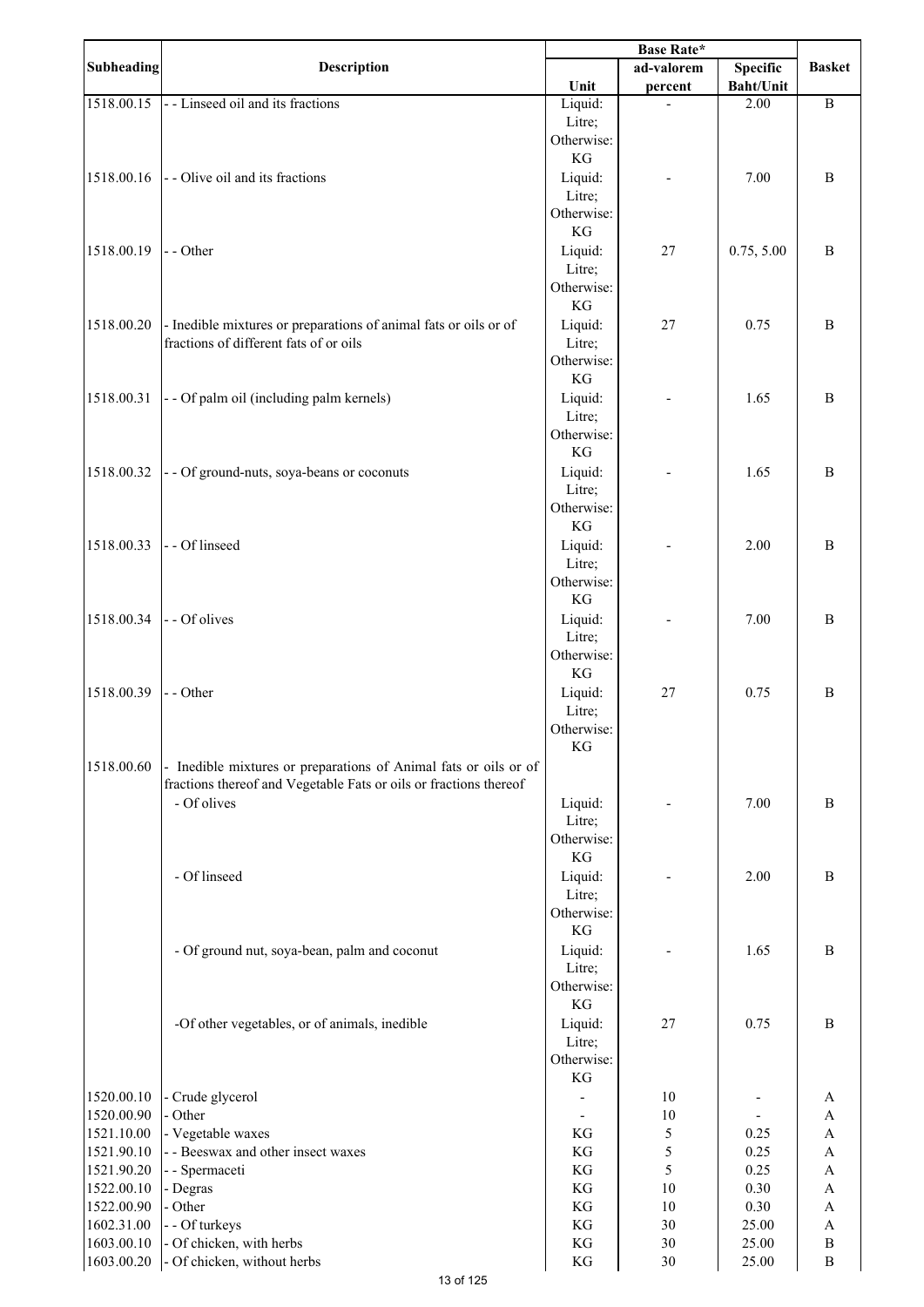| Subheading | <b>Description</b>                                                |      | ad-valorem | <b>Specific</b>  | <b>Basket</b>    |
|------------|-------------------------------------------------------------------|------|------------|------------------|------------------|
|            |                                                                   | Unit | percent    | <b>Baht/Unit</b> |                  |
| 1603.00.30 | - Other, with herbs                                               | KG   | 30         | 25.00            | $\, {\bf B}$     |
| 1603.00.90 | - Other                                                           | KG   | 30         | 25.00            | $\, {\bf B}$     |
| 1604.11.10 | - - - In airtight containers                                      | KG   | 20         | 65.00            | $\, {\bf B}$     |
| 1604.11.90 | $--- Other$                                                       | KG   | 20         | 65.00            | $\, {\bf B}$     |
| 1604.12.10 | --- In airtight containers                                        | KG   | 20         | 65.00            | $\, {\bf B}$     |
| 1604.12.90 | $- -$ Other                                                       | KG   | 20         | 65.00            | $\, {\bf B}$     |
| 1604.13.11 | $\left  \cdot \right $ - - - In airtight containers               | KG   | 30         | 100.00           | B                |
| 1604.13.19 | $- - -$ Other                                                     | KG   | 30         | 100.00           | $\, {\bf B}$     |
| 1604.13.91 | $\left  \cdot \right $ - - - In airtight containers               | KG   | 30         | 100.00           | B                |
| 1604.13.99 | $- - -$ Other                                                     | KG   | 30         | 100.00           | $\, {\bf B}$     |
| 1604.14.10 | --- In airtight containers                                        | KG   | 30         | 100.00           | $\, {\bf B}$     |
| 1604.14.90 | $\left  - \right $ - - Other                                      | KG   | 30         | 100.00           | $\, {\bf B}$     |
| 1604.15.10 | --- In airtight containers                                        | KG   | 30         | 100.00           | $\, {\bf B}$     |
| 1604.15.90 | $\left  - \right $ - - Other                                      | KG   | 30         | 100.00           | $\, {\bf B}$     |
| 1604.16.10 | --- In airtight containers                                        | KG   | 20         | 65.00            | $\, {\bf B}$     |
| 1604.16.90 | --- Other                                                         | KG   | 20         | 65.00            | $\, {\bf B}$     |
| 1604.19.20 | --- Horse mackerel, in airtight containers                        | KG   | 20         | 65.00            | $\, {\bf B}$     |
| 1604.19.30 | --- Other, in airtight containers                                 | KG   | 20         | 65.00            | $\, {\bf B}$     |
| 1604.19.90 | --- Other                                                         | KG   | 20         | 65.00            | $\, {\bf B}$     |
| 1604.20.11 | --- In airtight containers                                        | KG   | 30         | 100.00           | $\boldsymbol{B}$ |
| 1604.20.19 | --- Other                                                         | KG   | 30         | 100.00           | $\boldsymbol{B}$ |
| 1604.20.21 | - - - In airtight containers                                      | KG   | 30         | 100.00           | $\boldsymbol{B}$ |
| 1604.20.29 | $--- Other$                                                       | KG   | 30         | 100.00           | $\boldsymbol{B}$ |
| 1604.20.91 | - - - In airtight containers                                      | KG   | 30         | 100.00           | $\overline{B}$   |
| 1604.20.99 | $--- Other$                                                       | KG   | 30         | 100.00           | $\boldsymbol{B}$ |
| 1604.30.10 | - - In airtight containers                                        | KG   | 20         | 65.00            | $\boldsymbol{B}$ |
| 1604.30.90 | - - Other                                                         | KG   | 20         | 65.00            | $\, {\bf B}$     |
| 1605.10.10 | - - In airtight containers                                        |      | 20         |                  | $\, {\bf B}$     |
| 1605.10.90 | - - Other                                                         |      | 20         |                  | $\, {\bf B}$     |
| 1605.20.11 | - - - In airtight containers                                      |      | 20         |                  | $\, {\bf B}$     |
| 1605.20.19 | $--- Other$                                                       |      | 20         |                  | $\, {\bf B}$     |
| 1605.20.91 | - - - In airtight containers                                      |      | 20         |                  | $\, {\bf B}$     |
| 1605.20.99 | --- Other                                                         |      | 20         |                  | B                |
| 1605.30.00 | - Lobster                                                         |      | 20         |                  | $\, {\bf B}$     |
|            |                                                                   |      |            |                  |                  |
| 1605.40.10 | - - In airtight containers                                        |      | 20         |                  | $\, {\bf B}$     |
| 1605.40.90 | - - Other                                                         |      | 20         |                  | B                |
| 1605.90.10 | - - Abalone                                                       |      | 20         |                  | B                |
| 1605.90.90 | - - Other                                                         |      | $20\,$     |                  | B                |
| 1702.11.00 | - - Containing by weight 99% or more lactose, expressed as        |      | 1          |                  | A                |
|            | anhydrous lactose, calculated on the dry matter                   |      |            |                  |                  |
| 1702.19.00 | - - Other                                                         |      | 10         |                  | A                |
| 1702.20.00 | - Maple sugar and maple syrup                                     |      | 20         |                  | $\, {\bf B}$     |
| 1702.30.10 | - - Glucose                                                       |      | 20         |                  | A                |
| 1702.30.20 | - - Glucose syrup                                                 |      | 20         |                  | A                |
| 1702.40.00 | - Glucose and glucose syrup, containing in the dry state at least |      | $20\,$     |                  | A                |
|            | 20% but less than 50% by weight of fructose, excluding invert     |      |            |                  |                  |
|            | sugar                                                             |      |            |                  |                  |
| 1702.50.00 | - Chemically pure fructose                                        |      | 20         |                  | A                |
| 1702.60.10 | - - Fructose                                                      |      | 20         |                  | A                |
| 1702.60.20 | - - Fructose syrup                                                |      | 20         |                  | A                |
| 1801.00.00 | Cocoa beans, whole or broken, raw or roasted.                     | KG   | 27         | 3.30             | A                |
| 1802.00.00 | Cocoa shells, husks, skins and other cocoa waste.                 |      | 27         |                  | A                |
| 1803.10.00 | - Not defatted                                                    | KG   | 10         | 1.10             | A                |
| 1803.20.00 | - Wholly or partly defatted                                       | KG   | 10         | 1.10             | B                |
| 1804.00.00 | Cocoa butter, fat and oil.                                        | KG   | 5          | 0.50             | B                |
| 1805.00.00 | Cocoa powder, not containing added sugar or other                 | KG   | 10         | 1.10             | A                |
|            | sweetening matter.                                                |      |            |                  |                  |
| 1806.10.00 | - Cocoa powder, containing added sugar or other sweetening        | KG   | 10         | 9.00             | A                |
|            | matter                                                            |      |            |                  |                  |
| 1806.20.10 | - - Chocolate confectionery in blocks, slabs or bars              | KG   | 10         | 9.00             | А                |
| 1806.20.90 | - - Other                                                         | KG   | 10         | 9.00             | A                |
| 1806.31.10 | --- Chocolate confectionery in blocks, slabs or bars              | KG   | 10         | 9.00             | A                |
| 1806.31.90 | $--- Other$                                                       | KG   | 10         | 9.00             | A                |
| 1806.32.10 | --- Chocolate confectionery in blocks, slabs or bars              | KG   | 10         | 9.00             | A                |
|            |                                                                   |      |            |                  |                  |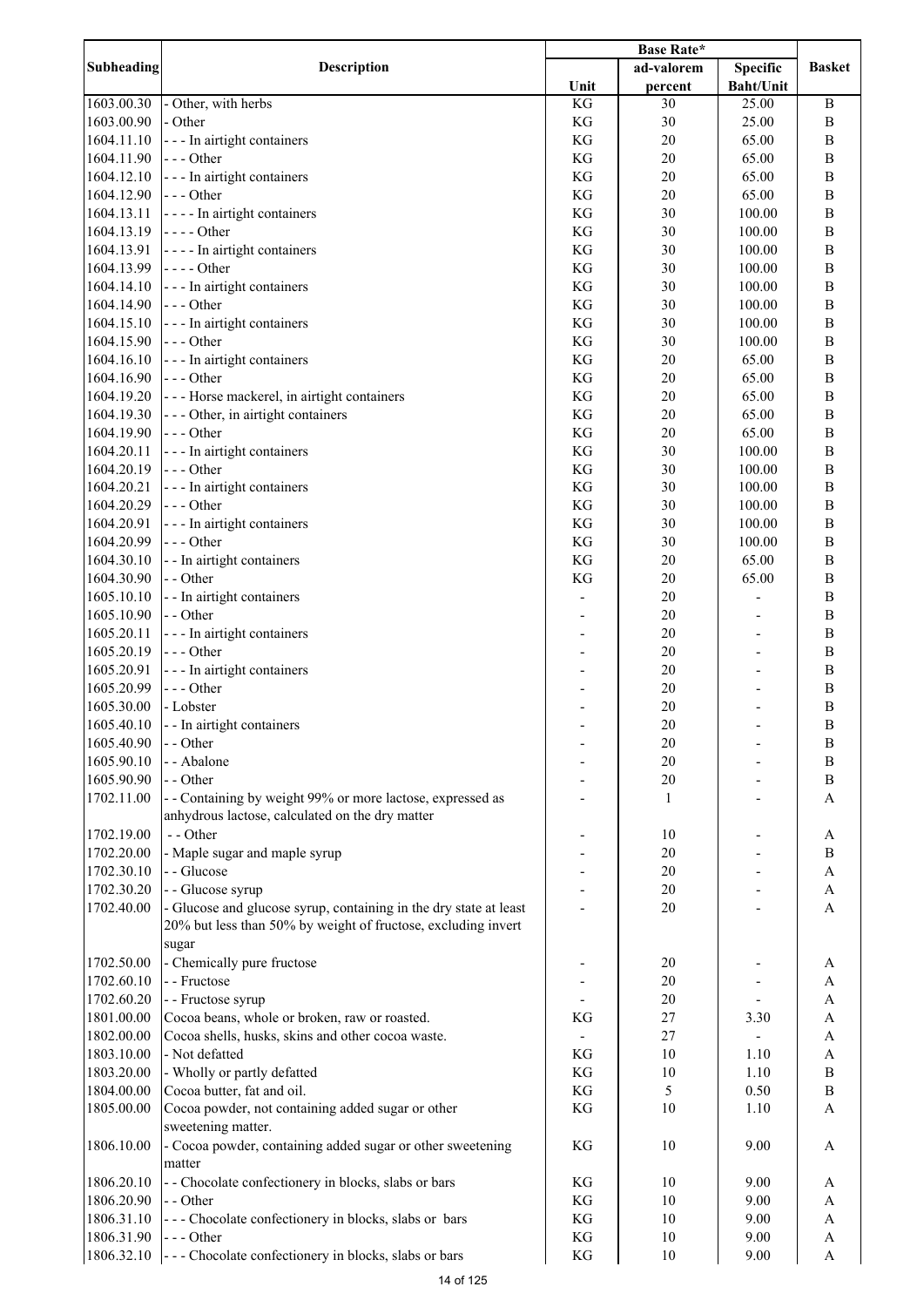|                                        | <b>Base Rate*</b>                                                                                                              |                              |                  |                  |                              |
|----------------------------------------|--------------------------------------------------------------------------------------------------------------------------------|------------------------------|------------------|------------------|------------------------------|
| Subheading                             | Description                                                                                                                    |                              | ad-valorem       | <b>Specific</b>  | <b>Basket</b>                |
|                                        |                                                                                                                                | Unit                         | percent          | <b>Baht/Unit</b> |                              |
| 1806.32.90                             | $--$ Other                                                                                                                     | KG                           | 10               | 9.00             | A                            |
| 1806.90.10                             | - - Chocolate confectionery in tablets or pastilles                                                                            | KG                           | 10               | 1.40             | $\mathbf{A}$                 |
| 1806.90.20                             | - - Food preparations of flour, meal, starch or malt extract,<br>containing 40% or more but less than 50% by weight of cocoa   | KG                           | 10               | 1.40             | A                            |
|                                        | and food preparations of goods of headings 04.01 to 04.04,<br>containing 5% or more but less than 10% by weight of cocoa,      |                              |                  |                  |                              |
|                                        | specially prepared for infant use, not put up for retail sale                                                                  |                              |                  |                  |                              |
| 1806.90.90                             | - - Other                                                                                                                      | KG                           | 10               | 1.40             | A                            |
| 1902.40.00                             | - Couscous                                                                                                                     | KG                           | 30               | 10.00            | $\, {\bf B}$                 |
| 1903.00.00                             | Tapioca and substitutes therefor prepared from starch, in the<br>form of flakes, grains, pearls, siftings or in similar forms. | KG                           | 30               | 10.00            | $\mathbf B$                  |
| 1904.10.00                             | - Prepared foods obtained by the swelling or roasting of cereals<br>or cereal products                                         | KG                           | 20               | 16.75            | A                            |
| 1904.30.00                             | - Bulgur wheat                                                                                                                 | $\qquad \qquad \blacksquare$ | 30               | -                | $\, {\bf B}$                 |
| 1905.10.00                             | - Crispbread                                                                                                                   | KG                           | 30               | 25.00            | $\, {\bf B}$                 |
| 1905.20.00                             | - Gingerbread and the like                                                                                                     | KG                           | 30               | 25.00            | $\, {\bf B}$                 |
| 1905.32.00                             | - - Waffles and wafers                                                                                                         | KG                           | 20               | 16.75            | $\, {\bf B}$                 |
| 1905.40.00                             | - Rusks, toasted bread and similar toasted products                                                                            | KG                           | 30               | 25.00            | $\, {\bf B}$                 |
| 2001.10.00                             | - Cucumbers and gherkins                                                                                                       | KG                           | 30               | 25.00            | $\, {\bf B}$                 |
| 2003.10.00                             | - Mushrooms of the genus Agaricus                                                                                              | KG                           | 30               | 25.00            | $\, {\bf B}$                 |
| 2003.20.00                             | - Truffles                                                                                                                     | KG                           | 30               | 25.00            | $\, {\bf B}$                 |
| 2003.90.00                             | - Other                                                                                                                        | KG                           | 30               | 25.00            | $\, {\bf B}$                 |
| 2004.10.00                             | - Potatoes                                                                                                                     | KG                           | 30               | 25.00            | $\mathbf{A}$                 |
| 2005.40.00                             | - Peas (Pisum sativum)                                                                                                         | KG                           | 30               | 25.00            | $\, {\bf B}$                 |
| 2005.51.00                             | - - Beans, shelled                                                                                                             | KG                           | 30               | 25.00            | $\, {\bf B}$                 |
| 2005.59.00                             | - - Other                                                                                                                      | KG                           | 30               | 25.00            | $\, {\bf B}$                 |
| 2005.60.00                             | - Asparagus                                                                                                                    | KG                           | 30               | 25.00            | $\, {\bf B}$                 |
| 2005.70.00                             | - Olives                                                                                                                       | KG                           | 30               | 25.00            | $\, {\bf B}$                 |
| 2005.80.00                             | - Sweet corn (Zea mays var. saccharata)                                                                                        | KG                           | 30               | 25.00            | $\, {\bf B}$                 |
| 2006.00.00                             | Vegetables, fruit, nuts, fruit-peel and other parts of plants,<br>preserved by sugar (drained, glace or crystallised).         | KG                           | 30               | 25.00            | $\mathbf{A}$                 |
| 2008.11.10                             | --- Roasted                                                                                                                    | KG                           | 30               | 25.00            | $\, {\bf B}$                 |
| 2008.11.20                             | - - - Peanut butter                                                                                                            | KG                           | 30               | 25.00            | $\, {\bf B}$                 |
| 2008.11.90                             | $--$ Other                                                                                                                     | KG                           | 30               | 25.00            | $\, {\bf B}$                 |
| 2008.19.10                             | - - - Cashew nuts                                                                                                              | KG                           | 30               | 25.00            | $\, {\bf B}$                 |
| 2008.19.90                             | $--$ Other                                                                                                                     | KG                           | 30               | 25.00            |                              |
|                                        |                                                                                                                                |                              |                  |                  | B<br>$\, {\bf B}$            |
| 2008.40.10                             | - - Containing added sugar or other sweetening matter or spirits<br>$-$ - Other                                                | KG                           | 30               | 25.00            |                              |
| 2008.40.90                             |                                                                                                                                | KG                           | 30               | 25.00            | $\bf{B}$                     |
| 2008.50.10                             | - - Containing added sugar or other sweetening matter or spirits                                                               | KG                           | 30               | 25.00            | B                            |
| 2008.50.90<br>2008.60.10               | - - Other                                                                                                                      | KG                           | 30               | 25.00            | $\, {\bf B}$<br>$\, {\bf B}$ |
|                                        | - - Containing added sugar or other sweetening matter or spirits                                                               | KG                           | 30               | 25.00            |                              |
| 2008.60.90                             | - - Other                                                                                                                      | KG                           | 30               | 25.00            | $\, {\bf B}$                 |
| 2008.91.00                             | - - Palm hearts                                                                                                                | KG                           | 30<br>30         | 25.00            | $\, {\bf B}$                 |
| 2009.49.00<br>2101.30.00               | - - Other<br>- Roasted chicory and other roasted coffee substitutes, and                                                       | Litre                        | 30               | 10.00            | A<br>$\mathbf B$             |
|                                        | extracts, essences and concentrates thereof                                                                                    |                              |                  |                  |                              |
| 2102.10.10                             | - - Bread yeasts                                                                                                               |                              | 10               |                  | A                            |
| 2102.10.90                             | - - Other                                                                                                                      |                              | 10               |                  | A                            |
| 2102.20.00                             | - Inactive yeasts; other single-cell micro-organisms, dead                                                                     |                              | 10               |                  | $\boldsymbol{\rm{A}}$        |
| 2103.30.00                             | - Mustard flour and meal and prepared mustard                                                                                  | KG                           | 30               | 12.50            | $\boldsymbol{\rm{A}}$        |
| 2103.90.10                             | - - Chilli sauce                                                                                                               | KG                           | 5                | 1.25             | $\mathbf{A}$                 |
| 2103.90.20                             | - Mixed condiments and mixed seasonings, including belachan<br>(blachan)                                                       | KG                           | 5                | 1.25, 3.75       | $\mathbf{A}$                 |
| 2103.90.30                             | - - Fish sauce                                                                                                                 | KG                           | 5                | 1.25             | A                            |
| 2103.90.90                             | - - Other                                                                                                                      | KG                           | 5                | 1.25             | $\mathbf{A}$                 |
| 2106.10.00                             | - Protein concentrates and textured protein substances                                                                         |                              | 5                |                  | $\, {\bf B}$                 |
|                                        | - Mineral waters and aerated waters                                                                                            | Litre                        |                  | 2.00             | $\, {\bf B}$                 |
|                                        | - - Ice and snow                                                                                                               | $\overline{\phantom{a}}$     | $\boldsymbol{0}$ |                  | $\mathbf{A}$                 |
| 2201.10.00<br>2201.90.10               |                                                                                                                                |                              |                  |                  | $\mathbf{A}$                 |
| 2201.90.90                             | - - Other                                                                                                                      |                              | $\boldsymbol{0}$ |                  |                              |
|                                        | - - Sparkling mineral waters and aerated waters, flavoured                                                                     | Litre                        | 30               | 1.50             | $\, {\bf B}$                 |
|                                        | - - Other                                                                                                                      | Litre                        | 30               | 1.50             | $\, {\bf B}$                 |
| 2202.10.10<br>2202.10.90<br>2204.10.00 | - Sparkling wine                                                                                                               | Litre                        | 54               | 18.00            | B                            |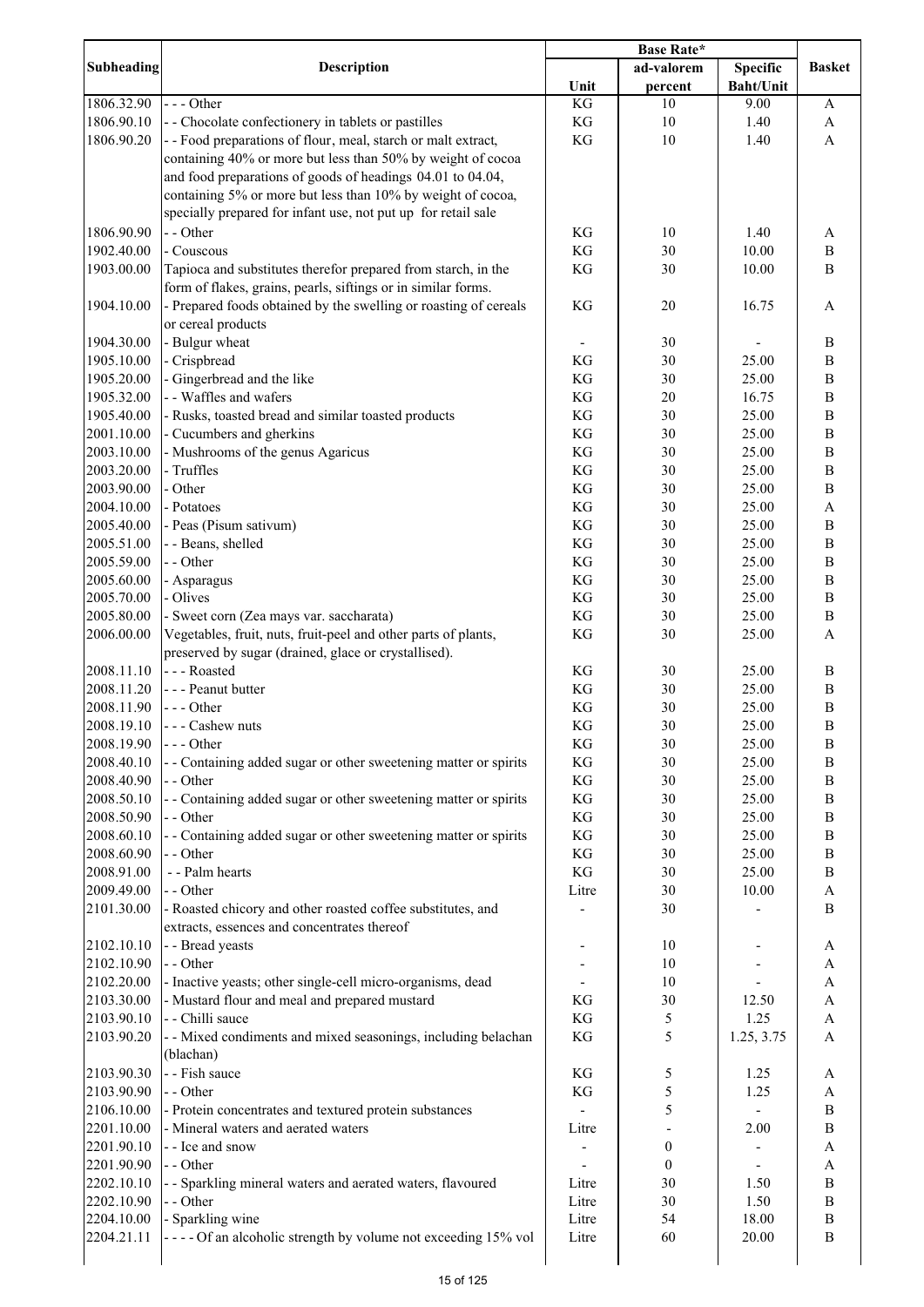|            |                                                                                                      | <b>Base Rate*</b> |            |                  |               |
|------------|------------------------------------------------------------------------------------------------------|-------------------|------------|------------------|---------------|
| Subheading | <b>Description</b>                                                                                   |                   | ad-valorem | <b>Specific</b>  | <b>Basket</b> |
|            |                                                                                                      | Unit              | percent    | <b>Baht/Unit</b> |               |
| 2204.21.12 | $\left[- -\right. - \right. - \left. -\right. 0$ f an alcoholic strength by volume exceeding 15% vol | Litre             | 60         | 20.00            | $\, {\bf B}$  |
| 2204.21.21 | ---- Of an alcoholic strength by volume not exceeding 15% vol                                        | Litre             | 60         | 20.00            | B             |
|            |                                                                                                      |                   |            |                  |               |
|            |                                                                                                      |                   |            |                  |               |
| 2204.21.22 | ---- Of an alcoholic strength by volume exceeding 15% vol                                            | Litre             | 60         | 20.00            | $\, {\bf B}$  |
| 2204.29.11 | ---- Of an alcoholic strength by volume not exceeding 15% vol                                        | Litre             | 60         | 20.00            | $\bf{B}$      |
|            |                                                                                                      |                   |            |                  |               |
| 2204.29.12 | ---- Of an alcoholic strength by volume exceeding 15% vol                                            | Litre             | 60         | 20.00            | $\, {\bf B}$  |
| 2204.29.21 | ---- Of an alcoholic strength by volume not exceeding 15% vol                                        | Litre             | 60         | 20.00            | B             |
|            |                                                                                                      |                   |            |                  |               |
| 2204.29.22 | ---- Of an alcoholic strength by volume exceeding 15% vol                                            | Litre             | 60         | 20.00            | $\, {\bf B}$  |
| 2204.30.10 | - - Of an alcoholic strength by volume not exceeding 15% vol                                         | Litre             | 60         | 10.00            | $\, {\bf B}$  |
|            |                                                                                                      |                   |            |                  |               |
| 2204.30.20 | - - Of an alcoholic strength by volume exceeding 15% vol                                             | Litre             | 60         | 10.00            | $\, {\bf B}$  |
| 2205.10.10 | - - Of an alcoholic strength by volume not exceeding 15% vol                                         | Litre             | 60         | 20.00            | $\, {\bf B}$  |
| 2205.10.20 | - - Of an alcoholic strength by volume exceeding 15% vol                                             | Litre             | 60         | 20.00            | $\, {\bf B}$  |
| 2205.90.10 | - - Of an alcoholic strength by volume not exceeding 15% vol                                         | Litre             | 60         | 20.00            | $\, {\bf B}$  |
| 2205.90.20 | - - Of an alcoholic strength by volume exceeding 15% vol                                             | Litre             | 60         | 20.00            | $\, {\bf B}$  |
| 2206.00.10 | - Cider and perry                                                                                    | Litre             | 60         | 10.00            | $\, {\bf B}$  |
| 2206.00.20 | - Sake (rice wine)                                                                                   | Litre             | 60         | 10.00            | $\, {\bf B}$  |
| 2206.00.30 | - Toddy                                                                                              | Litre             | 60         | 10.00            | $\, {\bf B}$  |
| 2206.00.40 | - Shandy                                                                                             | Litre             | 60         | 10.00            | $\, {\bf B}$  |
| 2206.00.90 | - Other, including mead                                                                              | Litre             | 60         | 10.00            | $\, {\bf B}$  |
|            | - - Brandy of an alcoholic strength by volume not exceeding 46%                                      |                   |            |                  | $\, {\bf B}$  |
| 2208.20.10 |                                                                                                      | Litre             | 60         | 120.00           |               |
|            | vol                                                                                                  |                   |            |                  |               |
| 2208.20.20 | - - Brandy of an alcoholic strength by volume exceeding 46% vol                                      | Litre             | 60         | 120.00           | $\, {\bf B}$  |
|            |                                                                                                      |                   |            |                  |               |
| 2208.20.30 | - - Other, of an alcoholic strength by volume not exceeding 46%                                      | Litre             | 60         | 120.00           | $\, {\bf B}$  |
|            | vol                                                                                                  |                   |            |                  |               |
| 2208.20.40 | - - Other, of an alcoholic strength by volume exceeding 46% vol                                      | Litre             | 60         | 120.00           | $\, {\bf B}$  |
|            |                                                                                                      |                   |            |                  |               |
| 2208.30.10 | -- Of an alcoholic strength by volume not exceeding 46% vol                                          | Litre             | 60         | 120.00           | $\, {\bf B}$  |
|            |                                                                                                      |                   | 60         |                  |               |
| 2208.30.20 | - - Of an alcoholic strength by volume exceeding 46% vol                                             | Litre             |            | 120.00           | B             |
| 2208.40.10 | - - Of an alcoholic strength by volume not exceeding 46% vol                                         |                   |            |                  |               |
|            | - - For rum and tafia                                                                                | Litre             | 60         | 120.00           | $\, {\bf B}$  |
| 2208.40.20 | - - Of an alcoholic strength by volume exceeding 46% vol                                             |                   |            |                  |               |
|            | - - For rum and tafia                                                                                | Litre             | 60         | 120.00           | $\, {\bf B}$  |
| 2208.50.10 | - - Of an alcoholic strength by volume not exceeding 46% vol                                         | Litre             | 54         | 108.00           | B             |
| 2208.50.20 | - - Of an alcoholic strength by volume exceeding 46% vol                                             | Litre             | 54         | 108.00           | $\bf{B}$      |
| 2208.60.10 | - - Of an alcoholic strength by volume not exceeding 46% vol                                         | Litre             | 60         | 120.00           | $\, {\bf B}$  |
| 2208.60.20 | - - Of an alcoholic strength by volume exceeding 46% vol                                             | Litre             | 60         | 120.00           | $\, {\bf B}$  |
| 2208.70.10 | - - Of an alcoholic strength by volume not exceeding 57% vol                                         | Litre             | 60         | 120.00           | $\, {\bf B}$  |
| 2208.70.20 | - - Of an alcoholic strength by volume exceeding 57% vol                                             | Litre             | 60         | 120.00           | $\, {\bf B}$  |
| 2208.90.10 | - - Medicated samsu of an alcoholic strength by volume not                                           | Litre             | 60         | 120.00           | $\bf{B}$      |
|            | exceeding 40% vol                                                                                    |                   |            |                  |               |
|            |                                                                                                      |                   |            |                  |               |
| 2208.90.20 | - - Medicated samsu of an alcoholic strength by volume                                               | Litre             | 60         | 120.00           | $\, {\bf B}$  |
|            | exceeding 40% vol                                                                                    |                   |            |                  |               |
| 2208.90.30 | - - Other samsu of an alcoholic strength by volume not exceeding                                     | Litre             | 60         | 120.00           | B             |
|            | 40% vol                                                                                              |                   |            |                  |               |
| 2208.90.40 | - - Other samsu of an alcoholic strength by volume exceeding                                         | Litre             | 60         | 120.00           | $\, {\bf B}$  |
|            | 40% vol                                                                                              |                   |            |                  |               |
| 2208.90.50 | - - Arrack or pineapple spirit of an alcoholic strength by volume                                    | Litre             | 60         | 120.00           | B             |
|            | not exceeding 40% vol                                                                                |                   |            |                  |               |
| 2208.90.60 | - - Arrack or pineapple spirit of an alcoholic strength by volume                                    | Litre             | 60         | 120.00           | B             |
|            | exceeding 40% vol                                                                                    |                   |            |                  |               |
|            |                                                                                                      |                   |            |                  |               |
| 2208.90.70 | - - Bitters and similar beverages of an alcoholic strength not                                       | Litre             | 60         | 120.00           | $\, {\bf B}$  |
|            | exceeding 57% vol                                                                                    |                   |            |                  |               |
| 2208.90.80 | - - Bitters and similar beverages of an alcoholic strength                                           | Litre             | 60         | 120.00           | $\, {\bf B}$  |
|            | exceeding 57% vol                                                                                    |                   |            |                  |               |
| 2208.90.90 | - - Other                                                                                            | Litre             | 60         | 120.00           | B             |
| 2209.00.00 | Vinegar and substitutes for vinegar obtained from acetic acid.                                       | Litre             | 60         | 6.00             | B             |
| 2301.10.00 | - Flours, meals and pellets, of meat or meat offal; greaves                                          |                   | 1          |                  | B             |
| 2302.10.00 | - Of maize (corn)                                                                                    |                   | 9          |                  | B             |
| 2302.30.00 | - Of wheat                                                                                           |                   | 5          |                  | $\, {\bf B}$  |
| 2302.40.10 | - - Of rice                                                                                          |                   | 9          |                  | B             |
|            |                                                                                                      |                   | 5          |                  | $\, {\bf B}$  |
| 2302.40.90 | - - Other                                                                                            |                   |            | $\blacksquare$   |               |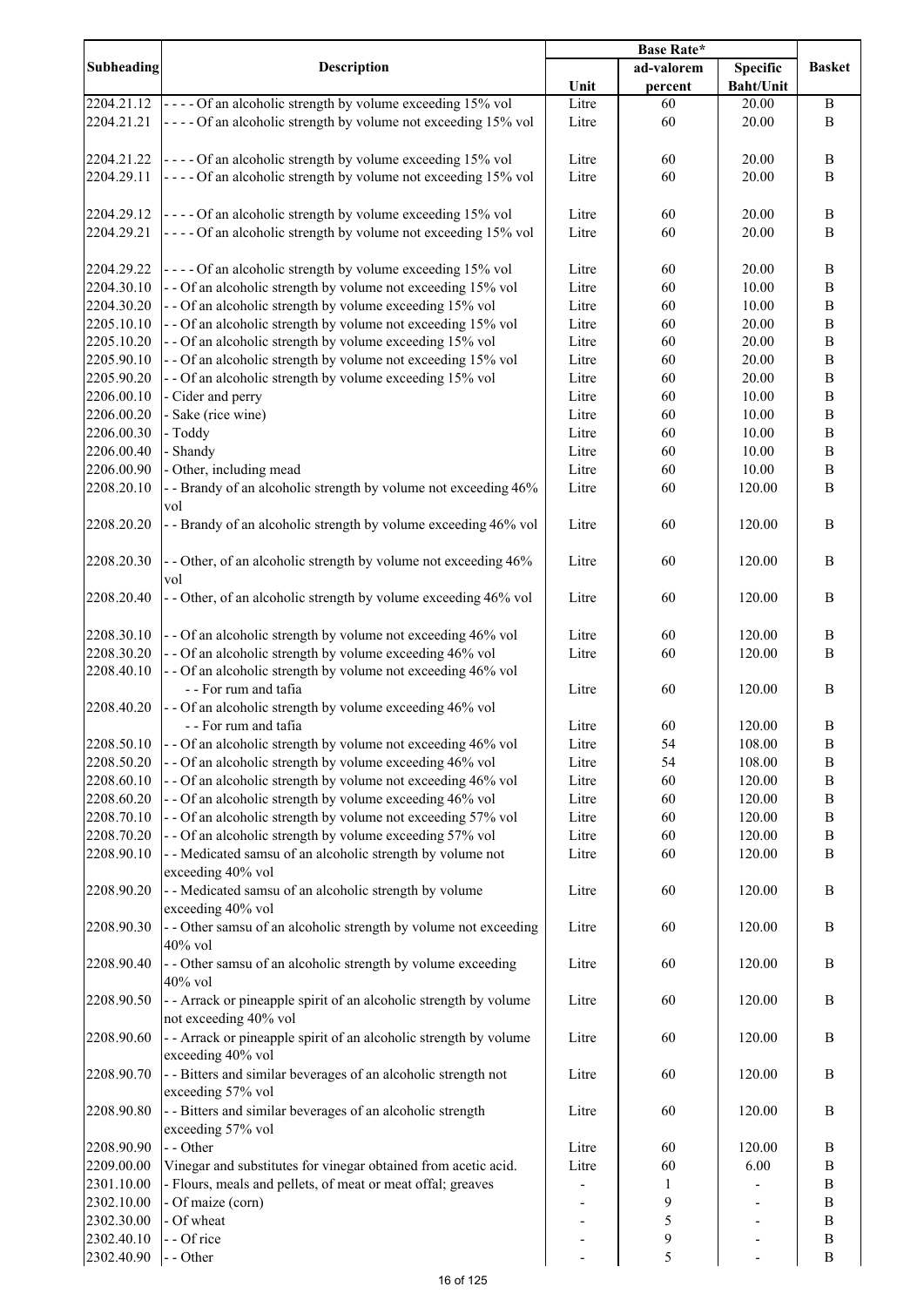|                          |                                                                               | Base Rate* |              |                  |                              |
|--------------------------|-------------------------------------------------------------------------------|------------|--------------|------------------|------------------------------|
| <b>Subheading</b>        | <b>Description</b>                                                            |            | ad-valorem   | <b>Specific</b>  | <b>Basket</b>                |
|                          |                                                                               | Unit       | percent      | <b>Baht/Unit</b> |                              |
| 2302.50.00               | - Of leguminous plants                                                        |            | 9            |                  | $\, {\bf B}$                 |
| 2303.10.10               | - - Of manioc (cassava) or sago                                               |            | 5            |                  | $\boldsymbol{B}$             |
| 2303.10.90               | - - Other                                                                     |            | 5            |                  | $\, {\bf B}$                 |
| 2303.30.00               | - Brewing or distilling dregs and waste                                       |            | 9            |                  | B                            |
| 2305.00.00               | Oil-cake and other solid residues, whether or not ground or in the            |            | 9            |                  | $\, {\bf B}$                 |
|                          | form of pellets, resulting from the extraction of ground-nut oil.             |            |              |                  |                              |
|                          |                                                                               |            |              |                  |                              |
| 2306.10.00               | - Of cotton seeds                                                             |            | 9            |                  | B                            |
| 2306.20.00               | - Of linseed                                                                  |            | 9            |                  | B                            |
| 2306.30.00               | - Of sunflower seeds                                                          |            | 9            |                  | $\, {\bf B}$                 |
| 2306.41.00               | - - Of low erucic acid rape or colza seeds                                    |            | 9            |                  | $\, {\bf B}$                 |
| 2306.49.00<br>2306.50.00 | - - Other                                                                     |            | 9<br>9       |                  | B<br>$\, {\bf B}$            |
| 2306.60.00               | - Of coconut or copra<br>- Of palm nuts or kernels                            |            | 9            |                  | $\, {\bf B}$                 |
| 2306.90.20               | - - Of maize (corn) germ                                                      |            | 9            |                  | $\, {\bf B}$                 |
| 2306.90.90               | - - Other                                                                     |            | 9            |                  | $\bf{B}$                     |
| 2307.00.00               | Wine lees; argol.                                                             |            | 9            |                  | $\overline{B}$               |
| 2403.91.00               | -- "Homogenised" or "reconstituted" tobacco                                   | KG         | 60           | 80.00            | $\, {\bf B}$                 |
| 2403.99.10               | --- Tobacco extracts and essences                                             | KG         | 60           | 80.00            | $\overline{B}$               |
| 2403.99.30               | --- Manufactured tobacco substitutes                                          | KG         | 60           | 80.00            | $\overline{B}$               |
| 2403.99.40               | --- Snuff                                                                     | KG         | 60           | 80.00            | $\overline{B}$               |
| 2403.99.50               | --- Other smokeless tobacco, including chewing and sucking                    | KG         | 60           | 80.00            | $\mathbf B$                  |
|                          | tobacco                                                                       |            |              |                  |                              |
| 2403.99.60               | --- Ang Hoon                                                                  | KG         | 60           | 80.00            | $\, {\bf B}$                 |
| 2403.99.90               | --- Other                                                                     | KG         | 60           | 80.00            | $\, {\bf B}$                 |
| 2502.00.00               | Unroasted iron pyrites.                                                       |            | $\mathbf{1}$ |                  | $\boldsymbol{\rm{A}}$        |
| 2503.00.00               | Sulphur of all kinds, other than sublimed sulphur, precipitated               |            | $\mathbf{1}$ |                  | A                            |
|                          | sulphur and colloidal sulphur.                                                |            |              |                  |                              |
| 2504.10.00               | - In powder or in flakes                                                      |            | 1            |                  | A                            |
| 2504.90.00               | - Other                                                                       |            | 1            |                  | A                            |
| 2505.10.00               | - Silica sands and quartz sands                                               |            | 1            |                  | A                            |
| 2505.90.00               | - Other                                                                       |            | 1            |                  | A                            |
| 2506.10.00               | - Quartz                                                                      |            | 1            |                  | A                            |
| 2506.20.00               | - Quartzite                                                                   |            | 1            |                  | A                            |
| 2507.00.00               | Kaolin and other kaolinic clays, whether or not calcined.                     |            | 1            |                  | A                            |
| 2508.10.00               | - Bentonite                                                                   |            | 1            |                  | A                            |
| 2508.30.00               | - Fire-clay                                                                   |            |              |                  | A                            |
| 2508.40.00               | - Other clays                                                                 |            |              |                  | A                            |
| 2508.50.00               | - Andalusite, kyanite and sillimanite                                         |            | 1            |                  | A                            |
| 2508.60.00               | - Mullite                                                                     |            | 1            |                  | A                            |
| 2508.70.00               | - Chamotte or dinas earths                                                    |            | 1            |                  | A                            |
| 2509.00.00               | Chalk.                                                                        |            | 5            |                  | $\, {\bf B}$                 |
| 2510.10.10               | - - Apatite                                                                   |            | 1            |                  | A                            |
| 2510.10.90               | - - Other                                                                     |            | 1            |                  | A                            |
| 2510.20.10<br>2510.20.90 | - - Apatite<br>- - Other                                                      |            | 1            |                  | $\mathbf{A}$                 |
| 2511.10.00               |                                                                               |            | 1            |                  | $\mathbf{A}$<br>$\mathbf{A}$ |
| 2511.20.00               | - Natural barium sulphate (barytes)<br>- Natural barium carbonate (witherite) |            | 1<br>1       |                  | $\mathbf{A}$                 |
| 2512.00.00               | Siliceous fossil meals (for example, kieselguhr, tripolite and                |            | $\mathbf{1}$ |                  | $\mathbf{A}$                 |
|                          | diatomite) and similar siliceous earths, whether or not calcined,             |            |              |                  |                              |
|                          | of an apparent specific gravity of 1 or less.                                 |            |              |                  |                              |
| 2513.10.00               | - Pumice stone                                                                |            | 1            |                  | A                            |
| 2513.20.00               | - Emery, natural corundum, natural garnet and other natural                   |            | $\mathbf{1}$ |                  | A                            |
|                          | abrasives                                                                     |            |              |                  |                              |
| 2514.00.00               | Slate, whether or not roughly trimmed or merely cut, by sawing                |            | $\mathbf{1}$ |                  | A                            |
|                          | or otherwise, into blocks or slabs of a rectangular (including                |            |              |                  |                              |
|                          | square) shape.                                                                |            |              |                  |                              |
| 2515.11.00               | - - Crude or roughly trimmed                                                  |            | 8.75         |                  | B                            |
| 2515.12.10               | --- Blocks                                                                    |            | $20\,$       |                  | $\, {\bf B}$                 |
| 2515.12.20               | --- Slabs                                                                     |            | 20           |                  | $\, {\bf B}$                 |
| 2515.20.00               | - Ecaussine and other calcareous monumental or building stone;                |            | 8.75         |                  | B                            |
|                          | alabaster                                                                     |            |              |                  |                              |
| 2516.11.00               | - - Crude or roughly trimmed                                                  |            | 8.75         |                  | B                            |
| 2516.12.10               | --- Blocks                                                                    |            | 12.5         |                  | $\, {\bf B}$                 |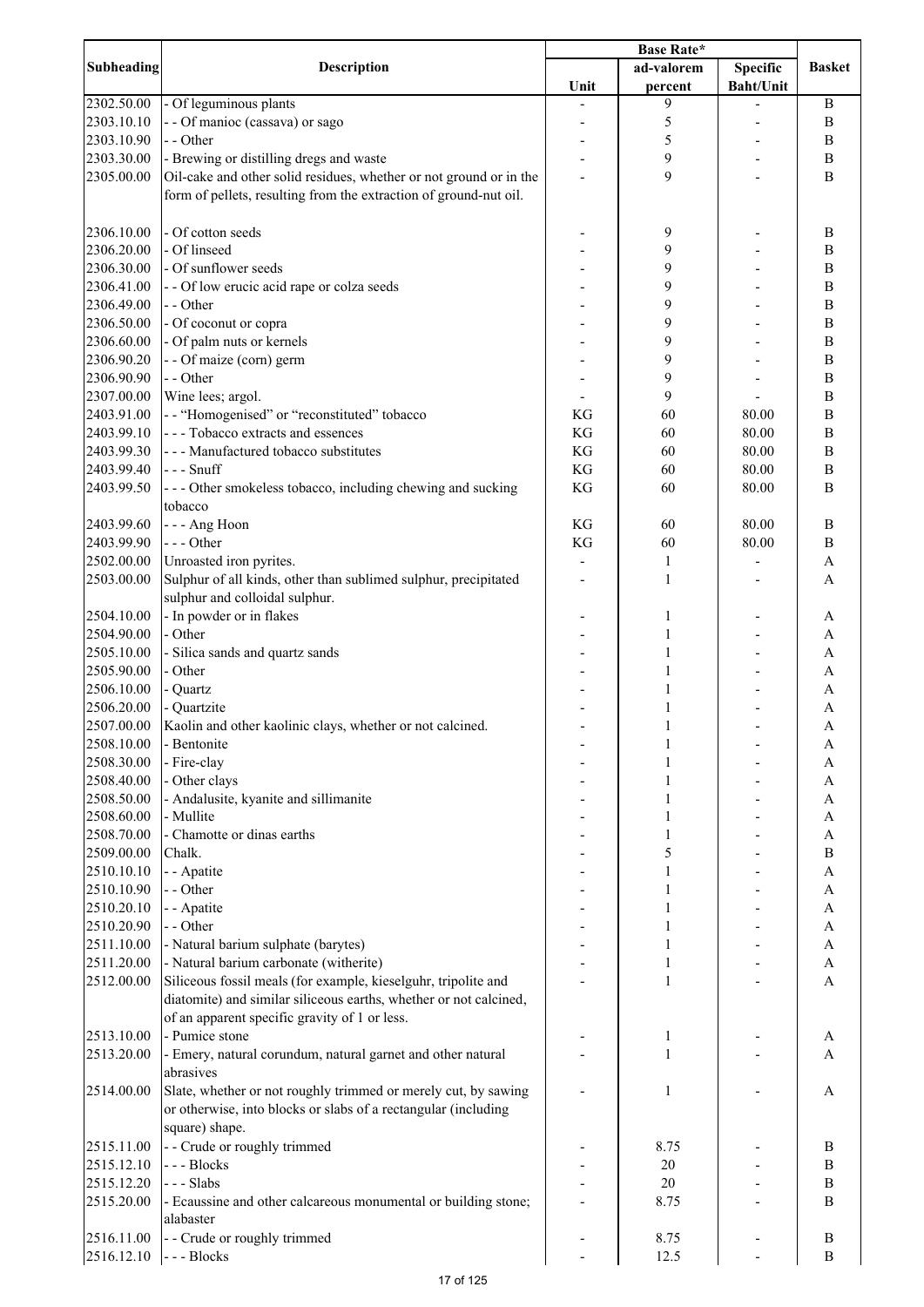|                          | <b>Description</b>                                                                                                              | Base Rate* |            |                  |                              |
|--------------------------|---------------------------------------------------------------------------------------------------------------------------------|------------|------------|------------------|------------------------------|
| <b>Subheading</b>        |                                                                                                                                 |            | ad-valorem | <b>Specific</b>  | <b>Basket</b>                |
|                          | --- Slabs                                                                                                                       | Unit       | percent    | <b>Baht/Unit</b> |                              |
| 2516.12.20<br>2516.20.00 | Sandstone                                                                                                                       |            | 12.5       |                  | $\, {\bf B}$                 |
|                          | - For crude or roughly trimmed                                                                                                  |            | 8.75       |                  | $\, {\bf B}$                 |
|                          | - Other                                                                                                                         |            | 20         |                  | $\, {\bf B}$                 |
| 2516.90.00               | - Other monumental or building stone                                                                                            |            | 8.75       |                  | $\, {\bf B}$                 |
| 2517.10.00               | - Pebbles, gravel, broken or crushed stone, of a kind commonly                                                                  |            | 1          |                  | A                            |
|                          | used for concrete aggregates, for road metalling or for railway or                                                              |            |            |                  |                              |
|                          | other ballast, shingle and flint, whether or not heat-treated                                                                   |            |            |                  |                              |
| 2517.20.00               | - Macadam of slag, dross or similar industrial waste, whether or<br>not incorporating the materials cited in subheading 2517.10 |            | 1          |                  | A                            |
| 2517.30.00               | - Tarred macadam                                                                                                                |            | 1          |                  | A                            |
| 2517.41.00               | - - Of marble                                                                                                                   |            | 1          |                  | A                            |
| 2517.49.00               | - - Other                                                                                                                       |            | 1          |                  | A                            |
| 2518.10.00               | - Dolomite, not calcined or sintered                                                                                            |            |            |                  | A                            |
| 2518.20.00               | - Calcined or sintered dolomite                                                                                                 |            |            |                  | A                            |
| 2518.30.00               | - Dolomite ramming mix                                                                                                          |            | 1          |                  | A                            |
| 2519.10.00               | - Natural magnesium carbonate (magnesite)                                                                                       |            | 1          |                  | A                            |
| 2519.90.00               | - Other                                                                                                                         |            | 1          |                  | A                            |
| 2520.10.00               | - Gypsum; anhydrite                                                                                                             |            | 10         |                  | $\bf{B}$                     |
| 2520.20.10               | - - Of a kind suitable for use in dentistry<br>- - Other                                                                        |            | 5<br>10    |                  | $\, {\bf B}$<br>$\, {\bf B}$ |
| 2520.20.90<br>2521.00.00 |                                                                                                                                 |            |            |                  |                              |
|                          | Limestone flux; limestone and other calcareous stone, of a kind<br>used for the manufacture of lime or cement.                  |            | 1          |                  | A                            |
| 2522.10.00               | - Quicklime                                                                                                                     |            | 1          |                  | A                            |
| 2522.20.00               | - Slaked lime                                                                                                                   |            | 1          |                  | A                            |
| 2522.30.00               | - Hydraulic lime                                                                                                                |            | 1          |                  | $\overline{A}$               |
| 2523.30.00               | - Aluminous cement                                                                                                              | Metric ton | 10         | 26.75            | A                            |
| 2524.10.00               | - Crocidolite                                                                                                                   |            | 1          |                  | A                            |
| 2524.90.00               | - Other                                                                                                                         |            | 1          |                  | A                            |
| 2525.10.00               | - Crude mica and mica rifted into sheets or splittings                                                                          |            | 5          |                  | $\, {\bf B}$                 |
| 2525.20.00               | - Mica powder                                                                                                                   |            | 5          |                  | $\, {\bf B}$                 |
| 2525.30.00<br>2526.10.00 | - Mica waste                                                                                                                    |            | 5          |                  | $\, {\bf B}$                 |
| 2526.20.10               | - Not crushed, not powdered<br>- - Talc powder                                                                                  |            | 1          |                  | A<br>A                       |
| 2526.20.90               | - - Other                                                                                                                       |            |            |                  |                              |
| 2528.10.00               | - Natural sodium borates and concentrates thereof (whether or                                                                   |            | 1          |                  | A<br>A                       |
|                          | not calcined)                                                                                                                   |            |            |                  |                              |
| 2528.90.00               | - Other                                                                                                                         |            | 1          |                  | A                            |
| 2529.10.00               | - Feldspar                                                                                                                      |            | 1          |                  | A                            |
| 2529.21.00               | - - Containing by weight 97% or less of calcium fluoride                                                                        |            |            |                  | A                            |
| 2529.22.00               | - - Containing by weight more than 97% of calcium fluoride                                                                      |            |            |                  | A                            |
| 2529.30.00               | - Leucite; nepheline and nepheline syenite                                                                                      |            |            |                  | A                            |
| 2530.10.00               | - Vermiculite, perlite and chlorites, unexpanded                                                                                |            | 1          |                  | A                            |
| 2530.20.10               | - - Kieserite                                                                                                                   |            | 1          |                  | A                            |
| 2530.20.20<br>2530.90.00 | - - Epsomite<br>- Other                                                                                                         |            | 1          |                  | A                            |
| 2601.11.00               |                                                                                                                                 |            | 1<br>10    |                  | A<br>A                       |
| 2601.12.00               | - - Non-agglomerated<br>- - Agglomerated                                                                                        |            | 10         |                  | A                            |
| 2601.20.00               | - Roasted iron pyrites                                                                                                          |            | 10         |                  | A                            |
| 2602.00.00               | Manganese ores and concentrates, including ferruginous                                                                          |            | 1          |                  | A                            |
|                          | manganese ores and concentrates with a manganese content of                                                                     |            |            |                  |                              |
|                          | 20% or more, calculated on the dry weight.                                                                                      |            |            |                  |                              |
| 2603.00.00               | Copper ores and concentrates.                                                                                                   |            | 1          |                  | A                            |
| 2604.00.00               | Nickel ores and concentrates.                                                                                                   |            |            |                  | A                            |
| 2605.00.00               | Cobalt ores and concentrates.                                                                                                   |            |            |                  | A                            |
| 2606.00.00               | Aluminium ores and concentrates.                                                                                                |            |            |                  | A                            |
| 2607.00.00<br>2608.00.00 | Lead ores and concentrates.<br>Zinc ores and concentrates.                                                                      |            |            |                  | A<br>A                       |
| 2609.00.00               | Tin ores and concentrates.                                                                                                      |            |            |                  | A                            |
| 2610.00.00               | Chromium ores and concentrates.                                                                                                 |            | 1          |                  | A                            |
| 2611.00.00               | Tungsten ores and concentrates.                                                                                                 |            | 1          |                  | A                            |
| 2612.10.00               | - Uranium ores and concentrates                                                                                                 |            | 1          |                  | A                            |
| 2612.20.00               | - Thorium ores and concentrates                                                                                                 |            | 1          |                  | A                            |
|                          |                                                                                                                                 |            |            |                  |                              |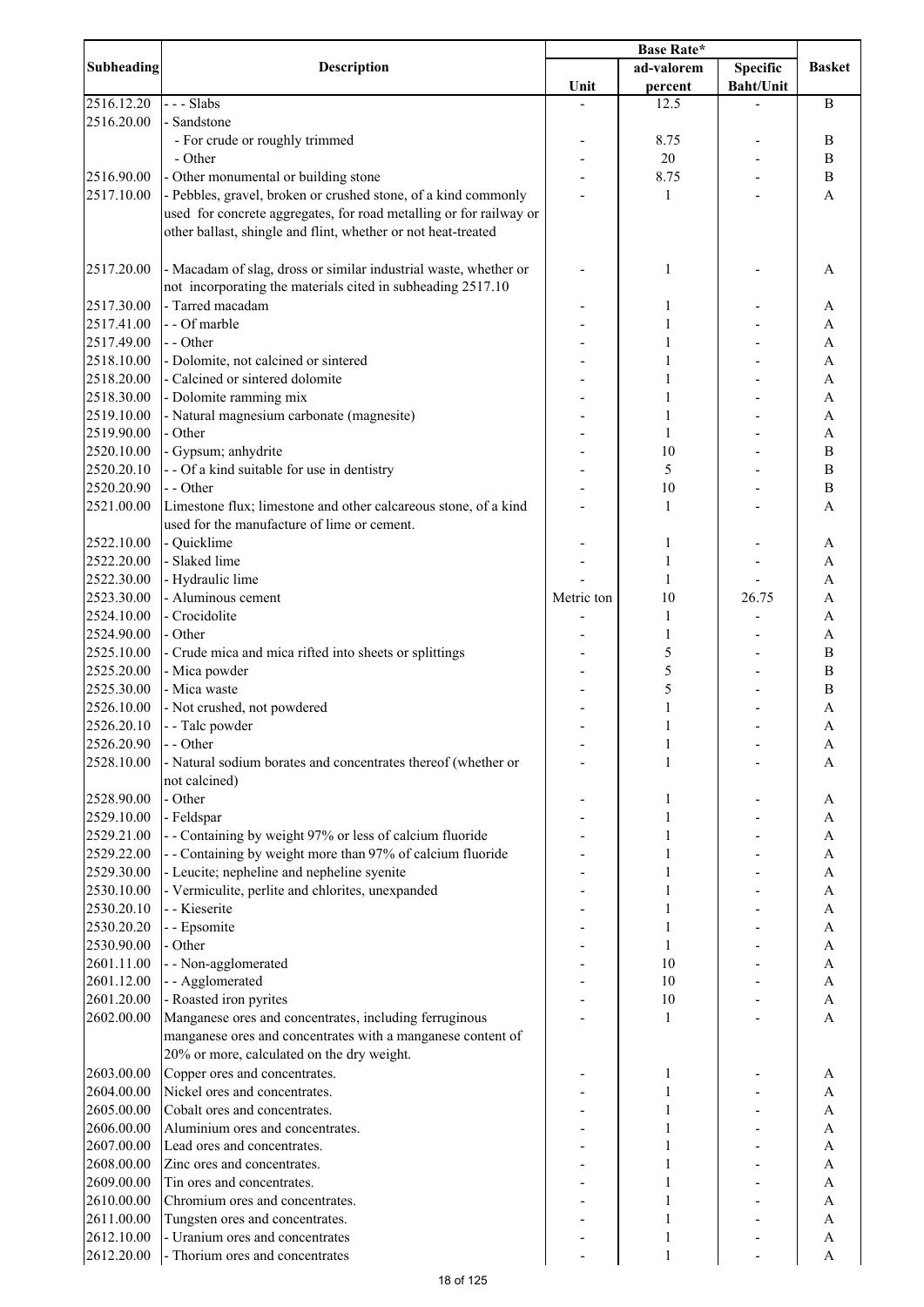|            |                                                                                                                                                                                  | <b>Base Rate*</b> |                       |                                     |                           |
|------------|----------------------------------------------------------------------------------------------------------------------------------------------------------------------------------|-------------------|-----------------------|-------------------------------------|---------------------------|
| Subheading | <b>Description</b>                                                                                                                                                               | Unit              | ad-valorem<br>percent | <b>Specific</b><br><b>Baht/Unit</b> | <b>Basket</b>             |
| 2613.10.00 | - Roasted                                                                                                                                                                        |                   | 1                     |                                     | A                         |
| 2613.90.00 | - Other                                                                                                                                                                          |                   | $\mathbf{1}$          |                                     | $\mathbf{A}$              |
| 2614.00.10 | - Ilmenite ores and concentrates                                                                                                                                                 |                   | 1                     |                                     | $\mathbf{A}$              |
| 2614.00.90 | - Other                                                                                                                                                                          |                   |                       |                                     | A                         |
| 2615.10.00 | - Zirconium ores and concentrates                                                                                                                                                |                   |                       |                                     | $\mathbf{A}$              |
| 2615.90.00 | - Other                                                                                                                                                                          |                   |                       |                                     | A                         |
| 2616.10.00 | - Silver ores and concentrates                                                                                                                                                   |                   |                       |                                     | A                         |
| 2616.90.00 | - Other                                                                                                                                                                          |                   |                       |                                     | A                         |
| 2617.10.00 | - Antimony ores and concentrates                                                                                                                                                 |                   |                       |                                     | A                         |
| 2617.90.00 | - Other                                                                                                                                                                          |                   |                       |                                     | A                         |
| 2618.00.00 | Granulated slag (slag sand) from the manufacture of iron or steel.                                                                                                               |                   | 1                     |                                     | A                         |
| 2619.00.00 | Slag, dross (other than granulated slag), scalings and other waste<br>from the manufacture of iron or steel.                                                                     |                   | 1                     |                                     | A                         |
| 2620.11.00 | - - Hard zinc spelter                                                                                                                                                            |                   | 1                     |                                     | A                         |
| 2620.19.00 | - - Other                                                                                                                                                                        |                   | 1                     |                                     | A                         |
| 2620.21.00 | - - Leaded gasoline sludges and leaded anti-knock compound                                                                                                                       |                   | 1                     |                                     | $\mathbf{A}$              |
|            | sludges                                                                                                                                                                          |                   |                       |                                     |                           |
| 2620.29.00 | - - Other                                                                                                                                                                        |                   | 1                     |                                     | A                         |
| 2620.30.00 | - Containing mainly copper                                                                                                                                                       |                   | 1                     |                                     | $\boldsymbol{\rm{A}}$     |
| 2620.40.00 | - Containing mainly aluminium                                                                                                                                                    |                   | 1                     |                                     | $\mathbf{A}$              |
| 2620.60.00 | - Containing arsenic, mercury, thallium or their mixtures, of a<br>kind used for the extraction of arsenic or those metals or for the<br>manufacture of their chemical compounds |                   | 1                     |                                     | $\mathbf{A}$              |
| 2620.91.00 | - - Containing antimony, beryllium, cadmium, chromium or their<br>mixtures                                                                                                       |                   | 1                     |                                     | A                         |
| 2620.99.00 | - - Other                                                                                                                                                                        |                   | 1                     |                                     | A                         |
| 2621.10.00 | - Ash and residues from the incineration of municipal waste                                                                                                                      |                   | 1                     |                                     | $\mathbf{A}$              |
| 2621.90.00 | - Other                                                                                                                                                                          |                   | 1                     |                                     | $\mathbf{A}$              |
| 2701.11.00 | - - Anthracite                                                                                                                                                                   |                   | 1                     |                                     | A                         |
| 2701.12.10 | --- Coking coal                                                                                                                                                                  |                   | 1                     |                                     | $\mathbf{A}$              |
| 2701.12.90 | $--$ Other                                                                                                                                                                       |                   | 1                     |                                     | A                         |
| 2701.19.00 | - - Other coal                                                                                                                                                                   |                   | 1                     |                                     | A                         |
| 2701.20.00 | - Briquettes, ovoids and similar solid fuels manufactured from<br>coal                                                                                                           |                   | 1                     |                                     | A                         |
| 2702.10.00 | - Lignite, whether or not pulverised, but not agglomerated                                                                                                                       |                   | 1                     |                                     | A                         |
| 2702.20.00 | - Agglomerated lignite                                                                                                                                                           |                   | 1                     |                                     | A                         |
| 2703.00.10 | - Peat, whether or not compressed into bales, but not                                                                                                                            |                   | 1                     |                                     | A                         |
|            | agglomerated                                                                                                                                                                     |                   |                       |                                     |                           |
| 2703.00.20 | - Agglomerated peat                                                                                                                                                              |                   | 1                     |                                     | A                         |
| 2704.00.10 | - Coke and semi-coke of coal                                                                                                                                                     |                   | 1                     |                                     | A                         |
| 2704.00.20 | - Coke and semi-coke of lignite or of peat                                                                                                                                       |                   | 1                     |                                     | A                         |
| 2704.00.30 | - Retort carbon                                                                                                                                                                  |                   | 1                     |                                     | $\boldsymbol{\rm{A}}$     |
| 2705.00.00 | Coal gas, water gas, producer gas and similar gases, other than<br>petroleum gases and other gaseous hydrocarbons.                                                               |                   | $\mathbf{1}$          |                                     | A                         |
| 2706.00.00 | Tar distilled from coal, from lignite or from peat, and other<br>mineral tars, whether or not dehydrated or partially distilled,<br>including reconstituted tars.                | 100 KG            |                       | 1.25                                | $\mathbf{A}$              |
| 2707.10.00 | - Benzol (benzene)                                                                                                                                                               |                   | 1                     |                                     | A                         |
| 2707.20.00 | - Toluol (toluene)                                                                                                                                                               |                   |                       |                                     | $\boldsymbol{\rm{A}}$     |
| 2707.30.00 | - Xylol (xylenes)                                                                                                                                                                |                   |                       |                                     | $\boldsymbol{\mathsf{A}}$ |
| 2707.40.00 | - Naphthalene                                                                                                                                                                    |                   | 1                     |                                     | $\boldsymbol{\mathsf{A}}$ |
| 2707.50.00 | - Other aromatic hydrocarbon mixtures of which 65% or more by                                                                                                                    |                   | $\mathbf{1}$          |                                     | $\mathbf{A}$              |
|            | volume (including losses) distils at 250°C by the ASTM D 86<br>method                                                                                                            |                   |                       |                                     |                           |
| 2707.91.00 | - - Creosote oils                                                                                                                                                                |                   | 1                     |                                     | A                         |
| 2707.99.20 | --- Carbon black feedstock                                                                                                                                                       |                   | $\boldsymbol{0}$      |                                     | A                         |
| 2707.99.90 | --- Other                                                                                                                                                                        |                   | 0, 1                  |                                     | A                         |
| 2708.10.00 | - Pitch                                                                                                                                                                          | 100 KG            |                       | 1.25                                | A                         |
| 2708.20.00 | - Pitch coke                                                                                                                                                                     |                   | 1                     |                                     | A                         |
| 2709.00.10 | - Crude petroleum oils                                                                                                                                                           |                   | $\boldsymbol{0}$      |                                     | $\boldsymbol{\rm{A}}$     |
| 2709.00.20 | - Condensates                                                                                                                                                                    |                   | $\boldsymbol{0}$      |                                     | $\boldsymbol{\rm{A}}$     |
| 2709.00.90 | - Other                                                                                                                                                                          |                   | $\boldsymbol{0}$      |                                     | $\mathbf{A}$              |
| 2710.19.20 | --- Topped crudes                                                                                                                                                                |                   |                       |                                     |                           |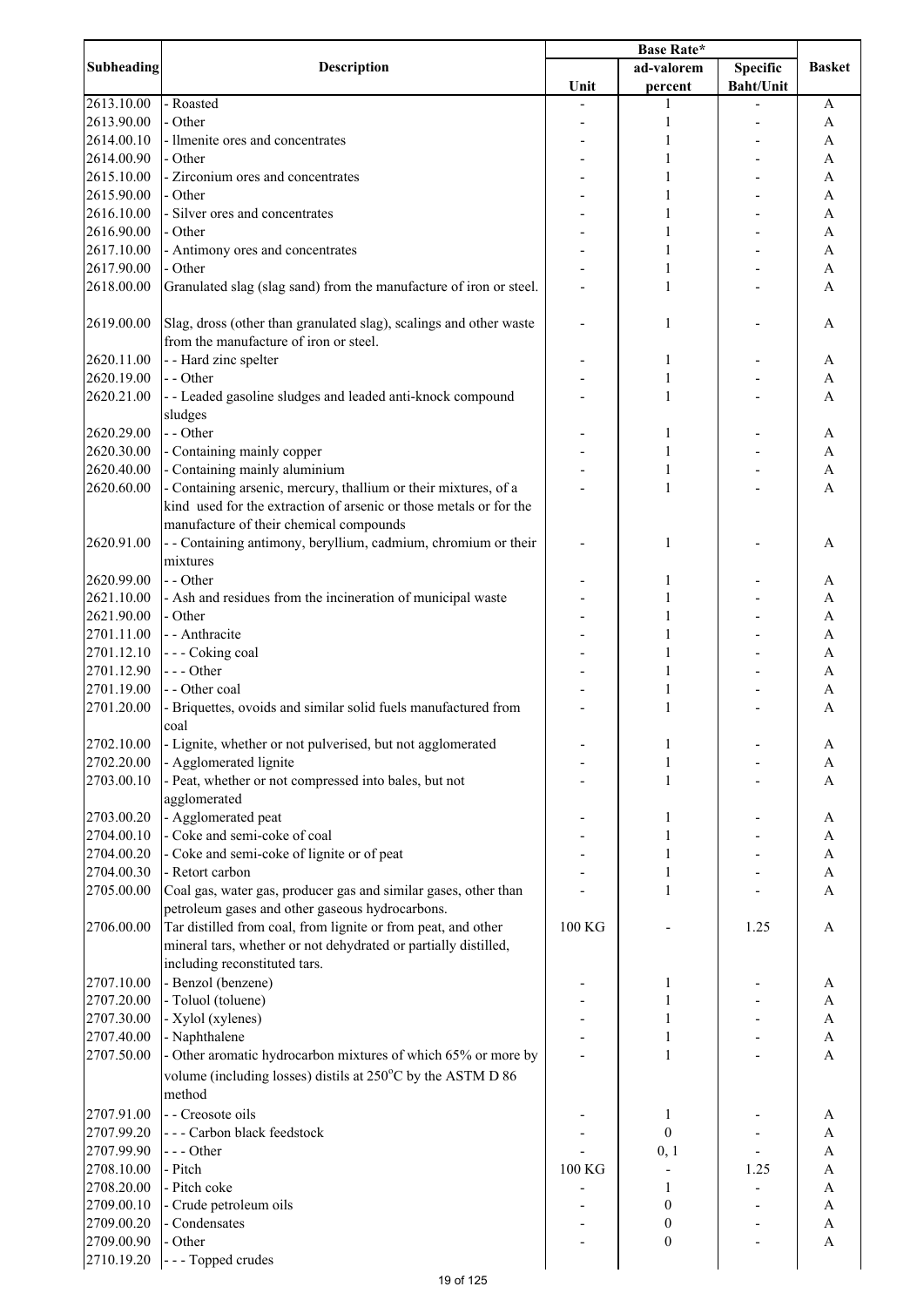|                   |                                                                  | Base Rate* |                  |                  |                           |
|-------------------|------------------------------------------------------------------|------------|------------------|------------------|---------------------------|
| <b>Subheading</b> | <b>Description</b>                                               |            | ad-valorem       | <b>Specific</b>  | <b>Basket</b>             |
|                   |                                                                  | Unit       | percent          | <b>Baht/Unit</b> |                           |
|                   | --- Proved to the satisfaction of Minister of Finance to be      |            | $\theta$         |                  | A                         |
|                   | imported for distillation to be pertoleum products               |            |                  |                  |                           |
| 2710.19.90        | $--$ Other                                                       |            |                  |                  |                           |
|                   | --- Proved to the satisfaction of Minister of Finance to be      |            | $\boldsymbol{0}$ |                  | A                         |
|                   | imported for distillation to be petroleum products               |            |                  |                  |                           |
| 2710.91.00        | - - Containing polychlorinated biphenyls (PCBs), polychlorinated | Liquid:    | 20               | 0.57             | A                         |
|                   | terphenyls (PCTs) or polybrominated biphenyls (PBBs)             | Litre;     |                  |                  |                           |
|                   |                                                                  | Otherwise: |                  |                  |                           |
|                   |                                                                  | KG         |                  |                  |                           |
| 2710.99.00        | - - Other                                                        | Liquid:    | 20               | 0.57             | A                         |
|                   |                                                                  | Litre;     |                  |                  |                           |
|                   |                                                                  | Otherwise: |                  |                  |                           |
|                   |                                                                  | KG         |                  |                  |                           |
| 2711.11.00        | - - Natural gas                                                  | KG         |                  | 0.001            | A                         |
| 2711.12.00        | - - Propane                                                      | KG         |                  | 0.001            | A                         |
| 2711.13.00        | - - Butanes                                                      | KG         |                  | 0.001            | A                         |
| 2711.14.10        | - - - Ethylene                                                   | KG         |                  | 0.001            | $\boldsymbol{\mathsf{A}}$ |
| 2711.14.90        | --- Other                                                        | KG         |                  | 0.001            | $\mathbf{A}$              |
| 2711.19.00        | - - Other                                                        | KG         |                  | 0.001            | $\mathbf{A}$              |
| 2711.21.00        | - - Natural gas                                                  | KG         |                  | 0.001            | $\mathbf{A}$              |
| 2711.29.00        | - - Other                                                        | KG         |                  | 0.001            | $\mathbf{A}$              |
| 2712.10.00        | - Petroleum jelly                                                | KG         |                  | 2.00             | $\mathbf{A}$              |
| 2712.20.00        | - Paraffin wax containing by weight less than 0.75% of oil       | KG         | 5                | 0.20             | $\mathbf{A}$              |
| 2712.90.10        | - - Paraffin wax                                                 | KG         | 5                | 0.20             | $\overline{A}$            |
|                   |                                                                  |            |                  |                  |                           |
| 2712.90.90        | - - Other                                                        | KG         | 5                | 0.20             | $\mathbf{A}$              |
| 2713.11.00        | - - Not calcined                                                 |            | $\mathbf{1}$     |                  | $\mathbf{A}$              |
| 2713.12.00        | - - Calcined                                                     |            | $\mathbf{1}$     |                  | A                         |
| 2713.20.00        | - Petroleum bitumen                                              | 100 KG     |                  | 1.00             | A                         |
| 2713.90.00        | - Other residues of petroleum oils or of oils obtained from      |            | $\mathbf{1}$     |                  | A                         |
|                   | bituminous minerals                                              |            |                  |                  |                           |
| 2714.10.00        | - Bituminous or oil shale and tar sands                          |            | 1                |                  | A                         |
| 2714.90.00        | - Other                                                          |            | 1                |                  | A                         |
| 2716.00.00        | Electrical energy.                                               |            | $\boldsymbol{0}$ |                  | A                         |
| 2801.10.00        | - Chlorine                                                       |            | 1                |                  | A                         |
| 2801.20.00        | - Iodine                                                         |            | 1                |                  | $\mathbf{A}$              |
| 2801.30.00        | - Fluorine; bromine                                              |            | 1                |                  | A                         |
| 2802.00.00        | Sulphur, sublimed or precipitated; colloidal sulphur.            |            | 1                |                  | A                         |
| 2803.00.10        | - Rubber grade carbon black                                      | KG         | 5                | 0.40             | A                         |
| 2803.00.20        | - Acetylene black                                                | KG         | 5                | 0.40             | A                         |
| 2803.00.30        | - Other carbon blacks                                            | KG         | 5                | 0.40             | A                         |
| 2803.00.90        | - Other                                                          | KG         | 5                | 0.40             | A                         |
| 2804.10.00        | - Hydrogen                                                       |            | 1                |                  | A                         |
| 2804.21.00        | - - Argon                                                        |            | 1                |                  | A                         |
| 2804.29.00        | - - Other                                                        |            | 1                |                  | A                         |
| 2804.30.00        | - Nitrogen                                                       |            | 5                |                  | A                         |
| 2804.40.00        | - Oxygen                                                         |            | 5                |                  | $\boldsymbol{\mathsf{A}}$ |
| 2804.50.00        | - Boron; tellurium                                               |            | 1                |                  | $\mathbf{A}$              |
| 2804.61.00        | - - Containing by weight not less than 99.99% of silicon         |            | 1                |                  | $\mathbf{A}$              |
| 2804.69.00        | - - Other                                                        |            | 1                |                  | $\mathbf{A}$              |
| 2804.70.00        | - Phosphorus                                                     |            | 1                |                  | $\overline{A}$            |
| 2804.80.00        | - Arsenic                                                        |            |                  |                  | $\mathbf{A}$              |
|                   |                                                                  |            | 1                |                  |                           |
| 2804.90.00        | - Selenium<br>- - Sodium                                         |            |                  |                  | $\mathbf{A}$              |
| 2805.11.00        |                                                                  |            | $\mathbf{1}$     |                  | $\boldsymbol{\mathsf{A}}$ |
| 2805.12.00        | - - Calcium                                                      |            | 1                |                  | A                         |
| 2805.19.00        | - - Other                                                        |            | $\mathbf{1}$     |                  | $\boldsymbol{\mathsf{A}}$ |
| 2805.30.00        | - Rare-earth metals, scandium and yttrium, whether or not        |            | $\mathbf{1}$     |                  | A                         |
|                   | intermixed or interalloyed                                       |            |                  |                  |                           |
| 2805.40.00        | - Mercury                                                        |            | 1                |                  | A                         |
| 2806.10.00        | - Hydrogen chloride (hydrochloric acid)                          |            | 5                |                  | A                         |
| 2806.20.00        | - Chlorosulphuric acid                                           |            | $\mathbf{1}$     |                  | A                         |
| 2807.00.00        | Sulphuric acid; oleum.                                           |            | 5                |                  | A                         |
| 2808.00.00        | Nitric acid; sulphonitric acids.                                 |            | 5                |                  | A                         |
| 2809.10.00        | - Diphosphorous pentaoxide                                       |            | 1                |                  | A                         |
| 2809.20.30        | - - Food grade                                                   |            | $\mathbf{1}$     |                  | $\mathbf{A}$              |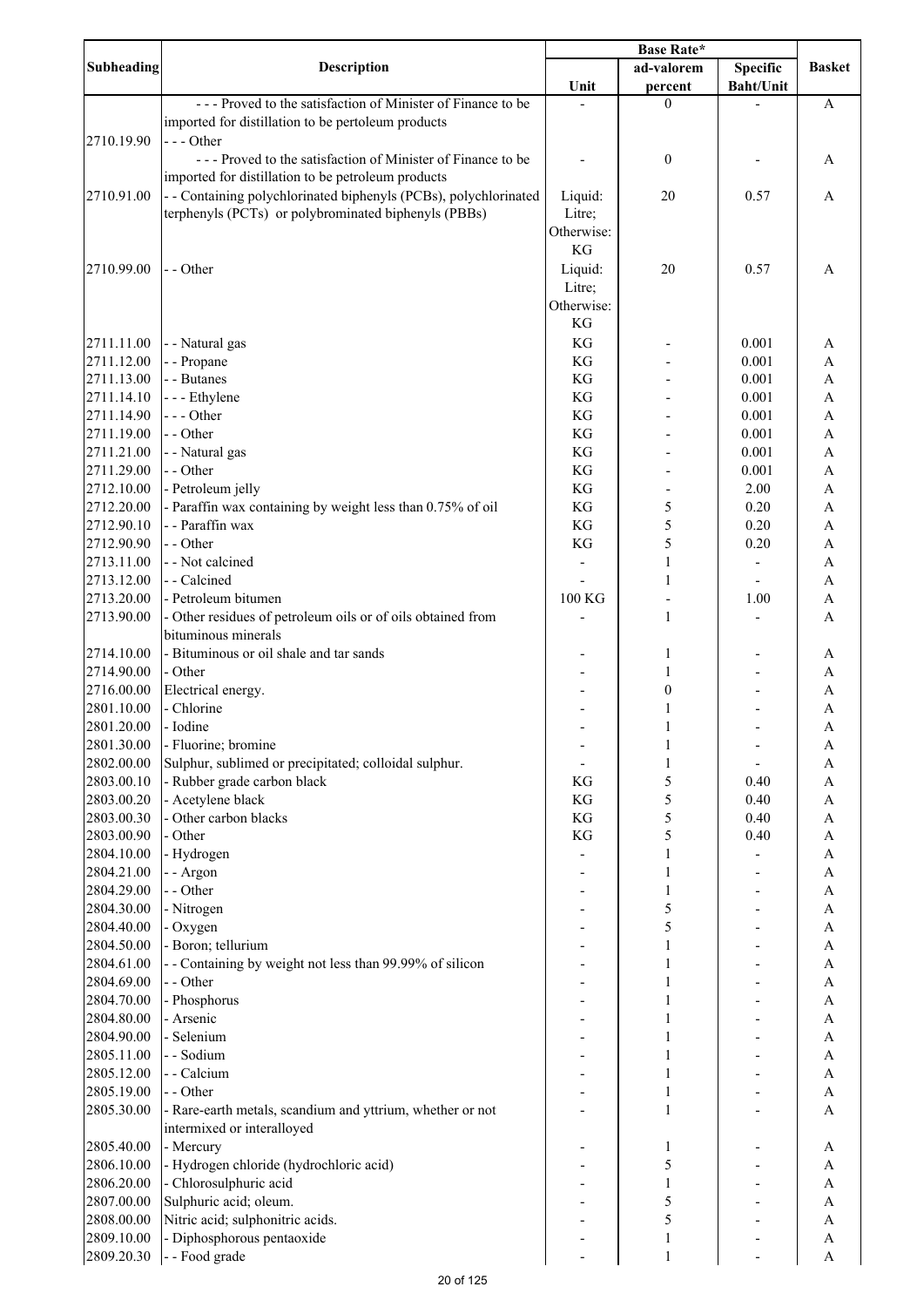|            | <b>Description</b>                                         | <b>Base Rate*</b> |              |                  |               |
|------------|------------------------------------------------------------|-------------------|--------------|------------------|---------------|
| Subheading |                                                            |                   | ad-valorem   | <b>Specific</b>  | <b>Basket</b> |
|            |                                                            | Unit              | percent      | <b>Baht/Unit</b> |               |
| 2809.20.90 | - - Other                                                  |                   | 1            |                  | A             |
| 2810.00.00 | Oxides of boron; boric acids.                              |                   | 1            |                  | A             |
| 2811.11.00 | - - Hydrogen fluoride (hydrofluoric acid)                  |                   | 1            |                  | A             |
| 2811.19.10 | --- Arsenic acid                                           |                   | 1            |                  | A             |
| 2811.19.90 | $--$ Other                                                 |                   | 1            |                  | A             |
| 2811.21.00 | - - Carbon dioxide                                         |                   | 1            |                  | A             |
| 2811.22.10 | - - - Silica powder                                        |                   | 5            |                  | A             |
| 2811.22.90 | --- Other                                                  |                   | 5            |                  | Α             |
| 2811.29.10 | - - - Diarsenic pentaoxide                                 |                   | 1            |                  | A             |
|            | --- Other                                                  |                   |              |                  |               |
| 2811.29.90 |                                                            |                   | 1            |                  | A             |
| 2812.10.00 | - Chlorides and chloride oxides                            |                   | 1            |                  | B             |
| 2812.90.00 | - Other                                                    |                   | 1            |                  | A             |
| 2813.10.00 | - Carbon disulphide                                        |                   | 1            |                  | A             |
| 2813.90.00 | - Other                                                    |                   | 1            |                  | A             |
| 2814.10.00 | - Anhydrous ammonia                                        |                   | 1            |                  | A             |
| 2814.20.00 | - Ammonia in aqueous solution                              |                   | 1            |                  | A             |
| 2815.11.00 | - - Solid                                                  |                   | 5            |                  | A             |
| 2815.20.00 | - Potassium hydroxide (caustic potash)                     |                   | $\mathbf{1}$ |                  | A             |
| 2815.30.00 | - Peroxides of sodium or potassium                         |                   | 1            |                  | A             |
| 2816.10.00 | - Hydroxide and peroxide of magnesium                      |                   | 1            |                  | A             |
| 2816.40.00 | - Oxides, hydroxides and peroxides, of strontium or barium |                   | 1            |                  | A             |
| 2817.00.10 | - Zinc oxide                                               |                   | 5            |                  | A             |
| 2817.00.20 | - Zinc peroxide                                            |                   | 5            |                  | A             |
| 2818.10.00 | - Artificial corundum, whether or not chemically defined   |                   | $\mathbf{1}$ |                  | A             |
| 2818.20.00 | - Aluminium oxide, other than artificial corundum          |                   | 1            |                  | A             |
| 2818.30.00 | - Aluminium hydroxide                                      |                   | 1            |                  | A             |
| 2819.10.00 | - Chromium trioxide                                        |                   | 1            |                  | A             |
| 2819.90.00 | - Other                                                    |                   | 1            |                  | A             |
| 2820.10.00 |                                                            |                   | 1            |                  | A             |
|            | - Manganese dioxide<br>- Other                             |                   |              |                  |               |
| 2820.90.00 |                                                            |                   | 1            |                  | A             |
| 2821.10.00 | - Iron oxides and hydroxides                               |                   | 1            |                  | A             |
| 2821.20.00 | - Earth colours                                            |                   | 1            |                  | A             |
| 2822.00.00 | Cobalt oxides and hydroxides; commercial cobalt oxides.    |                   | 1            |                  | A             |
| 2823.00.00 | Titanium oxides.                                           |                   | 1            |                  | Α             |
| 2824.10.00 | - Lead monoxide (litharge, massicot)                       |                   | 1            |                  | A             |
| 2824.90.00 | - Other                                                    |                   |              |                  | A             |
| 2825.10.00 | - Hydrazine and hydroxylamine and their inorganic salts    |                   |              |                  | A             |
| 2825.20.00 | - Lithium oxide and hydroxide                              |                   | 1            |                  | A             |
| 2825.30.00 | - Vanadium oxides and hydroxides                           |                   | 1            |                  | A             |
| 2825.40.00 | - Nickel oxides and hydroxides                             |                   | 1            |                  | A             |
| 2825.50.00 | - Copper oxides and hydroxides                             |                   | 1            |                  | A             |
| 2825.60.00 | - Germanium oxides and zirconium dioxide                   |                   | 1            |                  | A             |
| 2825.70.00 | - Molybdenum oxides and hydroxides                         |                   |              |                  | A             |
| 2825.80.00 | - Antimony oxides                                          |                   | 1            |                  | A             |
| 2825.90.00 | - Other                                                    |                   |              |                  | A             |
| 2826.12.00 | - - Of aluminium                                           |                   |              |                  | A             |
| 2826.19.00 | - - Other                                                  |                   |              |                  | A             |
| 2826.30.00 | - Sodium hexafluoroaluminate (synthetic cryolite)          |                   |              |                  | A             |
| 2826.90.00 | - Other                                                    |                   | 1            |                  | A             |
| 2827.10.00 | - Ammonium chloride                                        |                   | 1            |                  | A             |
| 2827.20.10 | - - Commercial grade                                       |                   | 1            |                  | A             |
| 2827.20.90 | - - Other                                                  |                   | 1            |                  | A             |
|            |                                                            |                   |              |                  |               |
| 2827.31.00 | - - Of magnesium                                           |                   | 1            |                  | A             |
| 2827.32.00 | - - Of aluminium                                           |                   | 1            |                  | A             |
| 2827.35.00 | - - Of nickel                                              |                   | 1            |                  | A             |
| 2827.39.00 | - - Other                                                  |                   | 1, 5         |                  | A             |
| 2827.41.00 | - - Of copper                                              |                   | 1            |                  | A             |
| 2827.49.00 | - - Other                                                  |                   | 1            |                  | A             |
| 2827.51.00 | - - Bromides of sodium or of potassium                     |                   | 1            |                  | A             |
| 2827.59.00 | - - Other                                                  |                   | 1            |                  | A             |
| 2827.60.00 | - Iodides and iodide oxides                                |                   | 1            |                  | A             |
| 2828.10.00 | - Commercial calcium hypochlorite and other calcium        |                   | $\mathbf{1}$ |                  | A             |
|            | hypochlorites                                              |                   |              |                  |               |
| 2828.90.10 | - - Sodium hypochlorite                                    |                   | 1            |                  | A             |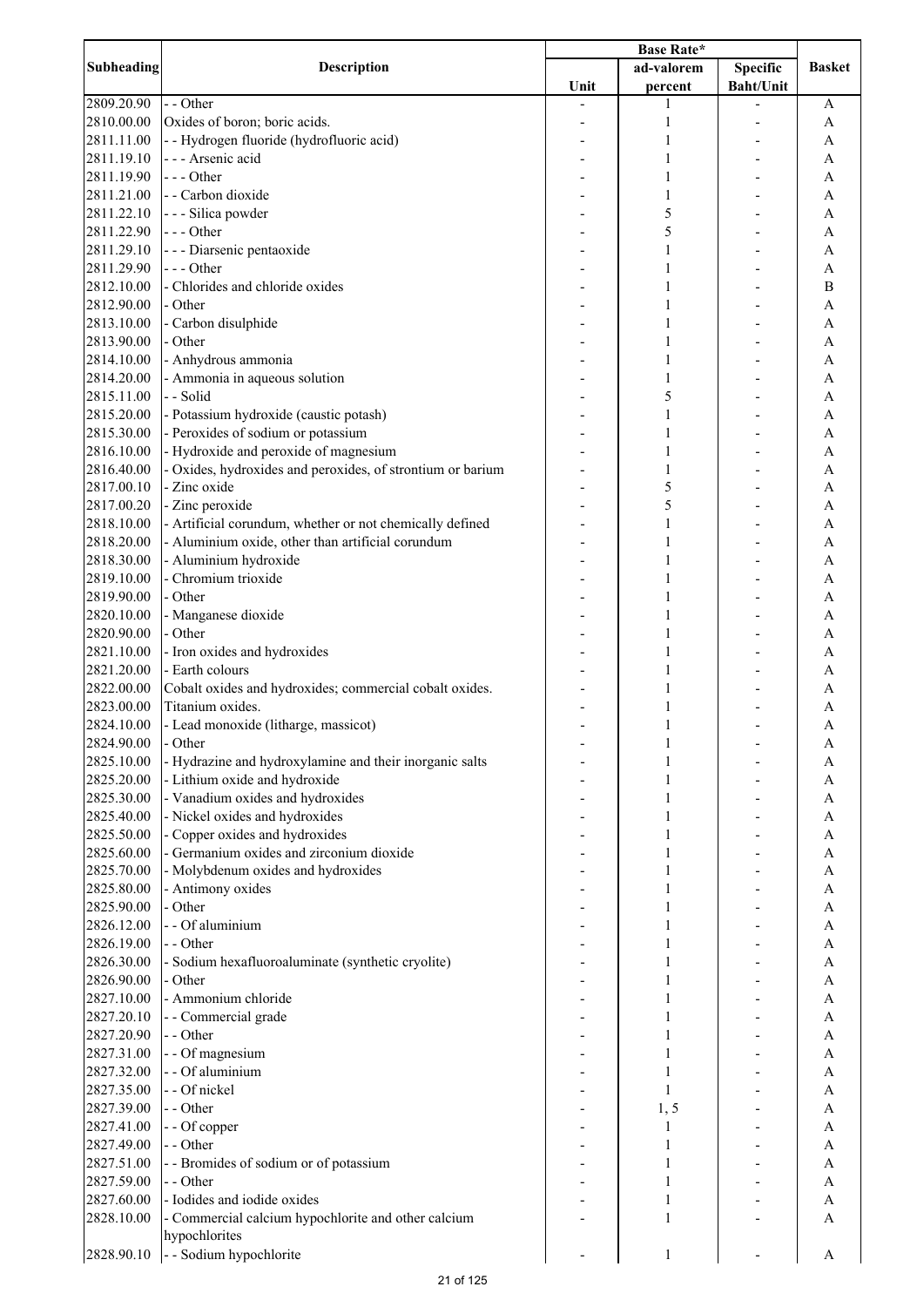| Subheading | <b>Description</b>                                            |      |              |                  |               |
|------------|---------------------------------------------------------------|------|--------------|------------------|---------------|
|            |                                                               |      | ad-valorem   | <b>Specific</b>  | <b>Basket</b> |
|            |                                                               | Unit | percent      | <b>Baht/Unit</b> |               |
| 2828.90.90 | - - Other                                                     |      | 1            |                  | A             |
| 2829.11.00 | - - Of sodium                                                 |      | 5            |                  | A             |
| 2829.19.00 | - - Other                                                     |      | 1            |                  | A             |
| 2829.90.00 | - Other                                                       |      | 1            |                  | A             |
| 2830.10.00 | - Sodium sulphides                                            |      | 1            |                  | A             |
|            | - Other                                                       |      |              |                  |               |
| 2830.90.00 |                                                               |      | 1            |                  | A             |
| 2831.10.00 | - Of sodium                                                   |      | 5            |                  | A             |
| 2831.90.00 | - Other                                                       |      | $\mathbf{1}$ |                  | A             |
| 2832.10.00 | - Sodium sulphites                                            |      | 5            |                  | A             |
| 2832.20.00 | - Other sulphites                                             |      | $\mathbf{1}$ |                  | A             |
| 2832.30.00 | - Thiosulphates                                               |      | 1            |                  | A             |
| 2833.11.00 | - - Disodium sulphate                                         |      | 1            |                  | A             |
| 2833.19.00 | - - Other                                                     |      | 1            |                  | A             |
| 2833.21.00 | - - Of magnesium                                              |      | 1            |                  | A             |
| 2833.22.10 | - - - Commercial grade                                        |      | 1            |                  | A             |
| 2833.22.90 | --- Other                                                     |      | $\mathbf{1}$ |                  | A             |
| 2833.24.00 | - - Of nickel                                                 |      | 5            |                  | A             |
|            |                                                               |      |              |                  |               |
| 2833.25.00 | - - Of copper                                                 |      | $\mathbf{1}$ |                  | A             |
| 2833.27.00 | - - Of barium                                                 |      | $\mathbf{1}$ |                  | A             |
| 2833.29.10 | --- Of chromium or zinc                                       |      | 1, 5         |                  | A             |
| 2833.29.20 | --- Tribasic lead sulphate                                    |      | 5            |                  | A             |
| 2833.29.90 | --- Other                                                     |      | 5            |                  | A             |
| 2833.30.00 | - Alums                                                       |      | 5            |                  | A             |
| 2833.40.00 | - Peroxosulphates (persulphates)                              |      | $\mathbf{1}$ |                  | A             |
| 2834.10.00 | - Nitrites                                                    |      | $\mathbf{1}$ |                  | A             |
| 2834.21.00 |                                                               |      | 5            |                  | A             |
|            | - - Of potassium                                              |      |              |                  |               |
| 2834.29.00 | - - Other                                                     |      | 5            |                  | A             |
| 2835.10.00 | - Phosphinates (hypophosphites) and phosphonates (phosphites) |      | $\mathbf{1}$ |                  | A             |
| 2835.22.00 | - - Of mono- or disodium                                      |      | 5            |                  | A             |
| 2835.24.00 | - - Of potassium                                              |      | 1            |                  | A             |
| 2835.25.10 | --- Feed grade                                                |      | 5            |                  | A             |
| 2835.25.90 | --- Other                                                     |      | 5            |                  |               |
|            |                                                               |      |              |                  | A             |
| 2835.26.00 | - - Other phosphates of calcium                               |      | $\mathbf{1}$ |                  | Α             |
| 2835.29.00 | - - Other                                                     |      | 1, 5         |                  | A             |
| 2835.31.00 | - - Sodium triphosphate (sodium tripolyphosphate)             |      | C            |                  | A             |
| 2835.39.10 | - - - Tetrasodium pyrophosphate                               |      | 1            |                  | Α             |
| 2835.39.90 | --- Other                                                     |      |              |                  | A             |
| 2836.20.00 | - Disodium carbonate                                          |      | 1            |                  | A             |
| 2836.30.00 | - Sodium hydrogencarbonate (sodium bicarbonate)               |      | 1            |                  | A             |
| 2836.40.00 | - Potassium carbonates                                        |      | 1            |                  | A             |
| 2836.50.10 | - - Food or pharmaceutical grade                              |      | 5            |                  | A             |
| 2836.50.90 | - - Other                                                     |      | 5            |                  | A             |
|            |                                                               |      |              |                  |               |
| 2836.60.00 | - Barium carbonate                                            |      | 1            |                  | A             |
| 2836.91.00 | - - Lithium carbonates                                        |      | 1            |                  | A             |
| 2836.92.00 | - - Strontium carbonate                                       |      | $\mathbf{1}$ |                  | A             |
| 2836.99.00 | - - Other                                                     |      | 1, 5         |                  | A             |
| 2837.11.00 | - - Of sodium                                                 |      | 1            |                  | A             |
| 2837.19.00 | - - Other                                                     |      | 1            |                  | A             |
| 2837.20.00 | - Complex cyanides                                            |      | 1            |                  | A             |
| 2839.11.00 | - - Sodium metasilicates                                      |      | 1            |                  | A             |
| 2839.19.10 | - - - Sodium silicates                                        |      | 1            |                  | A             |
| 2839.19.90 | --- Other                                                     |      | 1            |                  | A             |
|            |                                                               |      |              |                  |               |
| 2839.90.00 | - Other                                                       |      | 1            |                  | A             |
| 2840.11.00 | - - Anhydrous                                                 |      |              |                  | A             |
| 2840.19.00 | - - Other                                                     |      | 1            |                  | A             |
| 2840.20.00 | - Other borates                                               |      | 1            |                  | A             |
| 2840.30.00 | - Peroxoborates (perborates)                                  |      | 1            |                  | A             |
| 2841.30.00 | - Sodium dichromate                                           |      | 1            |                  | A             |
| 2841.50.00 | - Other chromates and dichromates; peroxochromates            |      | 1            |                  | A             |
| 2841.61.00 |                                                               |      | 1            |                  |               |
|            | - - Potassium permanganate                                    |      |              |                  | A             |
| 2841.69.00 | - - Other                                                     |      | 1            |                  | A             |
| 2841.70.00 | - Molybdates                                                  |      | 1            |                  | A             |
| 2841.80.00 | - Tungstates (wolframates)                                    |      | $\mathbf{1}$ |                  | $\mathbf{A}$  |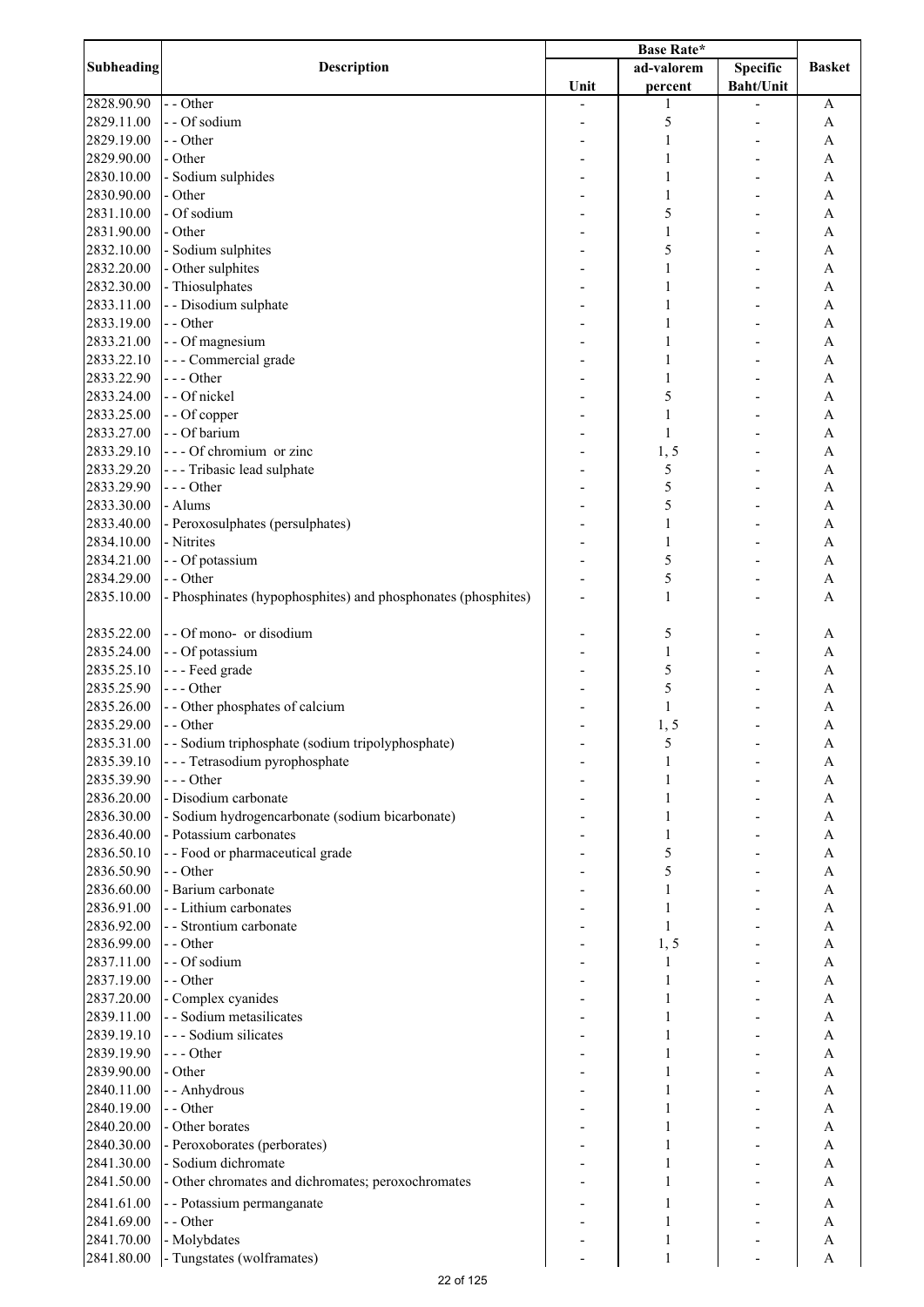|                   |                                                                     | Base Rate* |                  |                          |                           |
|-------------------|---------------------------------------------------------------------|------------|------------------|--------------------------|---------------------------|
| <b>Subheading</b> | <b>Description</b>                                                  |            | ad-valorem       | Specific                 | <b>Basket</b>             |
|                   |                                                                     | Unit       | percent          | <b>Baht/Unit</b>         |                           |
| 2841.90.00        | - Other                                                             |            | 1                |                          | A                         |
| 2842.10.00        | - Double or complex silicates, including aluminosilicates whether   |            | 1                |                          | A                         |
|                   | or not chemically defined                                           |            |                  |                          |                           |
| 2842.90.10        | - - Sodium arsenite                                                 |            | 1                |                          | A                         |
| 2842.90.20        | - - Copper or chromium salts                                        |            | 1                |                          | A                         |
| 2842.90.90        | - - Other                                                           |            | 1                |                          | A                         |
| 2843.10.00        | - Colloidal precious metals                                         |            | 1                |                          | A                         |
| 2843.21.00        | - - Silver nitrate                                                  |            | 1                |                          | A                         |
| 2843.29.00        | - - Other                                                           |            | 1                |                          | A                         |
|                   |                                                                     |            |                  |                          |                           |
| 2843.30.00        | - Gold compounds                                                    |            | 1                |                          | A                         |
| 2843.90.00        | - Other compounds; amalgams                                         |            | 1                |                          | A                         |
| 2844.10.10        | - - Natural uranium and its compounds                               |            | 0                |                          | A                         |
| 2844.10.90        | - - Other                                                           |            | 1                |                          | A                         |
| 2844.20.10        | - - Uranium and its compounds; plutonium and its compounds          |            | $\boldsymbol{0}$ |                          | A                         |
| 2844.20.90        | - - Other                                                           |            | 1                |                          | A                         |
| 2844.30.10        | - - Uranium and its compounds; thorium and its compounds            |            | $\boldsymbol{0}$ |                          | A                         |
| 2844.30.90        | - - Other                                                           |            | 1                |                          | A                         |
| 2844.40.11        | - - - Radium and its salts                                          |            | $\boldsymbol{0}$ |                          | A                         |
| 2844.40.19        | --- Other                                                           |            | $\boldsymbol{0}$ |                          | A                         |
| 2844.40.90        | - - Other                                                           |            | 1                |                          | A                         |
| 2844.50.00        | - Spent (irradiated) fuel elements (cartridges) of nuclear reactors |            | $\boldsymbol{0}$ |                          | A                         |
|                   |                                                                     |            |                  |                          |                           |
| 2845.10.00        | - Heavy water (deuterium oxide)                                     |            | 0                |                          | A                         |
| 2845.90.00        | - Other                                                             |            | $\boldsymbol{0}$ |                          | A                         |
| 2846.10.00        | - Cerium compounds                                                  |            | 1                |                          | A                         |
| 2846.90.00        | - Other                                                             |            | $\mathbf{1}$     |                          | A                         |
| 2847.00.10        | - In liquid form                                                    |            | 5                |                          | A                         |
| 2847.00.90        | - Other                                                             |            | 5                |                          | A                         |
| 2848.00.00        | Phosphides, whether or not chemically defined, excluding            |            | $\mathbf{1}$     |                          | A                         |
|                   | ferrophosphorus.                                                    |            |                  |                          |                           |
|                   | - Of calcium                                                        |            |                  |                          |                           |
| 2849.10.00        |                                                                     |            | 5                |                          | A                         |
| 2849.20.00        | - Of silicon                                                        |            | 1                |                          | A                         |
| 2849.90.00        | - Other                                                             |            | 1                | $\overline{\phantom{a}}$ | $\boldsymbol{\mathsf{A}}$ |
| 2850.00.00        | Hydrides, nitrides, azides, silicides and borides, whether or not   |            | $\mathbf{1}$     |                          | A                         |
|                   | chemically defined, other than compounds which are also             |            |                  |                          |                           |
|                   | carbides of heading 28.49.                                          |            |                  |                          |                           |
| 2852.00.10        | - Mercury sulphate                                                  |            | 5                |                          | A                         |
| 2852.00.20        | - Mercury compounds of a kind used as luminophores                  |            | $\boldsymbol{0}$ |                          | A                         |
| 2852.00.90        | - Other                                                             |            |                  |                          |                           |
|                   | - For tannin compound and derivative                                |            | 5                |                          | $\, {\bf B}$              |
|                   | - For albumin compound and derivative                               |            | 5                |                          | $\, {\bf B}$              |
|                   | - For other protein substances and their derivatives, not           |            | 5                |                          | $\bf{B}$                  |
|                   | elsewhere specified or included                                     |            |                  |                          |                           |
|                   | - Other                                                             |            | 1, 5, 20         |                          | A                         |
| 2853.00.00        | Other inorganic compounds (including distilled or conductivity      |            |                  |                          | A                         |
|                   | water and water of similar purity); liquid air (whether or not rare |            |                  |                          |                           |
|                   | gases have been removed); compressed air; amalgams, other than      |            |                  |                          |                           |
|                   | amalgams of precious metals.                                        |            |                  |                          |                           |
| 2901.10.00        | - Saturated                                                         |            |                  |                          |                           |
|                   |                                                                     |            | 1                |                          | A                         |
| 2901.21.00        | - - Ethylene                                                        |            | 1                |                          | A                         |
| 2901.22.00        | - - Propene (propylene)                                             |            | 1                |                          | A                         |
| 2901.23.00        | - - Butene (butylene) and isomers thereof                           |            | 1                |                          | A                         |
| 2901.24.00        | - - Buta-1,3-diene and isoprene                                     |            | 3                |                          | A                         |
| 2901.29.10        | - - - Acetylene                                                     |            | 1                |                          | $\mathbf{A}$              |
| 2901.29.90        | --- Other                                                           |            | 1                |                          | $\mathbf{A}$              |
| 2902.11.00        | - - Cyclohexane                                                     |            | 1                |                          | $\mathbf{A}$              |
| 2902.19.00        | - - Other                                                           |            | 5                |                          | A                         |
| 2902.20.00        | - Benzene                                                           |            | 1                |                          | $\mathbf{A}$              |
| 2902.30.00        | - Toluene                                                           |            |                  |                          | A                         |
| 2902.41.00        | - - o-Xylene                                                        |            |                  |                          | A                         |
| 2902.42.00        | - - m-Xylene                                                        |            | 1                |                          | A                         |
| 2902.43.00        | - - p-Xylene                                                        |            | 1                |                          | A                         |
| 2902.44.00        | - - Mixed xylene isomers                                            |            | 1                |                          | A                         |
| 2902.50.00        | - Styrene                                                           |            | 5                |                          | A                         |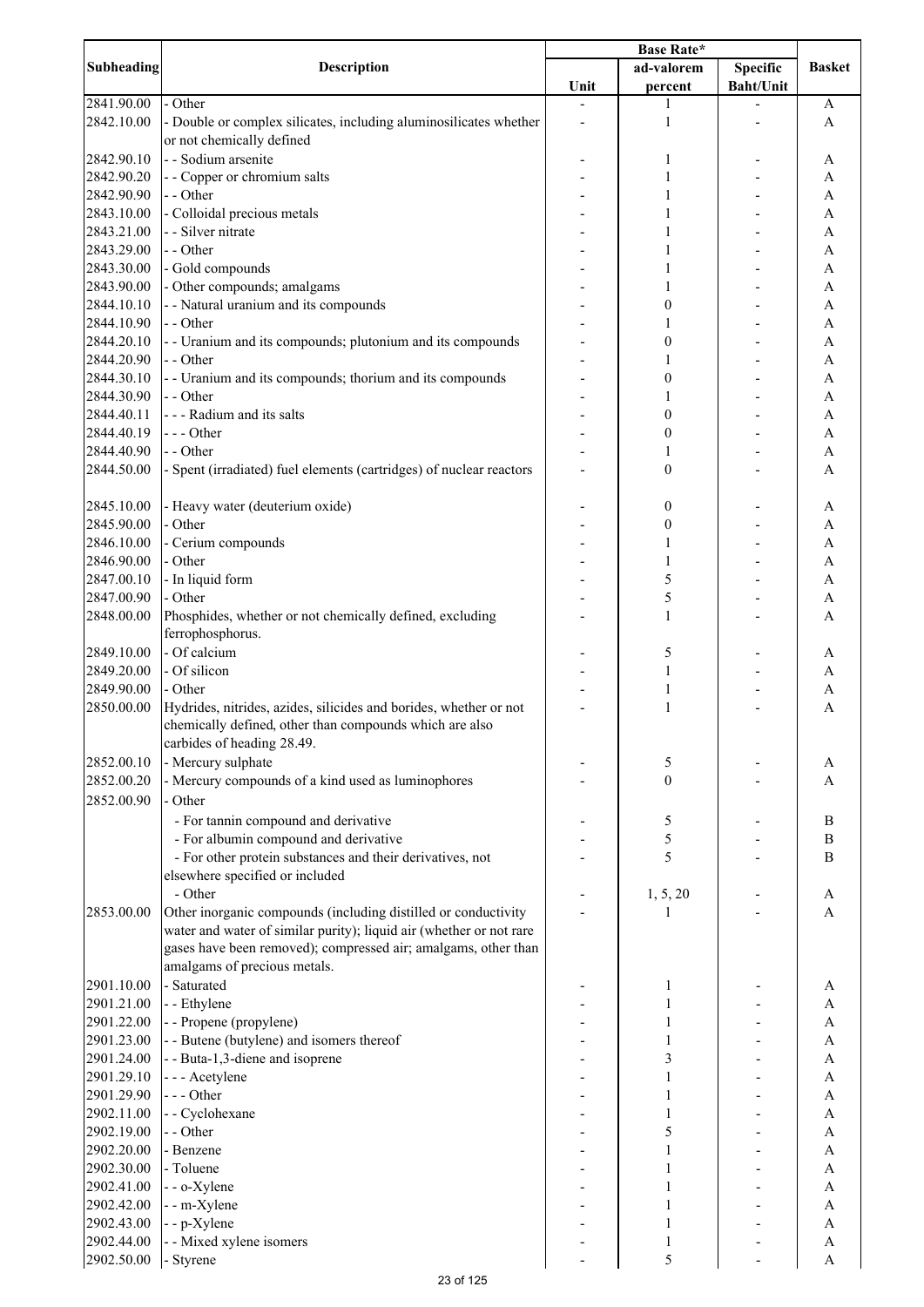|            | <b>Description</b>                                                 | <b>Base Rate*</b> |              |                  |                  |
|------------|--------------------------------------------------------------------|-------------------|--------------|------------------|------------------|
| Subheading |                                                                    |                   | ad-valorem   | <b>Specific</b>  | <b>Basket</b>    |
|            |                                                                    | Unit              | percent      | <b>Baht/Unit</b> |                  |
| 2902.60.00 | - Ethylbenzene                                                     |                   | 5            |                  | A                |
| 2902.70.00 | - Cumene                                                           |                   | 1            |                  | A                |
| 2902.90.10 | - - Dodecylbenzene                                                 |                   | 1            |                  | A                |
| 2902.90.20 | - - Other alkylbenzenes                                            |                   |              |                  | A                |
| 2902.90.90 | - - Other                                                          |                   |              |                  | A                |
| 2903.11.10 | - - - Methyl chloride                                              |                   |              |                  | A                |
| 2903.11.90 | $--- Other$                                                        |                   |              |                  | A                |
|            |                                                                    |                   |              |                  |                  |
| 2903.12.00 | - - Dichloromethane (methylene chloride)                           |                   | 1            |                  | A                |
| 2903.13.00 | - - Chloroform (trichloromethane)                                  |                   | 0            |                  | A                |
| 2903.14.00 | - - Carbon tetrachloride                                           |                   | 5            |                  | A                |
| 2903.15.00 | - - Ethylene dichloride (ISO) (1,2-dichloroethane)                 |                   | 5            |                  | $\boldsymbol{B}$ |
| 2903.19.00 | - - Other                                                          |                   | 5            |                  | $\mathbf{A}$     |
| 2903.21.10 | - - - Vinyl chloride monomer                                       |                   | 5            |                  | $\bf{B}$         |
| 2903.21.90 | --- Other                                                          |                   | 5            |                  | $\overline{B}$   |
| 2903.22.00 | - - Trichloroethylene                                              |                   | 5            |                  | A                |
| 2903.23.00 | -- Tetrachloroethylene (perchloroethylene)                         |                   | 5            |                  | $\mathbf{A}$     |
| 2903.29.00 | - - Other                                                          |                   | 5            |                  | $\mathbf{A}$     |
| 2903.31.00 | - - Ethylene dibromide (ISO) (1,2-dibromoethane)                   |                   | 5            |                  | $\mathbf{A}$     |
| 2903.39.00 | - - Other                                                          |                   | 5            |                  | $\mathbf{A}$     |
| 2903.41.00 | - - Trichlorofluoromethane                                         |                   | 5            |                  | $\mathbf{A}$     |
| 2903.42.00 | - - Dichlorodifluoromethane                                        |                   | 5            |                  | A                |
| 2903.43.00 | - - Trichlorotrifluoroethanes                                      |                   | 5            |                  | A                |
| 2903.44.00 | - - Dichlorotetrafluoroethanes and chloropentafluoroethane         |                   | 5            |                  | A                |
|            |                                                                    |                   |              |                  | $\mathbf{A}$     |
| 2903.45.00 | - - Other derivatives perhalogenated only with fluorine and        |                   | 5            |                  |                  |
|            | chlorine                                                           |                   |              |                  |                  |
| 2903.46.00 | - - Bromochlorodifluoromethane, bromotrifluoromethane and          |                   | 5            |                  | А                |
|            | dibromotetrafluoroethanes                                          |                   |              |                  |                  |
| 2903.47.00 | - - Other perhalogenated derivatives                               |                   | 1            |                  | A                |
| 2903.49.00 | - - Other                                                          |                   | 5            |                  | A                |
| 2903.51.00 | --1,2,3,4,5,6-Hexachlorocyclohexane (HCH (ISO)), including         |                   | $\mathbf{1}$ |                  | A                |
|            | lindane (ISO, INN)                                                 |                   |              |                  |                  |
| 2903.52.00 | - - Aldrin (ISO), chlordane (ISO) and heptachlor (ISO)             |                   | 1            |                  | A                |
| 2903.59.00 | - - Other                                                          |                   | 1            |                  | A                |
| 2903.61.00 | - - Chlorobenzene, o-dichlorobenzene and p-dichlorobenzene         |                   | 1            |                  | A                |
| 2903.62.00 | -- Hexachlorobenzene (ISO) and DDT (ISO) (clofenotane              |                   | 1            |                  | A                |
|            | (INN), 1,1,1- trichloro-2,2-bis (p-chlorophenyl) ethane)           |                   |              |                  |                  |
| 2903.69.00 | - - Other                                                          |                   | 1            |                  |                  |
|            |                                                                    |                   |              |                  | A                |
| 2904.10.00 | - Derivatives containing only sulpho groups, their salts and ethyl |                   | 1            |                  | B                |
|            | esters                                                             |                   |              |                  |                  |
| 2904.20.00 | - Derivatives containing only nitro or only nitroso groups         |                   | 1            |                  | A                |
| 2904.90.00 | - Other                                                            |                   | 1            |                  | A                |
| 2905.11.00 | - - Methanol (methyl alcohol)                                      |                   | 1            |                  | A                |
| 2905.12.00 | - - Propan-1-ol (propyl alcohol) and propan-2-ol (isopropyl        |                   | 1            |                  | A                |
|            | alcohol)                                                           |                   |              |                  |                  |
| 2905.13.00 | - - Butan-1-ol (n-butyl alcohol)                                   |                   | 1            |                  | A                |
| 2905.14.00 | - - Other butanols                                                 |                   | 1            |                  | A                |
| 2905.16.00 | - - Octanol (octyl alcohol) and isomers thereof                    |                   | 1            |                  | A                |
| 2905.17.00 | - - Dodecan-l-ol (lauryl alcohol), hexadecan-l-ol (cetyl alcohol)  |                   | 1            |                  | A                |
|            | and octadecan-l-ol (stearyl alcohol)                               |                   |              |                  |                  |
| 2905.19.00 | - - Other                                                          |                   | 1            |                  | A                |
| 2905.22.00 | - - Acyclic terpene alcohols                                       |                   |              |                  | A                |
| 2905.29.00 | - - Other                                                          |                   |              |                  | $\mathbf{A}$     |
|            |                                                                    |                   |              |                  |                  |
| 2905.31.00 | - - Ethylene glycol (ethanediol)                                   |                   |              |                  | $\mathbf{A}$     |
| 2905.32.00 | - - Propylene glycol (propane-1,2-diol)                            |                   |              |                  | $\mathbf{A}$     |
| 2905.39.00 | - - Other                                                          |                   | 5            |                  | $\mathbf{A}$     |
| 2905.41.00 | - - 2-Ethyl-2- (hydroxymethyl) propane-1,3-diol                    |                   | $\mathbf{1}$ |                  | A                |
|            | (trimethylolpropane)                                               |                   |              |                  |                  |
| 2905.42.00 | - - Pentaerythritol                                                |                   | 1            |                  | A                |
| 2905.43.00 | - - Mannitol                                                       |                   |              |                  | A                |
| 2905.44.00 | - - D-glucitol (sorbitol)                                          |                   | 5            |                  | A                |
| 2905.45.00 | - - Glycerol                                                       |                   |              |                  | A                |
| 2905.49.00 | - - Other                                                          |                   | 1            |                  | A                |
| 2905.51.00 | - - Ethchlorvynol (INN)                                            |                   | 1            |                  | A                |
| 2905.59.00 | - - Other                                                          |                   | 1            |                  | $\mathbf{A}$     |
|            |                                                                    |                   |              |                  |                  |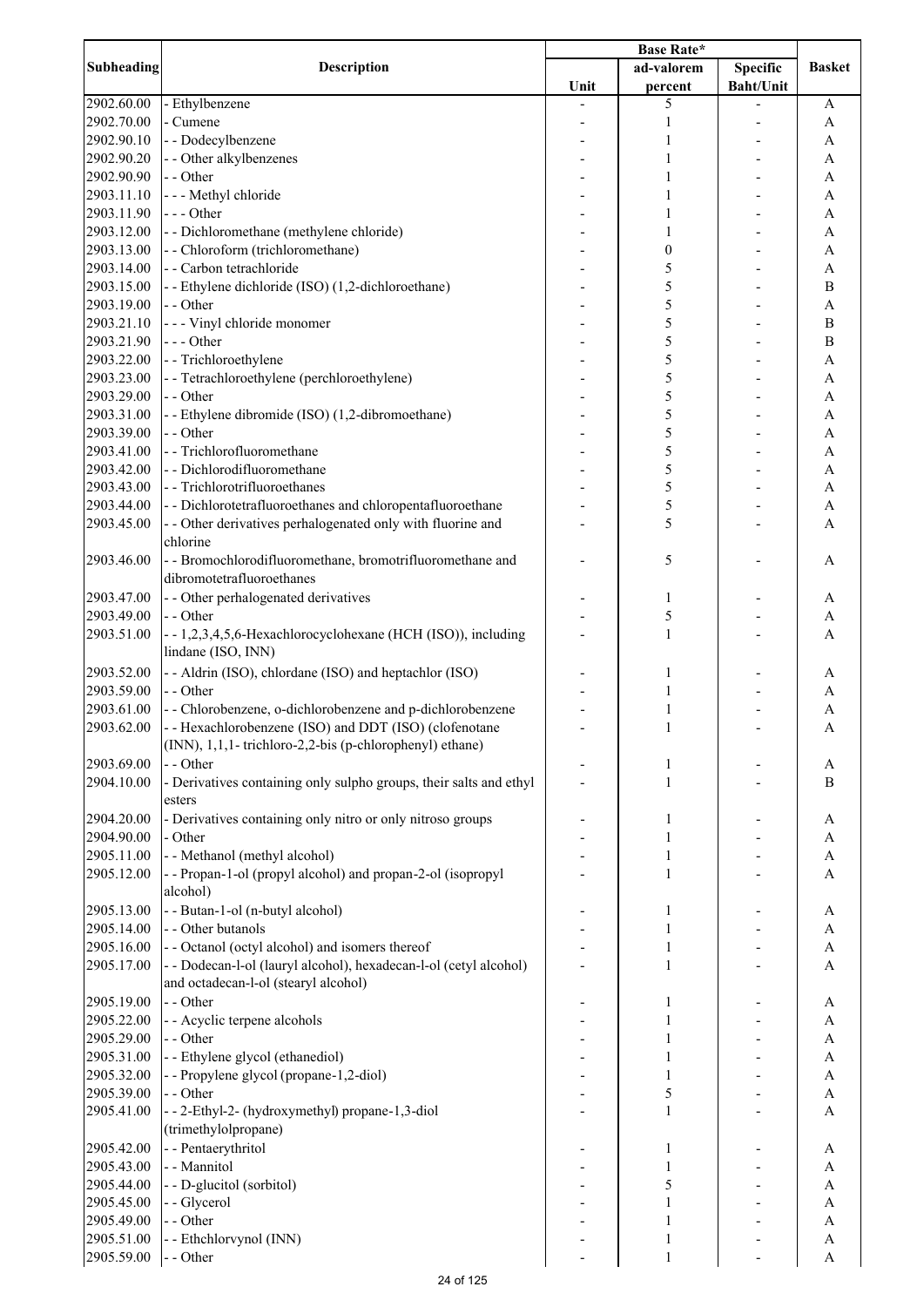| Subheading | <b>Description</b>                                                       |      |              |                  |                       |
|------------|--------------------------------------------------------------------------|------|--------------|------------------|-----------------------|
|            |                                                                          |      | ad-valorem   | <b>Specific</b>  | <b>Basket</b>         |
|            |                                                                          | Unit | percent      | <b>Baht/Unit</b> |                       |
| 2906.11.00 | - - Menthol                                                              |      | 5            |                  | A                     |
| 2906.12.00 | - - Cyclohexanol, methylcyclohexanols and                                |      | 1            |                  | A                     |
|            | dimethylcyclohexanols                                                    |      |              |                  |                       |
| 2906.13.00 | - - Sterols and inositols                                                |      | 1            |                  | A                     |
| 2906.19.00 | - - Other                                                                |      |              |                  | A                     |
| 2906.21.00 | - - Benzyl alcohol                                                       |      | 1            |                  | A                     |
| 2906.29.00 | - - Other                                                                |      |              |                  |                       |
|            |                                                                          |      |              |                  | A                     |
| 2907.11.00 | - - Phenol (hydroxybenzene) and its salts<br>- - Cresols and their salts |      |              |                  | A                     |
| 2907.12.00 |                                                                          |      | 1            |                  | A                     |
| 2907.13.00 | - - Octylphenol, nonylphenol and their isomers; salts thereof            |      | 1            |                  | A                     |
| 2907.15.00 | - - Naphthols and their salts                                            |      | 1            |                  | A                     |
| 2907.19.00 | - - Other                                                                |      | 1, 5         |                  | A                     |
| 2907.21.00 | - - Resorcinol and its salts                                             |      | 1            |                  | A                     |
| 2907.22.00 | - - Hydroquinone (quinol) and its salts                                  |      | 1            |                  | A                     |
| 2907.23.00 | --4,4'-Isopropylidenediphenol (bisphenol A,                              |      | 1            |                  | $\mathbf{A}$          |
|            | diphenylolpropane) and its salts                                         |      |              |                  |                       |
| 2907.29.00 | - - Other                                                                |      | 1            |                  | A                     |
| 2908.11.00 | - - Pentachlorophenol (ISO)                                              |      |              |                  | A                     |
| 2908.19.00 | - - Other                                                                |      |              |                  | $\mathbf{A}$          |
| 2908.91.00 | - - Dinoseb (ISO) and its salts                                          |      |              |                  | $\mathbf{A}$          |
| 2908.99.00 | - - Other                                                                |      |              |                  | A                     |
| 2909.11.00 | - - Diethyl ether                                                        |      |              |                  | A                     |
| 2909.19.10 | --- Methyl tertiary butyl ether                                          |      | 1            |                  | A                     |
|            | --- Other                                                                |      | 1            |                  |                       |
| 2909.19.90 |                                                                          |      |              |                  | A                     |
| 2909.20.00 | - Cyclanic, cyclenic or cycloterpenic ethers and their                   |      | 1            |                  | A                     |
|            | halogenated, sulphonated, nitrated or nitrosated derivatives             |      |              |                  |                       |
| 2909.30.00 | - Aromatic ethers and their halogenated, sulphonated, nitrated or        |      | 1            |                  | A                     |
|            | nitrosated derivatives                                                   |      |              |                  |                       |
| 2909.41.00 | - - 2,2'-Oxydiethanol (diethylene glycol, digol)                         |      | 5            |                  | A                     |
| 2909.43.00 | - - Monobutyl ethers of ethylene glycol or of diethylene glycol          |      | 5            |                  | A                     |
| 2909.44.00 | - - Other monoalkylethers of ethylene glycol or of diethylene            |      | 1, 5         |                  | A                     |
|            | glycol                                                                   |      |              |                  |                       |
| 2909.49.00 | - - Other                                                                |      | 1            |                  | A                     |
| 2909.50.00 | - Ether-phenols, ether-alcohol-phenols and their halogenated,            |      | 1            |                  | A                     |
|            | sulphonated, nitrated or nitrosated derivatives                          |      |              |                  |                       |
| 2909.60.00 | - Alcohol peroxides, ether peroxides, ketone peroxides and their         |      | 5            |                  | A                     |
|            | halogenated, sulphonated, nitrated or nitrosated derivatives             |      |              |                  |                       |
| 2910.10.00 | - Oxirane (ethylene oxide)                                               |      | 1            |                  | A                     |
|            |                                                                          |      |              |                  |                       |
| 2910.20.00 | - Methyloxirane (propylene oxide)                                        |      | 1            |                  | A                     |
| 2910.30.00 | - 1-Chloro-2,3-epoxypropane (epichlorohydrin)                            |      | 1            |                  | A                     |
| 2910.40.00 | - Dieldrin (ISO, INN)                                                    |      | 1            |                  | A                     |
| 2910.90.00 | - Other                                                                  |      | 1            |                  | A                     |
| 2911.00.00 | Acetals and hemiacetals, whether or not with other oxygen                |      | 1            |                  | A                     |
|            | function, and their halogenated, sulphonated, nitrated or                |      |              |                  |                       |
|            | nitrosated derivatives.                                                  |      |              |                  |                       |
| 2912.11.10 | --- Formalin                                                             |      | 5            |                  | A                     |
| 2912.11.90 | --- Other                                                                |      | 5            |                  | $\mathbf{A}$          |
| 2912.12.00 | -- Ethanal (acetaldehyde)                                                |      |              |                  | $\mathbf{A}$          |
| 2912.19.00 | - - Other                                                                |      |              |                  | $\mathbf{A}$          |
| 2912.21.00 | -- Benzaldehyde                                                          |      |              |                  | $\mathbf{A}$          |
| 2912.29.00 | - - Other                                                                |      |              |                  | $\mathbf{A}$          |
| 2912.30.00 | - Aldehyde-alcohols                                                      |      | 1            |                  | A                     |
| 2912.41.00 | - - Vanillin (4-hydroxy-3-methoxybenzaldehyde)                           |      |              |                  | $\mathbf{A}$          |
| 2912.42.00 | - - Ethylvanillin (3-ethoxy-4-hydroxybenzaldehyde)                       |      | 1            |                  | $\mathbf{A}$          |
| 2912.49.00 | - - Other                                                                |      | 1            |                  | A                     |
|            |                                                                          |      | 1            |                  |                       |
| 2912.50.00 | - Cyclic polymers of aldehydes                                           |      |              |                  | A                     |
| 2912.60.00 | - Paraformaldehyde                                                       |      | 1            |                  | A                     |
| 2913.00.00 | Halogenated, sulphonated, nitrated or nitrosated derivatives of          |      | $\mathbf{1}$ |                  | $\mathbf{A}$          |
|            | products of heading 29.12.                                               |      |              |                  |                       |
| 2914.11.00 | - - Acetone                                                              |      | 1            |                  | A                     |
| 2914.12.00 | - - Butanone (methyl ethyl ketone)                                       |      | 1            |                  | A                     |
| 2914.13.00 | - - 4-Methylpentan-2-one (methyl isobutyl ketone)                        |      | 5            |                  | A                     |
| 2914.19.00 | - - Other                                                                |      | 1            |                  | A                     |
| 2914.21.00 | - - Camphor                                                              |      | $\,1$        |                  | $\boldsymbol{\rm{A}}$ |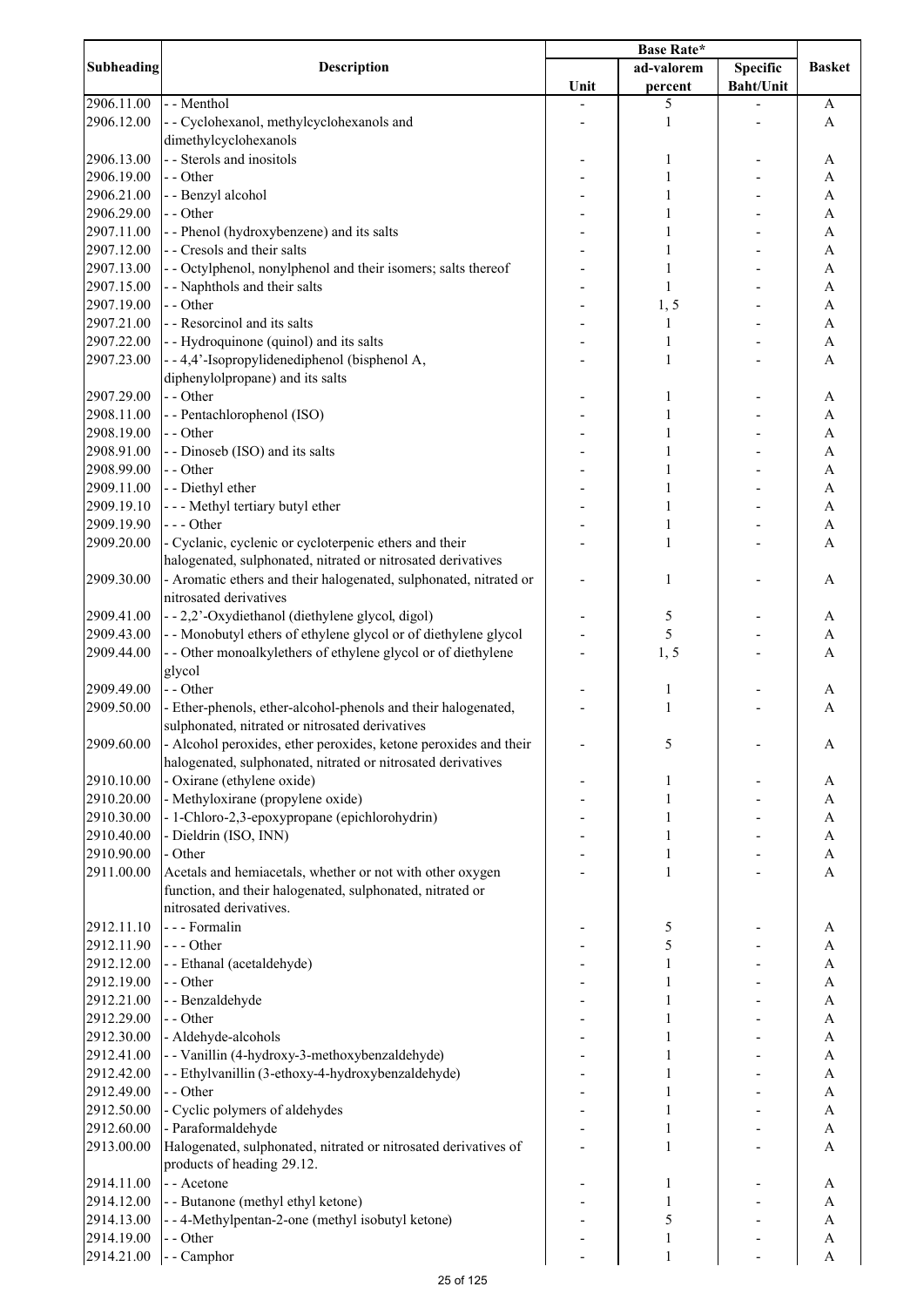|                   | <b>Description</b>                                                |      |              |                  |               |
|-------------------|-------------------------------------------------------------------|------|--------------|------------------|---------------|
| <b>Subheading</b> |                                                                   |      | ad-valorem   | <b>Specific</b>  | <b>Basket</b> |
|                   |                                                                   | Unit | percent      | <b>Baht/Unit</b> |               |
| 2914.22.00        | - - Cyclohexanone and methylcyclohexanones                        |      | 1            |                  | A             |
| 2914.23.00        | - - Ionones and methylionones                                     |      | 1            |                  | A             |
| 2914.29.00        | - - Other                                                         |      | 1            |                  | A             |
| 2914.31.00        | -- Phenylacetone (phenylpropan-2-one)                             |      | 1            |                  | A             |
| 2914.39.00        | - - Other                                                         |      | 1            |                  | A             |
| 2914.40.00        | - Ketone-alcohols and ketone-aldehydes                            |      | 1            |                  | A             |
| 2914.50.00        | - Ketone-phenols and ketones with other oxygen function           |      | 1            |                  | A             |
|                   |                                                                   |      |              |                  |               |
| 2914.61.00        | - - Anthraquinone                                                 |      | 1            |                  | A             |
| 2914.69.00        | - - Other                                                         |      | 1            |                  | A             |
| 2914.70.00        | - Halogenated, sulphonated, nitrated or nitrosated derivatives    |      | 1            |                  | A             |
| 2915.11.00        | - - Formic acid                                                   |      | 1            |                  | A             |
| 2915.12.00        | - - Salts of formic acid                                          |      | 1            |                  | A             |
| 2915.13.00        | - - Esters of formic acid                                         |      | 1            |                  | A             |
| 2915.21.00        | - - Acetic acid                                                   |      | 1            |                  | $\mathbf{A}$  |
| 2915.24.00        | - - Acetic anhydride                                              |      | 5            |                  | $\mathbf{A}$  |
| 2915.29.00        | - - Other                                                         |      | 1            |                  | $\mathbf{A}$  |
| 2915.31.00        | - - Ethyl acetate                                                 |      | 1            |                  | $\mathbf{A}$  |
| 2915.32.00        | - - Vinyl acetate                                                 |      | 1            |                  | A             |
| 2915.33.00        | - - n-Butyl acetate                                               |      | 5            |                  | A             |
| 2915.36.00        | - - Dinoseb (ISO) acetate                                         |      | $\mathbf{1}$ |                  | A             |
| 2915.39.00        | - - Other                                                         |      | 1, 5         |                  | A             |
| 2915.40.00        | - Mono-, di- or trichloroacetic acids, their salts and esters     |      | 1            |                  | A             |
| 2915.50.00        | - Propionic acid, its salts and esters                            |      | $\mathbf{1}$ |                  | A             |
|                   |                                                                   |      |              |                  |               |
| 2915.60.00        | - Butanoic acids, pentanoic acids, their salts and esters         |      | 1            |                  | A             |
| 2915.70.10        | - - Palmitic acid, its salts and esters                           |      | 1            |                  | A             |
| 2915.70.20        | - - Stearic acid                                                  |      | 1            |                  | A             |
| 2915.70.30        | - - Salts and esters of stearic acid                              |      | 1            |                  | A             |
| 2915.90.10        | - - Acetyl chloride                                               |      | 1            |                  | A             |
| 2915.90.20        | - - Lauric acid, myristic acid, their salts and esters            |      | 1            |                  | A             |
| 2915.90.90        | - - Other                                                         |      | 1            |                  | A             |
| 2916.11.00        | - - Acrylic acid and its salts                                    |      | 1            |                  | A             |
| 2916.12.00        | - - Esters of acrylic acid                                        |      | 1            |                  | A             |
| 2916.13.00        | - - Methacrylic acid and its salts                                |      | 1            |                  | A             |
| 2916.14.10        | --- Methyl methacrylate                                           |      | 1            |                  | A             |
| 2916.14.90        | --- Other                                                         |      | 1            |                  | A             |
| 2916.15.00        | - - Oleic, linoleic or linolenic acids, their salts and esters    |      |              |                  | A             |
| 2916.19.00        | - - Other                                                         |      | 1            |                  | A             |
| 2916.20.00        | - Cyclanic, cyclenic or cycloterpenic monocarboxylic acids, their |      | 1            |                  | A             |
|                   | anhydrides, halides, peroxides, peroxyacids and their derivatives |      |              |                  |               |
|                   |                                                                   |      |              |                  |               |
| 2916.31.00        | - - Benzoic acid, its salts and esters                            |      |              |                  |               |
|                   |                                                                   |      | 1            |                  | A             |
| 2916.32.00        | - - Benzoyl peroxide and benzoyl chloride                         |      |              |                  | A             |
| 2916.34.00        | - - Phenylacetic acid and its salts                               |      |              |                  | $\mathbf{A}$  |
| 2916.35.00        | - - Esters of phenylacetic acid                                   |      |              |                  | $\mathbf{A}$  |
| 2916.36.00        | - - Binapacryl (ISO)                                              |      |              |                  | $\mathbf{A}$  |
| 2916.39.10        | - - - 2,4-Dichlorophenyl acetic acid and its salts and esters     |      |              |                  | A             |
| 2916.39.90        | --- Other                                                         |      |              |                  | A             |
| 2917.11.00        | - - Oxalic acid, its salts and esters                             |      | 1            |                  | A             |
| 2917.12.10        | - - - Dioctyl adipate                                             |      |              |                  | A             |
| 2917.12.90        | --- Other                                                         |      |              |                  | A             |
| 2917.13.00        | - - Azelaic acid, sebacic acid, their salts and esters            |      | 1            |                  | A             |
| 2917.14.00        | - - Maleic anhydride                                              |      | 1            |                  | A             |
| 2917.19.00        | - - Other                                                         |      | 1            |                  | A             |
| 2917.20.00        | - Cyclanic, cyclenic or cycloterpenic polycarboxylic acids, their |      | $\mathbf{1}$ |                  | A             |
|                   | anhydrides, halides, peroxides, peroxyacids and their derivatives |      |              |                  |               |
|                   |                                                                   |      |              |                  |               |
| 2917.33.00        | - - Dinonyl or didecyl orthophthalates                            |      | 1            |                  | A             |
| 2917.34.00        | - - Other esters of orthophthalic acid                            |      | 1, 5         |                  | A             |
|                   |                                                                   |      |              |                  |               |
| 2917.35.00        | - - Phthalic anhydride                                            |      | 3            |                  | A             |
| 2917.36.00        | - - Terephthalic acid and its salts                               |      | 1            |                  | A             |
| 2917.37.00        | - - Dimethyl terephthalate                                        |      | 1            |                  | A             |
| 2918.11.00        | - - Lactic acid, its salts and esters                             |      | 1            |                  | A             |
| 2918.12.00        | - - Tartaric acid                                                 |      | 1            |                  | A             |
| 2918.13.00        | - - Salts and esters of tartaric acid                             |      | 1            |                  | A             |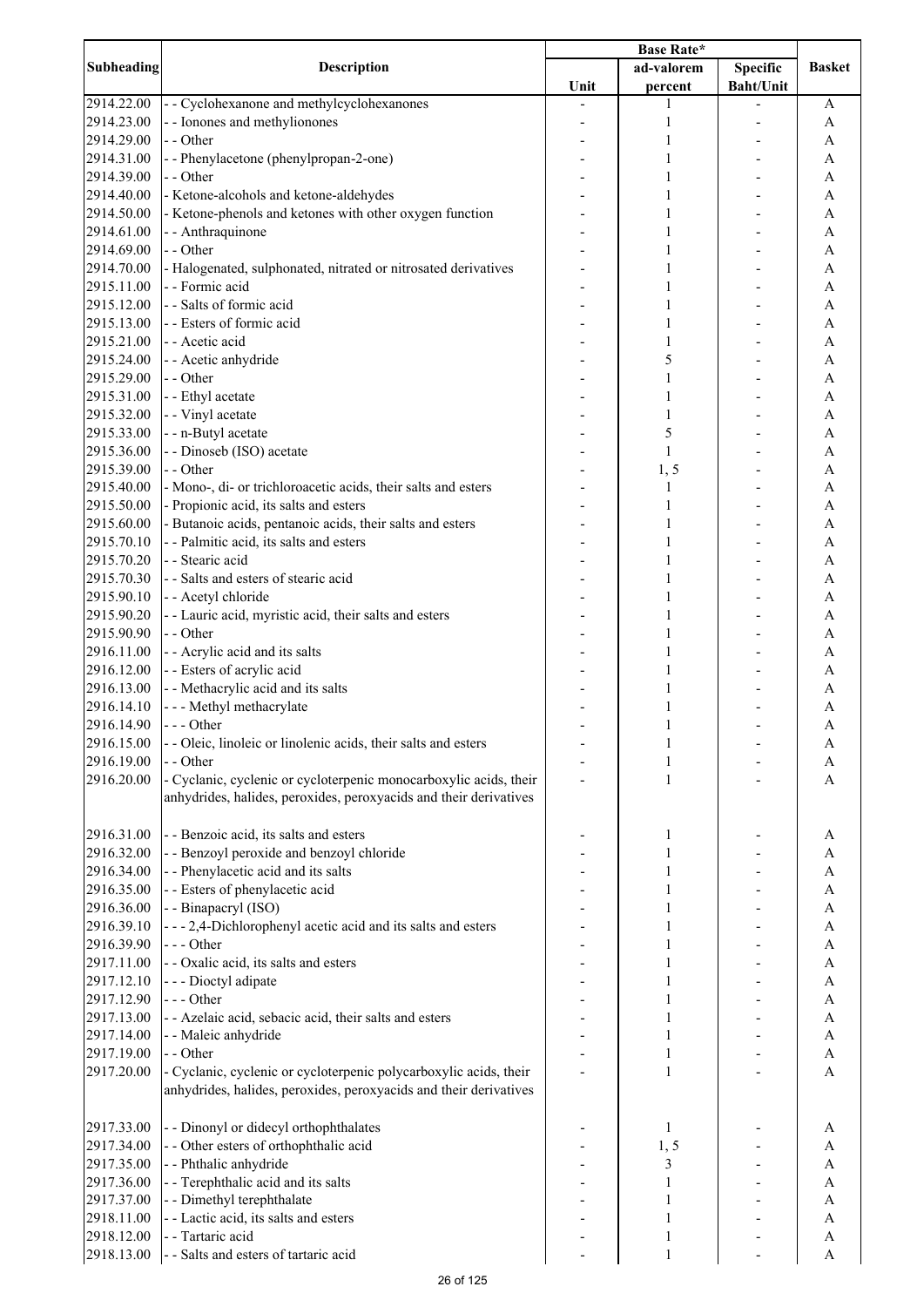| Subheading | <b>Description</b>                                                                                                              |      |                  |                  |                           |
|------------|---------------------------------------------------------------------------------------------------------------------------------|------|------------------|------------------|---------------------------|
|            |                                                                                                                                 |      | ad-valorem       | <b>Specific</b>  | <b>Basket</b>             |
|            |                                                                                                                                 | Unit | percent          | <b>Baht/Unit</b> |                           |
| 2918.14.00 | - - Citric acid                                                                                                                 |      | 5                |                  | A                         |
| 2918.15.10 | - - - Calcium citrate                                                                                                           |      | 1                |                  | A                         |
| 2918.15.90 | $--$ Other                                                                                                                      |      | 1                |                  | A                         |
| 2918.16.00 | - - Gluconic acid, its salts and esters                                                                                         |      | 1                |                  | A                         |
| 2918.18.00 | - - Cholorbenzilate (ISO)                                                                                                       |      |                  |                  | A                         |
| 2918.19.00 | - - Other                                                                                                                       |      |                  |                  | A                         |
| 2918.21.00 | - - Salicylic acid and its salts                                                                                                |      |                  |                  | A                         |
| 2918.22.00 | - - O-Acetylsalicylic acid, its salts and esters                                                                                |      | 1                |                  | A                         |
| 2918.23.00 | - - Other esters of salicylic acid and their salts                                                                              |      | 1                |                  | A                         |
| 2918.29.10 | --- Alkyl sulphonic ester of phenol                                                                                             |      | 1                |                  | A                         |
| 2918.29.90 | --- Other                                                                                                                       |      | 1                |                  | A                         |
| 2918.30.00 | - Carboxylic acids with aldehyde or ketone function but without<br>other oxygen function, their anhydrides, halides, peroxides, |      | 1                |                  | A                         |
|            | peroxyacids and their derivatives                                                                                               |      |                  |                  |                           |
| 2918.91.00 | - - 2,4,5-T (ISO) (2,4,5-trichlorophenoxyacetic acid), its salts and<br>esters                                                  |      | 1                |                  | A                         |
| 2918.99.00 | - - Other                                                                                                                       |      | 1                |                  | А                         |
| 2919.10.00 | - Tris (2,3-dibromopropyl) phosphate                                                                                            |      |                  |                  | A                         |
| 2919.90.00 | - Other                                                                                                                         |      |                  |                  | $\mathbf{A}$              |
| 2920.11.00 | - - Parathion (ISO) and parathion-methyl (ISO) (methylparathion)                                                                |      | 1                |                  | $\overline{A}$            |
| 2920.19.00 | - - Other                                                                                                                       |      | 1                |                  | A                         |
| 2920.90.10 | - - Dimethyl sulphate                                                                                                           |      |                  |                  | A                         |
| 2920.90.90 | - - Other                                                                                                                       |      | 1                |                  | A                         |
| 2921.11.00 | - - Methylamine, di- or trimethylamine and their salts                                                                          |      | 1                |                  | A                         |
| 2921.19.00 | - - Other                                                                                                                       |      | 1                |                  | A                         |
| 2921.21.00 | - - Ethylenediamine and its salts                                                                                               |      | 1                |                  | A                         |
| 2921.22.00 | - - Hexamethylenediamine and its salts                                                                                          |      | 1                |                  | A                         |
| 2921.29.00 | - - Other                                                                                                                       |      | 1                |                  | A                         |
| 2921.30.00 | - Cyclanic, cyclenic or cycloterpenic mono- or polyamines, and<br>their derivatives; salts thereof                              |      | 1                |                  | A                         |
| 2921.41.00 | - - Aniline and its salts                                                                                                       |      | 1                |                  | A                         |
| 2921.42.00 | - - Aniline derivatives and their salts                                                                                         |      | 1                |                  |                           |
|            | - - Toluidines and their derivatives; salts thereof                                                                             |      |                  |                  | A                         |
| 2921.43.00 |                                                                                                                                 |      | 1                |                  | A                         |
| 2921.44.00 | - - Diphenylamine and its derivatives; salts thereof                                                                            |      | 1                |                  | A                         |
| 2921.45.00 | -- 1-Naphthylamine (alpha-naphthylamine), 2-naphthylamine<br>(beta-naphthylamine) and their derivatives; salts therof           |      | 1                |                  | A                         |
| 2921.46.00 | - - Amfetamine (INN), benzfetamine (INN), dexamfetamine<br>(INN), etilamfetamine (INN), fencamfamin (INN), lefetamine           |      | 1                |                  | A                         |
|            | (INN), levamfetamine (INN), mefenorex (INN) and phentermine                                                                     |      |                  |                  |                           |
|            | (INN); salts thereof                                                                                                            |      |                  |                  |                           |
| 2921.49.00 | - - Other                                                                                                                       |      | 1                |                  | A                         |
| 2921.51.00 | - - o-, m-, p-Phenylenediamine, diaminotoluenes and their<br>derivatives; salts thereof                                         |      | 5                |                  | A                         |
| 2921.59.00 | - - Other                                                                                                                       |      | 1                |                  | A                         |
| 2922.11.00 | - - Monoethanolamine and its salts                                                                                              |      |                  |                  | A                         |
| 2922.12.00 | - - Diethanolamine and its salts                                                                                                |      |                  |                  | $\mathbf{A}$              |
| 2922.13.00 | - - Triethanolamine and its salts                                                                                               |      |                  |                  | $\boldsymbol{A}$          |
| 2922.14.00 | - - Dextropropoxyphene (INN) and its salts                                                                                      |      |                  |                  | $\boldsymbol{A}$          |
| 2922.19.10 | --- Ethambutol and its salts, esters and other derivatives<br>suitable for the production of anti-tuberculosis preparations     |      | $\boldsymbol{0}$ |                  | A                         |
| 2922.19.20 | ---D-2-Amino-n-butyl-alcohol                                                                                                    |      | 1                |                  | A                         |
| 2922.19.90 | $--- Other$                                                                                                                     |      |                  |                  | $\boldsymbol{\mathsf{A}}$ |
| 2922.21.00 | - - Aminohydroxynaphthalenesulphonic acids and their salts                                                                      |      | 1                |                  | A                         |
| 2922.29.00 | - - Other                                                                                                                       |      | 1                |                  | $\boldsymbol{\rm{A}}$     |
| 2922.31.00 | - - Amfepramone (INN), methadone (INN) and normethadone                                                                         |      | 1                |                  | A                         |
|            | (INN); salts thereof                                                                                                            |      |                  |                  |                           |
| 2922.39.00 | - - Other                                                                                                                       |      | 1                |                  | A                         |
| 2922.41.00 | - - Lysine and its esters; salts thereof                                                                                        |      | 1                |                  | A                         |
| 2922.42.10 | - - - Glutamic acid                                                                                                             | KG   | 5                | 3.75             | A                         |
| 2922.42.20 | --- Monosodium glutamate                                                                                                        | KG   | 5                | 3.75             | A                         |
| 2922.42.90 | --- Other salts                                                                                                                 |      | 1                |                  | $\boldsymbol{\rm{A}}$     |
| 2922.43.00 | - - Anthranilic acid and its salts                                                                                              |      | 1                |                  | A                         |
| 2922.44.00 | - - Tilidine (INN) and its salts                                                                                                |      | $\mathbf{1}$     |                  | A                         |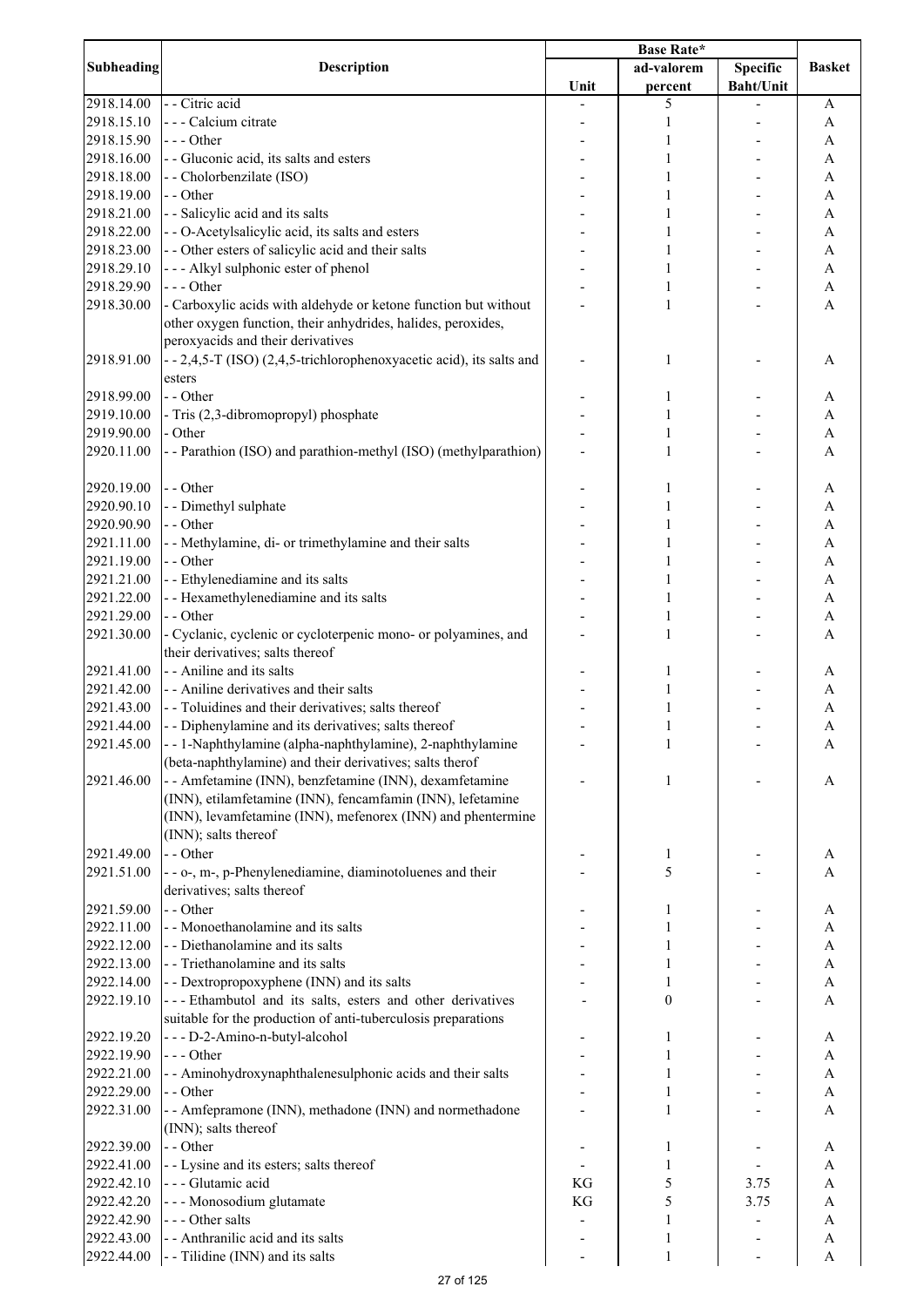| Subheading<br><b>Description</b><br><b>Specific</b><br>ad-valorem<br><b>Basket</b><br><b>Baht/Unit</b><br>Unit<br>percent<br>--- Mefenamic acid and its salts<br>2922.49.10<br>1<br>A<br>2922.49.90<br>--- Other<br>1<br>A<br>2922.50.10<br>$\boldsymbol{0}$<br>- - p-Aminosalicylic acid and its salts, ester and other derivatives<br>A<br>2922.50.90<br>- - Other<br>1<br>A<br>- Choline and its salts<br>2923.10.00<br>1<br>A<br>- - Lecithins, whether or not chemically defined<br>2923.20.10<br>A<br>1<br>2923.20.90<br>- - Other<br>A<br>1<br>- Other<br>2923.90.00<br>A<br>1<br>- - Meprobamate (INN)<br>2924.11.00<br>A<br>1<br>- - Fluoroacetamide (ISO), monocrotophos (ISO) and<br>2924.12.00<br>1<br>A<br>phosphamidon (ISO)<br>- - Other<br>2924.19.00<br>1<br>A<br>- - - 4-Ethoxyphenylurea (dulcin)<br>2924.21.10<br>1<br>A<br>- - - Diuron and monuron<br>2924.21.20<br>1<br>A<br>2924.21.90<br>$- -$ Other<br>1<br>A<br>2924.23.00<br>--2-Acetamidobenzoic acid (N-acetylanthranilic acid) and its<br>A<br>1<br>salts<br>- - Ethinamate (INN)<br>2924.24.00<br>A<br>1<br>- - - Aspartame<br>2924.29.10<br>A<br>- - - Butylphenylmethyl carbamate; methyl isopropyl phenyl<br>2924.29.20<br>A<br>1<br>carbamate<br>$--$ Other<br>2924.29.90<br>A<br>1<br>- - Saccharin and its salts<br>2925.11.00<br>A<br>- - Glutethimide (INN)<br>2925.12.00<br>$\mathbf{A}$<br>2925.19.00<br>- - Other<br>1<br>A<br>-- Chlordimeform (ISO)<br>2925.21.00<br>1<br>A<br>- - Other<br>2925.29.00<br>1<br>A<br>- Acrylonitrile<br>2926.10.00<br>1<br>A<br>- 1-Cyanoguanidine (dicyandiamide)<br>2926.20.00<br>1<br>A<br>- Fenproporex (INN) and its salts; methadone (INN) intermediate<br>2926.30.00<br>1<br>A<br>(4-cyano-2-dimethylamino-4,4-diphenylbutane)<br>- Other<br>2926.90.00<br>1<br>A<br>- Azodicarbonamide<br>2927.00.10<br>1<br>A<br>2927.00.90<br>- Other<br>1<br>A<br>2928.00.10<br>- Linuron<br>1<br>A<br>2928.00.90<br>- Other<br>A<br>2929.10.00<br>- Isocyanates<br>A<br>2929.90.10<br>- - Sodium cyclamate<br>A<br>1<br>2929.90.20<br>- - Other cyclamate<br>A<br>1<br>- - Other<br>2929.90.90<br>A<br>1<br>- Thiocarbamates and dithiocarbamates<br>2930.20.00<br>A<br>1<br>- Thiuram mono-, di- or tetrasulphides<br>2930.30.00<br>A<br>1<br>- Methionine<br>2930.40.00<br>A<br>1<br>- Captafol (ISO) and methamidophos (ISO)<br>2930.50.00<br>A<br>2930.90.00<br>- Other<br>A<br>- Tetraethyl lead<br>2931.00.10<br>$\mathbf{A}$<br>- N-(Phosphonomethyl) glycine and salts thereof<br>A<br>2931.00.20<br>- Ethephone<br>2931.00.30<br>$\mathbf{A}$<br>2931.00.40<br>- Organo-arsenic compounds<br>$\mathbf{A}$<br>2931.00.90<br>- Other<br>1<br>A<br>- - Tetrahydrofuran<br>2932.11.00<br>A<br>--2-Furaldehyde (furfuraldehyde)<br>2932.12.00<br>1<br>A<br>- - Furfuryl alcohol and tetrahydrofurfuryl alcohol<br>5<br>2932.13.00<br>A<br>- - Other<br>2932.19.00<br>$\mathbf{1}$<br>A<br>2932.21.00<br>- - Coumarin, methylcoumarins and ethylcoumarins<br>1<br>A<br>2932.29.00<br>- - Other lactones<br>1<br>A<br>- - Isosafrole<br>2932.91.00<br>1<br>A<br>2932.92.00<br>--1-(1,3-Benzodioxol-5-yl)propan-2-one<br>1<br>A<br>- - Piperonal<br>2932.93.00<br>A<br>- - Safrole<br>2932.94.00<br>A<br>1<br>- - Tetrahydrocannabinols (all isomers)<br>2932.95.00<br>1<br>A<br>2932.99.10<br>--- Carbofuran<br>1<br>A<br>$\,1\,$<br>2932.99.90<br>$--$ Other<br>A |  |  |  |  |  |
|----------------------------------------------------------------------------------------------------------------------------------------------------------------------------------------------------------------------------------------------------------------------------------------------------------------------------------------------------------------------------------------------------------------------------------------------------------------------------------------------------------------------------------------------------------------------------------------------------------------------------------------------------------------------------------------------------------------------------------------------------------------------------------------------------------------------------------------------------------------------------------------------------------------------------------------------------------------------------------------------------------------------------------------------------------------------------------------------------------------------------------------------------------------------------------------------------------------------------------------------------------------------------------------------------------------------------------------------------------------------------------------------------------------------------------------------------------------------------------------------------------------------------------------------------------------------------------------------------------------------------------------------------------------------------------------------------------------------------------------------------------------------------------------------------------------------------------------------------------------------------------------------------------------------------------------------------------------------------------------------------------------------------------------------------------------------------------------------------------------------------------------------------------------------------------------------------------------------------------------------------------------------------------------------------------------------------------------------------------------------------------------------------------------------------------------------------------------------------------------------------------------------------------------------------------------------------------------------------------------------------------------------------------------------------------------------------------------------------------------------------------------------------------------------------------------------------------------------------------------------------------------------------------------------------------------------------------------------------------------------------------------------------------------------------------------------------------------------------------------------------------------------------------------------------------------------------------------------------------------------------------------------------------------------------------------------------------------------------------------------------------------------|--|--|--|--|--|
|                                                                                                                                                                                                                                                                                                                                                                                                                                                                                                                                                                                                                                                                                                                                                                                                                                                                                                                                                                                                                                                                                                                                                                                                                                                                                                                                                                                                                                                                                                                                                                                                                                                                                                                                                                                                                                                                                                                                                                                                                                                                                                                                                                                                                                                                                                                                                                                                                                                                                                                                                                                                                                                                                                                                                                                                                                                                                                                                                                                                                                                                                                                                                                                                                                                                                                                                                                                              |  |  |  |  |  |
|                                                                                                                                                                                                                                                                                                                                                                                                                                                                                                                                                                                                                                                                                                                                                                                                                                                                                                                                                                                                                                                                                                                                                                                                                                                                                                                                                                                                                                                                                                                                                                                                                                                                                                                                                                                                                                                                                                                                                                                                                                                                                                                                                                                                                                                                                                                                                                                                                                                                                                                                                                                                                                                                                                                                                                                                                                                                                                                                                                                                                                                                                                                                                                                                                                                                                                                                                                                              |  |  |  |  |  |
|                                                                                                                                                                                                                                                                                                                                                                                                                                                                                                                                                                                                                                                                                                                                                                                                                                                                                                                                                                                                                                                                                                                                                                                                                                                                                                                                                                                                                                                                                                                                                                                                                                                                                                                                                                                                                                                                                                                                                                                                                                                                                                                                                                                                                                                                                                                                                                                                                                                                                                                                                                                                                                                                                                                                                                                                                                                                                                                                                                                                                                                                                                                                                                                                                                                                                                                                                                                              |  |  |  |  |  |
|                                                                                                                                                                                                                                                                                                                                                                                                                                                                                                                                                                                                                                                                                                                                                                                                                                                                                                                                                                                                                                                                                                                                                                                                                                                                                                                                                                                                                                                                                                                                                                                                                                                                                                                                                                                                                                                                                                                                                                                                                                                                                                                                                                                                                                                                                                                                                                                                                                                                                                                                                                                                                                                                                                                                                                                                                                                                                                                                                                                                                                                                                                                                                                                                                                                                                                                                                                                              |  |  |  |  |  |
|                                                                                                                                                                                                                                                                                                                                                                                                                                                                                                                                                                                                                                                                                                                                                                                                                                                                                                                                                                                                                                                                                                                                                                                                                                                                                                                                                                                                                                                                                                                                                                                                                                                                                                                                                                                                                                                                                                                                                                                                                                                                                                                                                                                                                                                                                                                                                                                                                                                                                                                                                                                                                                                                                                                                                                                                                                                                                                                                                                                                                                                                                                                                                                                                                                                                                                                                                                                              |  |  |  |  |  |
|                                                                                                                                                                                                                                                                                                                                                                                                                                                                                                                                                                                                                                                                                                                                                                                                                                                                                                                                                                                                                                                                                                                                                                                                                                                                                                                                                                                                                                                                                                                                                                                                                                                                                                                                                                                                                                                                                                                                                                                                                                                                                                                                                                                                                                                                                                                                                                                                                                                                                                                                                                                                                                                                                                                                                                                                                                                                                                                                                                                                                                                                                                                                                                                                                                                                                                                                                                                              |  |  |  |  |  |
|                                                                                                                                                                                                                                                                                                                                                                                                                                                                                                                                                                                                                                                                                                                                                                                                                                                                                                                                                                                                                                                                                                                                                                                                                                                                                                                                                                                                                                                                                                                                                                                                                                                                                                                                                                                                                                                                                                                                                                                                                                                                                                                                                                                                                                                                                                                                                                                                                                                                                                                                                                                                                                                                                                                                                                                                                                                                                                                                                                                                                                                                                                                                                                                                                                                                                                                                                                                              |  |  |  |  |  |
|                                                                                                                                                                                                                                                                                                                                                                                                                                                                                                                                                                                                                                                                                                                                                                                                                                                                                                                                                                                                                                                                                                                                                                                                                                                                                                                                                                                                                                                                                                                                                                                                                                                                                                                                                                                                                                                                                                                                                                                                                                                                                                                                                                                                                                                                                                                                                                                                                                                                                                                                                                                                                                                                                                                                                                                                                                                                                                                                                                                                                                                                                                                                                                                                                                                                                                                                                                                              |  |  |  |  |  |
|                                                                                                                                                                                                                                                                                                                                                                                                                                                                                                                                                                                                                                                                                                                                                                                                                                                                                                                                                                                                                                                                                                                                                                                                                                                                                                                                                                                                                                                                                                                                                                                                                                                                                                                                                                                                                                                                                                                                                                                                                                                                                                                                                                                                                                                                                                                                                                                                                                                                                                                                                                                                                                                                                                                                                                                                                                                                                                                                                                                                                                                                                                                                                                                                                                                                                                                                                                                              |  |  |  |  |  |
|                                                                                                                                                                                                                                                                                                                                                                                                                                                                                                                                                                                                                                                                                                                                                                                                                                                                                                                                                                                                                                                                                                                                                                                                                                                                                                                                                                                                                                                                                                                                                                                                                                                                                                                                                                                                                                                                                                                                                                                                                                                                                                                                                                                                                                                                                                                                                                                                                                                                                                                                                                                                                                                                                                                                                                                                                                                                                                                                                                                                                                                                                                                                                                                                                                                                                                                                                                                              |  |  |  |  |  |
|                                                                                                                                                                                                                                                                                                                                                                                                                                                                                                                                                                                                                                                                                                                                                                                                                                                                                                                                                                                                                                                                                                                                                                                                                                                                                                                                                                                                                                                                                                                                                                                                                                                                                                                                                                                                                                                                                                                                                                                                                                                                                                                                                                                                                                                                                                                                                                                                                                                                                                                                                                                                                                                                                                                                                                                                                                                                                                                                                                                                                                                                                                                                                                                                                                                                                                                                                                                              |  |  |  |  |  |
|                                                                                                                                                                                                                                                                                                                                                                                                                                                                                                                                                                                                                                                                                                                                                                                                                                                                                                                                                                                                                                                                                                                                                                                                                                                                                                                                                                                                                                                                                                                                                                                                                                                                                                                                                                                                                                                                                                                                                                                                                                                                                                                                                                                                                                                                                                                                                                                                                                                                                                                                                                                                                                                                                                                                                                                                                                                                                                                                                                                                                                                                                                                                                                                                                                                                                                                                                                                              |  |  |  |  |  |
|                                                                                                                                                                                                                                                                                                                                                                                                                                                                                                                                                                                                                                                                                                                                                                                                                                                                                                                                                                                                                                                                                                                                                                                                                                                                                                                                                                                                                                                                                                                                                                                                                                                                                                                                                                                                                                                                                                                                                                                                                                                                                                                                                                                                                                                                                                                                                                                                                                                                                                                                                                                                                                                                                                                                                                                                                                                                                                                                                                                                                                                                                                                                                                                                                                                                                                                                                                                              |  |  |  |  |  |
|                                                                                                                                                                                                                                                                                                                                                                                                                                                                                                                                                                                                                                                                                                                                                                                                                                                                                                                                                                                                                                                                                                                                                                                                                                                                                                                                                                                                                                                                                                                                                                                                                                                                                                                                                                                                                                                                                                                                                                                                                                                                                                                                                                                                                                                                                                                                                                                                                                                                                                                                                                                                                                                                                                                                                                                                                                                                                                                                                                                                                                                                                                                                                                                                                                                                                                                                                                                              |  |  |  |  |  |
|                                                                                                                                                                                                                                                                                                                                                                                                                                                                                                                                                                                                                                                                                                                                                                                                                                                                                                                                                                                                                                                                                                                                                                                                                                                                                                                                                                                                                                                                                                                                                                                                                                                                                                                                                                                                                                                                                                                                                                                                                                                                                                                                                                                                                                                                                                                                                                                                                                                                                                                                                                                                                                                                                                                                                                                                                                                                                                                                                                                                                                                                                                                                                                                                                                                                                                                                                                                              |  |  |  |  |  |
|                                                                                                                                                                                                                                                                                                                                                                                                                                                                                                                                                                                                                                                                                                                                                                                                                                                                                                                                                                                                                                                                                                                                                                                                                                                                                                                                                                                                                                                                                                                                                                                                                                                                                                                                                                                                                                                                                                                                                                                                                                                                                                                                                                                                                                                                                                                                                                                                                                                                                                                                                                                                                                                                                                                                                                                                                                                                                                                                                                                                                                                                                                                                                                                                                                                                                                                                                                                              |  |  |  |  |  |
|                                                                                                                                                                                                                                                                                                                                                                                                                                                                                                                                                                                                                                                                                                                                                                                                                                                                                                                                                                                                                                                                                                                                                                                                                                                                                                                                                                                                                                                                                                                                                                                                                                                                                                                                                                                                                                                                                                                                                                                                                                                                                                                                                                                                                                                                                                                                                                                                                                                                                                                                                                                                                                                                                                                                                                                                                                                                                                                                                                                                                                                                                                                                                                                                                                                                                                                                                                                              |  |  |  |  |  |
|                                                                                                                                                                                                                                                                                                                                                                                                                                                                                                                                                                                                                                                                                                                                                                                                                                                                                                                                                                                                                                                                                                                                                                                                                                                                                                                                                                                                                                                                                                                                                                                                                                                                                                                                                                                                                                                                                                                                                                                                                                                                                                                                                                                                                                                                                                                                                                                                                                                                                                                                                                                                                                                                                                                                                                                                                                                                                                                                                                                                                                                                                                                                                                                                                                                                                                                                                                                              |  |  |  |  |  |
|                                                                                                                                                                                                                                                                                                                                                                                                                                                                                                                                                                                                                                                                                                                                                                                                                                                                                                                                                                                                                                                                                                                                                                                                                                                                                                                                                                                                                                                                                                                                                                                                                                                                                                                                                                                                                                                                                                                                                                                                                                                                                                                                                                                                                                                                                                                                                                                                                                                                                                                                                                                                                                                                                                                                                                                                                                                                                                                                                                                                                                                                                                                                                                                                                                                                                                                                                                                              |  |  |  |  |  |
|                                                                                                                                                                                                                                                                                                                                                                                                                                                                                                                                                                                                                                                                                                                                                                                                                                                                                                                                                                                                                                                                                                                                                                                                                                                                                                                                                                                                                                                                                                                                                                                                                                                                                                                                                                                                                                                                                                                                                                                                                                                                                                                                                                                                                                                                                                                                                                                                                                                                                                                                                                                                                                                                                                                                                                                                                                                                                                                                                                                                                                                                                                                                                                                                                                                                                                                                                                                              |  |  |  |  |  |
|                                                                                                                                                                                                                                                                                                                                                                                                                                                                                                                                                                                                                                                                                                                                                                                                                                                                                                                                                                                                                                                                                                                                                                                                                                                                                                                                                                                                                                                                                                                                                                                                                                                                                                                                                                                                                                                                                                                                                                                                                                                                                                                                                                                                                                                                                                                                                                                                                                                                                                                                                                                                                                                                                                                                                                                                                                                                                                                                                                                                                                                                                                                                                                                                                                                                                                                                                                                              |  |  |  |  |  |
|                                                                                                                                                                                                                                                                                                                                                                                                                                                                                                                                                                                                                                                                                                                                                                                                                                                                                                                                                                                                                                                                                                                                                                                                                                                                                                                                                                                                                                                                                                                                                                                                                                                                                                                                                                                                                                                                                                                                                                                                                                                                                                                                                                                                                                                                                                                                                                                                                                                                                                                                                                                                                                                                                                                                                                                                                                                                                                                                                                                                                                                                                                                                                                                                                                                                                                                                                                                              |  |  |  |  |  |
|                                                                                                                                                                                                                                                                                                                                                                                                                                                                                                                                                                                                                                                                                                                                                                                                                                                                                                                                                                                                                                                                                                                                                                                                                                                                                                                                                                                                                                                                                                                                                                                                                                                                                                                                                                                                                                                                                                                                                                                                                                                                                                                                                                                                                                                                                                                                                                                                                                                                                                                                                                                                                                                                                                                                                                                                                                                                                                                                                                                                                                                                                                                                                                                                                                                                                                                                                                                              |  |  |  |  |  |
|                                                                                                                                                                                                                                                                                                                                                                                                                                                                                                                                                                                                                                                                                                                                                                                                                                                                                                                                                                                                                                                                                                                                                                                                                                                                                                                                                                                                                                                                                                                                                                                                                                                                                                                                                                                                                                                                                                                                                                                                                                                                                                                                                                                                                                                                                                                                                                                                                                                                                                                                                                                                                                                                                                                                                                                                                                                                                                                                                                                                                                                                                                                                                                                                                                                                                                                                                                                              |  |  |  |  |  |
|                                                                                                                                                                                                                                                                                                                                                                                                                                                                                                                                                                                                                                                                                                                                                                                                                                                                                                                                                                                                                                                                                                                                                                                                                                                                                                                                                                                                                                                                                                                                                                                                                                                                                                                                                                                                                                                                                                                                                                                                                                                                                                                                                                                                                                                                                                                                                                                                                                                                                                                                                                                                                                                                                                                                                                                                                                                                                                                                                                                                                                                                                                                                                                                                                                                                                                                                                                                              |  |  |  |  |  |
|                                                                                                                                                                                                                                                                                                                                                                                                                                                                                                                                                                                                                                                                                                                                                                                                                                                                                                                                                                                                                                                                                                                                                                                                                                                                                                                                                                                                                                                                                                                                                                                                                                                                                                                                                                                                                                                                                                                                                                                                                                                                                                                                                                                                                                                                                                                                                                                                                                                                                                                                                                                                                                                                                                                                                                                                                                                                                                                                                                                                                                                                                                                                                                                                                                                                                                                                                                                              |  |  |  |  |  |
|                                                                                                                                                                                                                                                                                                                                                                                                                                                                                                                                                                                                                                                                                                                                                                                                                                                                                                                                                                                                                                                                                                                                                                                                                                                                                                                                                                                                                                                                                                                                                                                                                                                                                                                                                                                                                                                                                                                                                                                                                                                                                                                                                                                                                                                                                                                                                                                                                                                                                                                                                                                                                                                                                                                                                                                                                                                                                                                                                                                                                                                                                                                                                                                                                                                                                                                                                                                              |  |  |  |  |  |
|                                                                                                                                                                                                                                                                                                                                                                                                                                                                                                                                                                                                                                                                                                                                                                                                                                                                                                                                                                                                                                                                                                                                                                                                                                                                                                                                                                                                                                                                                                                                                                                                                                                                                                                                                                                                                                                                                                                                                                                                                                                                                                                                                                                                                                                                                                                                                                                                                                                                                                                                                                                                                                                                                                                                                                                                                                                                                                                                                                                                                                                                                                                                                                                                                                                                                                                                                                                              |  |  |  |  |  |
|                                                                                                                                                                                                                                                                                                                                                                                                                                                                                                                                                                                                                                                                                                                                                                                                                                                                                                                                                                                                                                                                                                                                                                                                                                                                                                                                                                                                                                                                                                                                                                                                                                                                                                                                                                                                                                                                                                                                                                                                                                                                                                                                                                                                                                                                                                                                                                                                                                                                                                                                                                                                                                                                                                                                                                                                                                                                                                                                                                                                                                                                                                                                                                                                                                                                                                                                                                                              |  |  |  |  |  |
|                                                                                                                                                                                                                                                                                                                                                                                                                                                                                                                                                                                                                                                                                                                                                                                                                                                                                                                                                                                                                                                                                                                                                                                                                                                                                                                                                                                                                                                                                                                                                                                                                                                                                                                                                                                                                                                                                                                                                                                                                                                                                                                                                                                                                                                                                                                                                                                                                                                                                                                                                                                                                                                                                                                                                                                                                                                                                                                                                                                                                                                                                                                                                                                                                                                                                                                                                                                              |  |  |  |  |  |
|                                                                                                                                                                                                                                                                                                                                                                                                                                                                                                                                                                                                                                                                                                                                                                                                                                                                                                                                                                                                                                                                                                                                                                                                                                                                                                                                                                                                                                                                                                                                                                                                                                                                                                                                                                                                                                                                                                                                                                                                                                                                                                                                                                                                                                                                                                                                                                                                                                                                                                                                                                                                                                                                                                                                                                                                                                                                                                                                                                                                                                                                                                                                                                                                                                                                                                                                                                                              |  |  |  |  |  |
|                                                                                                                                                                                                                                                                                                                                                                                                                                                                                                                                                                                                                                                                                                                                                                                                                                                                                                                                                                                                                                                                                                                                                                                                                                                                                                                                                                                                                                                                                                                                                                                                                                                                                                                                                                                                                                                                                                                                                                                                                                                                                                                                                                                                                                                                                                                                                                                                                                                                                                                                                                                                                                                                                                                                                                                                                                                                                                                                                                                                                                                                                                                                                                                                                                                                                                                                                                                              |  |  |  |  |  |
|                                                                                                                                                                                                                                                                                                                                                                                                                                                                                                                                                                                                                                                                                                                                                                                                                                                                                                                                                                                                                                                                                                                                                                                                                                                                                                                                                                                                                                                                                                                                                                                                                                                                                                                                                                                                                                                                                                                                                                                                                                                                                                                                                                                                                                                                                                                                                                                                                                                                                                                                                                                                                                                                                                                                                                                                                                                                                                                                                                                                                                                                                                                                                                                                                                                                                                                                                                                              |  |  |  |  |  |
|                                                                                                                                                                                                                                                                                                                                                                                                                                                                                                                                                                                                                                                                                                                                                                                                                                                                                                                                                                                                                                                                                                                                                                                                                                                                                                                                                                                                                                                                                                                                                                                                                                                                                                                                                                                                                                                                                                                                                                                                                                                                                                                                                                                                                                                                                                                                                                                                                                                                                                                                                                                                                                                                                                                                                                                                                                                                                                                                                                                                                                                                                                                                                                                                                                                                                                                                                                                              |  |  |  |  |  |
|                                                                                                                                                                                                                                                                                                                                                                                                                                                                                                                                                                                                                                                                                                                                                                                                                                                                                                                                                                                                                                                                                                                                                                                                                                                                                                                                                                                                                                                                                                                                                                                                                                                                                                                                                                                                                                                                                                                                                                                                                                                                                                                                                                                                                                                                                                                                                                                                                                                                                                                                                                                                                                                                                                                                                                                                                                                                                                                                                                                                                                                                                                                                                                                                                                                                                                                                                                                              |  |  |  |  |  |
|                                                                                                                                                                                                                                                                                                                                                                                                                                                                                                                                                                                                                                                                                                                                                                                                                                                                                                                                                                                                                                                                                                                                                                                                                                                                                                                                                                                                                                                                                                                                                                                                                                                                                                                                                                                                                                                                                                                                                                                                                                                                                                                                                                                                                                                                                                                                                                                                                                                                                                                                                                                                                                                                                                                                                                                                                                                                                                                                                                                                                                                                                                                                                                                                                                                                                                                                                                                              |  |  |  |  |  |
|                                                                                                                                                                                                                                                                                                                                                                                                                                                                                                                                                                                                                                                                                                                                                                                                                                                                                                                                                                                                                                                                                                                                                                                                                                                                                                                                                                                                                                                                                                                                                                                                                                                                                                                                                                                                                                                                                                                                                                                                                                                                                                                                                                                                                                                                                                                                                                                                                                                                                                                                                                                                                                                                                                                                                                                                                                                                                                                                                                                                                                                                                                                                                                                                                                                                                                                                                                                              |  |  |  |  |  |
|                                                                                                                                                                                                                                                                                                                                                                                                                                                                                                                                                                                                                                                                                                                                                                                                                                                                                                                                                                                                                                                                                                                                                                                                                                                                                                                                                                                                                                                                                                                                                                                                                                                                                                                                                                                                                                                                                                                                                                                                                                                                                                                                                                                                                                                                                                                                                                                                                                                                                                                                                                                                                                                                                                                                                                                                                                                                                                                                                                                                                                                                                                                                                                                                                                                                                                                                                                                              |  |  |  |  |  |
|                                                                                                                                                                                                                                                                                                                                                                                                                                                                                                                                                                                                                                                                                                                                                                                                                                                                                                                                                                                                                                                                                                                                                                                                                                                                                                                                                                                                                                                                                                                                                                                                                                                                                                                                                                                                                                                                                                                                                                                                                                                                                                                                                                                                                                                                                                                                                                                                                                                                                                                                                                                                                                                                                                                                                                                                                                                                                                                                                                                                                                                                                                                                                                                                                                                                                                                                                                                              |  |  |  |  |  |
|                                                                                                                                                                                                                                                                                                                                                                                                                                                                                                                                                                                                                                                                                                                                                                                                                                                                                                                                                                                                                                                                                                                                                                                                                                                                                                                                                                                                                                                                                                                                                                                                                                                                                                                                                                                                                                                                                                                                                                                                                                                                                                                                                                                                                                                                                                                                                                                                                                                                                                                                                                                                                                                                                                                                                                                                                                                                                                                                                                                                                                                                                                                                                                                                                                                                                                                                                                                              |  |  |  |  |  |
|                                                                                                                                                                                                                                                                                                                                                                                                                                                                                                                                                                                                                                                                                                                                                                                                                                                                                                                                                                                                                                                                                                                                                                                                                                                                                                                                                                                                                                                                                                                                                                                                                                                                                                                                                                                                                                                                                                                                                                                                                                                                                                                                                                                                                                                                                                                                                                                                                                                                                                                                                                                                                                                                                                                                                                                                                                                                                                                                                                                                                                                                                                                                                                                                                                                                                                                                                                                              |  |  |  |  |  |
|                                                                                                                                                                                                                                                                                                                                                                                                                                                                                                                                                                                                                                                                                                                                                                                                                                                                                                                                                                                                                                                                                                                                                                                                                                                                                                                                                                                                                                                                                                                                                                                                                                                                                                                                                                                                                                                                                                                                                                                                                                                                                                                                                                                                                                                                                                                                                                                                                                                                                                                                                                                                                                                                                                                                                                                                                                                                                                                                                                                                                                                                                                                                                                                                                                                                                                                                                                                              |  |  |  |  |  |
|                                                                                                                                                                                                                                                                                                                                                                                                                                                                                                                                                                                                                                                                                                                                                                                                                                                                                                                                                                                                                                                                                                                                                                                                                                                                                                                                                                                                                                                                                                                                                                                                                                                                                                                                                                                                                                                                                                                                                                                                                                                                                                                                                                                                                                                                                                                                                                                                                                                                                                                                                                                                                                                                                                                                                                                                                                                                                                                                                                                                                                                                                                                                                                                                                                                                                                                                                                                              |  |  |  |  |  |
|                                                                                                                                                                                                                                                                                                                                                                                                                                                                                                                                                                                                                                                                                                                                                                                                                                                                                                                                                                                                                                                                                                                                                                                                                                                                                                                                                                                                                                                                                                                                                                                                                                                                                                                                                                                                                                                                                                                                                                                                                                                                                                                                                                                                                                                                                                                                                                                                                                                                                                                                                                                                                                                                                                                                                                                                                                                                                                                                                                                                                                                                                                                                                                                                                                                                                                                                                                                              |  |  |  |  |  |
|                                                                                                                                                                                                                                                                                                                                                                                                                                                                                                                                                                                                                                                                                                                                                                                                                                                                                                                                                                                                                                                                                                                                                                                                                                                                                                                                                                                                                                                                                                                                                                                                                                                                                                                                                                                                                                                                                                                                                                                                                                                                                                                                                                                                                                                                                                                                                                                                                                                                                                                                                                                                                                                                                                                                                                                                                                                                                                                                                                                                                                                                                                                                                                                                                                                                                                                                                                                              |  |  |  |  |  |
|                                                                                                                                                                                                                                                                                                                                                                                                                                                                                                                                                                                                                                                                                                                                                                                                                                                                                                                                                                                                                                                                                                                                                                                                                                                                                                                                                                                                                                                                                                                                                                                                                                                                                                                                                                                                                                                                                                                                                                                                                                                                                                                                                                                                                                                                                                                                                                                                                                                                                                                                                                                                                                                                                                                                                                                                                                                                                                                                                                                                                                                                                                                                                                                                                                                                                                                                                                                              |  |  |  |  |  |
|                                                                                                                                                                                                                                                                                                                                                                                                                                                                                                                                                                                                                                                                                                                                                                                                                                                                                                                                                                                                                                                                                                                                                                                                                                                                                                                                                                                                                                                                                                                                                                                                                                                                                                                                                                                                                                                                                                                                                                                                                                                                                                                                                                                                                                                                                                                                                                                                                                                                                                                                                                                                                                                                                                                                                                                                                                                                                                                                                                                                                                                                                                                                                                                                                                                                                                                                                                                              |  |  |  |  |  |
|                                                                                                                                                                                                                                                                                                                                                                                                                                                                                                                                                                                                                                                                                                                                                                                                                                                                                                                                                                                                                                                                                                                                                                                                                                                                                                                                                                                                                                                                                                                                                                                                                                                                                                                                                                                                                                                                                                                                                                                                                                                                                                                                                                                                                                                                                                                                                                                                                                                                                                                                                                                                                                                                                                                                                                                                                                                                                                                                                                                                                                                                                                                                                                                                                                                                                                                                                                                              |  |  |  |  |  |
|                                                                                                                                                                                                                                                                                                                                                                                                                                                                                                                                                                                                                                                                                                                                                                                                                                                                                                                                                                                                                                                                                                                                                                                                                                                                                                                                                                                                                                                                                                                                                                                                                                                                                                                                                                                                                                                                                                                                                                                                                                                                                                                                                                                                                                                                                                                                                                                                                                                                                                                                                                                                                                                                                                                                                                                                                                                                                                                                                                                                                                                                                                                                                                                                                                                                                                                                                                                              |  |  |  |  |  |
|                                                                                                                                                                                                                                                                                                                                                                                                                                                                                                                                                                                                                                                                                                                                                                                                                                                                                                                                                                                                                                                                                                                                                                                                                                                                                                                                                                                                                                                                                                                                                                                                                                                                                                                                                                                                                                                                                                                                                                                                                                                                                                                                                                                                                                                                                                                                                                                                                                                                                                                                                                                                                                                                                                                                                                                                                                                                                                                                                                                                                                                                                                                                                                                                                                                                                                                                                                                              |  |  |  |  |  |
|                                                                                                                                                                                                                                                                                                                                                                                                                                                                                                                                                                                                                                                                                                                                                                                                                                                                                                                                                                                                                                                                                                                                                                                                                                                                                                                                                                                                                                                                                                                                                                                                                                                                                                                                                                                                                                                                                                                                                                                                                                                                                                                                                                                                                                                                                                                                                                                                                                                                                                                                                                                                                                                                                                                                                                                                                                                                                                                                                                                                                                                                                                                                                                                                                                                                                                                                                                                              |  |  |  |  |  |
|                                                                                                                                                                                                                                                                                                                                                                                                                                                                                                                                                                                                                                                                                                                                                                                                                                                                                                                                                                                                                                                                                                                                                                                                                                                                                                                                                                                                                                                                                                                                                                                                                                                                                                                                                                                                                                                                                                                                                                                                                                                                                                                                                                                                                                                                                                                                                                                                                                                                                                                                                                                                                                                                                                                                                                                                                                                                                                                                                                                                                                                                                                                                                                                                                                                                                                                                                                                              |  |  |  |  |  |
|                                                                                                                                                                                                                                                                                                                                                                                                                                                                                                                                                                                                                                                                                                                                                                                                                                                                                                                                                                                                                                                                                                                                                                                                                                                                                                                                                                                                                                                                                                                                                                                                                                                                                                                                                                                                                                                                                                                                                                                                                                                                                                                                                                                                                                                                                                                                                                                                                                                                                                                                                                                                                                                                                                                                                                                                                                                                                                                                                                                                                                                                                                                                                                                                                                                                                                                                                                                              |  |  |  |  |  |
|                                                                                                                                                                                                                                                                                                                                                                                                                                                                                                                                                                                                                                                                                                                                                                                                                                                                                                                                                                                                                                                                                                                                                                                                                                                                                                                                                                                                                                                                                                                                                                                                                                                                                                                                                                                                                                                                                                                                                                                                                                                                                                                                                                                                                                                                                                                                                                                                                                                                                                                                                                                                                                                                                                                                                                                                                                                                                                                                                                                                                                                                                                                                                                                                                                                                                                                                                                                              |  |  |  |  |  |
|                                                                                                                                                                                                                                                                                                                                                                                                                                                                                                                                                                                                                                                                                                                                                                                                                                                                                                                                                                                                                                                                                                                                                                                                                                                                                                                                                                                                                                                                                                                                                                                                                                                                                                                                                                                                                                                                                                                                                                                                                                                                                                                                                                                                                                                                                                                                                                                                                                                                                                                                                                                                                                                                                                                                                                                                                                                                                                                                                                                                                                                                                                                                                                                                                                                                                                                                                                                              |  |  |  |  |  |
|                                                                                                                                                                                                                                                                                                                                                                                                                                                                                                                                                                                                                                                                                                                                                                                                                                                                                                                                                                                                                                                                                                                                                                                                                                                                                                                                                                                                                                                                                                                                                                                                                                                                                                                                                                                                                                                                                                                                                                                                                                                                                                                                                                                                                                                                                                                                                                                                                                                                                                                                                                                                                                                                                                                                                                                                                                                                                                                                                                                                                                                                                                                                                                                                                                                                                                                                                                                              |  |  |  |  |  |
|                                                                                                                                                                                                                                                                                                                                                                                                                                                                                                                                                                                                                                                                                                                                                                                                                                                                                                                                                                                                                                                                                                                                                                                                                                                                                                                                                                                                                                                                                                                                                                                                                                                                                                                                                                                                                                                                                                                                                                                                                                                                                                                                                                                                                                                                                                                                                                                                                                                                                                                                                                                                                                                                                                                                                                                                                                                                                                                                                                                                                                                                                                                                                                                                                                                                                                                                                                                              |  |  |  |  |  |
|                                                                                                                                                                                                                                                                                                                                                                                                                                                                                                                                                                                                                                                                                                                                                                                                                                                                                                                                                                                                                                                                                                                                                                                                                                                                                                                                                                                                                                                                                                                                                                                                                                                                                                                                                                                                                                                                                                                                                                                                                                                                                                                                                                                                                                                                                                                                                                                                                                                                                                                                                                                                                                                                                                                                                                                                                                                                                                                                                                                                                                                                                                                                                                                                                                                                                                                                                                                              |  |  |  |  |  |
|                                                                                                                                                                                                                                                                                                                                                                                                                                                                                                                                                                                                                                                                                                                                                                                                                                                                                                                                                                                                                                                                                                                                                                                                                                                                                                                                                                                                                                                                                                                                                                                                                                                                                                                                                                                                                                                                                                                                                                                                                                                                                                                                                                                                                                                                                                                                                                                                                                                                                                                                                                                                                                                                                                                                                                                                                                                                                                                                                                                                                                                                                                                                                                                                                                                                                                                                                                                              |  |  |  |  |  |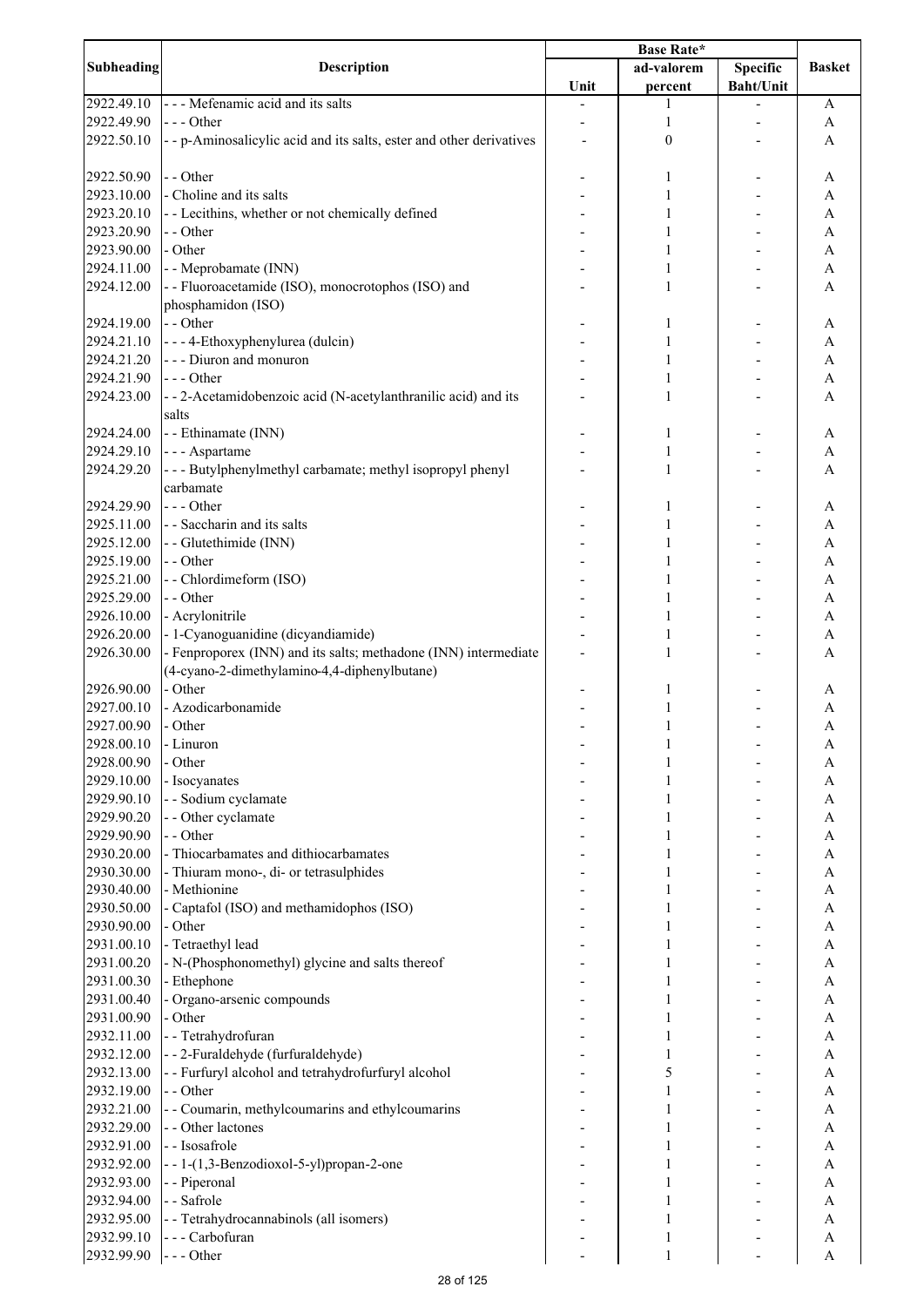| <b>Subheading</b> | <b>Description</b>                                                    |      | ad-valorem   | <b>Specific</b>  | <b>Basket</b> |
|-------------------|-----------------------------------------------------------------------|------|--------------|------------------|---------------|
|                   |                                                                       | Unit | percent      | <b>Baht/Unit</b> |               |
| 2933.11.10        | - - - Dipyrone (analgin)                                              |      | 1            |                  | A             |
| 2933.11.90        | $--- Other$                                                           |      | 1            |                  | A             |
| 2933.19.00        | - - Other                                                             |      | 1            |                  | A             |
| 2933.21.00        | - - Hydantoin and its derivatives                                     |      | 1            |                  | A             |
| 2933.29.10        | - - - Cimetidine                                                      |      | 1            |                  | A             |
| 2933.29.90        | $--$ Other                                                            |      | 1            |                  | A             |
| 2933.31.00        | - - Pyridine and its salts                                            |      | 1            |                  | A             |
| 2933.32.00        | - - Piperidine and its salts                                          |      | 1            |                  |               |
|                   |                                                                       |      | 1            |                  | A             |
| 2933.33.00        | - - Alfentanil (INN), anileridine (INN), bezitramide (INN),           |      |              |                  | A             |
|                   | bromazepam (INN), difenoxin (INN), diphenoxylate (INN),               |      |              |                  |               |
|                   | dipipanone (INN), fentanyl (INN), ketobemidone (INN),                 |      |              |                  |               |
|                   | methylphenidate (INN), pentazocine (INN), pethidine (INN),            |      |              |                  |               |
|                   | pethidine (INN) intermediate A, phencyclidine (INN) (PCP),            |      |              |                  |               |
|                   | phenoperidine (INN), pipradrol (INN), piritramide (INN),              |      |              |                  |               |
|                   | propiram (INN) and trimeperidine (INN); salts thereof                 |      |              |                  |               |
| 2933.39.10        | - - - Chlorpheniramine and isoniazid                                  |      | 1            |                  | A             |
| 2933.39.20        | --- Isonicotinic acid hydrazide and its salts, esters and             |      | 1            |                  | A             |
|                   | derivatives, pharmaceutical grade                                     |      |              |                  |               |
| 2933.39.30        | - - - Paraquat salts                                                  |      | 1            |                  | A             |
| 2933.39.90        | $--- Other$                                                           |      | 1            |                  | $\mathbf{A}$  |
| 2933.41.00        | - - Levorphanol (INN) and its salts                                   |      | $\mathbf{1}$ |                  | $\mathbf{A}$  |
| 2933.49.00        | - - Other                                                             |      | 1            |                  | $\mathbf{A}$  |
| 2933.52.00        | - - Malonylurea (barbituric acid) and its salts                       |      | $\mathbf{1}$ |                  | A             |
| 2933.53.00        | - - Allobarbital (INN), amobarbital (INN), barbital (INN),            |      | $\mathbf{1}$ |                  | A             |
|                   | butalbital (INN), butobarbital, cyclobarbital (INN),                  |      |              |                  |               |
|                   | methylphenobarbital (INN), pentobarbital (INN), phenobarbital         |      |              |                  |               |
|                   | (INN), secbutabarbital (INN), secobarbital (INN) and vinylbital       |      |              |                  |               |
|                   | (INN); salts thereof                                                  |      |              |                  |               |
| 2933.54.00        | - - Other derivatives of malonylurea (barbituric acid); salts thereof |      | 1            |                  |               |
|                   |                                                                       |      |              |                  | A             |
|                   |                                                                       |      |              |                  |               |
| 2933.55.00        | - - Loprazolam (INN), mecloqualone (INN), methaqualone                |      | 1            |                  | A             |
|                   | (INN) and zipeprol (INN); salts thereof                               |      |              |                  |               |
| 2933.59.10        | - - - Diazinon                                                        |      | 1            |                  | A             |
| 2933.59.90        | $--- Other$                                                           |      | 1            |                  | A             |
| 2933.61.00        | - - Melamine                                                          |      | 1            |                  | A             |
| 2933.69.00        | - - Other                                                             |      | 1            |                  | A             |
| 2933.71.00        | - - 6-Hexanelactam (epsilon-caprolactam)                              |      | 5            |                  | A             |
| 2933.72.00        | - - Clobazam (INN) and methyprylon (INN)                              |      | 1            |                  | A             |
| 2933.79.00        | - - Other lactams                                                     |      | 1            |                  | A             |
| 2933.91.00        | - - Alprazolam (INN), camazepam (INN), chlordiazepoxide               |      | $\mathbf{1}$ |                  | A             |
|                   | (INN), clonazepam (INN), clorazepate, delorazepam (INN),              |      |              |                  |               |
|                   | diazepam (INN), estazolam (INN), ethyl loflazepate (INN),             |      |              |                  |               |
|                   | fludiazepam (INN), flunitrazepam (INN), flurazepam (INN),             |      |              |                  |               |
|                   | halazepam (INN), lorazepam (INN), lormetazepam (INN),                 |      |              |                  |               |
|                   | mazindol (INN), medazepam (INN), midazolam (INN),                     |      |              |                  |               |
|                   | nimetazepam (INN), nitrazepam (INN), nordazepam (INN),                |      |              |                  |               |
|                   | oxazepam (INN), pinazepam (INN), prazepam (INN),                      |      |              |                  |               |
|                   | pyrovalerone (INN), temazepam (INN), tetrazepam (INN) and             |      |              |                  |               |
|                   | triazolam (INN); salts thereof                                        |      |              |                  |               |
| 2933.99.10        | - - - Mebendazole and parbendazole                                    |      |              |                  |               |
|                   |                                                                       |      |              |                  | A             |
| 2933.99.90        | --- Other                                                             |      |              |                  | A             |
| 2934.10.00        | - Compounds containing an unfused thiazole ring (whether or not       |      | 1            |                  | $\mathbf{A}$  |
|                   | hydrogenated) in the structure                                        |      |              |                  |               |
| 2934.20.00        | - Compounds containing in the structure a benzothiazole ring          |      | $\mathbf{1}$ |                  | A             |
|                   | system (whether or not hydrogenated), not further fused               |      |              |                  |               |
| 2934.30.00        | - Compounds containing in the structure a phenothiazine ring          |      | $\mathbf{1}$ |                  | A             |
|                   | system (whether or not hydrogenated), not further fused               |      |              |                  |               |
| 2934.91.00        | - - Aminorex (INN), brotizolam (INN), clotiazepam (INN),              |      | $\mathbf{1}$ |                  | A             |
|                   | cloxazolam (INN), dextromoramide (INN), haloxazolam (INN),            |      |              |                  |               |
|                   | ketazolam (INN), mesocarb (INN), oxazolam (INN), pemoline             |      |              |                  |               |
|                   | (INN), phendimetrazine (INN), phenmetrazine (INN) and                 |      |              |                  |               |
|                   | sufentanil (INN); salts thereof                                       |      |              |                  |               |
| 2934.99.10        | --- Nucleic acid and its salts                                        |      | 1            |                  | A             |
| 2934.99.20        | - - - Sultones; sultams; diltiazem                                    |      | $\mathbf{1}$ |                  | A             |
|                   |                                                                       |      |              |                  |               |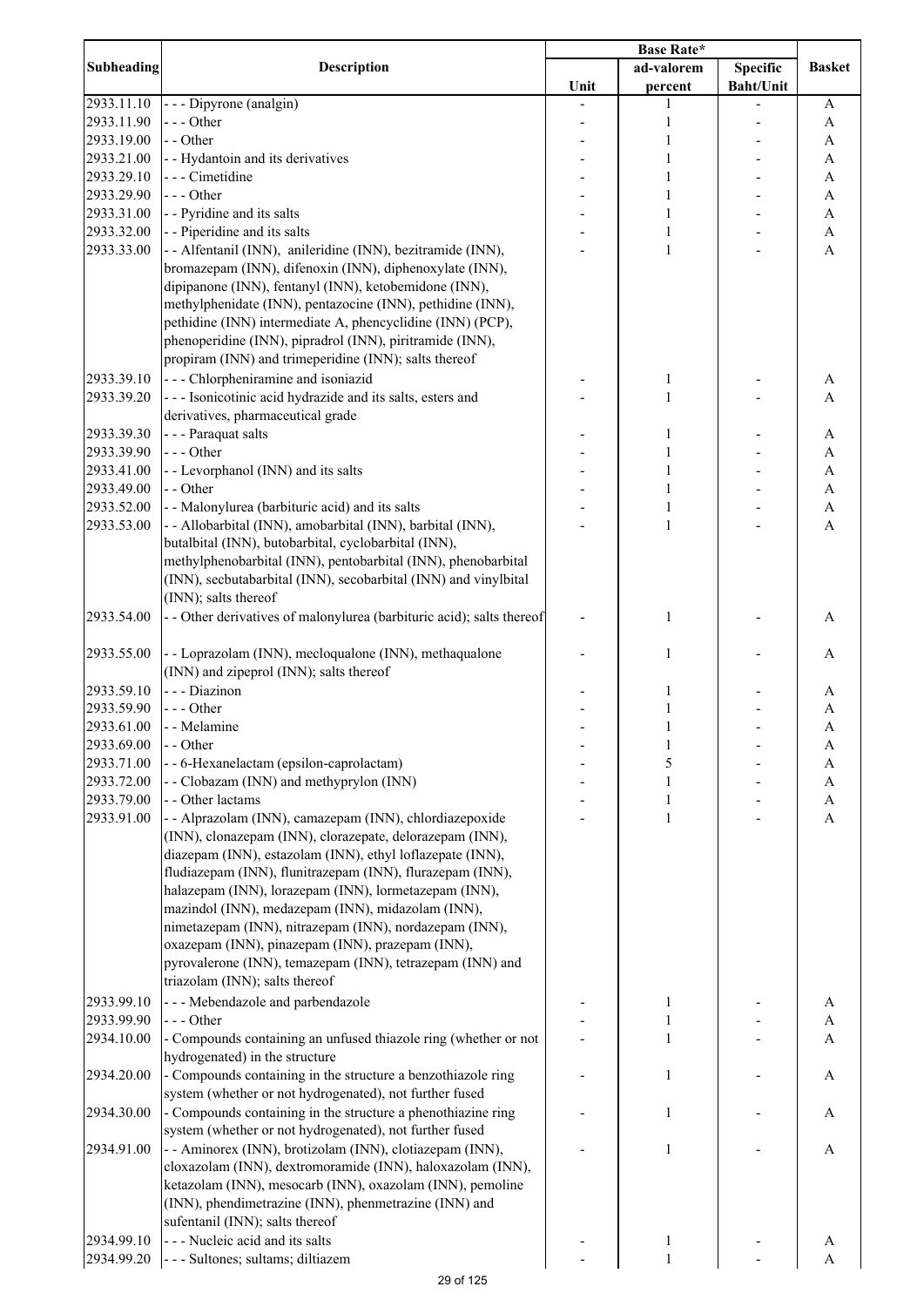| <b>Subheading</b>        | <b>Description</b>                                                                                           |      |              |                  |                                |
|--------------------------|--------------------------------------------------------------------------------------------------------------|------|--------------|------------------|--------------------------------|
|                          |                                                                                                              |      | ad-valorem   | <b>Specific</b>  | <b>Basket</b>                  |
|                          |                                                                                                              | Unit | percent      | <b>Baht/Unit</b> |                                |
| 2934.99.30               | - - - 6-Amino penicillanic acid                                                                              |      | 1            |                  | A                              |
| 2934.99.90               | --- Other                                                                                                    |      | $\mathbf{1}$ |                  | A                              |
| 2935.00.00<br>2936.21.00 | Sulphonamides<br>- - Vitamin A and their derivatives                                                         |      | 1<br>1       |                  | A<br>A                         |
| 2936.22.00               | - - Vitamin B1 and its derivatives                                                                           |      | 1            |                  | $\boldsymbol{\rm{A}}$          |
| 2936.23.00               | - - Vitamin B2 and its derivatives                                                                           |      | 1            |                  | A                              |
| 2936.24.00               | - - D- or DL-Pantothenic acid (Vitamin B3 or Vitamin B5) and                                                 |      | 1            |                  | A                              |
|                          | its derivatives                                                                                              |      |              |                  |                                |
| 2936.25.00               | - - Vitamin B6 and its derivatives                                                                           |      | 1            |                  | A                              |
| 2936.26.00               | - - Vitamin B12 and its derivatives                                                                          |      | 1            |                  | A                              |
| 2936.27.00               | - - Vitamin C and its derivatives                                                                            |      | 1            |                  | A                              |
| 2936.28.00               | - - Vitamin E and its derivatives                                                                            |      | 1            |                  | A                              |
| 2936.29.00               | - - Other vitamins and their derivatives                                                                     |      |              |                  | A                              |
| 2936.90.00               | - Other, including natural concentrates                                                                      |      | 1            |                  | A                              |
| 2937.11.00               | - - Somatotropin, its derivatives and structural analogues                                                   |      | 1            |                  | A                              |
| 2937.12.00               | - - Insulin and its salts                                                                                    |      | 1            |                  | A                              |
| 2937.19.00               | - - Other                                                                                                    |      | 1            |                  | A                              |
| 2937.21.00               | - - Cortisone, hydrocortisone, prednisone (dehydrocortisone) and                                             |      | 1            |                  | A                              |
|                          | prednisolone (dehydrohydrocortisone)                                                                         |      |              |                  |                                |
| 2937.22.00               | - - Halogenated derivatives of corticosteroidal hormones                                                     |      | 1            |                  | A                              |
| 2937.23.00               | - - Oestrogens and progestogens                                                                              |      | 1            |                  | $\boldsymbol{\mathsf{A}}$      |
| 2937.29.00<br>2937.31.00 | - - Other<br>- - Epinephrine                                                                                 |      | 1            |                  | A<br>$\boldsymbol{\mathsf{A}}$ |
| 2937.39.00               | - - Other                                                                                                    |      | 1            |                  | $\boldsymbol{\mathsf{A}}$      |
| 2937.40.00               | - Amino-acid derivatives                                                                                     |      | 1            |                  | A                              |
| 2937.50.00               | - Prostaglandins, thromboxanes and leukotrienes, their                                                       |      | 1            |                  | A                              |
|                          | derivatives and structural analogues                                                                         |      |              |                  |                                |
| 2937.90.00               | - Other                                                                                                      |      | 1            |                  | A                              |
| 2938.10.00               | - Rutoside (rutin) and its derivatives                                                                       |      | 1            |                  | $\boldsymbol{\rm{A}}$          |
| 2938.90.00               | - Other                                                                                                      |      | $\mathbf{1}$ |                  | $\boldsymbol{\mathsf{A}}$      |
| 2939.11.00               | -- Concentrates of poppy straw; buprenorphine (INN),                                                         |      | $\mathbf{1}$ |                  | A                              |
|                          | codeine, dihydrocodeine (INN), ethylmorphine, etorphine (INN),                                               |      |              |                  |                                |
|                          | heroin, hydrocodone (INN), hydromorphone (INN), morphine,                                                    |      |              |                  |                                |
|                          | nicomorphine (INN), oxycodone (INN), oxymorphone (INN),                                                      |      |              |                  |                                |
|                          | pholcodine (INN), thebacon (INN) and thebaine; salts thereof                                                 |      |              |                  |                                |
|                          |                                                                                                              |      |              |                  |                                |
| 2939.19.00               | - - Other                                                                                                    |      | 1            |                  | A                              |
| 2939.20.00               | - Alkaloids of cinchona and their derivatives; salts thereof                                                 |      | 0, 1         |                  | A                              |
| 2939.30.00               | - Caffeine and its salts                                                                                     |      | 1            |                  | A                              |
| 2939.41.00               | - - Ephedrine and its salts                                                                                  |      | 1            |                  | A                              |
| 2939.42.00<br>2939.43.00 | - - Pseudoephedrine (INN) and its salts<br>- - Cathine (INN) and its salts                                   |      | 1<br>1       |                  | A<br>A                         |
| 2939.49.00               | - - Other                                                                                                    |      | 1            |                  | A                              |
| 2939.51.00               | - - Fenetylline (INN) and its salts                                                                          |      | 1            |                  | A                              |
| 2939.59.00               | - - Other                                                                                                    |      | 1            |                  | A                              |
| 2939.61.00               | - - Ergometrine (INN) and its salts                                                                          |      | 1            |                  | A                              |
| 2939.62.00               | - - Ergotamine(INN) and its salts                                                                            |      | 1            |                  | A                              |
| 2939.63.00               | - - Lysergic acid and its salts                                                                              |      | 1            |                  | A                              |
| 2939.69.00               | - - Other                                                                                                    |      | 1            |                  | A                              |
| 2939.91.10               | - - - Cocaine and its derivatives                                                                            |      | 1            |                  | $\boldsymbol{\mathsf{A}}$      |
| 2939.91.90               | --- Other                                                                                                    |      | 1            |                  | A                              |
| 2939.99.10               | - - - Nicotine sulphate                                                                                      |      | 1            |                  | $\boldsymbol{\mathsf{A}}$      |
| 2939.99.90               | $--$ Other                                                                                                   |      | 1            |                  | A                              |
| 2940.00.00               | Sugars, chemically pure, other than sucrose, lactose, maltose,                                               |      | 1            |                  | A                              |
|                          | glucose and fructose; sugar ethers, sugar acetals and sugar esters,                                          |      |              |                  |                                |
|                          | and their salts, other than products of heading 29.37, 29.38 or                                              |      |              |                  |                                |
|                          | 29.39.                                                                                                       |      |              |                  |                                |
| 2941.10.11               | - - - Non-sterile                                                                                            |      | 5            |                  | A                              |
| 2941.10.19               | --- Other                                                                                                    |      | 5            |                  | A                              |
| 2941.10.20               | - - Ampicillin and its salts                                                                                 |      | 5            |                  | A                              |
| 2941.10.90               | - - Other                                                                                                    |      | 5            |                  | A                              |
| 2941.20.00<br>2941.30.00 | - Streptomycins and their derivatives; salts thereof<br>- Tetracyclines and their derivatives; salts thereof |      | 1<br>1       |                  | A<br>A                         |
| 2941.40.00               | - Chloramphenicol and its derivatives; salts thereof                                                         |      | $\mathbf{1}$ |                  | A                              |
|                          |                                                                                                              |      |              |                  |                                |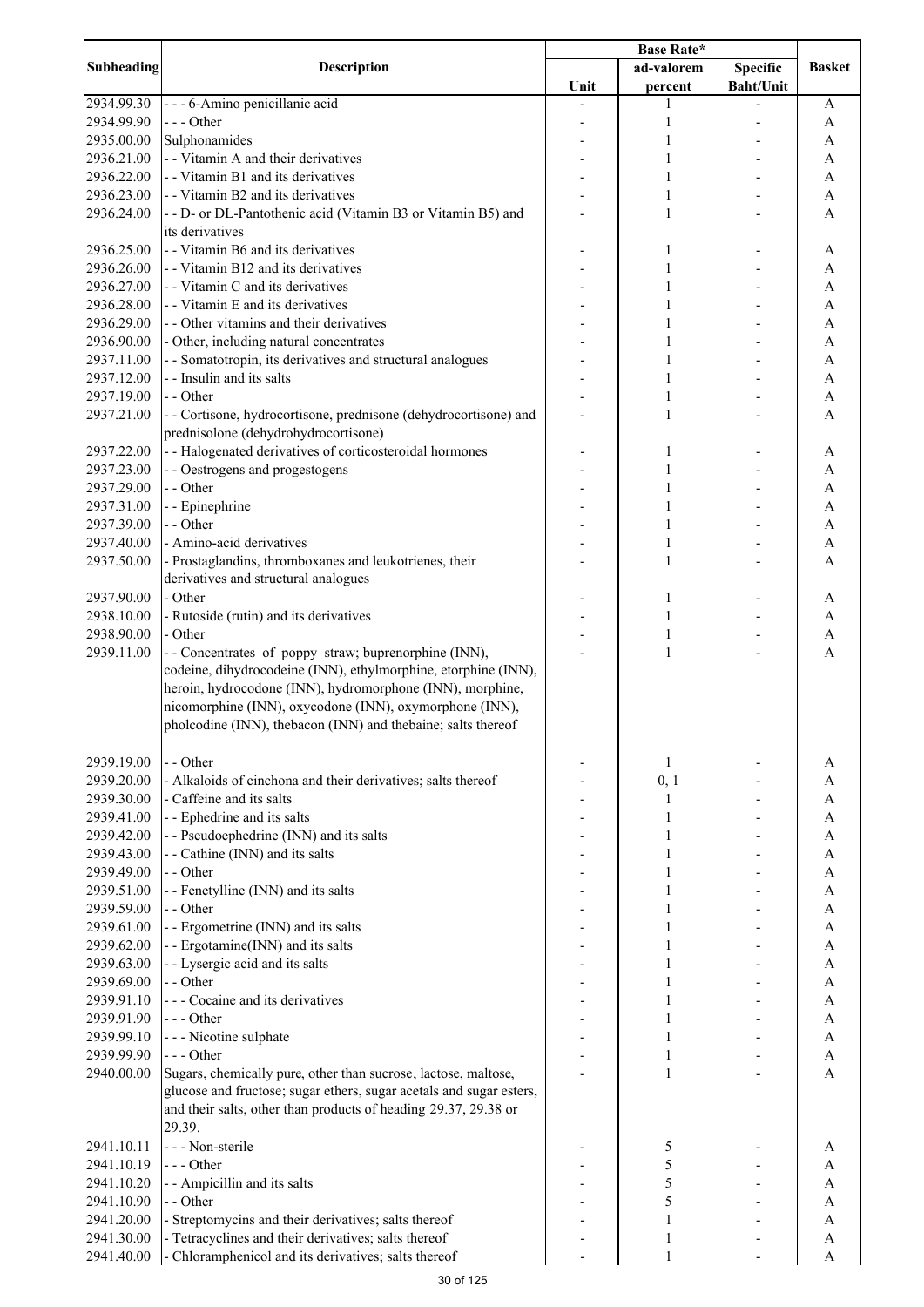| <b>Subheading</b> | <b>Description</b>                                                  |      | ad-valorem       | <b>Specific</b>  | <b>Basket</b>    |
|-------------------|---------------------------------------------------------------------|------|------------------|------------------|------------------|
|                   |                                                                     | Unit | percent          | <b>Baht/Unit</b> |                  |
| 2941.50.00        | - Erythromycin and its derivatives; salts thereof                   |      |                  |                  | A                |
| 2941.90.00        | - Other                                                             |      | 1                |                  | A                |
| 2942.00.00        | Other organic compounds.                                            |      |                  |                  | A                |
| 3001.20.00        | - Extracts of glands or other organs or of their secretions         |      |                  |                  | A                |
| 3001.90.00        | - Other                                                             |      |                  |                  | A                |
|                   |                                                                     |      |                  |                  |                  |
| 3002.10.10        | - - Plasma protein solutions                                        |      |                  |                  | A                |
| 3002.10.20        | - - Antisera and modified immunological products, whether or        |      | $\boldsymbol{0}$ |                  | A                |
|                   | not obtained by means of biotechnological processes                 |      |                  |                  |                  |
| 3002.10.90        | - - Other                                                           |      | 1                |                  | A                |
| 3002.20.10        | - - Tetanus toxoid                                                  |      | 0                |                  | A                |
| 3002.20.20        | - - Pertussis, measles, meningitis or polio vaccines                |      | 0                |                  | A                |
| 3002.20.90        | - - Other                                                           |      | $\boldsymbol{0}$ |                  | A                |
| 3002.30.00        | - Vaccines for veterinary medicine                                  |      | $\boldsymbol{0}$ |                  | $\mathbf{A}$     |
| 3002.90.00        | - Other                                                             |      | 0, 1             |                  | $\overline{A}$   |
| 3006.10.10        | - - Sterile absorbable surgical or dental yarn; sterile surgical or |      |                  |                  |                  |
|                   | dental adhesion barriers, whether or not absorbable                 |      |                  |                  |                  |
|                   | - - Of plastics of subheadings 3920.61.00 3920.62.10                | KG   | 30               | 7.00             | B                |
|                   |                                                                     |      |                  |                  |                  |
|                   | 3920.62.90 3920.69.00 3920.92.10 3920.92.90 or 3920.99.00           |      |                  |                  |                  |
|                   | - - Of plastics of subheadings 3920.71.10 3920.71.20                | KG   | 5                | 1.25             | B                |
|                   | 3920.71.90 3920.73.00 3920.79.00 3920.93.90 3920.94.10              |      |                  |                  |                  |
|                   | 3920.94.90 3921.14.10 or 3921.14.90                                 |      |                  |                  |                  |
| 3006.10.90        | - - Other                                                           |      | 10               |                  | $\boldsymbol{B}$ |
| 3006.20.00        | - Blood-grouping reagents                                           |      | 10               |                  | $\, {\bf B}$     |
| 3006.30.10        | - - Barium sulphate, of a kind taken orally                         |      | 10               |                  | $\bf{B}$         |
| 3006.30.20        | - - Reagents of microbial origin, of a kind suitable for veterinary |      | $\boldsymbol{0}$ |                  | $\overline{A}$   |
|                   | biological diagnosis                                                |      |                  |                  |                  |
|                   |                                                                     |      |                  |                  |                  |
| 3006.30.30        | - - Other microbial diagnostic reagents                             |      | $\boldsymbol{0}$ |                  | A                |
| 3006.30.90        | - - Other                                                           |      | 10               |                  | $\boldsymbol{B}$ |
| 3006.40.10        | - - Dental cements and other dental fillings                        |      | 10               |                  | $\bf{B}$         |
| 3006.40.20        | - - Bone reconstruction cements                                     |      | 10               |                  | $\bf{B}$         |
| 3006.50.00        | - First-aid boxes and kits                                          |      | 10               |                  | B                |
| 3006.60.00        | - Chemical contraceptive preparations based on hormones, on         |      | 10               |                  | B                |
|                   | other products of heading 29.37 or on spermicides                   |      |                  |                  |                  |
| 3006.70.00        | - Gel preparations designed to be used in human or veterinary       |      | 5                |                  | B                |
|                   | medicine as a lubricant for parts of the body for surgical          |      |                  |                  |                  |
|                   | operations or physical examinations or as a coupling agent          |      |                  |                  |                  |
|                   | between the body and medical instruments                            |      |                  |                  |                  |
|                   |                                                                     |      |                  |                  |                  |
| 3006.92.00        | - - Waste pharmaceuticals                                           |      | 30               |                  | B                |
| 3101.00.11        | - - Supplement fertilisers in liquid form, not chemically treated   |      | $\boldsymbol{0}$ |                  | A                |
| 3101.00.19        | - - Other                                                           |      | 0                |                  | A                |
| 3101.00.91        | - - Supplement fertilisers in liquid form, not chemically treated   |      | 0                |                  | A                |
| 3101.00.99        | - - Other                                                           |      | 0                |                  | A                |
| 3102.10.00        | - Urea, whether or not in aqueous solution                          |      | 5                |                  | A                |
| 3102.21.00        | - - Ammonium sulphate                                               |      | 5                |                  | $\, {\bf B}$     |
| 3102.29.00        | - - Other                                                           |      | 5                |                  | A                |
| 3102.30.00        | - Ammonium nitrate, whether or not in aqueous solution              |      | 5                |                  | $\, {\bf B}$     |
| 3102.40.00        | - Mixtures of ammonium nitrate with calcium carbonate or other      |      | 5                |                  | $\mathbf{A}$     |
|                   | inorganic non-fertilising substances                                |      |                  |                  |                  |
|                   | - Sodium nitrate                                                    |      |                  |                  |                  |
| 3102.50.00        |                                                                     |      | 5                |                  | A                |
| 3102.60.00        | - Double salts and mixtures of calcium nitrate and ammonium         |      | 5                |                  | A                |
|                   | nitrate                                                             |      |                  |                  |                  |
| 3102.80.00        | - Mixtures of urea and ammonium nitrate in aqueous or               |      | 5                |                  | A                |
|                   | ammoniacal solution                                                 |      |                  |                  |                  |
| 3102.90.00        | - Other, including mixtures not specified in the foregoing          |      | 5                |                  | A                |
|                   | subheadings                                                         |      |                  |                  |                  |
| 3103.10.10        | - - Feed grade                                                      |      | 5                |                  | A                |
| 3103.10.90        | - - Other                                                           |      | 5                |                  | A                |
| 3103.90.10        | - - Calcined phosphatic fertilisers                                 |      | 5                |                  | A                |
| 3103.90.90        | - - Other                                                           |      | 5                |                  | A                |
|                   |                                                                     |      |                  |                  |                  |
| 3104.20.00        | - Potassium chloride                                                |      | 5                |                  | A                |
| 3104.30.00        | - Potassium sulphate                                                |      | 5                |                  | A                |
| 3104.90.00        | - Other                                                             |      | 5                |                  | A                |
| 3105.10.00        | - Goods of this Chapter in tablets or similar forms or in packages  |      | 5                |                  | A                |
|                   | of a gross weight not exceeding 10 kg                               |      |                  |                  |                  |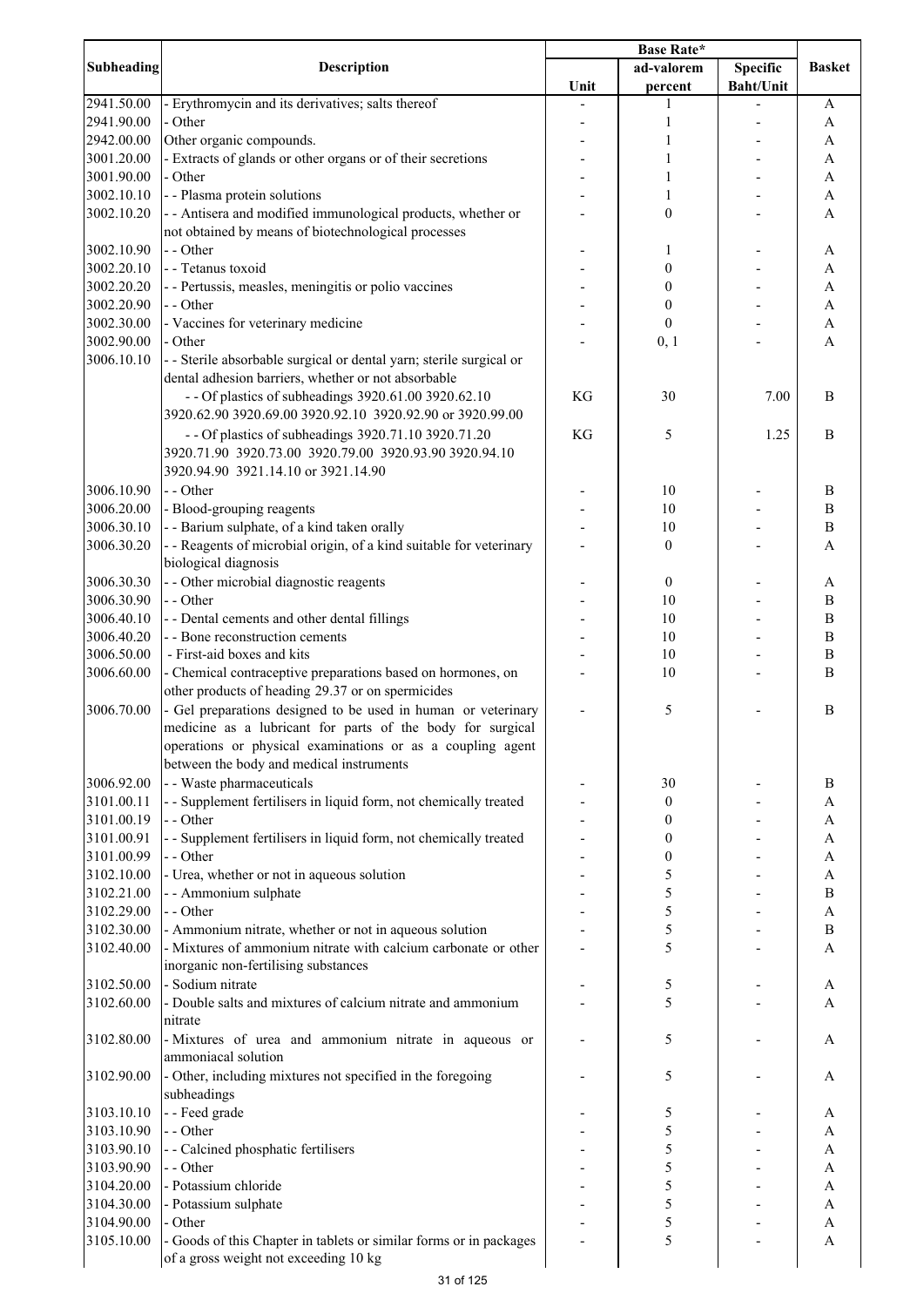| <b>Subheading</b><br><b>Description</b><br><b>Specific</b><br>ad-valorem<br>Unit<br><b>Baht/Unit</b><br>percent<br>3105.20.00<br>- Mineral or chemical fertilisers containing the three fertilising<br>5<br>elements nitrogen, phosphorus and potassium<br>- Diammonium hydrogenorthophosphate (diammonium<br>3105.30.00<br>5 | <b>Basket</b><br>A |
|-------------------------------------------------------------------------------------------------------------------------------------------------------------------------------------------------------------------------------------------------------------------------------------------------------------------------------|--------------------|
|                                                                                                                                                                                                                                                                                                                               |                    |
|                                                                                                                                                                                                                                                                                                                               |                    |
|                                                                                                                                                                                                                                                                                                                               |                    |
|                                                                                                                                                                                                                                                                                                                               | A                  |
| phosphate)                                                                                                                                                                                                                                                                                                                    |                    |
| - Ammonium dihydrogenorthophosphate (monoammonium<br>3105.40.00<br>5                                                                                                                                                                                                                                                          | A                  |
| phosphate) and mixtures thereof with diammonium                                                                                                                                                                                                                                                                               |                    |
| hydrogenorthophosphate (diammonium phosphate)                                                                                                                                                                                                                                                                                 |                    |
| - - Containing nitrates and phosphates<br>3105.51.00<br>5                                                                                                                                                                                                                                                                     | A                  |
| 5<br>3105.59.00<br>- - Other                                                                                                                                                                                                                                                                                                  | A                  |
| - Mineral or chemical fertilisers containing the two fertilising<br>5<br>3105.60.00                                                                                                                                                                                                                                           | A                  |
| elements phosphorus and potassium                                                                                                                                                                                                                                                                                             |                    |
| 3105.90.00<br>- Other<br>5                                                                                                                                                                                                                                                                                                    | A                  |
| 5<br>- Quebracho extract<br>3201.10.00                                                                                                                                                                                                                                                                                        | $\, {\bf B}$       |
| 5<br>3201.20.00<br>- Wattle extract                                                                                                                                                                                                                                                                                           | $\, {\bf B}$       |
| 5<br>- - Gambier<br>3201.90.10                                                                                                                                                                                                                                                                                                | $\, {\bf B}$       |
| 5<br>3201.90.90<br>- - Other                                                                                                                                                                                                                                                                                                  | $\, {\bf B}$       |
| 5<br>3202.10.00<br>- Synthetic organic tanning substances                                                                                                                                                                                                                                                                     | $\, {\bf B}$       |
| 5<br>- Of a kind used in the food or drink industries<br>3203.00.10                                                                                                                                                                                                                                                           | $\mathbf{A}$       |
| 5<br>3203.00.90<br>- Other                                                                                                                                                                                                                                                                                                    | A                  |
| 5<br>--- Crude<br>3204.11.10                                                                                                                                                                                                                                                                                                  | $\mathbf{A}$       |
| $--$ Other<br>5<br>3204.11.90                                                                                                                                                                                                                                                                                                 | A                  |
| - - Basic dyes and preparations based thereon<br>3204.13.00<br>1                                                                                                                                                                                                                                                              | $\mathbf{A}$       |
| - - Direct dyes and preparations based thereon<br>5<br>3204.14.00                                                                                                                                                                                                                                                             | A                  |
| - - Vat dyes (including those usable in that state as pigments) and<br>3204.15.00<br>$\mathbf{1}$                                                                                                                                                                                                                             | A                  |
| preparations based thereon                                                                                                                                                                                                                                                                                                    |                    |
| 3204.16.00<br>- - Reactive dyes and preparations based thereon<br>5                                                                                                                                                                                                                                                           | A                  |
| - - Pigments and preparations based thereon<br>5<br>3204.17.00                                                                                                                                                                                                                                                                | $\, {\bf B}$       |
| - - Other, including mixtures of colouring matter of two or more<br>3204.19.00<br>$\mathbf{1}$                                                                                                                                                                                                                                | A                  |
| of the subheadings 3204.11 to 3204.19                                                                                                                                                                                                                                                                                         |                    |
| Synthetic organic products of a kind used as fluorescent<br>3204.20.00<br>1                                                                                                                                                                                                                                                   | A                  |
| brightening agents                                                                                                                                                                                                                                                                                                            |                    |
| 3204.90.00<br>- Other<br>5                                                                                                                                                                                                                                                                                                    | А                  |
| 5<br>3205.00.00<br>Colour lakes; preparations as specified in Note 3 to this Chapter                                                                                                                                                                                                                                          | A                  |
| based on colour lakes.                                                                                                                                                                                                                                                                                                        |                    |
| - - - Pigments<br>3206.11.10<br>$\mathbf{1}$                                                                                                                                                                                                                                                                                  | А                  |
| 3206.11.90<br>$--$ Other<br>$\mathbf{1}$                                                                                                                                                                                                                                                                                      | A                  |
| - - - Pigments<br>5<br>3206.19.10                                                                                                                                                                                                                                                                                             | A                  |
| 5<br>$--- Other$<br>3206.19.90                                                                                                                                                                                                                                                                                                | A                  |
| 5<br>3206.20.10<br>- - Chrome yellow, chrome green, molybdate orange or red based                                                                                                                                                                                                                                             | A                  |
| on chromium compounds                                                                                                                                                                                                                                                                                                         |                    |
| 3206.20.90<br>- - Other<br>5                                                                                                                                                                                                                                                                                                  | A                  |
| 5<br>3206.41.10<br>- - - Preparations                                                                                                                                                                                                                                                                                         | $\, {\bf B}$       |
| 5<br>3206.41.90<br>$--$ Other                                                                                                                                                                                                                                                                                                 | B                  |
| 5<br>- - - Preparations<br>3206.42.10                                                                                                                                                                                                                                                                                         | $\, {\bf B}$       |
| 5<br>$--$ Other<br>3206.42.90                                                                                                                                                                                                                                                                                                 | B                  |
| 5<br>3206.49.10<br>- - - Preparations                                                                                                                                                                                                                                                                                         | B                  |
| $--- Other$<br>5<br>3206.49.90                                                                                                                                                                                                                                                                                                | B                  |
| 3206.50.10<br>$\boldsymbol{0}$<br>- - Preparations                                                                                                                                                                                                                                                                            | A                  |
| - - Other<br>3206.50.90<br>$\boldsymbol{0}$                                                                                                                                                                                                                                                                                   | A                  |
| - Prepared pigments, prepared opacifiers, prepared colours and<br>5<br>3207.10.00                                                                                                                                                                                                                                             | B                  |
| similar preparations                                                                                                                                                                                                                                                                                                          |                    |
| - - Enamel frits<br>3207.20.10<br>5                                                                                                                                                                                                                                                                                           | A                  |
| 5<br>3207.20.90<br>- - Other                                                                                                                                                                                                                                                                                                  | A                  |
| 5<br>3207.40.00<br>- Glass frit and other glass, in the form of powder, granules or                                                                                                                                                                                                                                           | A                  |
| flakes                                                                                                                                                                                                                                                                                                                        |                    |
| - Stamping foils<br>3212.10.00<br>5                                                                                                                                                                                                                                                                                           | $\, {\bf B}$       |
| 5<br>--- Ultra-violet curable inks<br>3215.11.10<br>Liquid:<br>2.50                                                                                                                                                                                                                                                           | A                  |
| Litre;                                                                                                                                                                                                                                                                                                                        |                    |
| Otherwise:                                                                                                                                                                                                                                                                                                                    |                    |
| KG                                                                                                                                                                                                                                                                                                                            |                    |
| 5<br>3215.11.90<br>$--$ Other<br>Liquid:<br>2.50                                                                                                                                                                                                                                                                              | A                  |
| Litre;                                                                                                                                                                                                                                                                                                                        |                    |
| Otherwise:                                                                                                                                                                                                                                                                                                                    |                    |
| KG                                                                                                                                                                                                                                                                                                                            |                    |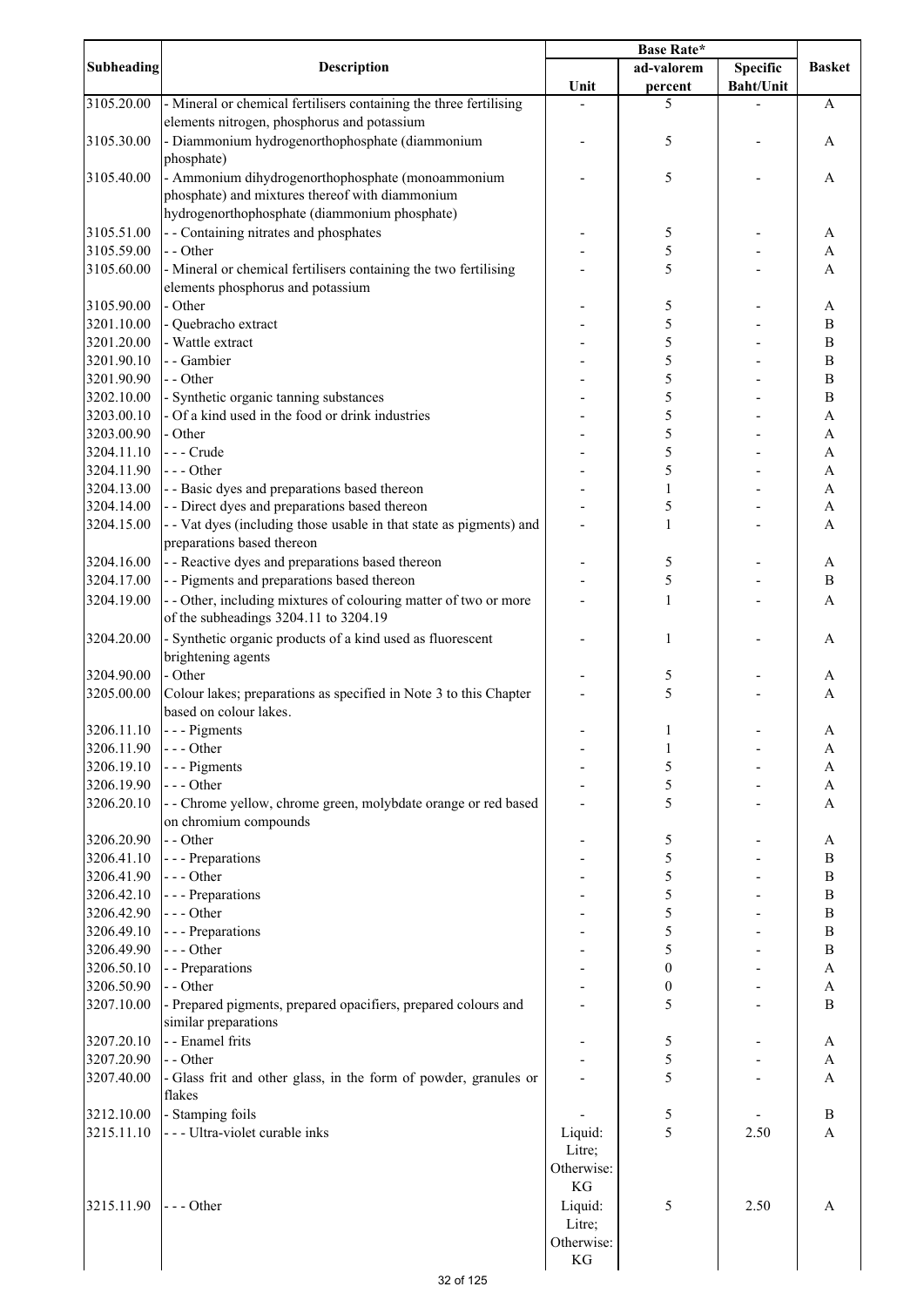| <b>Subheading</b> | Description                                                                                                        |                      | ad-valorem | <b>Specific</b>  | <b>Basket</b> |
|-------------------|--------------------------------------------------------------------------------------------------------------------|----------------------|------------|------------------|---------------|
|                   |                                                                                                                    | Unit                 | percent    | <b>Baht/Unit</b> |               |
| 3301.12.00        | - - Of orange                                                                                                      | Liquid:              | 5          | 3.93             | $\mathbf{A}$  |
|                   |                                                                                                                    | Litre;               |            |                  |               |
|                   |                                                                                                                    | Otherwise:           |            |                  |               |
|                   |                                                                                                                    | KG                   |            |                  |               |
| 3301.13.00        | - - Of lemon                                                                                                       | Liquid:              | 5          | 3.93             | A             |
|                   |                                                                                                                    | Litre;<br>Otherwise: |            |                  |               |
|                   |                                                                                                                    | KG                   |            |                  |               |
| 3301.19.00        | - - Other                                                                                                          | Liquid:              | 5          | 3.93             | A             |
|                   |                                                                                                                    | Litre;               |            |                  |               |
|                   |                                                                                                                    | Otherwise:           |            |                  |               |
|                   |                                                                                                                    | KG                   |            |                  |               |
| 3301.24.00        | - - Of peppermint (Mentha piperita)                                                                                | Liquid:              | 5          | 3.93             | A             |
|                   |                                                                                                                    | Litre;               |            |                  |               |
|                   |                                                                                                                    | Otherwise:           |            |                  |               |
|                   |                                                                                                                    | KG                   |            |                  |               |
| 3301.25.00        | - - Of other mints                                                                                                 | Liquid:              | 5          | 3.93             | A             |
|                   |                                                                                                                    | Litre;               |            |                  |               |
|                   |                                                                                                                    | Otherwise:           |            |                  |               |
|                   |                                                                                                                    | KG                   |            |                  |               |
| 3301.29.11        | ---- Of lemon grass, citronella, nutmeg, cinnamon, ginger,                                                         | Liquid:              | 5          | 3.93             | A             |
|                   | cardamon, fennel or palmrose                                                                                       | Litre;               |            |                  |               |
|                   |                                                                                                                    | Otherwise:           |            |                  |               |
|                   |                                                                                                                    | KG                   |            |                  |               |
| 3301.29.12        | ---- Of sandalwood                                                                                                 | Liquid:<br>Litre;    | 5          | 3.93             | A             |
|                   |                                                                                                                    | Otherwise:           |            |                  |               |
|                   |                                                                                                                    | KG                   |            |                  |               |
| 3301.29.19        | $\left  \text{---}$ Other                                                                                          | Liquid:              | 5          | 3.93             | A             |
|                   |                                                                                                                    | Litre;               |            |                  |               |
|                   |                                                                                                                    | Otherwise:           |            |                  |               |
|                   |                                                                                                                    | KG                   |            |                  |               |
| 3301.29.91        | ---- Of lemon grass, citronella, nutmeg, cinnamon, ginger,                                                         | Liquid:              | 5          | 3.93             | A             |
|                   | cardamon, fennel or palmrose                                                                                       | Litre;               |            |                  |               |
|                   |                                                                                                                    | Otherwise:           |            |                  |               |
|                   |                                                                                                                    | $\mathbf{KG}$        |            |                  |               |
| 3301.29.92        | - - - - Of sandalwood                                                                                              | Liquid:              | 5          | 3.93             | A             |
|                   |                                                                                                                    | Litre;               |            |                  |               |
|                   |                                                                                                                    | Otherwise:<br>KG     |            |                  |               |
|                   |                                                                                                                    |                      |            |                  |               |
| 3301.29.99        | $---Other$                                                                                                         | Liquid:<br>Litre;    | 5          | 3.93             | A             |
|                   |                                                                                                                    | Otherwise:           |            |                  |               |
|                   |                                                                                                                    | KG                   |            |                  |               |
| 3301.30.00        | - Resinoids                                                                                                        | Liquid:              | 5          | 3.93             | A             |
|                   |                                                                                                                    | Litre;               |            |                  |               |
|                   |                                                                                                                    | Otherwise:           |            |                  |               |
|                   |                                                                                                                    | KG                   |            |                  |               |
| 3301.90.10        | - - Aqueous distillates and aqueous solutions of essential oils                                                    | Liquid:              | 5          | 3.93             | A             |
|                   | suitable for medicinal use                                                                                         | Litre;               |            |                  |               |
|                   |                                                                                                                    | Otherwise:           |            |                  |               |
|                   |                                                                                                                    | KG                   |            |                  |               |
| 3301.90.90        | - - Other                                                                                                          | Liquid:              | 5          | 3.93             | A             |
|                   |                                                                                                                    | Litre;               |            |                  |               |
|                   |                                                                                                                    | Otherwise:<br>KG     |            |                  |               |
| 3302.10.10        |                                                                                                                    |                      |            |                  |               |
|                   | - - Odoriferous alcoholic preparations of a kind used in the<br>manufacture of alcoholic beverages, in liquid form |                      | 5          |                  | A             |
| 3302.10.20        | - - Odoriferous alcoholic preparations of a kind used in the                                                       |                      | 5          |                  | A             |
|                   | manufacture of alcoholic beverages, in other forms                                                                 |                      |            |                  |               |
| 3302.10.90        | - - Other                                                                                                          |                      | 5          |                  | A             |
| 3302.90.00        | - Other                                                                                                            |                      | 5          |                  | A             |
|                   |                                                                                                                    |                      |            |                  |               |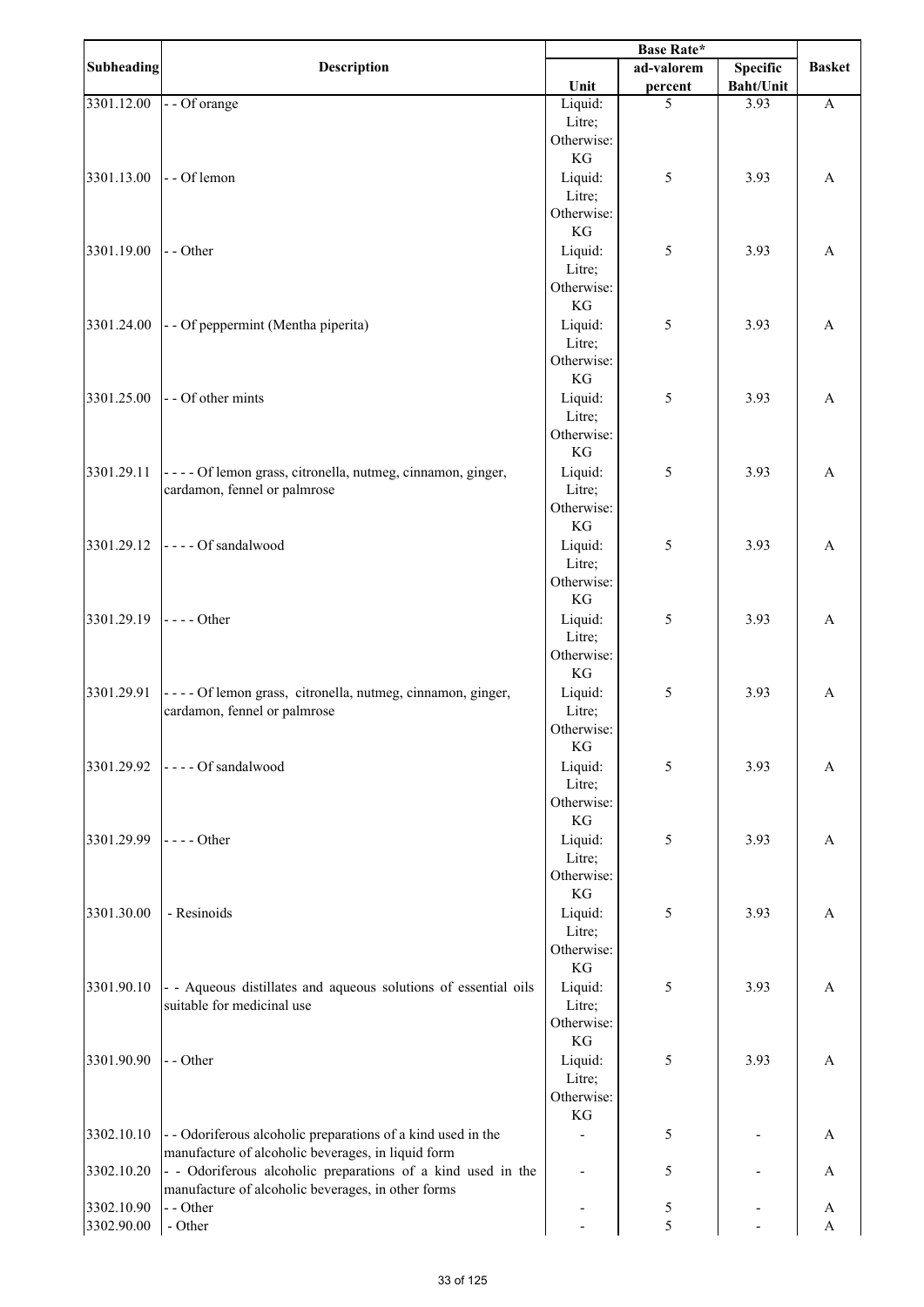| Subheading | Description                                                          |               | ad-valorem       | <b>Specific</b>  | <b>Basket</b>             |
|------------|----------------------------------------------------------------------|---------------|------------------|------------------|---------------------------|
|            |                                                                      | Unit          | percent          | <b>Baht/Unit</b> |                           |
| 3402.12.10 | --- Wetting agents of a kind used in the manufacture of              | KG            | 5                | 1.00             | $\bf{B}$                  |
|            | herbicides                                                           |               |                  |                  |                           |
| 3402.12.90 | $--$ Other                                                           | KG            | 5                | 1.00             | $\bf{B}$                  |
| 3402.13.00 | - - Non-ionic                                                        | KG            | $\boldsymbol{0}$ |                  | A                         |
| 3402.19.00 | - - Other                                                            | KG            | 5                | 1.00             | A                         |
|            |                                                                      |               |                  |                  |                           |
| 3403.11.11 | - - - - Lubricating oil preparations                                 |               | 5                |                  | A                         |
| 3403.11.19 | $---Other$                                                           |               | 5                |                  | A                         |
| 3403.11.90 | --- Other                                                            |               | 5                |                  | A                         |
| 3403.19.11 | ---- Oil for aircraft engines                                        |               | 5                |                  | A                         |
| 3403.19.12 | ---- Preparations containing silicone oil                            |               | 5                |                  | A                         |
| 3403.19.19 | $---Other$                                                           |               | 5                |                  | A                         |
| 3403.19.90 | $--$ Other                                                           |               | 5                |                  | A                         |
| 3403.91.11 | - - - - Preparations containing silicone oil                         |               | 5                |                  | A                         |
| 3403.91.19 | $---Other$                                                           |               | 5                |                  | $\boldsymbol{\mathsf{A}}$ |
| 3403.91.90 | --- Other                                                            |               | 5                |                  | A                         |
| 3403.99.11 | ---- Oil for aircraft engines                                        |               | 5                |                  | $\boldsymbol{\mathsf{A}}$ |
|            |                                                                      |               | 5                |                  |                           |
| 3403.99.12 | - - - - Other preparations containing silicone oil                   |               |                  |                  | $\boldsymbol{\mathsf{A}}$ |
| 3403.99.19 | $---Other$                                                           |               | 5                |                  | $\mathbf{A}$              |
| 3403.99.90 | --- Other                                                            |               | 5                |                  | $\boldsymbol{\rm{A}}$     |
| 3404.20.00 | - Of poly (oxyethylene) (polyethylene glycol)                        |               | 5                |                  | A                         |
| 3404.90.00 | - Other                                                              |               |                  |                  |                           |
|            | - Of chemically modified lignite                                     |               | 5                |                  | A                         |
| 3406.00.00 | Candles, tapers and the like.                                        |               | 20               |                  | $\, {\bf B}$              |
| 3407.00.10 | - Modelling pastes, including those put up for children's            |               | 5                |                  | A                         |
|            | amusement                                                            |               |                  |                  |                           |
| 3407.00.20 | - Preparations known as "dental wax" or "dental impression           |               | 5                |                  |                           |
|            |                                                                      |               |                  |                  | A                         |
|            | compounds", put up in sets, in packings for retail sale or in        |               |                  |                  |                           |
|            | plates, horseshoe shapes, sticks or similar forms                    |               |                  |                  |                           |
| 3407.00.30 | - Other preparations for use in dentistry, with a basis of plaster   |               | 5                |                  | A                         |
|            | (of calcined gypsum or calcium sulphate)                             |               |                  |                  |                           |
| 3501.10.00 | - Casein                                                             |               | 5                |                  | A                         |
| 3501.90.10 | - - Caseinates and other casein derivatives                          |               | 5                |                  | B                         |
| 3501.90.20 | - - Casein glues                                                     |               | 5                |                  | $\, {\bf B}$              |
| 3502.20.00 | - Milk albumin, including concentrates of two or more whey           |               | 5                |                  | $\, {\bf B}$              |
|            |                                                                      |               |                  |                  |                           |
|            | proteins                                                             |               |                  |                  |                           |
| 3502.90.00 | - Other                                                              |               | 5                |                  | $\, {\bf B}$              |
| 3503.00.10 | - Glues                                                              | KG            |                  | 4.10             | $\boldsymbol{B}$          |
| 3503.00.20 | - Gelatin in powder form with a bloating level of A-250 or B-230     | KG            |                  | 4.10             | $\boldsymbol{B}$          |
|            | or higher on the Bloom scale                                         |               |                  |                  |                           |
| 3503.00.30 | - Isinglass                                                          | KG            |                  | 11.00            | $\, {\bf B}$              |
| 3503.00.90 | - Other                                                              | $\mathbf{KG}$ |                  | 4.10             | $\, {\bf B}$              |
| 3504.00.00 | Peptones and their derivatives; other protein substances and their   |               | 5                |                  | $\mathbf B$               |
|            | derivatives, not elsewhere specified or included; hide powder,       |               |                  |                  |                           |
|            |                                                                      |               |                  |                  |                           |
|            | whether or not chromed.                                              |               |                  |                  |                           |
| 3505.20.00 | - Glues                                                              |               | 5                |                  | A                         |
| 3506.10.00 | - Products suitable for use as glues or adhesives, put up for retail | KG            |                  | 4.10             | A                         |
|            | sale as glues or adhesives, not exceeding a net weight of 1 kg       |               |                  |                  |                           |
|            |                                                                      |               |                  |                  |                           |
| 3506.91.00 | - Adhesives based on polymers of headings 39.01 to 39.13 or          | KG            |                  | 4.10             | A                         |
|            | on rubber                                                            |               |                  |                  |                           |
| 3506.99.00 | - - Other                                                            | KG            |                  | 4.10             | A                         |
| 3507.10.00 | - Rennet and concentrates thereof                                    |               | 5                |                  | A                         |
|            |                                                                      |               |                  |                  |                           |
| 3601.00.00 | Propellent powders.                                                  |               | 20               |                  | $\boldsymbol{\rm{A}}$     |
| 3604.10.00 | - Fireworks                                                          |               | 20               |                  | $\, {\bf B}$              |
| 3604.90.10 | - - Distress signal equipment                                        |               | 20               |                  | $\, {\bf B}$              |
| 3604.90.20 | - - Miniature pyrotechnic munitions and percussion caps for toys     |               | 20               |                  | $\boldsymbol{B}$          |
|            |                                                                      |               |                  |                  |                           |
| 3604.90.90 | - - Other                                                            |               | 20               |                  | B                         |
| 3606.10.00 | - Liquid or liquefied-gas fuels in containers of a kind used for     |               | 20               |                  | $\boldsymbol{B}$          |
|            | filling or refilling cigarette or similar lighters and of a capacity |               |                  |                  |                           |
|            | not exceeding 300 cm <sup>3</sup>                                    |               |                  |                  |                           |
|            |                                                                      |               |                  |                  |                           |
| 3606.90.10 | - - Solid or semi-solid fuels, solidified alcohol and similar        |               | 10               |                  | B                         |
|            | prepared fuels                                                       |               |                  |                  |                           |
| 3606.90.20 | - - Lighter flints                                                   |               | 10               |                  | $\boldsymbol{B}$          |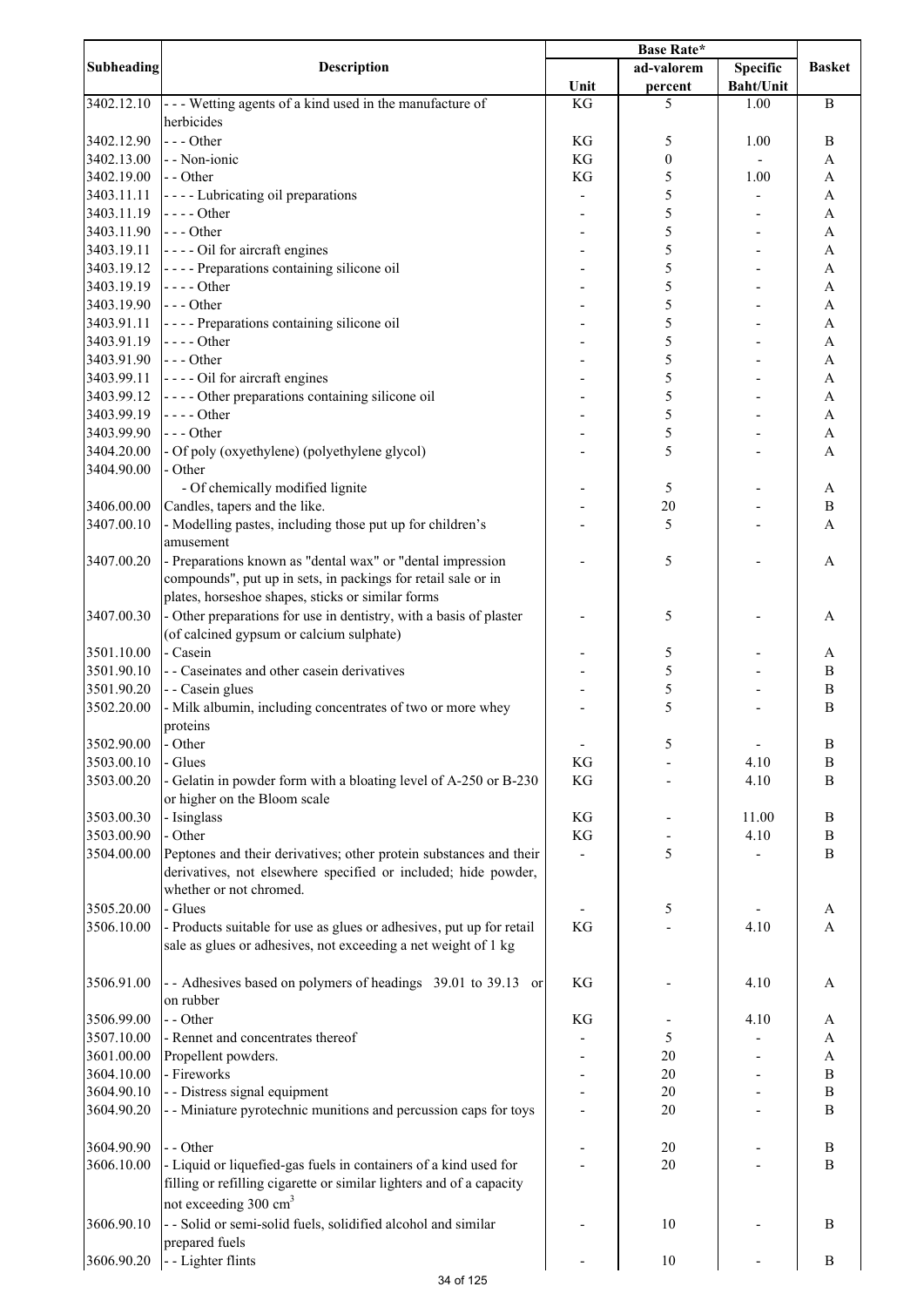| <b>Subheading</b> | <b>Description</b>                                                                                                   | <b>Base Rate*</b> |              |                  |                  |
|-------------------|----------------------------------------------------------------------------------------------------------------------|-------------------|--------------|------------------|------------------|
|                   |                                                                                                                      |                   | ad-valorem   | <b>Specific</b>  | <b>Basket</b>    |
|                   |                                                                                                                      | Unit              | percent      | <b>Baht/Unit</b> |                  |
| 3606.90.30        | - - Other ferro-cerium and other pyrophoric alloys in all forms                                                      |                   | 10           |                  | $\boldsymbol{B}$ |
| 3606.90.40        | - - Resin torches, firelighters and the like                                                                         |                   | 10           |                  | $\boldsymbol{B}$ |
| 3606.90.90        | - - Other                                                                                                            |                   | 10           |                  | B                |
| 3701.10.00        | - For X-ray                                                                                                          |                   | $\mathbf{1}$ |                  | A                |
| 3701.20.00        | - Instant print film                                                                                                 |                   | 20           |                  | A                |
| 3701.30.00        | - Other plates and film, with any side exceeding 255 mm                                                              |                   | 20           |                  | A                |
| 3701.91.00        | - - For colour photography (polychrome)                                                                              |                   | 20           |                  | A                |
| 3701.99.00        | - - Other                                                                                                            |                   | 20           |                  | A                |
| 3702.10.00        | - For X-ray                                                                                                          |                   | $\mathbf{1}$ |                  | A                |
| 3702.31.00        | - - For colour photography (polychrome)                                                                              |                   | 20           |                  | A                |
| 3702.32.40        | - - - Of a kind suitable for use in medical, surgical, dental or                                                     |                   | 20           |                  | A                |
|                   | veterinary sciences or in the printing industry                                                                      |                   |              |                  |                  |
| 3702.32.90        | $--$ Other                                                                                                           |                   | 20           |                  | A                |
| 3702.39.30        | --- Infra-red transparent film                                                                                       |                   | 20           |                  | A                |
| 3702.39.50        | - - - Of a kind suitable for use in medical, surgical, dental or                                                     |                   | 20           |                  | A                |
|                   | veterinary sciences or in the printing industry                                                                      |                   |              |                  |                  |
| 3702.39.90        | $--$ Other                                                                                                           |                   | 20           |                  | A                |
| 3702.41.30        | - - - Of a kind suitable for use in medical, surgical, dental or                                                     |                   | 20           |                  | A                |
|                   | veterinary sciences or in the printing industry                                                                      |                   |              |                  |                  |
| 3702.41.90        | $--$ Other                                                                                                           |                   | 20           |                  | A                |
| 3702.42.40        | - - - Of a kind suitable for use in medical, surgical, dental or                                                     |                   | 20           |                  | A                |
|                   | veterinary sciences or in the printing industry                                                                      |                   |              |                  |                  |
| 3702.42.90        | $--$ Other                                                                                                           |                   | 20           |                  | A                |
| 3702.43.30        | --- Infra-red transparent film                                                                                       |                   | 20           |                  | A                |
| 3702.43.50        | --- Of a kind suitable for use in medical, surgical, dental or                                                       |                   | 20           |                  | A                |
|                   | veterinary sciences or in the printing industry                                                                      |                   |              |                  |                  |
| 3702.43.90        | $--$ Other                                                                                                           |                   | 20           |                  | A                |
| 3702.44.30        | --- Infra-red transparent film                                                                                       |                   | 20           |                  | A                |
| 3702.44.50        | - - - Of a kind suitable for use in medical, surgical, dental or                                                     |                   | 20           |                  | A                |
|                   | veterinary sciences or in the printing industry                                                                      |                   |              |                  |                  |
| 3702.44.90        | $- -$ Other                                                                                                          |                   | 20           |                  | A                |
| 3702.51.40        | - - - Of a kind suitable for use in medical, surgical, dental or                                                     |                   | 20           |                  | A                |
|                   | veterinary sciences or in the printing industry                                                                      |                   |              |                  |                  |
| 3702.51.90        | $--$ Other                                                                                                           |                   | 20           |                  | A                |
| 3702.52.20        | --- Of a kind suitable for use in cinematography                                                                     |                   | 20           |                  | A                |
| 3702.52.50        | - - - Of a kind suitable for use in medical, surgical, dental or                                                     |                   | 20           |                  | A                |
|                   | veterinary sciences or in the printing industry                                                                      |                   |              |                  |                  |
| 3702.52.90        | $--$ Other                                                                                                           |                   | 20           |                  | A                |
|                   |                                                                                                                      |                   |              |                  |                  |
| 3702.53.40        | - - - Of a kind suitable for use in medical, surgical, dental or                                                     |                   | 20           |                  | A                |
|                   | veterinary sciences or in the printing industry                                                                      |                   |              |                  |                  |
| 3702.53.90        | $--- Other$                                                                                                          |                   | 20           |                  | A                |
| 3702.54.40        | - - - Of a kind suitable for use in medical, surgical, dental or                                                     |                   | 20           |                  | A                |
|                   | veterinary sciences or in the printing industry                                                                      |                   |              |                  |                  |
| 3702.54.90        | $--$ Other                                                                                                           |                   | 20           |                  | A                |
| 3702.55.20        | --- Of a kind suitable for use in cinematography<br>- - - Of a kind suitable for use in medical, surgical, dental or |                   | 20           |                  | A                |
| 3702.55.50        |                                                                                                                      |                   | 20           |                  | A                |
|                   | veterinary sciences or in the printing industry                                                                      |                   |              |                  |                  |
| 3702.55.90        | $--$ Other                                                                                                           |                   | 20           |                  | A                |
| 3702.56.20        | --- Of a kind suitable for use in cinematography                                                                     |                   | 20           |                  | $\boldsymbol{A}$ |
| 3702.56.50        | - - - of a kind suitable for use in medical, surgical, dental or                                                     |                   | 20           |                  | A                |
|                   | veterinary sciences or in the printing industry                                                                      |                   |              |                  |                  |
| 3702.56.90        | $--$ Other                                                                                                           |                   | 20           |                  | A                |
| 3702.91.40        | - - - Infra-red transparent film                                                                                     |                   | 20           |                  | A                |
| 3702.91.50        | - - - Of a kind suitable for use in medical, surgical, dental or                                                     |                   | 20           |                  | A                |
|                   | veterinary sciences or in the printing industry                                                                      |                   |              |                  |                  |
| 3702.91.90        | $--$ Other                                                                                                           |                   | 20           |                  | A                |
| 3702.93.40        | - - - Infra-red transparent film                                                                                     |                   | 20           |                  | A                |
| 3702.93.50        | - - - Of a kind suitable for use in medical, surgical, dental or                                                     |                   | 20           |                  | A                |
|                   | veterinary sciences or in the printing industry                                                                      |                   |              |                  |                  |
| 3702.93.90        | $--$ Other                                                                                                           |                   | 20           |                  | A                |
| 3702.94.20        | --- Infra-red transparent film                                                                                       |                   | 20           |                  | A                |
| 3702.94.40        | - - - Of a kind suitable for use in medical, surgical, dental or                                                     |                   | 20           |                  | A                |
|                   | veterinary sciences or in the printing industry                                                                      |                   |              |                  |                  |
| 3702.94.90        | $- -$ Other                                                                                                          |                   | 20           |                  | A                |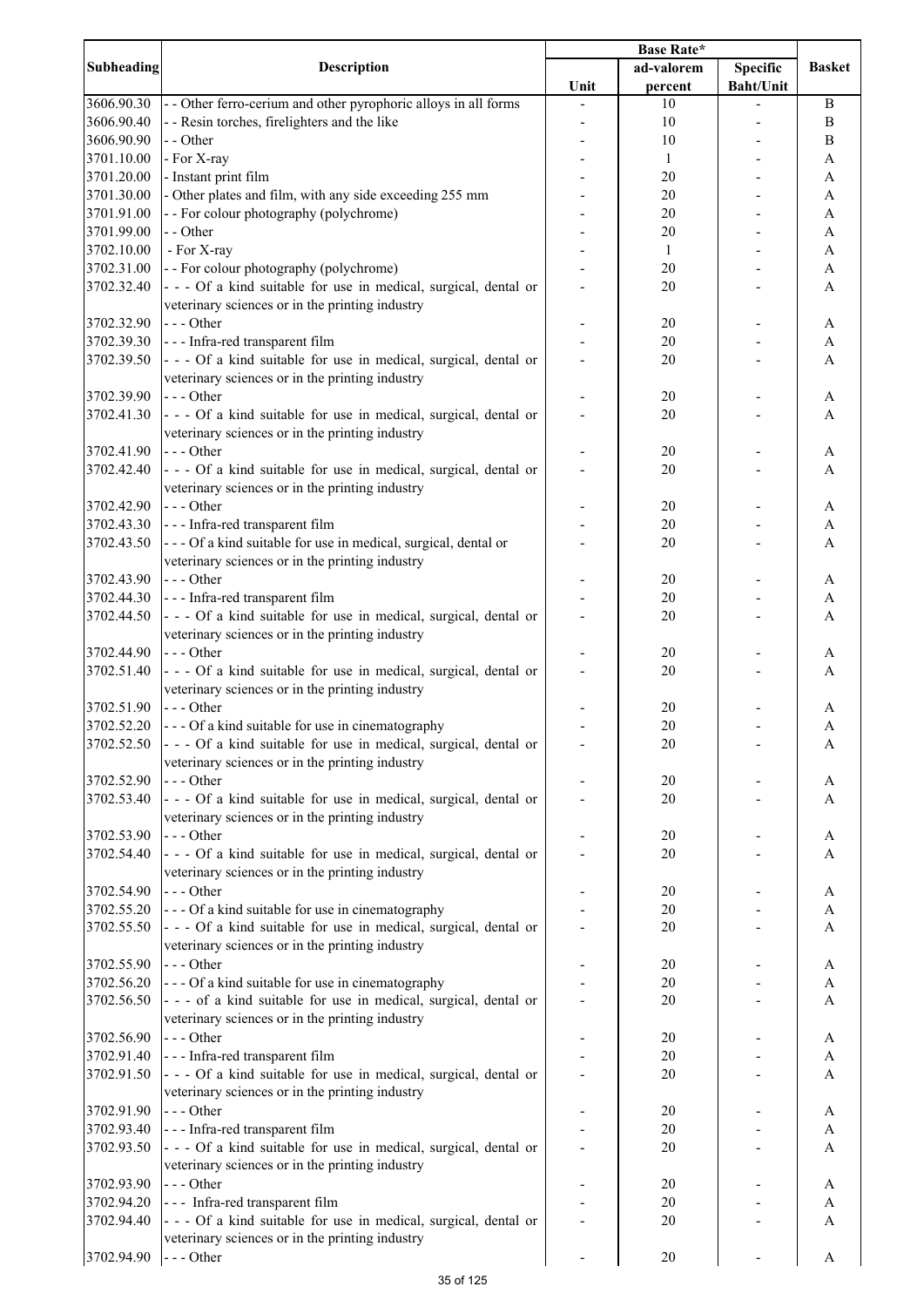| <b>Subheading</b>        | Description                                                              | Unit  | ad-valorem<br>percent    | <b>Specific</b><br><b>Baht/Unit</b> | <b>Basket</b>     |
|--------------------------|--------------------------------------------------------------------------|-------|--------------------------|-------------------------------------|-------------------|
| 3702.95.20               | --- Of a kind suitable for use in cinematography                         |       | $20\,$                   |                                     | A                 |
| 3702.95.40               | --- Infra-red transparent film                                           |       | 20                       |                                     | $\mathbf{A}$      |
| 3702.95.50               | --- Other, of a length of 120 m or more                                  |       | 20                       |                                     | $\mathbf{A}$      |
| 3702.95.60               | - - - Of a kind suitable for use in medical, surgical, dental or         |       | 20                       |                                     | A                 |
|                          | veterinary sciences or in the printing industry                          |       |                          |                                     |                   |
| 3702.95.90               | $--$ Other                                                               |       | 20                       |                                     | A                 |
| 3703.10.00               | - In rolls of a width exceeding 610 mm                                   |       | 20                       |                                     | A                 |
| 3703.20.00               | - Other, for colour photography (polychrome):                            |       | 20                       |                                     | A                 |
| 3703.90.00               | - Other                                                                  |       | 20                       |                                     | A                 |
| 3704.00.10               | - Plates or film for X-ray                                               |       | 20                       |                                     | A                 |
| 3704.00.90               | - Other                                                                  |       | 20                       |                                     | A                 |
| 3705.10.00               | - For offset reproduction                                                |       | 15                       |                                     | A                 |
| 3705.90.10               | - - For X-ray                                                            |       | 20                       |                                     | A                 |
| 3705.90.20               | - - Microfilm                                                            |       | 20                       |                                     | A                 |
| 3705.90.90<br>3706.10.10 | - - Other<br>- - Newsreels, travelogues, technical and scientific films  |       | 20                       |                                     | A                 |
|                          | - - For cinematograph film, proved to the satisfaction of the            |       | $\boldsymbol{0}$         |                                     | A                 |
|                          | Director-General of Customs, recording real incidents and places         |       |                          |                                     |                   |
|                          | without making up or exhibiting technology.                              |       |                          |                                     |                   |
|                          | - - For cinematograph film produced abroad other than                    | Metre |                          | 10.00                               | A                 |
|                          | mentioned in subheading 3706.101                                         |       |                          |                                     |                   |
|                          | - - For cinematograph film produced in the country other than            | Metre |                          | 1.50                                | A                 |
|                          | mentioned in subheading 3706.101                                         |       |                          |                                     |                   |
|                          | - - Other                                                                |       | 20                       |                                     | A                 |
| 3706.10.30               | - - Other documentary films                                              | Metre | 0, 20                    | 1.50, 10.00                         | $\overline{A}$    |
| 3706.10.40               | - - Other, consisting only of sound track                                | Metre | $\overline{\phantom{a}}$ | 1.50, 10.00                         | $\mathbf{A}$      |
| 3706.10.90               | $-$ - Other                                                              | Metre | 20                       | 1.50, 10.00                         | $\mathbf{A}$      |
| 3706.90.10               | - - Newsreels, travelogues, technical and scientific films               | Metre | $\boldsymbol{0}$         | 0.50                                | $\mathbf{A}$      |
| 3706.90.30               | - - Other documentary films                                              |       | $\boldsymbol{0}$         |                                     | $\mathbf{A}$      |
| 3706.90.40               | - - Other, consisting only of sound track                                |       | 20                       |                                     | A                 |
| 3706.90.90               | - - Other                                                                | Metre | $\overline{\phantom{a}}$ | 0.50                                | A                 |
| 3707.10.00               | - Sensitising emulsions                                                  |       | 20                       |                                     | A                 |
| 3707.90.10               | - - Flashlight materials                                                 |       | 20                       |                                     | A                 |
| 3707.90.90               | - - Other                                                                |       | 20                       |                                     | A                 |
| 3801.10.00<br>3801.20.00 | - Artificial graphite<br>- Colloidal or semi-colloidal graphite          |       | 5                        |                                     | A                 |
| 3801.30.00               | - Carbonaceous pastes for electrodes and similar pastes for              |       | 5<br>5                   |                                     | A<br>A            |
|                          | furnace linings                                                          |       |                          |                                     |                   |
| 3801.90.00               | - Other                                                                  |       | 5                        |                                     | A                 |
| 3802.10.00               | - Activated carbon                                                       |       | 5                        |                                     | A                 |
| 3802.90.10               | - - Activated bauxite                                                    |       | 5                        |                                     | $\bf{B}$          |
| 3802.90.20               | - - Activated clays and activated earths                                 |       | 5                        |                                     | $\bf{B}$          |
| 3802.90.90               | - - Other                                                                |       | 5                        |                                     | $\bf{B}$          |
| 3803.00.00               | Tall oil, whether or not refined.                                        |       | 5                        |                                     | A                 |
| 3805.10.00               | - Gum, wood or sulphate turpentine oils                                  |       | 5                        |                                     | A                 |
| 3805.90.00               | - Other                                                                  |       | 5                        |                                     | A                 |
| 3806.10.00               | - Rosin and resin acids                                                  |       | $\boldsymbol{0}$         |                                     | A                 |
| 3806.20.00               | - Salts of rosin, of resin acids or of derivatives of rosin or resin     |       | 5                        |                                     | A                 |
|                          | acids, other than salts of rosin adducts                                 |       |                          |                                     |                   |
| 3806.30.10               | - - In blocks                                                            |       | 5                        |                                     | A                 |
| 3806.30.90               | - - Other                                                                |       | 5                        |                                     | $\mathbf{A}$      |
| 3807.00.00               | Wood tar; wood tar oils; wood creosote; wood naphtha;                    |       | 5                        |                                     | A                 |
|                          | vegetable pitch; brewers' pitch and similar preparations based on        |       |                          |                                     |                   |
|                          | rosin, resin acids or on vegetable pitch.                                |       |                          |                                     |                   |
| 3808.50.20<br>3808.50.30 | - - Fungicides<br>- Herbicides, anti-sprouting products and plant-growth |       | 20<br>20                 |                                     | A<br>$\mathbf{A}$ |
|                          |                                                                          |       |                          |                                     |                   |
| 3808.50.40               | regulators<br>- - Disinfectants                                          |       | 20                       |                                     | A                 |
| 3808.50.91               | --- Wood preservatives, being preparations other than surface            |       | 20                       |                                     | $\mathbf{A}$      |
|                          | coatings, containing insecticides or fungicides                          |       |                          |                                     |                   |
| 3808.50.99               | $--$ Other                                                               |       | 0, 20                    |                                     | A                 |
| 3808.92.00               | - - Fungicides                                                           |       | $20\,$                   |                                     | A                 |
| 3808.93.00               | -- Herbicides, anti-sprouting products and plant growth                  |       | 20                       |                                     | $\mathbf{A}$      |
|                          | regulators                                                               |       |                          |                                     |                   |
|                          |                                                                          |       |                          |                                     |                   |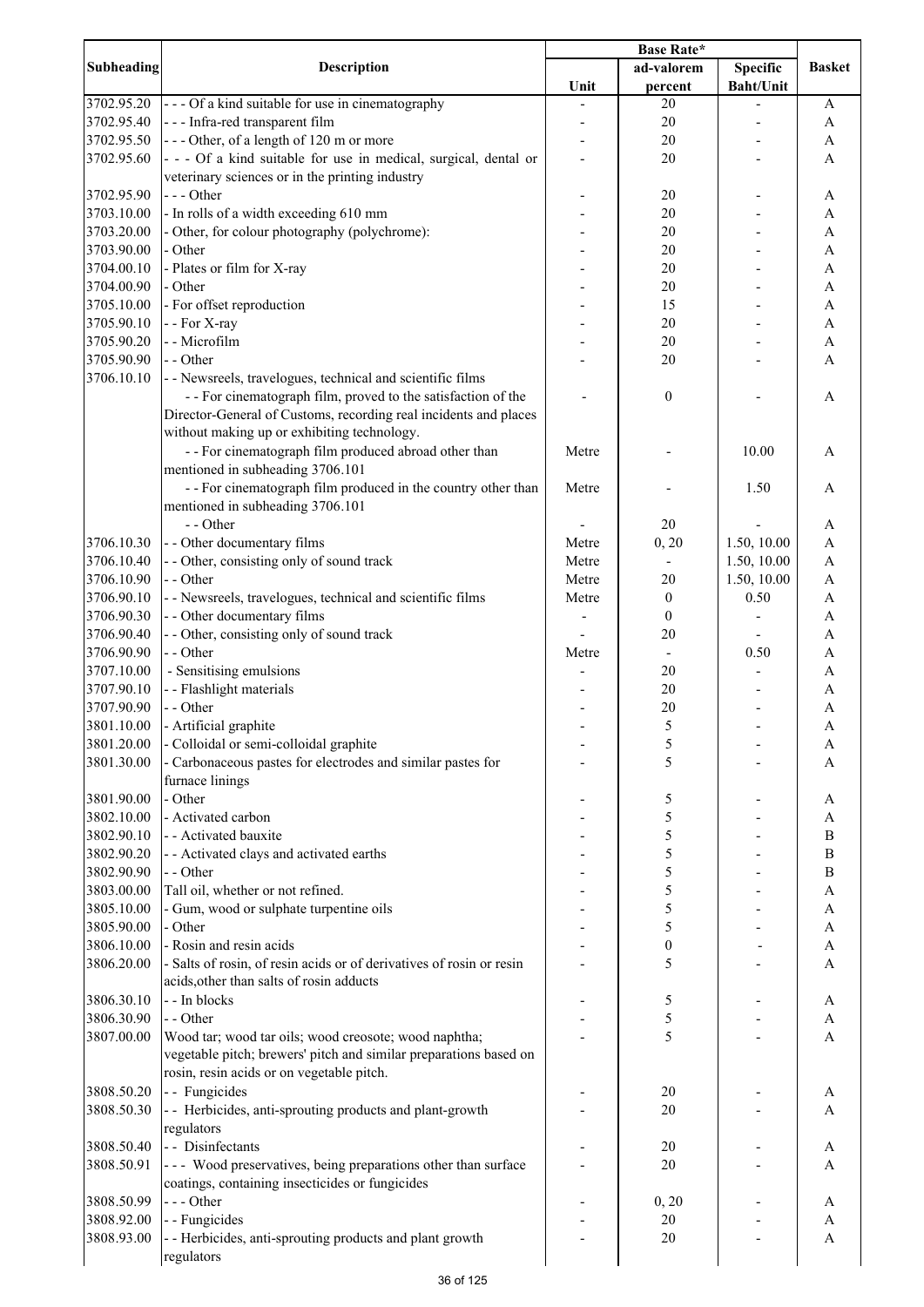|                          |                                                                                                                                                                                                          | <b>Base Rate*</b> |                  |                  |                              |
|--------------------------|----------------------------------------------------------------------------------------------------------------------------------------------------------------------------------------------------------|-------------------|------------------|------------------|------------------------------|
| <b>Subheading</b>        | <b>Description</b>                                                                                                                                                                                       |                   | ad-valorem       | <b>Specific</b>  | <b>Basket</b>                |
|                          |                                                                                                                                                                                                          | Unit              | percent          | <b>Baht/Unit</b> |                              |
| 3808.94.00               | - - Disinfectants                                                                                                                                                                                        |                   | 0, 20            |                  | A                            |
| 3808.99.10               | - - - Wood preservatives, containing insecticides or fungicides                                                                                                                                          |                   | 20               |                  | A                            |
| 3808.99.90               | --- Other                                                                                                                                                                                                |                   | 0, 20            |                  | A                            |
| 3809.10.00               | - With a basis of amylaceous substances                                                                                                                                                                  |                   | 5                |                  | A                            |
| 3809.91.00               | - - Of a kind used in the textile or like industries                                                                                                                                                     |                   | 5                |                  | A                            |
| 3809.92.00               | - - Of a kind used in the paper or like industries                                                                                                                                                       |                   | 5                |                  | A                            |
| 3809.93.00               | - - Of a kind used in the leather or like industries                                                                                                                                                     |                   | 5                |                  | A                            |
| 3810.10.00               | - Pickling preparations for metal surfaces; soldering, brazing or<br>welding powders and pastes consisting of metal and other<br>materials                                                               |                   | 5                |                  | A                            |
| 3810.90.00               | - Other                                                                                                                                                                                                  |                   | 5                |                  | A                            |
| 3811.11.00               | - - Based on lead compounds                                                                                                                                                                              |                   | 5                |                  | A                            |
| 3811.19.00               | - - Other                                                                                                                                                                                                |                   | 5                |                  | A                            |
| 3811.21.10               | --- Put up for retail sale                                                                                                                                                                               |                   | 5                |                  | A                            |
| 3811.21.90               | --- Other                                                                                                                                                                                                |                   | 5                |                  | A                            |
| 3811.29.00               | - - Other                                                                                                                                                                                                |                   | 5                |                  | A                            |
| 3811.90.10               | - - Rust preventatives and corrosion inhibitors                                                                                                                                                          |                   | 5                |                  | A                            |
| 3811.90.90               | - - Other                                                                                                                                                                                                |                   | 5                |                  | A                            |
| 3812.10.00               | - Prepared rubber accelerators                                                                                                                                                                           |                   | 5                |                  | $\mathbf{A}$                 |
| 3812.20.00               | - Compound plasticisers for rubber or plastics                                                                                                                                                           |                   | 5                |                  | $\mathbf{A}$                 |
| 3812.30.10               | - - White carbon                                                                                                                                                                                         |                   | 5                |                  | $\mathbf{A}$                 |
| 3812.30.90               | - - Other                                                                                                                                                                                                |                   | 5                |                  | $\mathbf{A}$                 |
| 3813.00.00               | Preparations and charges for fire-extinguishers; charged fire-<br>extinguishing grenades.                                                                                                                |                   | $\boldsymbol{0}$ |                  | $\overline{A}$               |
| 3814.00.00               | Organic composite solvents and thinners, not elsewhere specified<br>or included; prepared paint or varnish removers.                                                                                     |                   | 5                |                  | A                            |
| 3815.11.00               | - - With nickel or nickel compounds as the active substance                                                                                                                                              |                   | 5                |                  | A                            |
| 3815.12.00               | - - With precious metal or precious metal compounds as the                                                                                                                                               |                   | 5                |                  | A                            |
|                          | active substance                                                                                                                                                                                         |                   |                  |                  |                              |
| 3815.19.00               | - - Other                                                                                                                                                                                                |                   | 5                |                  | A                            |
| 3815.90.00               | - Other                                                                                                                                                                                                  |                   | 5                |                  | A                            |
| 3816.00.10               | - Refractory cements                                                                                                                                                                                     |                   | 5                |                  | A                            |
| 3816.00.90               | - Other                                                                                                                                                                                                  |                   | 5                |                  | A                            |
| 3817.00.00               | Mixed alkylbenzenes and mixed alkylnaphthalenes, other than<br>those of heading 27.07 or 29.02.                                                                                                          |                   | 5                |                  | A                            |
| 3818.00.00               | Chemical elements doped for use in electronics, in the form of<br>discs, wafers or similar forms; chemical compounds doped for<br>use in electronics.                                                    |                   | 5                |                  | A                            |
| 3819.00.00               | Hydraulic brake fluids and other prepared liquids for hydraulic<br>transmission, not containing or containing less than 70% by<br>weight of petroleum oils or oils obtained from bituminous<br>minerals. |                   | 10               |                  | A                            |
|                          |                                                                                                                                                                                                          |                   |                  |                  |                              |
| 3820.00.00<br>3821.00.10 | Anti-freezing preparations and prepared de-icing fluids.<br>- Prepared culture media for the development of micro-organisms                                                                              |                   | 5<br>5           |                  | A<br>A                       |
| 3821.00.90               | - Other                                                                                                                                                                                                  |                   | 5                |                  | $\, {\bf B}$                 |
| 3822.00.10               | - Plates, sheets, film, foil and strip of plastics impregnated or                                                                                                                                        |                   | 5                |                  | A                            |
| 3822.00.20               | coated with diagnostic or laboratory reagents<br>- Paperboard, cellulose wadding and web of cellulose fibres                                                                                             |                   | 5                |                  | A                            |
|                          | impregnated or coated with diagnostic or laboratory reagents                                                                                                                                             |                   |                  |                  |                              |
| 3822.00.30               | - Sterilisation indicator strips and tapes                                                                                                                                                               |                   | 5                |                  | A                            |
| 3822.00.90               | - Other                                                                                                                                                                                                  |                   | 5                |                  | A                            |
| 3823.11.00               | - - Stearic acid<br>- - Oleic acid                                                                                                                                                                       |                   | 5<br>5           |                  | $\mathbf{A}$                 |
| 3823.12.00               |                                                                                                                                                                                                          |                   | 5                |                  | $\mathbf{A}$                 |
| 3823.13.00<br>3823.19.10 | - - Tall oil fatty acids                                                                                                                                                                                 |                   | 5                |                  | $\mathbf{A}$<br>$\mathbf{A}$ |
| 3823.19.90               | --- Acid oils from refining<br>--- Other                                                                                                                                                                 |                   | 5                |                  | A                            |
| 3823.70.10               | - - In the form of wax                                                                                                                                                                                   |                   | 5                |                  | $\mathbf{A}$                 |
| 3823.70.90               | - - Other                                                                                                                                                                                                |                   | 5                |                  | $\boldsymbol{\rm{A}}$        |
| 3824.10.00               | - Prepared binders for foundry moulds or cores                                                                                                                                                           |                   | 5                |                  | A                            |
| 3824.30.00               | - Non-agglomerated metal carbides mixed together or with<br>metallic binders                                                                                                                             |                   | 5                |                  | A                            |
| 3824.40.00               | - Prepared additives for cements, mortars or concretes                                                                                                                                                   |                   | 5                |                  | A                            |
| 3824.60.00               | - Sorbitol other than that of subheading 2905.44                                                                                                                                                         |                   | 5                |                  | A                            |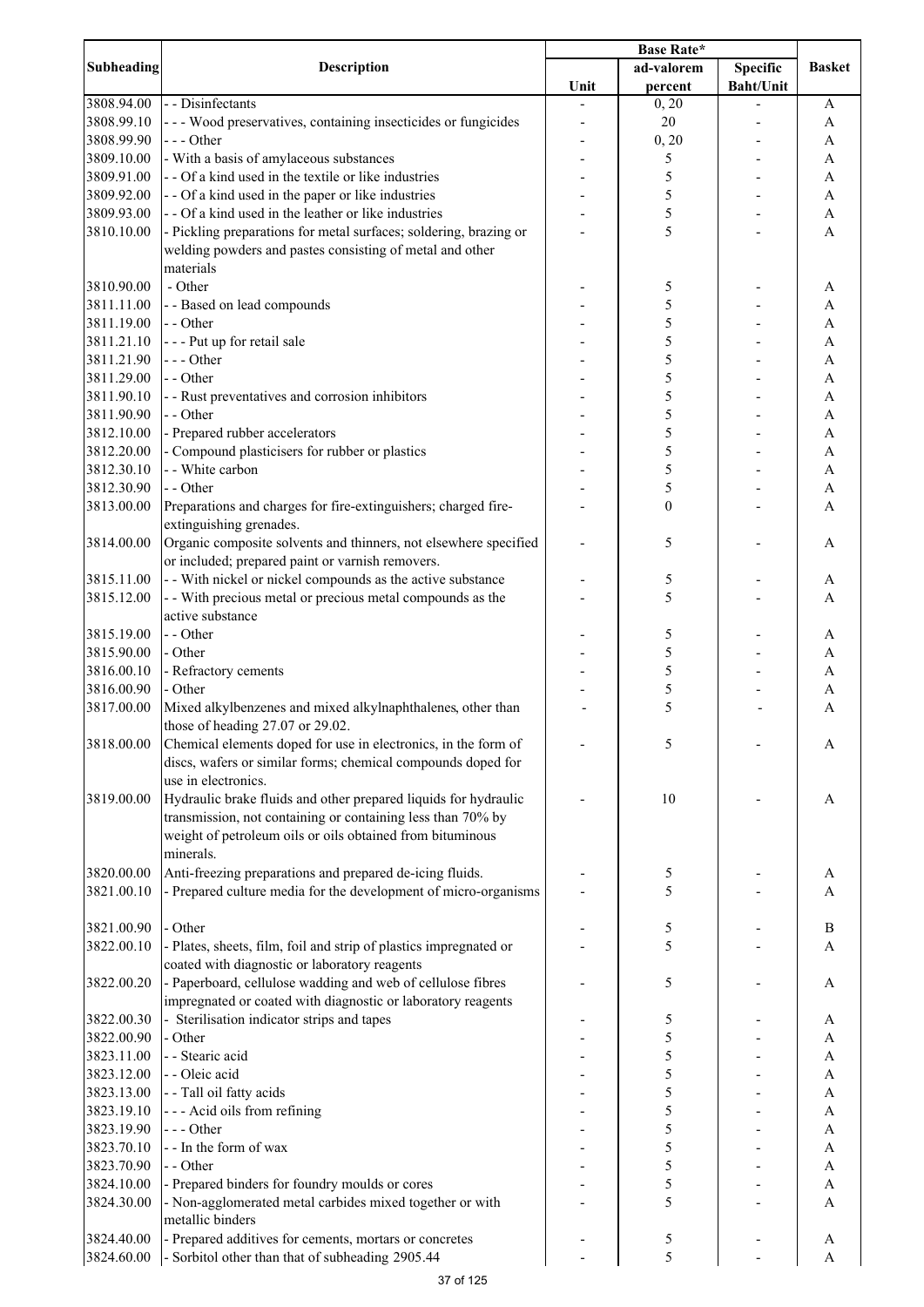|                   |                                                                    | <b>Base Rate*</b> |            |                  |                  |
|-------------------|--------------------------------------------------------------------|-------------------|------------|------------------|------------------|
| <b>Subheading</b> | <b>Description</b>                                                 |                   | ad-valorem | <b>Specific</b>  | <b>Basket</b>    |
|                   |                                                                    | Unit              | percent    | <b>Baht/Unit</b> |                  |
| 3824.71.00        | - - Containing chlorofluorocarbons (CFCs), whether or not          |                   |            |                  |                  |
|                   | containing hydrochlorofluorocarbons (HCFCs),                       |                   |            |                  |                  |
|                   | perfluorocarbons (PFCs) or hydrofluorocarbons (HFCs)               |                   |            |                  |                  |
|                   | - - For containing acyclic hydrocarbons perhalogenated only        |                   | 5          |                  | A                |
|                   | with fluorine and chlorine                                         |                   |            |                  |                  |
|                   | - - Other                                                          |                   | 5          |                  | B                |
| 3824.72.00        | - - Containing bromochlorodifluoromethane,                         |                   |            |                  |                  |
|                   | bromotrifluoromethane or dibromotetrafluoroethanes                 |                   |            |                  |                  |
|                   | - - For mixtures containing perhalogenated derivatives of          |                   | 5          |                  | A                |
|                   | acyclic hydrocarbons containing two or more different halogens     |                   |            |                  |                  |
|                   | - - Other                                                          |                   | 5          |                  | B                |
| 3824.73.00        | - - Containing hydrobromofluorocarbons (HBFCs)                     |                   |            |                  |                  |
|                   | - - For mixtures containing perhalogenated derivatives of          |                   | 5          |                  | A                |
|                   | acyclic hydrocarbons containing two or more different halogens     |                   |            |                  |                  |
|                   | - - Other                                                          |                   | 5          |                  | B                |
| 3824.74.00        | - - Containing hydrochlorofluorocarbons (HCFCs), whether or        |                   | 5          |                  | B                |
|                   | not containing perfluorocarbons (PFCs) or hydrofluorocarbons       |                   |            |                  |                  |
|                   | (HFCs), but not containing chlorofluorocarbons (CFCs)              |                   |            |                  |                  |
| 3824.75.00        |                                                                    |                   |            |                  |                  |
|                   | - - Containing carbon tetrachloride                                |                   | 5<br>5     |                  | B                |
| 3824.76.00        | - - Containing 1,1,1-trichloroethane (methyl chloroform)           |                   |            |                  | B                |
| 3824.77.00        | - - Containing bromomethane (methyl bromide) or                    |                   |            |                  |                  |
|                   | bromochloromethane                                                 |                   |            |                  |                  |
|                   | - - For mixtures containing perhalogenated derivatives of          |                   | 5          |                  | Α                |
|                   | acyclic hydrocarbons containing two or more different halogens     |                   |            |                  |                  |
|                   | - - Other                                                          |                   | 5          |                  | $\boldsymbol{B}$ |
| 3824.78.00        | - - Containing perfluorocarbons (PFCs) or hydrofluorocarbons       |                   | 5          |                  | $\, {\bf B}$     |
|                   | (HFCs), but not containing chlorofluorocarbons (CFCs) or           |                   |            |                  |                  |
|                   | hydrochlorofluorocarbons (HCFCs)                                   |                   |            |                  |                  |
| 3824.79.00        | - - Other                                                          |                   |            |                  |                  |
|                   | - - For mixtures containing perhalogenated derivatives of          |                   | 5          |                  | A                |
|                   | acyclic hydrocarbons containing two or more different halogens     |                   |            |                  |                  |
|                   | - - Other                                                          |                   | 5          |                  | B                |
| 3824.81.00        | - - Containing oxirane (ethylene oxide)                            |                   | 5          |                  | $\, {\bf B}$     |
| 3824.82.00        | - - Containing polychlorinated biphenyls (PCBs), polychlorinated   |                   | 5          |                  | $\bf{B}$         |
|                   | terphenyls (PCTs) or polybrominated biphenyls (PBBs)               |                   |            |                  |                  |
|                   |                                                                    |                   |            |                  |                  |
| 3824.83.00        | - - Containing tris (2,3-dibromopropyl) phosphate                  |                   | 5          |                  | B                |
| 3824.90.10        | - - Ink removers, stencil correctors and other correcting fluids,  |                   | 5          |                  | B                |
|                   | put up in packings for retail sale                                 |                   |            |                  |                  |
| 3824.90.20        | - - Mixtures of chemicals, of a kind used in the manufacture of    |                   | 5          |                  | B                |
|                   | foodstuff                                                          |                   |            |                  |                  |
| 3824.90.30        | - - Copying pastes with a basis of gelatine, whether presented in  |                   | 5          |                  | B                |
|                   | bulk or ready for use (for example, on a paper or textile backing) |                   |            |                  |                  |
|                   |                                                                    |                   |            |                  |                  |
|                   |                                                                    |                   |            |                  |                  |
| 3824.90.40        | - - Composite inorganic solvents                                   |                   | 5          |                  | B                |
| 3824.90.50        | - - Acetone oil                                                    |                   | 5          |                  | B                |
| 3824.90.60        | - - Preparations or mixtures containing monosodium glutamate       |                   | 5          |                  | B                |
| 3824.90.90        | - - Other                                                          |                   |            |                  |                  |
|                   | - - For naphthenic acids, their water- insoluble salts and their   |                   | 5          |                  | A                |
|                   | esters                                                             |                   |            |                  |                  |
|                   | - - For mixtures containing perhalogenated derivatives of          |                   | 5          |                  | A                |
|                   | acyclic hydrocarbons containing two or more different halogens     |                   |            |                  |                  |
|                   | - - Other                                                          |                   | 5          |                  | B                |
| 3825.10.00        | - Municipal waste                                                  |                   | 5          |                  | A                |
| 3825.20.00        | - Sewage sludge                                                    |                   | 5          |                  | A                |
| 3825.30.00        | - Clinical waste                                                   |                   | 5          |                  | $\mathbf{A}$     |
| 3825.41.00        | --Halogenated                                                      |                   | 5          |                  | $\mathbf{A}$     |
| 3825.49.00        | - - Other                                                          |                   | 5          |                  | $\mathbf{A}$     |
| 3825.50.00        | - Wastes of metal pickling liquors, hydraulic fluids, brake fluids |                   | 5          |                  | $\mathbf{A}$     |
|                   | and anti-freeze fluids                                             |                   |            |                  |                  |
| 3825.61.00        | - - Mainly containing organic constituents                         |                   | 5          |                  | A                |
| 3825.69.00        | - - Other                                                          |                   | 5          |                  | A                |
| 3825.90.00        | - Other                                                            |                   | 5          |                  | A                |
| 3901.10.30        | -- In the form of liquids or pastes                                | KG                | 20         | 4.00             | A                |
|                   |                                                                    |                   |            |                  |                  |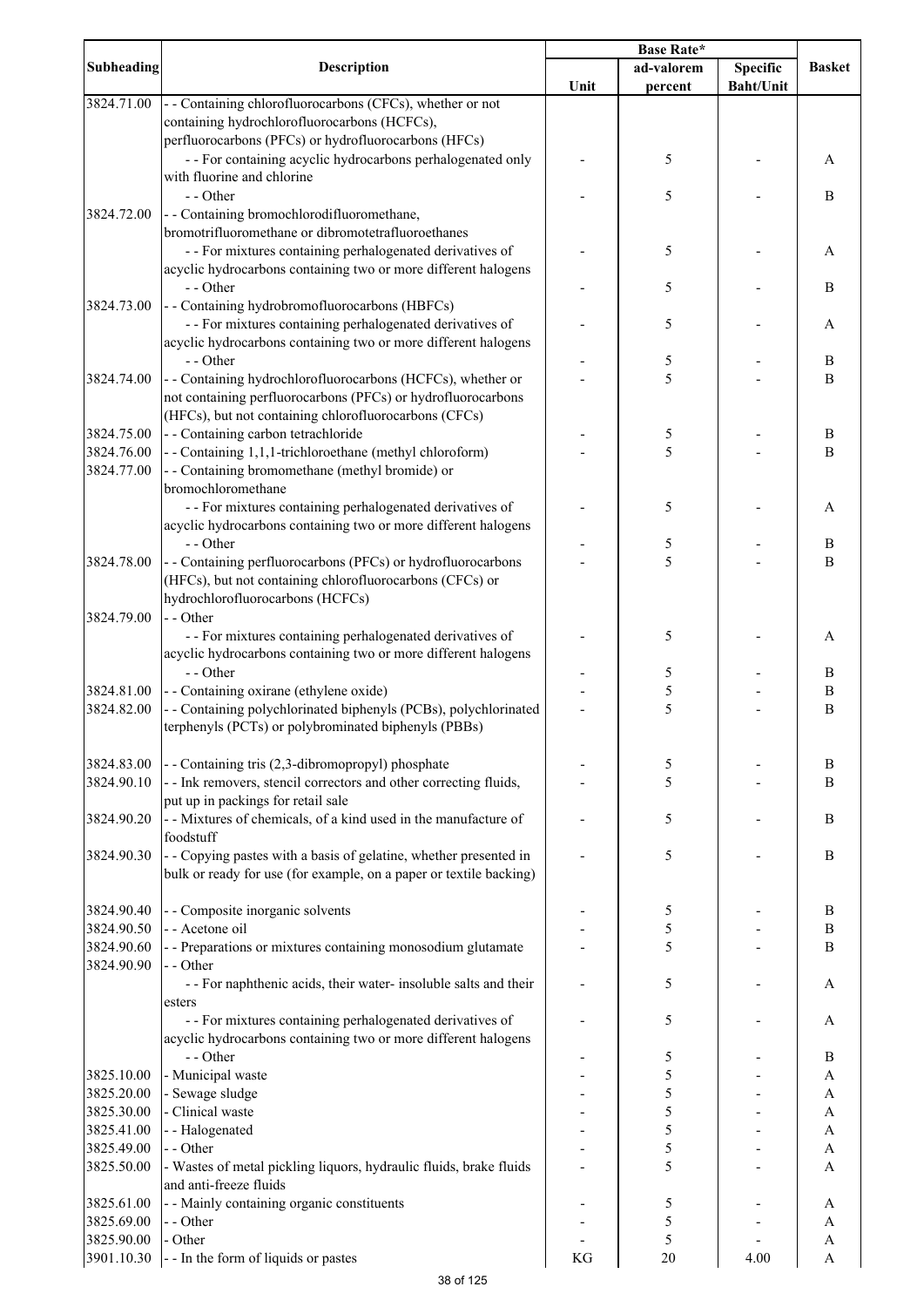|                          |                                                          | Base Rate* |            |                  |                                |
|--------------------------|----------------------------------------------------------|------------|------------|------------------|--------------------------------|
| Subheading               | <b>Description</b>                                       |            | ad-valorem | <b>Specific</b>  | <b>Basket</b>                  |
|                          |                                                          | Unit       | percent    | <b>Baht/Unit</b> |                                |
| 3901.10.90               | - - Other                                                | KG         | 20         | 4.00             | $\boldsymbol{\rm{A}}$          |
| 3901.20.00               | - Polyethylene having a specific gravity of 0.94 or more | KG         | 20         | 4.00             | $\boldsymbol{\rm{A}}$          |
| 3901.30.30               | -- In the form of liquids or pastes                      | KG         | 20         | 4.00             | A                              |
| 3901.30.90               | - - Other                                                | KG         | 20         | 4.00             | $\boldsymbol{\rm{A}}$          |
| 3901.90.30               | - - In the form of liquids or pastes                     | KG         | 20         | 4.00             | A                              |
| 3901.90.90               | - - Other                                                | KG         | 20         | 4.00             | $\boldsymbol{\rm{A}}$          |
| 3902.10.10               | - - Powder                                               | KG         | 20         | 4.00             | $\, {\bf B}$                   |
| 3902.10.20               | - - Granules                                             | KG         | 20         | 4.00             | $\, {\bf B}$                   |
| 3902.10.90               | - - Other                                                | KG         | 20         | 4.00             | $\, {\bf B}$                   |
| 3902.20.30               | - - In the form of liquids or pastes                     | KG         | 20         | 4.00             | $\, {\bf B}$                   |
| 3902.20.90               | - - Other                                                | KG         | 20         | 4.00             | $\, {\bf B}$                   |
| 3902.30.30               | - - In the form of liquids or pastes                     | KG         | 20         | 4.00             | $\, {\bf B}$                   |
| 3902.30.90               | - - Other                                                | KG         | 20         | 4.00             | $\, {\bf B}$                   |
| 3902.90.30               | - - In the form of liquids or pastes                     | KG         | 20         | 4.00             | $\, {\bf B}$                   |
| 3902.90.90               | - - Other                                                | KG         | 20         | 4.00             | $\, {\bf B}$                   |
| 3903.11.00               | - - Expansible                                           | KG         | 20         | 4.00             | $\boldsymbol{\rm{A}}$          |
| 3903.19.00               | - - Other                                                | KG         | 20         | 4.00             | A                              |
| 3903.20.30               | - - In dispersion                                        | KG         | 20         | 4.00             | $\mathbf{A}$                   |
| 3903.20.90               | - - Other                                                | KG         | 20         | 4.00             | A                              |
| 3903.30.30               | - - In dispersion                                        | KG         | 20         | 4.00             | $\mathbf{A}$                   |
| 3903.30.90<br>3903.90.30 | - - Other                                                | KG         | 20         | 4.00             | $\mathbf{A}$                   |
| 3903.90.90               | - - In dispersion<br>- - Other                           | KG<br>KG   | 20<br>20   | 4.00<br>4.00     | $\mathbf{A}$<br>$\overline{A}$ |
| 3904.10.10               |                                                          | KG         | 20         | 4.00             | $\overline{B}$                 |
| 3904.10.90               | - - Homopolymers, suspension type<br>- - Other           | KG         | 20         | 4.00             | $\, {\bf B}$                   |
| 3904.30.00               | - Vinyl chloride-vinyl acetate copolymers                | KG         | 5          | 1.00             | $\, {\bf B}$                   |
| 3904.40.00               | - Other vinyl chloride copolymers                        | KG         | 5          | 1.00             | $\mathbf{A}$                   |
| 3904.50.40               | - - In dispersion                                        | KG         | 5          | 1.00             | $\boldsymbol{\rm{A}}$          |
| 3904.50.90               | - - Other                                                | KG         | 5          | 1.00             | $\boldsymbol{\rm{A}}$          |
| 3904.61.00               | - - Polytetrafluoroethylene                              | KG         | 5          | 1.00             | $\boldsymbol{\rm{A}}$          |
| 3904.69.30               | - - - In dispersion                                      | KG         | 5          | 1.00             | A                              |
| 3904.69.90               | --- Other                                                | KG         | 5          | 1.00             | $\boldsymbol{\mathsf{A}}$      |
| 3904.90.30               | - - In dispersion                                        | KG         | 20         | 4.00             | $\mathbf{A}$                   |
| 3904.90.90               | - - Other                                                | KG         | 20         | 4.00             | $\mathbf{A}$                   |
| 3905.12.00               | - - In aqueous dispersion                                | KG         | 5          | 1.00             | $\mathbf{A}$                   |
| 3905.19.00               | - - Other                                                | KG         | 5          | 1.00             | A                              |
| 3905.21.00               | - - In aqueous dispersion                                | KG         | 5          | 1.00             | A                              |
| 3905.29.00               | - - Other                                                | KG         | 5          | 1.00             | A                              |
| 3905.30.10               | - - In dispersion                                        | KG         | 5          | 1.00             | $\boldsymbol{\rm{A}}$          |
| 3905.30.90               | - - Other                                                | KG         | 5          | 1.00             | A                              |
| 3905.91.00               | - - Copolymers                                           | KG         | 5          | 1.00             | $\boldsymbol{\rm{A}}$          |
| 3905.99.00               | - - Other                                                | KG         | 5          | 1.00             | $\boldsymbol{\rm{A}}$          |
| 3906.10.10               | - - In dispersion                                        | KG         | 20         | 4.00             | A                              |
| 3906.10.90               | - - Other                                                | KG         | 20         | 4.00             | $\boldsymbol{\rm{A}}$          |
| 3906.90.11               | - - - In dispersion                                      | KG         | 20         | 4.00             | $\mathbf{A}$                   |
| 3906.90.19               | --- Other                                                | KG         | 20         | 4.00             | $\mathbf{A}$                   |
| 3906.90.91               | - - - In dispersion                                      | KG         | 20         | 4.00             | $\mathbf{A}$                   |
| 3906.90.99               | --- Other                                                | KG         | 20         | 4.00             | $\mathbf{A}$                   |
| 3907.10.00               | - Polyacetals                                            | KG         | 20         | 4.00             | $\mathbf{A}$                   |
| 3907.20.00               | - Other polyethers                                       | KG         | 20         | 4.00             | $\mathbf{A}$                   |
| 3907.30.20               | - - Powder coatings                                      | KG         | 20         | 4.00             | $\boldsymbol{\mathsf{A}}$      |
| 3907.30.30               | - - In liquid or paste form                              | KG         | 20         | 4.00             | $\mathbf{A}$                   |
| 3907.30.90               | - - Other                                                | KG         | 20         | 4.00             | $\boldsymbol{\mathsf{A}}$      |
| 3907.40.00               | - Polycarbonates                                         | KG         | 20         | 4.00             | $\boldsymbol{\rm{A}}$          |
| 3907.60.10               | - - In dispersion                                        | KG         | 20         | 4.00             | A                              |
| 3907.60.90               | - - Other                                                | KG         | 20         | 4.00             | $\boldsymbol{\rm{A}}$          |
| 3907.70.00               | - Poly (lactic acid)                                     | KG         | 20         | 4.00             | A                              |
| 3907.99.40               | --- Polyester based powder coatings                      | KG         | 20         | 4.00             | $\mathbf{A}$                   |
| 3907.99.90               | $--$ Other                                               | KG         | 20         | 4.00             | $\mathbf{A}$                   |
| 3908.10.10               | -- Polyamide-6                                           | KG         | 20         | 4.00             | $\, {\bf B}$                   |
| 3908.10.90               | - - Other                                                | KG         | 20         | 4.00             | $\, {\bf B}$                   |
| 3909.10.10               | - - Moulding compounds                                   | KG         | $20\,$     | 4.00             | $\boldsymbol{\mathsf{A}}$      |
| 3909.10.90               | - - Other                                                | KG         | $20\,$     | 4.00             | A                              |
| 3909.20.10               | - - Moulding compound                                    | KG         | $20\,$     | 4.00             | $\boldsymbol{\mathsf{A}}$      |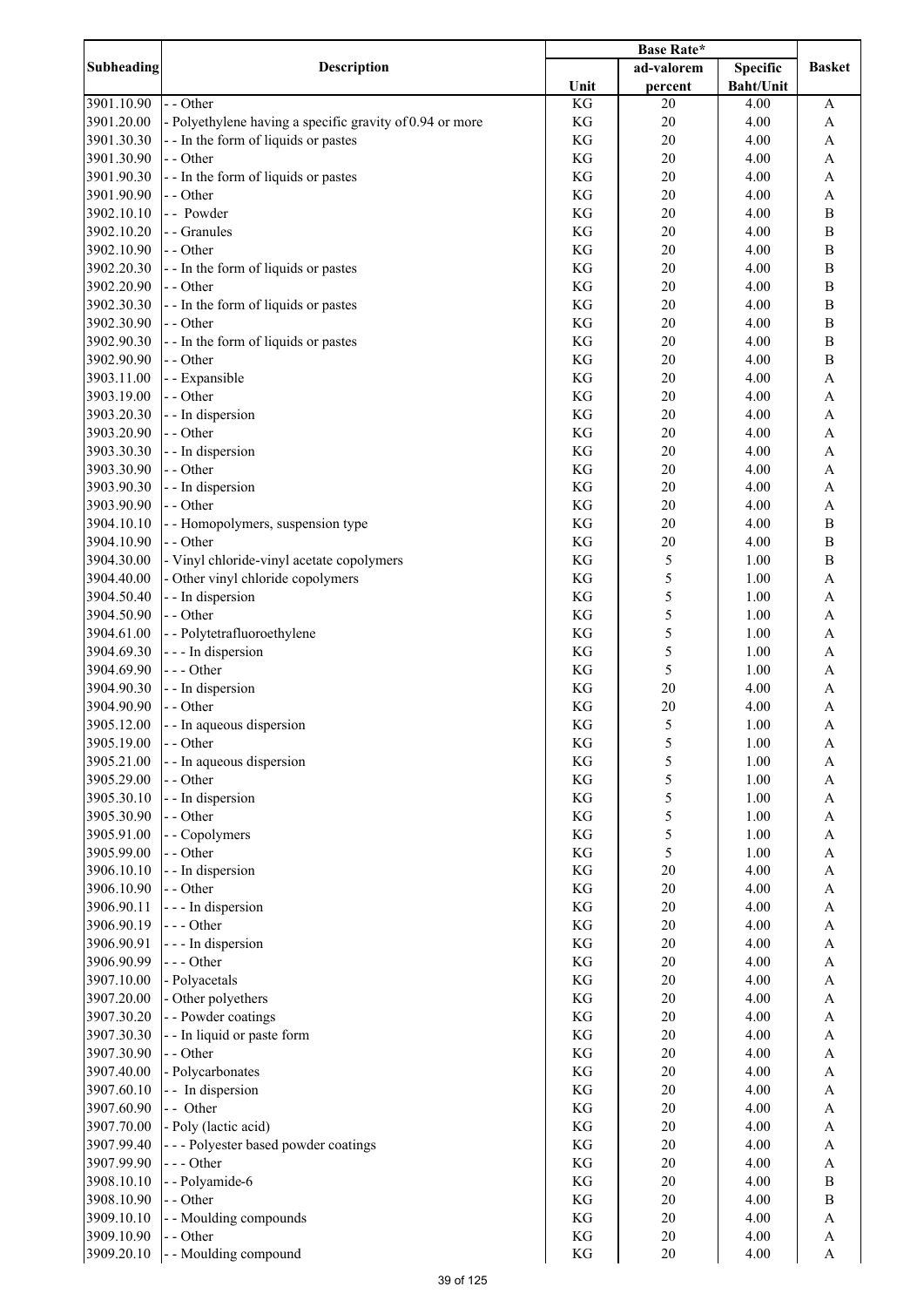|            | <b>Description</b>                                                 | <b>Base Rate*</b>   |                  |                          |                           |
|------------|--------------------------------------------------------------------|---------------------|------------------|--------------------------|---------------------------|
| Subheading |                                                                    |                     | ad-valorem       | <b>Specific</b>          | <b>Basket</b>             |
|            |                                                                    | Unit                | percent          | <b>Baht/Unit</b>         |                           |
| 3909.20.90 | - - Other                                                          | KG                  | 20               | 4.00                     | A                         |
| 3909.40.10 | - - Moulding compounds other than phenol formaldehyde              | KG                  | 5                | 1.00                     | A                         |
| 3909.40.90 | - - Other                                                          | KG                  | 5                | 1.00                     | A                         |
| 3909.50.00 | - Polyurethanes                                                    | KG                  | 20               | 4.00                     | $\boldsymbol{\rm{A}}$     |
| 3910.00.20 | - In dispersion or in the form of solutions                        | KG                  | 10               | 2.00                     | $\boldsymbol{\mathsf{A}}$ |
| 3910.00.90 | - Other                                                            | KG                  | 10               | 2.00                     | $\boldsymbol{\mathsf{A}}$ |
| 3911.10.10 | - - In the form of liquids or pastes                               | KG                  | 10               | 2.00                     | A                         |
| 3911.10.90 | - - Other                                                          | KG                  | 10               | 2.00                     | $\boldsymbol{\rm{A}}$     |
| 3911.90.00 | - Other                                                            | KG                  | 10               | 2.00                     | $\boldsymbol{\rm{A}}$     |
| 3912.11.00 | - - Non-plasticised                                                | KG                  | 5                | 1.00                     | A                         |
| 3912.12.00 | - - Plasticised                                                    | KG                  | 5                | 1.00                     | $\boldsymbol{\mathsf{A}}$ |
| 3912.20.11 | - - - Water-based semi-finished nitrocellulose                     | KG                  | 5                | 1.00                     | A                         |
|            |                                                                    |                     | 5                |                          |                           |
| 3912.20.19 | --- Other                                                          | KG                  | 5                | 1.00                     | A                         |
| 3912.20.20 | - - Plasticised                                                    | KG                  |                  | 1.00                     | $\boldsymbol{\rm{A}}$     |
| 3912.31.00 | - - Carboxymethylcellulose and its salts                           | KG                  | 5                | 1.00                     | $\mathbf{A}$              |
| 3912.39.00 | - - Other                                                          | KG                  | 5                | 1.00                     | $\boldsymbol{\mathsf{A}}$ |
| 3912.90.20 | -- In the form of granules                                         | KG                  | 5                | 1.00                     | $\boldsymbol{\mathsf{A}}$ |
| 3912.90.90 | - - Other                                                          | KG                  | 5                | 1.00                     | $\mathbf{A}$              |
| 3913.10.00 | - Alginic acid, its salts and esters                               | KG                  | 5                | 1.00                     | $\boldsymbol{\mathsf{A}}$ |
| 3913.90.00 | - Other                                                            | KG                  | 5                | 1.00                     | $\mathbf{A}$              |
| 3914.00.10 | - Of a kind used in separating mercury or other metals from        | KG                  | 5                | 1.00                     | $\mathbf{A}$              |
|            | waste water                                                        |                     |                  |                          |                           |
| 3914.00.90 | - Other                                                            | KG                  | 5                | 1.00                     | A                         |
| 3915.10.00 | - Of polymers of ethylene                                          | KG                  | 30               | 6.00                     | $\boldsymbol{\rm{A}}$     |
| 3915.20.00 | - Of polymers of styrene                                           | $\mathbf{KG}$       | 30               | 6.00                     | A                         |
| 3915.30.00 | - Of polymers of vinyl chloride                                    | KG                  | 30               | 6.00                     | A                         |
| 3915.90.10 | - - Of copolymers of vinyl acetate and vinyl chloride in which the | $\mathbf{KG}$       | 30               | 6.00                     | A                         |
|            | vinyl acetate monomer predominates                                 |                     |                  |                          |                           |
| 3915.90.90 | - - Other                                                          | KG                  | 30               | 6.00                     | A                         |
| 3916.10.10 | - - Monofilament                                                   | KG                  | 25               | 6.00                     | $\, {\bf B}$              |
| 3916.10.20 | - - Rods, Sticks and profile shapes                                | KG                  | 25               | 6.00                     | $\bf{B}$                  |
| 3916.20.10 | - - Monofilament                                                   | KG                  | 25               | 6.00                     | $\bf{B}$                  |
| 3916.20.20 | - - Rods, Sticks and profile shapes                                | KG                  | 25               | 6.00                     | $\bf{B}$                  |
| 3916.90.40 | - - Of hardened proteins                                           | KG                  | 25               | 6.00                     | $\, {\bf B}$              |
| 3916.90.90 | - - Other                                                          | KG                  | 25               | 6.00                     | $\, {\bf B}$              |
| 3917.10.10 | - - Of hardened proteins                                           | KG                  | 5                | 1.25                     | A                         |
| 3917.10.90 | - - Other                                                          | KG                  | 5                | 1.25                     | A                         |
| 3919.90.10 | - - Of polymers of vinyl chloride                                  | KG                  | 30               | 7.00                     | $\, {\bf B}$              |
|            |                                                                    |                     |                  |                          | $\, {\bf B}$              |
| 3919.90.90 | - - Other                                                          | KG<br>$\mathbf{KG}$ | 30<br>30         | 7.00                     | $\, {\bf B}$              |
| 3920.61.00 | - - Of polycarbonates                                              |                     |                  | 7.00                     |                           |
| 3920.62.10 | - - - Film                                                         | $\mathbf{KG}$       | 30               | 7.00                     | $\, {\bf B}$              |
| 3920.62.90 | --- Other                                                          | KG                  | 30               | 7.00                     | $\, {\bf B}$              |
| 3920.69.00 | - - Of other polyesters                                            | $\mathbf{KG}$       | 30               | 7.00                     | $\, {\bf B}$              |
| 3920.71.10 | - - - Cellophane film                                              | KG                  | 5                | 1.25                     | $\, {\bf B}$              |
| 3920.71.20 | --- Viscose tear-off ribbon; foil                                  | $\mathbf{KG}$       | 5                | 1.25                     | $\, {\bf B}$              |
| 3920.71.90 | --- Other                                                          | KG                  | 5                | 1.25                     | $\, {\bf B}$              |
| 3920.73.00 | - - Of cellulose acetate                                           | $\mathbf{KG}$       | 5                | 1.25                     | $\, {\bf B}$              |
| 3920.79.00 | - - Of other cellulose derivatives                                 | KG                  | 5                | 1.25                     | $\, {\bf B}$              |
| 3920.92.10 | --- Of polyamides-6                                                | KG                  | 30               | 7.00                     | $\, {\bf B}$              |
| 3920.92.20 | --- Of a kind used as an adhesive by melting                       | KG                  | 30               | 7.00                     | $\, {\bf B}$              |
| 3920.92.90 | $--- Other$                                                        | KG                  | 30               | 7.00                     | $\, {\bf B}$              |
| 3920.93.10 | --- Of a kind used as an adhesive by melting                       | KG                  | 5                | 1.25                     | $\bf{B}$                  |
| 3920.93.90 | $--$ Other                                                         | KG                  | 5                | 1.25                     | $\, {\bf B}$              |
| 3920.94.10 | --- Phenol formaldehyde (bakelite) sheets                          | KG                  | 5                | 1.25                     | $\, {\bf B}$              |
| 3920.94.90 | --- Other                                                          | KG                  | 5                | 1.25                     | $\bf{B}$                  |
| 3920.99.00 | - - Of other plastics                                              | KG                  | 30               | 7.00                     | $\, {\bf B}$              |
| 3921.14.10 | - - - Plates and sheets                                            | KG                  | 5                | 1.25                     | B                         |
| 3921.14.90 | --- Other                                                          | KG                  | 5                | 1.25                     | B                         |
| 3923.40.00 | - Spools, cops, bobbins and similar supports                       | KG                  | 5                | 1.25                     | $\, {\bf B}$              |
| 3926.10.00 | - Office or school supplies                                        | KG                  | 30               | 7.00                     | $\, {\bf B}$              |
| 3926.40.00 | - Statuettes and other ornamental articles                         | KG                  | 30               | 7.00                     | $\bf{B}$                  |
| 4001.10.11 | --- Centrifuge concentrate                                         |                     | $\boldsymbol{0}$ |                          | A                         |
| 4001.10.19 | --- Other                                                          |                     | 0                |                          | A                         |
| 4001.10.21 | --- Centrifuge concentrate                                         |                     | $\boldsymbol{0}$ | $\overline{\phantom{0}}$ | $\boldsymbol{\mathsf{A}}$ |
|            |                                                                    |                     |                  |                          |                           |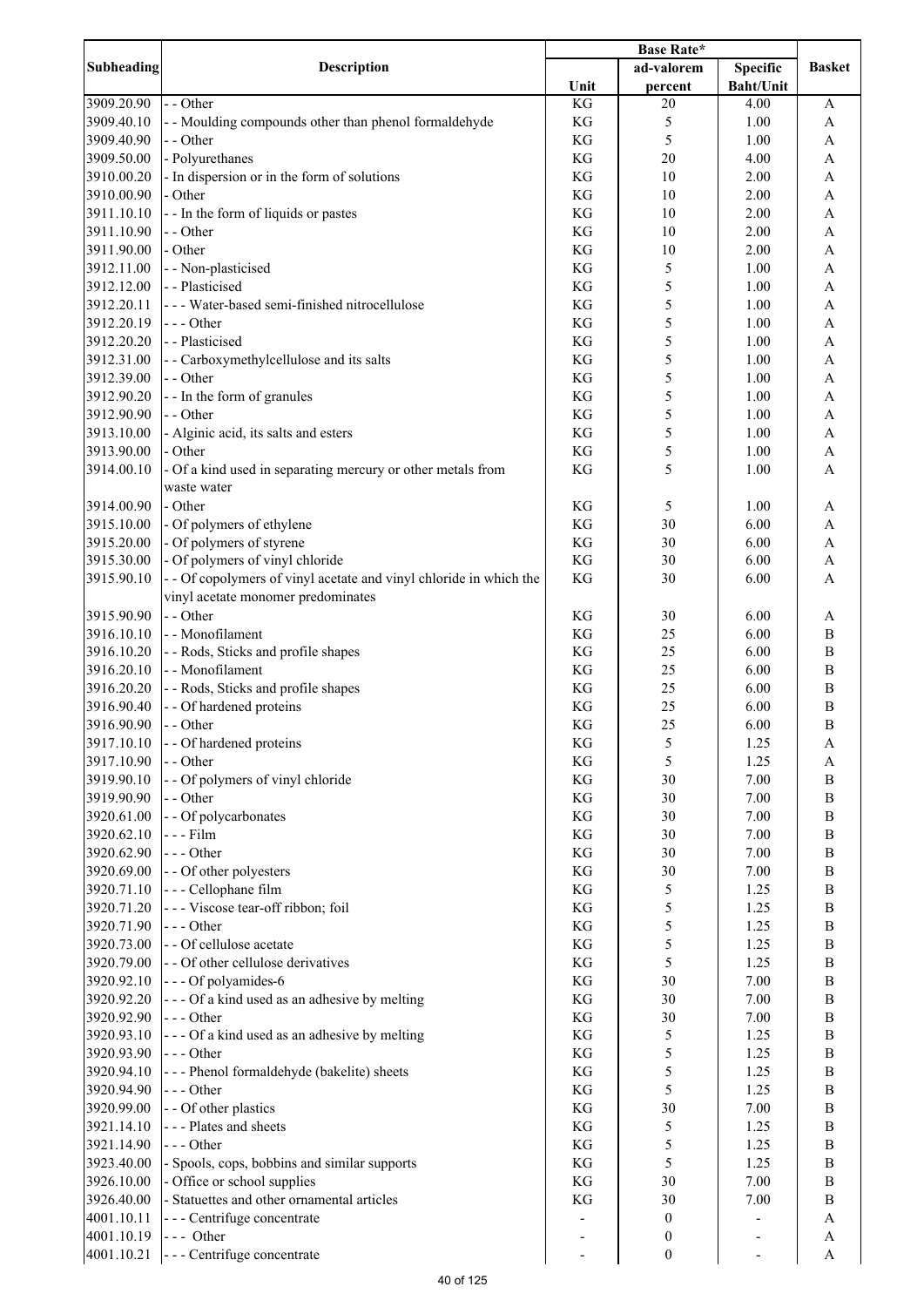|                   |                                                                  | <b>Base Rate*</b> |                  |                  |                       |
|-------------------|------------------------------------------------------------------|-------------------|------------------|------------------|-----------------------|
| <b>Subheading</b> | <b>Description</b>                                               |                   | ad-valorem       | <b>Specific</b>  | <b>Basket</b>         |
|                   |                                                                  | Unit              | percent          | <b>Baht/Unit</b> |                       |
| 4001.10.29        | $--$ Other                                                       |                   | $\mathbf{0}$     |                  | A                     |
| 4001.21.10        | --- RSS Grade 1                                                  |                   | $\boldsymbol{0}$ |                  | A                     |
| 4001.21.20        | --- RSS Grade 2                                                  |                   | $\boldsymbol{0}$ |                  | A                     |
| 4001.21.30        | --- RSS Grade 3                                                  |                   | $\boldsymbol{0}$ |                  | $\mathbf{A}$          |
| 4001.21.40        | --- RSS Grade 4                                                  |                   | $\boldsymbol{0}$ |                  | $\mathbf{A}$          |
| 4001.21.50        | --- RSS Grade 5                                                  |                   | $\boldsymbol{0}$ |                  | A                     |
|                   |                                                                  |                   |                  |                  |                       |
| 4001.21.90        | $--$ Other                                                       |                   | $\boldsymbol{0}$ |                  | A                     |
| 4001.22.10        | --- TSNR 10                                                      |                   | $\boldsymbol{0}$ |                  | A                     |
| 4001.22.20        | --- TSNR 20                                                      |                   | $\boldsymbol{0}$ |                  | A                     |
| 4001.22.30        | $--$ TSNR $L$                                                    |                   | $\boldsymbol{0}$ |                  | A                     |
| 4001.22.40        | --- TSNR CV                                                      |                   | $\boldsymbol{0}$ |                  | A                     |
| 4001.22.50        | --- TSNR GP                                                      |                   | $\boldsymbol{0}$ |                  | A                     |
| 4001.22.90        | $--$ Other                                                       |                   | $\boldsymbol{0}$ |                  | A                     |
| 4001.29.10        | - - - Air-dried sheets                                           |                   | 5                |                  | A                     |
| 4001.29.20        | - - - Latex crepes                                               |                   | 5                |                  | $\mathbf{A}$          |
| 4001.29.30        | --- Sole crepes                                                  |                   | 5                |                  | $\overline{A}$        |
| 4001.29.40        | --- Remilled crepes, including flat bark crepes                  |                   | 5                |                  | $\overline{A}$        |
| 4001.29.50        |                                                                  |                   | 5                |                  | $\overline{A}$        |
|                   | --- Other crepes                                                 |                   |                  |                  |                       |
| 4001.29.60        | --- Superior processing rubber                                   |                   | 5                |                  | $\mathbf{A}$          |
| 4001.29.70        | - - - Skim rubber                                                |                   | $\boldsymbol{0}$ |                  | A                     |
| 4001.29.80        | --- Scrap (tree, earth or smoked) and cup lump                   |                   | $\boldsymbol{0}$ |                  | A                     |
| 4001.29.90        | --- Other                                                        |                   | 0, 5             |                  | A                     |
| 4001.30.11        | - - - In primary forms                                           |                   | $\boldsymbol{0}$ |                  | A                     |
| 4001.30.19        | --- Other                                                        |                   | 5                |                  | A                     |
| 4001.30.91        | - - - In primary forms                                           |                   | $\boldsymbol{0}$ |                  | A                     |
| 4001.30.99        | $--$ Other                                                       |                   | 5                |                  | $\mathbf{A}$          |
| 4002.11.00        | - - Latex                                                        |                   | 20               |                  | $\bf{B}$              |
| 4002.19.00        | - - Other                                                        |                   | 20               |                  | $\bf{B}$              |
| 4002.20.00        | - Butadiene rubber (BR)                                          |                   | 20               |                  | $\bf{B}$              |
|                   |                                                                  |                   |                  |                  |                       |
| 4002.31.00        | - - Isobutene-isoprene (butyl) rubber (IIR)                      |                   | 1                |                  | $\mathbf{A}$          |
| 4002.39.00        | - - Other                                                        |                   | 1                |                  | A                     |
| 4002.41.00        | - - Latex                                                        |                   | 1                |                  | A                     |
| 4002.49.00        | - - Other                                                        |                   | 1                |                  | A                     |
| 4002.51.00        | - - Latex                                                        |                   | 1                |                  | A                     |
| 4002.59.00        | - - Other                                                        |                   | $\mathbf{1}$     |                  | A                     |
| 4002.60.10        | - - In primary forms                                             |                   |                  |                  | A                     |
| 4002.60.90        | - - Other                                                        |                   |                  |                  | A                     |
| 4002.70.00        | - Ethylene-propylene-non-conjugated diene rubber (EPDM)          |                   | 1                |                  | A                     |
| 4002.80.10        | - - Mixture of natural rubber latex with synthetic rubber latex  |                   | $\boldsymbol{0}$ |                  | A                     |
| 4002.80.90        | - - Other                                                        |                   |                  |                  | $\boldsymbol{\rm{A}}$ |
| 4002.91.10        | --- Of poly (methyl-methacrylate) graft natural rubber           |                   |                  |                  |                       |
|                   |                                                                  |                   | 1                |                  | $\mathbf{A}$          |
| 4002.91.90        | $--$ Other                                                       |                   |                  |                  | $\boldsymbol{\rm{A}}$ |
| 4002.99.10        | --- Of poly (methyl-methacrylate) graft natural rubber           |                   |                  |                  | $\boldsymbol{\rm{A}}$ |
| 4002.99.90        | --- Other                                                        |                   |                  |                  | $\mathbf{A}$          |
| 4003.00.00        | Reclaimed rubber in primary forms or in plates, sheets or strip. |                   | 12.5             |                  | $\, {\bf B}$          |
| 4005.10.00        | - Compounded with carbon black or silica                         |                   | 12.5             |                  | $\, {\bf B}$          |
| 4006.10.00        | - "Camel-back" strips for retreading rubber tyres                |                   | 17.5             |                  | $\boldsymbol{\rm{A}}$ |
| 4007.00.00        | Vulcanised rubber thread and cord.                               |                   | 17.5             |                  | A                     |
| 4008.11.00        | - - Plates, sheets, and strip                                    | KG                | 17.5, 30         | 3.00             | A                     |
| 4008.19.00        | - - Other                                                        | KG                | 17.5, 30         | 3.00             | A                     |
| 4008.21.00        | - - Plates, sheets, and strip                                    | KG                | 17.5, 30         | 3.00             | A                     |
| 4008.29.00        | - - Other                                                        | KG                | 17.5, 30         |                  |                       |
|                   |                                                                  |                   |                  | 3.00             | A                     |
| 4009.11.00        | - - Without fittings                                             |                   | 17.5             |                  | A                     |
| 4009.12.00        | - - With fittings                                                |                   | $20\,$           |                  | $\boldsymbol{\rm{A}}$ |
| 4009.21.10        | --- Mining slurry suction and discharge hoses                    |                   | 17.5             |                  | $\boldsymbol{\rm{A}}$ |
| 4009.21.90        | $--- Other$                                                      |                   | 17.5             |                  | $\boldsymbol{\rm{A}}$ |
| 4009.22.10        | --- Mining slurry suction and discharge hoses                    |                   | $20\,$           |                  | A                     |
| 4009.22.90        | $--- Other$                                                      |                   | $20\,$           |                  | A                     |
| 4009.31.10        | --- Mining slurry suction and discharge hoses                    |                   | 17.5             |                  | A                     |
| 4009.31.90        | --- Other                                                        |                   | 17.5             |                  | A                     |
| 4009.32.10        | - - - Mining slurry suction and discharge hoses                  |                   | $20\,$           |                  | A                     |
| 4009.32.90        | --- Other                                                        |                   | $20\,$           |                  | A                     |
| 4009.41.10        | - - - Mining slurry suction and discharge hoses                  |                   | 17.5             |                  | A                     |
|                   |                                                                  |                   |                  |                  |                       |
| 4009.41.90        | $--$ Other                                                       |                   | 17.5             |                  | A                     |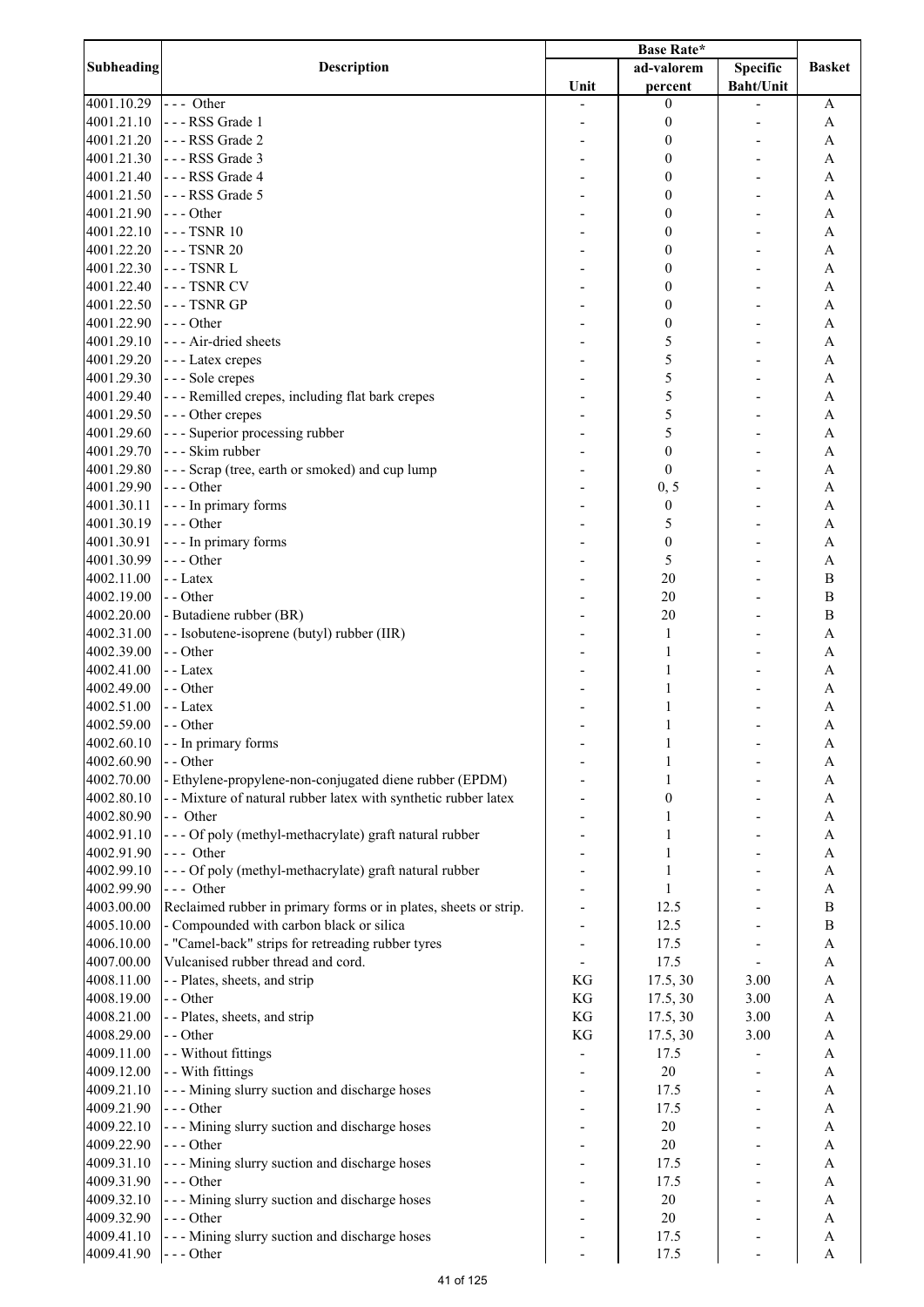|                   |                                                                                                                                                                         |      | <b>Base Rate*</b> |                                                                   |                           |
|-------------------|-------------------------------------------------------------------------------------------------------------------------------------------------------------------------|------|-------------------|-------------------------------------------------------------------|---------------------------|
| <b>Subheading</b> | <b>Description</b>                                                                                                                                                      |      | ad-valorem        | <b>Specific</b>                                                   | <b>Basket</b>             |
|                   |                                                                                                                                                                         | Unit | percent           | <b>Baht/Unit</b>                                                  |                           |
| 4009.42.10        | --- Mining slurry suction and discharge hoses                                                                                                                           |      | 20                |                                                                   | A                         |
| 4009.42.90        | $--$ Other                                                                                                                                                              |      | 20                |                                                                   | A                         |
| 4010.11.10        | --- Of a width exceeding 20 cm                                                                                                                                          |      | 20                |                                                                   | $\boldsymbol{A}$          |
| 4010.11.90        | $--$ Other                                                                                                                                                              |      | 20                |                                                                   | A                         |
| 4010.12.10        | --- Of a width exceeding 20 cm                                                                                                                                          |      | 20                |                                                                   | $\boldsymbol{\mathsf{A}}$ |
| 4010.12.90        | $--$ Other                                                                                                                                                              |      | 20                |                                                                   | $\mathbf A$               |
| 4010.19.10        | --- Of a width exceeding 20 cm                                                                                                                                          |      | 20                |                                                                   | $\boldsymbol{\mathsf{A}}$ |
|                   |                                                                                                                                                                         |      |                   |                                                                   |                           |
| 4010.19.90        | $--- Other$                                                                                                                                                             |      | $20\,$            |                                                                   | $\boldsymbol{\mathsf{A}}$ |
| 4010.31.00        | - - Endless transmission belts of trapezoidal cross-section (V-<br>belts), V-ribbed, of an outside circumference exceeding 60 cm<br>but not exceeding 180 cm            |      | 20                |                                                                   | $\mathbf{A}$              |
| 4010.32.00        | - - Endless transmission belts of trapezoidal cross-section (V-<br>belts), other than V-ribbed, of an outside circumference<br>exceeding 60 cm but not exceeding 180 cm |      | 20                |                                                                   | A                         |
| 4010.33.00        | - - Endless transmission belts of trapezoidal cross-section (V-                                                                                                         |      | 20                |                                                                   | A                         |
|                   | belts), V-ribbed, of an outside circumference exceeding 180 cm<br>but not exceeding 240 cm                                                                              |      |                   |                                                                   |                           |
| 4010.34.00        | -- Endless transmission belts of trapezoidal cross-section (V-<br>belts), other than V-ribbed, of an outside circumference<br>exceeding 180 cm but not exceeding 240 cm |      | 20                |                                                                   | A                         |
| 4010.35.00        | --Endless synchronous belts, of an outside circumference<br>exceeding 60 cm but not exceeding 150 cm                                                                    |      | 20                |                                                                   | A                         |
| 4010.36.00        | - - Endless synchronous belts, of an outside circumference<br>exceeding 150 cm but not exceeding 198 cm                                                                 |      | 20                |                                                                   | A                         |
| 4010.39.00        | - - Other                                                                                                                                                               |      | 20                |                                                                   | A                         |
| 4011.10.00        | - Of a kind used on motor cars (including station wagons and<br>racing cars)                                                                                            | KG   | 20                | 14.50, 23.00                                                      | $\boldsymbol{\mathsf{A}}$ |
| 4011.20.10        | - - Of a width not exceeding 450 mm                                                                                                                                     | KG   | $20\,$            | 14.50, 23.00                                                      | A                         |
| 4011.20.90        | - - Other                                                                                                                                                               | KG   | 20                | 14.50, 23.00                                                      | A                         |
| 4011.30.00        | - Of a kind used on aircraft                                                                                                                                            | KG   | 15                | 10.75                                                             |                           |
|                   |                                                                                                                                                                         |      |                   |                                                                   | $\mathbf A$               |
| 4011.40.00        | - Of a kind used on motorcycles                                                                                                                                         | KG   | 20                | 14.50                                                             | $\mathbf A$               |
| 4011.50.00        | - Of a kind used on bicycles                                                                                                                                            | Unit | $20\,$            | 2.50 baht<br>per kg but<br>not less<br>than 2.50<br>baht per unit | $\boldsymbol{\mathsf{A}}$ |
| 4011.61.00        | - - Of a kind used on agricultural or forestry vehicles and<br>machines                                                                                                 | KG   | 20                | 14.50                                                             | A                         |
| 4011.62.00        | - - Of a kind used on construction or industrial handling vehicles<br>and machines and having a rim size not exceeding 61 cm                                            | KG   | 20                | 14.50                                                             | A                         |
| 4011.63.00        | - - Of a kind used on construction or industrial handling vehicles<br>and machines and having a rim size exceeding 61 cm                                                | KG   | 20                | 14.50                                                             | A                         |
| 4011.69.00        | - - Other                                                                                                                                                               | KG   | 20                | 14.50                                                             | A                         |
| 4011.92.00        | - - Of a kind used on agricultural or forestry vehicles and<br>machines                                                                                                 | KG   | 15                | 3.00                                                              | A                         |
| 4011.93.00        | - - Of a kind used on construction or industrial handling vehicles<br>and machines and having a rim size not exceeding 61 cm                                            | KG   | 15                | 3.00                                                              | $\mathbf{A}$              |
| 4011.94.10        | --- Of a kind used on earth moving machinery                                                                                                                            | KG   | 15                | 3.00                                                              | A                         |
| 4011.94.90        | $--$ Other                                                                                                                                                              | KG   | 15                | 3.00                                                              | A                         |
|                   |                                                                                                                                                                         |      |                   |                                                                   |                           |
| 4011.99.10        | --- Of a kind used on vehicles of Chapter 87                                                                                                                            | KG   | 20                | 14.50                                                             | A                         |
| 4011.99.20        | --- Of a kind used on earth moving machinery                                                                                                                            | KG   | 20                | 14.50                                                             | A                         |
| 4011.99.30        | --- Other, of a width exceeding 450 mm                                                                                                                                  | KG   | 20                | 14.50                                                             | $\boldsymbol{\rm{A}}$     |
| 4011.99.90        | $--$ Other                                                                                                                                                              | KG   | 20                | 14.50                                                             | A                         |
| 4012.11.00        | - - Of a kind used on motor cars (including station wagons and<br>racing cars)                                                                                          | KG   | 20                | 14.50                                                             | A                         |
| 4012.12.10        | --- Of a width not exceeding 450 mm                                                                                                                                     | KG   | 20                | 14.50                                                             | A                         |
| 4012.12.90        | $--- Other$                                                                                                                                                             | KG   | 20                | 14.50                                                             | A                         |
| 4012.13.00        | - - Of a kind used on aircraft                                                                                                                                          | KG   | 20                | 14.50                                                             | $\boldsymbol{A}$          |
| 4012.19.10        | --- Of a kind used on motorcycles                                                                                                                                       | KG   | $20\,$            | 14.50                                                             | $\boldsymbol{\mathsf{A}}$ |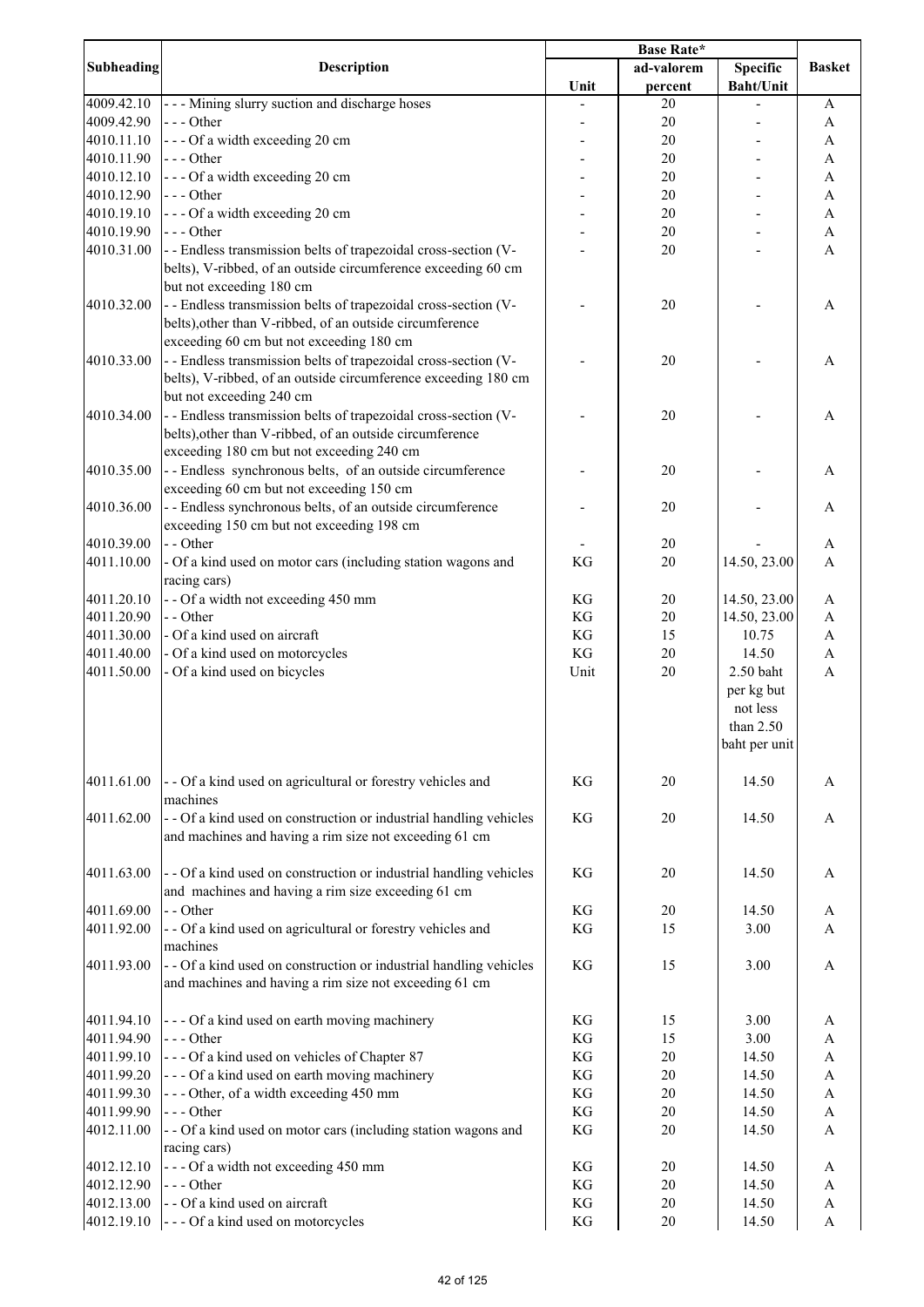|            |                                                                   |      | <b>Base Rate*</b> |                  |               |
|------------|-------------------------------------------------------------------|------|-------------------|------------------|---------------|
| Subheading | <b>Description</b>                                                |      | ad-valorem        | <b>Specific</b>  | <b>Basket</b> |
|            |                                                                   | Unit | percent           | <b>Baht/Unit</b> |               |
| 4012.19.20 | --- Of a kind used on bicycles                                    | Unit | 20                | $2.50$ baht      | A             |
|            |                                                                   |      |                   | per kg but       |               |
|            |                                                                   |      |                   | not less         |               |
|            |                                                                   |      |                   | than $2.50$      |               |
|            |                                                                   |      |                   | baht per unit    |               |
|            |                                                                   |      |                   |                  |               |
|            |                                                                   |      |                   |                  |               |
| 4012.19.30 | --- Of a kind used on earth moving machinery                      | KG   | 20                | 3.00             | A             |
| 4012.19.40 | --- Of a kind used on other vehicles of Chapter 87                | KG   | 20                | 3.00, 14.50      | A             |
| 4012.19.90 | --- Other                                                         | KG   | 20                | 3.00, 14.50      | A             |
| 4012.20.10 | - - Of a kind used on motor cars (including station wagons,       | KG   | 20                | 14.50            | A             |
|            | racing cars)                                                      |      |                   |                  |               |
| 4012.20.21 | --- Of a width not exceeding 450 mm                               | KG   | $20\,$            | 14.50            | A             |
| 4012.20.29 | $--- Other$                                                       | KG   | 20                | 14.50            | A             |
| 4012.20.30 | - - Of a kind used on aircraft                                    | KG   | 20                | 14.50            | $\mathbf{A}$  |
| 4012.20.40 | - - Of a kind used on motorcycles                                 | KG   | 20                | 14.50            | $\mathbf{A}$  |
| 4012.20.50 | - - Of a kind used on bicycles                                    | Unit | 20                | 2.50 baht        | A             |
|            |                                                                   |      |                   | per kg but       |               |
|            |                                                                   |      |                   | not less         |               |
|            |                                                                   |      |                   | than $2.50$      |               |
|            |                                                                   |      |                   | baht per unit    |               |
| 4012.20.60 | - - Of a kind used on earth moving machinery                      | KG   | 15                | 3.00             |               |
|            |                                                                   |      |                   |                  | A             |
| 4012.20.70 | - - Of a kind used on other vehicles of Chapter 87                | KG   | 15, 20            | 3.00, 14.50      | A             |
| 4012.20.91 | --- Buffed tyres                                                  | KG   | 20                | 14.50            | A             |
| 4012.20.99 | $--$ Other                                                        | KG   | 20                | 14.50            | A             |
| 4012.90.11 | --- Not exceeding 100 mm in external diameter                     | KG   | 15                | 3.00             | A             |
| 4012.90.12 | --- Exceeding 100 mm but not exceeding 250 mm in external         | KG   | 15                | 3.00             | A             |
|            | diameter                                                          |      |                   |                  |               |
| 4012.90.13 | --- Exceeding 250 mm in external diameter, of a width not         | KG   | 15                | 3.00             | A             |
|            | exceeding 450 mm, for use on vehicles of heading 87.09            |      |                   |                  |               |
| 4012.90.14 | --- Other soild tyres exceeding 250 mm in external diameter, of   | KG   | 15                | 3.00             | A             |
|            | a width not exceeding 450 mm                                      |      |                   |                  |               |
| 4012.90.15 | --- Solid tyres exceeding 250 mm in external diameter, of a       | KG   | 15                | 3.00             | A             |
|            | width exceeding 450 mm, for use on vehicles of heading 87.09      |      |                   |                  |               |
| 4012.90.16 | --- Other solid tyres exceeding 250 mm in external diameter, of a | KG   | 15                | 3.00             | A             |
|            | width exceeding 450 mm                                            |      |                   |                  |               |
| 4012.90.19 | --- Other                                                         | KG   | 15                | 3.00             | A             |
| 4012.90.21 | --- Of a width not exceeding 450 mm                               | KG   | 15                | 3.00             | A             |
| 4012.90.22 | --- Of a width exceeding 450 mm                                   | KG   | 15                | 3.00             | A             |
| 4012.90.29 | --- Other                                                         | KG   | 15                | 3.00             | A             |
| 4012.90.70 | - - Replaceable tyre treads of a width not exceeding 450 mm       | KG   | 20                | 7.25             | A             |
| 4012.90.80 | - - Tyre flaps                                                    | KG   | 20                | 7.25             | A             |
| 4012.90.90 | - - Other                                                         | KG   | 20                | 7.25             | A             |
| 4013.10.11 | --- Suitable for fitting to tyres of width not exceeding 450 mm   | KG   | 20                | 14.50            | A             |
| 4013.10.19 | --- Suitable for fitting to tyres of width exceeding 450 mm       | KG   | 20                | 14.50            | A             |
| 4013.10.21 | --- Suitable for fitting to tyres of width not exceeding 450 mm   | KG   | 20                | 14.50            | A             |
| 4013.10.29 |                                                                   | KG   | $20\,$            | 14.50            |               |
|            | --- Suitable for fitting to tyres of width exceeding 450 mm       | KG   |                   |                  | A             |
| 4013.20.00 | - Of a kind used on bicycles                                      |      | $20\,$            | 7.25             | A             |
| 4013.90.11 | --- Suitable for fitting to tyres of a width not exceeding 450 mm | KG   | 20                | 7.25             | A             |
|            |                                                                   |      |                   |                  |               |
| 4013.90.19 | --- Suitable for fitting to tyres of a width exceeding 450 mm     | KG   | 20                | 7.25             | A             |
| 4013.90.20 | - - Of a kind used on motorcycles                                 | KG   | 20                | 7.25             | A             |
| 4013.90.31 | --- Suitable for fitting to tyres of a width not exceeding 450 mm | KG   | 20                | 7.25             | A             |
|            |                                                                   |      |                   |                  |               |
| 4013.90.39 | --- Suitable for fitting to tyres of a width exceeding 450 mm     | KG   | 20                | 7.25             | A             |
| 4013.90.40 | - - Of a kind used on aircraft                                    | KG   | 20                | 7.25             | A             |
| 4013.90.91 | --- Suitable for fitting to tyres of a width not exceeding 450 mm | KG   | 20                | 7.25             | A             |
|            |                                                                   |      |                   |                  |               |
| 4013.90.99 | --- Suitable for fitting to tyres of a width exceeding 450 mm     | KG   | 20                | 7.25             | A             |
| 4014.10.00 | - Sheath contraceptives                                           |      | $20\,$            |                  | A             |
| 4014.90.10 | - - Teats for feeding bottles and similar kinds                   |      | 20                |                  | A             |
| 4014.90.40 | - - Stoppers for pharmaceutical use                               |      | $20\,$            |                  | A             |
| 4014.90.90 | - - Other                                                         |      | 20                |                  | A             |
| 4015.11.00 | - Surgical                                                        | ٠    | 20                |                  | A             |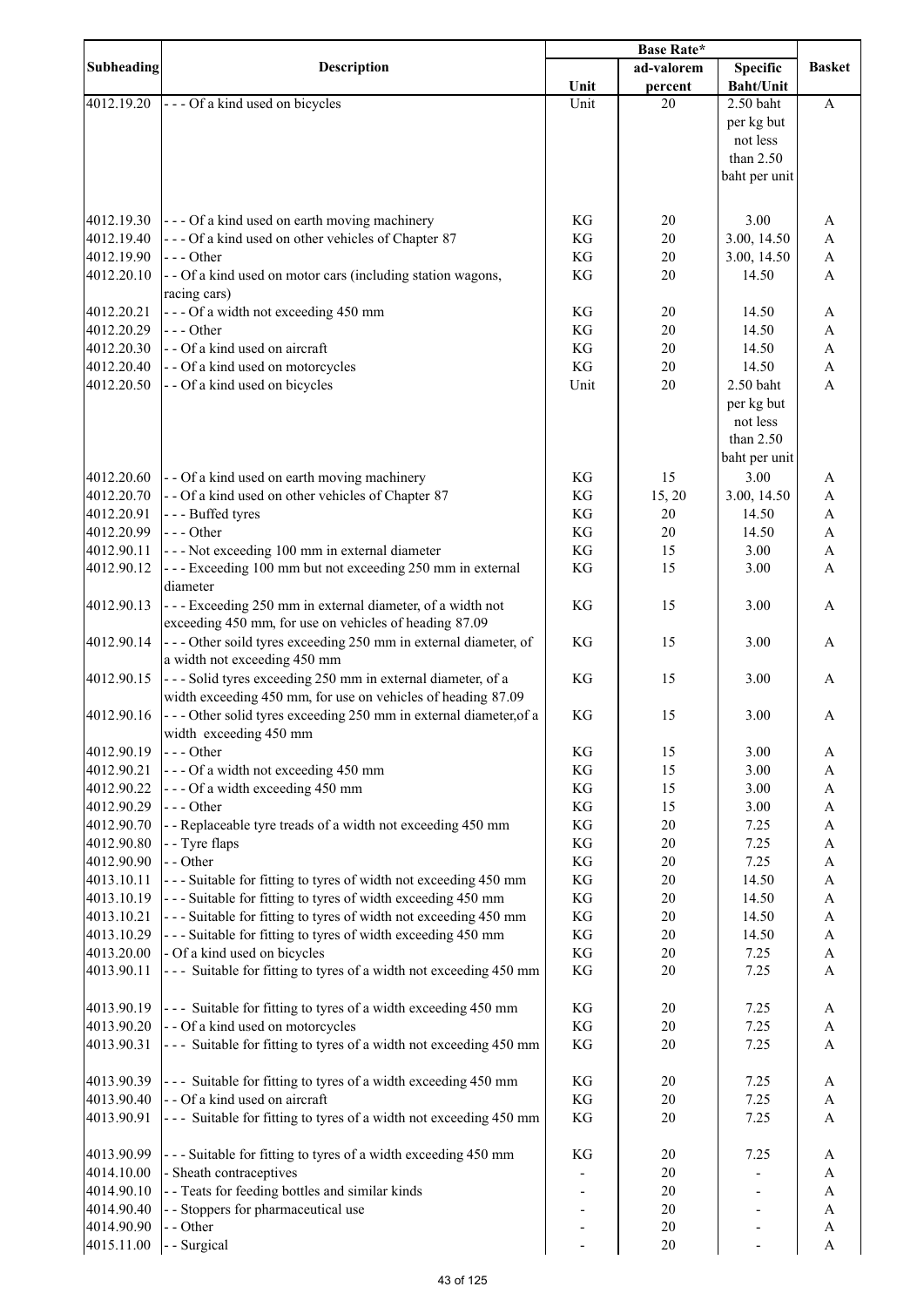|                   |                                                                  | <b>Base Rate*</b>        |                  |                          |                           |
|-------------------|------------------------------------------------------------------|--------------------------|------------------|--------------------------|---------------------------|
| <b>Subheading</b> | <b>Description</b>                                               |                          | ad-valorem       | <b>Specific</b>          | <b>Basket</b>             |
|                   |                                                                  | Unit                     | percent          | <b>Baht/Unit</b>         |                           |
| 4015.19.00        | - - Other                                                        |                          | 20               |                          | A                         |
| 4015.90.00        | - Other                                                          |                          | 20               |                          | A                         |
| 4016.10.00        | - Of cellular rubber                                             |                          |                  |                          |                           |
|                   | - For floor tiles, wall tiles                                    | KG                       | 30               | 3.00                     | A                         |
|                   | - Other                                                          |                          | 20               |                          | A                         |
| 4016.91.10        | - - - Mats                                                       |                          | 20               |                          | A                         |
| 4016.91.90        | $--$ Other                                                       |                          |                  |                          |                           |
|                   | --- For floor tiles                                              |                          |                  |                          |                           |
|                   |                                                                  | KG                       | 30               | 3.00                     | A                         |
|                   | $--- Other$                                                      |                          | 20               |                          | A                         |
| 4016.92.10        | --- Eraser tips                                                  |                          | 20               |                          | A                         |
| 4016.92.90        | $--$ Other                                                       |                          | 20               |                          | A                         |
| 4016.93.10        | --- Packings of a kind used for electrolytic capacitors          |                          | $\boldsymbol{0}$ |                          | A                         |
| 4016.93.90        | $--$ Other                                                       |                          | $\boldsymbol{0}$ |                          | A                         |
| 4016.94.00        | - - Boat or dock fenders, whether or not inflatable              |                          | 20               |                          | A                         |
| 4016.95.00        | - - Other inflatable articles                                    |                          | 20               |                          | A                         |
| 4016.99.11        | ---- For vehicles of heading 87.02, 87.03, 87.04, 87.05 or 87.11 |                          | 20               |                          | $\overline{A}$            |
|                   |                                                                  |                          |                  |                          |                           |
| 4016.99.12        | ---- For vehicles of heading 87.09, 87.13, 87.15 or 87.16        |                          | 20               |                          | A                         |
| 4016.99.17        | ---- For bicycles of heading 87.12                               |                          | 20               |                          | A                         |
| 4016.99.19        | $\left  \text{---}$ Other                                        |                          | 20               |                          | A                         |
| 4016.99.20        | --- Parts and accessories of rotochutes of heading 88.04         |                          | 20               |                          | A                         |
| 4016.99.30        | --- Rubber bands                                                 |                          | 20               |                          | A                         |
| 4016.99.51        | ---- Rubber rollers                                              |                          | 20               |                          | A                         |
| 4016.99.59        | $\left  - - \right $ - Other                                     |                          | 20               |                          | A                         |
| 4016.99.60        | --- Rail pads                                                    |                          | 20               |                          | $\mathbf{A}$              |
| 4016.99.70        | --- Structural bearings including bridge bearings                |                          | 20               |                          | A                         |
| 4016.99.80        | --- Rubber grommets and rubber covers for automative             |                          | 20               |                          | A                         |
|                   |                                                                  |                          |                  |                          |                           |
|                   | wiring harness                                                   |                          |                  |                          |                           |
| 4016.99.90        | $--$ Other                                                       |                          |                  |                          |                           |
|                   | --- For wall tiles                                               | KG                       | 30               | 3.00                     | A                         |
|                   | $--$ Other                                                       |                          | 20               |                          | A                         |
| 4017.00.00        | Hard rubber (for example, ebonite) in all forms, including waste |                          |                  |                          |                           |
|                   | and scrap; articles of hard rubber.                              |                          |                  |                          |                           |
|                   | For floor tiles, wall tiles                                      | KG                       | 30               | 3.00                     | A                         |
|                   | Other                                                            | $\overline{\phantom{a}}$ | 20               | $\overline{\phantom{a}}$ | A                         |
| 4101.20.00        | - Whole hides and skins, of a weight per skin not exceeding 8 kg |                          | $\boldsymbol{0}$ |                          | A                         |
|                   | when simply dried, 10 kg when dry-salted, or 16 kg when fresh,   |                          |                  |                          |                           |
|                   | wet-salted or otherwise preserved                                |                          |                  |                          |                           |
| 4101.50.00        | - Whole hides and skins, of a weight exceeding 16 kg             |                          | 5                |                          | A                         |
| 4101.90.00        | - Other, including butts, bends and bellies                      |                          | 5                |                          | A                         |
| 4102.10.00        | - With wool on                                                   |                          | $\boldsymbol{0}$ |                          | A                         |
| 4102.21.00        | -- Pickled                                                       |                          | $\boldsymbol{0}$ |                          | A                         |
| 4102.29.00        | - - Other                                                        |                          | 5                |                          | $\mathbf{A}$              |
| 4103.20.00        | - Of reptiles                                                    |                          | 5                |                          | $\mathbf{A}$              |
| 4103.30.00        | - Of swine                                                       |                          | 5                |                          | $\mathbf{A}$              |
| 4103.90.00        | - Other                                                          |                          | 1, 5             |                          | $\mathbf{A}$              |
| 4104.11.00        | - - Full grains, unsplit; grain splits                           | KG                       | 5                | 1.50                     | $\, {\bf B}$              |
| 4104.19.00        | - - Other                                                        | KG                       | 5                | 1.50                     | $\, {\bf B}$              |
| 4104.41.00        | - - Full grains, unsplit ; grain splits                          | KG                       | 5                | 1.40                     | $\, {\bf B}$              |
|                   |                                                                  |                          |                  |                          |                           |
| 4104.49.00        | - - Other                                                        | KG                       | 5                | 1.40                     | $\, {\bf B}$              |
| 4105.10.00        | - In the wet state (including wet-blue)                          | KG                       | 5                | 1.50                     | $\mathbf{A}$              |
| 4105.30.00        | - In the dry state (crust)                                       | KG                       | 5                | 1.40                     | $\mathbf{A}$              |
| 4106.21.00        | - - In the wet state (including wet-blue)                        | KG                       | 5                | 1.50                     | $\mathbf{A}$              |
| 4106.22.00        | - - In the dry state (crust)                                     | KG                       | 5                | 1.40                     | A                         |
| 4106.31.00        | - - In the wet state (including wet-blue)                        | $\mathbf{KG}$            | 5                | 1.40                     | A                         |
| 4106.32.00        | - - In the dry state (crust)                                     | KG                       | 5                | 1.40                     | A                         |
| 4106.40.00        | - Of reptiles:                                                   | KG                       | 5                | 1.40                     | $\boldsymbol{\mathsf{A}}$ |
| 4106.91.00        | - - In the wet state (including wet-blue)                        | KG                       | 5                | 1.40                     | A                         |
| 4106.92.00        | - - In the dry state (crust)                                     | KG                       | 5                | 1.40                     | $\mathbf{A}$              |
| 4107.11.00        | - - Full grains, unsplit                                         | KG                       | 5                | 1.40                     | A                         |
| 4107.12.00        | - - Grain splits                                                 | KG                       | 5                | 1.40                     | A                         |
| 4107.19.00        | - - Other                                                        | KG                       | 5                | 1.40                     | A                         |
| 4107.91.00        | - - Full grains, unsplit                                         | KG                       | 5                | 1.40                     | A                         |
| 4107.92.00        | - - Grain splits                                                 | KG                       | 5                | 1.40                     | $\boldsymbol{\rm{A}}$     |
|                   |                                                                  |                          |                  |                          |                           |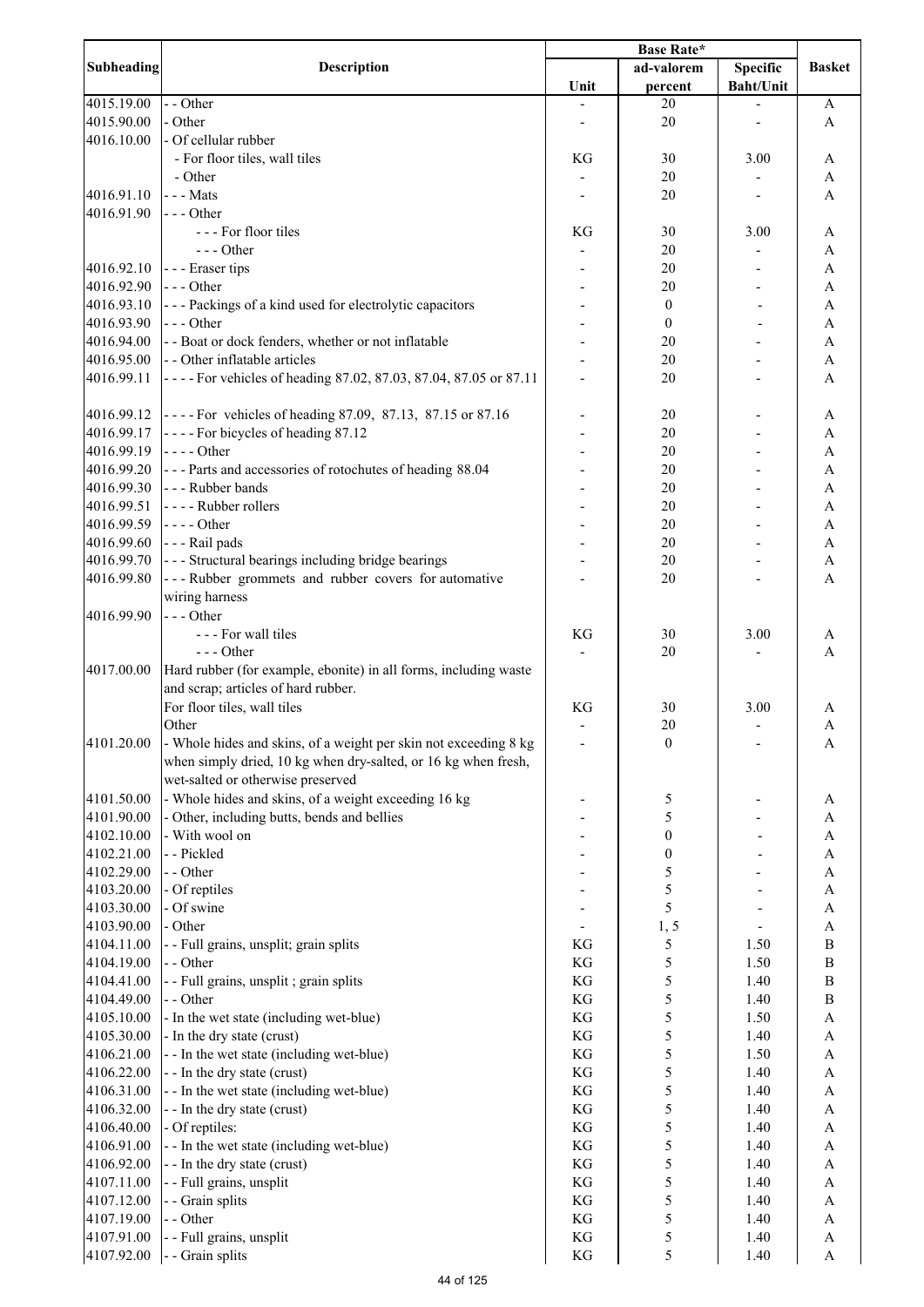|                          |                                                                      | <b>Base Rate*</b> |                  |                  |                           |
|--------------------------|----------------------------------------------------------------------|-------------------|------------------|------------------|---------------------------|
| <b>Subheading</b>        | <b>Description</b>                                                   |                   | ad-valorem       | <b>Specific</b>  | <b>Basket</b>             |
|                          |                                                                      | Unit              | percent          | <b>Baht/Unit</b> |                           |
| 4107.99.00               | - - Other                                                            | KG                | 5                | 1.40             | $\, {\bf B}$              |
| 4112.00.00               | Leather further prepared after tanning or crusting, including        | KG                | 5                | 1.40             | A                         |
|                          | parchment-dressed leather, of sheep or lamb, without wool on,        |                   |                  |                  |                           |
|                          | whether or not split, other than leather of heading 41.14            |                   |                  |                  |                           |
| 4113.10.00               | - Of goats or kids                                                   | KG                | 5                | 1.40             | A                         |
| 4113.20.00               | - Of swine                                                           | KG                | 5                | 1.40             | A                         |
| 4113.30.00               | - Of reptiles                                                        | KG                | 5                | 1.40             | $\boldsymbol{\mathsf{A}}$ |
| 4113.90.00               | - Other                                                              | KG                | 5                | 1.40             | $\, {\bf B}$              |
| 4114.10.00               | - Chamois (including combination chamois) leather                    | KG                | 5                | 1.40             | $\boldsymbol{\rm{A}}$     |
| 4114.20.00               | - Patent leather and patent laminated leather; metallised leather    | KG                | 5                | 1.40             | $\boldsymbol{\mathsf{A}}$ |
| 4115.10.00               | - Composition leather with a basis of leather or leather fibre, in   | KG                | 5                | 1.40             | A                         |
|                          | slabs, sheets or strip, whether or not in rolls                      |                   |                  |                  |                           |
| 4115.20.00               | - Parings and other waste of leather or of composition leather,      |                   | 1                |                  | A                         |
|                          | not suitable for the manufacture of leather articles; leather dust,  |                   |                  |                  |                           |
|                          | powder and flour.                                                    |                   |                  |                  |                           |
| 4205.00.10               | - Boot laces; mats                                                   |                   | 30               |                  | A                         |
| 4205.00.20               | - Industrial safety belts and harnesses                              |                   | 30               |                  | A                         |
| 4205.00.30               | - Leather strings or chords of a kind used for jewelry or articles   |                   | 30               |                  | A                         |
|                          | of personal adornment                                                |                   |                  |                  |                           |
| 4205.00.40               | - Other articles of a kind used in machinery or mechanical           |                   | 20               |                  | A                         |
|                          | appliances or for other technical uses                               |                   |                  |                  |                           |
| 4205.00.90               | - Other                                                              |                   | 30               |                  | A                         |
| 4206.00.00               | Articles of gut (other than silk-worm gut), of goldbeater's skin, of |                   | 20               |                  | $\bf{B}$                  |
|                          | bladders or of tendons.                                              |                   |                  |                  |                           |
| 4301.10.00               | - Of mink, whole, with or without head, tail or paws                 |                   | 1                |                  | A                         |
| 4301.30.00               | - Of lamb, the following: Astrakhan, Broadtail, Caracul, Persian     |                   | 1                |                  | $\mathbf{A}$              |
|                          | and similar lamb, Indian, Chinese, Mongolian or Tibetan lamb,        |                   |                  |                  |                           |
|                          | whole, with or without head, tail or paws                            |                   |                  |                  |                           |
| 4301.60.00               | - Of fox, whole, with or without head, tail or paws                  |                   | 1                |                  | A                         |
| 4301.80.00               | - Other furskins, whole, with or without head, tail or paws          |                   | 1                |                  | $\boldsymbol{\rm{A}}$     |
| 4301.90.00               | - Heads, tails, paws and other pieces or cuttings, suitable for      |                   | $\mathbf{1}$     |                  | A                         |
|                          | furriers' use                                                        |                   |                  |                  |                           |
| 4302.11.00               | - - Of mink                                                          |                   | 5                |                  | A                         |
| 4302.19.00               | - - Other                                                            |                   | 5                |                  | $\mathbf A$               |
| 4302.20.00               | - Heads, tails, paws and other pieces or cuttings, not assembled     |                   | 5                |                  | $\mathbf{A}$              |
| 4302.30.00               | - Whole skins and pieces or cuttings thereof, assembled              |                   | $\sqrt{5}$       |                  | A                         |
| 4303.10.00               | - Articles of apparel and clothing accessories                       |                   | 30               |                  | $\bf{B}$                  |
| 4303.90.20               | - - Articles for industrial uses                                     |                   | 30               |                  | $\, {\bf B}$              |
| 4303.90.90               | - - Other                                                            |                   | 30               |                  | $\, {\bf B}$              |
| 4304.00.10               | - Artificial fur                                                     |                   | 5                |                  | $\bf{B}$                  |
| 4304.00.20               | - Articles for industrial uses                                       |                   | 30               |                  | $\, {\bf B}$              |
| 4304.00.91               | - - Sports bags                                                      |                   | 30               |                  | $\, {\bf B}$              |
| 4304.00.99               | - - Other                                                            |                   | 30               |                  | $\, {\bf B}$              |
| 4401.10.00               | - Fuel wood, in logs, in billets, in twigs, in faggots or in similar |                   | 1                |                  | A                         |
|                          | forms                                                                |                   |                  |                  |                           |
| 4401.21.00               | - - Coniferous                                                       |                   | 1                |                  | A                         |
| 4401.22.00               | - - Non-coniferous                                                   |                   | 1                |                  | A                         |
| 4401.30.00               | - Sawdust and wood waste and scrap, whether or not                   |                   | 1                |                  | A                         |
|                          | agglomerated in logs, briquettes, pellets or similar forms           |                   |                  |                  |                           |
| 4402.10.00               | - Of bamboo                                                          |                   | $\boldsymbol{0}$ |                  | A                         |
| 4402.90.00               | - Other                                                              |                   | $\boldsymbol{0}$ |                  | A                         |
| 4403.10.10               | - - Baulks, sawlogs and veneer logs                                  |                   | 1                |                  | A                         |
| 4403.10.90               | - - Other                                                            |                   |                  |                  | $\boldsymbol{\mathsf{A}}$ |
| 4403.20.10               | - - Baulks, sawlogs and veneer logs                                  |                   |                  |                  | $\boldsymbol{\mathsf{A}}$ |
| 4403.20.90               | - - Other                                                            |                   |                  |                  | $\boldsymbol{\rm{A}}$     |
|                          | --- Baulks, sawlogs and veneer logs                                  |                   |                  |                  | $\boldsymbol{\rm{A}}$     |
| 4403.41.10<br>4403.41.90 | $--- Other$                                                          |                   |                  |                  | A                         |
| 4403.49.10               |                                                                      |                   |                  |                  | $\boldsymbol{\rm{A}}$     |
| 4403.49.90               | --- Baulks, sawlogs and veneer logs<br>$--- Other$                   |                   |                  |                  | A                         |
| 4403.91.10               | --- Baulks, sawlogs and veneer logs                                  |                   | 1                |                  | A                         |
|                          |                                                                      |                   |                  |                  |                           |
| 4403.91.90<br>4403.92.10 | --- Other                                                            |                   | 1                |                  | A<br>A                    |
| 4403.92.90               | --- Baulks, sawlogs and veneer logs<br>$--- Other$                   |                   |                  |                  |                           |
| 4403.99.10               |                                                                      |                   | 1                |                  | $\boldsymbol{A}$          |
|                          | --- Baulks, sawlogs and veneer logs                                  |                   | $\mathbf{1}$     |                  | $\boldsymbol{\mathsf{A}}$ |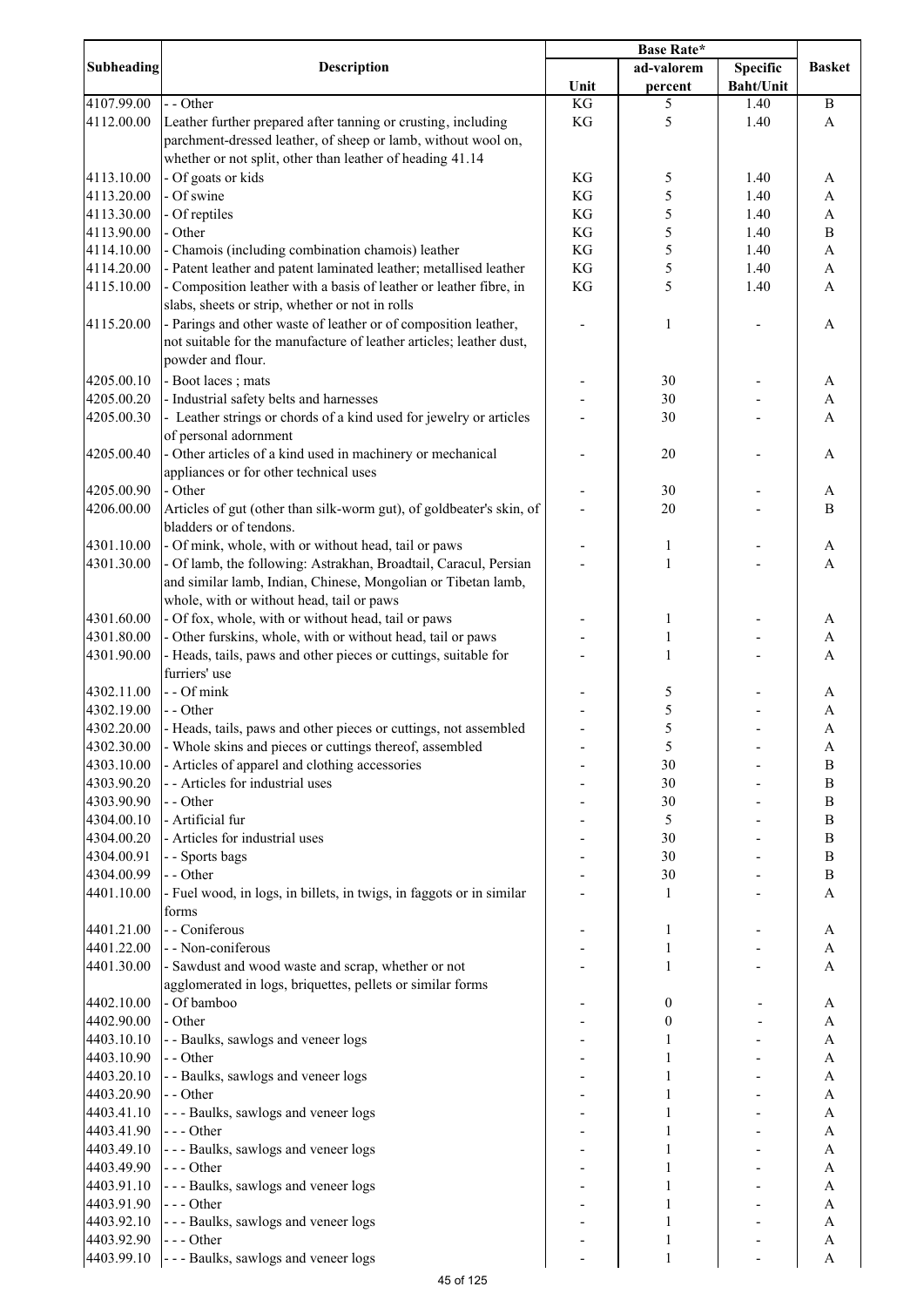|                   |                                                                      | <b>Base Rate*</b> |              |                  |                           |
|-------------------|----------------------------------------------------------------------|-------------------|--------------|------------------|---------------------------|
| <b>Subheading</b> | <b>Description</b>                                                   |                   | ad-valorem   | <b>Specific</b>  | <b>Basket</b>             |
|                   |                                                                      | Unit              | percent      | <b>Baht/Unit</b> |                           |
| 4403.99.90        | $--$ Other                                                           |                   | 1            |                  | A                         |
| 4404.10.00        | - Coniferous                                                         |                   | 1            |                  | A                         |
| 4404.20.00        | - Non-coniferous                                                     |                   | 1            |                  | A                         |
| 4405.00.00        | Wood wool; wood flour.                                               |                   | 1            |                  | A                         |
| 4406.10.00        | - Not impregnated                                                    |                   | 1            |                  | A                         |
| 4406.90.00        | - Other                                                              |                   | 1            |                  | A                         |
| 4407.10.00        | - Coniferous                                                         |                   | 1            |                  | A                         |
| 4407.21.00        | - - Mahogany (Swietenia spp.)                                        |                   |              |                  |                           |
|                   | - - For planed, sanded or end-jointed                                |                   | 5            |                  | $\, {\bf B}$              |
|                   | - - Other                                                            |                   | $\mathbf{1}$ |                  | A                         |
| 4407.22.00        | - - Virola, Imbuia and Balsa                                         |                   |              |                  |                           |
|                   | - - For planed, sanded or end-jointed                                |                   | 5            |                  | $\, {\bf B}$              |
|                   |                                                                      |                   |              |                  |                           |
|                   | - - Other                                                            |                   | 1            |                  | A                         |
| 4407.25.10        | --- Dark Red Meranti or Light Red Meranti                            |                   |              |                  |                           |
|                   | --- Other, except planed, sanded or end-jointed                      |                   | 1            |                  | A                         |
| 4407.25.20        | - - - Meranti Bakau                                                  |                   |              |                  |                           |
|                   | --- Other, except planed, sanded or end-jointed                      |                   | 1            |                  | A                         |
| 4407.26.00        | - - White Lauan, White Meranti, White Seraya, Yellow Meranti         |                   |              |                  |                           |
|                   | and Alan                                                             |                   |              |                  |                           |
|                   | - - Other, except planed, sanded or end-jointed                      |                   | 1            |                  | A                         |
| 4407.91.00        | - - Of oak (Quercus spp.)                                            |                   |              |                  |                           |
|                   | - - Other, except planed, sanded or end-jointed                      |                   | 1            |                  | А                         |
| 4407.92.00        | - - Of beech (Fagus spp.)                                            |                   |              |                  |                           |
|                   | - - Other, except planed, sanded or end-jointed                      |                   | $\mathbf{1}$ |                  | A                         |
| 4407.93.00        | - - Of maple (Acer spp.)                                             |                   |              |                  |                           |
|                   | - - Other, except planed, sanded or end-jointed                      |                   | 1            |                  | A                         |
| 4407.94.00        | - - Of cherry (Prunus spp.)                                          |                   |              |                  |                           |
|                   | - - Other, except planed, sanded or end-jointed                      |                   | 1            |                  | Α                         |
| 4407.95.00        | - - Of ash (Fraxinus spp.)                                           |                   |              |                  |                           |
|                   |                                                                      |                   |              |                  |                           |
|                   | - - Other, except planed, sanded or end-jointed                      |                   | 1            |                  | A                         |
| 4407.99.00        | - - Other                                                            |                   |              |                  |                           |
|                   | - - Other, except planed, sanded or end-jointed                      |                   | 1            |                  | Α                         |
| 4501.10.00        | - Natural cork, raw or simply prepared                               |                   |              |                  | A                         |
| 4501.90.00        | - Other                                                              |                   |              |                  | A                         |
| 4502.00.00        | Natural cork, debacked or roughly squared, or in rectangular         |                   | 5            |                  | A                         |
|                   | (including square) blocks, plates, sheets or strip (including sharp- |                   |              |                  |                           |
|                   | edged blanks for corks or stoppers).                                 |                   |              |                  |                           |
| 4503.10.00        | - Corks and stoppers                                                 |                   | 15           |                  | B                         |
| 4503.90.00        | - Other                                                              |                   | 15           |                  | B                         |
| 4504.10.00        | - Blocks, plates, sheets and strip; tiles of any shape; solid        |                   | 10           |                  | A                         |
|                   | cylinders, including discs                                           |                   |              |                  |                           |
| 4504.90.00        | - Other                                                              |                   | 15           |                  | $\bf{B}$                  |
| 4701.00.00        | Mechanical wood pulp.                                                |                   | 1            |                  | $\boldsymbol{\mathsf{A}}$ |
| 4702.00.00        | Chemical wood pulp, dissolving grades.                               |                   | 1            |                  | A                         |
| 4703.11.00        | - - Coniferous                                                       |                   |              |                  | $\boldsymbol{\mathsf{A}}$ |
| 4703.19.00        | - - Non-coniferous                                                   |                   |              |                  | A                         |
|                   | - - Coniferous                                                       |                   |              |                  |                           |
| 4703.21.00        |                                                                      |                   |              |                  | A                         |
| 4703.29.00        | - - Non-coniferous                                                   |                   |              |                  | A                         |
| 4704.11.00        | - - Coniferous                                                       |                   |              |                  | A                         |
| 4704.19.00        | - - Non-coniferous                                                   |                   |              |                  | A                         |
| 4704.21.00        | - - Coniferous                                                       |                   | 1            |                  | A                         |
| 4704.29.00        | - - Non-coniferous                                                   |                   | 1            |                  | A                         |
| 4705.00.00        | Wood pulp obtained by a combination of mechanical and                |                   | 1            |                  | A                         |
|                   | chemical pulping processes.                                          |                   |              |                  |                           |
| 4706.10.00        | - Cotton linters pulp                                                |                   | 1            |                  | A                         |
| 4706.20.00        | - Pulps of fibres derived from recovered (waste and scrap) paper     |                   | 1            |                  | A                         |
|                   | or paperboard                                                        |                   |              |                  |                           |
| 4706.30.00        | - Other, of bamboo                                                   |                   | 1            |                  | A                         |
| 4706.91.00        | - - Mechanical                                                       |                   | 1            |                  | A                         |
| 4706.92.00        | - - Chemical                                                         |                   |              |                  | A                         |
| 4706.93.00        | - - Semi-chemical                                                    |                   | 1            |                  | A                         |
| 4707.10.00        | - Unbleached kraft paper or paperboard or corrugated paper or        |                   | 1            |                  | A                         |
|                   | paperboard                                                           |                   |              |                  |                           |
|                   |                                                                      |                   |              |                  |                           |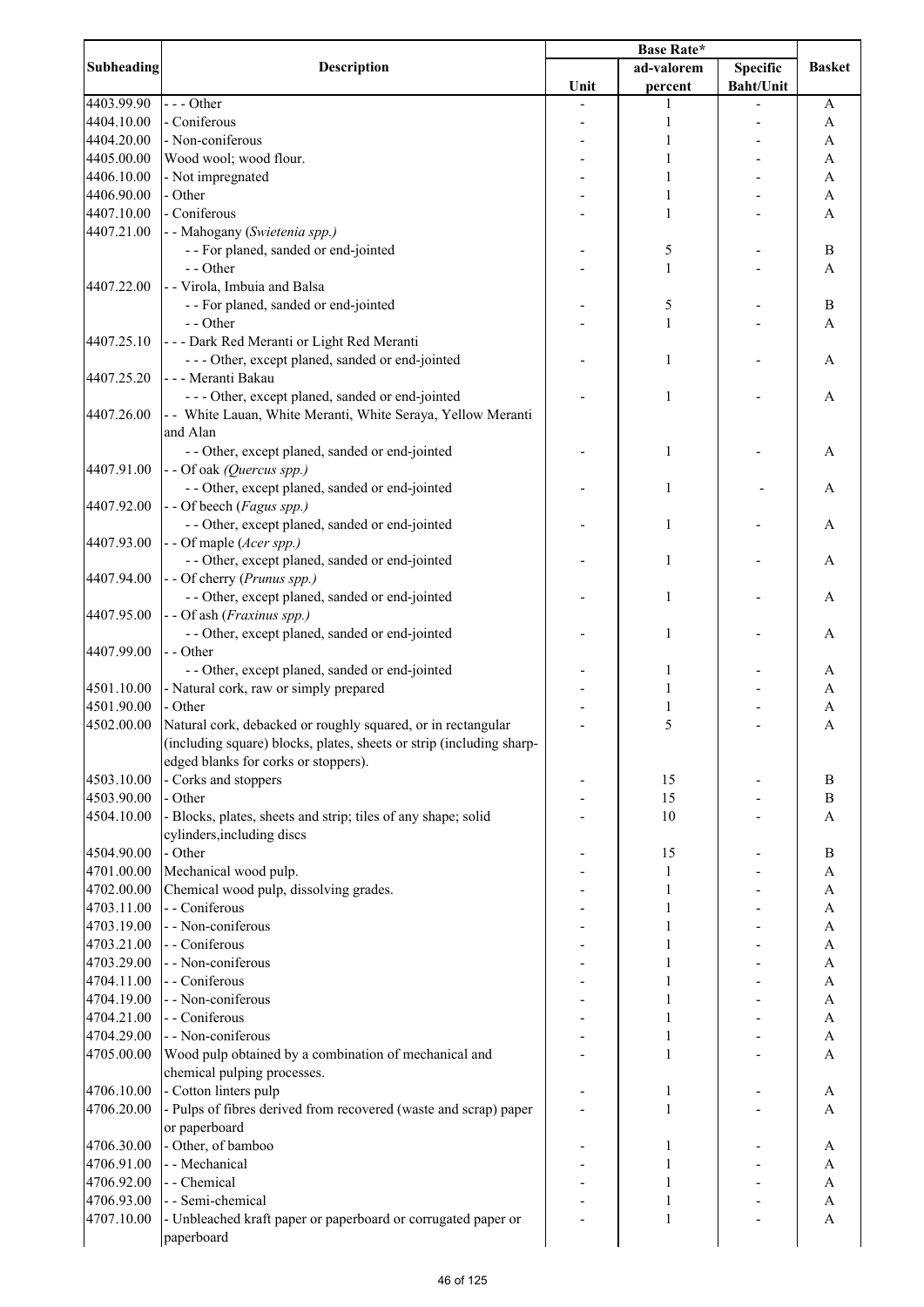|                   |                                                                                                                                                                                                                                                                     | <b>Base Rate*</b> |              |                  |               |
|-------------------|---------------------------------------------------------------------------------------------------------------------------------------------------------------------------------------------------------------------------------------------------------------------|-------------------|--------------|------------------|---------------|
| <b>Subheading</b> | <b>Description</b>                                                                                                                                                                                                                                                  |                   | ad-valorem   | <b>Specific</b>  | <b>Basket</b> |
|                   |                                                                                                                                                                                                                                                                     | Unit              | percent      | <b>Baht/Unit</b> |               |
| 4707.20.00        | - Other paper or paperboard made mainly of bleached chemical<br>pulp, not coloured in the mass                                                                                                                                                                      |                   | 1            |                  | A             |
| 4707.30.00        | - Paper or paperboard made mainly of mechanical pulp (for                                                                                                                                                                                                           |                   | 1            |                  | A             |
|                   | example, newspapers, journals and similar printed matter)                                                                                                                                                                                                           |                   |              |                  |               |
| 4707.90.00        | - Other, including unsorted waste and scrap                                                                                                                                                                                                                         |                   | 1            |                  |               |
| 4801.00.10        |                                                                                                                                                                                                                                                                     | KG                |              | 0.33             | A<br>B        |
|                   | - Weighing not more than $55 \text{g/m}^2$                                                                                                                                                                                                                          |                   |              |                  |               |
| 4801.00.90        | - Other                                                                                                                                                                                                                                                             | KG                | 7.5          | 0.75             | $\, {\bf B}$  |
| 4802.10.00        | - Hand-made paper and paperboard                                                                                                                                                                                                                                    | KG                | 7.5          | 0.75             | $\, {\bf B}$  |
| 4802.20.00        | - Paper and paperboard of a kind used as a base for photo-<br>sensitive, heat-sensitive or electro-sensitive paper or paperboard                                                                                                                                    | KG                | 7.5          | 0.75             | B             |
| 4802.40.00        | - Wallpaper base                                                                                                                                                                                                                                                    | KG                | 7.5          | 0.75             | B             |
| 4802.54.10        | - - - Carbonising base paper, weighing less than 20 g/m <sup>2</sup> , in rolls                                                                                                                                                                                     | KG                | $7.5$        | 0.75             | B             |
|                   | of more than 15 cm or in rectangular (including square) sheets<br>with one side 36 cm or more and the other side 15 cm or more in<br>the unfolded state                                                                                                             |                   |              |                  |               |
| 4802.54.90        | $--$ Other                                                                                                                                                                                                                                                          |                   |              |                  |               |
|                   | --- For carbonising base paper                                                                                                                                                                                                                                      | KG                | 7.5          | 0.75             | B             |
| 4802.55.90        | $--$ Other                                                                                                                                                                                                                                                          |                   |              |                  |               |
|                   | --- For carbonising base paper                                                                                                                                                                                                                                      | KG                | 7.5          | 0.75             | B             |
| 4802.58.21        | ---- In rolls of a width of 15 cm or less or in rectangular<br>(including square) sheets with one side 36 cm or less and the<br>other side 15 cm or less in the unfolded state                                                                                      | KG                | 7.5          | 1.00             | $\, {\bf B}$  |
| 4802.58.29        | $---Other$                                                                                                                                                                                                                                                          | KG                | 7.5          | 1.00             | B             |
| 4802.58.90        | $--$ Other                                                                                                                                                                                                                                                          | KG                | $7.5$        | 1.00             | B             |
| 4802.61.10        | - - - Fancy paper and paperboard including with watermarks,<br>granitized felt finish, fiber finish, a blend of specks or vellum<br>antique finish, in rolls of a width of 15 cm or less                                                                            |                   |              |                  |               |
|                   | - - - For newsprints weighing not more than 55 $g/m^2$                                                                                                                                                                                                              | KG                |              | 0.33             | B             |
|                   | --- For newsprints weighing more than 55 g/m2                                                                                                                                                                                                                       | KG                | 7.5          | 0.75             | B             |
|                   | $---Other$                                                                                                                                                                                                                                                          | KG                | 7.5          | 1.00             | $\, {\bf B}$  |
| 4802.61.20        | - - - Other fancy paper and paperboard including with<br>watermarks, granitized felt finish, fiber finish, a blend of specks<br>or vellum antique finish                                                                                                            |                   |              |                  |               |
|                   | --- For newsprints of a width not exceeding 36 cm,                                                                                                                                                                                                                  | KG                |              | 0.33             | B             |
|                   | weighing not more than 55 $g/m^2$                                                                                                                                                                                                                                   |                   |              |                  |               |
|                   | --- For newsprints of a width not exceeding 36 cm,                                                                                                                                                                                                                  | KG                | 7.5          | 0.75             | B             |
|                   | weighing more than 55 $g/m^2$                                                                                                                                                                                                                                       |                   |              |                  |               |
|                   | --- Other                                                                                                                                                                                                                                                           |                   |              |                  |               |
| 4802.61.90        | $--$ Other                                                                                                                                                                                                                                                          | KG                | 7.5          | 1.00             | $\bf{B}$      |
|                   | --- For carbonising base paper                                                                                                                                                                                                                                      | KG                | 7.5          | 0.75             | $\, {\bf B}$  |
|                   | --- For newsprints of a width not exceeding 36 cm,                                                                                                                                                                                                                  | KG                |              | 0.33             | B             |
|                   | weighing not more than 55 g/m2                                                                                                                                                                                                                                      |                   |              |                  |               |
|                   | --- For newsprints of a width not exceeding 36 cm,                                                                                                                                                                                                                  | KG                | 7.5          | 0.75             | $\bf{B}$      |
|                   | weighing more than 55 g/m2<br>$---Other$                                                                                                                                                                                                                            |                   |              |                  |               |
| 4802.62.10        | - - - Fancy paper and paperboard including with watermarks,<br>granitized felt finish, fibre finish, a blend of specks or vellum<br>antique finish, in rectangular (including square) sheets with one<br>side 36 cm or less and the other side 15 cm or less in the | KG<br>KG          | 7.5<br>$7.5$ | 1.00<br>1.00     | $\bf{B}$<br>B |
|                   | unfolded state                                                                                                                                                                                                                                                      |                   |              |                  |               |
| 4802.62.20        | --- Other fancy paper and paperboard including with<br>watermarks, granitized felt finish, fiber finish, a blend of specks<br>or vellum antique finish                                                                                                              | KG                | 7.5          | 1.00             | B             |
| 4802.62.90        | --- Other                                                                                                                                                                                                                                                           | KG                | 7.5          | 0.75, 1.00       | B             |
| 4802.69.00        | - - Other                                                                                                                                                                                                                                                           | KG                | $7.5$        | 0.75, 1.00       | B             |
| 4804.11.10        | --- Of a kind used in the manufacture of gypsum boards                                                                                                                                                                                                              | KG                | 7.5          | 0.75             | $\, {\bf B}$  |
| 4804.11.90        | --- Other                                                                                                                                                                                                                                                           | KG                | 7.5          | 0.75             | $\, {\bf B}$  |
| 4804.19.10        | --- Of a kind used in the manufacture of gypsum boards                                                                                                                                                                                                              | KG                | 7.5          | 0.75             | $\, {\bf B}$  |
| 4804.19.90        | --- Other                                                                                                                                                                                                                                                           | KG                | 7.5          | 0.75             | $\, {\bf B}$  |
| 4804.21.10        | --- Of a kind used for making cement bags                                                                                                                                                                                                                           | KG                | $7.5$        | 0.75             | $\, {\bf B}$  |
| 4804.21.91        | - - - - Of a kind used in the manufacture of gypsum boards                                                                                                                                                                                                          | KG                | $7.5\,$      | 0.75             | $\, {\bf B}$  |
| 4804.21.99        | $---Other$                                                                                                                                                                                                                                                          | KG                | $7.5\,$      | 0.75             | $\, {\bf B}$  |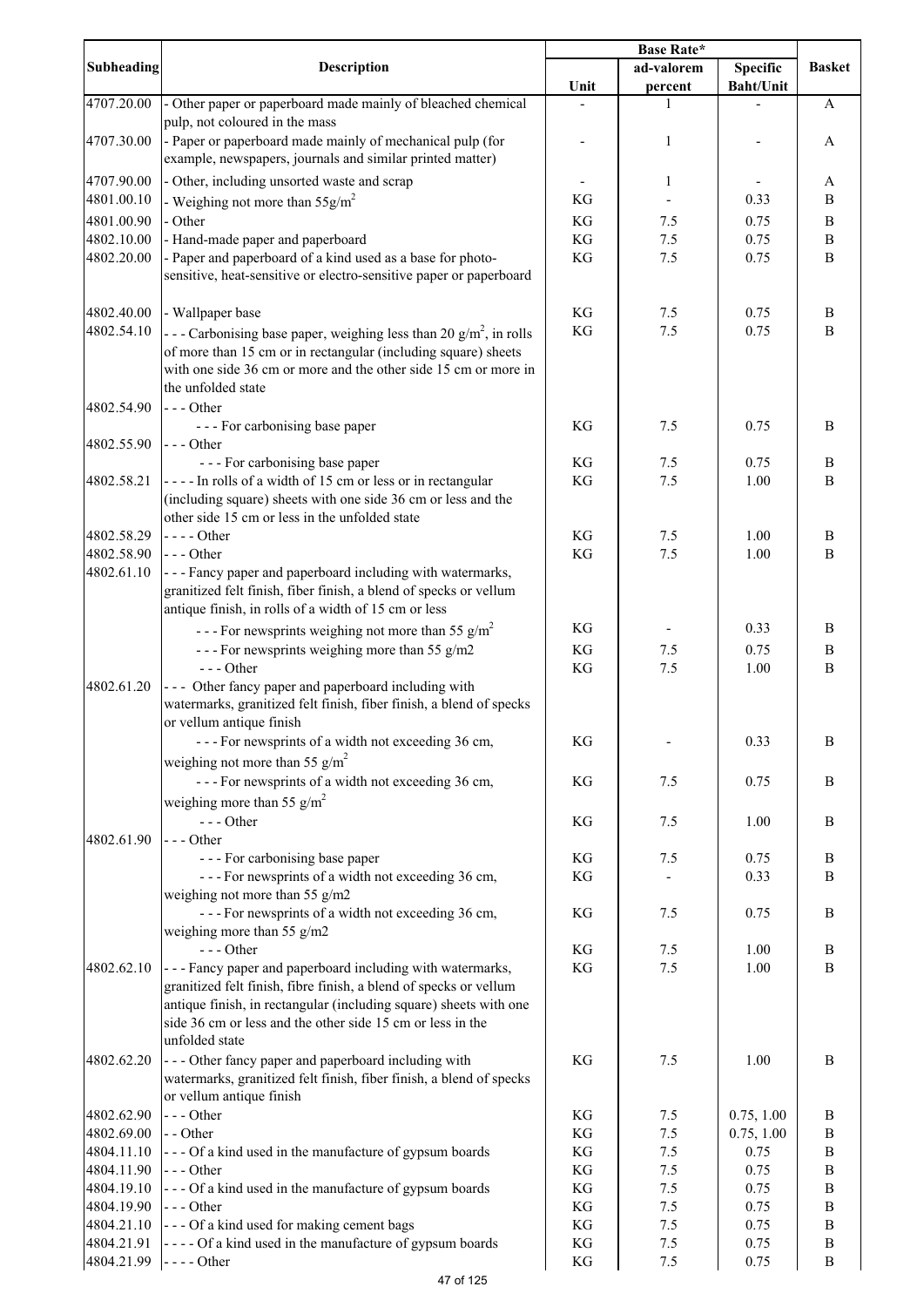|                          |                                                                                           | <b>Base Rate*</b>   |            |                  |                          |
|--------------------------|-------------------------------------------------------------------------------------------|---------------------|------------|------------------|--------------------------|
| <b>Subheading</b>        | Description                                                                               |                     | ad-valorem | <b>Specific</b>  | <b>Basket</b>            |
|                          |                                                                                           | Unit                | percent    | <b>Baht/Unit</b> |                          |
| 4804.29.10               | --- Of a kind used in the manufacture of gypsum boards                                    | KG                  | 7.5        | 0.75             | $\, {\bf B}$             |
| 4804.29.90               | $--$ Other                                                                                | KG                  | 7.5        | 0.75             | B                        |
| 4804.31.10               | --- Electrical grade insulating kraft paper                                               | $\mathbf{KG}$       | 7.5        | 0.75             | B                        |
| 4804.31.30               | $\left  \frac{1}{2} \right $ - - Of a wet strength of 40 g to 60 g, of a kind used in the | KG                  | 7.5        | 0.75             | B                        |
|                          | manufacture of plywood adhesive tape                                                      |                     |            |                  |                          |
| 4804.31.90               | $--$ Other                                                                                | KG                  | 7.5        | 0.75             | $\, {\bf B}$             |
| 4804.39.10               | $\left  -\right $ - - Of a wet strength of 40 g to 60 g, of a kind used in the            | KG                  | 7.5        | 0.75             | B                        |
|                          | manufacture of plywood adhesive tape                                                      |                     |            |                  |                          |
| 4804.39.90               | $--$ Other                                                                                | KG                  | 7.5        | 0.75             | B                        |
| 4804.41.10               | --- Electrical grade insulating kraft paper                                               | KG                  | 7.5        | 0.75             | $\, {\bf B}$             |
| 4804.41.90               | $--$ Other                                                                                | KG                  | 7.5        | 0.75             | $\, {\bf B}$             |
| 4804.42.00               | - - Bleached uniformly throughout the mass and of which more                              | KG                  | 7.5        | 0.75             | $\bf{B}$                 |
|                          | than 95% by weight of the total fibre content consists of wood                            |                     |            |                  |                          |
|                          | fibres obtained by a chemical process                                                     |                     |            |                  |                          |
| 4804.49.00<br>4804.51.10 | - - Other                                                                                 | KG<br>KG            | 7.5<br>7.5 | 0.75<br>0.75     | B<br>$\, {\bf B}$        |
| 4804.51.90               | --- Electrical grade insulating kraft paper<br>$--$ Other                                 | $\mathbf{KG}$       | 7.5        | 0.75             | $\, {\bf B}$             |
| 4804.52.10               | --- Of a kind used in the manufacture of gypsum boards                                    | KG                  | 7.5        | 0.75             | $\, {\bf B}$             |
| 4804.52.90               | $--- Other$                                                                               | $\mathbf{KG}$       | 7.5        | 0.75             | $\, {\bf B}$             |
| 4804.59.00               | - - Other                                                                                 | $\mathbf{KG}$       | 7.5        | 0.75             | $\, {\bf B}$             |
| 4805.12.10               |                                                                                           | $\mathbf{KG}$       | 7.5        | 0.75             | $\, {\bf B}$             |
|                          | - - - Weighing more than 150 g/m <sup>2</sup> but less than 225 g/m <sup>2</sup>          |                     |            |                  |                          |
| 4805.12.90               | $--$ Other                                                                                | $\mathbf{KG}$       | 7.5        | 0.75             | $\, {\bf B}$             |
| 4805.19.10               | - - - Weighing more than 150 g/m <sup>2</sup> but less than 225 g/m <sup>2</sup>          | $\mathbf{KG}$       | 7.5        | 0.75             | $\, {\bf B}$             |
| 4805.19.90               | $--$ Other                                                                                | KG                  | 7.5        | 0.75             | $\, {\bf B}$             |
| 4805.30.10               | - - Match box wrapping paper, coloured                                                    | $\mathbf{KG}$       | 7.5        | 0.75             | $\, {\bf B}$             |
| 4805.30.90               | - - Other                                                                                 | KG                  | 7.5        | 0.75             | $\, {\bf B}$             |
| 4805.40.00               | - Filter paper and paperboard                                                             | $\mathbf{KG}$       | 7.5        | 0.75             | $\, {\bf B}$             |
| 4805.50.00               | - Felt paper and paperboard                                                               | $\mathbf{KG}$       | 7.5        | 0.75             | $\, {\bf B}$             |
| 4805.91.10               | --- Paper of a kind used as interleaf material for the packing of                         | KG                  | 7.5        | 0.75             | $\bf{B}$                 |
|                          | flat glass products, with a resin content by weight of not more                           |                     |            |                  |                          |
|                          | than $0.6\%$                                                                              |                     |            |                  |                          |
| 4805.91.90               | $--$ Other                                                                                | KG                  | 7.5        | 0.75             | B                        |
| 4805.92.10<br>4805.92.90 | - - - Multi-ply paper and paperboard                                                      | KG                  | 7.5        | 0.75             | $\, {\bf B}$             |
|                          | $--$ Other                                                                                | $\mathbf{KG}$<br>KG | 7.5<br>7.5 | 0.75<br>0.75     | $\, {\bf B}$<br>$\bf{B}$ |
| 4805.93.90               | $4805.93.10$ - - Multi-ply paper and paperboard<br>$--$ Other                             | KG                  | 7.5        | 0.75             | B                        |
| 4806.10.00               | - Vegetable parchment                                                                     | KG                  | 12.5       | 1.25             | B                        |
| 4806.20.00               | - Greaseproof papers                                                                      | $\mathbf{KG}$       | 12.5       | 1.25             | $\, {\bf B}$             |
| 4806.30.00               | - Tracing papers                                                                          | $\mathbf{KG}$       | 12.5       | 1.25             | $\, {\bf B}$             |
| 4806.40.00               | Glassine and other glazed transparent or translucent papers                               | $\mathbf{KG}$       | 12.5       | 1.25             | $\, {\bf B}$             |
| 4808.20.00               | - Sack kraft paper, creped or crinkled, whether or not embossed                           | $\mathbf{KG}$       | 7.5        | 0.75             | $\bf{B}$                 |
|                          | or perforated                                                                             |                     |            |                  |                          |
| 4808.30.00               | - Other kraft paper, creped or crinkled, whether or not embossed                          | KG                  | 7.5        | 0.75             | B                        |
|                          | or perforated                                                                             |                     |            |                  |                          |
| 4808.90.10               | -- Embossed paper including fancy paper of a kind used for the                            | KG                  | 7.5        | 0.75             | $\bf{B}$                 |
|                          | manufacture of writing, printing, lining or covering paper                                |                     |            |                  |                          |
| 4808.90.90               | - - Other                                                                                 | KG                  | 7.5        | 0.75             | $\, {\bf B}$             |
| 4809.20.00               | - Self-copy paper                                                                         | $\mathbf{KG}$       | 12.5       | 1.25             | B                        |
| 4809.90.00               | - Other                                                                                   | KG                  | 12.5       | 1.25             | $\, {\bf B}$             |
| 4810.31.20               | --- Paper used as interleaf material for separating in-process                            | KG                  | $7.5\,$    | 0.75             | B                        |
|                          | battery plates, in rolls of a width of 15 cm or less or in                                |                     |            |                  |                          |
|                          | rectangular (including square) sheets with one side 36 cm or less                         |                     |            |                  |                          |
|                          | and the other side 15 cm or less in the unfolded state                                    |                     |            |                  |                          |
| 4810.31.30               | --- Other, in rolls of a width of 15 cm or less or in rectangular                         | KG                  | 7.5        | 0.75             | $\bf{B}$                 |
|                          | (including square) sheets with one side 36 cm or less and the                             |                     |            |                  |                          |
|                          | other side 15 cm or less in the unfolded state                                            |                     |            |                  |                          |
| 4810.31.90               | $--$ Other                                                                                | KG                  | 7.5        | 0.75             | B                        |
| 4810.32.20               | --- In rolls of a width of 15 cm or less or in rectangular                                | KG                  | 7.5        | 0.75             | $\bf{B}$                 |
|                          | (including square) sheets with one side 36 cm or less and the                             |                     |            |                  |                          |
|                          | other side 15 cm or less in the unfolded state                                            |                     |            |                  |                          |
| 4810.32.90               | $--$ Other                                                                                | KG                  | $7.5$      | 0.75             | B                        |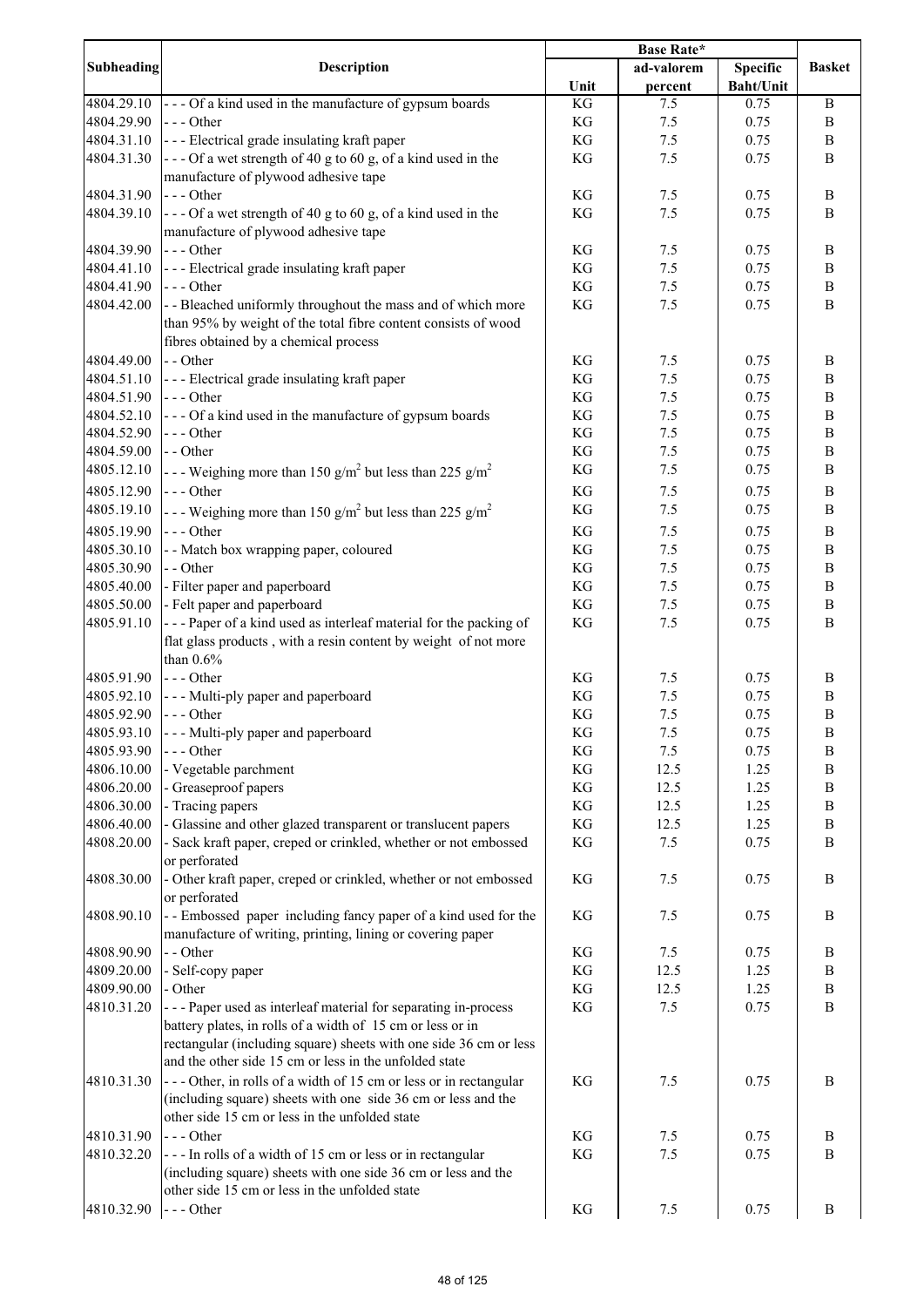| <b>Subheading</b> | <b>Description</b>                                                                                                                   | <b>Base Rate*</b> |             |                  |               |
|-------------------|--------------------------------------------------------------------------------------------------------------------------------------|-------------------|-------------|------------------|---------------|
|                   |                                                                                                                                      |                   | ad-valorem  | <b>Specific</b>  | <b>Basket</b> |
|                   |                                                                                                                                      | Unit              | percent     | <b>Baht/Unit</b> |               |
| 4810.39.20        | --- Paper used as interleaf material for separating in-process                                                                       | KG                | 7.5         | 0.75             | $\, {\bf B}$  |
|                   | battery plates, in rolls of a width of 15 cm or less or in<br>rectangular (including square) sheets with one side 36 cm or less      |                   |             |                  |               |
|                   | and the other side 15 cm or less in the unfolded state                                                                               |                   |             |                  |               |
| 4810.39.30        | --- Other, in rolls of a width of 15 cm or less or in rectangular                                                                    | KG                | 7.5         | 0.75             | B             |
|                   | (including square) sheets with one side 36 cm or less and the                                                                        |                   |             |                  |               |
|                   | other side 15 cm or less in the unfolded state                                                                                       |                   |             |                  |               |
| 4810.39.90        | $--$ Other                                                                                                                           | KG                | 7.5         | 0.75             | B             |
| 4810.92.10        | - - - Grayback board                                                                                                                 | KG                | $7.5$       | 0.75             | $\, {\bf B}$  |
| 4810.92.30        | --- Other, in rolls of a width of 15 cm or less or in rectangular                                                                    | KG                | $7.5$       | 0.75             | $\bf{B}$      |
|                   | (including square) sheets with one side 36 cm or less and the                                                                        |                   |             |                  |               |
|                   | other side 15 cm or less in the unfolded state                                                                                       |                   |             |                  |               |
| 4810.92.90        | $--$ Other                                                                                                                           | KG                | 7.5         | 0.75             | B             |
| 4810.99.20        | --- Paper used as interleaf material for separating in-process                                                                       | KG                | 7.5         | 0.75             | B             |
|                   | battery plates, in rolls of a width 15 cm or less or in rectangular<br>(including square) sheets with one side 36 cm or less and the |                   |             |                  |               |
|                   | other side 15 cm or less in the unfolded state                                                                                       |                   |             |                  |               |
| 4810.99.30        | --- Other, in rolls of a width of 15 cm or less or in rectangular                                                                    | KG                | 7.5         | 0.75             | B             |
|                   | (including square) sheets with one side 36 cm or less and the                                                                        |                   |             |                  |               |
|                   | other side 15 cm or less in the unfolded state                                                                                       |                   |             |                  |               |
| 4810.99.90        | --- Other                                                                                                                            | KG                | 7.5         | 0.75             | B             |
| 4811.10.10        | --In rolls of a width of 15 cm or less or in rectangular (including                                                                  |                   |             |                  |               |
|                   | square) sheets with one side 36 cm or less and the other side 15                                                                     |                   |             |                  |               |
|                   | cm or less in the unfolded state                                                                                                     |                   |             |                  |               |
|                   | - - For floor coverings on a base of paper or of paperboard                                                                          | KG                | 20          | 2.00             | B             |
|                   |                                                                                                                                      |                   |             |                  |               |
| 4811.10.90        | - - Other<br>- - Other                                                                                                               | KG                | 12.5        | 1.25             | B             |
|                   | - - For floor coverings on a base of paper or of paperboard                                                                          | KG                | 20          | 2.00             | B             |
|                   |                                                                                                                                      |                   |             |                  |               |
|                   | - - Other                                                                                                                            | KG                | 12.5        | 1.25             | B             |
| 4811.51.10        | --- Polyethylene coated paperboard of a kind used for the                                                                            | KG                | 12.5        | 1.25             | $\bf{B}$      |
|                   | manufacture of papercup bottoms, in rolls of a width of less than                                                                    |                   |             |                  |               |
|                   | $10 \text{ cm}$                                                                                                                      |                   |             |                  |               |
| 4811.51.20        | --- Other, in rolls of a width of 15 cm or less or in rectangular                                                                    |                   |             |                  |               |
|                   | (including square) sheets with one side 36 cm or less and the                                                                        |                   |             |                  |               |
|                   | other side 15 cm or less in the unfolded state                                                                                       | KG                | 20          | 2.00             | B             |
|                   | --- For floor coverings on a base of paper or of paperboard                                                                          |                   |             |                  |               |
|                   | --- Other                                                                                                                            | KG                | 12.5        | 1.25             | B             |
| 4811.51.90        | $--$ Other                                                                                                                           |                   |             |                  |               |
|                   | --- For floor coverings on a base of paper or of paperboard                                                                          | KG                | 20          | 2.00             | B             |
|                   |                                                                                                                                      |                   |             |                  |               |
|                   | $--$ Other                                                                                                                           | KG                | 12.5        | 1.25             | B             |
| 4811.59.10        | --- Polyethylene coated paperboard of a kind used for the                                                                            | KG                | 7.5         | 0.75             | B             |
|                   | manufacture of papercup bottoms, in rolls of a width of less than                                                                    |                   |             |                  |               |
|                   | $10 \text{ cm}$                                                                                                                      |                   |             |                  |               |
| 4811.59.20        | --- Paper and paperboard covered on both faces with transparent                                                                      | KG                | 7.5         | 0.75             | B             |
|                   | sheets of plastics and with a lining of aluminium foil, for the<br>packaging of liquid food products                                 |                   |             |                  |               |
| 4811.59.30        | --- Other, in rolls of a width of 15 cm or less or in rectangular                                                                    |                   |             |                  |               |
|                   | (including square) sheets with one side 36 cm or less and the                                                                        |                   |             |                  |               |
|                   | other side 15 cm or less in the unfolded state                                                                                       |                   |             |                  |               |
|                   | --- For floor coverings on a base of paper or of paperboard                                                                          | KG                | 20          | 2.00             | B             |
|                   |                                                                                                                                      |                   |             |                  |               |
|                   | $--- Other$                                                                                                                          | KG                | 7.5         | 0.75             | B             |
| 4811.59.90        | $--- Other$                                                                                                                          |                   |             |                  |               |
|                   | --- For floor coverings on a base of paper or of paperboard                                                                          | KG                | 20          | 2.00             | B             |
|                   | $--- Other$                                                                                                                          | KG                |             |                  | B             |
| 4811.60.10        | --In rolls of a width of 15 cm or less or in rectangular (including                                                                  | KG                | 7.5<br>12.5 | 0.75<br>1.25     | B             |
|                   | square) sheets with one side 36 cm or less and the other side 15                                                                     |                   |             |                  |               |
|                   | cm or less in the unfolded state                                                                                                     |                   |             |                  |               |
| 4811.60.90        | - - Other                                                                                                                            | KG                | 12.5        | 1.25             | B             |
|                   | 49 of 125                                                                                                                            |                   |             |                  |               |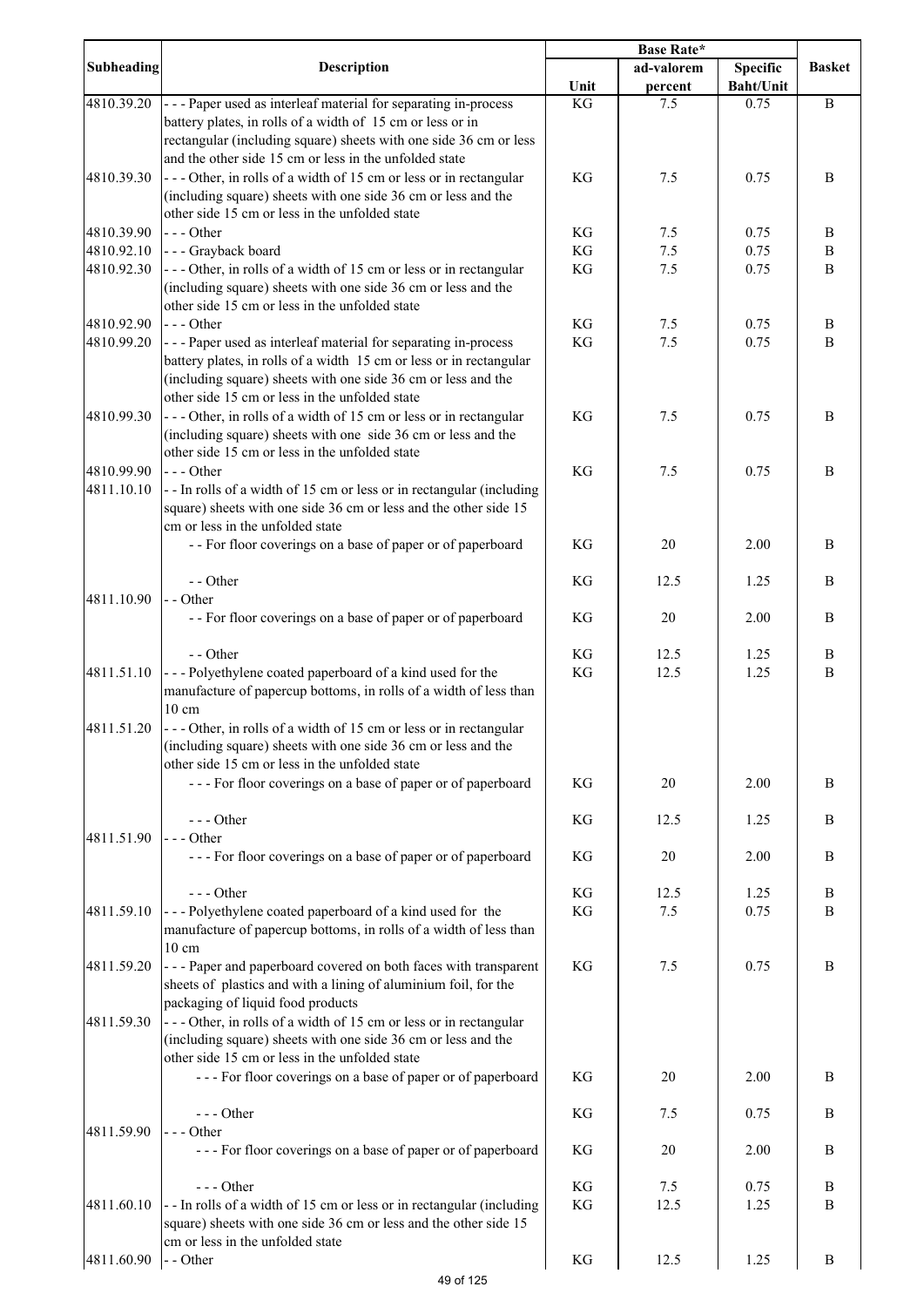|            |                                                                                                                                                                                                    | Base Rate* |                  |                  |               |
|------------|----------------------------------------------------------------------------------------------------------------------------------------------------------------------------------------------------|------------|------------------|------------------|---------------|
| Subheading | Description                                                                                                                                                                                        |            | ad-valorem       | <b>Specific</b>  | <b>Basket</b> |
|            |                                                                                                                                                                                                    | Unit       | percent          | <b>Baht/Unit</b> |               |
| 4811.90.30 | -- In rolls of a width of 15 cm or less or in rectangular (including<br>square) sheets with one side 36 cm or less and the other side 15                                                           |            |                  |                  |               |
|            | cm or less in the unfolded state<br>- - For floor coverings on a base of paper or of paperboard                                                                                                    | <b>KG</b>  | 20               | 2.00             | B             |
| 4811.90.90 | - - Other                                                                                                                                                                                          |            |                  |                  |               |
|            | - - For floor coverings on a base of paper or of paperboard                                                                                                                                        | KG         | 20               | 2.00             | B             |
| 4812.00.00 | Filter blocks, slabs and plates, of paper pulp.                                                                                                                                                    |            | 7.5              |                  | B             |
| 4813.10.00 | - In the form of booklets or tubes                                                                                                                                                                 | KG         | 17.5             | 6.00             | $\, {\bf B}$  |
| 4813.20.00 | - In rolls of a width not exceeding 5 cm                                                                                                                                                           | KG         | 17.5             | 6.00             | $\, {\bf B}$  |
| 4813.90.00 | - Other                                                                                                                                                                                            | KG         | 17.5             | 6.00             | $\, {\bf B}$  |
| 4814.10.00 | - "Ingrain" paper                                                                                                                                                                                  | KG         | $20\,$           | 2.00             | $\, {\bf B}$  |
| 4814.20.00 | - Wallpaper and similar wall coverings, consisting of paper<br>coated or covered, on the face side, with a grained, embossed,<br>coloured, design-printed or otherwise decorated layer of plastics | KG         | 20               | 2.00             | B             |
| 4814.90.00 | - Other                                                                                                                                                                                            | KG         | 20               | 2.00             | B             |
| 4816.20.00 | - Self-copy paper                                                                                                                                                                                  | KG         | 20               | 1.75             | B             |
| 4816.90.00 | - Other                                                                                                                                                                                            | KG         | 20               | 1.75             | $\, {\bf B}$  |
| 4823.20.00 | - Filter paper and paperboard                                                                                                                                                                      | KG         | 10               | 1.00, 1.50       | $\, {\bf B}$  |
| 4823.40.10 | - - Cardiograph recording paper                                                                                                                                                                    | KG         | 20               | 3.25             | $\, {\bf B}$  |
| 4823.40.90 | - - Other                                                                                                                                                                                          | KG         | 20               | 3.25             | $\, {\bf B}$  |
| 4823.70.00 | - Moulded or pressed articles of paper pulp                                                                                                                                                        | KG         | 20               | 3.25             | B             |
| 4823.90.10 | - - Cocooning frames for silk-worms                                                                                                                                                                |            |                  |                  |               |
|            | - - For cellulose wadding and webs of cellulose fibres,<br>coloured or marbled throughout the mass                                                                                                 |            | 10               |                  | $\, {\bf B}$  |
|            | - - Other                                                                                                                                                                                          | KG         | 20               | 2.00             | B             |
| 4823.90.20 | - - Display cards of a kind used for jewellery, including objects<br>of personal adornment or articles of personal use normally                                                                    |            |                  |                  |               |
|            | carried in the pocket, in the handbag or on the person<br>- - For cellulose wadding and webs of cellulose<br>fibres, coloured or marbled throughout the mass                                       |            | 10               |                  | B             |
|            | - - Other                                                                                                                                                                                          | KG         | 20               | 2.00             | B             |
| 4823.90.30 | - - Die-cut polyethylene coated paperboard of a kind used for the<br>manufacture of paper cups                                                                                                     | KG         | 20               | 2.00             | $\, {\bf B}$  |
| 4823.90.40 | - - Paper tube sets of a kind used for the manufacture of fireworks                                                                                                                                |            |                  |                  |               |
|            | - - For cellulose wadding and webs of cellulose<br>fibres, coloured or marbled throughout the mass                                                                                                 |            | 10               |                  | B             |
|            | - - Other                                                                                                                                                                                          | KG         | 20               | 2.00             | B             |
| 4823.90.50 | - - Kraft paper in rolls of a width of 209 mm of a kind used as<br>wrapper for dynamite sticks                                                                                                     | KG         | 20               | 2.00             | B             |
| 4823.90.60 | - - Punched jacquard cards<br>- - For cellulose wadding and webs of cellulose                                                                                                                      |            | 10               |                  | B             |
|            | fibres, coloured or marbled throughout the mass<br>- - Other                                                                                                                                       | KG         | 20               | 2.00             | B             |
| 4823.90.70 | - - Fans and handscreens<br>- - For cellulose wadding and webs of cellulose                                                                                                                        |            | 10               |                  | B             |
|            | fibres, coloured or marbled throughout the mass<br>- - Other                                                                                                                                       | KG         | 20               | 2.00             | B             |
| 4823.90.90 | - - Other                                                                                                                                                                                          |            |                  |                  |               |
|            | - - For joss paper<br>- - For cellulose wadding and webs of cellulose fibres,                                                                                                                      | KG         | 20<br>10         | 10.00            | B<br>B        |
|            | coloured or marbled throughout the mass<br>- - Other                                                                                                                                               | KG         | 20               | 2.00             | B             |
| 4901.10.00 | - In single sheets, whether or not folded                                                                                                                                                          |            |                  |                  |               |
| 4901.91.00 | - Other, except wholly or essentially in Thai<br>- - Dictionaries and encyclopaedias, and serial instalments thereof                                                                               |            | $\boldsymbol{0}$ |                  | A             |
| 4901.99.10 | - - Other, except wholly or essentially in Thai<br>--- Educational, technical, scientific, historical or cultural books                                                                            |            | $\boldsymbol{0}$ |                  | А             |
|            | --- For wholly or essentially in Thai                                                                                                                                                              | KG         | 15               | 2.50             | $\bf{B}$      |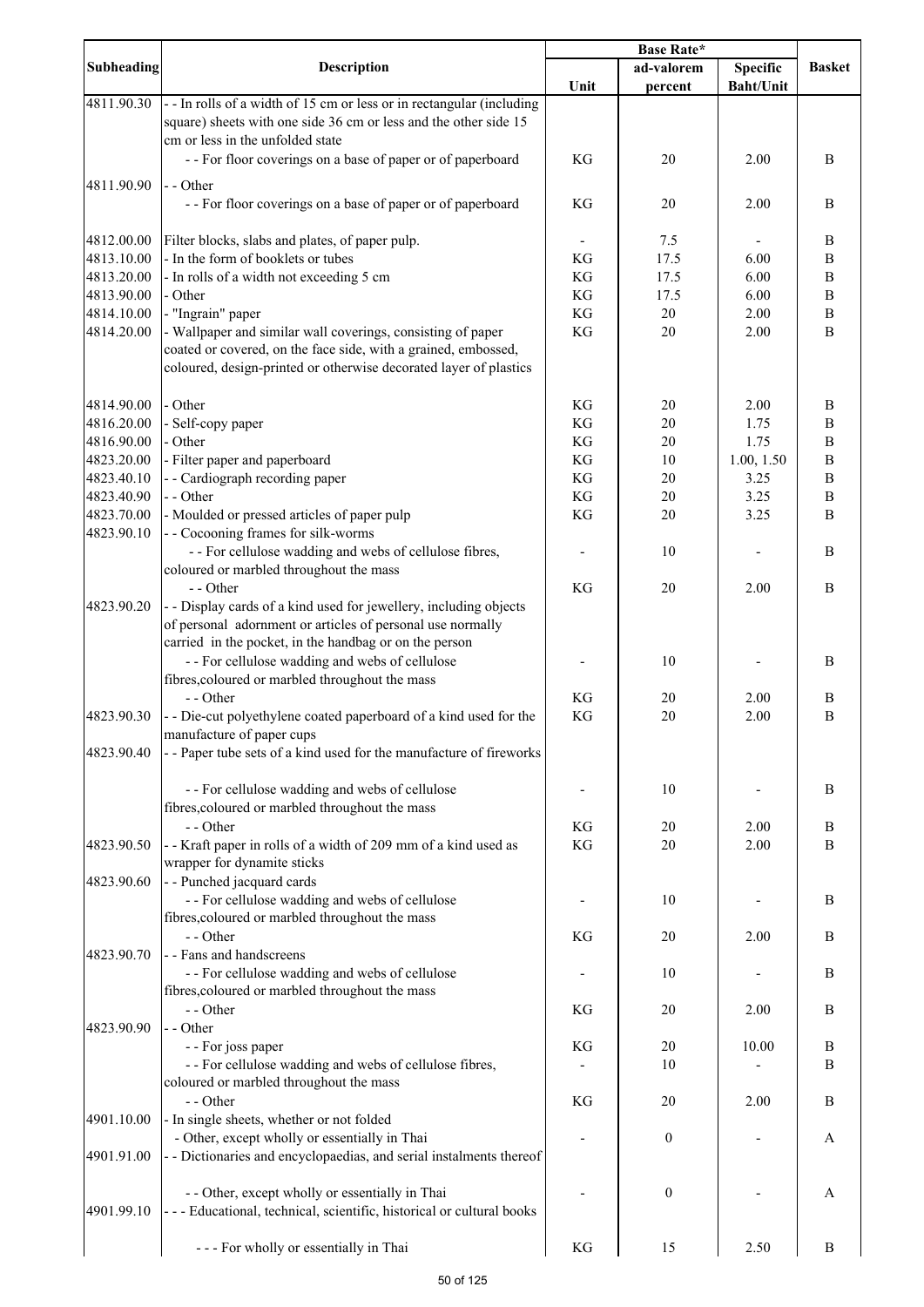|                   | <b>Description</b>                                                  | <b>Base Rate*</b> |                  |                  |                           |
|-------------------|---------------------------------------------------------------------|-------------------|------------------|------------------|---------------------------|
| <b>Subheading</b> |                                                                     |                   | ad-valorem       | <b>Specific</b>  | <b>Basket</b>             |
|                   |                                                                     | Unit              | percent          | <b>Baht/Unit</b> |                           |
|                   | $--- Other$                                                         |                   | $\theta$         |                  | A                         |
| 4901.99.90        | $--$ Other                                                          |                   |                  |                  |                           |
|                   | --- For wholly or essentially in Thai                               | KG                | 15               | 2.50             | $\bf{B}$                  |
|                   | $--$ Other                                                          |                   | $\boldsymbol{0}$ |                  | A                         |
| 4902.10.00        | - Appearing at least four times a week                              |                   | 5                |                  | $\, {\bf B}$              |
| 4902.90.00        | - Other                                                             |                   |                  |                  |                           |
|                   |                                                                     |                   | 5                |                  | B                         |
| 4903.00.00        | Children's picture, drawing or colouring books.                     |                   | 5                |                  | $\bf{B}$                  |
| 4904.00.00        | Music, printed or in manuscript, whether or not bound or            |                   | 5                |                  | B                         |
|                   | illustrated.                                                        |                   |                  |                  |                           |
| 4905.10.00        | - Globes                                                            |                   | 5                |                  | $\bf{B}$                  |
| 4905.91.00        | - - In book form                                                    |                   | 5                |                  | $\, {\bf B}$              |
| 4905.99.00        | - - Other                                                           |                   | 5                |                  | $\, {\bf B}$              |
| 4906.00.10        | - Plans and drawings, including photographic reproductions on       |                   | 5                |                  | B                         |
|                   | sensitised paper                                                    |                   |                  |                  |                           |
| 4906.00.90        | - Other                                                             |                   | 5                |                  | $\, {\bf B}$              |
| 4907.00.10        | - Banknotes, being legal tender                                     |                   | $\boldsymbol{0}$ |                  | $\boldsymbol{\rm{A}}$     |
| 4907.00.20        | - Unused postage, revenue or similar stamps                         |                   | $\boldsymbol{0}$ |                  | $\boldsymbol{\mathsf{A}}$ |
| 4907.00.40        | - Stock, share or bond certificates and similar documents of title; |                   | 15               |                  | $\bf{B}$                  |
|                   | cheque forms                                                        |                   |                  |                  |                           |
|                   |                                                                     |                   |                  |                  |                           |
| 4907.00.90        | - Other                                                             |                   | $\boldsymbol{0}$ |                  | A                         |
| 4909.00.00        | Printed or illustrated postcards; printed cards bearing personal    | KG                | 15               | 1.50, 6.25       | B                         |
|                   | greetings, messages or announcements, whether or not                |                   |                  |                  |                           |
|                   | illustrated, with or without envelopes or trimmings.                |                   |                  |                  |                           |
| 4910.00.00        | Calendars of any kind, printed, including calendar blocks.          | KG                | 15               | 1.50, 6.25       | $\bf{B}$                  |
| 4911.99.10        | --- Printed cards for jewellery or for small objects of personal    | KG                | 15               | 1.50             | $\bf{B}$                  |
|                   | adornment or articles of personal use normally carried in the       |                   |                  |                  |                           |
|                   | pocket, handbag or on the person                                    |                   |                  |                  |                           |
| 4911.99.20        | --- Printed labels for explosives                                   | KG                | 15               | 1.50             | B                         |
| 4911.99.90        | $--- Other$                                                         | KG                | 15               | 1.50             | $\bf{B}$                  |
| 5001.00.00        | Silk-worm cocoons suitable for reeling.                             |                   | 9                |                  | A                         |
|                   |                                                                     |                   |                  |                  |                           |
| 5003.00.00        | Silk waste (including cocoons unsuitable for reeling, yarn waste    |                   | $\mathbf{1}$     |                  | A                         |
|                   | and garneted stock).                                                |                   |                  |                  |                           |
| 5004.00.00        | Silk yarn (other than yarn spun from silk waste) not put up for     |                   | 5                |                  | A                         |
|                   | retail sale.                                                        |                   |                  |                  |                           |
| 5005.00.00        | Yarn spun from silk waste, not put up for retail sale.              |                   | 5                |                  | A                         |
| 5006.00.00        | Silk yarn and yarn spun from silk waste, put up for retail sale;    |                   | 5                |                  | A                         |
|                   | silk-worm gut.                                                      |                   |                  |                  |                           |
| 5007.10.00        | - Fabrics of noil silk                                              |                   | 17.5             |                  | A                         |
| 5007.20.00        | - Other fabrics, containing 85% or more by weight of silk or of     |                   | 17.5             |                  | A                         |
|                   | silk waste other than noil silk                                     |                   |                  |                  |                           |
| 5007.90.00        | - Other fabrics                                                     |                   | 17.5             |                  | A                         |
|                   | - - Shorn wool                                                      |                   |                  |                  |                           |
| 5101.11.00        |                                                                     |                   | 1                |                  | A                         |
| 5101.19.00        | - - Other                                                           |                   | 1                |                  | A                         |
| 5101.21.00        | - - Shorn wool                                                      |                   | 1                |                  | A                         |
| 5101.29.00        | - - Other                                                           |                   |                  |                  | A                         |
| 5101.30.00        | - Carbonised                                                        |                   |                  |                  | A                         |
| 5102.11.00        | - - Of Kashmir (cashmere) goats                                     |                   |                  |                  | $\boldsymbol{\mathsf{A}}$ |
| 5102.19.00        | - - Other                                                           |                   |                  |                  | A                         |
| 5102.20.00        | - Coarse animal hair                                                |                   |                  |                  | $\boldsymbol{\rm{A}}$     |
| 5103.10.00        | - Noils of wool or of fine animal hair                              |                   |                  |                  | A                         |
| 5103.20.00        | - Other waste of wool or of fine animal hair                        |                   |                  |                  | A                         |
| 5103.30.00        | - Waste of coarse animal hair                                       |                   |                  |                  | A                         |
| 5104.00.00        | Garnetted stock of wool or of fine or coarse animal hair.           |                   |                  |                  | A                         |
|                   |                                                                     |                   |                  |                  |                           |
| 5105.10.00        | - Carded wool                                                       |                   |                  |                  | A                         |
| 5105.21.00        | - - Combed wool in fragments                                        |                   |                  |                  | A                         |
| 5105.29.00        | - - Other                                                           |                   |                  |                  | A                         |
| 5105.31.00        | - - Of Kashmir (cashmere) goats                                     |                   |                  |                  | A                         |
| 5105.39.00        | - - Other                                                           |                   | 1                |                  | A                         |
| 5105.40.00        | - Coarse animal hair, carded or combed                              |                   |                  |                  | $\boldsymbol{\rm{A}}$     |
| 5106.10.00        | - Containing 85% or more by weight of wool                          |                   | 5                |                  | A                         |
| 5106.20.00        | - Containing less than 85% by weight of wool                        |                   | 5                |                  | A                         |
| 5107.10.00        | - Containing 85% or more by weight of wool                          |                   | 5                |                  | A                         |
| 5107.20.00        | - Containing less than 85% by weight of wool                        |                   | 5                |                  | A                         |
| 5108.10.00        | - Carded                                                            |                   | 5                |                  | $\boldsymbol{\mathsf{A}}$ |
|                   |                                                                     |                   |                  |                  |                           |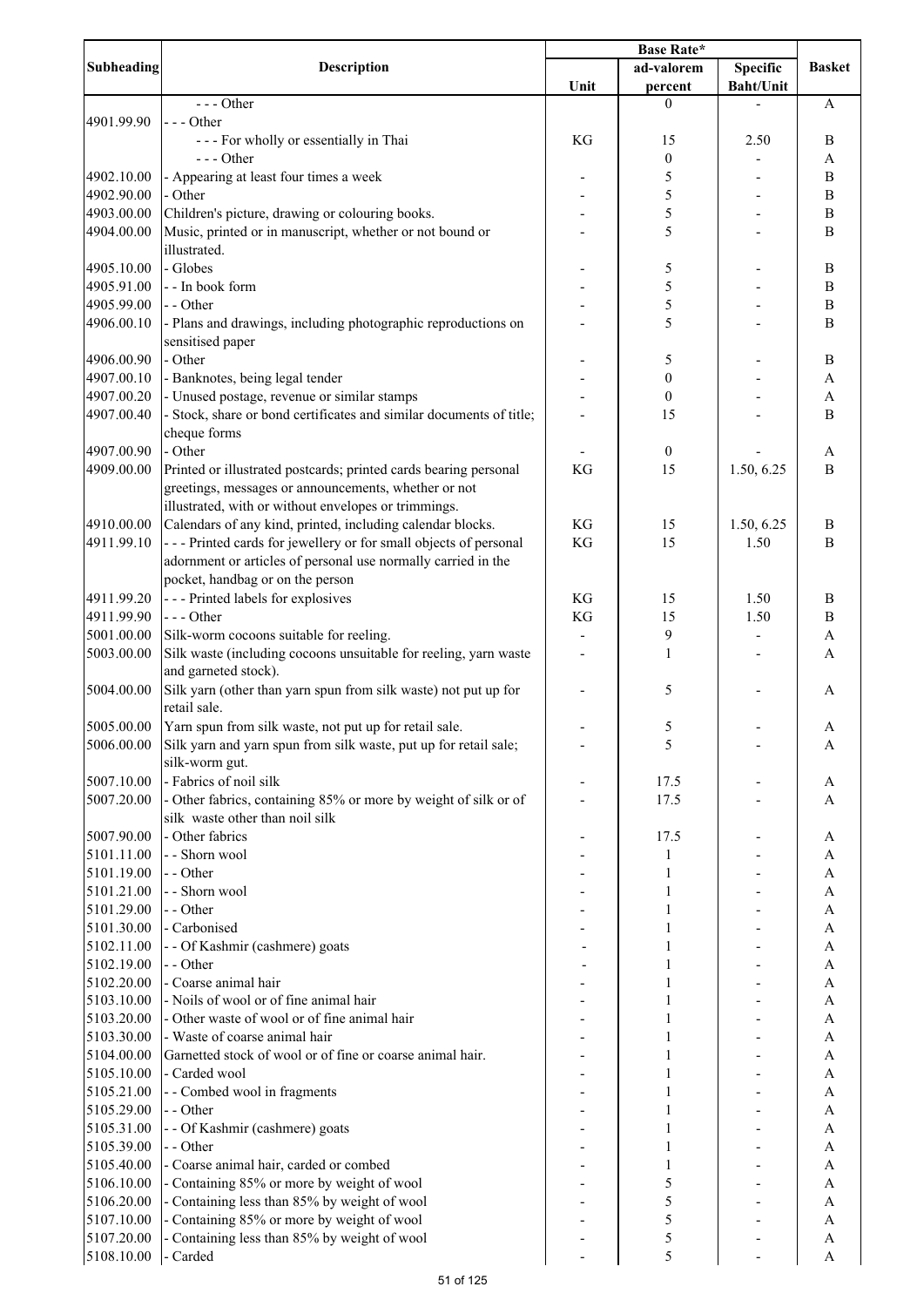| Subheading | Description                                                       |      | ad-valorem       | Specific         | <b>Basket</b> |
|------------|-------------------------------------------------------------------|------|------------------|------------------|---------------|
|            |                                                                   | Unit | percent          | <b>Baht/Unit</b> |               |
| 5108.20.00 | - Combed                                                          |      | 5                |                  | A             |
| 5109.10.00 | - Containing 85% or more by weight of wool or of fine animal      |      | 5                |                  | A             |
|            | hair                                                              |      |                  |                  |               |
| 5109.90.00 | - Other                                                           |      | 5                |                  | A             |
| 5110.00.00 | Yarn of coarse animal hair or of horsehair (including gimped      |      | 5                |                  | A             |
|            | horsehair yarn), whether or not put up for retail sale.           |      |                  |                  |               |
| 5111.11.00 |                                                                   |      | 7.5              |                  | A             |
|            | - - Of a weight not exceeding 300 $g/m^2$                         |      |                  |                  |               |
| 5111.19.00 | - - Other                                                         |      | 7.5              |                  | A             |
| 5111.20.00 | - Other, mixed mainly or solely with man-made filaments           |      | 7.5              |                  | A             |
| 5111.30.00 | - Other, mixed mainly or solely with man-made staple fibres       |      | 7.5              |                  | A             |
| 5111.90.00 | - Other                                                           |      | 7.5              |                  | A             |
| 5112.11.00 | - - Of a weight not exceeding 200 g/m <sup>2</sup>                |      | 7.5              |                  | A             |
| 5112.19.00 | - - Other                                                         |      | 7.5              |                  | A             |
| 5112.20.00 | - Other, mixed mainly or solely with man-made filaments           |      | 7.5              |                  | A             |
| 5112.30.00 | - Other, mixed mainly or solely with man-made staple fibres       |      | 7.5              |                  | A             |
| 5112.90.00 | - Other                                                           |      | 7.5              |                  | A             |
| 5113.00.00 | Woven fabrics of coarse animal hair or of horsehair.              |      | 7.5              |                  | A             |
| 5201.00.00 | Cotton, not carded or combed.                                     |      | $\boldsymbol{0}$ |                  | A             |
| 5202.10.00 |                                                                   |      |                  |                  |               |
|            | - Yarn waste (including thread waste)                             |      | 0                |                  | A             |
| 5202.91.00 | - - Garnetted stock                                               |      | 0                |                  | A             |
| 5202.99.00 | - - Other                                                         |      | 0                |                  | A             |
| 5203.00.00 | Cotton, carded or combed.                                         |      | 0                |                  | A             |
| 5204.11.00 | - - Containing 85% or more by weight of cotton                    |      | 5                |                  | A             |
| 5204.19.00 | - - Other                                                         |      | 5                |                  | A             |
| 5204.20.00 | - Put up for retail sale                                          |      | 5                |                  | A             |
| 5205.11.00 | - - Measuring 714.29 decitex or more (not exceeding 14 metric     |      | 5                |                  | A             |
|            | number)                                                           |      |                  |                  |               |
| 5205.13.00 | - - Measuring less than 232.56 decitex but not less than 192.31   |      | 5                |                  | A             |
|            | decitex (exceeding 43 metric number but not exceeding 52 metric   |      |                  |                  |               |
|            | number)                                                           |      |                  |                  |               |
| 5205.14.00 | - - Measuring less than 192.31 decitex but not less than 125      |      | 5                |                  | A             |
|            | decitex (exceeding 52 metric number but not exceeding 80 metric   |      |                  |                  |               |
|            | number)                                                           |      |                  |                  |               |
| 5205.15.00 | - - Measuring less than 125 decitex (exceeding 80 metric number)  |      | 5                |                  | A             |
|            |                                                                   |      |                  |                  |               |
|            |                                                                   |      |                  |                  |               |
| 5205.21.00 | - Measuring 714.29 decitex or more (not exceeding 14 metric       |      | 5                |                  | A             |
|            | number)                                                           |      |                  |                  |               |
| 5205.23.00 | - - Measuring less than 232.56 decitex but not less than 192.31   |      | 5                |                  | A             |
|            | decitex (exceeding 43 metric number but not exceeding 52 metric   |      |                  |                  |               |
|            | number)                                                           |      |                  |                  |               |
| 5205.27.00 | - - Measuring less than 106.38 decitex but not less than 83.33    |      | 5                |                  | A             |
|            | decitex (exceeding 94 metric number but not exceeding 120         |      |                  |                  |               |
|            | metric number)                                                    |      |                  |                  |               |
| 5205.28.00 | - - Measuring less than 83.33 decitex (exceeding 120 metric       |      | 5                |                  | A             |
|            | number)                                                           |      |                  |                  |               |
| 5205.31.00 | - - Measuring per single yarn 714.29 decitex or more (not         |      | 5                |                  | $\mathbf A$   |
|            | exceeding 14 metric number per single yarn)                       |      |                  |                  |               |
| 5205.32.00 | - - Measuring per single yarn less than 714.29 decitex but not    |      | 5                |                  | A             |
|            | less than 232.56 decitex (exceeding 14 metric number but not      |      |                  |                  |               |
|            | exceeding 43 metric number per single yarn)                       |      |                  |                  |               |
|            |                                                                   |      |                  |                  |               |
| 5205.33.00 | - - Measuring per single yarn less than 232.56 decitex but not    |      | 5                |                  | A             |
|            | less than 192.31 decitex (exceeding 43 metric number but not      |      |                  |                  |               |
|            | exceeding 52 metric number per single yarn)                       |      |                  |                  |               |
| 5205.34.00 | - - Measuring per single yarn less than 192.31 decitex but not    |      | 5                |                  | A             |
|            | less than 125 decitex (exceeding 52 metric number but not         |      |                  |                  |               |
|            | exceeding 80 metric number per single yarn)                       |      |                  |                  |               |
| 5205.35.00 | - - Measuring per single yarn less than 125 decitex (exceeding 80 |      | 5                |                  | A             |
|            | metric number per single yarn)                                    |      |                  |                  |               |
| 5205.41.00 | - - Measuring per single yarn 714.29 decitex or more (not         |      | 5                |                  | A             |
|            | exceeding 14 metric number per single yarn)                       |      |                  |                  |               |
| 5205.42.00 | - - Measuring per single yarn less than 714.29 decitex but not    |      | 5                |                  | A             |
|            | less than 232.56 decitex (exceeding 14 metric number but not      |      |                  |                  |               |
|            | exceeding 43 metric number per single yarn)                       |      |                  |                  |               |
|            |                                                                   |      |                  |                  |               |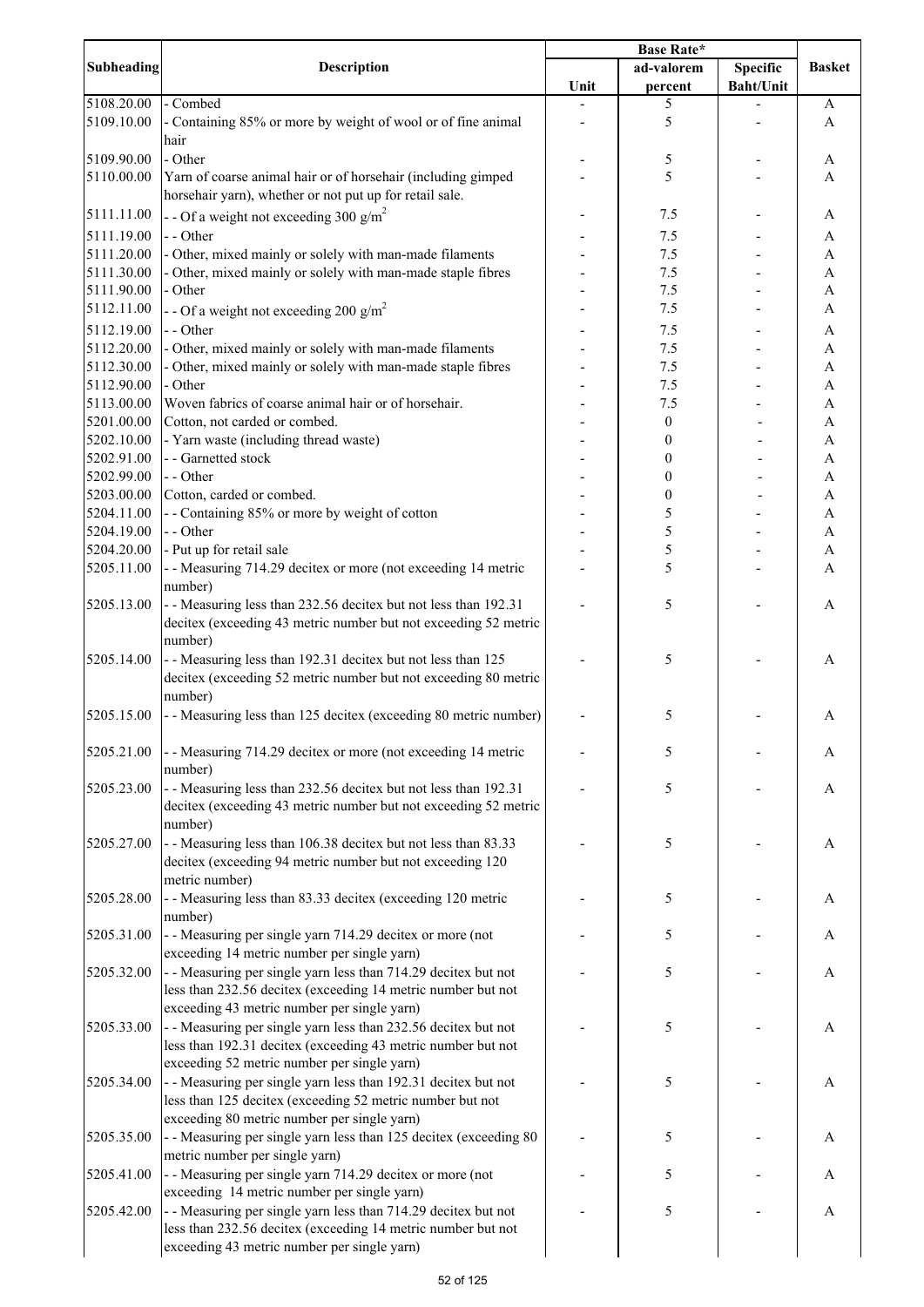|                   |                                                                                                                                                                                                                           | <b>Base Rate*</b> |            |                  |               |
|-------------------|---------------------------------------------------------------------------------------------------------------------------------------------------------------------------------------------------------------------------|-------------------|------------|------------------|---------------|
| <b>Subheading</b> | <b>Description</b>                                                                                                                                                                                                        |                   | ad-valorem | <b>Specific</b>  | <b>Basket</b> |
|                   |                                                                                                                                                                                                                           | Unit              | percent    | <b>Baht/Unit</b> |               |
| 5205.44.00        | - - Measuring per single yarn less than 192.31 decitex but not<br>less than 125 decitex (exceeding 52 metric number but not<br>exceeding 80 metric number per single yarn)                                                |                   | 5          |                  | A             |
| 5205.46.00        | - - Measuring per single yarn less than 125 decitex but not less<br>than 106.38 decitex (exceeding 80 metric number but not                                                                                               |                   | 5          |                  | A             |
| 5205.47.00        | exceeding 94 metric number per single yarn)<br>- - Measuring per single yarn less than 106.38 decitex but not                                                                                                             |                   | 5          |                  | A             |
|                   | less than 83.33 decitex (exceeding 94 metric number but not<br>exceeding 120 metric number per single yarn)                                                                                                               |                   |            |                  |               |
| 5205.48.00        | - - Measuring per single yarn less than 83.33 decitex (exceeding<br>120 metric number per single yarn)                                                                                                                    |                   | 5          |                  | A             |
| 5206.11.00        | - - Measuring 714.29 decitex or more (not exceeding 14 metric<br>number)                                                                                                                                                  |                   | 5          |                  | A             |
| 5206.12.00        | - - Measuring less than 714.29 decitex but not less than 232.56<br>decitex (exceeding 14 metric number but not exceeding 43 metric<br>number)                                                                             |                   | 5          |                  | A             |
| 5206.13.00        | - - Measuring less than 232.56 decitex but not less than 192.31<br>decitex (exceeding 43 metric number but not exceeding 52<br>metric number)                                                                             |                   | 5          |                  | A             |
| 5206.14.00        | - - Measuring less than 192.31 decitex but not less than 125<br>decitex (exceeding 52 metric number but not exceeding 80<br>metric number)                                                                                |                   | 5          |                  | A             |
| 5206.15.00        | - - Measuring less than 125 decitex (exceeding 80 metric number)                                                                                                                                                          |                   | 5          |                  | A             |
| 5206.21.00        | - - Measuring 714.29 decitex or more (not exceeding 14 metric<br>number)                                                                                                                                                  |                   | 5          |                  | A             |
| 5206.22.00        | - - Measuring less than 714.29 decitex but not less than 232.56<br>decitex (exceeding 14 metric number but not exceeding 43                                                                                               |                   | 5          |                  | A             |
| 5206.23.00        | metric number)<br>- - Measuring less than 232.56 decitex but not less than 192.31<br>decitex (exceeding 43 metric number but not exceeding 52                                                                             |                   | 5          |                  | A             |
| 5206.24.00        | metric number)<br>- - Measuring less than 192.31 decitex but not less than 125<br>decitex (exceeding 52 metric number but not exceeding 80                                                                                |                   | 5          |                  | A             |
| 5206.25.00        | metric number)<br>- - Measuring less than 125 decitex (exceeding 80 metric number)                                                                                                                                        |                   | 5          |                  | A             |
| 5206.31.00        | - - Measuring per single yarn 714.29 decitex or more (not<br>exceeding 14 metric number per single yarn)                                                                                                                  |                   | 5          |                  | A             |
| 5206.32.00        | - - Measuring per single yarn less than 714.29 decitex but not<br>less than 232.56 decitex (exceeding 14 metric number but not                                                                                            |                   | 5          |                  | A             |
| 5206.33.00        | exceeding 43 metric number per single yarn)<br>- - Measuring per single yarn less than 232.56 decitex but not<br>less than 192.31 decitex (exceeding 43 metric number but not                                             |                   | 5          |                  | A             |
| 5206.34.00        | exceeding 52 metric number per single yarn)<br>- - Measuring per single yarn less than 192.31 decitex but not<br>less than 125 decitex (exceeding 52 metric number but not                                                |                   | 5          |                  | A             |
| 5206.35.00        | exceeding 80 metric number per single yarn)<br>- - Measuring per single yarn less than 125 decitex (exceeding 80<br>metric number per single yarn)                                                                        |                   | 5          |                  | A             |
| 5206.41.00        | - - Measuring per single yarn 714.29 decitex or more (not<br>exceeding 14 metric number per single yarn)                                                                                                                  |                   | 5          |                  | A             |
| 5206.42.00        | - - Measuring per single yarn less than 714.29 decitex but not<br>less than 232.56 decitex (exceeding 14 metric number but not<br>exceeding 43 metric number per single yarn)                                             |                   | 5          |                  | A             |
| 5206.43.00        | - - Measuring per single yarn less than 232.56 decitex but not<br>less than 192.31 decitex (exceeding 43 metric number but not                                                                                            |                   | 5          |                  | A             |
| 5206.44.00        | exceeding 52 metric number per single yarn)<br>- - Measuring per single yarn less than 192.31 decitex but not<br>less than 125 decitex (exceeding 52 metric number but not<br>exceeding 80 metric number per single yarn) |                   | 5          |                  | A             |
| 5206.45.00        | - - Measuring per single yarn less than 125 decitex (exceeding 80<br>metric number per single yarn)                                                                                                                       |                   | 5          |                  | A             |
| 5207.10.00        | - Containing 85% or more by weight of cotton                                                                                                                                                                              |                   | 5          |                  | A             |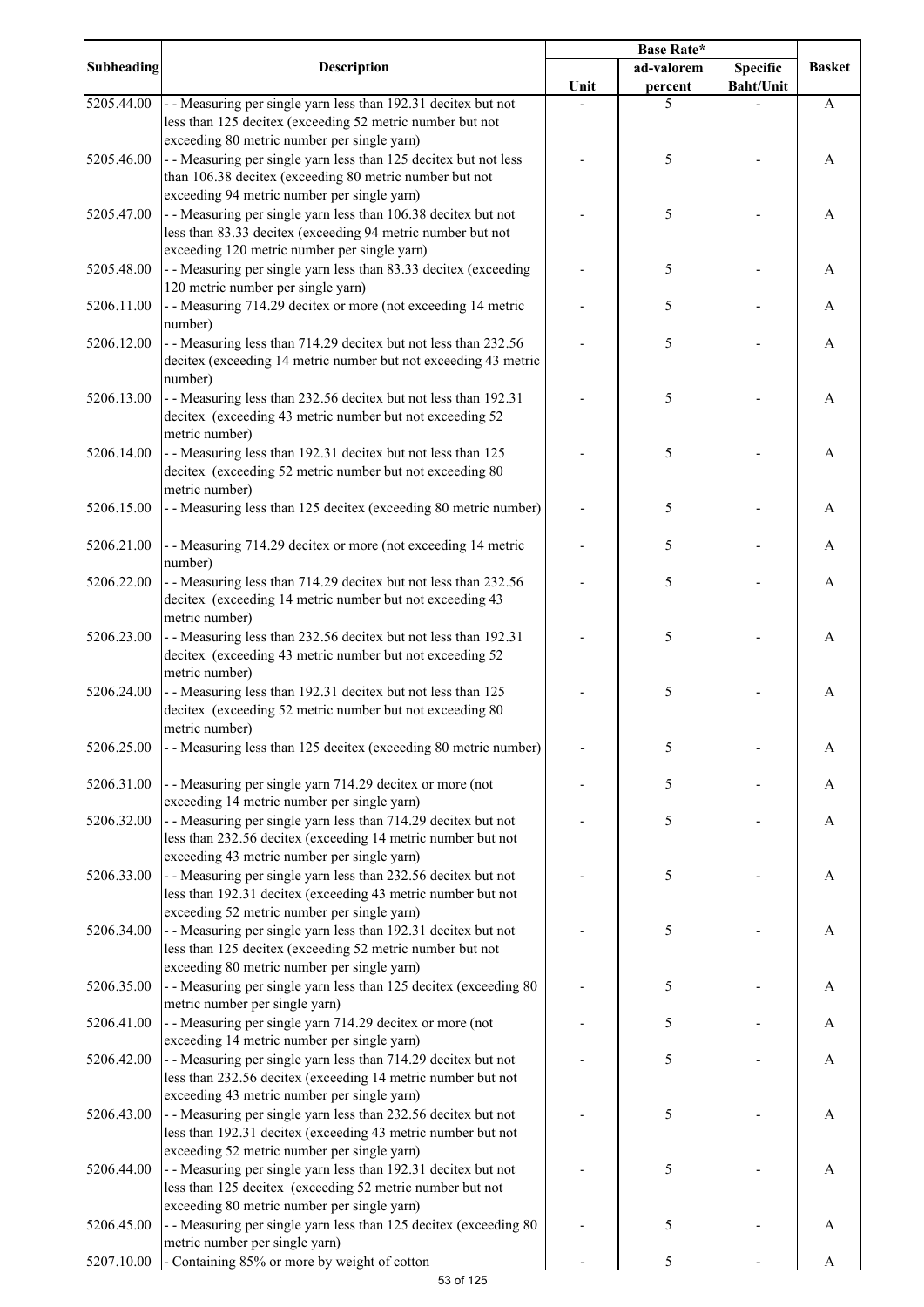|                          |                                                                                                                                 | <b>Base Rate*</b>   |              |                  |                                                        |
|--------------------------|---------------------------------------------------------------------------------------------------------------------------------|---------------------|--------------|------------------|--------------------------------------------------------|
| Subheading               | <b>Description</b>                                                                                                              |                     | ad-valorem   | <b>Specific</b>  | <b>Basket</b>                                          |
|                          |                                                                                                                                 | Unit                | percent      | <b>Baht/Unit</b> |                                                        |
| 5207.90.00               | - Other                                                                                                                         |                     | 5            |                  | A                                                      |
| 5208.11.00               | - - Plain weave, weighing not more than 100 $g/m^2$                                                                             | KG                  | 12.5         | 9.50             | A                                                      |
| 5208.13.00               | --3-thread or 4-thread twill, including cross twill                                                                             | $\mathbf{KG}$       | 12.5         | 9.50             | $\boldsymbol{\mathsf{A}}$                              |
| 5208.19.00               | - - Other fabrics                                                                                                               | $\mathbf{KG}$       | 12.5         | 9.50             | $\boldsymbol{\mathsf{A}}$                              |
| 5208.21.00               | - - Plain weave, weighing not more than 100 $g/m^2$                                                                             | $\mathbf{KG}$       | 12.5         | 9.50             | $\boldsymbol{\rm{A}}$                                  |
| 5208.22.00               | - - Plain weave, weighing more than 100 $g/m^2$                                                                                 | $\mathbf{KG}$       | 12.5         | 9.50             | $\boldsymbol{\mathsf{A}}$                              |
| 5208.23.00               | - - 3-thread or 4-thread twill, including cross twill                                                                           | $\mathbf{KG}$       | 12.5         | 9.50             | $\boldsymbol{\mathsf{A}}$                              |
| 5210.11.00               | - - Plain weave                                                                                                                 | $\mathbf{KG}$       | 12.5         | 9.50             | $\boldsymbol{\rm{A}}$                                  |
| 5210.19.00               | - - Other fabrics                                                                                                               | $\mathbf{KG}$       | 12.5         | 9.50             | $\boldsymbol{\mathsf{A}}$                              |
| 5210.21.00               | - - Plain weave                                                                                                                 | $\mathbf{KG}$       | 12.5         | 9.50             | $\boldsymbol{\mathsf{A}}$                              |
| 5210.29.00               | - - Other fabrics                                                                                                               | $\mathbf{KG}$       | 12.5         | 9.50             | $\boldsymbol{\rm{A}}$                                  |
| 5210.31.00               | - - Plain weave                                                                                                                 | $\mathbf{KG}$       | 12.5         | 9.50             | $\boldsymbol{\rm{A}}$                                  |
| 5210.32.00               | --3-thread or 4-thread twill, including cross twill                                                                             | $\mathbf{KG}$       | 12.5         | 9.50             | $\boldsymbol{\rm{A}}$                                  |
| 5210.51.00               | - - Plain weave                                                                                                                 | KG                  | 12.5         | 9.50             | $\boldsymbol{\mathsf{A}}$                              |
| 5210.59.00               | - - Other fabrics                                                                                                               | $\mathbf{KG}$       | 12.5         | 9.50             | $\mathbf A$                                            |
| 5211.11.00               | - - Plain weave                                                                                                                 | $\mathbf{KG}$       | 12.5         | 9.50             | $\mathbf A$                                            |
| 5211.12.00               | - - 3-thread or 4-thread twill, including cross twill                                                                           | $\mathbf{KG}$       | 12.5         | 9.50             | $\boldsymbol{\mathsf{A}}$                              |
| 5211.19.00               | - - Other fabrics                                                                                                               | $\mathbf{KG}$       | 12.5         | 9.50             | $\boldsymbol{\mathsf{A}}$                              |
| 5211.20.00               | - Bleached                                                                                                                      | $\mathbf{KG}$       | 12.5         | 9.50             | $\boldsymbol{\mathsf{A}}$                              |
| 5211.31.00               | - - Plain weave                                                                                                                 | KG                  | 12.5         | 9.50             | $\boldsymbol{\mathsf{A}}$                              |
| 5211.32.00<br>5211.43.00 | - - 3-thread or 4-thread twill, including cross twill<br>- - Other fabrics of 3-thread or 4-thread twill, including cross twill | $\mathbf{KG}$<br>KG | 12.5<br>12.5 | 9.50<br>9.50     | $\boldsymbol{\mathsf{A}}$<br>$\boldsymbol{\mathsf{A}}$ |
|                          |                                                                                                                                 |                     |              |                  |                                                        |
| 5211.49.00               | - - Other fabrics                                                                                                               | KG                  | 12.5         | 9.50             | A                                                      |
| 5211.51.00               | - - Plain weave                                                                                                                 | $\mathbf{KG}$       | 12.5         | 9.50             | $\mathbf A$                                            |
| 5211.52.00               | --3-thread or 4-thread twill, including cross twill                                                                             | $\mathbf{KG}$       | 12.5         | 9.50             | $\boldsymbol{\mathsf{A}}$                              |
| 5211.59.00               | - - Other fabrics                                                                                                               | $\mathbf{KG}$       | 12.5         | 9.50             | $\boldsymbol{\rm{A}}$                                  |
| 5212.11.00               | - - Unbleached                                                                                                                  | $\mathbf{KG}$       | 12.5         | 9.50             | $\boldsymbol{\mathsf{A}}$                              |
| 5212.12.00               | - - Bleached                                                                                                                    | KG                  | 12.5         | 9.50             | $\boldsymbol{\mathsf{A}}$                              |
| 5301.10.00               | - Flax, raw or retted                                                                                                           |                     | 5            |                  | $\mathbf A$                                            |
| 5301.21.00               | - - Broken or scutched                                                                                                          |                     | 5            |                  | $\boldsymbol{\rm{A}}$                                  |
| 5301.29.00               | - - Other                                                                                                                       |                     | 5            |                  | $\boldsymbol{\rm{A}}$                                  |
| 5301.30.00               | - Flax tow and waste                                                                                                            |                     | 5            |                  | $\boldsymbol{\rm{A}}$                                  |
| 5302.10.00               | - True hemp, raw or retted                                                                                                      |                     | 5            |                  | $\mathbf A$                                            |
| 5302.90.00               | - Other                                                                                                                         |                     | 5            |                  | $\mathbf{A}$                                           |
| 5303.10.00               | - Jute and other textile bast fibres, raw or retted                                                                             |                     | 5            |                  | A                                                      |
| 5303.90.00               | - Other                                                                                                                         |                     | 5            |                  | A                                                      |
| 5305.00.00               | Coconut, abaca (Manila hemp or Musa textilis Nee), ramie and                                                                    |                     | 5            |                  | A                                                      |
|                          | other vegetable textile fibres, not elsewhere specified or                                                                      |                     |              |                  |                                                        |
|                          | included, raw or processed but not spun; tow, noils and waste of                                                                |                     |              |                  |                                                        |
|                          | these fibres (including yarn waste and garnetted stock)                                                                         |                     |              |                  |                                                        |
| 5306.10.00               | - Single                                                                                                                        |                     | 5            |                  | A                                                      |
| 5306.20.00               | - Multiple (folded) or cabled                                                                                                   |                     | 5            |                  | A                                                      |
| 5307.10.00               | - Single<br>- Multiple (folded) or cabled                                                                                       |                     | 5            |                  | A                                                      |
| 5307.20.00<br>5308.10.00 | - Coir yarn                                                                                                                     |                     | 5<br>5       |                  | A<br>A                                                 |
| 5308.20.00               | - True hemp yarn                                                                                                                |                     | 5            |                  | A                                                      |
| 5308.90.10               | - - Paper yarn                                                                                                                  |                     | 5            |                  | A                                                      |
| 5308.90.90               | - - Other                                                                                                                       |                     | 5            |                  | A                                                      |
| 5309.29.00               | - - Other                                                                                                                       |                     | 12.5         |                  | A                                                      |
| 5310.10.00               | - Unbleached                                                                                                                    |                     | 12.5         |                  | A                                                      |
| 5310.90.00               | - Other                                                                                                                         |                     | 12.5         |                  | A                                                      |
| 5311.00.00               | Woven fabrics of other vegetable textile fibres; woven fabrics of                                                               |                     | 12.5         |                  | A                                                      |
|                          | paper yarn.                                                                                                                     |                     |              |                  |                                                        |
| 5402.11.00               | - - Of aramids                                                                                                                  |                     | 5            |                  | A                                                      |
| 5402.19.00               | - - Other                                                                                                                       |                     | 5            |                  | A                                                      |
| 5402.20.00               | - High tenacity yarn of polyesters                                                                                              |                     | 5            |                  | $\mathbf{A}$                                           |
| 5402.31.00               | - - Of nylon or other polyamides, measuring per single yarn not                                                                 |                     | 5            |                  | A                                                      |
|                          | more than 50 tex                                                                                                                |                     |              |                  |                                                        |
| 5402.32.00               | - - Of nylon or other polyamides, measuring per single yarn more                                                                |                     | 5            |                  | A                                                      |
|                          | than 50 tex                                                                                                                     |                     |              |                  |                                                        |
| 5402.44.00               | - - Elastomeric                                                                                                                 |                     | 5            |                  | A                                                      |
| 5402.45.00               | - - Other, of nylon or other polyamides                                                                                         |                     | 5            |                  | A                                                      |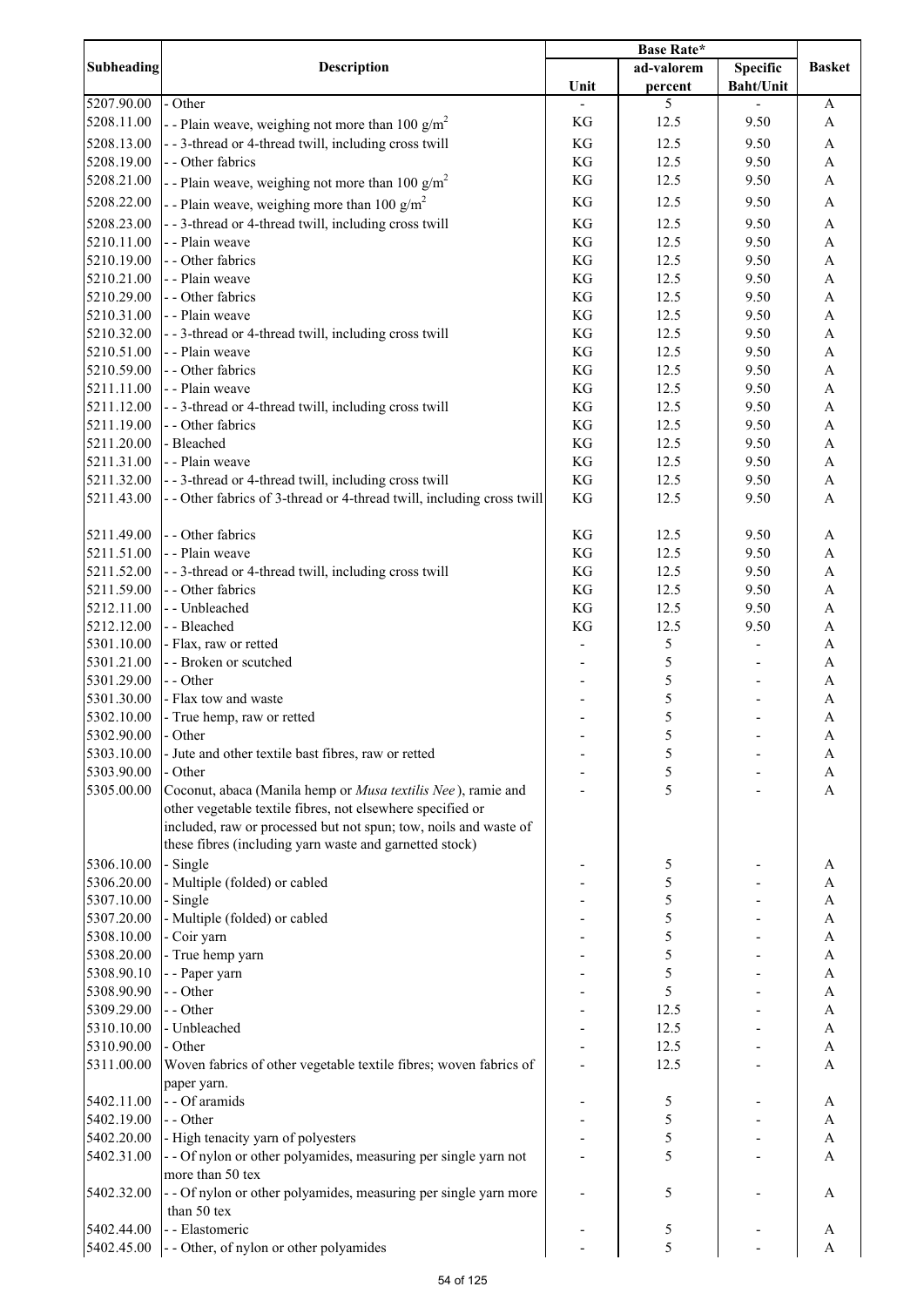|                          |                                                                   | <b>Base Rate*</b> |              |                  |                              |
|--------------------------|-------------------------------------------------------------------|-------------------|--------------|------------------|------------------------------|
| Subheading               | <b>Description</b>                                                |                   | ad-valorem   | <b>Specific</b>  | <b>Basket</b>                |
|                          |                                                                   | Unit              | percent      | <b>Baht/Unit</b> |                              |
| 5402.46.00               | - - Other, of polyesters, partially oriented                      |                   | 5            |                  | A                            |
| 5402.47.00               | - - Other, of polyesters                                          |                   | 5            |                  | A                            |
| 5402.48.00               | - - Other, of polypropylene                                       |                   | 5            |                  | A                            |
| 5402.49.00               | - - Other                                                         |                   | 5            |                  | A                            |
| 5402.51.00               | - - Of nylon or other polyamides                                  |                   | 5            |                  | A                            |
| 5402.52.00               | - - Of polyesters                                                 |                   | 5            |                  | A                            |
| 5402.59.00               | - - Other                                                         |                   | 5            |                  | A                            |
| 5402.61.00               | - - Of nylon or other polyamides                                  |                   | 5            |                  | A                            |
| 5402.62.00               | - - Of polyesters                                                 |                   | 5            |                  | A                            |
| 5402.69.00               | - - Other                                                         |                   | 5            |                  | $\, {\bf B}$                 |
| 5403.10.00               | - High tenacity yarn of viscose rayon                             |                   | 5            |                  | A                            |
| 5403.31.00               | - - Of viscose rayon, untwisted or with a twist not exceeding 120 |                   | 5            |                  | A                            |
|                          | turns per metre                                                   |                   |              |                  |                              |
| 5403.32.00               | - - Of viscose rayon, with a twist exceeding 120 turns per metre  |                   | 5            |                  | A                            |
| 5403.33.00               | - - Of cellulose acetate                                          |                   |              |                  |                              |
|                          | - - Other                                                         |                   | 5            |                  | A                            |
| 5403.39.00<br>5403.41.00 |                                                                   |                   | 5<br>5       |                  | A                            |
| 5403.42.00               | - - Of viscose rayon<br>- - Of cellulose acetate                  |                   | 5            |                  | A<br>A                       |
|                          | - - Other                                                         |                   | 5            |                  |                              |
| 5403.49.00<br>5404.11.00 | - - Elastomeric                                                   |                   | 5            |                  | $\mathbf{A}$<br>$\mathbf{A}$ |
|                          |                                                                   |                   | 5            |                  |                              |
| 5404.12.00               | - - Other, of polypropylene<br>- - Other                          |                   | 5            |                  | A                            |
| 5404.19.00<br>5404.90.00 | - Other                                                           |                   | 5            |                  | A<br>$\mathbf{A}$            |
| 5405.00.00               | Artificial monofilament of 67 decitex or more and of which no     |                   | 5            |                  | $\overline{A}$               |
|                          | cross-sectional dimension exceeds 1 mm; strip and the like (for   |                   |              |                  |                              |
|                          | example, artificial straw) of artificial textile materials of an  |                   |              |                  |                              |
|                          | apparent width not exceeding 5 mm.                                |                   |              |                  |                              |
| 5406.00.00               | Man-made filament yarn (other than sewing thread), put up for     |                   |              |                  |                              |
|                          | retail sale.                                                      |                   |              |                  |                              |
|                          | For artificial filament yarn                                      |                   | 5            |                  | A                            |
| 5407.42.00               | - - Dyed                                                          | KG                | 12.5         | 9.50             | A                            |
| 5407.43.00               | - - Of yarns of different colours                                 | KG                | 12.5         | 9.50             | A                            |
| 5407.51.00               | - - Unbleached or bleached                                        | KG                | 12.5         | 9.50             | A                            |
| 5407.61.00               | - - Containing 85% or more by weight of non-textured polyester    | KG                | 12.5         | 9.50             | A                            |
|                          | filaments                                                         |                   |              |                  |                              |
| 5501.10.00               | - Of nylon or other polyamides                                    |                   | 5            |                  | A                            |
| 5501.20.00               | - Of polyesters                                                   |                   | 5            |                  | A                            |
| 5501.30.00               | - Acrylic or modacrylic                                           |                   | 5            |                  | A                            |
| 5501.40.00               | - Of polypropylene                                                |                   | 5            |                  | A                            |
| 5501.90.00               | - Other                                                           |                   | 5            |                  | A                            |
| 5502.00.00               | Artificial filament tow.                                          |                   | 5            |                  | A                            |
| 5503.11.00               | - - Of aramids                                                    |                   | 5            |                  | A                            |
| 5503.19.00               | - - Other                                                         |                   | 5            |                  | A                            |
| 5503.20.00               | - Of polyesters                                                   |                   | 5            |                  | A                            |
| 5503.30.00               | - Acrylic or modacrylic                                           |                   | 5            |                  | A                            |
| 5503.40.00               | - Of polypropylene                                                |                   | 5            |                  | B                            |
| 5503.90.00               | - Other                                                           |                   | 5            |                  | A                            |
| 5504.10.00               | - Of viscose rayon                                                |                   | 5            |                  | A                            |
| 5504.90.00               | - Other                                                           |                   | 5            |                  | $\mathbf{A}$                 |
| 5505.10.00               | - Of synthetic fibres                                             |                   | $\mathbf{1}$ |                  | A                            |
| 5505.20.00               | - Of artificial fibres                                            |                   | 1            |                  | $\mathbf{A}$                 |
| 5506.10.00               | - Of nylon or other polyamides                                    |                   | 5            |                  | $\mathbf{A}$                 |
| 5506.20.00               | - Of polyesters                                                   |                   | 5            |                  | A                            |
| 5506.30.00               | - Acrylic or modacrylic                                           |                   | 5            |                  | $\mathbf{A}$                 |
| 5506.90.00               | - Other                                                           |                   | 5            |                  | A                            |
| 5507.00.00               | Artificial staple fibres, carded, combed or otherwise processed   |                   | 5            |                  | A                            |
|                          | for spinning.                                                     |                   |              |                  |                              |
| 5509.11.00               | - - Single yarn                                                   |                   | 5            |                  | A                            |
| 5509.12.00               | - - Multiple (folded) or cabled yarn                              |                   | 5            |                  | A                            |
| 5509.21.00               | - - Single yarn                                                   |                   | 5            |                  | A                            |
| 5509.22.00               | - - Multiple (folded) or cabled yarn                              |                   | 5            |                  | A                            |
| 5509.31.00               | - - Single yarn                                                   |                   | 5            |                  | A                            |
| 5509.32.00               | - - Multiple (folded) or cabled yarn                              |                   | 5            |                  | $\bf{B}$                     |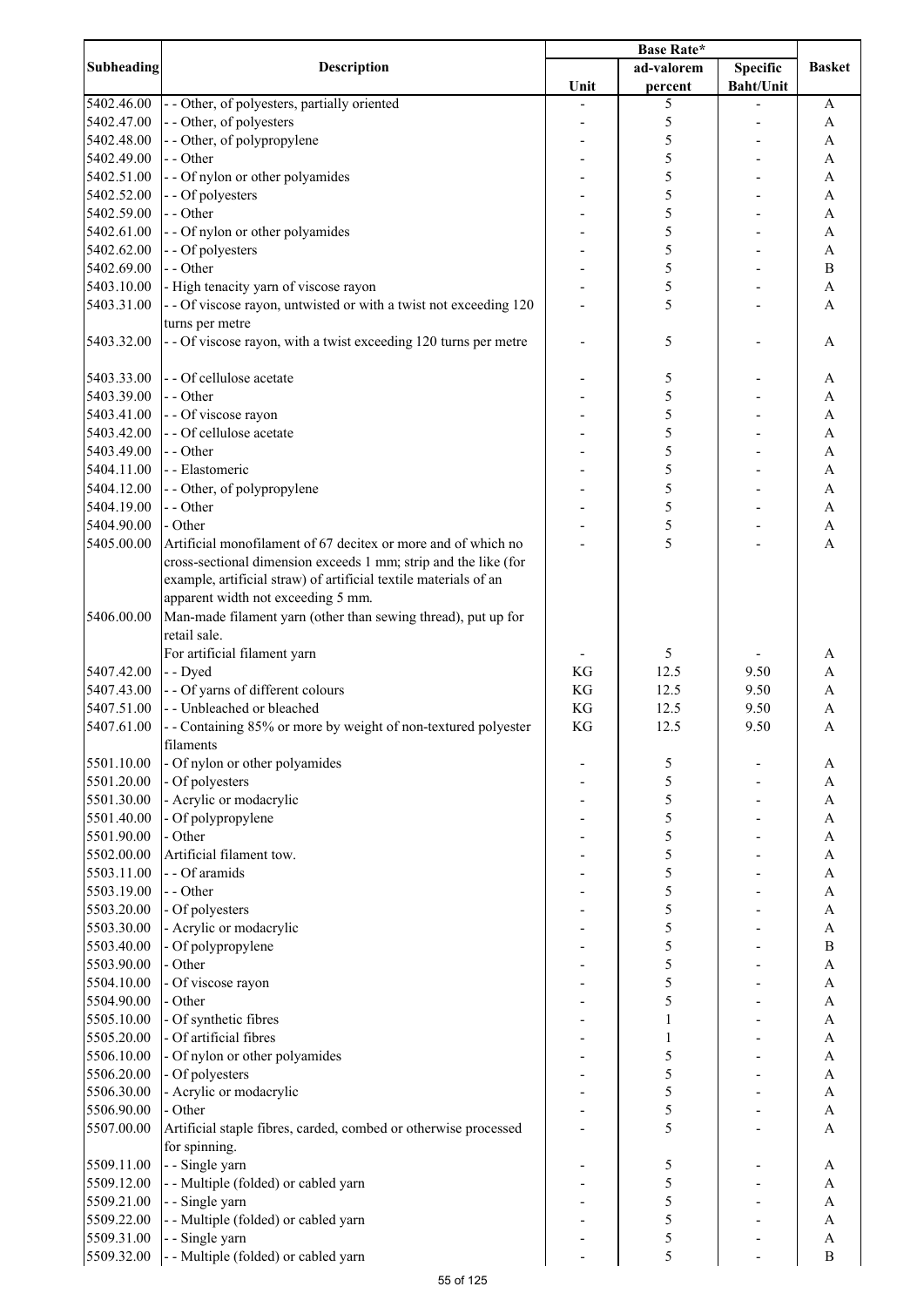|                   |                                                                                | <b>Base Rate*</b> |            |                  |                  |
|-------------------|--------------------------------------------------------------------------------|-------------------|------------|------------------|------------------|
| <b>Subheading</b> | <b>Description</b>                                                             |                   | ad-valorem | Specific         | <b>Basket</b>    |
|                   |                                                                                | Unit              | percent    | <b>Baht/Unit</b> |                  |
| 5509.41.00        | - - Single yarn                                                                |                   | 5          |                  | A                |
| 5509.42.00        | - - Multiple (folded) or cabled yarn                                           |                   | 5          |                  | A                |
| 5509.51.00        | - - Mixed mainly or solely with artificial staple fibres                       |                   | 5          |                  | B                |
| 5509.52.00        | - - Mixed mainly or solely with wool or fine animal hair                       |                   | 5          |                  | A                |
| 5509.53.00        | - - Mixed mainly or solely with cotton                                         |                   | 5          |                  | A                |
| 5509.59.00        | - - Other                                                                      |                   | 5          |                  | A                |
| 5509.61.00        | - - Mixed mainly or solely with wool or fine animal hair                       |                   | 5          |                  | A                |
| 5509.62.00        | - - Mixed mainly or solely with cotton                                         |                   | 5          |                  | A                |
| 5509.69.00        | - - Other                                                                      |                   | 5          |                  | B                |
| 5509.91.00        | - - Mixed mainly or solely with wool or fine animal hair                       |                   | 5          |                  | A                |
| 5509.92.00        | - - Mixed mainly or solely with cotton                                         |                   | 5          |                  | $\boldsymbol{B}$ |
| 5509.99.00        | - - Other                                                                      |                   | 5          |                  | $\bf{B}$         |
| 5510.11.00        | - - Single yarn                                                                |                   | 5          |                  | $\mathbf{A}$     |
| 5510.12.00        | - - Multiple (folded) or cabled yarn                                           |                   | 5          |                  | $\, {\bf B}$     |
| 5510.20.00        | - Other yarn, mixed mainly or solely with wool or fine animal hair             |                   | 5          |                  | $\mathbf{A}$     |
|                   |                                                                                |                   |            |                  |                  |
| 5510.30.00        | - Other yarn, mixed mainly or solely with cotton                               |                   | 5          |                  | A                |
| 5510.90.00        | - Other yarn                                                                   |                   | 5          |                  | A                |
| 5514.30.00        | - Of yarns of different colours                                                | KG                | 12.5       | 9.50             | A                |
| 5514.42.00        | --3-thread or 4-thread twill, including cross twill, of polyester              | KG                | 12.5       | 9.50             | $\overline{A}$   |
|                   | staple fibres                                                                  |                   |            |                  |                  |
| 5601.10.00        | - Sanitary towels and tampons, napkins and napkin liners for                   |                   | 20         |                  | B                |
|                   | babies and similar sanitary articles, of wadding                               |                   |            |                  |                  |
| 5601.21.00        | - - Of cotton                                                                  |                   |            |                  |                  |
|                   | - - For wadding                                                                |                   | 7.5        |                  | B                |
|                   | - - For articles of wadding                                                    |                   | 12.5       |                  | B                |
|                   |                                                                                |                   |            |                  |                  |
| 5601.22.10        | - - - Wrapped cigarette tow                                                    |                   |            |                  |                  |
|                   | --- For wadding                                                                |                   | 7.5        |                  | B                |
|                   | --- For articles of wadding                                                    |                   | 12.5       |                  | B                |
| 5601.22.90        | --- Other                                                                      |                   |            |                  |                  |
|                   | --- For wadding                                                                |                   | 7.5        |                  | B                |
|                   | --- For articles of wadding                                                    |                   | 12.5       |                  | B                |
| 5601.29.00        | - - Other                                                                      |                   |            |                  |                  |
|                   | - - For wadding                                                                |                   | 7.5        |                  | B                |
|                   | - - For articles of wadding                                                    |                   | 12.5       |                  | $\boldsymbol{B}$ |
| 5601.30.10        | - - Polyamide fibre flock                                                      |                   | 7.5        |                  | $\, {\bf B}$     |
| 5601.30.90        | - - Other                                                                      |                   | 7.5        |                  | B                |
| 5602.10.00        | - Needleloom felt and stitch-bonded fibre fabrics                              | KG                | 12.5       | 9.75             | $\mathbf{A}$     |
| 5602.21.00        | - - Of wool or fine animal hair                                                | KG                | 12.5       | 9.75             | A                |
| 5602.29.00        | - - Of other textile materials                                                 | KG                | 12.5       | 9.75             | $\mathbf{A}$     |
| 5602.90.00        | - Other                                                                        | KG                | 12.5       | 9.75             | $\mathbf{A}$     |
| 5603.11.00        | - Weighing not more than 25 g/m <sup>2</sup>                                   |                   | 12.5       |                  | $\mathbf{A}$     |
| 5603.12.00        | - Weighing more than 25 g/m <sup>2</sup> but not more than 70 g/m <sup>2</sup> |                   | 12.5       |                  | B                |
| 5603.91.00        | - Weighing not more than 25 $g/m^2$                                            |                   | 12.5       |                  | A                |
|                   |                                                                                |                   |            |                  |                  |
| 5603.92.00        | - Weighing more than 25 g/m <sup>2</sup> but not more than 70 g/m <sup>2</sup> |                   | 12.5       |                  | A                |
| 5604.10.00        | - Rubber thread and cord, textile covered                                      |                   | 5          |                  | B                |
| 5604.90.00        | - Other                                                                        |                   |            |                  |                  |
|                   | - For high tenacity yarn of polyesters, of nylon or other                      |                   | 5          |                  | A                |
|                   | polyamides or of viscose rayon, impregnated or coated                          |                   |            |                  |                  |
| 5605.00.00        | Metallised yarn, whether or not gimped, being textile yarn, or                 |                   | 5          |                  | A                |
|                   | strip or the like of heading 54.04 or 54.05, combined with metal               |                   |            |                  |                  |
|                   | in the form of thread, strip or powder or covered with metal.                  |                   |            |                  |                  |
|                   |                                                                                |                   |            |                  |                  |
| 5606.00.00        | Gimped yarn, and strip and the like of heading 54.04 or 54.05,                 |                   | 5          |                  | A                |
|                   | gimped (other than those of heading 56.05 and gimped horsehair                 |                   |            |                  |                  |
|                   | yarn); chenille yarn (including flock chenille yarn); loop wale-               |                   |            |                  |                  |
|                   | yarn.                                                                          |                   |            |                  |                  |
| 5607.21.00        | - - Binder or baler twine                                                      |                   | 12.5       |                  | B                |
| 5607.29.00        | - - Other                                                                      |                   | 12.5       |                  | A                |
| 5607.41.00        | - - Binder or baler twine                                                      |                   | 12.5       |                  | $\, {\bf B}$     |
| 5607.90.10        | - - Of artificial fibres                                                       |                   | 12.5       |                  | $\, {\bf B}$     |
| 5607.90.20        | - - Of abaca (Manila hemp or Musa textilis Nee) or other hard                  |                   | 12.5       |                  | B                |
|                   | (leaf) fibres                                                                  |                   |            |                  |                  |
|                   |                                                                                |                   |            |                  |                  |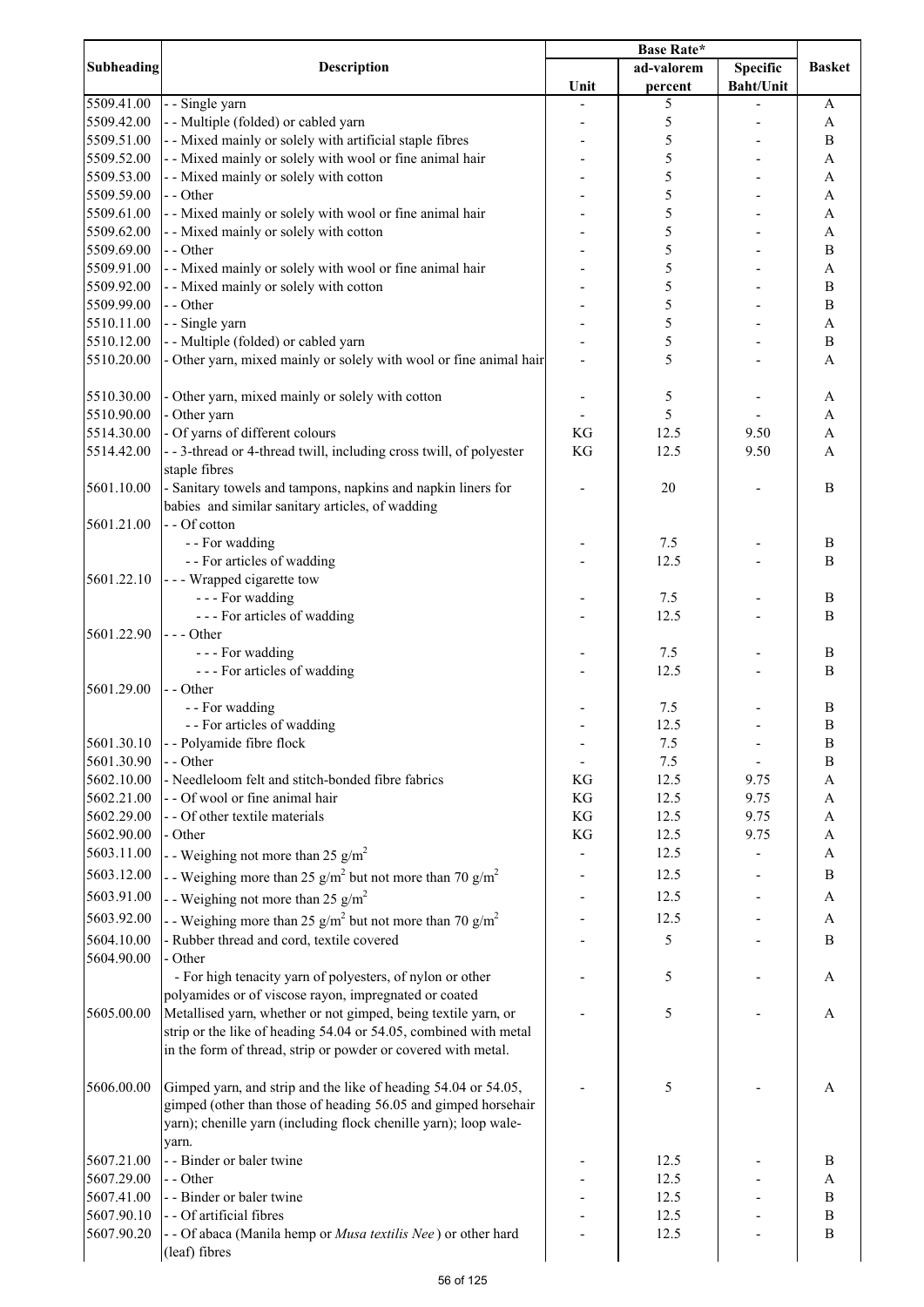|                          |                                                                                                                             | <b>Base Rate*</b> |              |                  |                      |
|--------------------------|-----------------------------------------------------------------------------------------------------------------------------|-------------------|--------------|------------------|----------------------|
| <b>Subheading</b>        | <b>Description</b>                                                                                                          |                   | ad-valorem   | <b>Specific</b>  | <b>Basket</b>        |
|                          |                                                                                                                             | Unit              | percent      | <b>Baht/Unit</b> |                      |
| 5607.90.90               | - - Other                                                                                                                   |                   | 12.5         |                  | $\mathbf B$          |
| 5609.00.00               | Articles of yarn, strip or the like of heading 54.04 or 54.05,                                                              |                   | 15           |                  | A                    |
|                          | twine, cordage, rope or cables, not elsewhere specified or                                                                  |                   |              |                  |                      |
|                          | included.                                                                                                                   |                   |              |                  |                      |
| 5701.10.00               | - Of wool or fine animal hair                                                                                               | KG                | 30           | 21.00            | B                    |
| 5701.90.10               | - - Of cotton                                                                                                               | KG                | 30           | 21.00            | B                    |
| 5701.90.90               | - - Other                                                                                                                   | KG                | 30           | 21.00            | $\bf{B}$             |
| 5702.10.00               | - "Kelem", "Schumacks", "Karamanie" and similar hand-woven                                                                  | KG                | 30           | 21.00            | B                    |
|                          | rugs                                                                                                                        |                   |              |                  |                      |
| 5702.20.00               | - Floor coverings of coconut fibres (coir)<br>- - Of wool or fine animal hair                                               | KG                | 30           | 21.00            | $\, {\bf B}$         |
| 5702.31.00<br>5702.32.00 | - - Of man-made textile materials                                                                                           | KG<br>KG          | 30<br>30     | 21.00<br>21.00   | $\bf{B}$<br>$\bf{B}$ |
| 5702.39.10               | --- Of cotton                                                                                                               | KG                | 30           | 21.00            | $\bf{B}$             |
| 5702.39.90               | $--$ Other                                                                                                                  | KG                | 30           | 21.00            | $\, {\bf B}$         |
| 5702.41.00               | - - Of wool or fine animal hair                                                                                             | KG                | 30           | 21.00            | $\, {\bf B}$         |
| 5702.42.00               | - - Of man-made textile materials                                                                                           | KG                | 30           | 21.00            | $\, {\bf B}$         |
| 5702.49.10               | --- Of cotton                                                                                                               | KG                | 30           | 21.00            | $\mathbf B$          |
| 5702.49.20               | - - - Of jute fibres                                                                                                        | KG                | 30           | 21.00            | $\mathbf B$          |
| 5702.49.90               | --- Other                                                                                                                   | KG                | 30           | 21.00            | $\, {\bf B}$         |
| 5702.50.10               | - - Of cotton                                                                                                               | KG                | 30           | 21.00            | $\mathbf B$          |
| 5702.50.20               | - - Of jute fibres                                                                                                          | KG                | 30           | 21.00            | $\, {\bf B}$         |
| 5702.50.90               | - - Other                                                                                                                   | KG                | 30           | 21.00            | $\, {\bf B}$         |
| 5702.91.00               | - - Of wool or fine animal hair                                                                                             | KG                | 30           | 21.00            | $\, {\bf B}$         |
| 5702.92.00               | - - Of man-made textile materials                                                                                           | KG                | 30           | 21.00            | $\, {\bf B}$         |
| 5702.99.10               | --- Of cotton                                                                                                               | KG                | 30           | 21.00            | $\, {\bf B}$         |
| 5702.99.20               | - - - Of jute fibres                                                                                                        | KG                | 30           | 21.00            | B                    |
| 5702.99.90               | $--$ Other                                                                                                                  | KG                | 30           | 21.00            | B                    |
| 5703.10.00               | - Of wool or fine animal hair                                                                                               | KG                | 30           | 21.00            | B                    |
| 5703.20.00               | - Of nylon or other polyamides                                                                                              | KG                | 30           | 21.00            | $\, {\bf B}$         |
| 5703.30.00               | - Of other man-made textile materials                                                                                       | KG                | 30           | 21.00            | B                    |
| 5703.90.10               | - - Of cotton                                                                                                               | KG                | 30           | 21.00            | B                    |
| 5703.90.20               | - - Of jute fibres                                                                                                          | KG                | 30           | 21.00            | B                    |
| 5703.90.90<br>5704.10.00 | - - Other                                                                                                                   | KG<br>KG          | 30<br>30     | 21.00<br>21.00   | B<br>B               |
|                          | - Tiles, having a maximum surface area of $0.3 \text{ m}^2$                                                                 |                   |              |                  |                      |
| 5805.00.10               | - Of cotton                                                                                                                 | KG                | 12.5         | 9.50             | B                    |
| 5805.00.90<br>5809.00.00 | - Other<br>Woven fabrics of metal thread and woven fabrics of metallised                                                    | KG                | 12.5<br>12.5 | 9.50             | B<br>B               |
|                          | yarn of heading 56.05, of a kind used in apparel, as furnishing                                                             |                   |              |                  |                      |
|                          | fabrics or for similar purposes, not elsewhere specified or                                                                 |                   |              |                  |                      |
|                          | included.                                                                                                                   |                   |              |                  |                      |
| 5902.10.10               | - - Chafer canvas tyre, rubberised                                                                                          |                   | 7.5          |                  | A                    |
| 5902.10.90               | - - Other                                                                                                                   |                   | 7.5          |                  | A                    |
| 5902.20.20               | - - Chafer canvas tyre, rubberised                                                                                          |                   | 10           |                  | A                    |
| 5902.20.90               | - - Other                                                                                                                   |                   | 10           |                  | A                    |
| 5902.90.00               | - Other                                                                                                                     |                   | 10           |                  | A                    |
| 5908.00.10               | - Wicks; incandescent gas mantles                                                                                           |                   | 15           |                  | $\, {\bf B}$         |
| 5908.00.90               | - Other                                                                                                                     |                   | 15           |                  | $\bf{B}$             |
| 5909.00.10               | - Fire hoses                                                                                                                |                   | 5            |                  | A                    |
| 5909.00.90               | - Other                                                                                                                     |                   | 5            |                  | A                    |
| 5910.00.00               | Transmission or conveyor belts or belting, of textile material,                                                             |                   | 15           |                  | A                    |
|                          | whether or not impregnated, coated, covered or laminated with                                                               |                   |              |                  |                      |
|                          | plastics, or reinforced with metal or other material.                                                                       |                   |              |                  |                      |
| 5911.10.00               | - Textile fabrics, felt and felt-lined woven fabrics, coated,                                                               |                   | 15           |                  | A                    |
|                          | covered or laminated with rubber, leather or other material, of a                                                           |                   |              |                  |                      |
|                          | kind used for card clothing, and similar fabrics of a kind used for                                                         |                   |              |                  |                      |
|                          | other technical purposes, including narrow fabrics made of<br>velvet impregnated with rubber, for covering weaving spindles |                   |              |                  |                      |
|                          | (weaving beams)                                                                                                             |                   |              |                  |                      |
| 5911.20.00               | - Bolting cloth, whether or not made up                                                                                     |                   | 10           |                  |                      |
| 5911.31.00               |                                                                                                                             |                   | 1            |                  | A<br>A               |
|                          | - - Weighing less than 650 g/m <sup>2</sup>                                                                                 |                   |              |                  |                      |
| 5911.32.00               | - - Weighing 650 g/m <sup>2</sup> or more                                                                                   |                   | 1            |                  | A                    |
| 5911.40.00               | - Straining cloth of a kind used in oil presses or the like,                                                                |                   | 10           |                  | A                    |
|                          | including that of human hair                                                                                                |                   |              |                  |                      |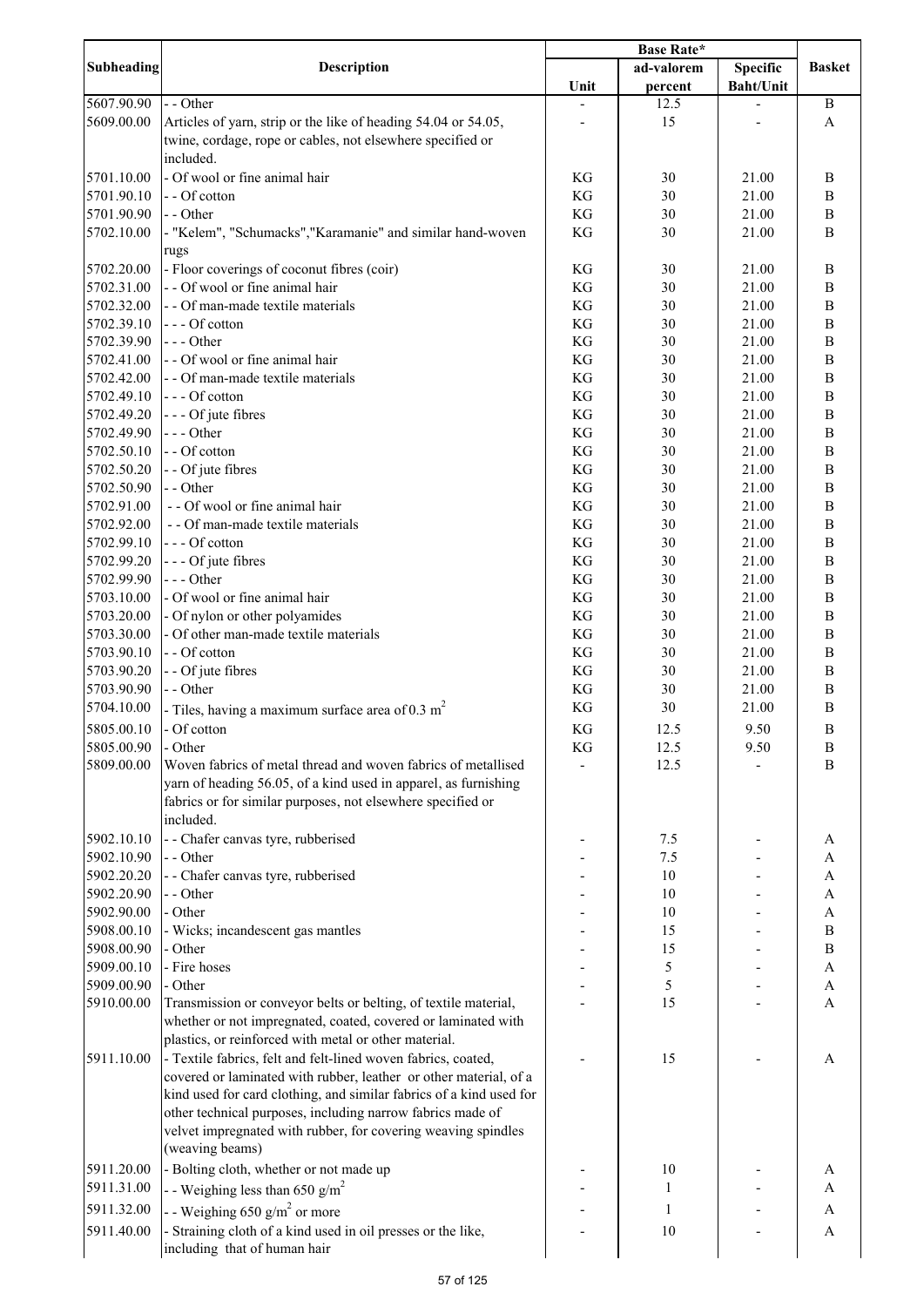|                          |                                                                     | <b>Base Rate*</b> |              |                  |                              |
|--------------------------|---------------------------------------------------------------------|-------------------|--------------|------------------|------------------------------|
| <b>Subheading</b>        | <b>Description</b>                                                  |                   | ad-valorem   | <b>Specific</b>  | <b>Basket</b>                |
|                          |                                                                     | Unit              | percent      | <b>Baht/Unit</b> |                              |
| 5911.90.10               | - Textile packings and gaskets                                      |                   | 10           |                  | A                            |
| 5911.90.90               | - - Other                                                           |                   | 10           |                  | A                            |
| 6001.10.10               | - Unblached, not mercerised                                         |                   |              |                  |                              |
|                          | - - For containing of elastometic yarn or rubber thread             |                   | 12.5         |                  | A                            |
| 6001.10.90               | - - Other                                                           |                   |              |                  |                              |
|                          | - - For containing of elastometic yarn or rubber thread             |                   | 12.5         |                  | A                            |
| 6001.29.00               | - - Of other textile materials                                      |                   |              |                  |                              |
|                          | - - For containing of elastomeric yarn or rubber thread             |                   | 12.5         |                  | A                            |
|                          |                                                                     |                   |              |                  |                              |
|                          | - - Other                                                           | KG                | 12.5         | 10.00            | A                            |
| 6001.99.10               | --- Unblached, not mercerised                                       |                   |              |                  |                              |
|                          | --- For containing of elastomeric yarn or rubber thread             |                   | 12.5         |                  | A                            |
|                          | $--- Other$                                                         | KG                | 12.5         | 10.00            | A                            |
| 6001.99.90               | $--$ Other                                                          |                   |              |                  |                              |
|                          | --- For containing of elastomeric yarn or rubber thread             |                   | 12.5         |                  | A                            |
|                          |                                                                     |                   |              |                  |                              |
|                          | $--$ Other                                                          | KG                | 12.5         | 10.00            | A                            |
| 6301.10.00               | - Electric blankets                                                 |                   | 30           |                  | A                            |
| 6307.20.00               | - Life-jackets and life-belts                                       |                   | 30           |                  | $\, {\bf B}$                 |
| 6402.12.00               | - - Ski-boots, cross-country ski footwear and snowboard boots       |                   | 30           |                  | $\overline{B}$               |
| 6403.12.00               |                                                                     |                   |              |                  | B                            |
|                          | - - Ski-boots, cross-country ski footwear and snowboard boots       |                   | 30           |                  |                              |
| 6505.90.00               | Other                                                               |                   |              |                  |                              |
|                          | - Other, except felt hatsf and other felt headgear, made from       |                   | 30           |                  | B                            |
|                          | the hat bodies, hoods or plateaux of heading 65.01, whether or      |                   |              |                  |                              |
|                          | not lined or trimmed                                                |                   |              |                  |                              |
| 6601.91.00               | - - Having a telescopic shaft                                       | Unit              | 30           | 1.80             | B                            |
| 6602.00.00               | Walking-sticks, seat-sticks, whips, riding-crops and the like.      |                   | 30           |                  | $\, {\bf B}$                 |
| 6603.20.00               | - Umbrella frames, including frames mounted on shafts (sticks)      |                   | 10           |                  | $\, {\bf B}$                 |
| 6701.00.00               | Skins and other parts of birds with their feathers or down,         |                   | 30           |                  | B                            |
|                          | feathers, parts of feathers, down and articles thereof (other than  |                   |              |                  |                              |
|                          | goods of heading 05.05 and worked quills and scapes).               |                   |              |                  |                              |
| 6702.10.00               | - Of plastics                                                       |                   | 30           |                  | B                            |
| 6702.90.00               | - Of other materials                                                |                   | 30           |                  | $\, {\bf B}$                 |
| 6703.00.00               | Human hair, dressed, thinned, bleached or otherwise worked;         |                   | 5            |                  | B                            |
|                          | wool or other animal hair or other textile materials, prepared for  |                   |              |                  |                              |
|                          | use in making wigs or the like.                                     |                   |              |                  |                              |
| 6704.11.00<br>6704.19.00 | - - Complete wigs<br>- - Other                                      |                   | 30<br>30     |                  | B                            |
| 6704.20.00               | - Of human hair                                                     |                   | 30           |                  | B<br>$\, {\bf B}$            |
| 6704.90.00               | - Of other materials                                                |                   | 30           |                  | $\, {\bf B}$                 |
| 6801.00.00               | Setts, curbstones and flagstones, of natural stone (except slate).  |                   | 20           |                  | $\, {\bf B}$                 |
| 6802.10.00               | - Tiles, cubes and similar articles, whether or not rectangular     | KG                | 30           | 6.00             | $\mathbf B$                  |
|                          | (including square), the largest surface area of which is capable of |                   |              |                  |                              |
|                          | being enclosed in a square the side of which is less than 7 cm;     |                   |              |                  |                              |
|                          | artificially coloured granules, chippings and powder                |                   |              |                  |                              |
| 6802.21.00               | - - Marble, travertine and alabaster                                | KG                | 30           | 3.75             | B                            |
| 6802.23.00               | - - Granite                                                         | KG                | 30           | 3.75             | B                            |
| 6802.29.00               | - - Other stone                                                     |                   |              |                  |                              |
|                          | - - For other calcareous stone                                      | KG                | 10           | 1.25             | B                            |
|                          | - - Other                                                           | KG                | 30           | 3.75             | $\, {\bf B}$                 |
| 6802.91.00               | - - Marble, travertine and alabaster                                | KG                | 30           | 3.75             | $\, {\bf B}$                 |
| 6802.92.00               | - - Other calcareous stone                                          | KG                | 10           | 1.25             | $\, {\bf B}$                 |
| 6802.93.00<br>6802.99.00 | - - Granite<br>- - Other stone                                      | KG<br>KG          | 30<br>30     | 3.75<br>3.75     | $\, {\bf B}$<br>$\, {\bf B}$ |
| 6803.00.00               | Worked slate and articles of slate or of agglomerated slate.        |                   | 5            |                  | A                            |
| 6804.10.00               | - Millstones and grindstones for milling, grinding or pulping       |                   | $\mathbf{1}$ |                  | A                            |
| 6804.21.00               | - - Of agglomerated synthetic or natural diamond                    |                   | 5            |                  | A                            |
| 6806.10.00               | - Slag wool, rock wool and similar mineral wools (including         |                   | 5            |                  | A                            |
|                          | intermixtures thereof), in bulk, sheets or rolls                    |                   |              |                  |                              |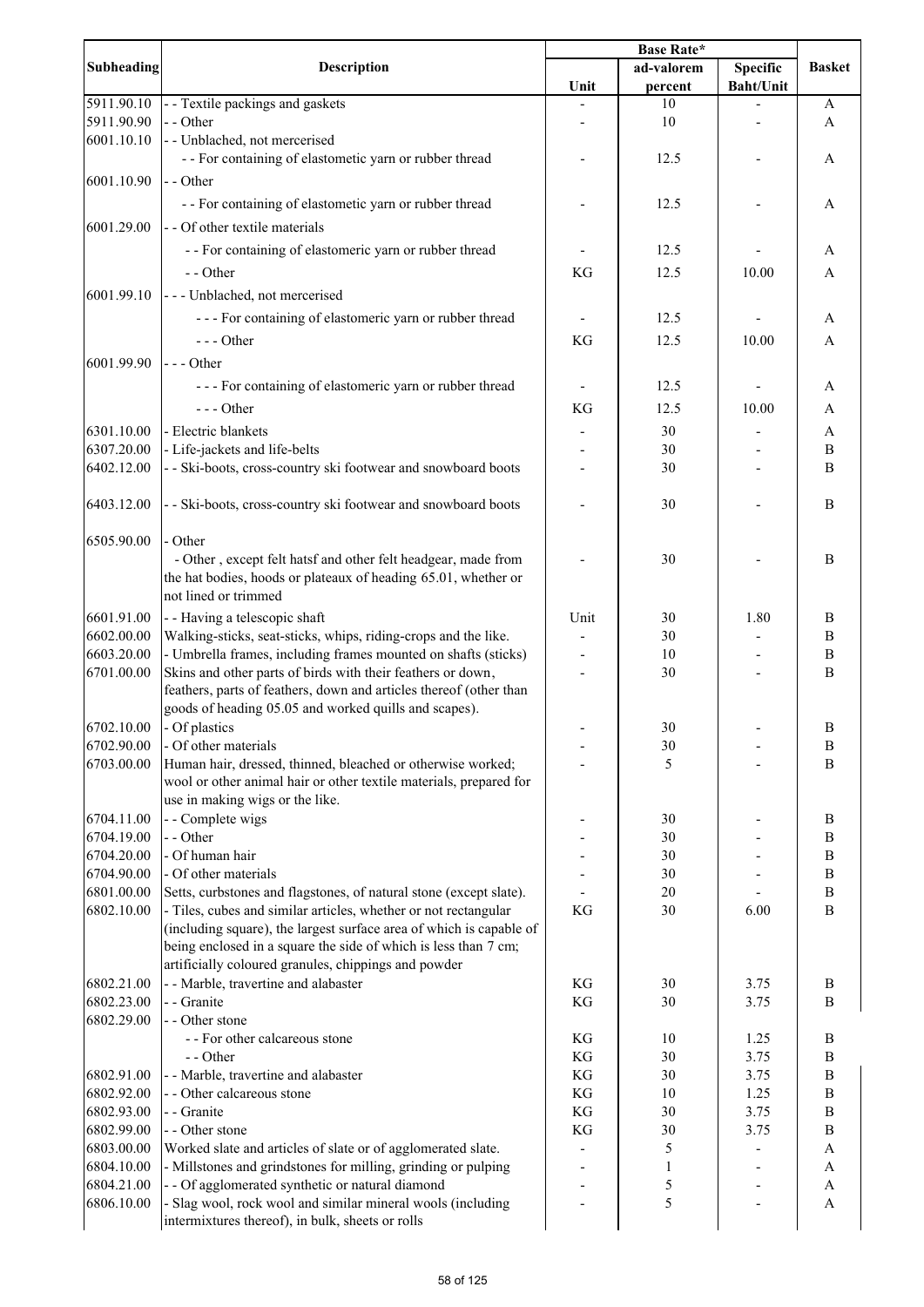| <b>Subheading</b><br>ad-valorem<br><b>Specific</b><br><b>Description</b><br><b>Basket</b><br>Unit<br><b>Baht/Unit</b><br>percent<br>6806.20.00<br>- Exfoliated vermiculite, expanded clays, foamed slag and similar<br>5<br>A<br>expanded mineral materials (including intermixtures thereof)<br>- Other<br>6806.90.00<br>5<br>A<br>6807.90.00<br>- Other<br>10<br>B<br>6808.00.00<br>Panels, boards, tiles, blocks and similar articles of vegetable<br>20<br>B<br>fibre, of straw or of shavings, chips, particles, sawdust or other<br>waste, of wood, agglomerated with cement, plaster or other<br>mineral binders.<br>6809.11.00<br>- - Faced or reinforced with paper or paperboard only<br>10<br>B<br>- - Building blocks and bricks<br>6810.11.00<br>10<br>B<br>6810.19.00<br>- - Other<br>10<br>B<br>6810.91.00<br>- - Prefabricated structural components for building or civil<br>10<br>$\, {\bf B}$<br>engineering<br>6810.99.00<br>- - Other<br>10<br>$\, {\bf B}$<br>6811.40.00<br>- Containing asbestos<br>- For tubes, pipes and tube or pipe fittings<br>5<br>A<br>- Other<br>10<br>B<br>6811.81.00<br>- - Corrugated sheets<br>$\, {\bf B}$<br>10<br>- - Other sheets, panels, tiles and similar articles<br>6811.82.00<br>$\, {\bf B}$<br>10<br>- Tubes, pipes and tube or pipe fittings<br>5<br>6811.83.00<br>$\boldsymbol{\mathsf{A}}$<br>6811.89.00<br>- - Other articles<br>10<br>B<br>6812.80.10<br>- - Clothing, clothing accessories, footwear and headgear; paper,<br>millboard and felt; fabricated crocidolite fibres; mixtures with a<br>basis of crocidolite or with a basis of crocidolite and magnesium<br>carbonate; yarn and thread; cords and strings, whether or not<br>plaited; woven or knitted fabrics<br>- - For clothing, clothing accessories, footwear and headgear<br>10<br>A<br>- - For paper, millboard and felt<br>5<br>A<br>- - For compressed asbestos fibre jointing, in sheets or rolls<br>5<br>A<br>- - For floor tiles, wall tiles<br>KG<br>10<br>1.00<br>$\bf{B}$<br>- - Other<br>10<br>B<br>6812.80.90<br>- - Other<br>- - For clothing, clothing accessories, footwear and headgear<br>10<br>A<br>- - For paper, millboard and felt<br>5<br>A<br>- - For compressed asbestos fibre jointing, in sheets or rolls<br>5<br>A<br>- - For floor tiles, wall tiles<br>KG<br>10<br>B<br>1.00<br>- - Other<br>10<br>B<br>- - Clothing, clothing accessories, footwear and headgear<br>6812.91.00<br>10<br>A<br>6812.92.00<br>- - Paper, millboard and felt<br>5<br>A<br>5<br>6812.93.00<br>- - Compressed asbestos fibre jointing, in sheets or rolls<br>A<br>6812.99.10<br>--- Fabricated abestos fibres (other than of crocidolite); mixtures<br>with a basis of asbestos (other than of crocidolite) or with a basis<br>of abestos (other than of crocidolite) and magnesium carbonate;<br>yarn and thread; cords and strings, whether or not plaited; woven<br>or knitted fabric<br>--- For floor tiles, wall tiles<br>KG<br>10<br>1.00<br>B<br>$--$ Other<br>10<br>B<br>6812.99.90<br>$--$ Other<br>--- For floor tiles, wall tiles<br>KG<br>1.00<br>B<br>10<br>$--$ Other<br>$\, {\bf B}$<br>10<br>5<br>6814.10.00<br>- Plates, sheets and strips of agglomerated or reconstituted mica,<br>A<br>whether or not on a support<br>6814.90.00<br>- Other<br>5<br>A<br>6815.10.10<br>- - Yarn or thread<br>10<br>KG<br>2.50<br>B<br>6815.10.20<br>- - Bricks, paving slabs, floor tiles and similar construction goods<br>KG<br>10<br>2.50<br>B<br>- - Other<br>6815.10.90<br>KG<br>10<br>2.50<br>B<br>6815.20.00<br>- Articles of peat<br>KG<br>2.50<br>10<br>B<br>- - Containing magnesite, dolomite or chromite<br>6815.91.00<br>KG<br>2.50<br>10<br>$\, {\bf B}$<br>6815.99.00<br>- - Other<br>KG<br>2.50<br>$\, {\bf B}$<br>10 |  | <b>Base Rate*</b> |  |  |  |
|-----------------------------------------------------------------------------------------------------------------------------------------------------------------------------------------------------------------------------------------------------------------------------------------------------------------------------------------------------------------------------------------------------------------------------------------------------------------------------------------------------------------------------------------------------------------------------------------------------------------------------------------------------------------------------------------------------------------------------------------------------------------------------------------------------------------------------------------------------------------------------------------------------------------------------------------------------------------------------------------------------------------------------------------------------------------------------------------------------------------------------------------------------------------------------------------------------------------------------------------------------------------------------------------------------------------------------------------------------------------------------------------------------------------------------------------------------------------------------------------------------------------------------------------------------------------------------------------------------------------------------------------------------------------------------------------------------------------------------------------------------------------------------------------------------------------------------------------------------------------------------------------------------------------------------------------------------------------------------------------------------------------------------------------------------------------------------------------------------------------------------------------------------------------------------------------------------------------------------------------------------------------------------------------------------------------------------------------------------------------------------------------------------------------------------------------------------------------------------------------------------------------------------------------------------------------------------------------------------------------------------------------------------------------------------------------------------------------------------------------------------------------------------------------------------------------------------------------------------------------------------------------------------------------------------------------------------------------------------------------------------------------------------------------------------------------------------------------------------------------------------------------------------------------------------------------------------------------------------------------------------------------------------------------------------------------------------------------------------------------------------------------------------------------------------------------------------------------------------------------------------------------------------------------------------------------------------------------------------------------------------------------------------------------------------------------------------------------------------------------------------------------------------------------|--|-------------------|--|--|--|
|                                                                                                                                                                                                                                                                                                                                                                                                                                                                                                                                                                                                                                                                                                                                                                                                                                                                                                                                                                                                                                                                                                                                                                                                                                                                                                                                                                                                                                                                                                                                                                                                                                                                                                                                                                                                                                                                                                                                                                                                                                                                                                                                                                                                                                                                                                                                                                                                                                                                                                                                                                                                                                                                                                                                                                                                                                                                                                                                                                                                                                                                                                                                                                                                                                                                                                                                                                                                                                                                                                                                                                                                                                                                                                                                                                                         |  |                   |  |  |  |
|                                                                                                                                                                                                                                                                                                                                                                                                                                                                                                                                                                                                                                                                                                                                                                                                                                                                                                                                                                                                                                                                                                                                                                                                                                                                                                                                                                                                                                                                                                                                                                                                                                                                                                                                                                                                                                                                                                                                                                                                                                                                                                                                                                                                                                                                                                                                                                                                                                                                                                                                                                                                                                                                                                                                                                                                                                                                                                                                                                                                                                                                                                                                                                                                                                                                                                                                                                                                                                                                                                                                                                                                                                                                                                                                                                                         |  |                   |  |  |  |
|                                                                                                                                                                                                                                                                                                                                                                                                                                                                                                                                                                                                                                                                                                                                                                                                                                                                                                                                                                                                                                                                                                                                                                                                                                                                                                                                                                                                                                                                                                                                                                                                                                                                                                                                                                                                                                                                                                                                                                                                                                                                                                                                                                                                                                                                                                                                                                                                                                                                                                                                                                                                                                                                                                                                                                                                                                                                                                                                                                                                                                                                                                                                                                                                                                                                                                                                                                                                                                                                                                                                                                                                                                                                                                                                                                                         |  |                   |  |  |  |
|                                                                                                                                                                                                                                                                                                                                                                                                                                                                                                                                                                                                                                                                                                                                                                                                                                                                                                                                                                                                                                                                                                                                                                                                                                                                                                                                                                                                                                                                                                                                                                                                                                                                                                                                                                                                                                                                                                                                                                                                                                                                                                                                                                                                                                                                                                                                                                                                                                                                                                                                                                                                                                                                                                                                                                                                                                                                                                                                                                                                                                                                                                                                                                                                                                                                                                                                                                                                                                                                                                                                                                                                                                                                                                                                                                                         |  |                   |  |  |  |
|                                                                                                                                                                                                                                                                                                                                                                                                                                                                                                                                                                                                                                                                                                                                                                                                                                                                                                                                                                                                                                                                                                                                                                                                                                                                                                                                                                                                                                                                                                                                                                                                                                                                                                                                                                                                                                                                                                                                                                                                                                                                                                                                                                                                                                                                                                                                                                                                                                                                                                                                                                                                                                                                                                                                                                                                                                                                                                                                                                                                                                                                                                                                                                                                                                                                                                                                                                                                                                                                                                                                                                                                                                                                                                                                                                                         |  |                   |  |  |  |
|                                                                                                                                                                                                                                                                                                                                                                                                                                                                                                                                                                                                                                                                                                                                                                                                                                                                                                                                                                                                                                                                                                                                                                                                                                                                                                                                                                                                                                                                                                                                                                                                                                                                                                                                                                                                                                                                                                                                                                                                                                                                                                                                                                                                                                                                                                                                                                                                                                                                                                                                                                                                                                                                                                                                                                                                                                                                                                                                                                                                                                                                                                                                                                                                                                                                                                                                                                                                                                                                                                                                                                                                                                                                                                                                                                                         |  |                   |  |  |  |
|                                                                                                                                                                                                                                                                                                                                                                                                                                                                                                                                                                                                                                                                                                                                                                                                                                                                                                                                                                                                                                                                                                                                                                                                                                                                                                                                                                                                                                                                                                                                                                                                                                                                                                                                                                                                                                                                                                                                                                                                                                                                                                                                                                                                                                                                                                                                                                                                                                                                                                                                                                                                                                                                                                                                                                                                                                                                                                                                                                                                                                                                                                                                                                                                                                                                                                                                                                                                                                                                                                                                                                                                                                                                                                                                                                                         |  |                   |  |  |  |
|                                                                                                                                                                                                                                                                                                                                                                                                                                                                                                                                                                                                                                                                                                                                                                                                                                                                                                                                                                                                                                                                                                                                                                                                                                                                                                                                                                                                                                                                                                                                                                                                                                                                                                                                                                                                                                                                                                                                                                                                                                                                                                                                                                                                                                                                                                                                                                                                                                                                                                                                                                                                                                                                                                                                                                                                                                                                                                                                                                                                                                                                                                                                                                                                                                                                                                                                                                                                                                                                                                                                                                                                                                                                                                                                                                                         |  |                   |  |  |  |
|                                                                                                                                                                                                                                                                                                                                                                                                                                                                                                                                                                                                                                                                                                                                                                                                                                                                                                                                                                                                                                                                                                                                                                                                                                                                                                                                                                                                                                                                                                                                                                                                                                                                                                                                                                                                                                                                                                                                                                                                                                                                                                                                                                                                                                                                                                                                                                                                                                                                                                                                                                                                                                                                                                                                                                                                                                                                                                                                                                                                                                                                                                                                                                                                                                                                                                                                                                                                                                                                                                                                                                                                                                                                                                                                                                                         |  |                   |  |  |  |
|                                                                                                                                                                                                                                                                                                                                                                                                                                                                                                                                                                                                                                                                                                                                                                                                                                                                                                                                                                                                                                                                                                                                                                                                                                                                                                                                                                                                                                                                                                                                                                                                                                                                                                                                                                                                                                                                                                                                                                                                                                                                                                                                                                                                                                                                                                                                                                                                                                                                                                                                                                                                                                                                                                                                                                                                                                                                                                                                                                                                                                                                                                                                                                                                                                                                                                                                                                                                                                                                                                                                                                                                                                                                                                                                                                                         |  |                   |  |  |  |
|                                                                                                                                                                                                                                                                                                                                                                                                                                                                                                                                                                                                                                                                                                                                                                                                                                                                                                                                                                                                                                                                                                                                                                                                                                                                                                                                                                                                                                                                                                                                                                                                                                                                                                                                                                                                                                                                                                                                                                                                                                                                                                                                                                                                                                                                                                                                                                                                                                                                                                                                                                                                                                                                                                                                                                                                                                                                                                                                                                                                                                                                                                                                                                                                                                                                                                                                                                                                                                                                                                                                                                                                                                                                                                                                                                                         |  |                   |  |  |  |
|                                                                                                                                                                                                                                                                                                                                                                                                                                                                                                                                                                                                                                                                                                                                                                                                                                                                                                                                                                                                                                                                                                                                                                                                                                                                                                                                                                                                                                                                                                                                                                                                                                                                                                                                                                                                                                                                                                                                                                                                                                                                                                                                                                                                                                                                                                                                                                                                                                                                                                                                                                                                                                                                                                                                                                                                                                                                                                                                                                                                                                                                                                                                                                                                                                                                                                                                                                                                                                                                                                                                                                                                                                                                                                                                                                                         |  |                   |  |  |  |
|                                                                                                                                                                                                                                                                                                                                                                                                                                                                                                                                                                                                                                                                                                                                                                                                                                                                                                                                                                                                                                                                                                                                                                                                                                                                                                                                                                                                                                                                                                                                                                                                                                                                                                                                                                                                                                                                                                                                                                                                                                                                                                                                                                                                                                                                                                                                                                                                                                                                                                                                                                                                                                                                                                                                                                                                                                                                                                                                                                                                                                                                                                                                                                                                                                                                                                                                                                                                                                                                                                                                                                                                                                                                                                                                                                                         |  |                   |  |  |  |
|                                                                                                                                                                                                                                                                                                                                                                                                                                                                                                                                                                                                                                                                                                                                                                                                                                                                                                                                                                                                                                                                                                                                                                                                                                                                                                                                                                                                                                                                                                                                                                                                                                                                                                                                                                                                                                                                                                                                                                                                                                                                                                                                                                                                                                                                                                                                                                                                                                                                                                                                                                                                                                                                                                                                                                                                                                                                                                                                                                                                                                                                                                                                                                                                                                                                                                                                                                                                                                                                                                                                                                                                                                                                                                                                                                                         |  |                   |  |  |  |
|                                                                                                                                                                                                                                                                                                                                                                                                                                                                                                                                                                                                                                                                                                                                                                                                                                                                                                                                                                                                                                                                                                                                                                                                                                                                                                                                                                                                                                                                                                                                                                                                                                                                                                                                                                                                                                                                                                                                                                                                                                                                                                                                                                                                                                                                                                                                                                                                                                                                                                                                                                                                                                                                                                                                                                                                                                                                                                                                                                                                                                                                                                                                                                                                                                                                                                                                                                                                                                                                                                                                                                                                                                                                                                                                                                                         |  |                   |  |  |  |
|                                                                                                                                                                                                                                                                                                                                                                                                                                                                                                                                                                                                                                                                                                                                                                                                                                                                                                                                                                                                                                                                                                                                                                                                                                                                                                                                                                                                                                                                                                                                                                                                                                                                                                                                                                                                                                                                                                                                                                                                                                                                                                                                                                                                                                                                                                                                                                                                                                                                                                                                                                                                                                                                                                                                                                                                                                                                                                                                                                                                                                                                                                                                                                                                                                                                                                                                                                                                                                                                                                                                                                                                                                                                                                                                                                                         |  |                   |  |  |  |
|                                                                                                                                                                                                                                                                                                                                                                                                                                                                                                                                                                                                                                                                                                                                                                                                                                                                                                                                                                                                                                                                                                                                                                                                                                                                                                                                                                                                                                                                                                                                                                                                                                                                                                                                                                                                                                                                                                                                                                                                                                                                                                                                                                                                                                                                                                                                                                                                                                                                                                                                                                                                                                                                                                                                                                                                                                                                                                                                                                                                                                                                                                                                                                                                                                                                                                                                                                                                                                                                                                                                                                                                                                                                                                                                                                                         |  |                   |  |  |  |
|                                                                                                                                                                                                                                                                                                                                                                                                                                                                                                                                                                                                                                                                                                                                                                                                                                                                                                                                                                                                                                                                                                                                                                                                                                                                                                                                                                                                                                                                                                                                                                                                                                                                                                                                                                                                                                                                                                                                                                                                                                                                                                                                                                                                                                                                                                                                                                                                                                                                                                                                                                                                                                                                                                                                                                                                                                                                                                                                                                                                                                                                                                                                                                                                                                                                                                                                                                                                                                                                                                                                                                                                                                                                                                                                                                                         |  |                   |  |  |  |
|                                                                                                                                                                                                                                                                                                                                                                                                                                                                                                                                                                                                                                                                                                                                                                                                                                                                                                                                                                                                                                                                                                                                                                                                                                                                                                                                                                                                                                                                                                                                                                                                                                                                                                                                                                                                                                                                                                                                                                                                                                                                                                                                                                                                                                                                                                                                                                                                                                                                                                                                                                                                                                                                                                                                                                                                                                                                                                                                                                                                                                                                                                                                                                                                                                                                                                                                                                                                                                                                                                                                                                                                                                                                                                                                                                                         |  |                   |  |  |  |
|                                                                                                                                                                                                                                                                                                                                                                                                                                                                                                                                                                                                                                                                                                                                                                                                                                                                                                                                                                                                                                                                                                                                                                                                                                                                                                                                                                                                                                                                                                                                                                                                                                                                                                                                                                                                                                                                                                                                                                                                                                                                                                                                                                                                                                                                                                                                                                                                                                                                                                                                                                                                                                                                                                                                                                                                                                                                                                                                                                                                                                                                                                                                                                                                                                                                                                                                                                                                                                                                                                                                                                                                                                                                                                                                                                                         |  |                   |  |  |  |
|                                                                                                                                                                                                                                                                                                                                                                                                                                                                                                                                                                                                                                                                                                                                                                                                                                                                                                                                                                                                                                                                                                                                                                                                                                                                                                                                                                                                                                                                                                                                                                                                                                                                                                                                                                                                                                                                                                                                                                                                                                                                                                                                                                                                                                                                                                                                                                                                                                                                                                                                                                                                                                                                                                                                                                                                                                                                                                                                                                                                                                                                                                                                                                                                                                                                                                                                                                                                                                                                                                                                                                                                                                                                                                                                                                                         |  |                   |  |  |  |
|                                                                                                                                                                                                                                                                                                                                                                                                                                                                                                                                                                                                                                                                                                                                                                                                                                                                                                                                                                                                                                                                                                                                                                                                                                                                                                                                                                                                                                                                                                                                                                                                                                                                                                                                                                                                                                                                                                                                                                                                                                                                                                                                                                                                                                                                                                                                                                                                                                                                                                                                                                                                                                                                                                                                                                                                                                                                                                                                                                                                                                                                                                                                                                                                                                                                                                                                                                                                                                                                                                                                                                                                                                                                                                                                                                                         |  |                   |  |  |  |
|                                                                                                                                                                                                                                                                                                                                                                                                                                                                                                                                                                                                                                                                                                                                                                                                                                                                                                                                                                                                                                                                                                                                                                                                                                                                                                                                                                                                                                                                                                                                                                                                                                                                                                                                                                                                                                                                                                                                                                                                                                                                                                                                                                                                                                                                                                                                                                                                                                                                                                                                                                                                                                                                                                                                                                                                                                                                                                                                                                                                                                                                                                                                                                                                                                                                                                                                                                                                                                                                                                                                                                                                                                                                                                                                                                                         |  |                   |  |  |  |
|                                                                                                                                                                                                                                                                                                                                                                                                                                                                                                                                                                                                                                                                                                                                                                                                                                                                                                                                                                                                                                                                                                                                                                                                                                                                                                                                                                                                                                                                                                                                                                                                                                                                                                                                                                                                                                                                                                                                                                                                                                                                                                                                                                                                                                                                                                                                                                                                                                                                                                                                                                                                                                                                                                                                                                                                                                                                                                                                                                                                                                                                                                                                                                                                                                                                                                                                                                                                                                                                                                                                                                                                                                                                                                                                                                                         |  |                   |  |  |  |
|                                                                                                                                                                                                                                                                                                                                                                                                                                                                                                                                                                                                                                                                                                                                                                                                                                                                                                                                                                                                                                                                                                                                                                                                                                                                                                                                                                                                                                                                                                                                                                                                                                                                                                                                                                                                                                                                                                                                                                                                                                                                                                                                                                                                                                                                                                                                                                                                                                                                                                                                                                                                                                                                                                                                                                                                                                                                                                                                                                                                                                                                                                                                                                                                                                                                                                                                                                                                                                                                                                                                                                                                                                                                                                                                                                                         |  |                   |  |  |  |
|                                                                                                                                                                                                                                                                                                                                                                                                                                                                                                                                                                                                                                                                                                                                                                                                                                                                                                                                                                                                                                                                                                                                                                                                                                                                                                                                                                                                                                                                                                                                                                                                                                                                                                                                                                                                                                                                                                                                                                                                                                                                                                                                                                                                                                                                                                                                                                                                                                                                                                                                                                                                                                                                                                                                                                                                                                                                                                                                                                                                                                                                                                                                                                                                                                                                                                                                                                                                                                                                                                                                                                                                                                                                                                                                                                                         |  |                   |  |  |  |
|                                                                                                                                                                                                                                                                                                                                                                                                                                                                                                                                                                                                                                                                                                                                                                                                                                                                                                                                                                                                                                                                                                                                                                                                                                                                                                                                                                                                                                                                                                                                                                                                                                                                                                                                                                                                                                                                                                                                                                                                                                                                                                                                                                                                                                                                                                                                                                                                                                                                                                                                                                                                                                                                                                                                                                                                                                                                                                                                                                                                                                                                                                                                                                                                                                                                                                                                                                                                                                                                                                                                                                                                                                                                                                                                                                                         |  |                   |  |  |  |
|                                                                                                                                                                                                                                                                                                                                                                                                                                                                                                                                                                                                                                                                                                                                                                                                                                                                                                                                                                                                                                                                                                                                                                                                                                                                                                                                                                                                                                                                                                                                                                                                                                                                                                                                                                                                                                                                                                                                                                                                                                                                                                                                                                                                                                                                                                                                                                                                                                                                                                                                                                                                                                                                                                                                                                                                                                                                                                                                                                                                                                                                                                                                                                                                                                                                                                                                                                                                                                                                                                                                                                                                                                                                                                                                                                                         |  |                   |  |  |  |
|                                                                                                                                                                                                                                                                                                                                                                                                                                                                                                                                                                                                                                                                                                                                                                                                                                                                                                                                                                                                                                                                                                                                                                                                                                                                                                                                                                                                                                                                                                                                                                                                                                                                                                                                                                                                                                                                                                                                                                                                                                                                                                                                                                                                                                                                                                                                                                                                                                                                                                                                                                                                                                                                                                                                                                                                                                                                                                                                                                                                                                                                                                                                                                                                                                                                                                                                                                                                                                                                                                                                                                                                                                                                                                                                                                                         |  |                   |  |  |  |
|                                                                                                                                                                                                                                                                                                                                                                                                                                                                                                                                                                                                                                                                                                                                                                                                                                                                                                                                                                                                                                                                                                                                                                                                                                                                                                                                                                                                                                                                                                                                                                                                                                                                                                                                                                                                                                                                                                                                                                                                                                                                                                                                                                                                                                                                                                                                                                                                                                                                                                                                                                                                                                                                                                                                                                                                                                                                                                                                                                                                                                                                                                                                                                                                                                                                                                                                                                                                                                                                                                                                                                                                                                                                                                                                                                                         |  |                   |  |  |  |
|                                                                                                                                                                                                                                                                                                                                                                                                                                                                                                                                                                                                                                                                                                                                                                                                                                                                                                                                                                                                                                                                                                                                                                                                                                                                                                                                                                                                                                                                                                                                                                                                                                                                                                                                                                                                                                                                                                                                                                                                                                                                                                                                                                                                                                                                                                                                                                                                                                                                                                                                                                                                                                                                                                                                                                                                                                                                                                                                                                                                                                                                                                                                                                                                                                                                                                                                                                                                                                                                                                                                                                                                                                                                                                                                                                                         |  |                   |  |  |  |
|                                                                                                                                                                                                                                                                                                                                                                                                                                                                                                                                                                                                                                                                                                                                                                                                                                                                                                                                                                                                                                                                                                                                                                                                                                                                                                                                                                                                                                                                                                                                                                                                                                                                                                                                                                                                                                                                                                                                                                                                                                                                                                                                                                                                                                                                                                                                                                                                                                                                                                                                                                                                                                                                                                                                                                                                                                                                                                                                                                                                                                                                                                                                                                                                                                                                                                                                                                                                                                                                                                                                                                                                                                                                                                                                                                                         |  |                   |  |  |  |
|                                                                                                                                                                                                                                                                                                                                                                                                                                                                                                                                                                                                                                                                                                                                                                                                                                                                                                                                                                                                                                                                                                                                                                                                                                                                                                                                                                                                                                                                                                                                                                                                                                                                                                                                                                                                                                                                                                                                                                                                                                                                                                                                                                                                                                                                                                                                                                                                                                                                                                                                                                                                                                                                                                                                                                                                                                                                                                                                                                                                                                                                                                                                                                                                                                                                                                                                                                                                                                                                                                                                                                                                                                                                                                                                                                                         |  |                   |  |  |  |
|                                                                                                                                                                                                                                                                                                                                                                                                                                                                                                                                                                                                                                                                                                                                                                                                                                                                                                                                                                                                                                                                                                                                                                                                                                                                                                                                                                                                                                                                                                                                                                                                                                                                                                                                                                                                                                                                                                                                                                                                                                                                                                                                                                                                                                                                                                                                                                                                                                                                                                                                                                                                                                                                                                                                                                                                                                                                                                                                                                                                                                                                                                                                                                                                                                                                                                                                                                                                                                                                                                                                                                                                                                                                                                                                                                                         |  |                   |  |  |  |
|                                                                                                                                                                                                                                                                                                                                                                                                                                                                                                                                                                                                                                                                                                                                                                                                                                                                                                                                                                                                                                                                                                                                                                                                                                                                                                                                                                                                                                                                                                                                                                                                                                                                                                                                                                                                                                                                                                                                                                                                                                                                                                                                                                                                                                                                                                                                                                                                                                                                                                                                                                                                                                                                                                                                                                                                                                                                                                                                                                                                                                                                                                                                                                                                                                                                                                                                                                                                                                                                                                                                                                                                                                                                                                                                                                                         |  |                   |  |  |  |
|                                                                                                                                                                                                                                                                                                                                                                                                                                                                                                                                                                                                                                                                                                                                                                                                                                                                                                                                                                                                                                                                                                                                                                                                                                                                                                                                                                                                                                                                                                                                                                                                                                                                                                                                                                                                                                                                                                                                                                                                                                                                                                                                                                                                                                                                                                                                                                                                                                                                                                                                                                                                                                                                                                                                                                                                                                                                                                                                                                                                                                                                                                                                                                                                                                                                                                                                                                                                                                                                                                                                                                                                                                                                                                                                                                                         |  |                   |  |  |  |
|                                                                                                                                                                                                                                                                                                                                                                                                                                                                                                                                                                                                                                                                                                                                                                                                                                                                                                                                                                                                                                                                                                                                                                                                                                                                                                                                                                                                                                                                                                                                                                                                                                                                                                                                                                                                                                                                                                                                                                                                                                                                                                                                                                                                                                                                                                                                                                                                                                                                                                                                                                                                                                                                                                                                                                                                                                                                                                                                                                                                                                                                                                                                                                                                                                                                                                                                                                                                                                                                                                                                                                                                                                                                                                                                                                                         |  |                   |  |  |  |
|                                                                                                                                                                                                                                                                                                                                                                                                                                                                                                                                                                                                                                                                                                                                                                                                                                                                                                                                                                                                                                                                                                                                                                                                                                                                                                                                                                                                                                                                                                                                                                                                                                                                                                                                                                                                                                                                                                                                                                                                                                                                                                                                                                                                                                                                                                                                                                                                                                                                                                                                                                                                                                                                                                                                                                                                                                                                                                                                                                                                                                                                                                                                                                                                                                                                                                                                                                                                                                                                                                                                                                                                                                                                                                                                                                                         |  |                   |  |  |  |
|                                                                                                                                                                                                                                                                                                                                                                                                                                                                                                                                                                                                                                                                                                                                                                                                                                                                                                                                                                                                                                                                                                                                                                                                                                                                                                                                                                                                                                                                                                                                                                                                                                                                                                                                                                                                                                                                                                                                                                                                                                                                                                                                                                                                                                                                                                                                                                                                                                                                                                                                                                                                                                                                                                                                                                                                                                                                                                                                                                                                                                                                                                                                                                                                                                                                                                                                                                                                                                                                                                                                                                                                                                                                                                                                                                                         |  |                   |  |  |  |
|                                                                                                                                                                                                                                                                                                                                                                                                                                                                                                                                                                                                                                                                                                                                                                                                                                                                                                                                                                                                                                                                                                                                                                                                                                                                                                                                                                                                                                                                                                                                                                                                                                                                                                                                                                                                                                                                                                                                                                                                                                                                                                                                                                                                                                                                                                                                                                                                                                                                                                                                                                                                                                                                                                                                                                                                                                                                                                                                                                                                                                                                                                                                                                                                                                                                                                                                                                                                                                                                                                                                                                                                                                                                                                                                                                                         |  |                   |  |  |  |
|                                                                                                                                                                                                                                                                                                                                                                                                                                                                                                                                                                                                                                                                                                                                                                                                                                                                                                                                                                                                                                                                                                                                                                                                                                                                                                                                                                                                                                                                                                                                                                                                                                                                                                                                                                                                                                                                                                                                                                                                                                                                                                                                                                                                                                                                                                                                                                                                                                                                                                                                                                                                                                                                                                                                                                                                                                                                                                                                                                                                                                                                                                                                                                                                                                                                                                                                                                                                                                                                                                                                                                                                                                                                                                                                                                                         |  |                   |  |  |  |
|                                                                                                                                                                                                                                                                                                                                                                                                                                                                                                                                                                                                                                                                                                                                                                                                                                                                                                                                                                                                                                                                                                                                                                                                                                                                                                                                                                                                                                                                                                                                                                                                                                                                                                                                                                                                                                                                                                                                                                                                                                                                                                                                                                                                                                                                                                                                                                                                                                                                                                                                                                                                                                                                                                                                                                                                                                                                                                                                                                                                                                                                                                                                                                                                                                                                                                                                                                                                                                                                                                                                                                                                                                                                                                                                                                                         |  |                   |  |  |  |
|                                                                                                                                                                                                                                                                                                                                                                                                                                                                                                                                                                                                                                                                                                                                                                                                                                                                                                                                                                                                                                                                                                                                                                                                                                                                                                                                                                                                                                                                                                                                                                                                                                                                                                                                                                                                                                                                                                                                                                                                                                                                                                                                                                                                                                                                                                                                                                                                                                                                                                                                                                                                                                                                                                                                                                                                                                                                                                                                                                                                                                                                                                                                                                                                                                                                                                                                                                                                                                                                                                                                                                                                                                                                                                                                                                                         |  |                   |  |  |  |
|                                                                                                                                                                                                                                                                                                                                                                                                                                                                                                                                                                                                                                                                                                                                                                                                                                                                                                                                                                                                                                                                                                                                                                                                                                                                                                                                                                                                                                                                                                                                                                                                                                                                                                                                                                                                                                                                                                                                                                                                                                                                                                                                                                                                                                                                                                                                                                                                                                                                                                                                                                                                                                                                                                                                                                                                                                                                                                                                                                                                                                                                                                                                                                                                                                                                                                                                                                                                                                                                                                                                                                                                                                                                                                                                                                                         |  |                   |  |  |  |
|                                                                                                                                                                                                                                                                                                                                                                                                                                                                                                                                                                                                                                                                                                                                                                                                                                                                                                                                                                                                                                                                                                                                                                                                                                                                                                                                                                                                                                                                                                                                                                                                                                                                                                                                                                                                                                                                                                                                                                                                                                                                                                                                                                                                                                                                                                                                                                                                                                                                                                                                                                                                                                                                                                                                                                                                                                                                                                                                                                                                                                                                                                                                                                                                                                                                                                                                                                                                                                                                                                                                                                                                                                                                                                                                                                                         |  |                   |  |  |  |
|                                                                                                                                                                                                                                                                                                                                                                                                                                                                                                                                                                                                                                                                                                                                                                                                                                                                                                                                                                                                                                                                                                                                                                                                                                                                                                                                                                                                                                                                                                                                                                                                                                                                                                                                                                                                                                                                                                                                                                                                                                                                                                                                                                                                                                                                                                                                                                                                                                                                                                                                                                                                                                                                                                                                                                                                                                                                                                                                                                                                                                                                                                                                                                                                                                                                                                                                                                                                                                                                                                                                                                                                                                                                                                                                                                                         |  |                   |  |  |  |
|                                                                                                                                                                                                                                                                                                                                                                                                                                                                                                                                                                                                                                                                                                                                                                                                                                                                                                                                                                                                                                                                                                                                                                                                                                                                                                                                                                                                                                                                                                                                                                                                                                                                                                                                                                                                                                                                                                                                                                                                                                                                                                                                                                                                                                                                                                                                                                                                                                                                                                                                                                                                                                                                                                                                                                                                                                                                                                                                                                                                                                                                                                                                                                                                                                                                                                                                                                                                                                                                                                                                                                                                                                                                                                                                                                                         |  |                   |  |  |  |
|                                                                                                                                                                                                                                                                                                                                                                                                                                                                                                                                                                                                                                                                                                                                                                                                                                                                                                                                                                                                                                                                                                                                                                                                                                                                                                                                                                                                                                                                                                                                                                                                                                                                                                                                                                                                                                                                                                                                                                                                                                                                                                                                                                                                                                                                                                                                                                                                                                                                                                                                                                                                                                                                                                                                                                                                                                                                                                                                                                                                                                                                                                                                                                                                                                                                                                                                                                                                                                                                                                                                                                                                                                                                                                                                                                                         |  |                   |  |  |  |
|                                                                                                                                                                                                                                                                                                                                                                                                                                                                                                                                                                                                                                                                                                                                                                                                                                                                                                                                                                                                                                                                                                                                                                                                                                                                                                                                                                                                                                                                                                                                                                                                                                                                                                                                                                                                                                                                                                                                                                                                                                                                                                                                                                                                                                                                                                                                                                                                                                                                                                                                                                                                                                                                                                                                                                                                                                                                                                                                                                                                                                                                                                                                                                                                                                                                                                                                                                                                                                                                                                                                                                                                                                                                                                                                                                                         |  |                   |  |  |  |
|                                                                                                                                                                                                                                                                                                                                                                                                                                                                                                                                                                                                                                                                                                                                                                                                                                                                                                                                                                                                                                                                                                                                                                                                                                                                                                                                                                                                                                                                                                                                                                                                                                                                                                                                                                                                                                                                                                                                                                                                                                                                                                                                                                                                                                                                                                                                                                                                                                                                                                                                                                                                                                                                                                                                                                                                                                                                                                                                                                                                                                                                                                                                                                                                                                                                                                                                                                                                                                                                                                                                                                                                                                                                                                                                                                                         |  |                   |  |  |  |
|                                                                                                                                                                                                                                                                                                                                                                                                                                                                                                                                                                                                                                                                                                                                                                                                                                                                                                                                                                                                                                                                                                                                                                                                                                                                                                                                                                                                                                                                                                                                                                                                                                                                                                                                                                                                                                                                                                                                                                                                                                                                                                                                                                                                                                                                                                                                                                                                                                                                                                                                                                                                                                                                                                                                                                                                                                                                                                                                                                                                                                                                                                                                                                                                                                                                                                                                                                                                                                                                                                                                                                                                                                                                                                                                                                                         |  |                   |  |  |  |
|                                                                                                                                                                                                                                                                                                                                                                                                                                                                                                                                                                                                                                                                                                                                                                                                                                                                                                                                                                                                                                                                                                                                                                                                                                                                                                                                                                                                                                                                                                                                                                                                                                                                                                                                                                                                                                                                                                                                                                                                                                                                                                                                                                                                                                                                                                                                                                                                                                                                                                                                                                                                                                                                                                                                                                                                                                                                                                                                                                                                                                                                                                                                                                                                                                                                                                                                                                                                                                                                                                                                                                                                                                                                                                                                                                                         |  |                   |  |  |  |
|                                                                                                                                                                                                                                                                                                                                                                                                                                                                                                                                                                                                                                                                                                                                                                                                                                                                                                                                                                                                                                                                                                                                                                                                                                                                                                                                                                                                                                                                                                                                                                                                                                                                                                                                                                                                                                                                                                                                                                                                                                                                                                                                                                                                                                                                                                                                                                                                                                                                                                                                                                                                                                                                                                                                                                                                                                                                                                                                                                                                                                                                                                                                                                                                                                                                                                                                                                                                                                                                                                                                                                                                                                                                                                                                                                                         |  |                   |  |  |  |
|                                                                                                                                                                                                                                                                                                                                                                                                                                                                                                                                                                                                                                                                                                                                                                                                                                                                                                                                                                                                                                                                                                                                                                                                                                                                                                                                                                                                                                                                                                                                                                                                                                                                                                                                                                                                                                                                                                                                                                                                                                                                                                                                                                                                                                                                                                                                                                                                                                                                                                                                                                                                                                                                                                                                                                                                                                                                                                                                                                                                                                                                                                                                                                                                                                                                                                                                                                                                                                                                                                                                                                                                                                                                                                                                                                                         |  |                   |  |  |  |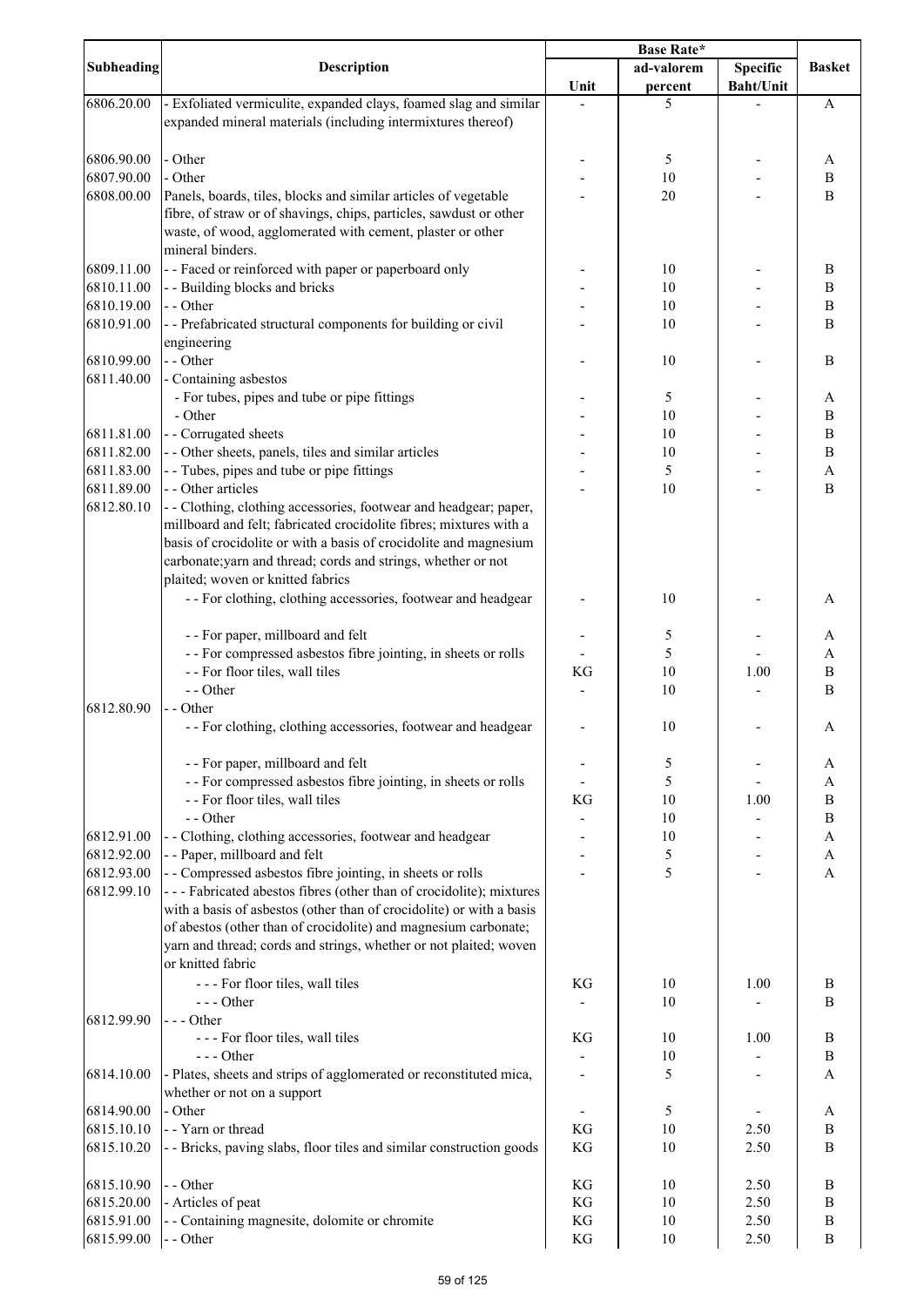|                          |                                                                                                                                                                                       | Base Rate*    |              |                  |                           |
|--------------------------|---------------------------------------------------------------------------------------------------------------------------------------------------------------------------------------|---------------|--------------|------------------|---------------------------|
| <b>Subheading</b>        | <b>Description</b>                                                                                                                                                                    |               | ad-valorem   | <b>Specific</b>  | <b>Basket</b>             |
|                          |                                                                                                                                                                                       | Unit          | percent      | <b>Baht/Unit</b> |                           |
| 6901.00.00               | Bricks, blocks, tiles and other ceramic goods of siliceous fossil<br>meals (for example, kieselguhr, tripolite or diatomite) or of<br>similar siliceous earths.                       |               | 10           |                  | A                         |
| 6902.20.00               | - Containing by weight more than 50% of alumina $(A_1Q_3)$ , of<br>silica ( $SiO2$ ) or of a mixture or compound of these products                                                    |               | 10           |                  | A                         |
| 6902.90.00               | - Other                                                                                                                                                                               |               | 10           |                  | A                         |
| 6903.10.00               | - Containing by weight more than 50% of graphite or other                                                                                                                             |               | 10           |                  | A                         |
|                          | carbon or of a mixture of these products                                                                                                                                              |               |              |                  |                           |
| 6903.20.00               | - Containing by weight more than 50% of alumina $(Al_2O_3)$ or of<br>a mixture or compound of alumina and of silica $(SiO2)$                                                          |               | 10           |                  | A                         |
| 6903.90.00               | - Other                                                                                                                                                                               |               | 10           |                  | A                         |
| 6904.10.00               | - Building bricks                                                                                                                                                                     |               | 10           |                  | A                         |
| 6904.90.00               | - Other                                                                                                                                                                               |               | 10           |                  | $\mathbf{A}$              |
| 6905.10.00               | - Roofing tiles                                                                                                                                                                       |               | 10           |                  | $\, {\bf B}$              |
| 6905.90.10               | - - Lining bricks for ball mills                                                                                                                                                      |               | 10           |                  | $\mathbf{A}$              |
| 6905.90.90               | - - Other                                                                                                                                                                             |               | 10           |                  | A                         |
| 6906.00.00               | Ceramic pipes, conduits, guttering and pipe fittings.                                                                                                                                 |               | 5            |                  | $\boldsymbol{\mathsf{A}}$ |
| 6907.10.00               | - Tiles, cubes and similar articles, whether or not rectangular, the<br>largest surface area of which is capable of being enclosed in a<br>square the side of which is less than 7 cm | KG            | 30           | 3.75             | $\mathbf{A}$              |
| 6907.90.00               | - Other                                                                                                                                                                               | KG            | 30           | 3.75             | B                         |
| 6908.10.00               | - Tiles, cubes and similar articles, whether or not rectangular, the<br>largest surface area of which is capable of being enclosed in a<br>square the side of which is less than 7 cm | KG            | 30           | 3.75             | $\mathbf B$               |
| 6908.90.10               | - - Plain tiles                                                                                                                                                                       | KG            | 30           | 3.75             | B                         |
| 6908.90.90               | - - Other                                                                                                                                                                             | KG            | 30           | 3.75             | $\, {\bf B}$              |
| 6909.11.00               | - - Of porcelain or china                                                                                                                                                             |               | 5            |                  | B                         |
| 6909.19.00               | - - Other                                                                                                                                                                             | ۰             | 5            |                  | $\, {\bf B}$              |
| 7001.00.00               | Cullet and other waste and scrap of glass; glass in the mass.                                                                                                                         |               | 1            |                  | A                         |
| 7002.10.00               | - Balls                                                                                                                                                                               |               | 5            |                  | A                         |
| 7002.20.00               | - Rods                                                                                                                                                                                |               | 5            |                  | A                         |
| 7002.31.10               | - - - For vacuum tubes                                                                                                                                                                |               | 5            |                  | A                         |
| 7002.31.90               | --- Other                                                                                                                                                                             |               | 5<br>5       |                  | A                         |
| 7002.32.10<br>7002.32.90 | - - - For vacuum tubes<br>$- -$ Other                                                                                                                                                 |               |              |                  | A                         |
| 7002.39.10               | - - - For vacuum tubes                                                                                                                                                                |               | 5<br>5       |                  | A<br>A                    |
| 7002.39.90               | $--$ Other                                                                                                                                                                            |               | 5            |                  | $\mathbf{A}$              |
| 7003.12.10               | --- Optical glass, not optically worked                                                                                                                                               | KG            | 17.5         | 3.50             | $\mathbf{A}$              |
| 7003.12.20               | --- Other, in squares or rectangular shape (including with 1, or 2<br>or 3 or 4 corners cut)                                                                                          | KG            | 17.5         | 3.50             | $\overline{A}$            |
| 7003.12.90               | --- Other                                                                                                                                                                             | KG            | 17.5         | 3.50             | A                         |
| 7003.19.10               | --- Optical glass, not optically worked                                                                                                                                               | $\mathbf{KG}$ | 17.5         | 3.50             | $\boldsymbol{\mathsf{A}}$ |
| 7003.19.90               | $--$ Other                                                                                                                                                                            | $\mathbf{KG}$ | 17.5         | 3.50             | $\boldsymbol{\mathsf{A}}$ |
| 7003.20.00               | - Wired sheets                                                                                                                                                                        | $\mathbf{KG}$ | 5            | 0.95             | $\boldsymbol{\mathsf{A}}$ |
| 7003.30.00               | - Profiles                                                                                                                                                                            | $\mathbf{KG}$ | 5            | 0.95             | $\boldsymbol{\mathsf{A}}$ |
| 7004.20.10               | - - Optical glass, not optically worked                                                                                                                                               | $\mathbf{KG}$ | 17.5         | 3.50             | $\boldsymbol{\mathsf{A}}$ |
| 7004.20.90               | - - Other                                                                                                                                                                             | KG            | 17.5         | 3.50             | A                         |
| 7004.90.10               | - - Optical glass, not optically worked                                                                                                                                               | $\mathbf{KG}$ | 17.5         | 3.50             | A                         |
| 7004.90.90<br>7005.10.10 | - - Other<br>- - Optical glass, not optically worked                                                                                                                                  | $\mathbf{KG}$ | 17.5<br>5    | 3.50             | A<br>A                    |
| 7005.10.90               | - - Other                                                                                                                                                                             | KG            | 17.5         | 3.50             | A                         |
| 7005.21.10               | --- Optical glass, not optically worked                                                                                                                                               |               | 5            |                  | A                         |
| 7005.21.90               | $--$ Other                                                                                                                                                                            | KG            | 17.5         | 3.50             | $\, {\bf B}$              |
| 7005.29.10               | --- Optical glass, not optically worked                                                                                                                                               |               | 5            |                  | $\boldsymbol{\rm{A}}$     |
| 7005.29.90               | $--- Other$                                                                                                                                                                           | KG            | 17.5         | 3.50             | $\, {\bf B}$              |
| 7005.30.00               | - Wired glass                                                                                                                                                                         | KG            | 5            | 0.95             | A                         |
| 7006.00.10               | - Optical glass, not optically worked                                                                                                                                                 |               | 10           |                  | A                         |
| 7006.00.90               | - Other                                                                                                                                                                               | KG            | 30           | 5.70             | A                         |
| 7008.00.00               | Multiple-walled insulating units of glass.                                                                                                                                            | KG            | 20           | 4.00             | $\boldsymbol{\rm{A}}$     |
| 7009.10.00               | - Rear-view mirrors for vehicles                                                                                                                                                      |               | 20           |                  | $\, {\bf B}$              |
| 7010.10.00               | - Ampoules                                                                                                                                                                            |               | $\mathbf{1}$ |                  | A                         |
| 7011.20.10               | - - Television tubes                                                                                                                                                                  |               | 5            |                  | A                         |
| 7011.20.90               | - - Other                                                                                                                                                                             |               | 5            |                  | $\mathbf{A}$              |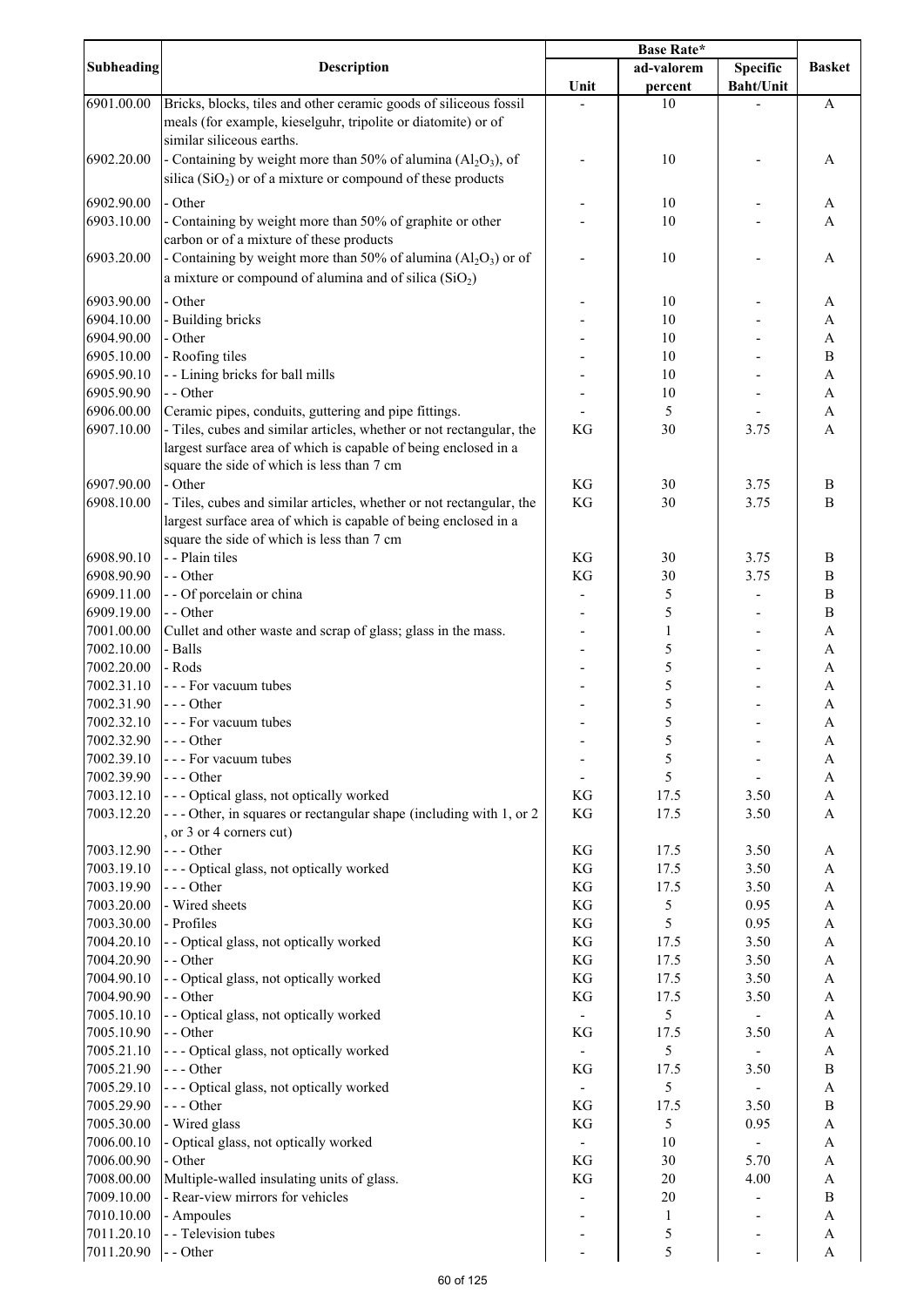|                   |                                                                                 | Base Rate* |                  |                  |                           |
|-------------------|---------------------------------------------------------------------------------|------------|------------------|------------------|---------------------------|
| <b>Subheading</b> | <b>Description</b>                                                              |            | ad-valorem       | Specific         | <b>Basket</b>             |
|                   |                                                                                 | Unit       | percent          | <b>Baht/Unit</b> |                           |
| 7015.10.00        | - Glasses for corrective spectacles                                             |            | 5                |                  | $\bf{B}$                  |
| 7015.90.10        | - - Clock or watch glasses                                                      |            | 5                |                  | $\, {\bf B}$              |
| 7015.90.90        | - - Other                                                                       |            | 5                |                  | $\, {\bf B}$              |
| 7016.10.00        | - Glass cubes and other glass smallwares, whether or not on a                   |            | 10               |                  | A                         |
|                   | backing, for mosaics or similar decorative purposes                             |            |                  |                  |                           |
| 7016.90.00        | - Other                                                                         |            | 10               |                  | $\, {\bf B}$              |
| 7017.10.10        | - - Quartz reactor tubes and holders designed for insertion into                |            | 5                |                  | A                         |
|                   | diffusion and oxidation furnaces for production of                              |            |                  |                  |                           |
|                   | semiconductor wafers                                                            |            |                  |                  |                           |
| 7017.10.90        | - - Other                                                                       |            |                  |                  |                           |
|                   |                                                                                 |            | 5<br>5           |                  | A                         |
| 7017.20.00        | - Of other glass having a linear coefficient of expansion not                   |            |                  |                  | A                         |
|                   | exceeding $5x10^{-6}$ per Kelvin within a temperature range of $0^{\circ}$ C to |            |                  |                  |                           |
|                   | $300^{\circ}$ C                                                                 |            |                  |                  |                           |
| 7017.90.00        | - Other                                                                         |            | 5                |                  | A                         |
| 7018.10.00        | - Glass beads, imitation pearls, imitation precious or semi-                    |            | 1                |                  | A                         |
|                   | precious stones and similar glass smallwares                                    |            |                  |                  |                           |
| 7018.20.00        | - Glass microspheres not exceeding 1 mm in diameter                             |            | 10               |                  | A                         |
| 7018.90.00        | - Other                                                                         |            | 10               |                  | $\boldsymbol{\mathsf{A}}$ |
| 7019.11.00        | -- Chopped strands, of a length of not more than 50 mm                          |            | 5                |                  | A                         |
| 7019.12.00        | - - Rovings                                                                     |            | 5                |                  | A                         |
| 7019.19.10        | - - - Yarn                                                                      |            | 5                |                  | A                         |
| 7019.19.90        | --- Other                                                                       |            | 5                |                  |                           |
|                   | - - Mats                                                                        |            |                  |                  | A                         |
| 7019.31.00        |                                                                                 |            | 5                |                  | A                         |
| 7019.32.00        | - - Thin sheets (voiles)                                                        |            | 5                |                  | B                         |
| 7019.39.10        | --- Asphalt or coal-tar impregnated glass-fibre outerwrap for                   |            | 5                |                  | A                         |
|                   | pipelines                                                                       |            |                  |                  |                           |
| 7019.39.90        | $- -$ Other                                                                     |            | 5                |                  | A                         |
| 7019.40.00        | - Woven fabrics of rovings                                                      | KG         | 5                | 2.05             | A                         |
| 7019.51.00        | -- Of a width not exceeding 30 cm                                               | KG         | 5                | 2.05             | $\mathbf A$               |
| 7019.52.00        | - - Of a width exceeding 30 cm, plain weave, weighing less than                 | KG         | 5                | 2.05             | A                         |
|                   | 250 $g/m^2$ , of filaments measuring per single yarn not more than              |            |                  |                  |                           |
|                   | 136 tex                                                                         |            |                  |                  |                           |
| 7019.59.00        | - - Other                                                                       | KG         | 5                | 2.05             | A                         |
| 7019.90.30        | - - Escape chutes                                                               |            | 5                |                  | $\boldsymbol{B}$          |
| 7019.90.90        | $-$ Other                                                                       |            |                  |                  | B                         |
| 7020.00.90        | - Other                                                                         |            |                  |                  |                           |
|                   | - For glass inners for vacuum flasks or for other vacuum                        |            | 5                |                  | A                         |
|                   | vessels.                                                                        |            |                  |                  |                           |
| 7101.10.00        | - Natural pearls                                                                |            | 10               |                  | A                         |
| 7101.21.00        | - - Unworked                                                                    |            | 12.5             |                  | A                         |
| 7101.22.00        | - - Worked                                                                      |            | 12.5             |                  | A                         |
|                   |                                                                                 |            |                  |                  |                           |
| 7102.10.00        | - Unsorted                                                                      |            | $\boldsymbol{0}$ |                  | A                         |
| 7102.21.00        | - - Unworked or simply sawn, cleaved or bruted                                  |            | 0                |                  | A                         |
| 7102.29.00        | - - Other                                                                       |            | 0                |                  | A                         |
| 7102.31.00        | - - Unworked or simply sawn, cleaved or bruted                                  |            | 0                |                  | A                         |
| 7102.39.00        | - - Other                                                                       |            | 0                |                  | A                         |
| 7103.10.00        | - Unworked or simply sawn or roughly shaped                                     |            | 0                |                  | A                         |
| 7103.91.00        | - - Rubies, sapphires and emeralds                                              |            | 0                |                  | A                         |
| 7103.99.00        | - - Other                                                                       |            | 0                |                  | A                         |
| 7104.10.10        | - - Unworked                                                                    |            | 0                |                  | A                         |
| 7104.10.20        | - - Worked                                                                      |            | 0                |                  | A                         |
| 7104.20.00        | - Other, unworked or simply sawn or roughly shaped                              |            | 0                |                  | A                         |
| 7104.90.00        | - Other                                                                         |            | 0                |                  | A                         |
| 7105.10.00        | - Of diamonds                                                                   |            |                  |                  | A                         |
| 7105.90.00        | - Other                                                                         |            |                  |                  | A                         |
| 7106.10.00        | - Powder                                                                        |            | 0                |                  | A                         |
| 7106.91.00        | - - Unwrought                                                                   |            | 0                |                  | A                         |
| 7106.92.00        | - - Semi-manufactured                                                           |            | 0                |                  | A                         |
| 7107.00.00        | Base metals clad with silver, not further worked than semi-                     |            | $\boldsymbol{0}$ |                  | A                         |
|                   | manufactured.                                                                   |            |                  |                  |                           |
| 7108.11.00        | - - Powder                                                                      |            | 0                |                  | A                         |
| 7108.12.10        | --- In lumps, ingots or cast bars                                               |            | 0                |                  | A                         |
| 7108.12.90        | $--$ Other                                                                      |            | $\boldsymbol{0}$ |                  | A                         |
|                   |                                                                                 |            |                  |                  |                           |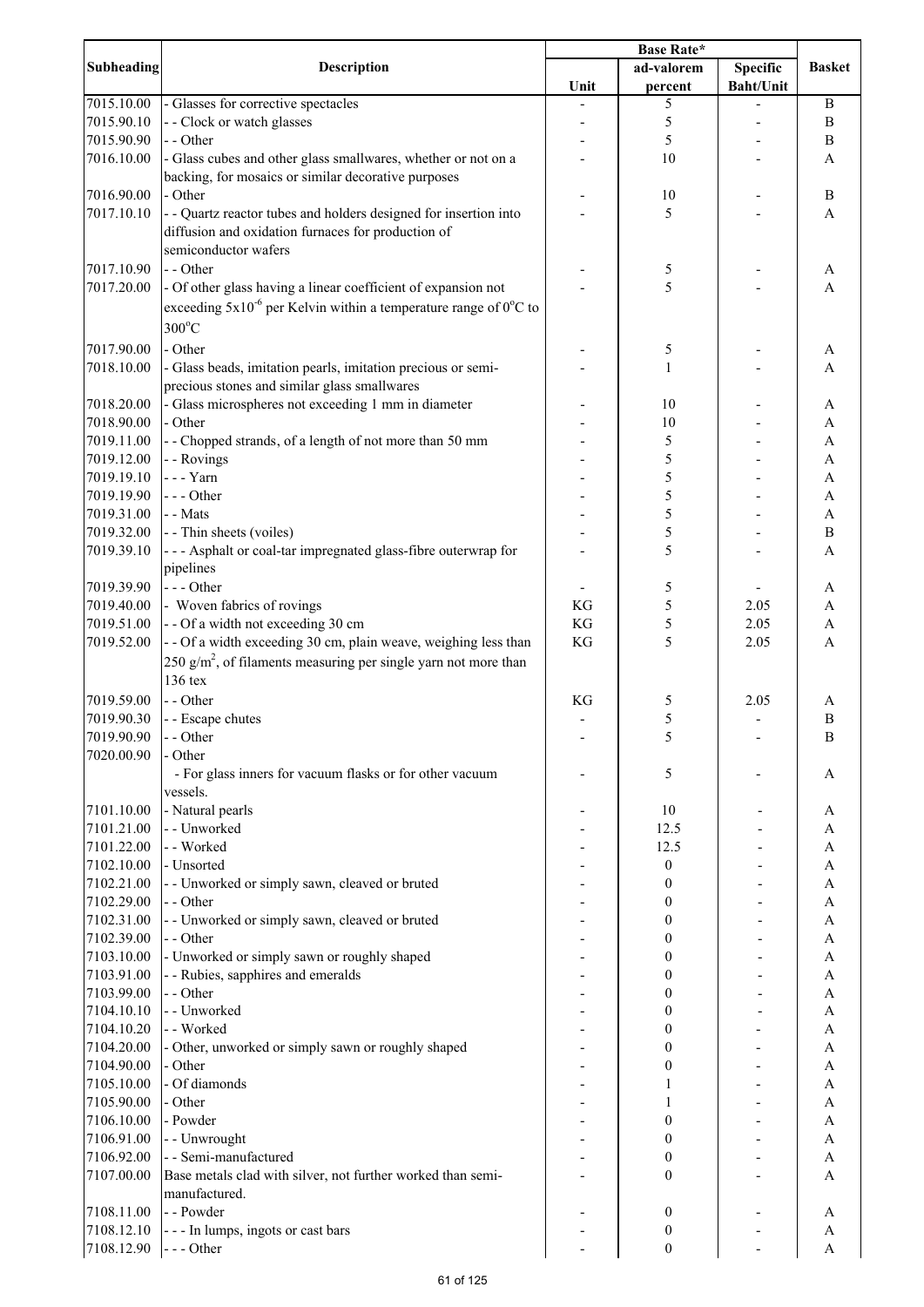| <b>Subheading</b> | <b>Description</b>                                                | <b>Base Rate*</b> |                  |                  |                  |
|-------------------|-------------------------------------------------------------------|-------------------|------------------|------------------|------------------|
|                   |                                                                   |                   | ad-valorem       | <b>Specific</b>  | <b>Basket</b>    |
|                   |                                                                   | Unit              | percent          | <b>Baht/Unit</b> |                  |
| 7108.13.00        | - - Other semi-manufactured forms                                 |                   | $\boldsymbol{0}$ |                  | A                |
| 7108.20.00        | - Monetary                                                        |                   | $\boldsymbol{0}$ |                  | A                |
| 7109.00.00        | Base metals or silver, clad with gold, not further worked than    |                   | $\boldsymbol{0}$ |                  | A                |
|                   | semi-manufactured.                                                |                   |                  |                  |                  |
| 7110.11.10        | --- In lumps, ingots, cast bars, powder or sponge                 |                   | 0                |                  | A                |
| 7110.11.90        | $--$ Other                                                        |                   | 0                |                  | A                |
| 7110.19.00        | - - Other                                                         |                   | 0                |                  | A                |
| 7110.21.10        | - - - Alloys containing not less than 20% palladium used in       |                   | 0                |                  | A                |
|                   | making artificial teeth                                           |                   |                  |                  |                  |
| 7110.21.20        | --- Other, in lumps, ingots, cast bars, powder or sponge          |                   | 0                |                  | A                |
| 7110.21.90        | --- Other                                                         |                   | 0                |                  | A                |
| 7110.29.00        | - - Other                                                         |                   | 0                |                  | A                |
| 7110.31.10        | --- In lumps, ingots, cast bars, powder or sponge                 |                   | 0                |                  | A                |
| 7110.31.90        | --- Other                                                         |                   | 0                |                  | A                |
| 7110.39.00        | - - Other                                                         |                   | 0                |                  | A                |
| 7110.41.10        | --- In lumps, ingots, cast bars, powder or sponge                 |                   | 0                |                  | A                |
| 7110.41.90        | --- Other                                                         |                   | 0                |                  | $\mathbf{A}$     |
| 7110.49.00        | - - Other                                                         |                   | 0                |                  | $\mathbf{A}$     |
| 7111.00.10        | - Silver or gold, clad with platinum                              |                   | 0                |                  | $\mathbf{A}$     |
| 7111.00.90        | - Other                                                           |                   | 0                |                  | $\mathbf{A}$     |
| 7112.30.00        | - Ash containing precious metal or precious metal compounds       |                   | $\boldsymbol{0}$ |                  | A                |
| 7112.91.00        | - - Of gold, including metal clad with gold but excluding         |                   | $\boldsymbol{0}$ |                  | A                |
|                   | sweepings containing other precious metals                        |                   |                  |                  |                  |
|                   |                                                                   |                   |                  |                  |                  |
| 7112.92.00        | - - Of platinum, including metal clad with platinum but excluding |                   | $\boldsymbol{0}$ |                  | A                |
|                   | sweepings containing other precious metals                        |                   |                  |                  |                  |
| 7112.99.10        | --- Of silver, including metal clad with silver but excluding     |                   | $\boldsymbol{0}$ |                  | A                |
|                   | sweepings containing other precious metals                        |                   |                  |                  |                  |
| 7112.99.90        | $--- Other$                                                       |                   | $\boldsymbol{0}$ |                  | A                |
| 7113.11.10        | $--$ Parts                                                        |                   | 20               |                  | $\boldsymbol{B}$ |
| 7113.11.90        | $--$ Other                                                        |                   | 20               |                  | $\bf{B}$         |
| 7113.19.10        | $--$ Parts                                                        |                   | 20               |                  | $\boldsymbol{B}$ |
| 7113.19.90        | $--$ Other                                                        |                   | 20               |                  | B                |
| 7113.20.10        | - - Parts                                                         |                   | 20               |                  | $\bf{B}$         |
| 7113.20.90        | - - Other                                                         |                   | 20               |                  | $\, {\bf B}$     |
| 7114.11.00        | - - Of silver, whether or not plated or clad with other precious  |                   | 20               |                  | A                |
|                   | metal                                                             |                   |                  |                  |                  |
| 7114.19.00        | - - Of other precious metal, whether or not plated or clad with   |                   | 20               |                  | B                |
|                   | precious metal                                                    |                   |                  |                  |                  |
| 7114.20.00        | - Of base metal clad with precious metal                          |                   | 20               |                  | B                |
| 7115.10.00        | - Catalysts in the form of wire cloth or grill, of platinum       |                   | 20               |                  | A                |
| 7115.90.10        | - - Of gold or silver                                             |                   | 20               |                  | A                |
| 7115.90.20        | - - Of metal clad with gold or silver                             |                   | 20               |                  | A                |
| 7115.90.90        | - - Other                                                         |                   | 20               |                  | A                |
| 7116.10.00        | - Of natural or cultured pearls                                   |                   | 20               |                  | $\mathbf{A}$     |
| 7116.20.00        | - Of precious or semi-precious stones (natural, synthetic or      |                   | 20               |                  | $\overline{B}$   |
|                   | reconstructed)                                                    |                   |                  |                  |                  |
| 7117.11.10        | --- Parts                                                         |                   | 20               |                  | B                |
| 7117.11.90        | $--- Other$                                                       |                   | 20               |                  | $\, {\bf B}$     |
| 7117.19.10        | --- Bangles                                                       |                   | 20               |                  | $\, {\bf B}$     |
| 7117.19.20        | - - - Other imitation jewellery                                   |                   | 20               |                  | $\bf{B}$         |
| 7117.19.90        | $--$ Parts                                                        |                   | 20               |                  | $\, {\bf B}$     |
| 7117.90.10        | - - Bangles                                                       |                   | 20               |                  | $\bf{B}$         |
| 7117.90.20        | - - Other imitation jewellery                                     |                   | 20               |                  | $\bf{B}$         |
| 7117.90.90        | - - Parts                                                         |                   | 20               |                  | B                |
| 7118.10.10        | - - Silver coin                                                   |                   | 20               |                  | $\boldsymbol{B}$ |
| 7118.10.90        | - - Other                                                         |                   | 20               |                  | B                |
| 7118.90.10        | - - Gold coin whether or not legal tender                         |                   | $\boldsymbol{0}$ |                  | A                |
| 7118.90.20        | - - Silver coin, being legal tender                               |                   | 0                |                  | A                |
| 7118.90.90        | - - Other                                                         |                   | $\boldsymbol{0}$ |                  | A                |
| 7201.10.00        | - Non-alloy pig iron containing by weight 0.5% or less of         |                   | 1                |                  | A                |
|                   | phosphorus                                                        |                   |                  |                  |                  |
| 7201.20.00        | - Non-alloy pig iron containing by weight more than 0.5% of       |                   | 1                |                  | A                |
|                   | phosphorus                                                        |                   |                  |                  |                  |
| 7201.50.00        | - Alloy pig iron; spiegeleisen                                    |                   | $\mathbf{1}$     |                  | A                |
|                   |                                                                   |                   |                  |                  |                  |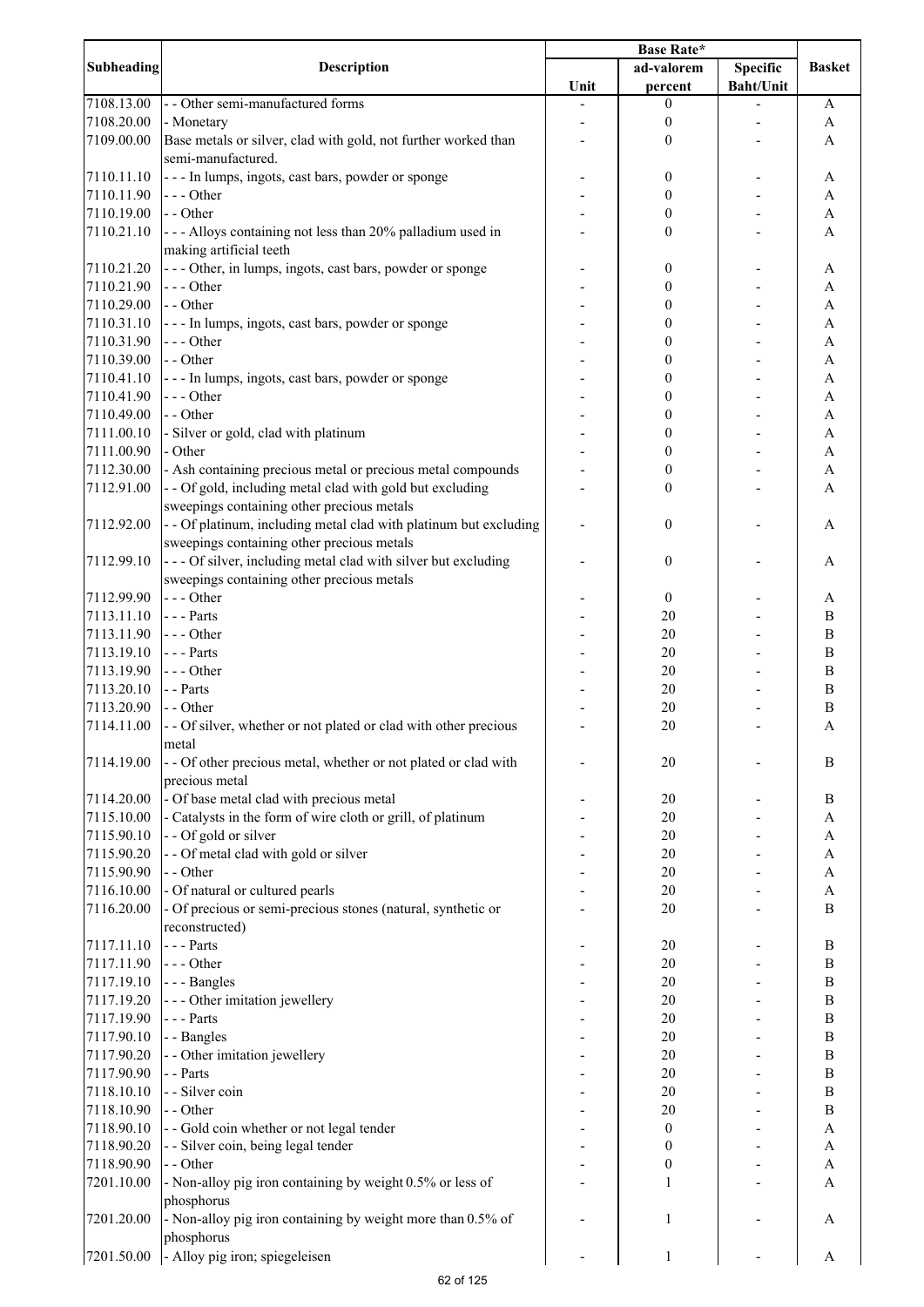| Subheading | <b>Description</b>                                              | <b>Base Rate*</b> |            |                  |                           |
|------------|-----------------------------------------------------------------|-------------------|------------|------------------|---------------------------|
|            |                                                                 |                   | ad-valorem | <b>Specific</b>  | <b>Basket</b>             |
|            |                                                                 | Unit              | percent    | <b>Baht/Unit</b> |                           |
| 7202.11.00 | - - Containing by weight more than 2% of carbon                 |                   | 1          |                  | A                         |
| 7202.19.00 | - - Other                                                       |                   | 1          |                  | A                         |
| 7202.21.00 | - - Containing by weight more than 55% of silicon               |                   | 1          |                  | A                         |
| 7202.29.00 | - - Other                                                       |                   | 1          |                  | A                         |
| 7202.30.00 | - Ferro-silico-manganese                                        |                   | 1          |                  | A                         |
| 7202.41.00 | - - Containing by weight more than 4% of carbon                 |                   | 1          |                  | A                         |
| 7202.49.00 | - - Other                                                       |                   | 1          |                  | A                         |
| 7202.50.00 | - Ferro-silico-chromium                                         |                   | 1          |                  | A                         |
| 7202.60.00 | - Ferro-nickel                                                  |                   | 1          |                  | A                         |
| 7202.70.00 | - Ferro-molybdenum                                              |                   | 1          |                  | A                         |
| 7202.80.00 | - Ferro-tungsten and ferro-silico-tungsten                      |                   | 1          |                  | A                         |
| 7202.91.00 | - - Ferro-titanium and ferro-silico-titanium                    |                   | 1          |                  | A                         |
|            | - - Ferro-vanadium                                              |                   |            |                  |                           |
| 7202.92.00 |                                                                 |                   | 1          |                  | A                         |
| 7202.93.00 | - - Ferro-niobium                                               |                   |            |                  | A                         |
| 7202.99.00 | - - Other                                                       |                   | 1          |                  | A                         |
| 7203.10.00 | - Ferrous products obtained by direct reduction of iron ore     |                   |            |                  | A                         |
| 7203.90.00 | - Other                                                         |                   |            |                  | $\boldsymbol{\mathsf{A}}$ |
| 7204.10.00 | - Waste and scrap of cast iron                                  |                   |            |                  | A                         |
| 7204.21.00 | - - Of stainless steel                                          |                   |            |                  | A                         |
| 7204.29.00 | - - Other                                                       |                   |            |                  | A                         |
| 7204.30.00 | - Waste and scrap of tinned iron or steel                       |                   |            |                  | A                         |
| 7204.41.00 | - - Turnings, shavings, chips, milling waste, sawdust, filings, |                   | 1          |                  | $\overline{A}$            |
|            | trimmings and stampings, whether or not in bundles              |                   |            |                  |                           |
| 7204.49.00 | - - Other                                                       |                   | 1          |                  | A                         |
| 7204.50.00 | - Remelting scrap ingots                                        |                   | 1          |                  | A                         |
| 7205.10.00 | - Granules                                                      |                   | 1          |                  | A                         |
|            |                                                                 |                   |            |                  |                           |
| 7205.21.00 | - - Of alloy steel                                              |                   | 1          |                  | A                         |
| 7205.29.00 | - - Other                                                       |                   | 1          |                  | A                         |
| 7206.10.10 | - - Containing by weight more than 0.6% of carbon               |                   | 1          |                  | A                         |
| 7206.10.90 | - - Other                                                       |                   | 1          |                  | A                         |
| 7206.90.00 | - Other                                                         |                   | 1          |                  | A                         |
| 7207.11.00 | - - Of rectangular (including square) cross-section, the width  |                   | 1          |                  | A                         |
|            | measuring less than twice the thickness                         |                   |            |                  |                           |
| 7207.12.10 | --- Slabs                                                       |                   | 1          |                  | A                         |
| 7207.12.90 | $--- Other$                                                     |                   | 1          |                  | A                         |
| 7207.19.00 | - - Other                                                       |                   | 1          |                  | A                         |
| 7207.20.11 | --- Slabs                                                       |                   | 1          |                  | A                         |
| 7207.20.19 | --- Other                                                       |                   | 1          |                  | A                         |
| 7207.20.91 | --- Slabs                                                       |                   | 1          |                  | A                         |
| 7207.20.99 | --- Other                                                       |                   | 1          |                  | A                         |
| 7208.39.00 | - - Of a thickness of less than 3 mm                            |                   | 7.5        |                  | $\, {\bf B}$              |
| 7208.90.00 |                                                                 |                   |            |                  | $\, {\bf B}$              |
|            | - Other                                                         |                   | 7.5        |                  |                           |
| 7209.17.00 | - - Of a thickness of 0.5 mm or more but not exceeding 1 mm     |                   | 9.5        |                  | $\, {\bf B}$              |
| 7210.11.10 | --- Containing by weight 0.6 % or more of carbon                |                   | 12         |                  | $\, {\bf B}$              |
| 7210.11.90 | --- Other                                                       |                   | 12         |                  | $\, {\bf B}$              |
| 7210.12.10 | --- Containing by weight 0.6 % or more of carbon                |                   | 12         |                  | $\, {\bf B}$              |
| 7210.12.90 | --- Other                                                       |                   | 12         |                  | $\, {\bf B}$              |
| 7210.30.10 | - - Containing by weight less than 0.6% of carbon and of a      |                   | 12         |                  | B                         |
|            | thickness of 1.5 mm or less                                     |                   |            |                  |                           |
| 7210.30.90 | - - Other                                                       |                   | 12         |                  | $\boldsymbol{B}$          |
| 7210.49.10 | --- Of a thickness not exceeding 1.2 mm                         |                   | 12         |                  | $\, {\bf B}$              |
| 7210.49.20 | --- Containing by weight less than 0.6% of carbon and of a      |                   | 12         |                  | B                         |
|            | thickness of 1.5 mm or less                                     |                   |            |                  |                           |
| 7210.49.90 | $--- Other$                                                     |                   | 12         |                  | $\boldsymbol{B}$          |
| 7210.50.00 | - Plated or coated with chromium oxides or with chromium and    |                   | 12         |                  | B                         |
|            | chromium oxides                                                 |                   |            |                  |                           |
|            |                                                                 |                   |            |                  |                           |
| 7210.61.10 | --- Containing by weight less than 0.6% of carbon and of a      |                   | 12         |                  | B                         |
|            | thickness of 1.5 mm or less                                     |                   |            |                  |                           |
| 7210.61.90 | --- Other                                                       |                   | 12         |                  | B                         |
| 7210.69.10 | --- Containing by weight less than 0.6% of carbon and of a      |                   | 12         |                  | B                         |
|            | thickness of 1.5 mm or less                                     |                   |            |                  |                           |
| 7210.69.90 | --- Other                                                       |                   | 12         |                  | B                         |
| 7210.70.10 | - - Containing by weight less than 0.6% of carbon and of a      |                   | 12         |                  | $\, {\bf B}$              |
|            | thickness 1.5 mm or less                                        |                   |            |                  |                           |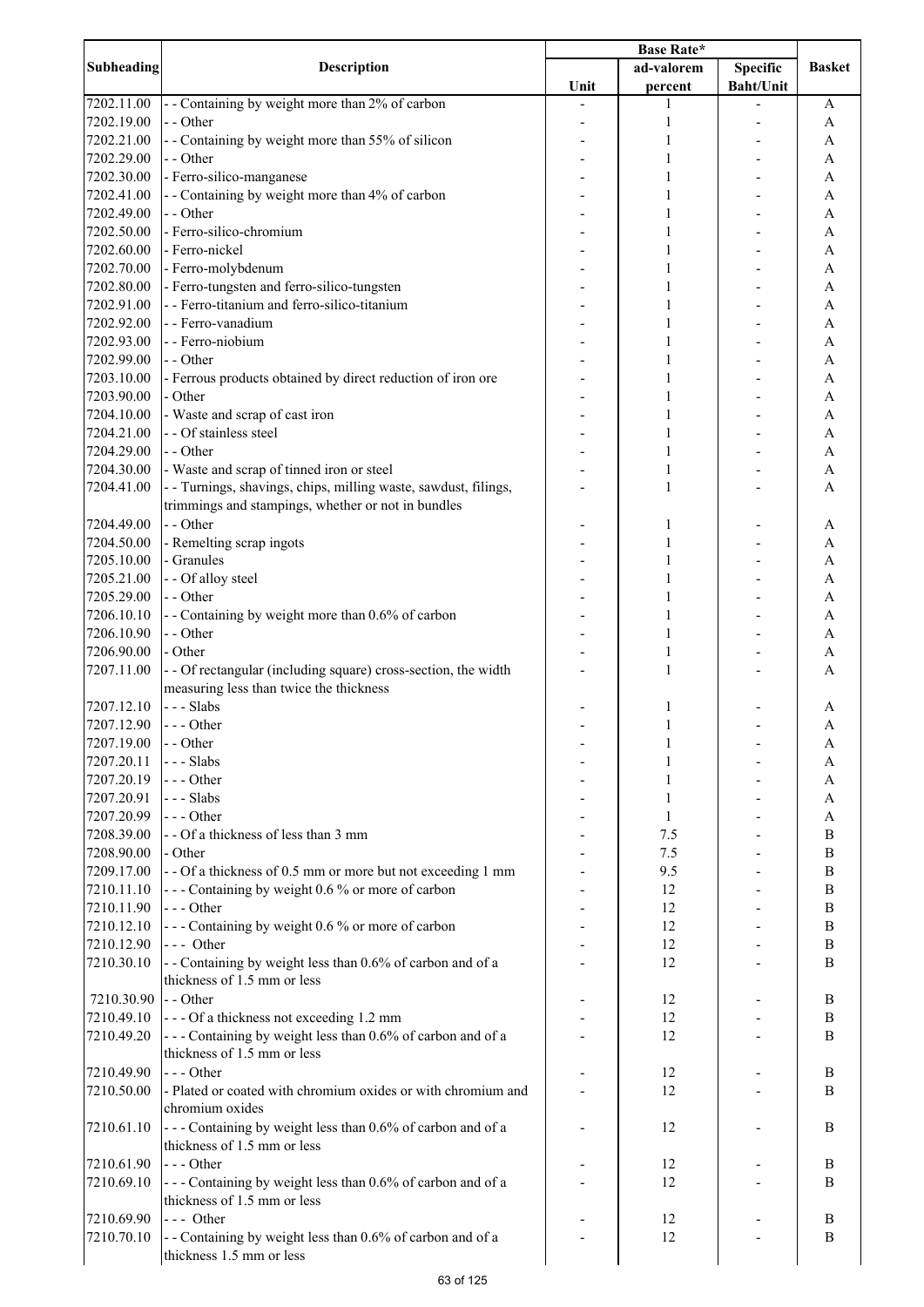|                   |                                                                     | <b>Base Rate*</b> |              |                  |                |
|-------------------|---------------------------------------------------------------------|-------------------|--------------|------------------|----------------|
| <b>Subheading</b> | <b>Description</b>                                                  |                   | ad-valorem   | <b>Specific</b>  | <b>Basket</b>  |
|                   |                                                                     | Unit              | percent      | <b>Baht/Unit</b> |                |
| 7210.70.90        | - - Other                                                           |                   | 12           |                  | $\bf{B}$       |
| 7210.90.10        | - - Containing by weight less than 0.6% of carbon and of a          |                   | 12           |                  | B              |
|                   | thickness of 1.5 mm or less                                         |                   |              |                  |                |
|                   | - - Other                                                           |                   |              |                  |                |
| 7210.90.90        |                                                                     |                   | 12           |                  | $\, {\bf B}$   |
| 7212.10.10        | - - Hoop and strip, of a width not exceeding 400 mm                 |                   | 12           |                  | $\, {\bf B}$   |
| 7212.10.90        | - - Other                                                           |                   | 12           |                  | B              |
| 7213.99.00        | - - Other                                                           |                   | 7.5          |                  | $\, {\bf B}$   |
| 7214.10.11        | --- Of circular cross-section                                       |                   | 7.5          |                  | $\, {\bf B}$   |
| 7214.10.19        | $--$ Other                                                          |                   | 7.5          |                  | $\, {\bf B}$   |
| 7214.10.21        | --- Of circular cross-section                                       |                   | 7.5          |                  | $\, {\bf B}$   |
| 7214.10.29        | $--$ Other                                                          |                   | 7.5          |                  | $\, {\bf B}$   |
| 7216.10.00        | - U, I or H sections, not further worked than hot-rolled, hot-      |                   | 10           |                  | B              |
|                   | drawn or extruded, of a height of less than 80 mm                   |                   |              |                  |                |
| 7216.21.00        | - - L sections                                                      |                   | 10           |                  | $\, {\bf B}$   |
| 7216.22.00        | - - T sections                                                      |                   | 10           |                  | $\, {\bf B}$   |
| 7216.31.00        | - - U sections                                                      |                   | 10           |                  | $\, {\bf B}$   |
|                   | - - I sections                                                      |                   |              |                  | $\, {\bf B}$   |
| 7216.32.00        |                                                                     |                   | 10           |                  |                |
| 7216.33.00        | - - H sections                                                      |                   | 10           |                  | $\overline{B}$ |
| 7216.40.00        | - L or T sections, not further worked than hot-rolled, hot-drawn    |                   | 10           |                  | $\overline{B}$ |
|                   | or extruded, of a height of 80 mm or more                           |                   |              |                  |                |
| 7216.50.10        | - - Of a height of less than 80 mm                                  |                   | 10           |                  | $\, {\bf B}$   |
| 7216.50.90        | - - Other                                                           |                   | 10           |                  | $\, {\bf B}$   |
| 7217.30.10        | - - Containing by weight less than 0.25% of carbon                  | KG                | 15           | 0.50             | $\bf{B}$       |
| 7217.30.20        | - - Containing by weight 0.25% or more of carbon but less than      | KG                | 15           | 0.50             | $\overline{B}$ |
|                   | 0.6% of carbon                                                      |                   |              |                  |                |
| 7217.30.31        | --- Copper alloy coated high carbon steel wire of a kind used in    | KG                | 15           | 0.50             | B              |
|                   | the manufacture of pneumatic rubber tyres (bead wire)               |                   |              |                  |                |
|                   |                                                                     |                   |              |                  |                |
| 7217.30.39        | $--$ Other                                                          | KG                | 15           | 0.50             | B              |
| 7218.10.00        | - Ingots and other primary forms                                    |                   | 1            |                  | A              |
| 7218.91.00        | - - Of rectangular (other than square) cross-section                |                   | 1            |                  | A              |
| 7218.99.00        | - - Other                                                           |                   | 1            |                  | A              |
| 7219.11.00        | - - Of a thickness exceeding 10 mm                                  |                   | 1            |                  | A              |
| 7219.12.00        | - - Of a thickness of 4.75 mm or more but not exceeding 10 mm       |                   | 1            |                  | A              |
|                   |                                                                     |                   |              |                  |                |
| 7219.13.00        | - - Of a thickness of 3 mm or more but less than 4.75 mm            |                   | 1            |                  | A              |
| 7219.14.00        | - - Of a thickness of less than 3 mm                                |                   | $\mathbf{I}$ |                  | A              |
| 7219.21.00        | - - Of a thickness exceeding 10 mm                                  |                   | 1            |                  | A              |
| 7219.22.00        | - - Of a thickness of 4.75 mm or more but not exceeding 10 mm       |                   | 1            |                  | A              |
|                   |                                                                     |                   |              |                  |                |
|                   |                                                                     |                   |              |                  |                |
| 7219.23.00        | - - Of a thickness of 3 mm or more but less than 4.75 mm            |                   | 1            |                  | A              |
| 7219.24.00        | - - Of a thickness of less than 3 mm                                |                   | 1            |                  | A              |
| 7219.31.00        | - - Of a thickness of 4.75 mm or more                               |                   | 5            |                  | A              |
| 7219.32.00        | - - Of a thickness of 3 mm or more but less than 4.75 mm            |                   | 5            |                  | A              |
| 7219.33.00        | - - Of a thickness exceeding 1 mm but less than 3 mm                |                   | 5            |                  | $\mathbf{A}$   |
| 7219.34.00        | - - Of a thickness of 0.5 mm or more but not exceeding 1 mm         |                   | 5            |                  | $\mathbf{A}$   |
| 7219.35.00        | - - Of a thickness of less than 0.5 mm                              |                   | 5            |                  | $\mathbf{A}$   |
| 7219.90.10        | - - Of a thickness of 1.5 mm or more but not exceeding 125 mm       |                   | 5            |                  | $\mathbf{A}$   |
|                   | with patterns in relief derived from rolling, or perforated,        |                   |              |                  |                |
|                   | corrugated or polished                                              |                   |              |                  |                |
| 7219.90.20        | - - Of a thickness of less than 1.5 mm without patterns in relief   |                   | 5            |                  | A              |
|                   | derived from rolling, or perforated, corrugated or polished         |                   |              |                  |                |
|                   |                                                                     |                   |              |                  |                |
| 7219.90.90        | - - Other                                                           |                   | 5            |                  | A              |
| 7220.11.10        | --- Hoop and strip, of a width not exceeding 400 mm                 |                   | 1            |                  | A              |
| 7220.11.90        | --- Other                                                           |                   |              |                  | A              |
| 7220.12.10        | --- Hoop and strip, of a width not exceeding 400 mm                 |                   | 1            |                  | A              |
| 7220.12.90        | $--- Other$                                                         |                   | 1            |                  | A              |
| 7220.20.10        | - - Hoop and strip, of a width not exceeding 400 mm                 |                   | 5            |                  | A              |
| 7220.20.90        | - - Other                                                           |                   | 5            |                  | A              |
| 7220.90.10        | - - Hoop and strip, of a width not exceeding 400 mm                 |                   | 5            |                  | A              |
| 7220.90.90        | - - Other                                                           |                   | 5            |                  | A              |
| 7221.00.00        | Bars and rods, hot-rolled, in irregularly wound coils, of stainless |                   | 1            |                  | A              |
|                   | steel.                                                              |                   |              |                  |                |
|                   | - - Of circular cross-section                                       |                   |              |                  |                |
| 7222.11.00        |                                                                     |                   | 1            |                  | $\, {\bf B}$   |
| 7222.19.00        | - - Other                                                           |                   | $\mathbf{1}$ |                  | B              |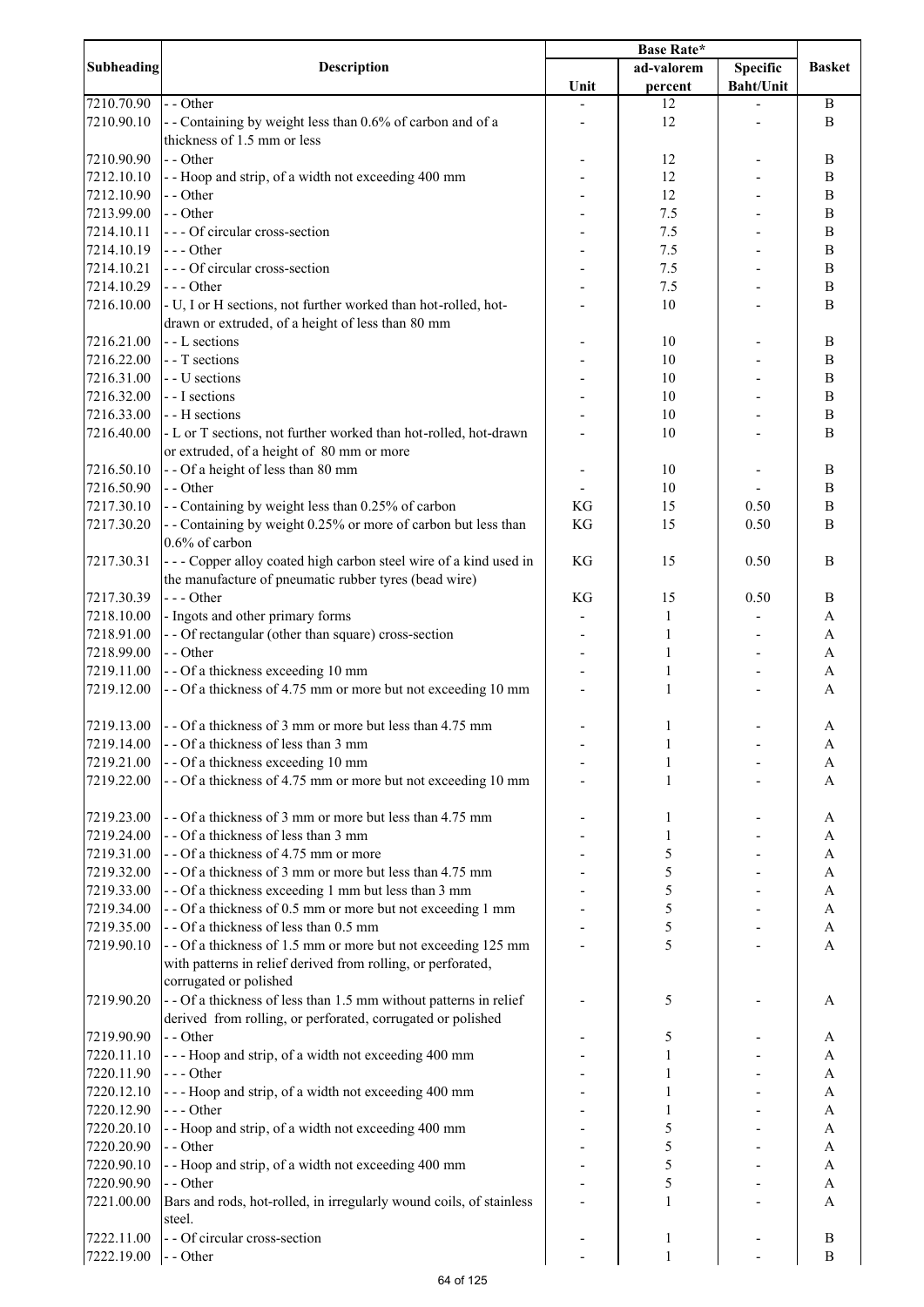| Subheading | <b>Description</b>                                             | <b>Base Rate*</b> |            |                  |               |
|------------|----------------------------------------------------------------|-------------------|------------|------------------|---------------|
|            |                                                                |                   | ad-valorem | <b>Specific</b>  | <b>Basket</b> |
|            |                                                                | Unit              | percent    | <b>Baht/Unit</b> |               |
| 7222.20.10 | - - Of circular cross-section                                  |                   | 5          |                  | $\, {\bf B}$  |
| 7222.20.90 | - - Other                                                      |                   | 5          |                  | B             |
| 7222.30.10 | - - Of circular cross-section                                  |                   | 5          |                  | B             |
| 7222.30.90 | - - Other                                                      |                   | 5          |                  | B             |
| 7222.40.00 | - Angles, shapes and sections                                  |                   | 5          |                  | B             |
| 7223.00.10 | - Having a cross-sectional dimension exceeding 13 mm           | KG                | 15         | 0.50             | B             |
| 7223.00.90 | - Other                                                        | KG                | 15         | 0.50             | B             |
| 7224.10.00 | - Ingots and other primary forms                               |                   | 1          |                  | A             |
| 7224.90.00 | - Other                                                        |                   | 1          |                  | A             |
| 7225.11.00 | - - Grain-oriented                                             |                   | 1          |                  | A             |
| 7225.19.00 | - - Other                                                      |                   | 1          |                  | A             |
| 7225.30.00 | - Other, not further worked than hot-rolled, in coils          |                   | 7.5        |                  | A             |
| 7225.40.00 | - Other, not further worked than hot-rolled, not in coils      |                   | 7.5        |                  | A             |
| 7225.50.00 | - Other, not further worked than cold-rolled (cold-reduced)    |                   | 9.5        |                  | A             |
| 7225.91.00 | - - Electrolytically plated or coated with zinc                |                   | 9.5, 12    |                  | A             |
| 7225.92.00 | - - Otherwise plated or coated with zinc                       |                   | 9.5, 12    |                  | A             |
| 7225.99.00 | - - Other                                                      |                   | 9.5, 12    |                  | A             |
| 7226.11.10 | --- Hoop and strip, of a width not exceeding 400 mm            |                   | 1          |                  | A             |
| 7226.11.90 | --- Other                                                      |                   |            |                  | A             |
| 7226.19.10 | --- Hoop and strip, of a width not exceeding 400 mm            |                   | 1          |                  | A             |
| 7226.19.90 | --- Other                                                      |                   |            |                  | A             |
| 7226.20.10 | - - Hoop and strip, of a width not exceeding 400 mm            |                   | 5          |                  | A             |
| 7226.20.90 | - - Other                                                      |                   | 5          |                  | A             |
| 7226.91.10 | --- Hoop and strip, of a width not exceeding 400 mm            |                   | 5          |                  | A             |
| 7226.91.90 | $--$ Other                                                     |                   | 5          |                  | А             |
| 7226.99.10 | --- Hoop and strip, of a width not exceeding 400 mm            |                   |            |                  |               |
|            | --- For electrolytically plated or coated with zinc            |                   | 5          |                  | A             |
|            | --- Other, except otherwise plated or coated with zinc         |                   | 12         |                  | A             |
| 7226.99.90 | --- Other                                                      |                   |            |                  |               |
|            | --- For electrolytically plated or coated with zinc            |                   | 5          |                  | А             |
|            | --- Other, except otherwise plated or coated with zinc         |                   | 12         |                  | A             |
| 7227.10.00 | - Of high speed steel                                          |                   | 1          |                  | A             |
| 7227.20.00 | - Of silico-manganese steel                                    |                   | 1          |                  | А             |
| 7227.90.00 | - Other                                                        |                   | 1          |                  | A             |
| 7228.10.10 | - - Of circular cross-section                                  |                   | 1          |                  | A             |
| 7228.10.90 | $-$ - Other                                                    |                   | 1          |                  |               |
| 7228.20.10 | - - Of circular cross-section                                  |                   |            |                  | A             |
|            |                                                                |                   |            |                  |               |
|            | - - For not further worked than hot-rolled, hot-drawn or       |                   | 1          |                  | A             |
|            | extruded                                                       |                   |            |                  |               |
|            | - - Other                                                      |                   | 9.5        |                  | B             |
| 7228.20.90 | - - Other                                                      |                   |            |                  |               |
|            | - - For not further worked than hot-rolled, hot-drawn or       |                   | 1          |                  | A             |
|            | extruded                                                       |                   |            |                  |               |
|            | - - Other                                                      |                   | 9.5        |                  | B             |
| 7228.40.10 | - - Of circular cross-section                                  |                   | 7.5        |                  | A             |
| 7228.40.90 | - - Other                                                      |                   | 7.5        |                  | A             |
| 7228.50.10 | - - Of circular cross-section                                  |                   | 9.5        |                  | A             |
| 7228.50.90 | - - Other                                                      |                   | 9.5        |                  | A             |
| 7228.70.00 | - Angles, shapes and sections                                  |                   | 1          |                  | A             |
| 7228.80.11 | --- Of circular cross-section                                  |                   | 1          |                  | A             |
| 7228.80.19 | $--$ Other                                                     |                   | 1          |                  | А             |
| 7228.80.90 | - - Other                                                      |                   | 1          |                  | A             |
| 7229.20.00 | - Of silico-manganese steel                                    | KG                | 1          | 0.04             | A             |
| 7229.90.00 | - Other                                                        | KG                | 1, 15      | 0.04, 0.50       | Α             |
| 7301.10.00 | - Sheet piling                                                 |                   | 10         |                  | B             |
| 7301.20.00 | - Angles, shapes and sections                                  |                   | 15         |                  | B             |
| 7302.10.00 | - Rails                                                        |                   | 1          |                  | A             |
| 7302.30.00 | - Switch blades, crossing frogs, point rods and other crossing |                   | 1          |                  | A             |
|            | pieces                                                         |                   |            |                  |               |
| 7302.40.00 | - Fish-plates and sole plates                                  |                   | 1          |                  | A             |
| 7302.90.10 | - - Sleepers (cross-ties)                                      |                   | 1          |                  | B             |
| 7302.90.90 | - - Other                                                      |                   | 1          |                  | B             |
| 7303.00.10 | - Tubes and pipes                                              |                   | 12         |                  | B             |
| 7303.00.90 | - Other                                                        |                   | 12         |                  | $\bf{B}$      |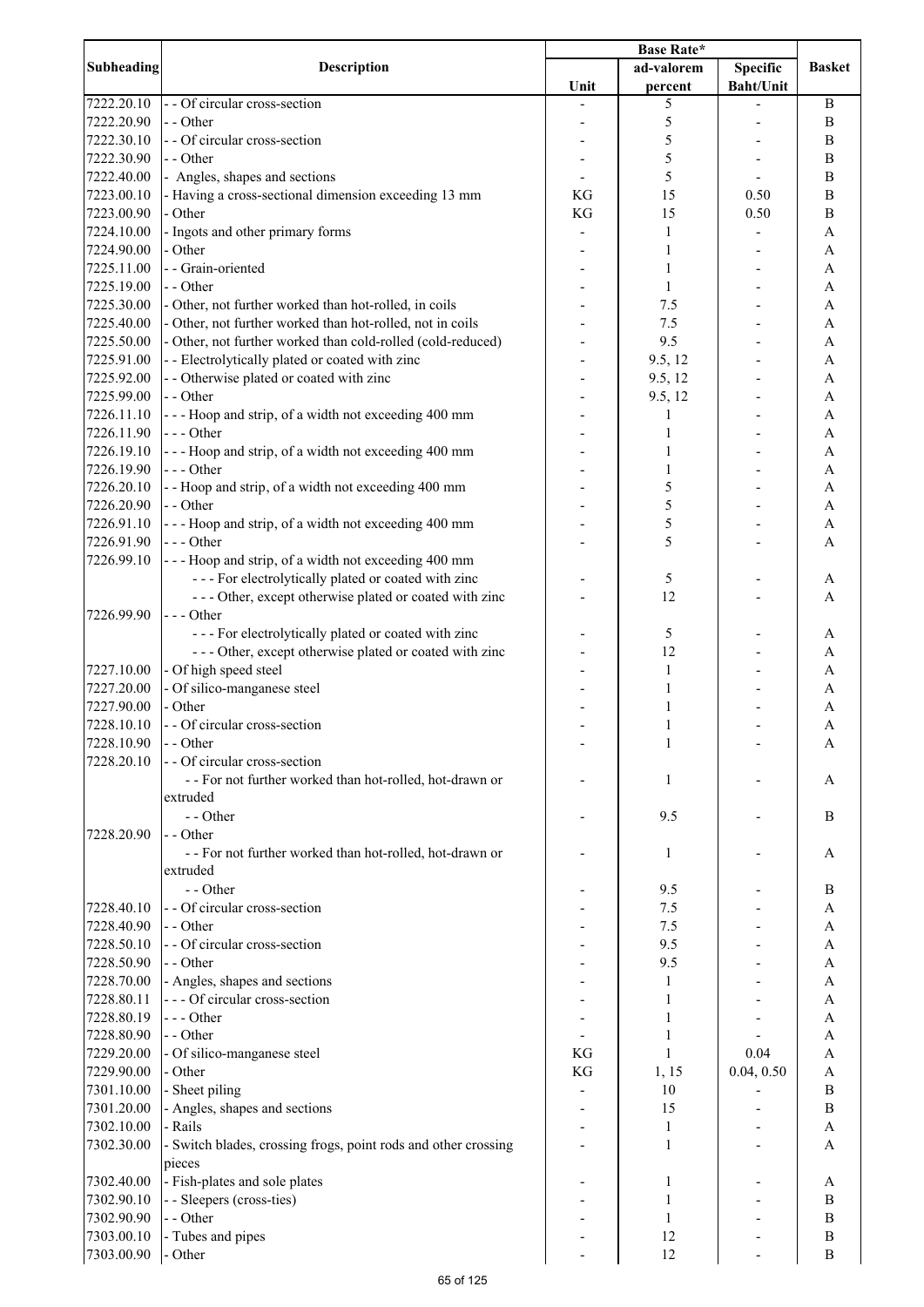|            | <b>Description</b>                                                |               |              |                  |               |
|------------|-------------------------------------------------------------------|---------------|--------------|------------------|---------------|
| Subheading |                                                                   |               | ad-valorem   | <b>Specific</b>  | <b>Basket</b> |
|            |                                                                   | Unit          | percent      | <b>Baht/Unit</b> |               |
| 7304.11.00 | - - Of stainless steel                                            |               | 1            |                  | A             |
| 7304.19.00 | - - Other                                                         |               | 1            |                  | A             |
| 7304.22.00 | - - Drill pipe of stainless steel                                 |               | 1            |                  |               |
|            |                                                                   |               |              |                  | A             |
| 7304.23.00 | - - Other drill pipe                                              |               | 1            |                  | A             |
| 7304.24.00 | - - Other, of stainless steel                                     |               | 12           |                  | $\bf{B}$      |
| 7304.29.00 | - - Other                                                         |               | 12           |                  | $\bf{B}$      |
| 7304.31.10 | --- Drillrod casing and tubing with pin and box threads           |               | 1            |                  | A             |
| 7304.31.90 | --- Other                                                         |               | 1            |                  | A             |
| 7304.39.00 | - - Other                                                         |               | 12           |                  | B             |
| 7304.41.00 | - - Cold-drawn or cold-rolled (cold-reduced)                      |               | 1            |                  | A             |
| 7304.49.00 | - - Other                                                         |               | 1            |                  | B             |
| 7304.51.10 | - - - Drillrod casing and tubing with pin and box threads         |               | 12           |                  | A             |
|            | --- Other                                                         |               | 12           |                  |               |
| 7304.51.90 |                                                                   |               |              |                  | A             |
| 7304.59.00 | - - Other                                                         |               | $\mathbf{1}$ |                  | A             |
| 7304.90.00 | - Other                                                           |               | 1            |                  | A             |
| 7305.11.00 | - - Longitudinally submerged arc welded                           |               | 12           |                  | B             |
| 7305.12.00 | - - Other, longitudinally welded                                  |               | 12           |                  | B             |
| 7305.19.00 | - - Other                                                         |               | 1            |                  | B             |
| 7305.20.00 | - Casing of a kind used in drilling for oil or gas                |               | 1            |                  | B             |
| 7305.31.10 | - - - Stainless steel pipes and tubes                             |               | 12           |                  | $\bf{B}$      |
| 7305.31.90 | --- Other                                                         |               | 12           |                  | B             |
| 7305.39.00 | - - Other                                                         |               | 12           |                  | B             |
|            |                                                                   |               |              |                  |               |
| 7305.90.00 | - Other                                                           |               | 12           |                  | B             |
| 7306.11.00 | - - Welded, of stainless steel                                    |               | 1            |                  | B             |
| 7306.19.00 | - - Other                                                         |               | 1            |                  | B             |
| 7306.21.00 | - - Welded, of stainless steel                                    |               | 1            |                  | B             |
| 7306.29.00 | - - Other                                                         |               | 1            |                  | B             |
| 7306.40.10 | - - Boiler tubes                                                  |               | 12           |                  | B             |
| 7306.40.20 | - - Stainless steel pipes and tubes, with an external diameter    |               | 12           |                  | B             |
|            | exceeding 105 mm                                                  |               |              |                  |               |
| 7306.40.30 | -- Pipes and tubes containing by weight at least 30% of nickel,   |               | 12           |                  | B             |
|            | with an external diameter not exceeding 10 mm                     |               |              |                  |               |
| 7306.40.90 | - - Other                                                         |               | 12           |                  | B             |
|            |                                                                   |               |              |                  |               |
| 7306.50.10 | - - Boiler tubes                                                  |               | $\mathbf{1}$ |                  | B             |
| 7306.50.90 | - - Other                                                         |               | $\mathbf{1}$ |                  | B             |
| 7307.11.00 | - - Of non-malleable cast iron                                    | KG            | 15           | 0.50             | $\, {\bf B}$  |
| 7307.19.00 | - - Other                                                         | KG            | 15           | 0.50             | $\bf{B}$      |
| 7307.21.00 | - - Flanges                                                       | KG            | 15           | 0.50             | $\bf{B}$      |
| 7307.22.00 | - - Threaded elbows, bends and sleeves                            | KG            | 15           | 0.50             | $\bf{B}$      |
| 7307.23.00 | - - Butt welding fittings                                         | KG            | 15           | 0.50             | $\, {\bf B}$  |
| 7307.29.00 | - - Other                                                         | KG            | 15           | 0.50             | $\, {\bf B}$  |
| 7307.91.00 | - - Flanges                                                       | KG            | 15           | 0.50             | $\, {\bf B}$  |
| 7307.92.00 | - - Threaded elbows, bends and sleeves                            | KG            | 15           | 0.50             | $\, {\bf B}$  |
| 7307.93.00 | - - Butt welding fittings                                         | KG            | 15           | 0.50             | $\, {\bf B}$  |
|            |                                                                   | $\mathbf{KG}$ | 15           |                  | $\bf{B}$      |
| 7307.99.00 | - - Other                                                         |               |              | 0.50             |               |
| 7309.00.00 | Reservoirs, tanks, vats and similar containers for any material   |               |              |                  |               |
|            | (other than compressed or liquefied gas), of iron or steel, of a  |               |              |                  |               |
|            | capacity exceeding 300 l, whether or not lined or heat-insulated, |               |              |                  |               |
|            | but not fitted with mechanical or thermal equipment.              |               |              |                  |               |
|            | For lined or heat-insulated                                       |               | 17           |                  | B             |
|            | Other                                                             |               | 1            |                  | $\bf{B}$      |
| 7310.10.00 | - Of a capacity of 50 l or more                                   | KG            | 15           | 0.80             | $\bf{B}$      |
| 7310.21.10 | --- Of a capacity of less than 11                                 | KG            | 15           | 0.80             | $\bf{B}$      |
| 7310.21.90 | --- Other                                                         | KG            | 15           | 0.80             | $\bf{B}$      |
| 7310.29.10 | --- Of a capacity of less than 11                                 | KG            | 15           | 0.80             | $\bf{B}$      |
|            |                                                                   |               |              |                  |               |
| 7310.29.90 | --- Other                                                         | KG            | 15           | 0.80             | $\bf{B}$      |
| 7314.12.00 | - - Endless bands for machinery, of stainless steel               |               | 15           |                  | $\, {\bf B}$  |
| 7314.14.00 | - - Other woven cloth, of stainless steel                         |               | 15           |                  | B             |
| 7314.19.10 | --- Endless bands for machinery other than of stainless steel     |               |              |                  |               |
|            | --- For other endless bands for machinery                         |               | 15           |                  | B             |
| 7314.39.00 | - - Other                                                         |               | $20\,$       |                  | B             |
| 7314.49.00 | - - Other                                                         |               | 15           |                  | B             |
| 7314.50.00 | - Expanded metal                                                  |               | 13.5         |                  | $\, {\bf B}$  |
| 7315.11.11 | - - - - Bicycle chain                                             |               | 15           |                  | $\bf{B}$      |
|            |                                                                   |               |              |                  |               |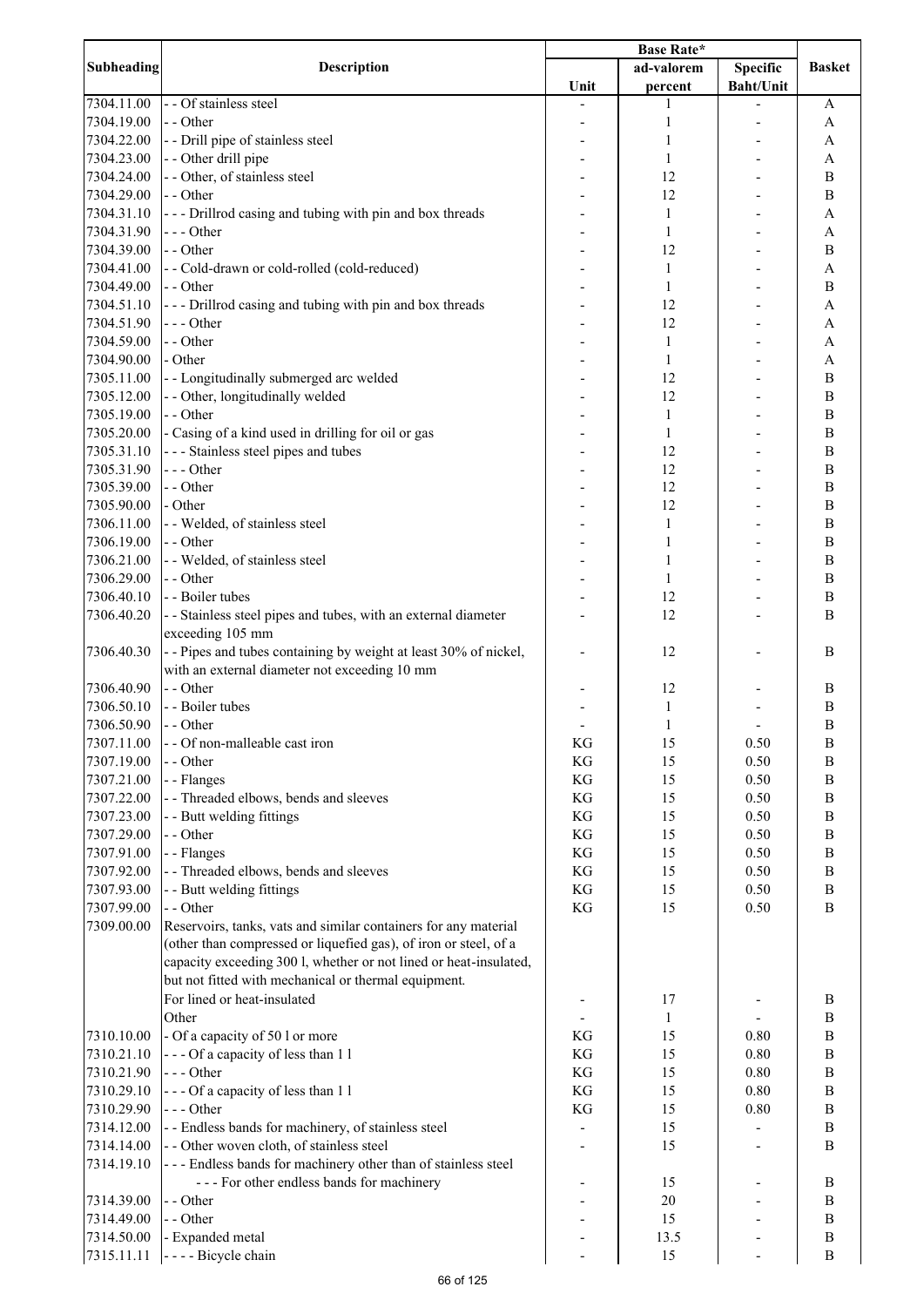| <b>Subheading</b> | <b>Description</b>                                              |      | ad-valorem   | <b>Specific</b>  | <b>Basket</b>    |
|-------------------|-----------------------------------------------------------------|------|--------------|------------------|------------------|
|                   |                                                                 | Unit | percent      | <b>Baht/Unit</b> |                  |
| 7315.11.12        | ---- Motorcycle chain                                           |      | 15           |                  | B                |
| 7315.11.19        | $- - -$ Other                                                   |      | 15           |                  | B                |
| 7315.11.21        | ---- Bicycle chain                                              |      | 15           |                  | B                |
| 7315.11.22        | ---- Motorcycle chain                                           |      | 15           |                  | B                |
|                   |                                                                 |      |              |                  |                  |
| 7315.11.23        | ---- Other transmission type of pitch length not less than 6 mm |      | 15           |                  | B                |
|                   | but not more than 32 mm                                         |      |              |                  |                  |
| 7315.11.29        | $---Other$                                                      |      | 15           |                  | B                |
| 7315.12.00        | - - Other chain                                                 |      | 15           |                  | B                |
| 7315.81.10        | --- Of mild steel                                               |      | 11           |                  | B                |
| 7315.81.90        | $--$ Other                                                      |      | 11           |                  | $\, {\bf B}$     |
| 7315.82.10        | --- Of mild steel                                               |      | 11           |                  | $\, {\bf B}$     |
| 7315.82.90        | $--$ Other                                                      |      | 11           |                  | $\, {\bf B}$     |
| 7315.89.11        | - - - - Bicycle chain                                           |      | 11           |                  | $\, {\bf B}$     |
|                   |                                                                 |      |              |                  |                  |
| 7315.89.12        | - - - - Motorcycle chain                                        |      | 11           |                  | $\overline{B}$   |
| 7315.89.19        | $---Other$                                                      |      | 11           |                  | $\, {\bf B}$     |
| 7315.89.21        | - - - - Bicycle chain                                           |      | 11           |                  | $\overline{B}$   |
| 7315.89.22        | - - - - Motorcycle chain                                        |      | 11           |                  | $\, {\bf B}$     |
| 7315.89.29        | $--$ Other                                                      |      | 11           |                  | $\, {\bf B}$     |
| 7317.00.10        | - Wire nails                                                    | KG   | 15           | 0.60             | $\, {\bf B}$     |
| 7317.00.20        | - Staples                                                       | KG   | 15           | 0.60             | $\, {\bf B}$     |
| 7317.00.90        | - Other                                                         | KG   | 15           | 0.60             | $\, {\bf B}$     |
| 7318.15.11        | ---- Screws for metal                                           | KG   | 15           | 0.60             | $\, {\bf B}$     |
|                   |                                                                 |      |              |                  |                  |
| 7318.15.12        | ---- Bolts for metal, with or without nuts                      | KG   | 15           | 0.60             | $\, {\bf B}$     |
| 7318.15.19        | $\left  \cdot \right $ - - - Other                              | KG   | 15           | 0.60             | $\, {\bf B}$     |
| 7318.15.91        | ---- Screws for metal                                           | KG   | 15           | 0.60             | $\overline{B}$   |
| 7318.15.92        | ---- Bolts for metal, with or without nuts                      | KG   | 15           | 0.60             | $\bf{B}$         |
| 7318.15.99        | $--$ Other                                                      | KG   | 15           | 0.60             | $\bf{B}$         |
| 7318.16.10        | --- Of an external diameter not exceeding 16 mm                 | KG   | 15           | 0.60             | B                |
| 7318.16.90        | $--$ Other                                                      | KG   | 15           | 0.60             | B                |
| 7318.19.10        | --- Of an external diameter not exceeding 16 mm                 | KG   | 15           | 0.60             | B                |
| 7318.19.90        | $--$ Other                                                      | KG   | 15           | 0.60             | B                |
| 7318.21.10        | --- Of an external diameter not exceeding 16 mm                 | KG   | 15           | 0.60             | B                |
|                   |                                                                 |      |              |                  |                  |
| 7318.21.90        | $--$ Other                                                      | KG   | 15           | 0.60             | $\, {\bf B}$     |
| 7318.22.10        | --- Of an external diameter not exceeding 16 mm                 | KG   | 15           | 0.60             | $\, {\bf B}$     |
| 7318.22.90        | $--- Other$                                                     | KG   | 15           | 0.60             | $\, {\bf B}$     |
| 7318.24.10        | --- Of an external diameter not exceeding 16 mm                 | KG   | 15           | 0.60             | B                |
| 7318.24.90        | - - - Other                                                     | KG   | 15           | 0.60             | B                |
| 7318.29.10        | --- Of an external diameter not exceeding 16 mm                 | KG   | 15           | 0.60             | $\, {\bf B}$     |
| 7318.29.90        | $--$ Other                                                      | KG   | 15           | 0.60             | $\, {\bf B}$     |
| 7319.20.00        | - Safety pins                                                   | KG   | 20           | 2.70             | $\, {\bf B}$     |
| 7319.30.00        | - Other pins                                                    | KG   | 20           | 2.70             | $\, {\bf B}$     |
| 7319.90.00        | - Other                                                         |      | 20           |                  | $\, {\bf B}$     |
| 7320.90.10        | - - For motor vehicles                                          |      | 15           |                  | $\, {\bf B}$     |
| 7320.90.90        |                                                                 |      |              |                  | $\, {\bf B}$     |
|                   | - - Other                                                       |      | 15           |                  |                  |
| 7321.90.10        | - - Of burners for kerosene stoves                              |      | 20           |                  | $\, {\bf B}$     |
| 7321.90.90        | - - Other                                                       |      | 20           |                  | $\, {\bf B}$     |
| 7322.11.00        | - - Of cast iron                                                |      | 20           |                  | $\, {\bf B}$     |
| 7322.19.00        | - - Other                                                       |      | 20           |                  | $\, {\bf B}$     |
| 7322.90.00        | - Other                                                         |      | 20           |                  | B                |
| 7325.10.10        | - - Spouts and cups for latex collection                        |      | 15           |                  | B                |
| 7325.10.90        | - - Other                                                       |      | 15           |                  | B                |
| 7325.99.10        | --- Spouts and cups for latex collection                        |      | 15           |                  | B                |
| 7325.99.90        | $--- Other$                                                     |      | 15           |                  | B                |
| 7326.19.00        | - - Other                                                       |      | 15           |                  | B                |
|                   |                                                                 |      |              |                  |                  |
| 7326.90.10        | - - Ships' rudders                                              |      | 15           |                  | $\, {\bf B}$     |
| 7326.90.30        | - - Stainless steel clamp assemblies with rubber sleeves for    |      | 15           |                  | $\boldsymbol{B}$ |
|                   | hubless cast iron pipes and pipe fittings                       |      |              |                  |                  |
| 7326.90.40        | - - Spouts and cups for latex collection                        |      | 15           |                  | B                |
| 7326.90.50        | - - Rat traps                                                   |      | 15           |                  | $\, {\bf B}$     |
| 7326.90.70        | - - Horseshoes; riding boot spurs                               |      | 15           |                  | $\boldsymbol{B}$ |
| 7326.90.90        | - - Other                                                       |      | 15           |                  | B                |
| 7401.00.00        | Copper mattes; cement copper (precipitated copper).             |      | 1            |                  | A                |
| 7402.00.00        | Unrefined copper; copper anodes for electrolytic refining.      |      | 1            |                  | A                |
| 7403.13.00        | - - Billets                                                     |      | $\mathbf{1}$ |                  | A                |
|                   |                                                                 |      |              |                  |                  |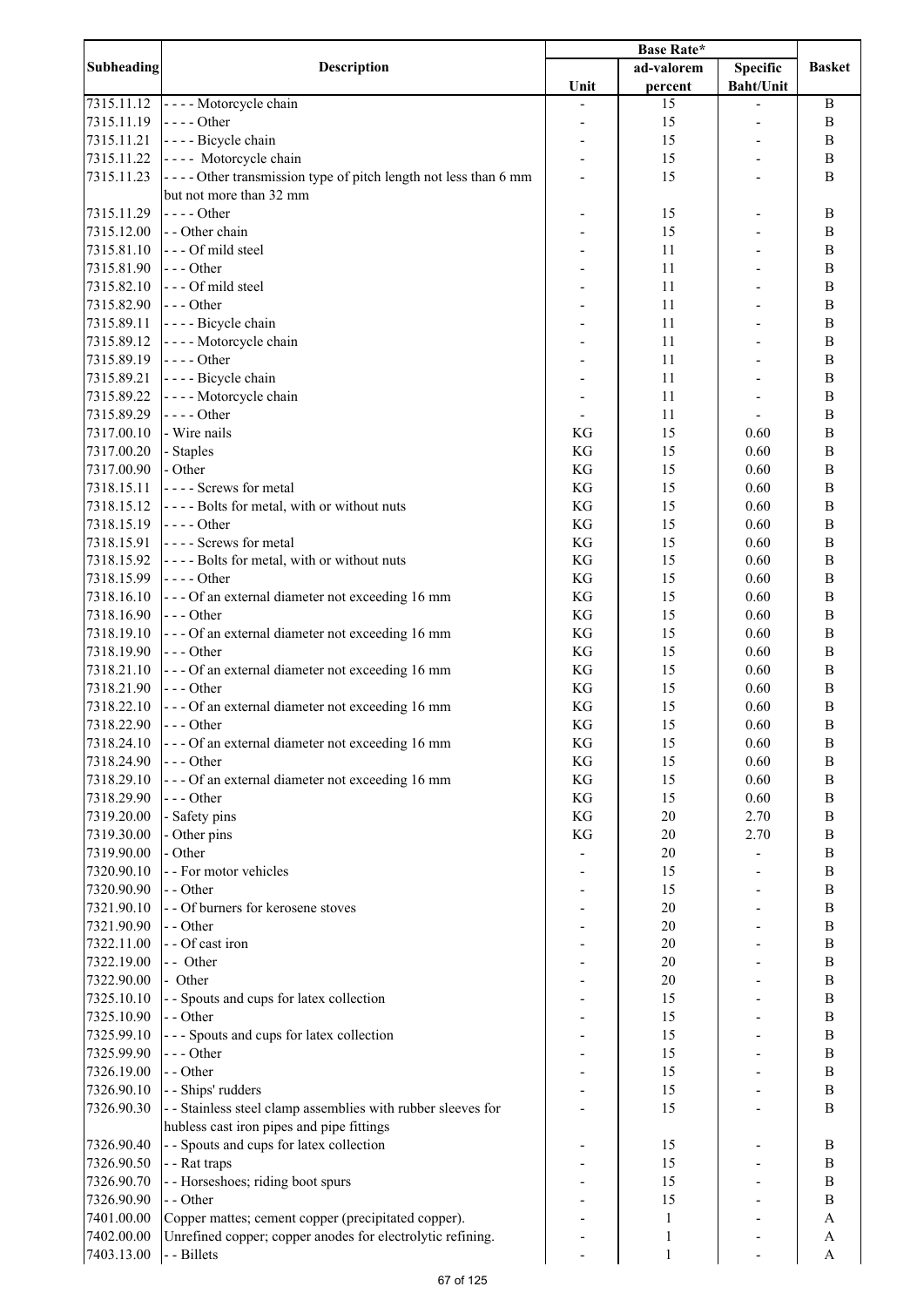| <b>Subheading</b> | <b>Description</b>                                                   | <b>Base Rate*</b> |            |                  |                  |
|-------------------|----------------------------------------------------------------------|-------------------|------------|------------------|------------------|
|                   |                                                                      |                   | ad-valorem | <b>Specific</b>  | <b>Basket</b>    |
|                   |                                                                      | Unit              | percent    | <b>Baht/Unit</b> |                  |
| 7403.21.00        | - - Copper-zinc base alloys (brass)                                  |                   | 1          |                  | A                |
| 7403.22.00        | - - Copper-tin base alloys (bronze)                                  |                   | 1          |                  | A                |
| 7403.29.00        | - - Other copper alloys (other than master alloys of heading         |                   | 1          |                  | A                |
|                   | 74.05)                                                               |                   |            |                  |                  |
| 7404.00.00        | Copper waste and scrap.                                              |                   | 1          |                  | A                |
| 7405.00.00        | Master alloys of copper.                                             |                   | 1          |                  | A                |
| 7406.10.00        | - Powders of non-lamellar structure                                  |                   | 1          |                  | A                |
| 7406.20.00        | - Powders of lamellar structure; flakes                              |                   | 1          |                  | A                |
| 7407.10.30        | - - Profiles                                                         |                   | 5          |                  | B                |
| 7407.10.90        | - - Other                                                            |                   | 5          |                  | B                |
| 7407.21.00        | - - Of copper-zinc base alloys (brass)                               |                   | 5          |                  | A                |
| 7407.29.00        | - - Other                                                            |                   | 5          |                  | A                |
| 7408.11.00        | - - Of which the maximum cross-sectional dimension exceeds 6         |                   | 5          |                  | B                |
|                   | mm                                                                   |                   |            |                  |                  |
| 7408.19.00        | - - Other                                                            |                   | 5          |                  | A                |
| 7408.21.00        | - - Of copper-zinc base alloys (brass)                               |                   | 5          |                  | A                |
| 7408.22.00        | - - Of copper-nickel base alloys (cupro-nickel) or copper-nickel-    |                   | 5          |                  | $\mathbf{A}$     |
|                   | zinc base alloys (nickel silver)                                     |                   |            |                  |                  |
| 7408.29.00        | - - Other                                                            |                   | 5          |                  | A                |
| 7409.11.00        | - - In coils                                                         |                   | 5          |                  | $\, {\bf B}$     |
| 7409.19.00        | - - Other                                                            |                   | 5          |                  | $\overline{B}$   |
| 7409.21.00        | - - In coils                                                         |                   | 5          |                  | A                |
| 7409.29.00        | - - Other                                                            |                   | 5          |                  | A                |
| 7409.31.00        | - - In coils                                                         |                   | 5          |                  | A                |
| 7409.39.00        | - - Other                                                            |                   | 5          |                  | A                |
| 7409.40.00        | - Of copper-nickel base alloys (cupro-nickel) or copper-nickel-      |                   | 5          |                  | $\mathbf{A}$     |
|                   | zinc base alloys (nickel silver)                                     |                   |            |                  |                  |
| 7409.90.00        | - Of other copper alloys                                             |                   | 5          |                  | A                |
| 7410.11.00        | - - Of refined copper                                                |                   | 5          |                  | A                |
| 7410.12.00        | - - Of copper alloys                                                 |                   | 5          |                  | A                |
| 7410.21.00        | - - Of refined copper                                                |                   | 5          |                  | A                |
| 7410.22.00        | - - Of copper alloys                                                 |                   | 5          |                  | A                |
| 7411.10.00        | - Of refined copper                                                  |                   | 5          |                  | $\, {\bf B}$     |
| 7411.21.00        | - - Of copper-zinc base alloys (brass)                               |                   | 5          |                  | A                |
| 7411.22.00        | - - Of copper-nickel base alloys (cupro-nickel) or copper-nickel-    |                   | 5          |                  | A                |
|                   | zinc base alloys (nickel silver)                                     |                   |            |                  |                  |
| 7411.29.00        | - - Other                                                            |                   | 5          |                  | A                |
| 7412.10.00        | - Of refined copper                                                  |                   | 5          |                  | A                |
| 7412.20.10        | - - Of copper-zinc base alloys (brass)                               |                   | 5          |                  | A                |
| 7412.20.90        | - - Other                                                            |                   | 5          |                  | A                |
| 7413.00.00        | Stranded wire, cables, plaited bands and the like, of copper, not    |                   | 5          |                  | B                |
|                   | electrically insulated.                                              |                   |            |                  |                  |
| 7415.10.10        | - - Nails                                                            |                   | 10         |                  | $\boldsymbol{B}$ |
| 7415.10.20        | - - Staples                                                          |                   | 10         |                  | $\, {\bf B}$     |
| 7415.10.90        | - - Other                                                            |                   | 10         |                  | $\overline{B}$   |
| 7415.21.00        | - - Washers (including spring washers)                               | KG                | 10         | 1.18             | $\mathbf{A}$     |
| 7415.29.00        | - - Other                                                            | KG                | 10         | 1.18             | $\bf{B}$         |
| 7415.33.10        | --- Screws                                                           | KG                | 10         | 1.18             | $\mathbf{A}$     |
| 7415.33.20        | --- Bolts and nuts                                                   | KG                | 10         | 1.18             | A                |
| 7415.39.00        | - - Other                                                            | KG                | 10         | 1.18             | $\, {\bf B}$     |
|                   |                                                                      |                   |            |                  | $\bf{B}$         |
| 7418.11.00        | - - Pot scourers and scouring or polishing pads, gloves and the      |                   | 20         |                  |                  |
|                   | like                                                                 |                   |            |                  |                  |
| 7418.19.00        | - - Other                                                            |                   | 20         |                  | $\, {\bf B}$     |
| 7418.20.00        | - Sanitary ware and parts thereof                                    |                   | 20         |                  | $\, {\bf B}$     |
| 7419.10.00        | - Chain and parts thereof                                            |                   | 20         |                  | A                |
| 7419.91.00        | - - Cast, moulded, stamped or forged, but not further worked         |                   | 20         |                  | A                |
| 7419.99.10        | --- Electroplating anodes; machine belt fasteners; fittings (not     |                   | 10         |                  | A                |
|                   | including propellers of heading 84.85) for ships or other vessels;   |                   |            |                  |                  |
|                   | capacity measures (other than for domestic use); fittings for fire   |                   |            |                  |                  |
|                   | hoses                                                                |                   |            |                  |                  |
| 7419.99.20        | - - - Reservoirs, tanks, vats and similar containers not fitted with |                   | 10         |                  | A                |
|                   | mechanical or thermal equipment of a capacity of 300 l or less;      |                   |            |                  |                  |
|                   | other fitting for hoses                                              |                   |            |                  |                  |
| 7419.99.31        | - - - - For machinery                                                |                   | 17         |                  | B                |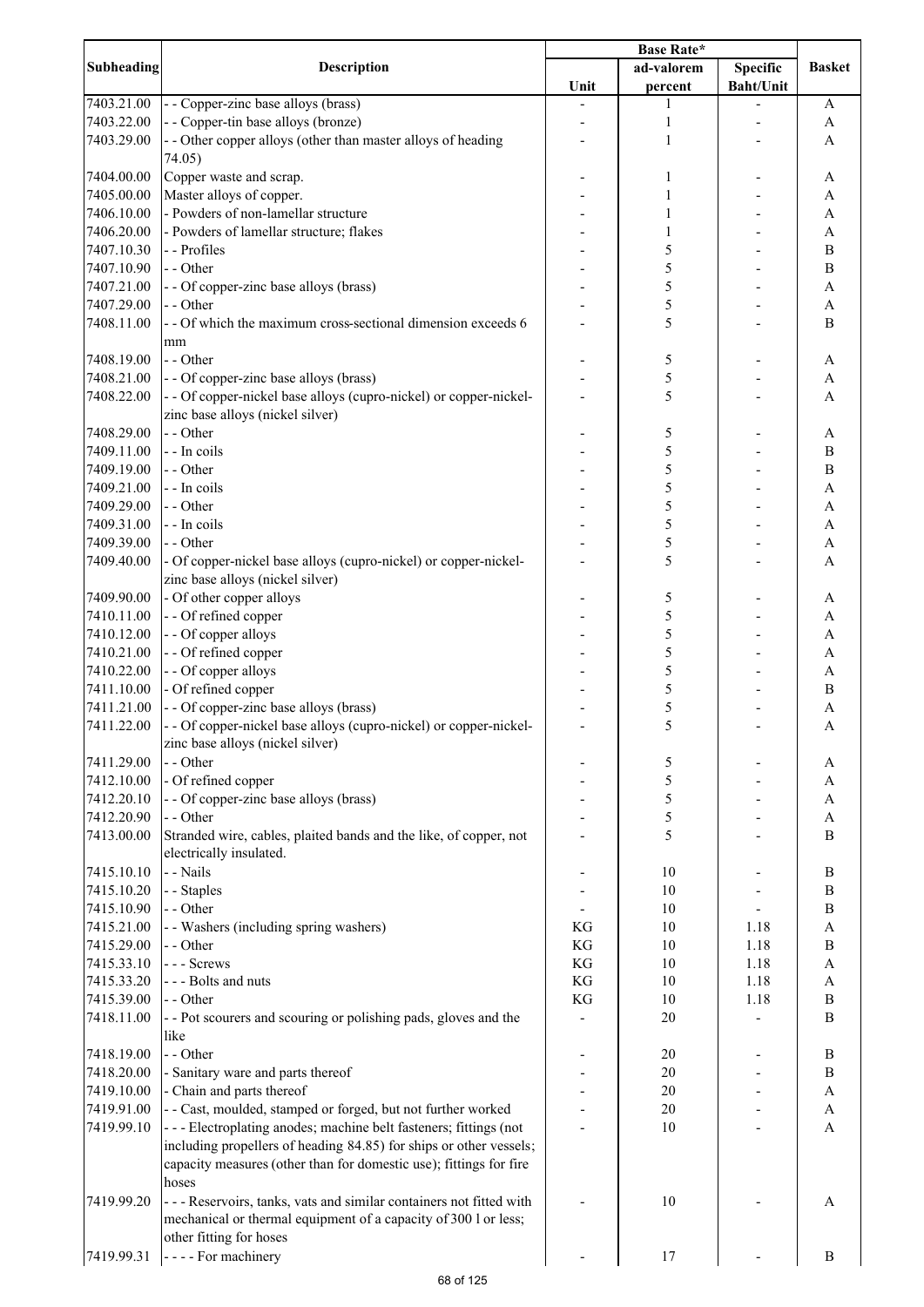| <b>Subheading</b> |                                                                    | <b>Base Rate*</b> |              |                  |                  |
|-------------------|--------------------------------------------------------------------|-------------------|--------------|------------------|------------------|
|                   | <b>Description</b>                                                 |                   | ad-valorem   | <b>Specific</b>  | <b>Basket</b>    |
|                   |                                                                    | Unit              | percent      | <b>Baht/Unit</b> |                  |
| 7419.99.39        | $---Other$                                                         |                   | 17           |                  | $\boldsymbol{B}$ |
| 7419.99.40        | --- Springs                                                        |                   | 10           |                  | A                |
| 7419.99.50        | --- Cigarette cases or boxes and similar articles                  |                   | 10           |                  | A                |
| 7419.99.90        | --- Other                                                          |                   | 10           |                  | A                |
| 7501.10.00        | - Nickel mattes                                                    |                   |              |                  |                  |
|                   |                                                                    |                   | 1            |                  | A                |
| 7501.20.00        | - Nickel oxide sinters and other intermediate products of nickel   |                   | $\mathbf{1}$ |                  | A                |
|                   | metallurgy                                                         |                   |              |                  |                  |
| 7502.10.00        | - Nickel, not alloyed                                              |                   | 1            |                  | A                |
| 7502.20.00        | - Nickel alloys                                                    |                   | $\mathbf{1}$ |                  | A                |
| 7503.00.00        | Nickel waste and scrap.                                            |                   | 1            |                  | A                |
| 7504.00.00        | Nickel powders and flakes.                                         |                   | 1            |                  | A                |
| 7505.11.00        | - - Of nickel, not alloyed                                         |                   | 5            |                  | A                |
| 7505.12.00        | - - Of nickel alloys                                               |                   | 5            |                  | A                |
| 7505.21.00        | - - Of nickel, not alloyed                                         |                   | 5            |                  | A                |
| 7505.22.00        | - - Of nickel alloys                                               |                   | 5            |                  | A                |
| 7506.10.00        | - Of nickel, not alloyed                                           |                   | 5            |                  | A                |
|                   |                                                                    |                   |              |                  |                  |
| 7506.20.00        | - Of nickel alloys                                                 |                   | 5            |                  | $\mathbf{A}$     |
| 7507.11.00        | - - Of nickel, not alloyed                                         |                   | 5            |                  | $\overline{A}$   |
| 7507.12.00        | - - Of nickel alloys                                               |                   | 5            |                  | A                |
| 7507.20.00        | - Tube or pipe fittings                                            |                   | 17           |                  | $\, {\bf B}$     |
| 7508.10.00        | - Cloth, grill and netting, of nickel wire                         |                   | 20           |                  | $\, {\bf B}$     |
| 7508.90.30        | - - Bolts and nuts                                                 |                   | 20           |                  | $\, {\bf B}$     |
| 7508.90.40        | - - Other articles suitable for use in building                    |                   | 20           |                  | $\, {\bf B}$     |
| 7508.90.90        | - - Other                                                          |                   | 20           |                  | $\, {\bf B}$     |
| 7601.10.00        | - Aluminium, not alloyed                                           |                   | 1            |                  | A                |
| 7601.20.00        | - Aluminium alloys                                                 |                   | 1            |                  | A                |
| 7602.00.00        | Aluminium waste and scrap.                                         |                   | 1            |                  | A                |
|                   | - Powders of non-lamellar structure                                |                   |              |                  |                  |
| 7603.10.00        |                                                                    |                   | 1            |                  | A                |
| 7603.20.00        | - Powders of lamellar structure; flakes                            |                   | 1            |                  | A                |
| 7604.10.10        | - - Bars and rods                                                  | KG                | 5            | 0.825            | B                |
| 7604.10.90        | - - Other                                                          | KG                | 5            | 0.825            | B                |
| 7604.21.10        | --- Perforated tube profiles for evaporator coils of motor vehicle | KG                | 5            | 0.825            | B                |
|                   | air conditioning machines                                          |                   |              |                  |                  |
| 7604.21.90        | $--$ Other                                                         | KG                | 5            | 0.825            | B                |
| 7604.29.10        | --- Extruded bars and rods                                         | KG                | 5            | 0.825            | B                |
| 7604.29.30        | - - - Y-shaped profiles for zip fasteners, in coils                | KG                | 5            | 0.825            | $\, {\bf B}$     |
| 7604.29.90        | --- Other                                                          | KG                | 5            | 0.825            | B                |
| 7605.11.00        | - - Of which the maximum cross-sectional dimension exceeds 7       | KG                | 5            | 0.825            | B                |
|                   |                                                                    |                   |              |                  |                  |
|                   | mm                                                                 |                   |              |                  |                  |
| 7605.19.10        | --- Of a diameter not exceeding 0.0508 mm                          | KG                | 5            | 0.825            | $\, {\bf B}$     |
| 7605.19.90        | $--$ Other                                                         | KG                | 5            | 0.825            | $\, {\bf B}$     |
| 7605.21.00        | - - Of which the maximum cross-sectional dimension exceeds 7       | KG                | 5            | 0.825            | $\mathbf B$      |
|                   | mm                                                                 |                   |              |                  |                  |
| 7605.29.10        | --- Of a diameter not exceeding 0.254 mm                           | KG                | 5            | 0.825            | $\boldsymbol{B}$ |
| 7605.29.90        | $--$ Other                                                         | KG                | 5            | 0.825            | B                |
| 7606.11.00        | - - Of aluminium, not alloyed                                      |                   | 7.5          |                  | $\boldsymbol{B}$ |
| 7606.12.10        | --- Can stock including end stock and tab stock, in coils          |                   | 7.5          |                  | $\, {\bf B}$     |
| 7606.12.31        | - - - - Of aluminium alloy 5082 or 5182, exceeding 1,000 mm in     |                   | 7.5          |                  | B                |
|                   | width, in coils                                                    |                   |              |                  |                  |
|                   | - - - - Other                                                      |                   |              |                  |                  |
| 7606.12.39        |                                                                    |                   | 7.5          |                  | B                |
| 7606.12.40        | --- Other, plain or figured by rolling or pressing but not         |                   | 7.5          |                  | B                |
|                   | otherwise surface treated                                          |                   |              |                  |                  |
| 7606.12.90        | $--$ Other                                                         |                   | 7.5          |                  | B                |
| 7606.91.20        | --- Plain or figured by rolling or pressing but not otherwise      |                   | 7.5          |                  | B                |
|                   | surface treated                                                    |                   |              |                  |                  |
| 7606.91.90        | $--- Other$                                                        |                   | 7.5          |                  | B                |
| 7606.92.30        | --- Plain or figured by rolling or pressing but not otherwise      |                   | 7.5          |                  | $\bf{B}$         |
|                   | surface treated                                                    |                   |              |                  |                  |
| 7606.92.90        | $--$ Other                                                         |                   | 7.5          |                  | B                |
| 7607.11.00        | - - Rolled but not further worked                                  |                   | 7.5          |                  | B                |
| 7607.19.10        |                                                                    |                   | 7.5          |                  |                  |
|                   | --- Foil of aluminium alloy A1075 or A3903                         |                   |              |                  | B                |
| 7607.19.90        | $--$ Other                                                         |                   | 7.5          |                  | B                |
| 7607.20.40        | - - Imitation gold or silver                                       |                   | 7.5          |                  | $\, {\bf B}$     |
| 7607.20.90        | - - Other                                                          |                   | 7.5          |                  | $\boldsymbol{B}$ |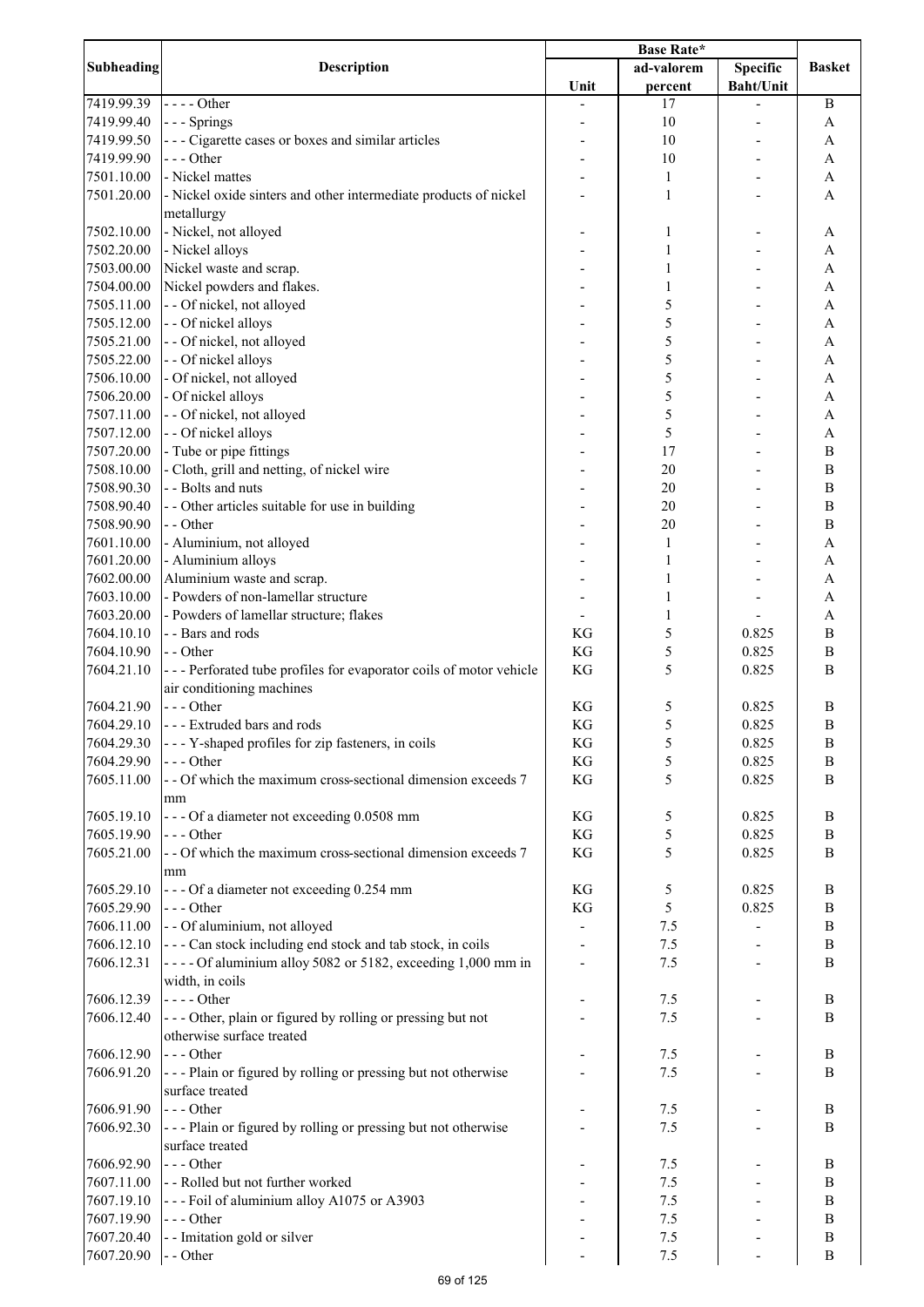|            |                                                                                                                                      | <b>Base Rate*</b> |                         |                  |                  |
|------------|--------------------------------------------------------------------------------------------------------------------------------------|-------------------|-------------------------|------------------|------------------|
| Subheading | <b>Description</b>                                                                                                                   |                   | ad-valorem              | <b>Specific</b>  | <b>Basket</b>    |
|            |                                                                                                                                      | Unit              | percent                 | <b>Baht/Unit</b> |                  |
| 7608.10.00 | - Of aluminium, not alloyed                                                                                                          |                   | 5                       |                  | B                |
| 7608.20.00 | - Of aluminium alloys                                                                                                                |                   | 5                       |                  | B                |
| 7609.00.00 | Aluminium tube or pipe fittings (for example, couplings, elbows,                                                                     |                   | 17                      |                  | B                |
|            | sleeves).                                                                                                                            |                   |                         |                  |                  |
| 7610.10.00 | - Doors, windows and their frames and thresholds for doors                                                                           |                   | 20                      |                  | B                |
| 7610.90.10 | - - Bridges and bridge section, towers or lattice masts                                                                              |                   | 20                      |                  | B                |
| 7610.90.90 | - - Other                                                                                                                            |                   | 20                      |                  | $\, {\bf B}$     |
| 7611.00.00 | Aluminium reservoirs, tanks, vats and similar containers, for any                                                                    |                   | 20                      |                  | B                |
|            | material (other than compressed or liquefied gas), of a capacity<br>exceeding 300 l, whether or not lined or heat-insulated, but not |                   |                         |                  |                  |
|            | fitted with mechanical or thermal equipment.                                                                                         |                   |                         |                  |                  |
| 7613.00.00 | Aluminium containers for compressed or liquefied gas.                                                                                |                   | 10                      |                  | B                |
| 7614.10.11 | --- Of circular cross-section not exceeding 500 mm <sup>2</sup>                                                                      |                   | 10                      |                  | B                |
|            |                                                                                                                                      |                   |                         |                  | B                |
| 7614.10.12 | --- Of circular cross-section exceeding 500 mm <sup>2</sup> but not                                                                  |                   | 10                      |                  |                  |
|            | exceeding $630$ mm <sup>2</sup>                                                                                                      |                   |                         |                  |                  |
| 7614.10.19 | $--$ Other                                                                                                                           |                   | 10                      |                  | B                |
| 7614.10.90 | - - Other                                                                                                                            |                   | 10                      |                  | B                |
| 7614.90.11 | --- Of circular cross-section not exceeding 500 mm <sup>2</sup>                                                                      |                   | 10                      |                  | B                |
| 7614.90.12 | --- Of circular cross-section exceeding 500 mm <sup>2</sup> but not                                                                  |                   | 10                      |                  | B                |
|            | exceeding $630$ mm <sup>2</sup>                                                                                                      |                   |                         |                  |                  |
|            |                                                                                                                                      |                   |                         |                  |                  |
| 7614.90.19 | $--$ Other                                                                                                                           |                   | 10                      |                  | $\, {\bf B}$     |
| 7614.90.90 | - - Other                                                                                                                            |                   | 10                      |                  | B                |
| 7616.10.10 | - - Nails                                                                                                                            |                   | 10                      |                  | A                |
| 7616.10.20 | - - Staples and hooks; bolts and nuts                                                                                                |                   | 10                      |                  | A                |
| 7616.10.90 | - - Other                                                                                                                            |                   | 10                      |                  | $\mathbf{A}$     |
| 7616.91.00 | - - Cloth, grill, netting and fencing, of aluminium wire                                                                             |                   | 10                      |                  | $\, {\bf B}$     |
| 7616.99.20 | --- Ferrules for use in the manufacture of pencils                                                                                   |                   | 10                      |                  | $\overline{B}$   |
| 7616.99.30 | --- Slugs, round, of such dimension that the thickness exceeds<br>one-tenth of the diameter                                          |                   | 10                      |                  | $\mathbf B$      |
| 7616.99.40 | --- Bobbins, spools, reels and similar supports for textile yarn                                                                     |                   | 10                      |                  | B                |
| 7616.99.60 | --- Spouts and cups for latex collection                                                                                             |                   | 10                      |                  | B                |
| 7616.99.90 | --- Other                                                                                                                            |                   |                         |                  |                  |
|            | --- For expanded metal                                                                                                               |                   | 17                      |                  | $\boldsymbol{B}$ |
|            | $--- Other$                                                                                                                          |                   | 10                      |                  | $\bf{B}$         |
| 7801.10.00 | - Refined lead                                                                                                                       |                   | $\mathbf{1}$            |                  | A                |
| 7801.91.00 | - - Containing by weight antimony as the principal other element                                                                     |                   | 5                       |                  | A                |
|            |                                                                                                                                      |                   |                         |                  |                  |
| 7801.99.10 | --- Unrefined lead                                                                                                                   |                   | 5                       |                  | B                |
| 7801.99.90 | --- Other                                                                                                                            |                   | 5                       |                  | $\, {\bf B}$     |
| 7802.00.00 | Lead waste and scrap.                                                                                                                |                   | 5                       |                  | $\, {\bf B}$     |
| 7804.11.00 | - - Sheets, strip and foil of a thickness (excluding any backing)                                                                    |                   | 5                       |                  | B                |
|            | not exceeding 0.2 mm                                                                                                                 |                   |                         |                  |                  |
| 7804.19.00 | - - Other                                                                                                                            |                   | 5                       |                  | A                |
| 7804.20.00 | - Powders and flakes                                                                                                                 |                   | 1                       |                  | A                |
| 7806.00.20 | - Bars, rods, profiles and wire                                                                                                      |                   | 5                       |                  | $\bf{B}$         |
| 7806.00.30 | - Tubes, pipes and tube or pipe fittings (for example, couplings,                                                                    |                   | 5                       |                  | A                |
|            | elbows, sleeves)                                                                                                                     |                   |                         |                  |                  |
| 7806.00.90 | - Other                                                                                                                              |                   | 20                      |                  | $\, {\bf B}$     |
| 7902.00.00 | Zinc waste and scrap.                                                                                                                |                   | $\mathfrak{Z}$          |                  | $\, {\bf B}$     |
| 7903.10.00 | - Zinc dust                                                                                                                          |                   | 3                       |                  | A                |
| 7903.90.00 | - Other                                                                                                                              |                   | $\overline{\mathbf{3}}$ |                  | A                |
| 7904.00.00 | Zinc bars, rods, profiles and wire.                                                                                                  |                   | 5                       |                  | A                |
| 7905.00.10 | - Plates, sheet and strip                                                                                                            |                   | 5                       |                  | $\mathbf{A}$     |
| 7905.00.20 | - Foil                                                                                                                               |                   | 5                       |                  | $\mathbf{A}$     |
| 7907.00.30 | - Gutters, roof capping, skylight frames and other fabricated                                                                        |                   | 20                      |                  | $\mathbf B$      |
|            | building components                                                                                                                  |                   |                         |                  |                  |
| 7907.00.40 | - Tubes, pipes and tube or pipe fittings (for example couplings,                                                                     |                   | 5                       |                  | A                |
|            | elbows, sleeves)                                                                                                                     |                   |                         |                  |                  |
| 7907.00.90 | - Other                                                                                                                              |                   | 20                      |                  | B                |
| 8001.10.00 | - Tin, not alloyed                                                                                                                   |                   | $\mathbf{1}$            |                  | $\, {\bf B}$     |
| 8001.20.00 | - Tin alloys                                                                                                                         |                   | $\mathbf{1}$            |                  | B                |
| 8002.00.00 | Tin waste and scrap.                                                                                                                 |                   | 3                       |                  | A                |
| 8003.00.00 | Tin bars, rods, profiles and wire.                                                                                                   |                   | 5                       |                  | $\, {\bf B}$     |
|            |                                                                                                                                      |                   |                         |                  |                  |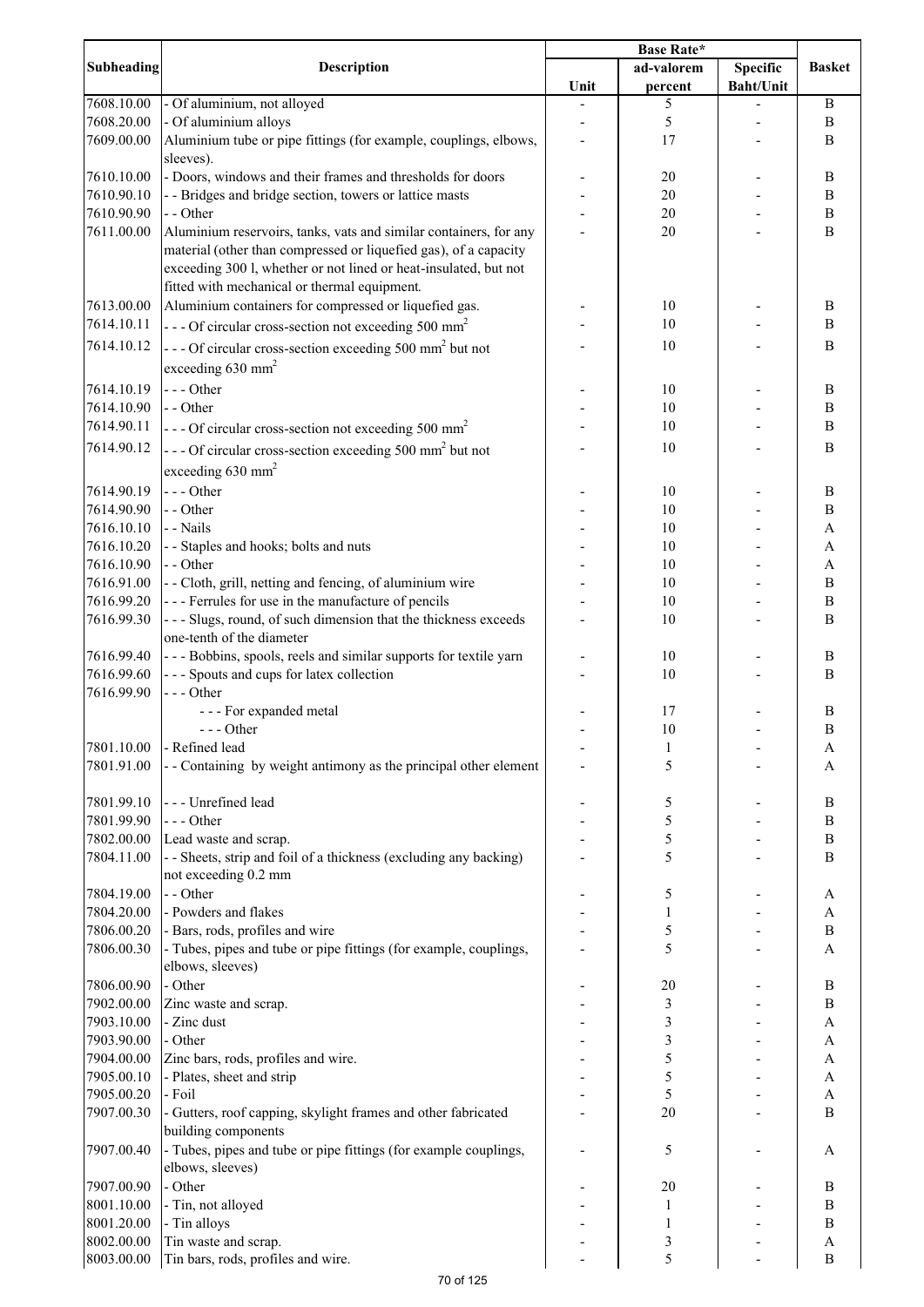|                   |                                                                   | Base Rate* |                |                  |               |
|-------------------|-------------------------------------------------------------------|------------|----------------|------------------|---------------|
| <b>Subheading</b> | <b>Description</b>                                                |            | ad-valorem     | <b>Specific</b>  | <b>Basket</b> |
|                   |                                                                   | Unit       | percent        | <b>Baht/Unit</b> |               |
| 8007.00.20        | - Plates, sheets and strip, of a thickness exceeding 0.2 mm       |            | 5              |                  | A             |
| 8007.00.30        | - Foil (whether or not printed or backed with paper, paperboard,  |            | 3, 5           |                  | A             |
|                   | plastics or similar backing materials), of a thickness (excluding |            |                |                  |               |
|                   | any backing) not exceeding 0.2 mm; powders and flakes             |            |                |                  |               |
|                   |                                                                   |            |                |                  |               |
| 8007.00.40        | - Tubes, pipes and tube or pipe fittings (for example, couplings, |            | 5              |                  | A             |
|                   | elbows, sleeves).                                                 |            |                |                  |               |
| 8007.00.90        | - Other                                                           |            | 20             |                  | B             |
| 8101.10.00        | - Powders                                                         |            | $\mathfrak{Z}$ |                  | A             |
|                   |                                                                   |            |                |                  |               |
| 8101.94.00        | - - Unwrought tungsten, including bars and rods obtained simply   |            | 1              |                  | A             |
|                   | by sintering                                                      |            |                |                  |               |
| 8101.96.00        | - - Wire                                                          |            | 5              |                  | A             |
| 8101.97.00        | - - Waste and scrap                                               |            | 3              |                  | A             |
| 8101.99.00        | - - Other                                                         |            | 5              |                  | A             |
| 8102.10.00        | - Powders                                                         |            | 3              |                  | A             |
| 8102.94.00        | - - Unwrought molybdenum, including bars and rods obtained        |            | 1              |                  | A             |
|                   | simply by sintering                                               |            |                |                  |               |
| 8102.95.00        | - - Bars and rods, other than those obtained simply by sintering, |            | 5              |                  | A             |
|                   | profiles, plates, sheets, strip and foil                          |            |                |                  |               |
| 8102.96.00        | - - Wire                                                          |            | 5              |                  | A             |
| 8102.97.00        | - - Waste and scrap                                               |            | $\mathfrak{Z}$ |                  | A             |
| 8102.99.00        | - - Other                                                         |            | 5              |                  | $\mathbf{A}$  |
| 8103.20.00        | - Unwrought tantalum, including bars and rods obtained simply     |            | $\mathbf{1}$   |                  | A             |
|                   | by sintering; powders                                             |            |                |                  |               |
| 8103.30.00        | - Waste and scrap                                                 |            | $\mathfrak{Z}$ |                  | A             |
| 8103.90.00        | - Other                                                           |            | 5              |                  | A             |
| 8104.11.00        | - - Containing at least 99.8% by weight of magnesium              |            | $\mathbf{1}$   |                  | A             |
|                   | - - Other                                                         |            |                |                  |               |
| 8104.19.00        |                                                                   |            | 1              |                  | A             |
| 8104.20.00        | - Waste and scrap                                                 |            | $\mathfrak{Z}$ |                  | A             |
| 8104.30.00        | - Raspings, turnings and granules, graded according to size;      |            | $\mathfrak{Z}$ |                  | A             |
|                   | powders                                                           |            |                |                  |               |
| 8104.90.00        | - Other                                                           |            | 5              |                  | A             |
| 8105.20.10        | - - Unwrought                                                     |            | 1              |                  | A             |
| 8105.20.90        | - - Other                                                         |            | 1              |                  | A             |
| 8105.30.00        | - Waste and scrap                                                 |            | 3              |                  | A             |
| 8105.90.00        | - Other                                                           |            | 5              |                  | A             |
| 8106.00.10        | - Unwrought bismuth; waste and scrap; powders                     |            |                |                  | A             |
| 8106.00.90        | - Other                                                           |            | 5              |                  | A             |
| 8107.20.00        | - Unwrought cadmium; powders                                      |            | $\mathbf{1}$   |                  | A             |
| 8107.30.00        | - Waste and scrap                                                 |            | 3              |                  | A             |
| 8107.90.00        | - Other                                                           |            | 5              |                  | A             |
| 8108.20.00        | - Unwrought titanium; powders                                     |            | $\mathbf{1}$   |                  | A             |
| 8108.30.00        | - Waste and scrap                                                 |            | $\mathfrak{Z}$ |                  | A             |
| 8108.90.00        | - Other                                                           |            | 5              |                  | A             |
| 8109.20.00        | - Unwrought zirconium; powders                                    |            | $\mathbf{1}$   |                  | A             |
| 8109.30.00        | - Waste and scrap                                                 |            | 3              |                  | $\mathbf{A}$  |
| 8109.90.00        | - Other                                                           |            | 5              |                  | A             |
| 8110.10.00        | - Unwrought antimony; powders                                     |            | 1              |                  | $\mathbf{A}$  |
| 8110.20.00        | - Waste and scrap                                                 |            | $\mathfrak{Z}$ |                  | A             |
| 8110.90.00        | - Other                                                           |            | 5              |                  | A             |
| 8111.00.00        | Manganese and articles thereof, including waste and scrap.        |            | 3, 5           |                  | A             |
| 8112.12.00        | - - Unwrought; powders                                            |            | $\mathbf{1}$   |                  | A             |
| 8112.13.00        | - - Waste and scrap                                               |            | 3              |                  | A             |
| 8112.19.00        | - - Other                                                         |            | 5              |                  | A             |
| 8112.21.00        | - - Unwrought; powders                                            |            | $\mathbf{1}$   |                  | A             |
| 8112.22.00        | - - Waste and scrap                                               |            | 3              |                  | A             |
| 8112.29.00        | - - Other                                                         |            | 5              |                  | A             |
| 8112.51.00        | - - Unwrought; powders                                            |            | 1              |                  | A             |
| 8112.52.00        | - - Waste and scrap                                               |            | 3              |                  |               |
| 8112.59.00        | - - Other                                                         |            | 5              |                  | A<br>A        |
|                   |                                                                   |            |                |                  |               |
| 8112.92.00        | - - Unwrought; waste and scrap; powders                           |            | $\mathfrak{Z}$ |                  | A             |
| 8112.99.00        | - - Other                                                         |            | 5              |                  | A             |
| 8113.00.00        | Cermets and articles thereof, including waste and scrap.          |            | 3, 5           |                  | A             |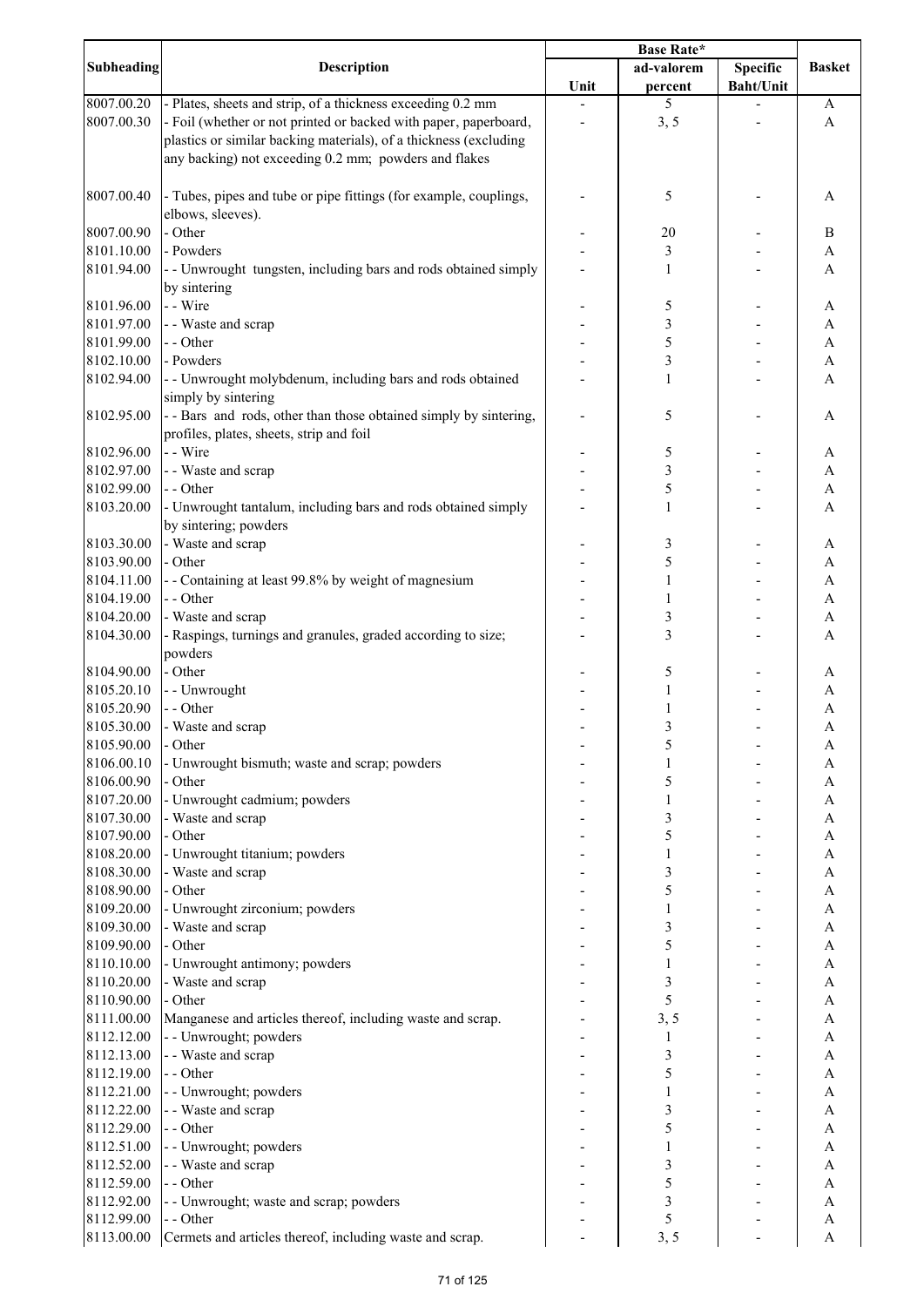|            | <b>Description</b>                                                  | <b>Base Rate*</b> |            |                  |                           |
|------------|---------------------------------------------------------------------|-------------------|------------|------------------|---------------------------|
| Subheading |                                                                     |                   | ad-valorem | <b>Specific</b>  | <b>Basket</b>             |
|            |                                                                     | Unit              | percent    | <b>Baht/Unit</b> |                           |
| 8201.50.00 | - Secateurs and similar one-handed pruners and shears (including    |                   | 20         |                  | $\, {\bf B}$              |
|            | poultry shears)                                                     |                   |            |                  |                           |
| 8201.60.00 | - Hedge shears, two-handed pruning shears and similar two-          |                   | 20         |                  | $\bf{B}$                  |
|            | handed shears                                                       |                   |            |                  |                           |
| 8202.10.00 | - Hand saws                                                         |                   | 10         |                  | $\, {\bf B}$              |
| 8202.20.00 | - Band saw blades                                                   |                   | 10         |                  | $\bf{B}$                  |
| 8202.31.00 | - - With working part of steel                                      |                   | 10         |                  | $\, {\bf B}$              |
| 8202.39.00 | - - Other, including parts                                          |                   | 10         |                  | $\, {\bf B}$              |
| 8202.40.00 | - Chain saw blades                                                  |                   | 10         |                  | $\, {\bf B}$              |
| 8202.91.00 | - - Straight saw blades, for working metal                          |                   | 10         |                  | $\, {\bf B}$              |
| 8202.99.10 | --- Straight saw blades                                             |                   | 10         |                  | $\, {\bf B}$              |
| 8202.99.90 | --- Other                                                           |                   | 10         |                  | $\, {\bf B}$              |
| 8203.10.00 | - Files, rasps and similar tools                                    |                   | 20         |                  | $\, {\bf B}$              |
| 8203.20.00 | - Pliers (including cutting pliers), pincers, tweezers and similar  |                   | 20         |                  | A                         |
|            | tools                                                               |                   |            |                  |                           |
| 8203.30.00 | - Metal cutting shears and similar tools                            |                   | 20         |                  | $\, {\bf B}$              |
| 8203.40.00 | - Pipe-cutters, bolt croppers, perforating punches and similar      |                   | 20         |                  | $\, {\bf B}$              |
|            | tools                                                               |                   |            |                  |                           |
| 8204.11.00 | - - Non-adjustable                                                  |                   | 20         |                  | A                         |
| 8204.12.00 | - - Adjustable                                                      |                   | 20         |                  | $\boldsymbol{\mathsf{A}}$ |
|            |                                                                     |                   |            |                  |                           |
| 8204.20.00 | - Interchangeable spanner sockets, with or without handles          |                   | 20         |                  | $\mathbf{A}$              |
| 8205.10.00 | - Drilling, threading or tapping tools                              |                   | 10         |                  | $\, {\bf B}$              |
| 8205.20.00 | - Hammers and sledge hammers                                        |                   | 10         |                  | $\, {\bf B}$              |
| 8205.30.00 | - Planes, chisels, gouges and similar cutting tools for working     |                   | 10         |                  | $\bf{B}$                  |
|            | wood                                                                |                   |            |                  |                           |
| 8205.40.00 | - Screwdrivers                                                      |                   | 10         |                  | A                         |
| 8205.51.10 | --- Flat irons                                                      |                   | 20         |                  | $\, {\bf B}$              |
| 8205.51.90 | --- Other                                                           |                   | 20         |                  | $\, {\bf B}$              |
| 8205.59.00 | - - Other                                                           |                   | 10         |                  | $\, {\bf B}$              |
| 8205.60.00 | - Blow lamps                                                        |                   | 20         |                  | $\bf{B}$                  |
| 8205.70.00 | - Vices, clamps and the like                                        |                   | 10         |                  | A                         |
| 8205.80.00 | - Anvils; portable forges; hand or pedal-operated grinding          |                   | 20         |                  | $\, {\bf B}$              |
|            | wheels with frameworks                                              |                   |            |                  |                           |
| 8205.90.00 | - Sets of articles of two or more of the foregoing subheadings      |                   | 20         |                  | $\boldsymbol{B}$          |
| 8206.00.00 | Tools of two or more of the headings 82.02 to 82.05, put up in      |                   | 20         |                  | $\boldsymbol{B}$          |
|            | sets for retail sale.                                               |                   |            |                  |                           |
| 8207.13.00 | - - With working part of cermets                                    |                   | 10         |                  | B                         |
|            |                                                                     |                   |            |                  |                           |
| 8207.19.00 | - - Other, including parts                                          |                   | 10         |                  | $\bf{B}$                  |
| 8207.20.00 | - Dies for drawing or extruding metal                               |                   | 10         |                  | $\, {\bf B}$              |
| 8207.30.00 | - Tools for pressing, stamping or punching                          |                   | 10         |                  | $\, {\bf B}$              |
| 8207.40.00 | - Tools for tapping or threading                                    |                   | 10         |                  | $\, {\bf B}$              |
| 8207.50.00 | - Tools for drilling, other than for rock drilling                  |                   | 10         |                  | $\, {\bf B}$              |
| 8207.60.00 | - Tools for boring or broaching                                     |                   | 10         |                  | $\bf{B}$                  |
| 8207.70.00 | - Tools for milling                                                 |                   | 10         |                  | $\, {\bf B}$              |
| 8207.80.00 | - Tools for turning                                                 |                   | 10         |                  | $\, {\bf B}$              |
| 8207.90.00 | - Other interchangeable tools                                       |                   | 10         |                  | $\, {\bf B}$              |
| 8208.10.00 | - For metal working                                                 |                   | 10         |                  | $\, {\bf B}$              |
| 8208.20.00 | - For wood working                                                  |                   | 10         |                  | $\, {\bf B}$              |
| 8208.30.00 | - For kitchen appliances or for machines used by the food           |                   | 10         |                  | $\bf{B}$                  |
|            | industry                                                            |                   |            |                  |                           |
| 8208.40.00 | - For agricultural, horticultural or forestry machines              |                   | 10         |                  | $\bf{B}$                  |
| 8208.90.00 | - Other                                                             |                   | 10         |                  | $\, {\bf B}$              |
| 8209.00.00 | Plates, sticks, tips and the like for tools, unmounted, of cermets. |                   | 10         |                  | $\, {\bf B}$              |
| 8211.92.50 | - - - For agricultural, horticultural or forestry use               |                   | 20         |                  | $\, {\bf B}$              |
|            |                                                                     |                   |            |                  |                           |
| 8211.92.90 | --- Other                                                           |                   | 20         |                  | $\, {\bf B}$              |
| 8211.93.20 | - - - For agricultural, horticultural or forestry use               |                   | 20         |                  | $\bf{B}$                  |
| 8211.93.90 | --- Other                                                           |                   | 20         |                  | $\, {\bf B}$              |
| 8211.95.00 | - - Handles of base metal                                           |                   | 20         |                  | $\, {\bf B}$              |
| 8212.10.00 | - Razors                                                            |                   | 20         |                  | $\bf{B}$                  |
| 8212.20.10 | - - Double-edged razor blades                                       |                   | 20         |                  | $\bf{B}$                  |
| 8212.20.90 | - - Other                                                           |                   | 20         |                  | $\, {\bf B}$              |
| 8212.90.00 | - Other parts                                                       |                   | 20         |                  | $\, {\bf B}$              |
| 8213.00.00 | Scissors, tailors' shears and similar shears, and blades therefor.  |                   | 20         |                  | $\bf{B}$                  |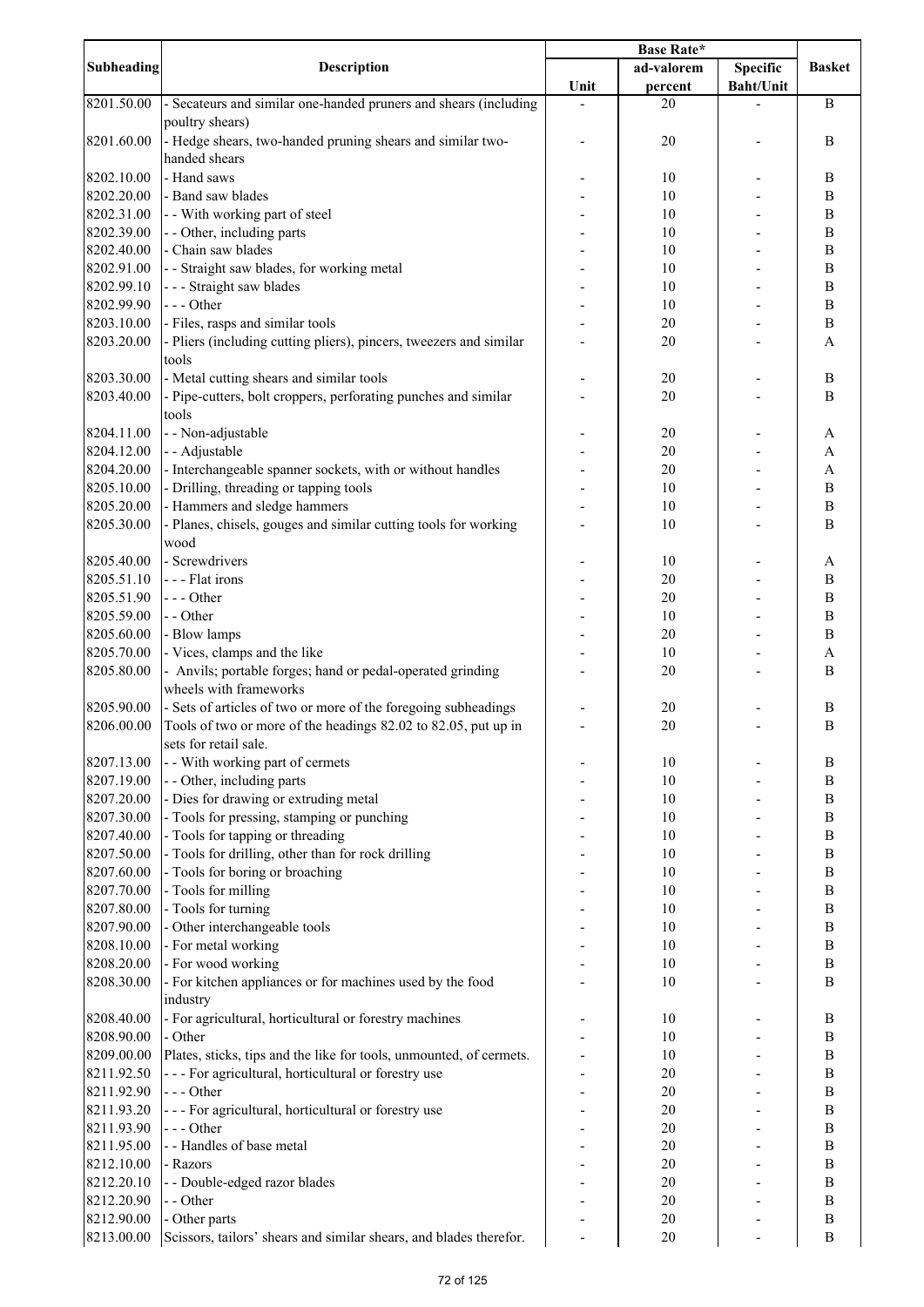|            |                                                                    | Base Rate* |              |                  |                           |
|------------|--------------------------------------------------------------------|------------|--------------|------------------|---------------------------|
| Subheading | Description                                                        |            | ad-valorem   | <b>Specific</b>  | <b>Basket</b>             |
|            |                                                                    | Unit       | percent      | <b>Baht/Unit</b> |                           |
| 8214.10.00 | - Paper knives, letter openers, erasing knives, pencil sharpeners  |            | 20           |                  | $\, {\bf B}$              |
|            | and blades therefor                                                |            |              |                  |                           |
| 8214.20.00 | - Manicure or pedicure sets and instruments (including nail files) |            | 20           |                  | $\, {\bf B}$              |
| 8301.20.00 | - Locks of a kind used for motor vehicles                          |            | 20           |                  | $\bf{B}$                  |
| 8302.20.00 | - Castors                                                          |            | 10           |                  | B                         |
|            |                                                                    |            |              |                  |                           |
| 8302.60.00 | - Automatic door closers                                           |            | 20           |                  | A                         |
| 8305.90.00 | - Other, including parts                                           | KG         | 10           | 0.68             | $\, {\bf B}$              |
| 8306.21.00 | - - Plated with precious metals                                    |            | 30           |                  | $\bf{B}$                  |
| 8306.29.10 | --- Of copper or lead                                              |            | 30           |                  | $\, {\bf B}$              |
| 8306.29.90 | --- Other                                                          |            | 30           |                  | $\, {\bf B}$              |
| 8306.30.10 | - - Of copper                                                      |            | 30           |                  | $\, {\bf B}$              |
| 8306.30.90 | - - Other                                                          |            | 30           |                  | $\, {\bf B}$              |
| 8307.10.00 | - Of iron or steel                                                 |            | 5            |                  | A                         |
| 8308.10.00 | - Hooks, eyes and eyelets                                          |            | 10           |                  | $\, {\bf B}$              |
| 8309.90.10 | - - Capsules for bottles                                           |            | 10           |                  | $\mathbf{A}$              |
| 8309.90.20 | - - Top ends of aluminium cans                                     |            | 10           |                  | $\boldsymbol{\mathsf{A}}$ |
|            |                                                                    |            |              |                  |                           |
| 8309.90.30 | - - Other caps for cans                                            |            | 10           |                  | $\boldsymbol{\mathsf{A}}$ |
| 8309.90.40 | - - Bungs for metal drums; bung covers; seals; case corner         |            | 10           |                  | A                         |
|            | protectors                                                         |            |              |                  |                           |
| 8309.90.50 | - - Other, of aluminium                                            |            | 10           |                  | A                         |
| 8309.90.90 | - - Other                                                          |            | 10           |                  | A                         |
| 8311.10.10 | - - In rolls                                                       |            | 10           |                  | $\, {\bf B}$              |
| 8311.10.90 | - - Other                                                          |            | 10           |                  | $\, {\bf B}$              |
| 8311.30.10 | - - In rolls                                                       |            | 10           |                  | $\bf{B}$                  |
| 8311.30.90 | - - Other                                                          |            | 10           |                  | $\bf{B}$                  |
| 8311.90.00 | - Other                                                            |            | 10           |                  | $\, {\bf B}$              |
| 8401.10.00 | - Nuclear reactors                                                 |            | 1            |                  | A                         |
|            |                                                                    |            |              |                  |                           |
| 8401.20.00 | - Machinery and apparatus for isotopic separation, and part        |            | 1            |                  | A                         |
|            | thereof                                                            |            |              |                  |                           |
| 8401.30.00 | - Fuel elements (cartridges), non-irradiated                       |            | 1            |                  | A                         |
| 8401.40.00 | - Parts of nuclear reactors                                        |            | 1            |                  | A                         |
| 8402.11.10 | --- Electrically operated                                          |            | 5            |                  | $\, {\bf B}$              |
| 8402.11.20 | - - - Not electrically operated                                    |            | 5            |                  | $\, {\bf B}$              |
| 8402.12.11 | ----Boilers with a steam production exceeding 15 t per hour        |            | 15           |                  | $\, {\bf B}$              |
| 8402.12.19 | $---Other$                                                         |            | 15           |                  | $\boldsymbol{B}$          |
| 8402.12.21 | ----Boilers with a steam production exceeding 15 t per hour        |            | 15           |                  | $\, {\bf B}$              |
| 8402.12.29 | - - - - Other                                                      |            | 15           |                  | $\, {\bf B}$              |
| 8402.19.11 | - - - - Boilers with a steam production exceeding 15 t per hour    |            | 15           |                  | $\, {\bf B}$              |
| 8402.19.19 |                                                                    |            |              |                  | $\, {\bf B}$              |
|            | - - - - Other                                                      |            | 15           |                  |                           |
| 8402.19.21 | ----Boilers with a steam production exceeding 15 t per hour        |            | 15           |                  | $\, {\bf B}$              |
| 8402.19.29 | - - - - Other                                                      |            | 15           |                  | $\bf{B}$                  |
| 8402.20.10 | - - Electrically operated                                          |            | 15           |                  | $\, {\bf B}$              |
| 8402.20.20 | - - Not electrically operated                                      |            | 15           |                  | $\, {\bf B}$              |
| 8402.90.10 | - - Boiler bodies or shells                                        |            | 5            |                  | $\, {\bf B}$              |
| 8402.90.90 | - - Other                                                          |            | 5            |                  | $\, {\bf B}$              |
| 8403.10.00 | - Boilers                                                          |            | 15           |                  | $\, {\bf B}$              |
| 8403.90.10 | - - Boiler bodies or shells                                        |            | 15           |                  | $\, {\bf B}$              |
| 8403.90.90 | - - Other                                                          |            | 15           |                  | $\, {\bf B}$              |
| 8404.10.10 | - - For use with boilers of heading 84.02                          |            | 5            |                  | $\boldsymbol{\rm{A}}$     |
| 8404.10.20 | - - For use with boilers of heading 84.03                          |            | 5            |                  | A                         |
|            |                                                                    |            |              |                  |                           |
| 8404.20.00 | - Condensers for steam or other vapour power units                 |            | 5            |                  | A                         |
| 8404.90.11 | --- Boiler bodies or shells                                        |            | 5            |                  | A                         |
| 8404.90.19 | --- Other                                                          |            | 5            |                  | A                         |
| 8404.90.21 | --- Boiler bodies or shells                                        |            | 5            |                  | $\boldsymbol{\mathsf{A}}$ |
| 8404.90.29 | --- Other                                                          |            | 5            |                  | $\boldsymbol{\rm{A}}$     |
| 8404.90.90 | - - Other                                                          |            | 5            |                  | A                         |
| 8405.10.00 | - Producer gas or water gas generators, with or without their      |            | 1            |                  | $\mathbf{A}$              |
|            | purifiers; acetylene gas generators and similar water process gas  |            |              |                  |                           |
|            | generators, with or without their purifiers                        |            |              |                  |                           |
| 8405.90.00 | - Parts                                                            |            | 1            |                  | A                         |
| 8406.10.00 | - Turbines for marine propulsion                                   |            | 15           |                  | $\, {\bf B}$              |
|            |                                                                    |            |              |                  |                           |
| 8406.81.00 | - - Of an output exceeding 40 MW                                   |            | 1            |                  | A                         |
| 8406.82.00 | - - Of an output not exceeding 40 MW                               |            | 1            |                  | A                         |
| 8406.90.00 | - Parts                                                            |            | $\mathbf{1}$ |                  | $\boldsymbol{\rm{A}}$     |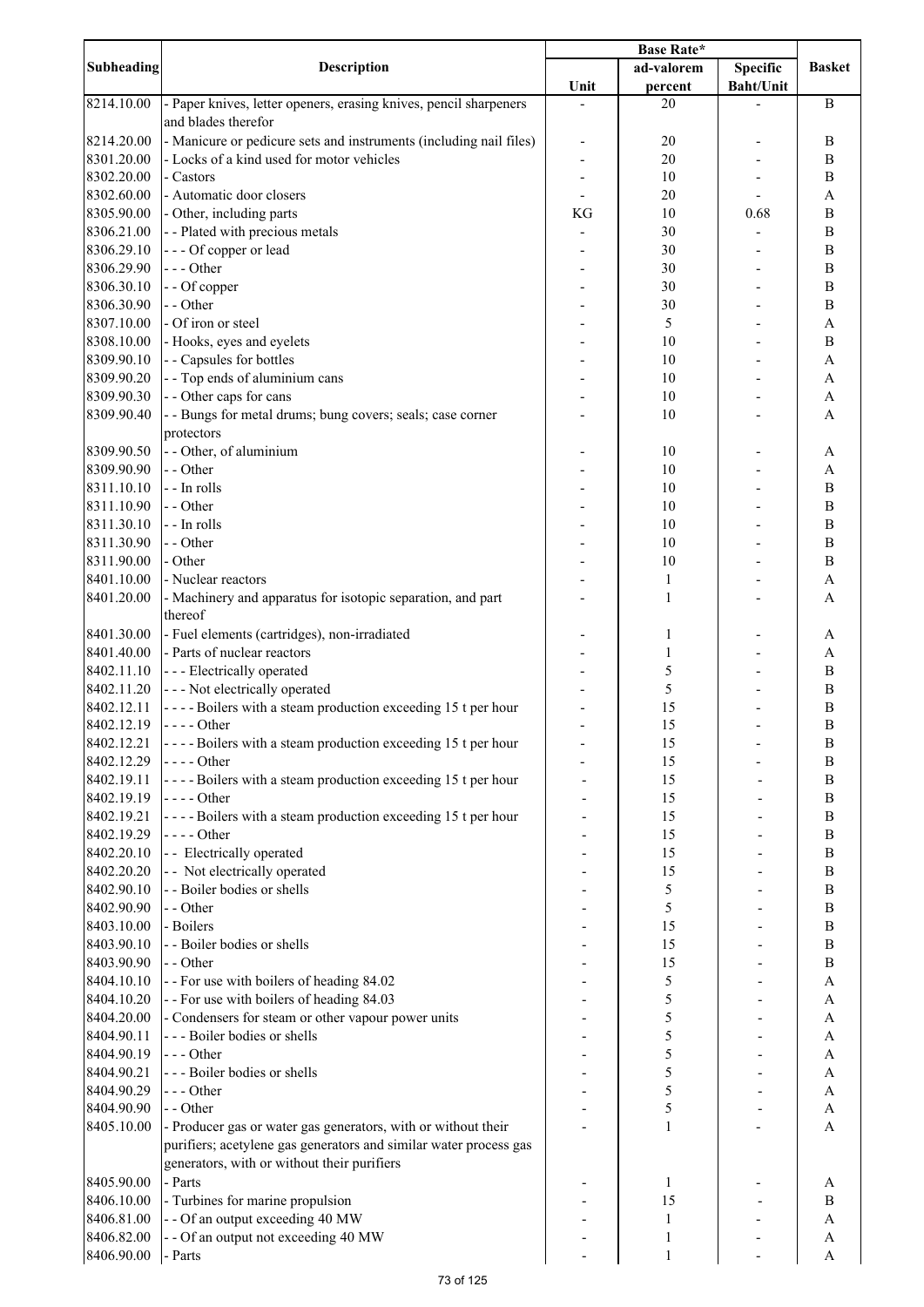|                   |                                                                                                                           | <b>Base Rate*</b> |            |                  |                  |
|-------------------|---------------------------------------------------------------------------------------------------------------------------|-------------------|------------|------------------|------------------|
| <b>Subheading</b> | <b>Description</b>                                                                                                        |                   | ad-valorem | <b>Specific</b>  | <b>Basket</b>    |
|                   |                                                                                                                           | Unit              | percent    | <b>Baht/Unit</b> |                  |
| 8407.10.00        | - Aircraft engines                                                                                                        |                   | 10         |                  | $\, {\bf B}$     |
| 8407.21.00        | - - Outboard motors                                                                                                       |                   | 15         |                  | $\, {\bf B}$     |
| 8407.29.10        | --- Of an output not exceeding 750 kW                                                                                     |                   | 15         |                  | $\boldsymbol{B}$ |
| 8407.29.90        | --- Of an output exceeding 750 kW                                                                                         |                   | 15         |                  | $\bf{B}$         |
| 8407.31.00        | - - Of a cylinder capacity not exceeding 50 cc                                                                            |                   | 15         |                  | A                |
| 8407.32.00        | - - Of a cylinder capacity exceeding 50 cc but not exceeding 250                                                          |                   | 15         |                  | A                |
|                   | cc                                                                                                                        |                   |            |                  |                  |
| 8407.33.00        | - - Of a cylinder capacity exceeding 250 cc but not exceeding                                                             |                   | 20         |                  | A                |
|                   | $1,000$ cc                                                                                                                |                   |            |                  |                  |
| 8407.34.10        | --- For pedestrian controlled tractors, of a cylinder capacity not                                                        |                   | 20         |                  | A                |
|                   | exceeding 1,100 cc                                                                                                        |                   |            |                  |                  |
| 8407.34.20        | --- For other vehicles of heading 87.01                                                                                   |                   | 20         |                  | A                |
| 8407.34.30        | --- For vehicles of heading 87.11                                                                                         |                   | 20         |                  | A                |
| 8407.34.90        | $--- Other$                                                                                                               |                   | 20         |                  | A                |
| 8407.90.10        | - - Of a power not exceeding 18.65 kW                                                                                     |                   | 20         |                  | A                |
| 8407.90.20        | - - Of a power exceeding 18.65 kW but not exceeding 22.38 kW                                                              |                   | 20         |                  | A                |
|                   |                                                                                                                           |                   |            |                  |                  |
| 8407.90.90        | - - Of a power exceeding 22.38 kW                                                                                         |                   | 20         |                  | A                |
| 8408.10.40        | - - Of a power not exceeding 750 kW                                                                                       |                   | 15         |                  | $\boldsymbol{B}$ |
| 8408.10.90        | - - Of a power exceeding 750 kW                                                                                           |                   | 15         |                  | $\bf{B}$         |
| 8408.20.11        | --- For the vehicles of subheading 8701.10                                                                                |                   | 15         |                  | $\overline{A}$   |
| 8408.20.12        | --- Other, fully assembled                                                                                                |                   | 15         |                  | $\mathbf{A}$     |
| 8408.20.19        | --- Not fully assembled                                                                                                   |                   | 15         |                  | $\mathbf{A}$     |
| 8408.20.91        | --- For the vehicles of subheading 8701.10                                                                                |                   | 15         |                  | $\mathbf{A}$     |
| 8408.20.92        | --- Other, fully assembled                                                                                                |                   | 15         |                  | $\mathbf{A}$     |
| 8408.20.99        | --- Not fully assembled                                                                                                   |                   | 15         |                  | A                |
|                   |                                                                                                                           |                   |            |                  |                  |
| 8408.90.10        | -- Of an output not exceeding 18.65 kW                                                                                    |                   | 20         |                  | $\mathbf{A}$     |
| 8408.90.50        | - - Of an output exceeding 100kW                                                                                          |                   | 20         |                  | $\mathbf{A}$     |
| 8408.90.91        | --- For earth moving machinery                                                                                            |                   | 20         |                  | A                |
| 8408.90.92        | --- For railway locomotives or tramway vehicles                                                                           |                   | 20         |                  | A                |
| 8408.90.99        | --- Other                                                                                                                 |                   | 20         |                  | A                |
| 8409.10.00        | - For aircraft engines                                                                                                    |                   | 10         |                  | $\bf{B}$         |
| 8409.91.11        | ---- Carburettors and parts thereof                                                                                       |                   | 15         |                  | A                |
| 8409.91.12        | ----- Cylinder blocks                                                                                                     |                   | 15         |                  | A                |
| 8409.91.13        | - - - - - Cylinder liners                                                                                                 |                   | 15         |                  | $\mathbf{A}$     |
|                   | 8409.91.14 $\vert$ - - - - - Other                                                                                        |                   | 15         |                  | A                |
| 8409.91.15        | $---$ Pistons                                                                                                             |                   | 15         |                  | A                |
| 8409.91.16        | $\left  \cdot \right $ - - - - Other                                                                                      |                   | 15         |                  | A                |
| 8409.91.19        | $- - -$ Other                                                                                                             |                   | 15         |                  | A                |
| 8409.91.21        | ---- Carburettors and parts thereof                                                                                       |                   | 15         |                  | Α                |
| 8409.91.22        | ----- Cylinder blocks                                                                                                     |                   | 15         |                  | A                |
| 8409.91.23        | - - - - - Cylinder liners                                                                                                 |                   | 15         |                  | A                |
| 8409.91.24        | $---Other$                                                                                                                |                   | 15         |                  | A                |
| 8409.91.25        | $---$ Pistons                                                                                                             |                   | 15         |                  | A                |
| 8409.91.26        | $--- Other$                                                                                                               |                   | 15         |                  | A                |
| 8409.91.29        | $---Other$                                                                                                                |                   | 15         |                  | A                |
| 8409.91.41        | - - - - Carburettors and parts thereof                                                                                    |                   | 15         |                  | A                |
| 8409.91.42        | ----- Cylinder blocks; crank cases                                                                                        |                   | 15         |                  | $\mathbf{A}$     |
| 8409.91.43        | - - - - - Cylinder liners                                                                                                 |                   | 15         |                  | $\mathbf{A}$     |
| 8409.91.44        | $---Other$                                                                                                                |                   | 15         |                  | $\mathbf{A}$     |
| 8409.91.45        | $\vert$ - - - - - Pistons                                                                                                 |                   | 15         |                  | $\mathbf{A}$     |
| 8409.91.46        | $\left  \dots \right $ - $\left  \dots \right $ - $\left  \dots \right $                                                  |                   | 15         |                  | $\mathbf{A}$     |
| 8409.91.49        | $\left  \text{---}$ Other                                                                                                 |                   | 15         |                  | $\mathbf{A}$     |
| 8409.91.51        | ---- Carburettors and parts thereof                                                                                       |                   | 15         |                  | A                |
| 8409.91.52        | ----- Cylinder blocks; crank cases                                                                                        |                   | 15         |                  | A                |
| 8409.91.53        | $\vert$ ----- Cylinder liners                                                                                             |                   | 15         |                  | A                |
| 8409.91.54        | $\left  \frac{1}{2} \right $ - $\left  \frac{1}{2} \right $ - $\left  \frac{1}{2} \right $ - $\left  \frac{1}{2} \right $ |                   | 15         |                  | A                |
| 8409.91.55        | $\vert$ - - - - - Pistons                                                                                                 |                   | 15         |                  | A                |
| 8409.91.56        | $--- Other$                                                                                                               |                   | 15         |                  | A                |
| 8409.91.59        | $- - -$ Other                                                                                                             |                   |            |                  |                  |
|                   |                                                                                                                           |                   | 15         |                  | A                |
| 8409.91.61        | ----- Cylinder blocks; crank cases                                                                                        |                   | 15         |                  | A                |
| 8409.91.62        | $---$ Pistons                                                                                                             |                   | 15         |                  | A                |
| 8409.91.63        | $\vert$ -----Other                                                                                                        |                   | 15         |                  | A                |
|                   | 8409.91.64 ----- Cylinder blocks; crank cases                                                                             |                   | 15         |                  | A                |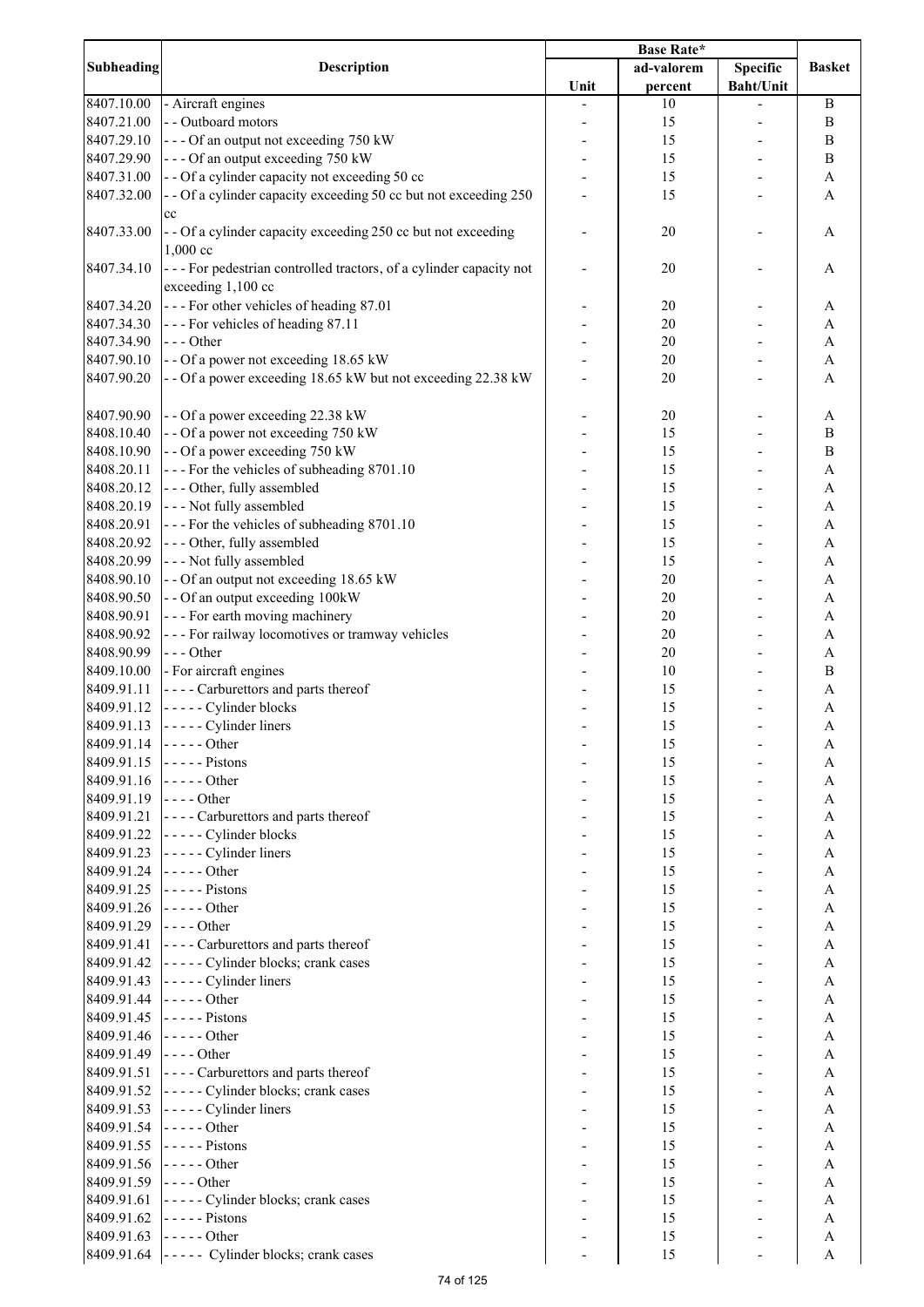|                   | <b>Description</b>                                                                                                        | <b>Base Rate*</b> |              |                  |                |
|-------------------|---------------------------------------------------------------------------------------------------------------------------|-------------------|--------------|------------------|----------------|
| <b>Subheading</b> |                                                                                                                           |                   | ad-valorem   | <b>Specific</b>  | <b>Basket</b>  |
|                   |                                                                                                                           | Unit              | percent      | <b>Baht/Unit</b> |                |
| 8409.91.65        | $\vert$ ----- Pistons                                                                                                     |                   | 15           |                  | A              |
| 8409.91.66        | $\vert$ -----Other                                                                                                        |                   | 15           |                  | A              |
| 8409.91.71        | ---- Carburettors and parts thereof                                                                                       |                   | 15           |                  | A              |
| 8409.91.72        | $\left  \dots \right $ - $\left  \dots \right $ Cylinder blocks                                                           |                   | 15           |                  | A              |
| 8409.91.73        | $\left  \dots \right $ - $\left  \dots \right $ Cylinder liners                                                           |                   | 15           |                  | A              |
| 8409.91.74        | $\left  \dots \right $ - $\left  \dots \right $ - $\left  \dots \right $                                                  |                   | 15           |                  | A              |
| 8409.91.75        | $\vert$ - - - - - Pistons                                                                                                 |                   | 15           |                  | A              |
| 8409.91.76        | $--- Other$                                                                                                               |                   | 15           |                  | A              |
| 8409.91.79        | $--$ Other                                                                                                                |                   | 15           |                  | A              |
|                   |                                                                                                                           |                   |              |                  |                |
| 8409.99.11        | ---- Carburettors and parts thereof                                                                                       |                   | 15           |                  | A              |
| 8409.99.12        | $\left  \dots \right $ - - - - Cylinder blocks                                                                            |                   | 15           |                  | A              |
| 8409.99.13        | $\left  - \right $ - - - - Cylinder liners                                                                                |                   | 15           |                  | A              |
| 8409.99.14        | $\left  \text{---}$ Other                                                                                                 |                   | 15           |                  | $\mathbf{A}$   |
| 8409.99.15        | $\vert$ - - - - - Pistons                                                                                                 |                   | 15           |                  | $\mathbf{A}$   |
| 8409.99.16        | $\left  \dots \right $ - $\left  \dots \right $ - $\left  \dots \right $                                                  |                   | 15           |                  | A              |
| 8409.99.19        | $\left  \text{---}$ Other                                                                                                 |                   | 15           |                  | A              |
| 8409.99.21        | ---- Carburettors and parts thereof                                                                                       |                   | 15           |                  | $\mathbf{A}$   |
| 8409.99.22        | ----- Cylinder blocks                                                                                                     |                   | 15           |                  | $\overline{A}$ |
| 8409.99.23        | $\left  \dots \right $ - $\left  \dots \right $ Cylinder liners                                                           |                   | 15           |                  | $\mathbf{A}$   |
| 8409.99.24        | $\left  \dots \right $ - $\left  \dots \right $ - $\left  \dots \right $                                                  |                   | 15           |                  | A              |
| 8409.99.25        | $\vert$ - - - - Pistons                                                                                                   |                   | 15           |                  | A              |
| 8409.99.26        | $--- Other$                                                                                                               |                   | 15           |                  | A              |
| 8409.99.29        | $\left  \text{---}$ Other                                                                                                 |                   | 15           |                  | A              |
| 8409.99.41        | ---- Carburettors and parts thereof                                                                                       |                   | 15           |                  | A              |
| 8409.99.42        | ----- Cylinder blocks; crank cases                                                                                        |                   | 15           |                  | A              |
| 8409.99.43        | $\left  \dots \right $ - $\left  \dots \right $ Cylinder liners                                                           |                   | 15           |                  | A              |
| 8409.99.44        | $--- Other$                                                                                                               |                   | 15           |                  | A              |
| 8409.99.45        | $\vert$ - - - - - Pistons                                                                                                 |                   | 15           |                  | A              |
|                   |                                                                                                                           |                   |              |                  |                |
| 8409.99.46        | $\left  \frac{1}{2} \right $ - $\left  \frac{1}{2} \right $ - $\left  \frac{1}{2} \right $ - $\left  \frac{1}{2} \right $ |                   | 15           |                  | A              |
| 8409.99.49        | $--- Other$                                                                                                               |                   | 15           |                  | A              |
| 8409.99.51        | ----- Cylinder blocks; crank cases                                                                                        |                   | 15           |                  | A              |
| 8409.99.52        | $\vert$ - - - - Pistons                                                                                                   |                   | 15           |                  | A              |
| 8409.99.53        | $\left  \dots \right $ - $\left  \dots \right $ - $\left  \dots \right $                                                  |                   | 15           |                  | A              |
| 8409.99.54        | ----- Cylinder blocks; crank cases                                                                                        |                   | 15           |                  | A              |
| 8409.99.55        | $\vert$ - - - - - Pistons                                                                                                 |                   | 15           |                  | A              |
| 8409.99.56        | $\left  \frac{1}{2} \right $ - $\left  \frac{1}{2} \right $ - $\left  \frac{1}{2} \right $ - $\left  \frac{1}{2} \right $ |                   | 15           |                  | A              |
| 8409.99.61        | ---- Carburettors and parts thereof                                                                                       |                   | 15           |                  | A              |
| 8409.99.62        | ----- Cylinder blocks                                                                                                     |                   | 15           |                  | A              |
| 8409.99.63        | $---$ Cylinder liners                                                                                                     |                   | 15           |                  | A              |
| 8409.99.64        | $---Other$                                                                                                                |                   | 15           |                  | A              |
| 8409.99.65        | $---$ Pistons                                                                                                             |                   | 15           |                  | A              |
| 8409.99.66        | $---Other$                                                                                                                |                   | 15           |                  | $\mathbf{A}$   |
| 8409.99.69        | $---Other$                                                                                                                |                   | 15           |                  | $\mathbf{A}$   |
| 8410.11.00        | - - Of a power not exceeding 1,000 kW                                                                                     |                   | $\mathbf{1}$ |                  | $\mathbf{A}$   |
| 8410.12.00        | - - Of a power exceeding 1,000 kW but not exceeding 10,000 kW                                                             |                   | 1            |                  | A              |
|                   |                                                                                                                           |                   |              |                  |                |
| 8410.13.00        | - - Of a power exceeding 10,000 kW                                                                                        |                   | 1            |                  | A              |
| 8410.90.00        | - Parts, including regulators                                                                                             |                   | 1            |                  | A              |
| 8411.11.00        | -- Of a thrust not exceeding 25 kN                                                                                        |                   |              |                  | A              |
|                   |                                                                                                                           |                   | 1            |                  |                |
| 8411.12.00        | - - Of a thrust exceeding 25 kN                                                                                           |                   |              |                  | A              |
| 8411.21.00        | - - Of a power not exceeding 1,100 kW                                                                                     |                   |              |                  | A              |
| 8411.22.00        | - - Of a power exceeding 1,100 kW                                                                                         |                   |              |                  | A              |
| 8411.81.00        | - - Of a power not exceeding 5,000 kW                                                                                     |                   | 1            |                  | A              |
| 8411.82.00        | - - Of a power exceeding 5,000 kW                                                                                         |                   | 1            |                  | A              |
| 8411.91.00        | - - Of turbo-jets or turbo-propellers                                                                                     |                   | 1            |                  | A              |
| 8411.99.00        | - - Other                                                                                                                 |                   |              |                  | A              |
| 8412.10.00        | - Reaction engines other than turbo-jets                                                                                  |                   |              |                  | A              |
| 8412.21.00        | - - Linear acting (cylinders)                                                                                             |                   | 1            |                  | A              |
| 8412.29.00        | - - Other                                                                                                                 |                   |              |                  | A              |
| 8412.31.00        | - - Linear acting (cylinders)                                                                                             |                   | 1            |                  | A              |
| 8412.39.00        | - - Other                                                                                                                 |                   |              |                  | A              |
| 8412.80.00        | - Other                                                                                                                   |                   | 1            |                  | A              |
| 8412.90.10        | -- Of goods of subheading 8412.10                                                                                         |                   | 1            |                  | A              |
| 8412.90.90        | - - Other                                                                                                                 |                   | $\mathbf{1}$ |                  | A              |
|                   |                                                                                                                           |                   |              |                  |                |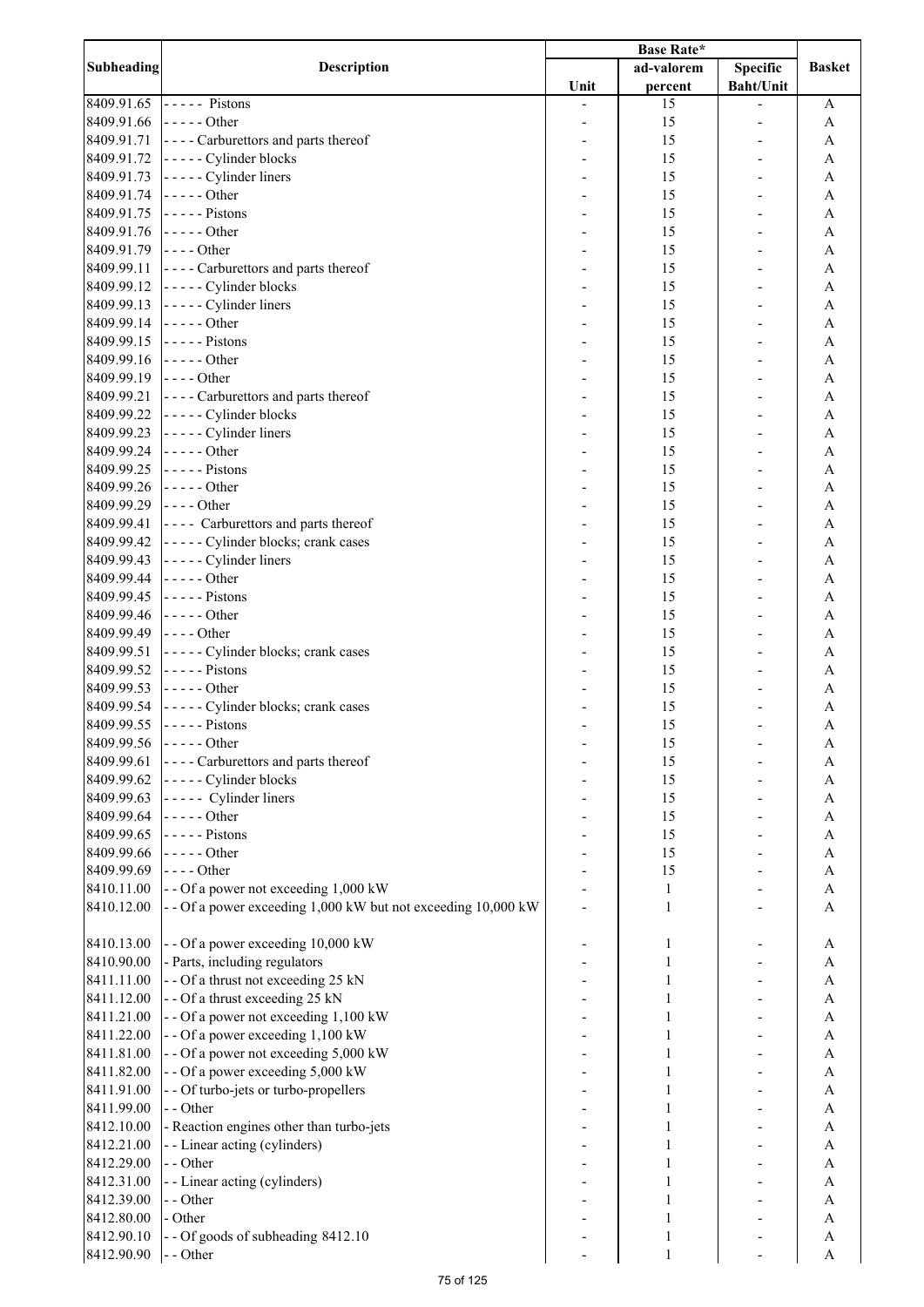|                   |                                                                                | <b>Base Rate*</b> |                |                  |                           |
|-------------------|--------------------------------------------------------------------------------|-------------------|----------------|------------------|---------------------------|
| <b>Subheading</b> | <b>Description</b>                                                             |                   | ad-valorem     | <b>Specific</b>  | <b>Basket</b>             |
|                   |                                                                                | Unit              | percent        | <b>Baht/Unit</b> |                           |
| 8413.11.00        | - - Pumps for dispensing fuel or lubricants, of the type used in               |                   | 15             |                  | $\bf{B}$                  |
|                   | filling-stations or in garages                                                 |                   |                |                  |                           |
| 8413.19.10        | - - - Electrically operated                                                    |                   | 5              |                  | A                         |
| 8413.19.20        | - - - Not electrically operated                                                |                   | 5              |                  | A                         |
| 8413.20.10        |                                                                                |                   |                |                  |                           |
|                   | - - Water pumps                                                                |                   | 15             |                  | $\bf{B}$                  |
| 8413.20.90        | - - Other                                                                      |                   | 15             |                  | $\bf{B}$                  |
| 8413.30.11        | --- Reciprocating or rotary type                                               |                   | 15             |                  | A                         |
| 8413.30.19        | --- Other                                                                      |                   | 15             |                  | A                         |
| 8413.30.91        | --- Reciprocating or rotary type                                               |                   | 15             |                  | A                         |
| 8413.30.99        | $--$ Other                                                                     |                   | 15             |                  | A                         |
| 8413.40.10        | - - Electrically operated                                                      |                   | $\mathfrak{Z}$ |                  | A                         |
| 8413.40.20        | - - Not electrically operated                                                  |                   | 3              |                  | A                         |
| 8413.60.10        | - - Electrically operated                                                      |                   | 3              |                  | A                         |
| 8413.60.20        | - - Not electrically operated                                                  |                   | 3              |                  | A                         |
|                   |                                                                                |                   |                |                  |                           |
| 8413.82.10        | --- Electrically operated                                                      |                   | 1              |                  | A                         |
| 8413.82.20        | - - - Not electrically operated                                                |                   |                |                  | A                         |
| 8413.92.10        | --- Of electrically operated liquid elevators                                  |                   |                |                  | A                         |
| 8413.92.20        | --- Of non-electrically operated liquid elevators                              |                   |                |                  | A                         |
| 8414.10.10        | - - Electrically operated                                                      |                   | 1              |                  | A                         |
| 8414.10.20        | - - Not electrically operated                                                  |                   | $\mathbf{1}$   |                  | A                         |
| 8414.20.10        | - - Bicycle pumps                                                              |                   | 15             |                  | $\, {\bf B}$              |
| 8414.20.90        | - - Other                                                                      |                   | 15             |                  | $\bf{B}$                  |
| 8414.30.10        | -- Having a capacity exceeding 21 kW or more; having a                         |                   | 15             |                  | A                         |
|                   | displacement per revolution of 220 cc or more                                  |                   |                |                  |                           |
| 8414.30.90        | - - Other                                                                      |                   | 15             |                  |                           |
|                   |                                                                                |                   |                |                  | A                         |
| 8414.40.00        | - Air compressors mounted on a wheeled chassis for towing                      |                   | $\mathfrak{Z}$ |                  | A                         |
| 8414.51.10        | --- Table fans and box fans                                                    |                   | 20             |                  | B                         |
| 8414.51.90        | --- Other                                                                      |                   | 20             |                  | B                         |
| 8414.59.10        | --- Of a capacity not exceeding 125 kW                                         |                   | 15             |                  | $\bf{B}$                  |
| 8414.59.90        | $--$ Other                                                                     |                   | 15             |                  | $\bf{B}$                  |
| 8414.80.11        | --- Fitted with a filter                                                       |                   | 15             |                  | $\, {\bf B}$              |
| 8414.80.12        | --- Not fitted with a filter, for industrial use                               |                   | 15             |                  | $\bf{B}$                  |
| 8414.80.19        | --- Not fitted with a filter, other than for industrial use                    |                   | 15             |                  | $\, {\bf B}$              |
| 8414.80.30        | - - Free piston generators for gas turbines                                    |                   | 15             |                  | $\, {\bf B}$              |
| 8414.80.41        | - - - Gas compression modules for use in oil drilling operations               |                   | 15             |                  | B                         |
| 8414.80.42        |                                                                                |                   |                |                  |                           |
|                   | $\left  \text{---}$ Other, having a capacity exceeding 21 kW or more; having a |                   | 15             |                  | B                         |
|                   | displacement per revolution of 220 cc or more                                  |                   |                |                  |                           |
| 8414.80.49        | --- Other                                                                      |                   | 15             |                  | $\, {\bf B}$              |
| 8414.80.51        | --- Electrically operated                                                      |                   | 15             |                  | $\, {\bf B}$              |
| 8414.80.59        | --- Not electrically operated                                                  |                   | 15             |                  | $\, {\bf B}$              |
| 8414.80.91        | --- Electrically operated                                                      |                   | 15             |                  | $\, {\bf B}$              |
| 8414.80.99        | --- Not electrically operated                                                  |                   | 15             |                  | $\, {\bf B}$              |
| 8414.90.11        | --- Of pumps or compressors                                                    |                   | 15             |                  | $\, {\bf B}$              |
| 8414.90.12        | --- Of goods of subheading 8414.60 or 8414.80                                  |                   | 15             |                  | $\, {\bf B}$              |
| 8414.90.19        | $--$ Other                                                                     |                   | 15             |                  | $\, {\bf B}$              |
| 8414.90.91        | --- Of goods of subheading 8414.10, 8414.20 or 8414.40                         |                   | 15             |                  | $\, {\bf B}$              |
|                   |                                                                                |                   |                |                  |                           |
| 8414.90.99        | --- Other                                                                      |                   | 15             |                  | $\bf{B}$                  |
| 8415.10.00        | - Window or wall types, self-contained or "split-system"                       |                   | 30             |                  | $\boldsymbol{\mathsf{A}}$ |
| 8415.20.00        | - Of a kind used for persons, in motor vehicles                                |                   | 20             |                  | A                         |
| 8415.81.11        | ---- Of an output not exceeding 21.10 kW                                       |                   | 20             |                  | A                         |
| 8415.81.12        | ---- Of an output exceeding 21.10 kW, with an air flow rate of                 |                   | 20             |                  | A                         |
|                   | each evaporator unit of over 67.96 $\text{m}^3/\text{min}$                     |                   |                |                  |                           |
| 8415.81.19        | $---Other$                                                                     |                   | 20             |                  | A                         |
| 8415.81.20        |                                                                                |                   | 20             |                  | $\boldsymbol{\mathsf{A}}$ |
|                   | --- Of a kind used in railway rolling stock                                    |                   |                |                  |                           |
| 8415.81.30        | --- Of a kind used in road vehicles other those of subheading                  |                   | 20             |                  | A                         |
|                   | 8415.20                                                                        |                   |                |                  |                           |
| 8415.81.91        | ---- Of an output exceeding 21.10 kW, with an air flow rate of                 |                   | 20             |                  | A                         |
|                   | each evaporator unit of over 67.96 $\text{m}^3/\text{min}$                     |                   |                |                  |                           |
| 8415.81.99        | $---$ Other                                                                    |                   | 20             |                  | A                         |
| 8415.82.11        | ---- Of an output exceeding 21.10 kW, with an air flow rate of                 |                   | 20             |                  | A                         |
|                   | each evaporator unit of over $67.96 \text{ m}^3/\text{min}$                    |                   |                |                  |                           |
|                   |                                                                                |                   |                |                  |                           |
| 8415.82.19        | $--$ Other                                                                     |                   | 20             |                  | A                         |
| 8415.82.20        | --- Of a kind used in railway rolling stock                                    |                   | $20\,$         |                  | A                         |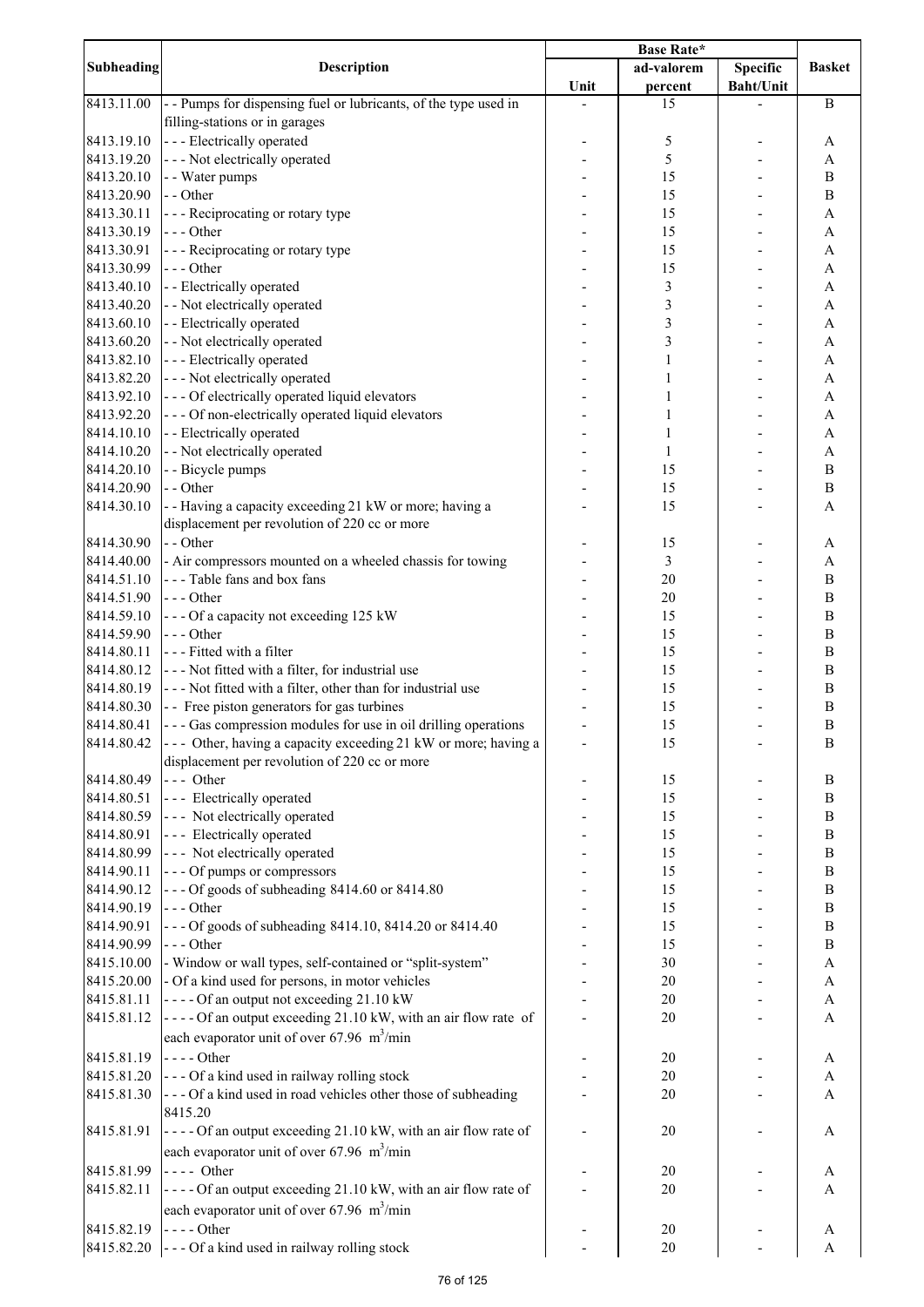| <b>Subheading</b> | <b>Description</b>                                                | <b>Base Rate*</b> |                |                  |                       |
|-------------------|-------------------------------------------------------------------|-------------------|----------------|------------------|-----------------------|
|                   |                                                                   |                   | ad-valorem     | <b>Specific</b>  | <b>Basket</b>         |
|                   |                                                                   | Unit              | percent        | <b>Baht/Unit</b> |                       |
| 8415.82.30        | --- Of a kind used in road vehicles other those of subheading     |                   | 20             |                  | A                     |
|                   | 8415.20                                                           |                   |                |                  |                       |
| 8415.82.90        | $\left  - \right $ - Other                                        |                   | 20             |                  | A                     |
| 8415.83.11        | ---- Of an output exceeding 21.10 kW, with an air flow rate of    |                   | 20             |                  | A                     |
|                   | each evaporator unit of over 67.96 $\text{m}^3/\text{min}$        |                   |                |                  |                       |
|                   |                                                                   |                   |                |                  |                       |
| 8415.83.19        | $\vert$ ----Other                                                 |                   | 20             |                  | A                     |
| 8415.83.20        | --- Of a kind used in railway rolling                             |                   | 20             |                  | A                     |
| 8415.83.30        | --- Of a kind used in road vehicles other than those of           |                   | 20             |                  | A                     |
|                   | subheading 8415.20                                                |                   |                |                  |                       |
| 8415.83.90        | $- -$ Other                                                       |                   | 20             |                  | A                     |
| 8415.90.12        | - - - Chassis or cabinets, welded and painted                     |                   | 15             |                  | A                     |
| 8415.90.19        | $- -$ Other                                                       |                   | 15             |                  | A                     |
| 8415.90.21        | ---- Chassis or cabinets, welded and painted                      |                   | 15             |                  | A                     |
| 8415.90.22        | $\left  \cdot \right $ - - - Other                                |                   | 15             |                  | A                     |
|                   |                                                                   |                   |                |                  |                       |
| 8415.90.23        | ---- Chassis or cabinets, welded and painted                      |                   | 15             |                  | $\boldsymbol{\rm{A}}$ |
| 8415.90.29        | $\left  \text{---}$ Other                                         |                   | 15             |                  | A                     |
| 8415.90.31        | ---- Chassis or cabinets, welded and painted                      |                   | 15             |                  | A                     |
| 8415.90.32        | $\left  \text{---}$ Other                                         |                   | 15             |                  | A                     |
| 8415.90.33        | ---- Chassis or cabinets, welded and painted                      |                   | 15             |                  | A                     |
| 8415.90.39        | $---Other$                                                        |                   | 15             |                  | A                     |
| 8415.90.41        | ---- Chassis or cabinets, welded and painted                      |                   | 15             |                  | A                     |
| 8415.90.42        | $---Other$                                                        |                   | 15             |                  | A                     |
| 8415.90.43        | ---- Chassis or cabinets, welded and painted                      |                   | 15             |                  | A                     |
|                   |                                                                   |                   |                |                  |                       |
| 8415.90.49        | $---Other$                                                        |                   | 15             |                  | $\boldsymbol{\rm{A}}$ |
| 8416.10.00        | - Furnace burners for liquid fuel                                 |                   | $\mathbf{1}$   |                  | A                     |
| 8416.20.00        | - Other furnace burners, including combination burners            |                   | $\mathbf{1}$   |                  | $\mathbf{A}$          |
| 8416.30.00        | - Mechanical stokers, including their mechanical grates,          |                   | 1              |                  | A                     |
|                   | mechanical ash dischargers and similar appliances                 |                   |                |                  |                       |
| 8416.90.00        | - Parts                                                           |                   | 1              |                  | A                     |
| 8417.10.00        | - Furnaces and ovens for the roasting, melting or other heat-     |                   | $\mathfrak{Z}$ |                  | B                     |
|                   | treatment of ores, pyrites or of metals                           |                   |                |                  |                       |
| 8417.80.00        | - Other                                                           |                   | 5              |                  | $\bf{B}$              |
| 8417.90.00        | - Parts                                                           |                   | 5              |                  | $\, {\bf B}$          |
| 8418.61.00        | - - Heat pumps other than air conditioning machines of heading    |                   | 20             |                  |                       |
|                   |                                                                   |                   |                |                  | A                     |
|                   | 84.15                                                             |                   |                |                  |                       |
| 8419.11.10        | --- Household type                                                |                   | 15             |                  | $\, {\bf B}$          |
| 8419.11.90        | --- Other                                                         |                   | 15             |                  | $\, {\bf B}$          |
| 8419.20.00        | - Medical, surgical or laboratory sterilisers                     |                   | 1              |                  | A                     |
| 8419.31.10        | - - - Electrically operated                                       |                   | 5              |                  | A                     |
| 8419.31.20        | --- Not electrically operated                                     |                   | 5              |                  | A                     |
| 8419.32.10        | --- Electrically operated                                         |                   | 3              |                  | A                     |
| 8419.32.20        | - - - Not electrically operated                                   |                   | 3              |                  | A                     |
| 8419.40.10        | - - Electrically operated                                         |                   | 5              |                  | A                     |
|                   | - - Not electrically operated                                     |                   | 5              |                  |                       |
| 8419.40.20        |                                                                   |                   |                |                  | A                     |
| 8419.60.10        | - - Electrically operated                                         |                   |                |                  | A                     |
| 8419.60.20        | - - Not electrically operated                                     |                   | 1              |                  | A                     |
| 8419.81.10        | - - - Electrically operated                                       |                   | 1              |                  | A                     |
| 8419.81.20        | --- Not electrically operated                                     |                   | 1              |                  | A                     |
| 8419.89.11        | ---- Evaporators for air-conditioning machines for motor          |                   | 1              |                  | A                     |
|                   | vehicles                                                          |                   |                |                  |                       |
| 8419.89.13        | ---- Machinery for the treatment of material by a process         |                   | 1              |                  | A                     |
|                   | involving heating, for the manufacture of printed circuit boards, |                   |                |                  |                       |
|                   | printed wiring boards or printed circuit assemblies               |                   |                |                  |                       |
|                   |                                                                   |                   |                |                  |                       |
| 8419.89.19        | $---Other$                                                        |                   | 1              |                  | A                     |
| 8419.89.20        | - - - Not electrically operated                                   |                   | 1              |                  | A                     |
| 8419.90.12        | --- Parts of machinery for the treatment of materials by a        |                   | 1              |                  | $\mathbf{A}$          |
|                   | process involving heating, for the manufacture of printed circuit |                   |                |                  |                       |
|                   | boards, printed wiring boards or printed circuit assemblies       |                   |                |                  |                       |
|                   |                                                                   |                   |                |                  |                       |
| 8419.90.19        | $--- Other$                                                       |                   | 1              |                  | A                     |
| 8419.90.20        | - - Of non-electrically operated articles                         |                   |                |                  | A                     |
|                   |                                                                   |                   |                |                  |                       |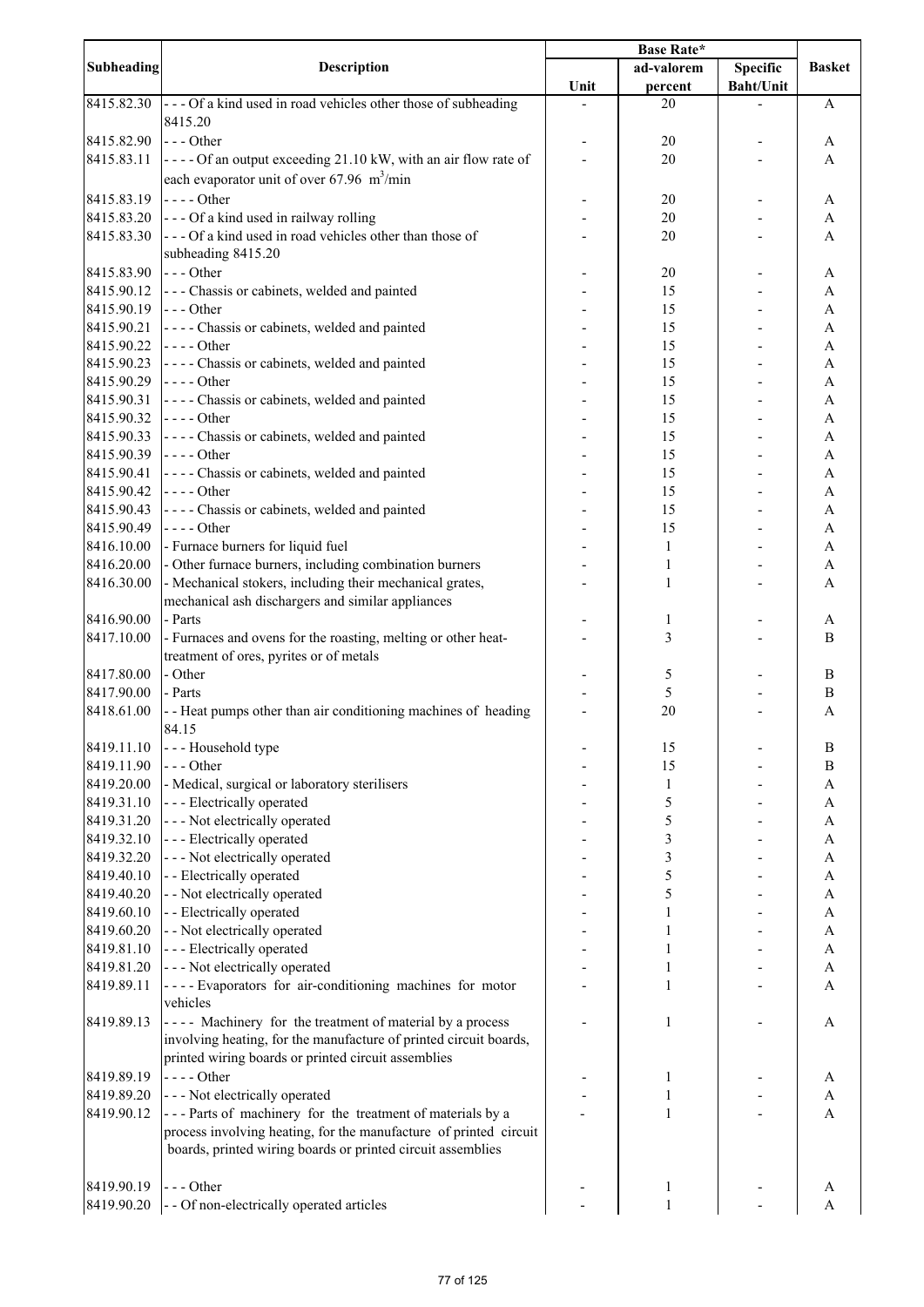|                          |                                                                       | Base Rate* |                         |                  |                                           |
|--------------------------|-----------------------------------------------------------------------|------------|-------------------------|------------------|-------------------------------------------|
| Subheading               | Description                                                           |            | ad-valorem              | <b>Specific</b>  | <b>Basket</b>                             |
|                          |                                                                       | Unit       | percent                 | <b>Baht/Unit</b> |                                           |
| 8420.10.10               | - - Apparatus for the application of dry film or liquid photo resist, |            | 5                       |                  | A                                         |
|                          | photo sensitive layers, soldering pastes, solder or adhesive          |            |                         |                  |                                           |
|                          | materials on printed circuit boards or printed wiring boards or       |            |                         |                  |                                           |
|                          | their components                                                      |            |                         |                  |                                           |
| 8420.10.21               | - - - Roller-type ironing machines                                    |            | 5                       |                  | A                                         |
| 8420.10.29               | --- Other                                                             |            | 5                       |                  | A                                         |
| 8420.10.90               | - - Other                                                             |            | 5                       |                  | A                                         |
| 8420.91.10               | --- Parts of apparatus for the application of dry film or liquid      |            | 3                       |                  | A                                         |
|                          | photo resist, photosensitive layers, soldering pastes, solder or      |            |                         |                  |                                           |
|                          | adhesive materials on printed circuit boards or printed wiring        |            |                         |                  |                                           |
|                          | boards substrates or their components                                 |            |                         |                  |                                           |
| 8420.91.20               | --- For ironing machines or wringers suitable for domestic use        |            | $\mathfrak{Z}$          |                  | A                                         |
| 8420.91.90               | $--$ Other                                                            |            | $\overline{\mathbf{3}}$ |                  | A                                         |
| 8420.99.10               | --- Parts of apparatus for the application of dry film or liquid      |            | 5                       |                  | A                                         |
|                          | photo resist, photosensitive layers, soldering pastes, solder or      |            |                         |                  |                                           |
|                          | adhesive materials on printed circuit boards or printed wiring        |            |                         |                  |                                           |
|                          | boards substrates or their components                                 |            |                         |                  |                                           |
| 8420.99.90               | $--$ Other                                                            |            |                         |                  |                                           |
|                          |                                                                       |            | 5                       |                  | A                                         |
| 8421.11.00               | - - Cream separators                                                  |            | 1                       |                  | $\boldsymbol{\mathsf{A}}$<br>$\, {\bf B}$ |
| 8421.12.00               | - - Clothes-dryers                                                    |            | 10                      |                  |                                           |
| 8421.19.10               | --- Of a kind used for sugar manufacture                              |            | 5                       |                  | $\boldsymbol{\mathsf{A}}$                 |
| 8421.19.90               | $--$ Other                                                            |            | 5                       |                  | $\boldsymbol{\mathsf{A}}$                 |
| 8421.22.10               | --- Of a capacity not exceeding 500 l/hr                              |            | 5                       |                  | A                                         |
| 8421.22.20               | --- Of a capacity exceeding 500 l/hr                                  |            | 5                       |                  | $\boldsymbol{\mathsf{A}}$                 |
| 8421.29.10               | --- Of a kind suitable for medical or laboratory use                  |            | 5                       |                  | A                                         |
| 8421.29.20               | --- Of a kind used for sugar manufacture                              |            | 5                       |                  | A                                         |
| 8421.29.30               | --- Of a kind used in oil drilling operations                         |            | 5                       |                  | A                                         |
| 8421.29.40               | --- Petrol filters                                                    |            | 5<br>5                  |                  | A                                         |
| 8421.29.50<br>8421.29.90 | --- Oil filters other than those of subheading 8421.23<br>--- Other   |            | 5                       |                  | A                                         |
| 8421.39.10               | --- Laminar flow units                                                |            | 5                       |                  | A<br>B                                    |
| 8421.39.90               | --- Other                                                             |            | 5                       |                  | B                                         |
| 8421.91.10               | --- Of goods of subheading 8421.12                                    |            | 5                       |                  | A                                         |
| 8421.91.20               | --- Of goods of subheading 8421.19.10                                 |            | 5                       |                  | A                                         |
| 8421.91.90               | --- Of goods of subheading 8421.11 or 8421.19.90                      |            | 5                       |                  | A                                         |
| 8422.11.10               | --- Electrically operated                                             |            | 20                      |                  | B                                         |
| 8422.11.20               | --- Not electrically operated                                         |            | 20                      |                  | $\, {\bf B}$                              |
| 8422.19.00               | - - Other                                                             |            | 1                       |                  | $\mathbf A$                               |
| 8422.20.00               | - Machinery for cleaning or drying bottles or other containers        |            | 1                       |                  | A                                         |
| 8422.30.00               | - Machinery for filling, closing, sealing or labelling bottles, cans, |            | 5                       |                  | $\bf{B}$                                  |
|                          | boxes, bags or other containers; machinery for capsuling bottles,     |            |                         |                  |                                           |
|                          | jars, tubes and similar containers; machinery for aerating            |            |                         |                  |                                           |
|                          | beverages                                                             |            |                         |                  |                                           |
| 8422.40.00               | - Other packing or wrapping machinery (including heat-shrink          |            | 5                       |                  | B                                         |
|                          | wrapping machinery)                                                   |            |                         |                  |                                           |
| 8422.90.10               | - - Of goods of subheading 8422.11                                    |            | 5                       |                  | $\, {\bf B}$                              |
| 8422.90.90               | - - Other                                                             |            | 5                       |                  | $\, {\bf B}$                              |
| 8423.10.10               | - - Electrically operated                                             |            | 20                      |                  | $\boldsymbol{\mathsf{A}}$                 |
| 8423.10.20               | - - Not electrically operated                                         |            | 20                      |                  | $\boldsymbol{\mathsf{A}}$                 |
| 8423.20.10               | - - Electrically operated                                             |            | $\mathfrak{Z}$          |                  | $\boldsymbol{\mathsf{A}}$                 |
| 8423.20.20               | - - Not electrically operated                                         |            | 3                       |                  | $\boldsymbol{\mathsf{A}}$                 |
| 8423.30.10               | - - Electrically operated                                             |            | 5                       |                  | A                                         |
| 8423.30.20               | - - Not electrically operated                                         |            | 5                       |                  | $\boldsymbol{\mathsf{A}}$                 |
| 8423.81.10               | --- Electrically operated                                             |            | $\mathbf{1}$            |                  | $\boldsymbol{\mathsf{A}}$                 |
| 8423.81.20               | --- Not electrically operated                                         |            | 1                       |                  | A                                         |
| 8423.82.11               | ---- Having a maximum weighing capacity not exceeding 1,000           |            | $\mathbf{1}$            |                  | A                                         |
|                          | kg                                                                    |            |                         |                  |                                           |
| 8423.82.19               | $---$ Other                                                           |            | 1                       |                  | A                                         |
| 8423.82.21               | ---- Having a maximum weighing capacity not exceeding 1,000           |            | 1                       |                  | A                                         |
|                          | kg                                                                    |            |                         |                  |                                           |
| 8423.82.29               | $---$ Other                                                           |            | 1                       |                  | A                                         |
| 8423.89.10               | --- Electrically operated                                             |            | 1                       |                  | A                                         |
| 8423.89.20               | --- Not electrically operated                                         |            | 1                       |                  | $\boldsymbol{A}$                          |
| 8423.90.10               | - - Weighing machine weights                                          |            | 1                       |                  | $\boldsymbol{A}$                          |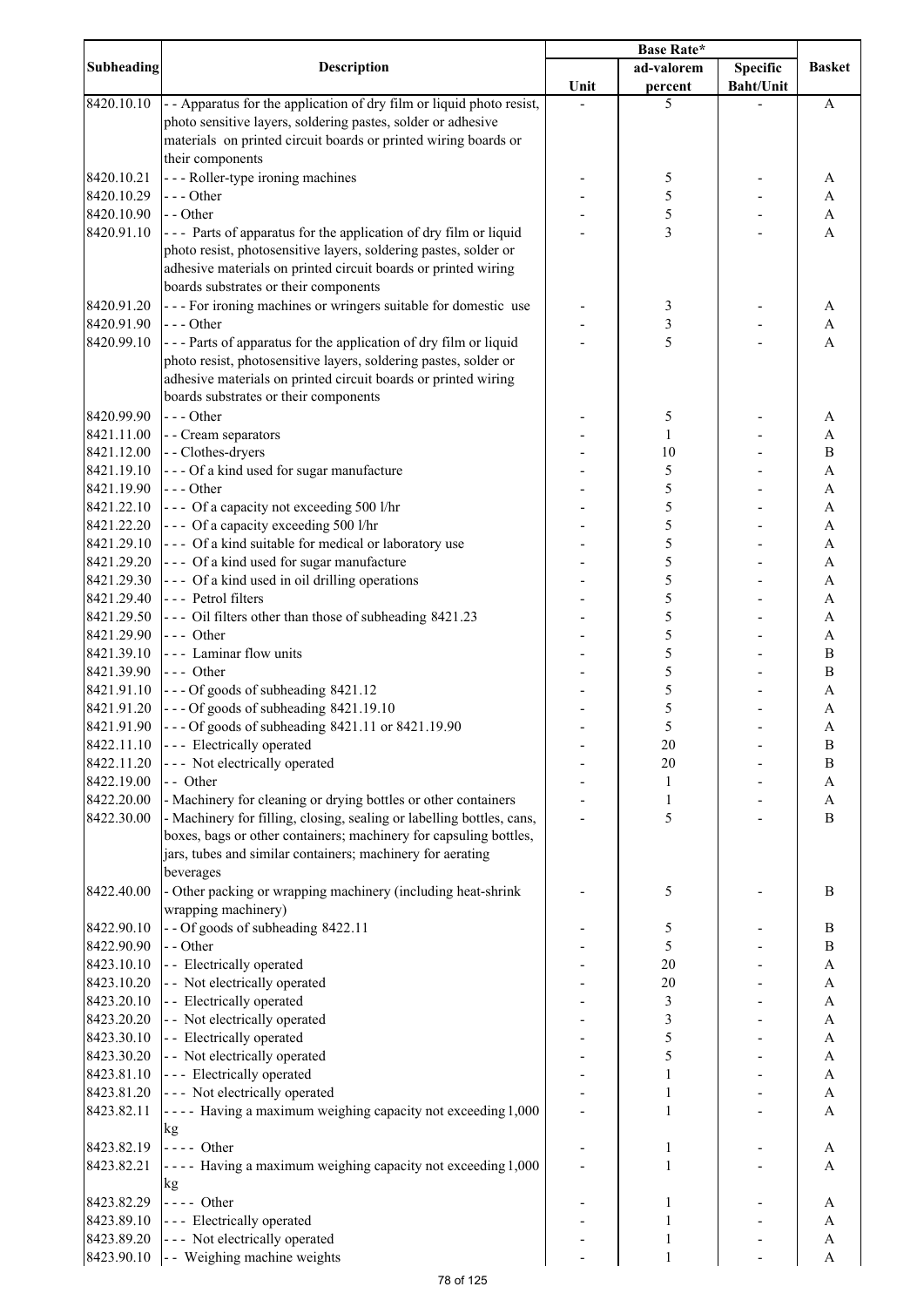|                   |                                                                | Base Rate* |                |                  |               |
|-------------------|----------------------------------------------------------------|------------|----------------|------------------|---------------|
| <b>Subheading</b> | Description                                                    |            | ad-valorem     | <b>Specific</b>  | <b>Basket</b> |
|                   |                                                                | Unit       | percent        | <b>Baht/Unit</b> |               |
| 8423.90.21        | --- Of electrically operated machines                          |            | 1              |                  | A             |
| 8423.90.29        | --- Of non-electrically operated machines                      |            | 1              |                  | A             |
| 8424.20.11        | --- Agricultural or horticultural                              |            | 5              |                  | A             |
| 8424.20.19        | --- Other                                                      |            | 5              |                  | A             |
| 8424.20.21        | --- Agricultural or horticultural                              |            | 5              |                  | A             |
| 8424.20.29        | --- Other                                                      |            | 5              |                  | A             |
| 8424.30.10        | - - Electrically operated                                      |            | 5              |                  | B             |
| 8424.30.20        | - - Not electrically operated                                  |            | 5              |                  | $\, {\bf B}$  |
| 8424.81.10        | --- Drip irrigation systems                                    |            | 5              |                  | A             |
| 8424.81.20        | --- Other, electrically operated                               |            | 5              |                  |               |
|                   |                                                                |            |                |                  | A             |
| 8424.81.30        | --- Hand-operated insecticide sprayers                         |            | 5              |                  | A             |
| 8424.81.40        | --- Other, not electrically operated                           |            | 5              |                  | A             |
| 8424.89.10        | --- Hand-operated household sprayers of a capacity not         |            | 5              |                  | A             |
|                   | exceeding 3 l                                                  |            |                |                  |               |
| 8424.89.20        | --- Spray heads with dip tubes                                 |            | 5              |                  | A             |
| 8424.89.40        | --- Wet processing equipment, by projecting, dispersing or     |            | 5              |                  | $\mathbf{A}$  |
|                   | spraying, of chemical or electrochemical solutions for the     |            |                |                  |               |
|                   | application on printed circuit boards or printed wiring boards |            |                |                  |               |
|                   | substrates; apparatus for the spot application of liquids,     |            |                |                  |               |
|                   | soldering pastes, solder ball, adhesives or sealant to printed |            |                |                  |               |
|                   | circuit boards or printed wiring boards or their components;   |            |                |                  |               |
|                   | apparatus for the application of dry film or liquid photo      |            |                |                  |               |
|                   | resist, photo sensitive layers, soldering pastes, solder or    |            |                |                  |               |
|                   | adhesive materials on printed circuit boards or printed wiring |            |                |                  |               |
|                   | boards substrates or their components                          |            |                |                  |               |
| 8424.89.50        | --- Other, electrically operated                               |            | 5              |                  | A             |
| 8424.89.90        | --- Other, not electrically operated                           |            | 5              |                  | A             |
| 8424.90.11        | --- Electrically operated                                      |            | 5              |                  | A             |
| 8424.90.19        | --- Other                                                      |            | 5              |                  | A             |
|                   |                                                                |            |                |                  |               |
| 8424.90.21        | ---- Of goods of subheading 8424.20.11                         |            | 5              |                  | A             |
| 8424.90.23        | $---Other$                                                     |            | 5              |                  | A             |
| 8424.90.24        | ---- Of goods of subheading 8424.20.21                         |            | 5              |                  | A             |
| 8424.90.29        | $---$ Other                                                    |            | 5              |                  | A             |
| 8424.90.31        | --- Of electrically operated machines                          |            | 5              |                  | A             |
| 8424.90.32        | --- Of non-electrically operated machines                      |            | 5              |                  | A             |
| 8424.90.91        | --- Of goods of subheading 8424.81.10 or 8424.81.20            |            | 5              |                  | A             |
| 8424.90.92        | --- Of goods of subheading 8424.81.30 or 8424.81.40            |            | 5              |                  | A             |
| 8424.90.99        | --- Other                                                      |            | 5              |                  | A             |
| 8425.11.00        | - - Powered by electric motor                                  |            | 5              |                  | B             |
| 8425.19.00        | - - Other                                                      |            | 5              |                  | $\, {\bf B}$  |
| 8425.31.00        | - - Powered by electric motor                                  |            | 1              |                  | A             |
| 8425.39.00        | - - Other                                                      |            | 1              |                  | A             |
| 8425.41.00        | - - Built-in jacking systems of a type used in garages         |            | 20             |                  | $\, {\bf B}$  |
| 8425.42.10        | - - - Jacks used in tipping mechanisms for lorries             |            | 5              |                  | $\, {\bf B}$  |
| 8425.42.90        | --- Other                                                      |            | 5              |                  | $\, {\bf B}$  |
| 8425.49.10        | --- Electrically operated                                      |            | 5              |                  | $\, {\bf B}$  |
| 8425.49.20        | - - - Not electrically operated                                |            | 5              |                  | $\, {\bf B}$  |
| 8426.12.00        | - - Mobile lifting frames on tyres and straddle carriers       |            | 5              |                  | $\, {\bf B}$  |
| 8426.19.10        | --- Bridge cranes and gantry cranes                            |            | 5              |                  | A             |
| 8426.19.90        | --- Other                                                      |            | 5              |                  | A             |
| 8426.20.00        | - Tower cranes                                                 |            | $\mathfrak{Z}$ |                  | A             |
|                   |                                                                |            |                |                  |               |
| 8426.30.00        | - Portal or pedestal jib cranes                                |            | $\mathfrak{Z}$ |                  | A             |
| 8426.41.00        | - - On tyres                                                   |            | 5              |                  | B             |
| 8426.49.00        | - - Other                                                      |            | 5              |                  | B             |
| 8426.91.00        | - - Designed for mounting on road vehicles                     |            | 15             |                  | A             |
| 8426.99.00        | - - Other                                                      |            | 5              |                  | A             |
| 8427.10.00        | - Self-propelled trucks powered by an electric motor           |            | $\mathfrak{Z}$ |                  | A             |
| 8427.20.00        | - Other self-propelled trucks                                  |            | 5              |                  | A             |
| 8427.90.00        | - Other trucks                                                 |            | 5              |                  | A             |
| 8428.10.10        | - - Passenger lifts                                            |            | $\mathfrak{Z}$ |                  | A             |
| 8428.10.21        | --- Of a kind used in buildings                                |            | $\mathfrak{Z}$ |                  | A             |
| 8428.10.29        | --- Other                                                      |            | $\mathfrak{Z}$ |                  | A             |
| 8428.10.90        | - - Skip hoists                                                |            | $\mathfrak{Z}$ |                  | A             |
| 8428.40.00        | - Escalators and moving walkways                               |            | 15             |                  | B             |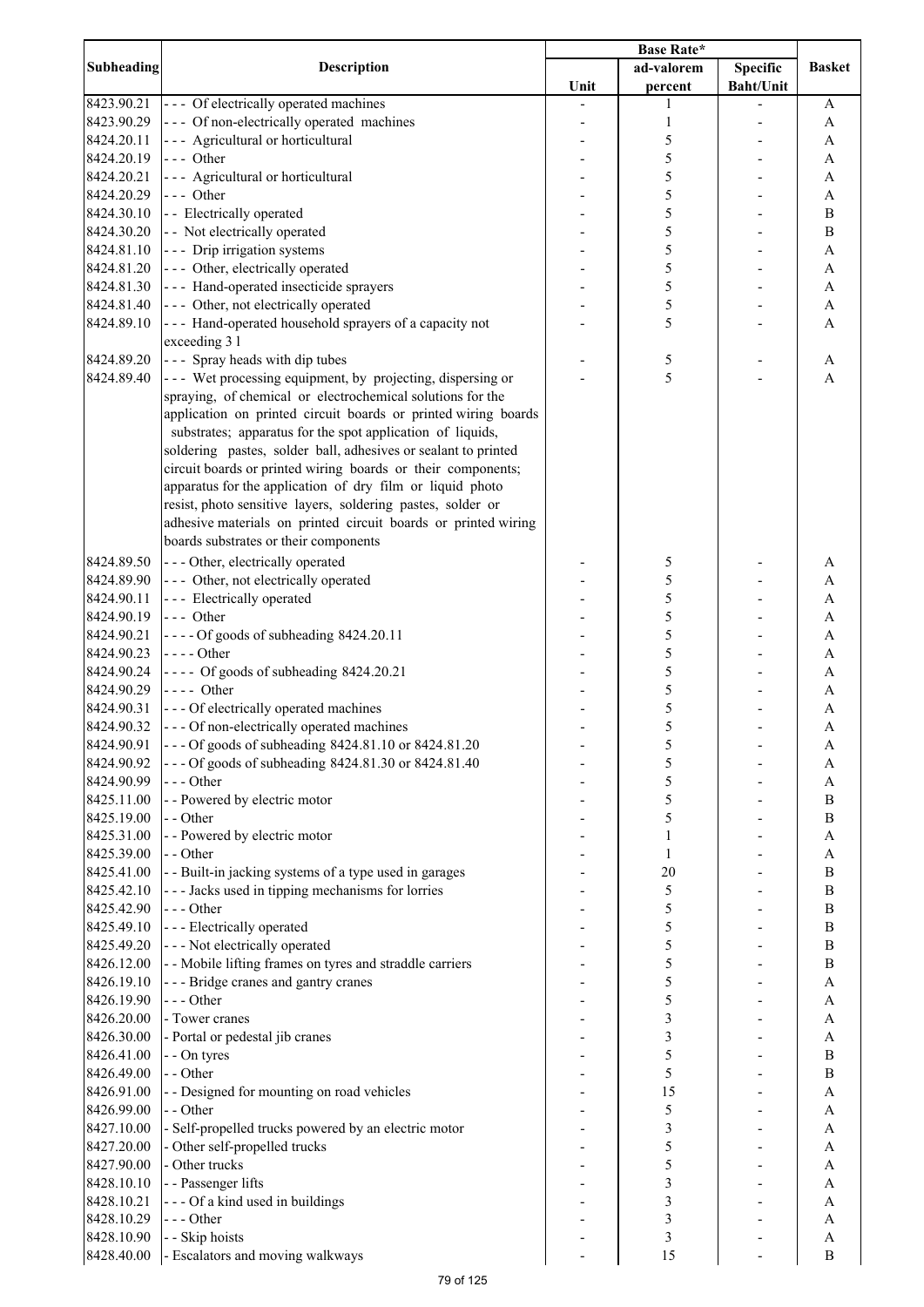|                          | Description                                                                               | <b>Base Rate*</b> |              |                              |                              |
|--------------------------|-------------------------------------------------------------------------------------------|-------------------|--------------|------------------------------|------------------------------|
| Subheading               |                                                                                           |                   | ad-valorem   | Specific<br><b>Baht/Unit</b> | <b>Basket</b>                |
| 8428.60.00               | - Teleferics, chair-lifts, ski-draglines; traction mechanisms for                         | Unit              | percent<br>1 |                              | A                            |
|                          | funiculars                                                                                |                   |              |                              |                              |
| 8428.90.20               | - Automated machines for the transport, handling and storage of                           |                   | 5            |                              | B                            |
|                          | printed circuit boards, printed wiring boards or printed circuit<br>assemblies            |                   |              |                              |                              |
| 8428.90.90               | - - Other                                                                                 |                   |              |                              |                              |
|                          | - - For Mine wagon pushers, locomotive or wagon traversers,                               |                   | 1            |                              | A                            |
|                          | wagon tippers and similar railway wagon handling equipment                                |                   |              |                              |                              |
|                          | - - Other                                                                                 |                   |              |                              |                              |
| 8429.11.00               | - - Track laying                                                                          |                   | 5<br>1       |                              | B<br>A                       |
| 8429.19.00               | - - Other                                                                                 |                   | 5            |                              | A                            |
| 8429.20.00               | - Graders and levellers                                                                   |                   | 5            |                              | B                            |
| 8429.30.00               | - Scrapers                                                                                |                   | 5            |                              | A                            |
| 8429.40.10<br>8429.40.30 | - - Road rollers<br>- - Tamping machines                                                  |                   | 5<br>5       |                              | A<br>A                       |
| 8429.51.00               | - - Front-end shovel loaders                                                              |                   | 5            |                              | $\boldsymbol{B}$             |
| 8429.52.00               | - - Machinery with a 360° revolving superstructure                                        |                   | 5            |                              | A                            |
| 8429.59.00               | - - Other                                                                                 |                   | 5            |                              | A                            |
| 8430.10.00               | - Pile-drivers and pile-extractors                                                        |                   | 5            |                              | A                            |
| 8430.20.00               | - Snow-ploughs and snow-blowers                                                           |                   | 1            |                              | A                            |
| 8430.31.00<br>8430.39.00 | - - Self-propelled<br>- - Other                                                           |                   | 1<br>1       |                              | A<br>A                       |
| 8430.41.00               | - - Self-propelled                                                                        |                   | 3            |                              | A                            |
| 8430.49.10               | - - - Wellhead platforms and integrated production modules for                            |                   | 5            |                              | A                            |
|                          | use in drilling operations                                                                |                   |              |                              |                              |
| 8430.49.90               | $--$ Other                                                                                |                   | 5            |                              | A                            |
| 8430.50.00<br>8430.61.00 | - Other machinery, self-propelled<br>- - Tamping or compacting machinery                  |                   | 5<br>5       |                              | A<br>A                       |
| 8430.69.00               | - - Other                                                                                 |                   | 5            |                              | A                            |
| 8431.10.13               | --- Of goods of subheading 8425.11, 8425.31 or 8425.49.10                                 |                   | 5            |                              | $\mathbf{A}$                 |
| 8431.10.19               | --- Other                                                                                 |                   | 5            |                              | A                            |
| 8431.10.22               | --- Of goods of subheading 8425.19, 8425.39, 8425.41,                                     |                   | 5            |                              | А                            |
| 8431.10.29               | 8425.42.10 or 8425.42.90<br>$--$ Other                                                    |                   | 5            |                              | Α                            |
| 8431.20.00               | - Of machinery of heading 84.27                                                           |                   | 5            |                              | A                            |
| 8431.31.10               | --- Of goods of subheading 8428.10.21, 8428.10.29 or                                      |                   | 15           |                              | B                            |
|                          | 8428.10.90                                                                                |                   |              |                              |                              |
| 8431.31.20               | --- Of goods of subheading 8428.10.10 or 8428.40.00<br>- - Bulldozer or angledozer blades |                   | 15           |                              | B                            |
| 8431.42.00<br>8431.43.00 | -- Parts of boring or sinking machinery of subheading 8430.41                             |                   | 1<br>5       |                              | A<br>B                       |
|                          | or 8430.49:                                                                               |                   |              |                              |                              |
| 8431.49.10               | --- Parts of machinery of heading 84.26                                                   |                   | 5            |                              | A                            |
| 8431.49.20               | --- Cutting edges or end bits for scrapers, graders or levellers                          |                   | 5            |                              | A                            |
| 8431.49.30               | --- Of road rollers<br>--- Other                                                          |                   | 5            |                              | A                            |
| 8431.49.90<br>8432.10.00 | - Ploughs                                                                                 |                   | 5<br>5       |                              | A<br>A                       |
| 8432.21.00               | - - Disc harrows                                                                          |                   | 5            |                              | A                            |
| 8432.29.00               | - - Other                                                                                 |                   | 5            |                              | A                            |
| 8432.30.00               | - Seeders, planters and transplanters                                                     |                   | 5            |                              | A                            |
| 8432.40.00               | - Manure spreaders and fertiliser distributors                                            |                   | 5            |                              | A                            |
| 8432.80.10<br>8432.80.20 | - - Agricultural or horticultural type<br>- - Lawn or sports-ground rollers               |                   | 15<br>15     |                              | A<br>A                       |
| 8432.80.90               | - - Other                                                                                 |                   | 15           |                              | A                            |
| 8432.90.10               | - - Of machinery of subheading 8432.80.90                                                 |                   | 15           |                              | A                            |
| 8432.90.20               | - - Of lawn or sports-ground rollers                                                      |                   | 15           |                              | A                            |
| 8432.90.90<br>8433.11.00 | - - Other<br>- - Powered, with the cutting device rotating in a horizontal plane          |                   | 15<br>15     |                              | $\mathbf{A}$<br>$\, {\bf B}$ |
|                          |                                                                                           |                   |              |                              |                              |
| 8433.19.10               | - - - Manually operated                                                                   |                   | 15           |                              | $\, {\bf B}$                 |
| 8433.19.90               | --- Other                                                                                 |                   | 15           |                              | $\, {\bf B}$                 |
| 8433.20.00               | - Other mowers, including cutter bars for tractor mounting                                |                   | 5            |                              | $\mathbf{A}$                 |
| 8433.30.00<br>8433.40.00 | - Other haymaking machinery<br>- Straw or fodder balers, including pick-up balers         |                   | 5<br>5       |                              | $\boldsymbol{A}$<br>B        |
|                          |                                                                                           |                   |              |                              |                              |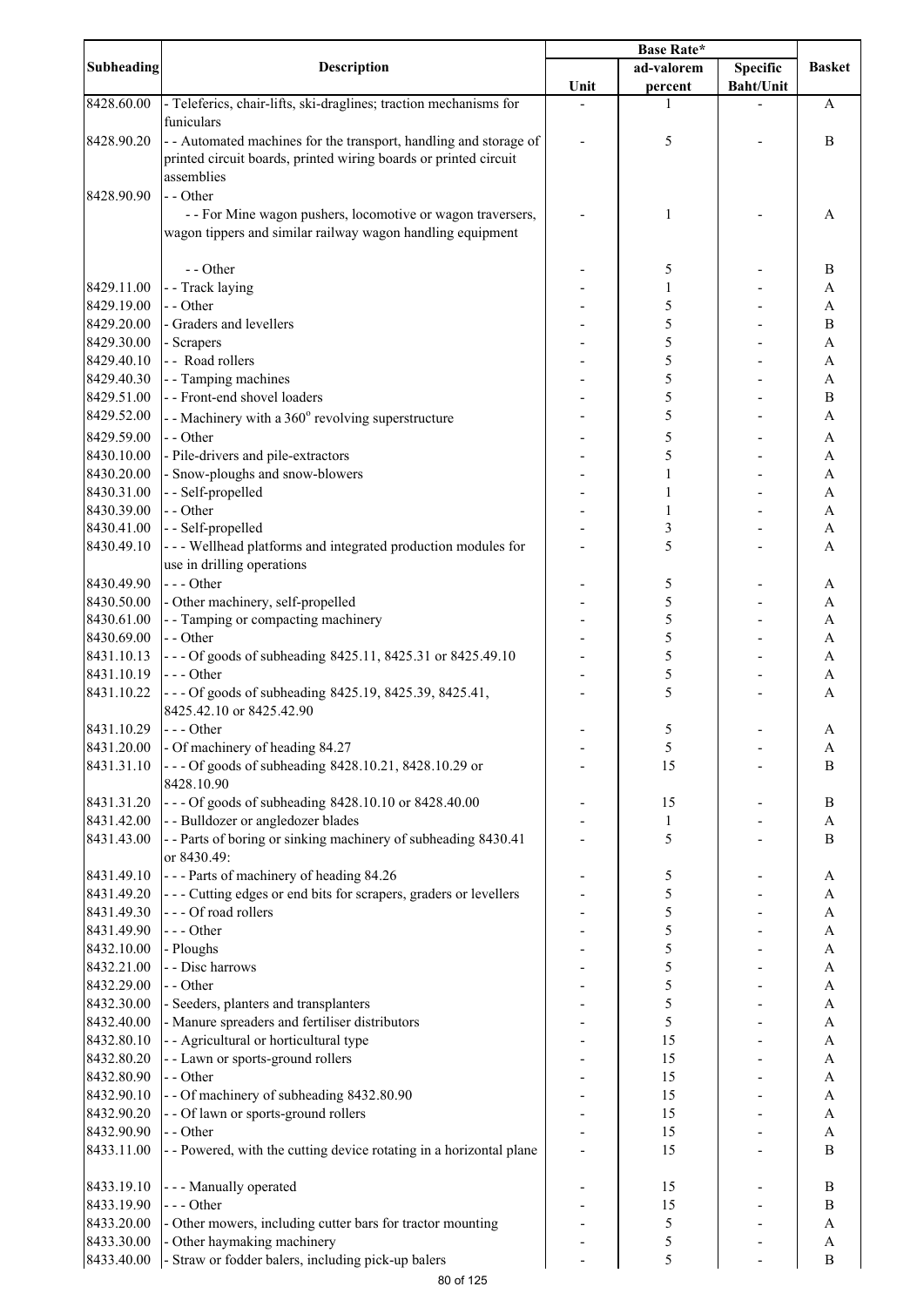| Subheading | Description                                                                                                   | <b>Base Rate*</b> |              |                  |               |
|------------|---------------------------------------------------------------------------------------------------------------|-------------------|--------------|------------------|---------------|
|            |                                                                                                               |                   | ad-valorem   | <b>Specific</b>  | <b>Basket</b> |
|            |                                                                                                               | Unit              | percent      | <b>Baht/Unit</b> |               |
| 8433.51.00 | - - Combine harvester-threshers                                                                               |                   | 5            |                  | A             |
| 8433.52.00 | - - Other threshing machinery                                                                                 |                   | 5            |                  | A             |
| 8433.53.00 | - - Root or tuber harvesting machines                                                                         |                   | 5            |                  | A             |
| 8433.59.10 | --- Cotton pickers and cotton gins                                                                            |                   | 5            |                  | A             |
| 8433.59.90 | --- Other                                                                                                     |                   | 5            |                  | A             |
| 8433.60.10 | - - Electrically operated                                                                                     |                   | 5            |                  | A             |
| 8433.60.20 | - - Not electrically operated                                                                                 |                   | 5            |                  | A             |
| 8433.90.10 | - - Castors, of a diameter (including tyres) exceeding 100 mm but                                             |                   | 5            |                  | $\mathbf B$   |
|            | not exceeding 250 mm, provided that the width of any wheel or<br>tyre fitted thereto exceeds 30 mm            |                   |              |                  |               |
| 8433.90.20 | - - Other, of goods of subheading 8433.11 or 8433.19.90                                                       |                   | 5            |                  | B             |
| 8433.90.30 | - - Other, of goods of subheading 8433.19.10                                                                  |                   | 5            |                  | B             |
| 8433.90.90 | - - Other                                                                                                     |                   | 5            |                  | $\, {\bf B}$  |
| 8434.10.10 | - - Electrically operated                                                                                     |                   | 1            |                  | A             |
| 8434.10.20 | - - Not electrically operated                                                                                 |                   | 1            |                  | A             |
| 8434.20.10 | - - Electrically operated                                                                                     |                   | 1            |                  | A             |
| 8434.20.20 | - - Not electrically operated                                                                                 |                   | 1            |                  | A             |
| 8434.90.10 | - - Of electrically operated machines                                                                         |                   | 1            |                  | A             |
| 8434.90.20 | - - Of non-electrically operated machines                                                                     |                   |              |                  | A             |
| 8435.10.10 | - - Electrically operated                                                                                     |                   |              |                  | A             |
| 8435.10.20 | - - Not electrically operated                                                                                 |                   |              |                  | A             |
|            |                                                                                                               |                   |              |                  |               |
| 8435.90.10 | - - Of electrically operated machines                                                                         |                   | 1            |                  | A             |
| 8435.90.20 | - - Of non-electrically operated machines                                                                     |                   |              |                  | A             |
| 8436.10.10 | - - Electrically operated                                                                                     |                   | $\mathbf{1}$ |                  | A             |
| 8436.10.20 | - - Not electrically operated                                                                                 |                   | $\mathbf{1}$ |                  | A             |
| 8436.21.10 | --- Electrically operated                                                                                     |                   | 5            |                  | A             |
| 8436.21.20 | - - - Not electrically operated                                                                               |                   | 5            |                  | A             |
| 8436.29.10 | --- Electrically operated                                                                                     |                   | 5            |                  | A             |
| 8436.29.20 | - - - Not electrically operated                                                                               |                   | 5            |                  | A             |
| 8436.80.11 | --- Agricultural or horticultural type                                                                        |                   | 5            |                  | A             |
| 8436.80.19 | --- Other                                                                                                     |                   | 5            |                  | A             |
| 8436.80.21 | - - - Agricultural or horticultural type                                                                      |                   | 5            |                  | A             |
| 8436.80.29 | --- Other                                                                                                     |                   | 5            |                  | A             |
| 8436.91.10 | --- Of electrically operated machines and equipment                                                           |                   | 5            |                  | A             |
| 8436.91.20 | - - - Of non-electrically operated machines and equipment                                                     |                   | 5            |                  | A             |
| 8436.99.11 | - - - - Agricultural or horticultural type                                                                    |                   | 5            |                  | A             |
| 8436.99.19 | $---Other$                                                                                                    |                   | 5            |                  | A             |
| 8436.99.21 | - - - - Agricultural or horticultural type                                                                    |                   | 5            |                  | A             |
| 8436.99.29 | $---Other$                                                                                                    |                   | 5            |                  | A             |
| 8437.10.10 | - - For bread grains, electrically operated; winnowing and similar                                            |                   | 5            |                  | A             |
| 8437.10.20 | cleaning machines, electrically operated<br>- - For bread grains, not electrically operated; winnowing and    |                   |              |                  |               |
|            | similar cleaning machines, not electrically operated                                                          |                   | 5            |                  | A             |
| 8437.10.30 | - - Other, electrically operated                                                                              |                   | 5            |                  | A             |
| 8437.10.40 | - - Other, not electrically operated                                                                          |                   | 5            |                  | A             |
| 8437.80.10 | - - Rice hullers and cone type rice mills, electrically operated                                              |                   | 5            |                  | A             |
| 8437.80.20 | - - Rice hullers and cone type rice mills, not electrically operated                                          |                   | 5            |                  | A             |
| 8437.80.30 | - - Industrial type coffee and corn mills, electrically operated                                              |                   | 5            |                  | A             |
| 8437.80.40 | - - Industrial type coffee and corn mills, not electrically operated                                          |                   | 5            |                  | A             |
| 8437.80.51 | --- Polishing machines for rice, sifting and sieving machines,<br>bran cleaning machines and husking machines |                   | 5            |                  | A             |
| 8437.80.59 | --- Other                                                                                                     |                   | 5            |                  | A             |
| 8437.80.61 | --- Polishing machines for rice, sifting and sieving machines,                                                |                   | 5            |                  |               |
|            | bran cleaner machines and husking machines                                                                    |                   |              |                  | A             |
| 8437.80.69 | $--$ Other                                                                                                    |                   | 5            |                  | A             |
| 8437.90.11 | --- Of machines of subheading 8437.10                                                                         |                   | 5            |                  | A             |
| 8437.90.19 | $--- Other$                                                                                                   |                   | 5            |                  | A             |
| 8437.90.21 | --- Of machines of subheading 8437.10                                                                         |                   | 5            |                  | A             |
| 8437.90.29 | --- Other                                                                                                     |                   | 5            |                  | A             |
| 8438.10.10 | - - Electrically operated                                                                                     |                   | 1            |                  | A             |
| 8438.10.20 | - - Not electrically operated                                                                                 |                   | 1            |                  | A             |
| 8438.20.10 | - - Electrically operated                                                                                     |                   | 1            |                  | A             |
|            |                                                                                                               |                   |              |                  |               |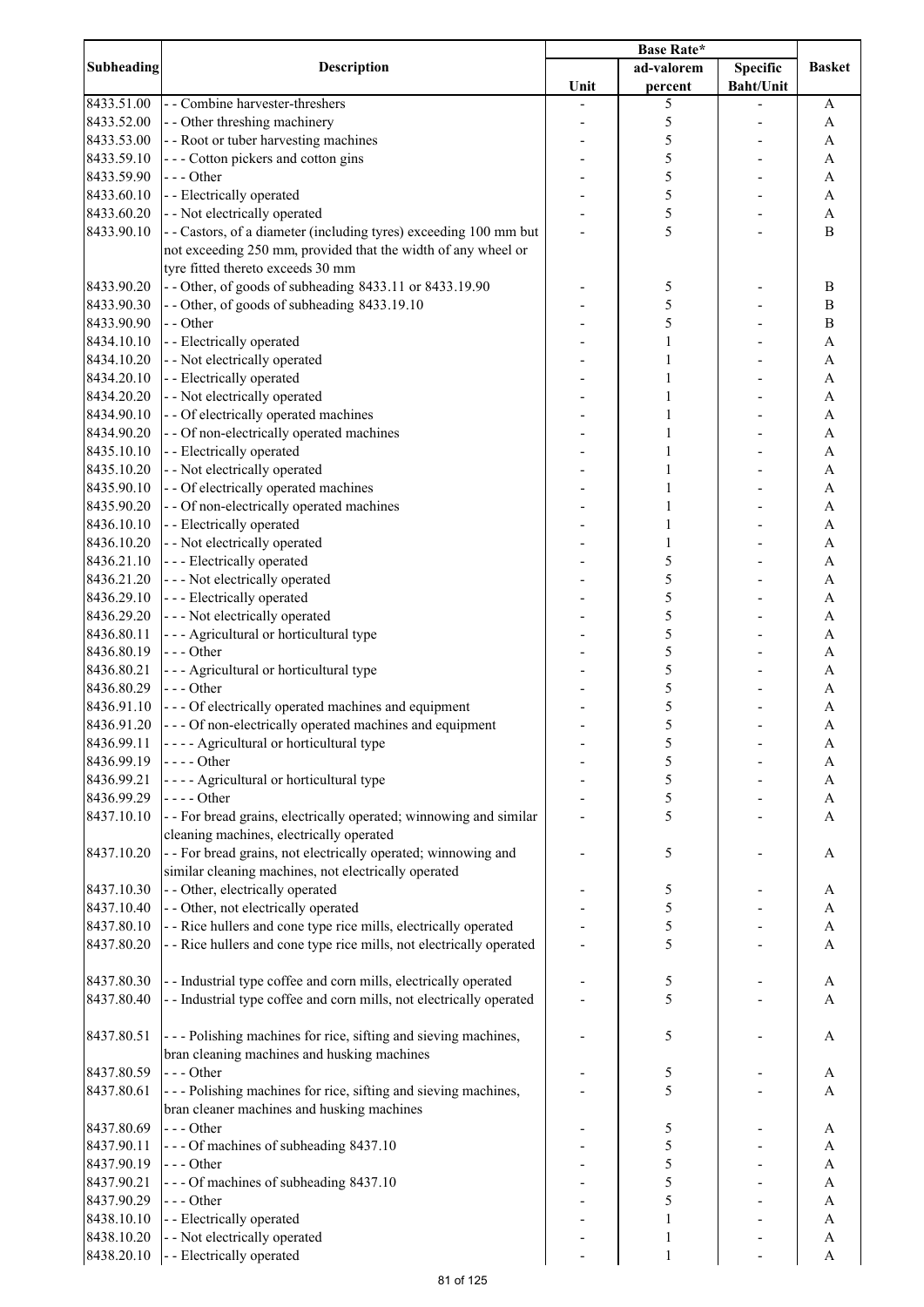|            | <b>Description</b>                                                  | <b>Base Rate*</b> |              |                  |                           |
|------------|---------------------------------------------------------------------|-------------------|--------------|------------------|---------------------------|
| Subheading |                                                                     |                   | ad-valorem   | Specific         | <b>Basket</b>             |
|            |                                                                     | Unit              | percent      | <b>Baht/Unit</b> |                           |
| 8438.20.20 | - - Not electrically operated                                       |                   | 1            |                  | A                         |
| 8438.30.10 | - - Electrically operated                                           |                   | $\mathbf{1}$ |                  | A                         |
| 8438.30.20 | - - Not electrically operated                                       |                   | 1            |                  | A                         |
| 8438.40.10 | - - Electrically operated                                           |                   | 1            |                  | A                         |
| 8438.40.20 | - - Not electrically operated                                       |                   | 1            |                  | A                         |
| 8438.50.10 | - - Electrically operated                                           |                   | 1            |                  | $\mathbf{A}$              |
| 8438.50.20 | - - Not electrically operated                                       |                   | 1            |                  | $\boldsymbol{\mathsf{A}}$ |
| 8438.60.10 | - - Electrically operated                                           |                   | 1            |                  | $\mathbf{A}$              |
| 8438.60.20 | - - Not electrically operated                                       |                   | 1            |                  | $\mathbf{A}$              |
| 8438.80.11 | --- Electrically operated                                           |                   | 1            |                  | A                         |
| 8438.80.12 | --- Not electrically operated                                       |                   | 1            |                  | A                         |
| 8438.80.91 | --- Electrically operated                                           |                   | 1            |                  | A                         |
| 8438.80.92 | --- Not electrically operated                                       |                   | 1            |                  | A                         |
| 8438.90.11 | --- Of goods of subheading 8438.30.10                               |                   | 1            |                  | A                         |
| 8438.90.12 | --- Of coffee pulpers                                               |                   | 1            |                  | $\mathbf{A}$              |
| 8438.90.19 | $- -$ Other                                                         |                   | 1            |                  | $\mathbf{A}$              |
| 8438.90.21 | --- Of goods of subheading 8438.30.20                               |                   | 1            |                  | $\mathbf{A}$              |
| 8438.90.22 | --- Of coffee pulpers                                               |                   | 1            |                  | $\mathbf{A}$              |
| 8438.90.29 | $--$ Other                                                          |                   | 1            |                  | $\overline{A}$            |
| 8439.10.00 | - Machinery for making pulp of fibrous cellulosic material          |                   | 1            |                  | $\overline{A}$            |
| 8439.20.00 | - Machinery for making paper or paperboard                          |                   | 1            |                  | $\mathbf{A}$              |
| 8439.30.00 | - Machinery for finishing paper or paperboard                       |                   | 1            |                  | $\mathbf{A}$              |
| 8439.91.10 | - - - Of electrically operated machines                             |                   | 1            |                  | $\mathbf{A}$              |
| 8439.91.20 | - - - Of non-electrically operated machines                         |                   | 1            |                  | $\mathbf{A}$              |
| 8439.99.10 | - - - Of electrically operated machines                             |                   | $\mathbf{1}$ |                  | $\mathbf{A}$              |
| 8439.99.20 | --- Of non-electrically operated machines                           |                   | $\mathbf{1}$ |                  | A                         |
| 8440.10.10 | - - Electrically operated                                           |                   | $\mathbf{1}$ |                  | $\boldsymbol{\mathsf{A}}$ |
|            |                                                                     |                   |              |                  |                           |
| 8440.10.20 | - - Not electrically operated                                       |                   | $\mathbf{1}$ |                  | $\mathbf{A}$              |
| 8440.90.10 | - - Of electrically operated machines                               |                   | 1            |                  | $\mathbf{A}$              |
| 8440.90.20 | - - Of non-electrically operated machines                           |                   | 1            |                  | A                         |
| 8441.10.10 | - - Electrically operated                                           |                   | 5            |                  | $\bf{B}$                  |
| 8441.10.20 | - - Not electrically operated                                       |                   | 5            |                  | $\bf{B}$                  |
| 8441.20.10 | - - Electrically operated                                           |                   | 1            |                  | A                         |
| 8441.20.20 | - - Not electrically operated                                       |                   | 1            |                  | A                         |
| 8441.30.10 | - - Electrically operated                                           |                   | 1            |                  | A                         |
| 8441.30.20 | - - Not electrically operated                                       |                   | 1            |                  | A                         |
| 8441.40.10 | - - Electrically operated                                           |                   |              |                  | A                         |
| 8441.40.20 | - - Not electrically operated                                       |                   |              |                  | A                         |
| 8441.80.10 | - - Electrically operated                                           |                   | 1            |                  | A                         |
| 8441.80.20 | - - Not electrically operated                                       |                   | 1            |                  | A                         |
| 8441.90.10 | - - Of electrically operated machines                               |                   | 1            |                  | A                         |
| 8441.90.20 | - - Of non-electrically operated machines                           |                   | 1            |                  | A                         |
| 8442.30.10 | - - Electrically operated                                           |                   | 1            |                  | $\boldsymbol{\rm{A}}$     |
| 8442.30.20 | - - Not electrically operated                                       |                   | 1            |                  | $\boldsymbol{\mathsf{A}}$ |
| 8442.40.10 | - - Of electrically operated machines, apparatus or equipment       |                   | 1            |                  | $\boldsymbol{\mathsf{A}}$ |
| 8442.40.20 | -- Of non-electrically operated machines, apparatus or              |                   | 1            |                  | $\mathbf{A}$              |
|            | equipment                                                           |                   |              |                  |                           |
| 8442.50.00 | - Plates, cylinders and other printing components; plates,          |                   | 1            |                  | A                         |
|            | cylinders and lithographic stones, prepared for printing purposes   |                   |              |                  |                           |
|            | (for example, planed, grained or polished)                          |                   |              |                  |                           |
| 8443.11.00 | - - Offset printing machinery, reel-fed                             |                   | 1            |                  | A                         |
| 8443.12.00 | - - Offset printing machinery, sheet-fed, office type (using sheets |                   | 1            |                  | A                         |
|            | with one side not exceeding 22 cm and the other side not            |                   |              |                  |                           |
|            | exceeding 36 cm on the unfolded state)                              |                   |              |                  |                           |
| 8443.13.00 | - - Other offset printing machinery                                 |                   | 1            |                  |                           |
| 8443.14.00 |                                                                     |                   | $\mathbf{1}$ |                  | A                         |
|            | - - Letterpress printing machinery, reel-fed, excluding             |                   |              |                  | A                         |
|            | flexographic printing                                               |                   |              |                  |                           |
| 8443.15.00 | - - Letterpress printing machinery, other than reel-fed, excluding  |                   | 1            |                  | A                         |
|            | flexographic printing                                               |                   |              |                  |                           |
| 8443.16.00 | - - Flexographic printing machinery                                 |                   | 1            |                  | A                         |
| 8443.17.00 | - - Gravure printing machinery                                      |                   |              |                  | A                         |
| 8443.19.00 | - - Other                                                           |                   | 1            |                  | A                         |
| 8443.31.10 | - - - Printer-copiers, printing by the ink-jet process              |                   |              |                  |                           |
|            | --- For ink-jet printing machines                                   |                   | 1            |                  | A                         |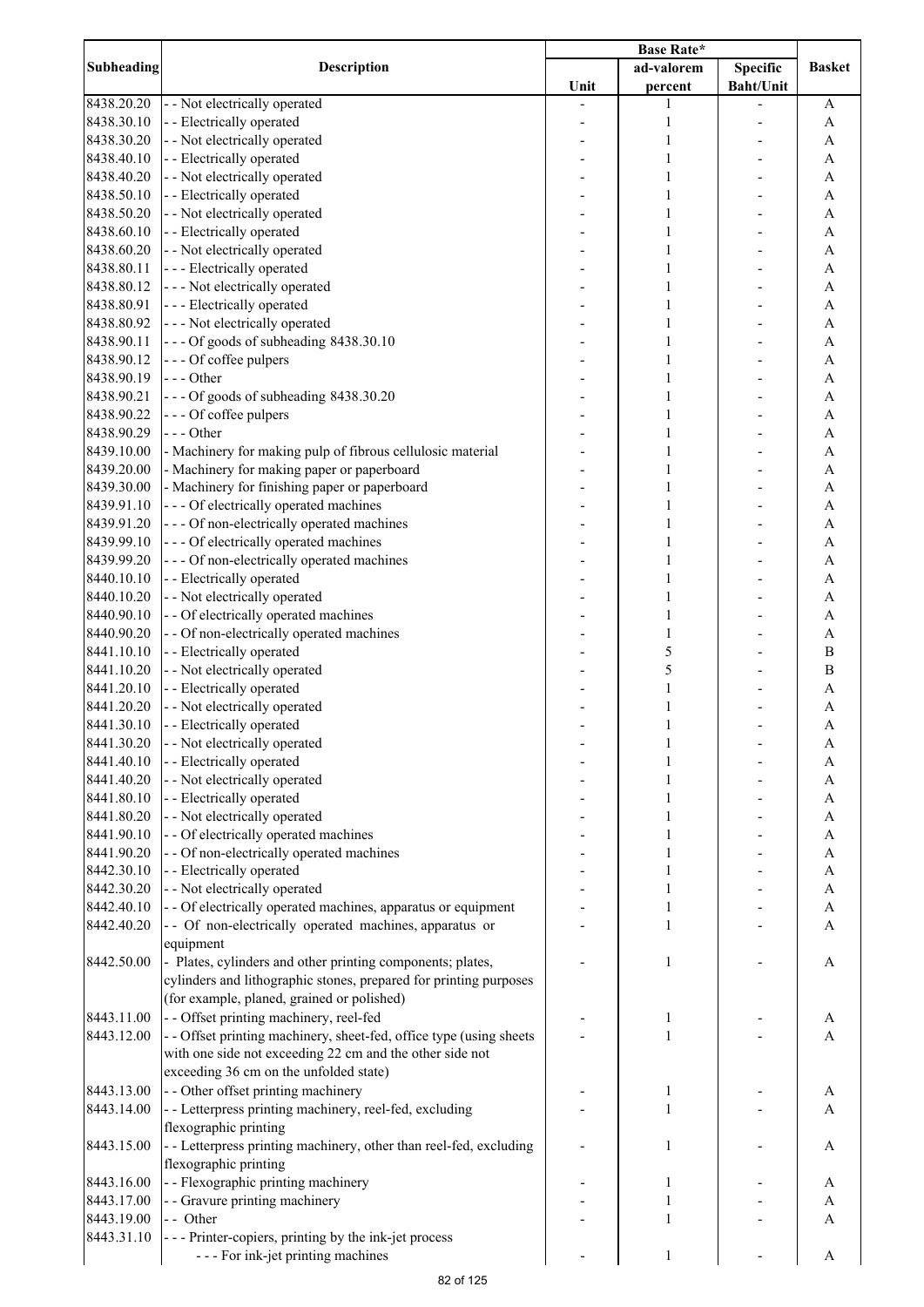|                   |                                                                | <b>Base Rate*</b> |                  |                  |               |
|-------------------|----------------------------------------------------------------|-------------------|------------------|------------------|---------------|
| <b>Subheading</b> | Description                                                    |                   | ad-valorem       | <b>Specific</b>  | <b>Basket</b> |
|                   |                                                                | Unit              | percent          | <b>Baht/Unit</b> |               |
|                   | --- For input or output units, whether or not containing       |                   | 0                |                  | A             |
|                   | storage units                                                  |                   |                  |                  |               |
|                   | - - - For operating by reproducing the original image          |                   | $\boldsymbol{0}$ |                  | A             |
|                   | directly onto the copy (direct process)                        |                   |                  |                  |               |
|                   | --- For operating by reproducting the original image via an    |                   | 10               |                  | B             |
|                   |                                                                |                   |                  |                  |               |
|                   | intermediate onto the copy (indirect process)                  |                   |                  |                  |               |
| 8443.31.20        | --- Printer-copiers, printing by the laser process             |                   |                  |                  |               |
|                   | --- For input or output units, whether or not containing       |                   | $\boldsymbol{0}$ |                  | A             |
|                   | storage units                                                  |                   |                  |                  |               |
|                   | - - - For operating by reproducing the original image          |                   | $\boldsymbol{0}$ |                  | A             |
|                   | directly onto the copy (direct process)                        |                   |                  |                  |               |
|                   | --- For operating by reproducting the original image via an    |                   | 10               |                  | B             |
|                   | intermediate onto the copy (indirect process)                  |                   |                  |                  |               |
| 8443.31.30        | - - - Combination printer-copier-facsimile machines            |                   |                  |                  |               |
|                   | --- For input or output units, whether or not containing       |                   | 0                |                  | Α             |
|                   |                                                                |                   |                  |                  |               |
|                   | storage units                                                  |                   |                  |                  |               |
|                   | - - - For facsimile machines                                   |                   | 3                |                  | A             |
|                   | --- For operating by reproducing the original image            |                   | $\boldsymbol{0}$ |                  | A             |
|                   | directly onto the copy (direct process)                        |                   |                  |                  |               |
|                   | --- For operating by reproducting the original image via an    |                   | 10               |                  | B             |
|                   | intermediate onto the copy (indirect process)                  |                   |                  |                  |               |
| 8443.31.90        | --- Other                                                      |                   |                  |                  |               |
|                   | --- For input or output units, whether or not containing       |                   | 0                |                  | А             |
|                   | storage units                                                  |                   |                  |                  |               |
|                   |                                                                |                   | 0                |                  |               |
|                   | - - - For operating by reproducing the original image          |                   |                  |                  | Α             |
|                   | directly onto the copy (direct process)                        |                   |                  |                  |               |
|                   | --- For operating by reproducting the original image via an    |                   | 10               |                  | B             |
|                   | intermediate onto the copy (indirect process)                  |                   |                  |                  |               |
| 8443.32.10        | - - - Dot matrix printers                                      |                   |                  |                  |               |
|                   | --- For input or output units, whether or not containing       |                   | 0                |                  | A             |
|                   | storage units                                                  |                   |                  |                  |               |
|                   | --- For operating by reproducing the original image            |                   | 0                |                  | Α             |
|                   | directly onto the copy (direct process)                        |                   |                  |                  |               |
|                   | --- For operating by reproducting the original image via an    |                   | 10               |                  | B             |
|                   |                                                                |                   |                  |                  |               |
|                   | intermediate onto the copy (indirect process)                  |                   |                  |                  |               |
| 8443.32.20        | - - - Ink-jet printers                                         |                   |                  |                  |               |
|                   | - - - For ink-jet printing machines                            |                   | 1                |                  | A             |
|                   | --- For input or output units, whether or not containing       |                   | $\boldsymbol{0}$ |                  | A             |
|                   | storage units                                                  |                   |                  |                  |               |
|                   | --- For operating by reproducing the original image            |                   | $\boldsymbol{0}$ |                  | A             |
|                   | directly onto the copy (direct process)                        |                   |                  |                  |               |
|                   | --- For operating by reproducting the original image via an    |                   | 10               |                  | B             |
|                   | intermediate onto the copy (indirect process)                  |                   |                  |                  |               |
| 8443.32.30        | - - - Laser printers                                           |                   |                  |                  |               |
|                   |                                                                |                   |                  |                  |               |
|                   | --- For input or output units, whether or not containing       |                   | 0                |                  | A             |
|                   | storage units                                                  |                   |                  |                  |               |
|                   | - - - For operating by reproducing the original image          |                   | $\boldsymbol{0}$ |                  | A             |
|                   | directly onto the copy (direct process)                        |                   |                  |                  |               |
|                   | --- For operating by reproducting the original image via an    |                   | 10               |                  | B             |
|                   | intermediate onto the copy (indirect process)                  |                   |                  |                  |               |
| 8443.32.40        | - - - Facsimile machines                                       |                   |                  |                  |               |
|                   | - - - For operating by reproducing the original image          |                   | $\boldsymbol{0}$ |                  | Α             |
|                   | directly onto the copy (direct process)                        |                   |                  |                  |               |
|                   | --- For operating by reproducting the original image via an    |                   | 10               |                  | B             |
|                   | intermediate onto the copy (indirect process)                  |                   |                  |                  |               |
|                   |                                                                |                   |                  |                  |               |
|                   | --- Other                                                      |                   | 3                |                  | Α             |
| 8443.32.50        | - - - Screen printing machinery for the manufacture of printed |                   |                  |                  |               |
|                   | circuit boards or printed wiring boards                        |                   |                  |                  |               |
|                   | - - - For operating by reproducing the original image          |                   | $\boldsymbol{0}$ |                  | A             |
|                   | directly onto the copy (direct process)                        |                   |                  |                  |               |
|                   | --- For operating by reproducting the original image via an    |                   | 10               |                  | B             |
|                   | intermediate onto the copy (indirect process)                  |                   |                  |                  |               |
| 8443.32.90        | --- Other                                                      |                   |                  |                  |               |
|                   | - - - For teleprinters                                         |                   | $\boldsymbol{0}$ |                  | A             |
|                   |                                                                |                   |                  |                  |               |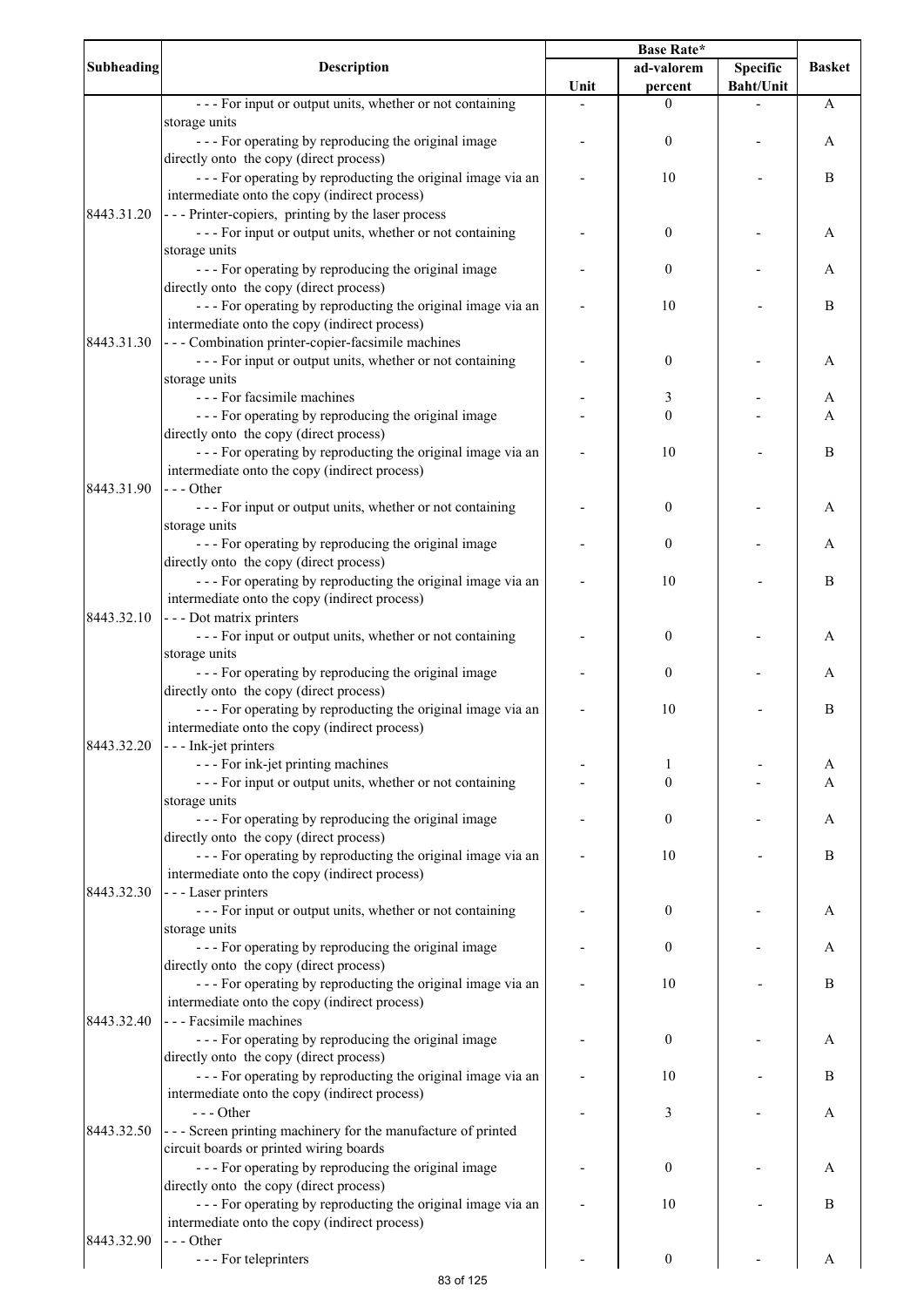| <b>Subheading</b> | <b>Description</b>                                                                                                                                                                                                   | <b>Base Rate*</b> |                        |                  |               |
|-------------------|----------------------------------------------------------------------------------------------------------------------------------------------------------------------------------------------------------------------|-------------------|------------------------|------------------|---------------|
|                   |                                                                                                                                                                                                                      |                   | ad-valorem             | <b>Specific</b>  | <b>Basket</b> |
|                   |                                                                                                                                                                                                                      | Unit              | percent                | <b>Baht/Unit</b> |               |
|                   | --- For operating by reproducing the original image<br>directly onto the copy (direct process)                                                                                                                       |                   | $\theta$               |                  | A             |
|                   | --- For operating by reproducting the original image via an<br>intermediate onto the copy (indirect process)                                                                                                         |                   | 10                     |                  | $\, {\bf B}$  |
| 8443.39.11        | $---$ Colour<br>--- For operating by reproducing the original image                                                                                                                                                  |                   | $\boldsymbol{0}$       |                  | A             |
|                   | directly onto the copy (direct process)<br>--- For operating by reproducting the original image via an                                                                                                               |                   | 10                     |                  | $\bf{B}$      |
|                   | intermediate onto the copy (indirect process)                                                                                                                                                                        |                   |                        |                  |               |
| 8443.39.19        | --- For incorporating an optical system<br>$--- Other$                                                                                                                                                               |                   | $\boldsymbol{0}$       |                  | A             |
|                   | --- For operating by reproducing the original image<br>directly onto the copy (direct process)                                                                                                                       |                   | $\boldsymbol{0}$       |                  | A             |
|                   | --- For operating by reproducting the original image via<br>an intermediate onto the copy (indirect process)                                                                                                         |                   | 10                     |                  | $\, {\bf B}$  |
|                   | --- For incorporating an optical system<br>--- For of the contact type                                                                                                                                               |                   | $\boldsymbol{0}$<br>10 |                  | A<br>B        |
| 8443.39.20        | --- Electrostatic photocopying apparatus, operating by<br>reproducing the original image via an intermediate onto the copy<br>(indirect process), operating by converting the original<br>document into digital code |                   |                        |                  |               |
|                   | - - - For operating by reproducing the original image<br>directly onto the copy (direct process)                                                                                                                     |                   | $\boldsymbol{0}$       |                  | A             |
|                   | --- For operating by reproducting the original image via an<br>intermediate onto the copy (indirect process)                                                                                                         |                   | 10                     |                  | B             |
| 8443.39.30        | --- For incorporating an optical system<br>--- Other photocopying apparatus incorporating an optical                                                                                                                 |                   | $\boldsymbol{0}$       |                  | A             |
|                   | system<br>--- For operating by reproducing the original image                                                                                                                                                        |                   | $\boldsymbol{0}$       |                  | A             |
|                   | directly onto the copy (direct process)<br>--- For operating by reproducting the original image via an                                                                                                               |                   | 10                     |                  | $\, {\bf B}$  |
|                   | intermediate onto the copy (indirect process)<br>--- For incorporating an optical system                                                                                                                             |                   | $\boldsymbol{0}$       |                  | Α             |
| 8443.39.40        | - - - Ink-jet printers<br>--- For operating by reproducting the original image via                                                                                                                                   |                   | 10                     |                  | В             |
|                   | an intermediate onto the copy (indirect process)                                                                                                                                                                     |                   |                        |                  |               |
| 8443.39.90        | ---Other<br>--- Other                                                                                                                                                                                                |                   | 1                      |                  | A             |
|                   | - - - For operating by reproducing the original image<br>directly onto the copy (direct process)                                                                                                                     |                   | $\boldsymbol{0}$       |                  | A             |
|                   | --- For operating by reproducting the original image via an<br>intermediate onto the copy (indirect process)                                                                                                         |                   | 10                     |                  | $\, {\bf B}$  |
|                   | --- For incorporating an optical system                                                                                                                                                                              |                   | $\boldsymbol{0}$       |                  | A             |
|                   | --- Of the contact type                                                                                                                                                                                              |                   | 10                     |                  | B             |
|                   | - - - For thermo-copying apparatus                                                                                                                                                                                   |                   | 10                     |                  | $\bf{B}$      |
|                   | $---$ Other                                                                                                                                                                                                          |                   | 15                     |                  | $\, {\bf B}$  |
| 8443.91.00        | - - Parts and accessories of printing machinery used for printing<br>by means of plates, cylinders and other printing components of                                                                                  |                   | 1                      |                  | A             |
| 8443.99.10        | heading 84.42<br>- - - Of screen printing machinery for the manufacture of printed<br>circuit boards or printed wiring boards                                                                                        |                   | 0, 1                   |                  | A             |
| 8443.99.20        | --- Ink-filled printer cartridges                                                                                                                                                                                    |                   |                        |                  |               |
|                   | --- For parts and accessories of the machines of heading<br>84.71                                                                                                                                                    |                   | $\boldsymbol{0}$       |                  | A             |
|                   | --- For parts and accessories of the machines of heading<br>84.72                                                                                                                                                    |                   | 15                     |                  | A             |
|                   | - - - For parts and accessories equally suitable for use with<br>machines of two or more of the headings 84.69 to 84.72                                                                                              |                   | 3.11                   |                  | Α             |
|                   | --- For Parts of electrical apparatus for line telephony or<br>line telegraphy                                                                                                                                       |                   | 3                      |                  | A             |
|                   | --- For other parts                                                                                                                                                                                                  |                   | 1                      |                  | A             |
| 8443.99.30        | --- Paper feeders and sorters                                                                                                                                                                                        |                   |                        |                  |               |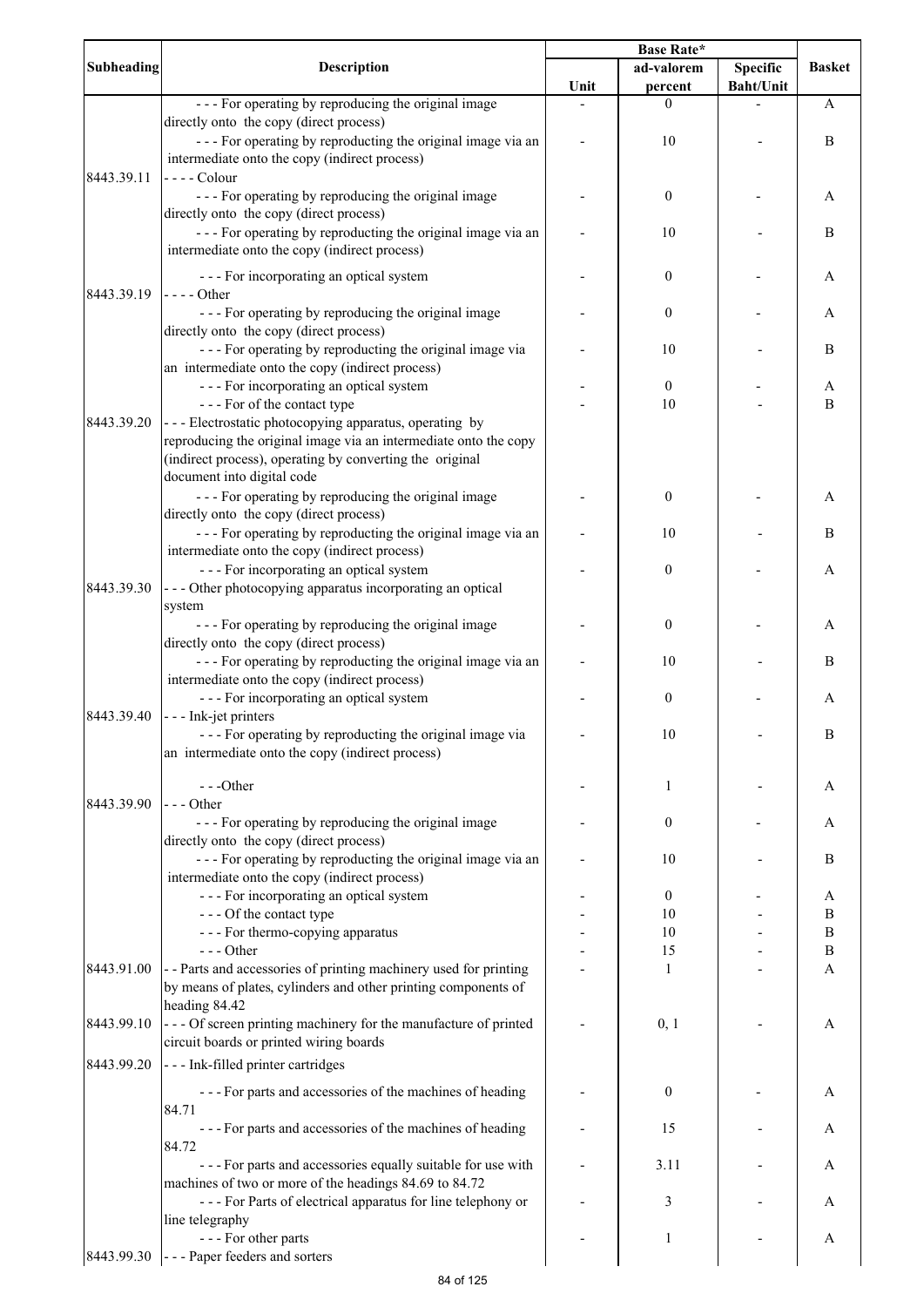|            | <b>Description</b>                                                 | Base Rate* |                  |                  |                |
|------------|--------------------------------------------------------------------|------------|------------------|------------------|----------------|
| Subheading |                                                                    |            | ad-valorem       | <b>Specific</b>  | <b>Basket</b>  |
|            |                                                                    | Unit       | percent          | <b>Baht/Unit</b> |                |
|            | --- For machines for uses ancillary to printing                    |            | 1                |                  | A              |
|            | --- For parts and accessories of the machines of heading           |            | $\boldsymbol{0}$ |                  | A              |
|            | 84.71                                                              |            |                  |                  |                |
|            | --- For parts and accessories of the machines of heading           |            | 15               |                  | A              |
|            | 84.72                                                              |            |                  |                  |                |
|            | - - - For parts and accessories equally suitable for use with      |            | 3.11             |                  | A              |
|            | machines of two or more of the headings 84.69 to 84.72             |            |                  |                  |                |
|            | --- For automatic document feeders                                 |            |                  |                  |                |
|            |                                                                    |            | 0                |                  | A              |
|            | - - - For paper feeders                                            |            | 0                |                  | A              |
|            | --- For sorters                                                    |            | 0                |                  | A              |
| 8443.99.90 | -  - - Other                                                       |            |                  |                  |                |
|            | --- For machines for uses ancillary to printing                    |            | 1                |                  | A              |
|            | --- For parts and accessories of the machines of heading           |            | $\boldsymbol{0}$ |                  | A              |
|            | 84.71                                                              |            |                  |                  |                |
|            | --- For parts and accessories of the machines of heading           |            | 15               |                  | A              |
|            | 84.72                                                              |            |                  |                  |                |
|            | --- For parts and accessories equally suitable for use with        |            | 3.11             |                  | A              |
|            | machines of two or more of the headings 84.69 to 84.72             |            |                  |                  |                |
|            | --- For Parts of electrical apparatus for line telephony or        |            | 3                |                  | A              |
|            | line telegraphy                                                    |            |                  |                  |                |
|            | --- For other parts                                                |            | 1                |                  | A              |
| 8444.00.10 | - Electrically operated                                            |            | 1                |                  | A              |
|            |                                                                    |            |                  |                  |                |
| 8444.00.20 | - Not electrically operated                                        |            | 1                |                  | $\mathbf{A}$   |
| 8445.11.10 | --- Electrically operated                                          |            |                  |                  | $\mathbf{A}$   |
| 8445.11.20 | --- Not electrically operated                                      |            |                  |                  | $\overline{A}$ |
| 8445.12.10 | --- Electrically operated                                          |            |                  |                  | $\mathbf{A}$   |
| 8445.12.20 | --- Not electrically operated                                      |            |                  |                  | A              |
| 8445.13.10 | --- Electrically operated                                          |            | $\mathbf{1}$     |                  | A              |
| 8445.13.20 | --- Not electrically operated                                      |            | $\mathbf{1}$     |                  | A              |
| 8445.19.10 | --- Electrically operated                                          |            | 5                |                  | A              |
| 8445.19.20 | --- Not electrically operated                                      |            | 5                |                  | A              |
| 8445.20.10 | - - Electrically operated                                          |            | $\mathbf{1}$     |                  | A              |
| 8445.20.20 | - - Not electrically operated                                      |            | $\mathbf{1}$     |                  | A              |
| 8445.30.10 | - - Electrically operated                                          |            |                  |                  | A              |
| 8445.30.20 | - - Not electrically operated                                      |            | 1                |                  | $\mathbf{A}$   |
| 8445.40.10 | - - Electrically operated                                          |            | 1                |                  | A              |
| 8445.40.20 | - - Not electrically operated                                      |            |                  |                  | A              |
| 8445.90.10 | - - Electrically operated                                          |            | 1                |                  | A              |
| 8445.90.20 |                                                                    |            |                  |                  |                |
|            | - - Not electrically operated                                      |            | 1                |                  | A              |
| 8446.10.10 | - - Electrically operated                                          |            | 5                |                  | A              |
| 8446.10.20 | - - Not electrically operated                                      |            | 5                |                  | A              |
| 8446.21.00 | - - Power looms                                                    |            | $\mathbf{1}$     |                  | A              |
| 8446.29.00 | - - Other                                                          |            | 5                |                  | A              |
| 8446.30.00 | - For weaving fabrics of a width exceeding 30 cm, shuttleless type |            | $\mathbf{1}$     |                  | A              |
|            |                                                                    |            |                  |                  |                |
| 8447.11.10 | --- Electrically operated                                          |            | 1                |                  | A              |
| 8447.11.20 | --- Not electrically operated                                      |            | 1                |                  | A              |
| 8447.12.10 | --- Electrically operated                                          |            | 1                |                  | $\mathbf{A}$   |
| 8447.12.20 | - - - Not electrically operated                                    |            | 1                |                  | $\mathbf{A}$   |
| 8447.20.10 | - - Electrically operated                                          |            |                  |                  | $\mathbf{A}$   |
| 8447.20.20 | - - Not electrically operated                                      |            | 1                |                  | $\mathbf{A}$   |
| 8447.90.10 | - - Electrically operated                                          |            | 1                |                  | $\mathbf{A}$   |
| 8447.90.20 | - - Not electrically operated                                      |            |                  |                  | $\mathbf{A}$   |
| 8448.11.10 | --- Electrically operated                                          |            | 1                |                  | $\mathbf{A}$   |
| 8448.11.20 | --- Not electrically operated                                      |            | 1                |                  | $\mathbf{A}$   |
|            |                                                                    |            |                  |                  |                |
| 8448.19.10 | --- Electrically operated                                          |            | 1                |                  | A              |
| 8448.19.20 | --- Not electrically operated                                      |            | $\mathbf{1}$     |                  | A              |
| 8448.20.00 | - Parts and accessories of machines of heading 84.44 or of their   |            | $\mathbf{1}$     |                  | A              |
|            | auxiliary machinery                                                |            |                  |                  |                |
| 8448.31.00 | - - Card clothing                                                  |            | 1                |                  | A              |
| 8448.32.00 | - - Of machines for preparing textile fibres, other than card      |            | $\mathbf{1}$     |                  | A              |
|            | clothing                                                           |            |                  |                  |                |
| 8448.33.00 | - - Spindles, spindle flyers, spinning rings and ring travellers   |            | 1                |                  | A              |
| 8448.39.00 | - - Other                                                          |            | $\mathbf{1}$     |                  | A              |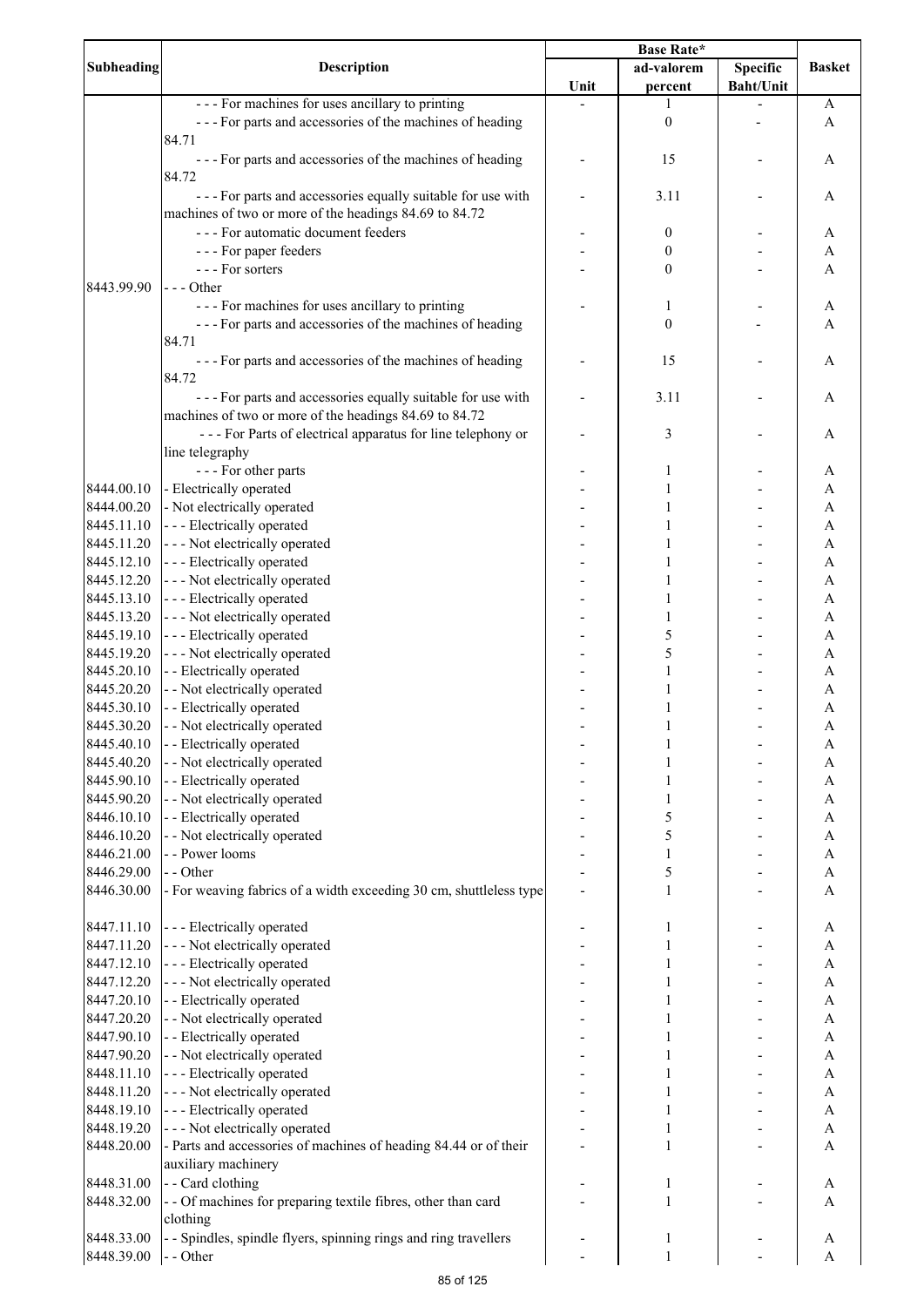|                   | <b>Description</b>                                                | <b>Base Rate*</b> |              |                  |                           |
|-------------------|-------------------------------------------------------------------|-------------------|--------------|------------------|---------------------------|
| <b>Subheading</b> |                                                                   |                   | ad-valorem   | Specific         | <b>Basket</b>             |
|                   |                                                                   | Unit              | percent      | <b>Baht/Unit</b> |                           |
| 8448.42.00        | - - Reeds for looms, healds and heald-frames                      |                   | 1            |                  | A                         |
| 8448.49.11        | $---$ Shuttles                                                    |                   | 15           |                  | $\bf{B}$                  |
| 8448.49.19        | $---Other$                                                        |                   | 1            |                  | A                         |
| 8448.49.20        | --- Parts of non-electrically operated machines                   |                   | 1            |                  | A                         |
| 8448.51.00        | - - Sinkers, needles and other articles used in forming stitches  |                   | 1            |                  | A                         |
| 8448.59.00        | - - Other                                                         |                   | 1            |                  | A                         |
| 8449.00.10        | - Electrically operated                                           |                   | 1            |                  | A                         |
| 8449.00.20        | - Not electrically operated                                       |                   | 1            |                  | A                         |
| 8450.11.10        | --- Each of a dry linen capacity not exceeding 6 kg               |                   | 30           |                  | $\, {\bf B}$              |
|                   |                                                                   |                   |              |                  | $\, {\bf B}$              |
| 8450.11.90        | --- Other                                                         |                   | 30           |                  |                           |
| 8450.19.00        | -- Other                                                          |                   | 30           |                  | $\, {\bf B}$              |
| 8450.20.00        | - Machines, each of a dry linen capacity exceeding 10 kg          |                   | 15           |                  | A                         |
| 8450.90.10        | -- Of goods of subheading 8450.20                                 |                   | 15           |                  | $\boldsymbol{\mathsf{A}}$ |
| 8450.90.20        | - - Of goods of subheading 8450.11, 8450.12 or 8450.19            |                   | 30           |                  | A                         |
| 8451.10.00        | - Dry-cleaning machines                                           |                   | $\mathbf{1}$ |                  | A                         |
| 8451.21.00        | - - Each of a dry linen capacity not exceeding 10 kg              |                   | 30           |                  | A                         |
| 8451.29.00        | - - Other                                                         |                   | $\mathbf{1}$ |                  | A                         |
| 8451.30.00        | - Ironing machines and presses (including fusing presses)         |                   | 1            |                  | A                         |
| 8451.40.00        | - Washing, bleaching or dyeing machines                           |                   | 1            |                  | A                         |
| 8451.50.00        | - Machines for reeling, unreeling, folding, cutting or pinking    |                   | $\mathbf{1}$ |                  | A                         |
|                   | textile fabrics                                                   |                   |              |                  |                           |
| 8451.80.10        | - - For domestic use                                              |                   | 1            |                  | A                         |
| 8451.80.90        | - - Other                                                         |                   | 1            |                  | A                         |
| 8451.90.10        | - - Of machines of a dry lines capacity not exceeding 10 kg       |                   | 30           |                  | $\bf{B}$                  |
| 8451.90.90        | - - Other                                                         |                   | 1            |                  | A                         |
| 8452.10.00        | - Sewing machines of the household type                           |                   | 20           |                  | B                         |
| 8452.21.00        | - - Automatic units                                               |                   | 1            |                  | A                         |
| 8452.29.00        | - - Other                                                         |                   | 1            |                  |                           |
|                   |                                                                   |                   |              |                  | A                         |
| 8452.30.00        | - Sewing machine needles                                          |                   | 15           |                  | $\, {\bf B}$              |
| 8452.40.00        | - Furniture, bases and covers for sewing machines and parts       |                   | 15           |                  | B                         |
|                   | thereof                                                           |                   |              |                  |                           |
| 8452.90.11        | --- Arms and beds, stands with or without centre frames;          |                   | 15           |                  | B                         |
|                   | flywheels; belt guards; treadles or pedals                        |                   |              |                  |                           |
| 8452.90.19        | $--$ Other                                                        |                   | 15           |                  | B                         |
| 8452.90.90        | - - Other                                                         |                   | 15           |                  | $\, {\bf B}$              |
| 8453.10.10        | - - Electrically operated                                         |                   |              |                  | A                         |
| 8453.10.20        | - - Not Electrically operated                                     |                   |              |                  | A                         |
| 8453.20.10        | - - Electrically operated                                         |                   |              |                  | $\boldsymbol{\mathsf{A}}$ |
| 8453.20.20        | - - Not electrically operated                                     |                   |              |                  | $\boldsymbol{\mathsf{A}}$ |
| 8453.80.10        | - - Electrically operated                                         |                   |              |                  | $\boldsymbol{\mathsf{A}}$ |
| 8453.80.20        | - - Not electrically operated                                     |                   |              |                  | $\boldsymbol{\mathsf{A}}$ |
| 8453.90.00        | - Parts                                                           |                   |              |                  | A                         |
| 8454.10.00        | - Converters                                                      |                   |              |                  | A                         |
| 8454.20.00        | - Ingot moulds and ladles                                         |                   |              |                  | A                         |
| 8454.30.00        | - Casting machines                                                |                   |              |                  | A                         |
| 8454.90.00        | - Parts                                                           |                   |              |                  | $\boldsymbol{\rm{A}}$     |
| 8455.10.00        | - Tube mills                                                      |                   |              |                  | A                         |
|                   |                                                                   |                   |              |                  |                           |
| 8455.21.00        | - - Hot or combination hot and cold                               |                   |              |                  | A                         |
| 8455.22.00        | - - Cold                                                          |                   |              |                  | A                         |
| 8455.30.00        | - Rolls for rolling mills                                         |                   | 3            |                  | A                         |
| 8455.90.00        | - Other parts                                                     |                   | 3            |                  | $\boldsymbol{\mathsf{A}}$ |
| 8456.10.00        | - Operated by laser or other light or photon beam processes       |                   | 1            |                  | A                         |
| 8456.20.00        | - Operated by ultrasonic processes                                |                   | 1            |                  | A                         |
| 8456.30.00        | - Operated by electro-discharge processes                         |                   | 1            |                  | A                         |
| 8456.90.10        | - - Machine tools, numerically controlled, for working any        |                   | 1            |                  | A                         |
|                   | material by removal of material, by plasma arc processes, for the |                   |              |                  |                           |
|                   | manufacture of printed circuit boards or printed wiring boards    |                   |              |                  |                           |
|                   |                                                                   |                   |              |                  |                           |
| 8456.90.20        | - Wet processing equipment for the application by immersion of    |                   | 1            |                  | A                         |
|                   | electrochemical solutions, whether or not for the purpose of      |                   |              |                  |                           |
|                   | removing material on printed circuit boards or printed wiring     |                   |              |                  |                           |
|                   | boards                                                            |                   |              |                  |                           |
| 8456.90.90        | - - Other                                                         |                   | 1            |                  | A                         |
| 8457.10.00        | - Machining centres                                               |                   | 1            |                  | A                         |
|                   |                                                                   |                   |              |                  |                           |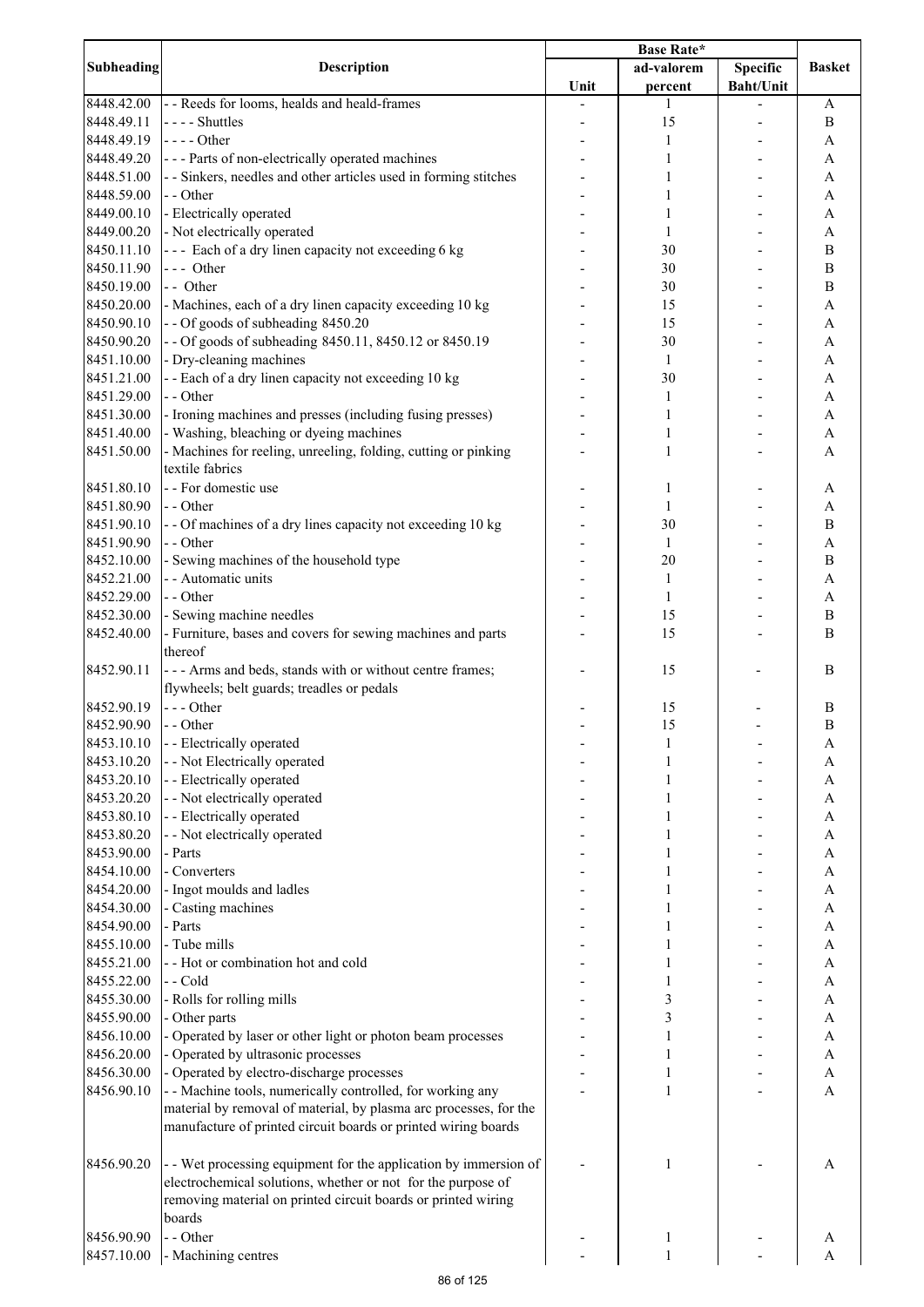| Subheading | <b>Description</b>                                              |      |              |                  |                  |
|------------|-----------------------------------------------------------------|------|--------------|------------------|------------------|
|            |                                                                 |      | ad-valorem   | <b>Specific</b>  | <b>Basket</b>    |
|            |                                                                 | Unit | percent      | <b>Baht/Unit</b> |                  |
| 8457.20.00 | - Unit construction machines (single station)                   |      | 1            |                  | A                |
| 8457.30.00 | - Multi-station transfer machines                               |      | 1            |                  | A                |
| 8458.11.00 | - - Numerically controlled                                      |      | 1            |                  | A                |
| 8458.19.00 | - - Other                                                       |      | 1            |                  | A                |
| 8458.91.00 | - - Numerically controlled                                      |      | 1            |                  | A                |
|            |                                                                 |      |              |                  |                  |
| 8458.99.00 | - - Other                                                       |      | 1            |                  | A                |
| 8459.10.10 | - - Electrically operated                                       |      | 1            |                  | A                |
| 8459.10.20 | - - Not electrically operated                                   |      | 1            |                  | $\mathbf{A}$     |
| 8459.21.00 | - - Numerically controlled                                      |      | 1            |                  | A                |
| 8459.29.10 | --- Electrically operated                                       |      | 1            |                  | $\mathbf{A}$     |
| 8459.29.20 | --- Not electrically operated                                   |      | 1            |                  | $\mathbf{A}$     |
| 8459.31.00 | - - Numerically controlled                                      |      |              |                  | $\overline{A}$   |
| 8459.39.10 | --- Electrically operated                                       |      | 1            |                  | $\mathbf{A}$     |
| 8459.39.20 | --- Not electrically operated                                   |      | 1            |                  | $\mathbf{A}$     |
| 8459.40.10 | - - Electrically operated                                       |      |              |                  | $\mathbf{A}$     |
| 8459.40.20 | - - Not electrically operated                                   |      | 1            |                  | $\mathbf{A}$     |
| 8459.51.00 | - - Numerically controlled                                      |      | 1            |                  | $\mathbf{A}$     |
| 8459.59.10 | --- Electrically operated                                       |      | 1            |                  | A                |
| 8459.59.20 | --- Not electrically operated                                   |      | $\mathbf{1}$ |                  | A                |
| 8459.61.00 | - - Numerically controlled                                      |      | 1            |                  | A                |
|            |                                                                 |      |              |                  |                  |
| 8459.69.10 | - - - Electrically operated                                     |      | 1            |                  | A                |
| 8459.69.20 | --- Not electrically operated                                   |      | 1            |                  | A                |
| 8459.70.10 | - - Electrically operated                                       |      | 1            |                  | $\mathbf{A}$     |
| 8459.70.20 | - - Not electrically operated                                   |      | 1            |                  | $\mathbf{A}$     |
| 8460.11.00 | - - Numerically controlled                                      |      | 1            |                  | $\mathbf{A}$     |
| 8460.19.10 | --- Electrically operated                                       |      | 1            |                  | A                |
| 8460.19.20 | --- Not electrically operated                                   |      | 1            |                  | A                |
| 8460.21.00 | - - Numerically controlled                                      |      | 1            |                  | A                |
| 8460.29.10 | --- Electrically operated                                       |      | 1            |                  | A                |
| 8460.29.20 | --- Not electrically operated                                   |      | $\mathbf{1}$ |                  | A                |
| 8460.31.10 | --- Machine tools, numerically controlled, for sharpening       |      | $\mathbf{1}$ |                  | A                |
|            | carbide drilling bits with a shank diameter not exceeding 3.175 |      |              |                  |                  |
|            | mm, provided with fixed collets and having a power not          |      |              |                  |                  |
|            | exceeding 0.74 kW                                               |      |              |                  |                  |
| 8460.31.90 | --- Other                                                       |      | 1            |                  | A                |
| 8460.39.10 | - - - Electrically operated                                     |      |              |                  | A                |
| 8460.39.20 | --- Not electrically operated                                   |      |              |                  | $\mathbf{A}$     |
| 8460.40.10 | -- Electrically operated                                        |      |              |                  | $\mathbf{A}$     |
|            |                                                                 |      |              |                  |                  |
| 8460.40.20 | - - Not electrically operated                                   |      |              |                  | $\overline{A}$   |
| 8460.90.10 | - - Electrically operated                                       |      |              |                  | $\overline{A}$   |
| 8460.90.20 | - - Not electrically operated                                   |      |              |                  | $\overline{A}$   |
| 8461.20.10 | - - Electrically operated                                       |      |              |                  | $\mathbf{A}$     |
| 8461.20.20 | - - Not electrically operated                                   |      |              |                  | $\mathbf{A}$     |
| 8461.30.10 | - - Electrically operated                                       |      |              |                  | $\mathbf{A}$     |
| 8461.30.20 | - - Not electrically operated                                   |      | 1            |                  | $\mathbf{A}$     |
| 8461.40.10 | - - Electrically operated                                       |      | 1            |                  | $\mathbf{A}$     |
| 8461.40.20 | - - Not electrically operated                                   |      | 1            |                  | $\mathbf{A}$     |
| 8461.50.10 | - - Electrically operated                                       |      | 1            |                  | $\mathbf{A}$     |
| 8461.50.20 | - - Not electrically operated                                   |      | 1            |                  | $\mathbf{A}$     |
| 8461.90.10 | - - Electrically operated                                       |      | 1            |                  | $\mathbf{A}$     |
| 8461.90.90 | - - Not electrically operated                                   |      | 1            |                  | $\mathbf{A}$     |
| 8462.10.10 | - - Electrically operated                                       |      | 5            |                  | $\bf{B}$         |
| 8462.10.20 | - - Not electrically operated                                   |      | 5            |                  | B                |
| 8462.21.00 | - - Numerically controlled                                      |      | 1            |                  | $\mathbf{A}$     |
| 8462.29.10 | --- Electrically operated                                       |      | 5            |                  | $\bf{B}$         |
|            |                                                                 |      |              |                  |                  |
| 8462.29.20 | --- Not electrically operated                                   |      | 5            |                  | $\bf{B}$         |
| 8462.31.00 | - - Numerically controlled                                      |      | $\mathbf{1}$ |                  | $\mathbf{A}$     |
| 8462.39.10 | --- Electrically operated                                       |      | 5            |                  | $\boldsymbol{B}$ |
| 8462.39.20 | - - - Not electrically operated                                 |      | 5            |                  | $\boldsymbol{B}$ |
| 8462.41.00 | - - Numerically controlled                                      |      | 1            |                  | $\mathbf{A}$     |
| 8462.49.10 | --- Electrically operated                                       |      | 5            |                  | $\bf{B}$         |
| 8462.49.20 | --- Not electrically operated                                   |      | 5            |                  | $\, {\bf B}$     |
| 8462.91.00 | - - Hydraulic presses                                           |      | 5            |                  | $\bf{B}$         |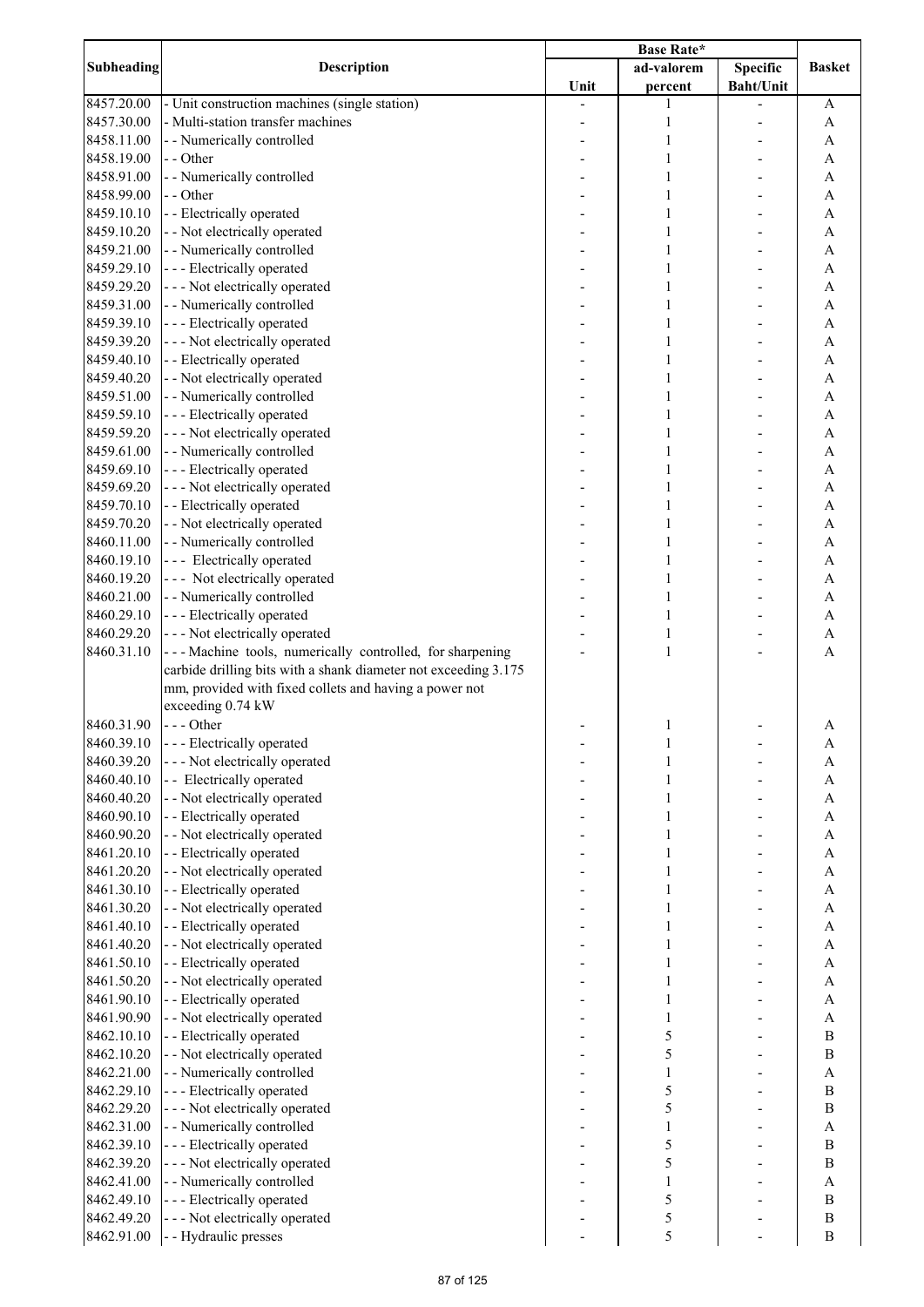|                   |                                                                                                                               | <b>Base Rate*</b> |              |                  |               |
|-------------------|-------------------------------------------------------------------------------------------------------------------------------|-------------------|--------------|------------------|---------------|
| <b>Subheading</b> | Description                                                                                                                   |                   | ad-valorem   | Specific         | <b>Basket</b> |
|                   |                                                                                                                               | Unit              | percent      | <b>Baht/Unit</b> |               |
| 8462.99.10        | --- Machines for the manufacture of boxes, cans and similar                                                                   |                   | 5            |                  | $\bf{B}$      |
|                   | containers of tin plate, electrically operated                                                                                |                   |              |                  |               |
| 8462.99.20        | --- Machines for the manufacture of boxes, cans and similar                                                                   |                   | 5            |                  | $\bf{B}$      |
|                   | containers of tin plate, not electrically operated                                                                            |                   |              |                  |               |
| 8462.99.50        | --- Other, electrically operated                                                                                              |                   | 5            |                  | B             |
| 8462.99.60        | --- Other, not electrically operated                                                                                          |                   | 5            |                  | $\, {\bf B}$  |
| 8463.10.10        | - - Electrically operated                                                                                                     |                   | 5            |                  | A             |
| 8463.10.20        | - - Not electrically operated                                                                                                 |                   | 5            |                  | A             |
| 8463.20.10        | - - Electrically operated                                                                                                     |                   | $\mathbf{1}$ |                  | A             |
| 8463.20.20        | - - Not electrically operated                                                                                                 |                   | 1            |                  | A             |
| 8463.30.10        | - - Electrically operated                                                                                                     |                   | 1            |                  | A             |
| 8463.30.20        | - - Not electrically operated                                                                                                 |                   |              |                  | A             |
| 8463.90.10        | - - Electrically operated                                                                                                     |                   |              |                  | A             |
| 8463.90.20        | - - Not electrically operated                                                                                                 |                   |              |                  | A             |
| 8464.10.10        | - - Electrically operated                                                                                                     |                   |              |                  | A             |
| 8464.10.20        | - - Not electrically operated                                                                                                 |                   |              |                  | $\mathbf{A}$  |
| 8464.20.10        | - - Electrically operated                                                                                                     |                   | 1            |                  | $\mathbf{A}$  |
| 8464.20.20        | - - Not electrically operated                                                                                                 |                   | 1            |                  | $\mathbf{A}$  |
| 8464.90.10        | - - Electrically operated                                                                                                     |                   | 1            |                  | A             |
| 8464.90.20        | - - Not electrically operated                                                                                                 |                   | $\mathbf{1}$ |                  | A             |
| 8465.10.00        | - Machines which can carry out different types of machining                                                                   |                   | $\mathbf{1}$ |                  | A             |
|                   | operations without tool change between such operations                                                                        |                   |              |                  |               |
| 8465.91.10        | --- For scoring printed circuit boards or printed wiring boards                                                               |                   | $\mathbf{1}$ |                  | A             |
|                   | or printed circuit boards or printed wiring boards substrates,                                                                |                   |              |                  |               |
|                   | electrically operated                                                                                                         |                   |              |                  |               |
| 8465.91.20        | --- Other, electrically operated                                                                                              |                   | 1            |                  | A             |
| 8465.91.90        | $--$ Other                                                                                                                    |                   | $\mathbf{1}$ |                  | A             |
| 8465.92.10        | --- For routing printed circuit boards or printed wiring                                                                      |                   | $\mathbf{1}$ |                  | $\mathbf{A}$  |
|                   | boards or printed circuit boards or printed wiring boards                                                                     |                   |              |                  |               |
|                   | substrates, accepting router bits with a shank diameter not                                                                   |                   |              |                  |               |
|                   | exceeding 3.175 mm, for scoring printed circuit boards or                                                                     |                   |              |                  |               |
|                   | printed wiring boards or printed circuit boards or printed wiring                                                             |                   |              |                  |               |
|                   | boards substrates                                                                                                             |                   |              |                  |               |
| 8465.92.20        | --- Other, electrically operated                                                                                              |                   | 1            |                  | A             |
| 8465.92.90        | $--$ Other                                                                                                                    |                   | $\mathbf{1}$ |                  | A             |
| 8465.93.10        | - - - Electrically operated                                                                                                   |                   | 1            |                  | A             |
| 8465.93.20        | --- Not electrically operated                                                                                                 |                   |              |                  | A             |
| 8465.94.10        | --- Electrically operated                                                                                                     |                   | 1            |                  | A             |
| 8465.94.20        | --- Not electrically operated                                                                                                 |                   | 1            |                  | A             |
| 8465.95.10        | --- Drilling machines for the manufacture of printed circuit                                                                  |                   | 1            |                  | A             |
|                   | boards or printed wiring boards, with a spindle speed exceeding                                                               |                   |              |                  |               |
|                   | 50,000 rpm and accepting drill bits of a shank diameter not                                                                   |                   |              |                  |               |
|                   | exceeding 3.175 mm                                                                                                            |                   |              |                  |               |
|                   |                                                                                                                               |                   |              |                  |               |
| 8465.95.30        | --- Other, electrically operated                                                                                              |                   | 1            |                  | A             |
| 8465.95.90        | --- Other                                                                                                                     |                   |              |                  | A             |
| 8465.96.10        | - - - Electrically operated                                                                                                   |                   |              |                  | A             |
| 8465.96.20        | --- Not electrically operated                                                                                                 |                   |              |                  | A             |
| 8465.99.30        | - - - Lathes, electrically operated                                                                                           |                   |              |                  | A             |
| 8465.99.40        | --- Lathes, not electrically operated                                                                                         |                   | $\mathbf{1}$ |                  | A             |
| 8465.99.50        | --- Machines for deburring the surfaces of printed circuit                                                                    |                   | $\mathbf{1}$ |                  | A             |
|                   | boards or printed wiring boards during manufacturing; for                                                                     |                   |              |                  |               |
|                   | scoring printed circuit boards or printed wiring boards or printed                                                            |                   |              |                  |               |
|                   | circuit boards or printed wiring boards substrates; laminating                                                                |                   |              |                  |               |
|                   | presses for the manufacture of printed circuit boards or printed                                                              |                   |              |                  |               |
|                   | wiring boards                                                                                                                 |                   |              |                  |               |
| 8465.99.60        | - - - Other, electrically operated                                                                                            |                   | 1            |                  | A             |
| 8465.99.90        | $--$ Other                                                                                                                    |                   | 1            |                  | A             |
|                   | - For the machine-tools of subheading 8456.90.10, 8456.90.20,                                                                 |                   | 1            |                  | A             |
|                   |                                                                                                                               |                   |              |                  |               |
| 8466.10.10        | 8460.31.10, 8465.91.10, 8465.92.10, 8465.95.10 or 8465.99.50                                                                  |                   |              |                  |               |
|                   |                                                                                                                               |                   |              |                  |               |
| 8466.10.90        | - - Other                                                                                                                     |                   | 1            |                  | A             |
| 8466.20.10        | - For the machine-tools of subheading 8456.90.10, 8456.90.20,<br>8460.31.10, 8465.91.10, 8465.92.10, 8465.95.10 or 8465.99.50 |                   | 1            |                  | $\mathbf{A}$  |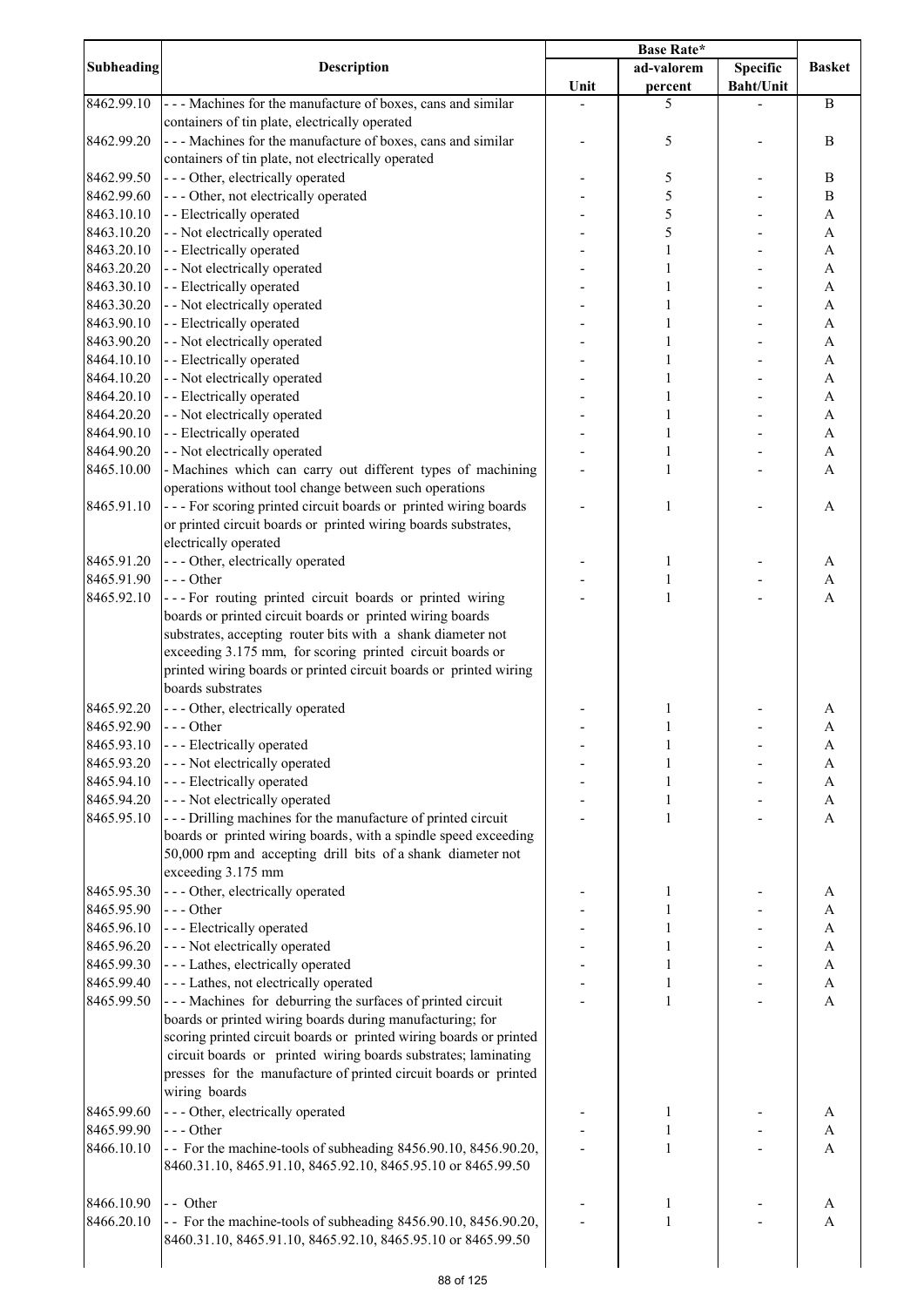| <b>Subheading</b>        | <b>Description</b>                                                           | Unit | ad-valorem<br>percent | <b>Specific</b><br><b>Baht/Unit</b> | <b>Basket</b>  |
|--------------------------|------------------------------------------------------------------------------|------|-----------------------|-------------------------------------|----------------|
| 8466.20.90               | - - Other                                                                    |      |                       |                                     | A              |
| 8466.30.10               | - For the machine-tools of subheading 8456.90.10, 8456.90.20,                |      | 1                     |                                     | A              |
|                          | 8460.31.10, 8465.91.10, 8465.92.10, 8465.95.10 or 8465.99.50                 |      |                       |                                     |                |
|                          |                                                                              |      |                       |                                     |                |
| 8466.30.90               | - - Other                                                                    |      | 1                     |                                     | A              |
| 8466.91.00               | - For machines of heading 84.64                                              |      | $\mathbf{1}$          |                                     | A              |
| 8466.92.10               | --- For machines of subheading 8465.91.10, 8465.92.10,                       |      | 1                     |                                     | A              |
|                          | 8465.95.10 or 8465.99.50                                                     |      |                       |                                     |                |
| 8466.92.90               | $\left  - - \right $ Other                                                   |      | 1                     |                                     | A              |
| 8466.93.20               | --- For machines of subheading 8456.90.10, 8456.90.20 or                     |      | 1                     |                                     | A              |
|                          | 8460.31.10                                                                   |      |                       |                                     |                |
| 8466.93.90               | $\left  - - \right $ Other                                                   |      | 1                     |                                     | A              |
| 8466.94.00               | - For machines of heading 84.62 or 84.63                                     |      | 1                     |                                     | A              |
| 8467.11.00               | - - Rotary type (including combined rotary-percussion)                       |      | 1                     |                                     | A              |
| 8467.19.00               | - - Other                                                                    |      |                       |                                     | A              |
| 8467.21.00               | - - Drills of all kinds                                                      |      |                       |                                     | A              |
| 8467.22.00               | -- Saws                                                                      |      |                       |                                     | A              |
| 8467.29.00               | - - Other                                                                    |      | 1                     |                                     | A              |
| 8467.81.00               | - - Chain saws                                                               |      | 1                     |                                     | A              |
| 8467.89.00               | - - Other                                                                    |      | 1                     |                                     | A              |
| 8467.91.10               | --- Of electro-mechanical tools for working in the hand, with                |      | 1                     |                                     | A              |
|                          | self contained electric motor                                                |      |                       |                                     |                |
| 8467.91.90               | $--$ Other                                                                   |      | 1                     |                                     | A              |
| 8467.92.00               | - - Of pneumatic tools                                                       |      | 1                     |                                     | A              |
| 8467.99.10               | --- Of goods of subheading 8467.21, 8467.22 or 8467.29                       |      | 1                     |                                     | A              |
| 8467.99.90               | --- Other                                                                    |      | 1                     |                                     | A              |
| 8468.10.00               | - Hand-held blow pipes                                                       |      | 15                    |                                     | $\, {\bf B}$   |
| 8468.20.10               | - - Hand-operated gas welding, brazing or cutting appliances for             |      | 15                    |                                     | $\overline{B}$ |
|                          | metal                                                                        |      |                       |                                     |                |
| 8468.20.90               | - - Other                                                                    |      | 15                    |                                     | B              |
| 8468.80.00               | - Other machinery and apparatus                                              |      | 15                    |                                     | $\, {\bf B}$   |
| 8468.90.11               | --- Of goods of subheading 8468.10                                           |      | 15                    |                                     | $\, {\bf B}$   |
| 8468.90.12               | --- Of goods of subheading 8468.20.10                                        |      | 15                    |                                     | $\, {\bf B}$   |
| 8468.90.90               | - - Other                                                                    |      | 15                    |                                     | $\bf{B}$       |
| 8469.00.10               | - Word-processing machines                                                   |      | $\boldsymbol{0}$      |                                     | $\mathbf{A}$   |
| 8469.00.90<br>8470.10.00 | - Other<br>- Electronic calculators capable of operation without an external |      | $20\,$                |                                     | $\, {\bf B}$   |
|                          | source of electric power and pocket-size data recording,                     |      | 3.78                  |                                     | A              |
|                          | reproducing and displaying machines with calculating functions               |      |                       |                                     |                |
| 8470.21.00               | - - Incorporating a printing device                                          |      | 0                     |                                     | A              |
| 8470.29.00               | - - Other                                                                    |      | 0                     |                                     | A              |
| 8470.30.00               | - Other calculating machines                                                 |      | 0                     |                                     | A              |
| 8470.50.00               | - Cash registers                                                             |      | 0                     |                                     | A              |
| 8470.90.10               | - - Postage-franking machines                                                |      | 0                     |                                     | A              |
| 8470.90.20               | - - Accounting machines                                                      |      | 0                     |                                     | A              |
| 8470.90.90               | - - Other                                                                    |      | 0                     |                                     | A              |
| 8471.30.10               | - - Handheld computers including palmtops and personal digital               |      | 0                     |                                     | A              |
|                          | assistants (PDAs)                                                            |      |                       |                                     |                |
| 8471.30.20               | - - Laptops including notebooks and subnotebooks                             |      | 0                     |                                     | A              |
| 8471.30.90               | - - Other                                                                    |      | 0                     |                                     | A              |
| 8471.41.10               | --- Personal computers excluding portable computers of                       |      | 0                     |                                     | A              |
|                          | subheading 8471.30                                                           |      |                       |                                     |                |
| 8471.41.90               | --- Other                                                                    |      | 0                     |                                     | A              |
| 8471.49.10               | --- Personal computers excluding portable computers of<br>subheading 8471.30 |      | 0                     |                                     | A              |
| 8471.49.90               | --- Other                                                                    |      | 0                     |                                     | A              |
| 8471.50.10               | - - Processing units for personal (including portable) computers             |      | 0                     |                                     | A              |
| 8471.50.90               | - - Other                                                                    |      | 0                     |                                     | $\mathbf{A}$   |
| 8471.60.30               | - - Computer keyboards                                                       |      | 0                     |                                     | $\mathbf{A}$   |
| 8471.60.40               | - - X-Y coordinate input devices, including mouses, light pens,              |      | $\boldsymbol{0}$      |                                     | A              |
|                          | joysticks, Track balls, and touch sensitive screens                          |      |                       |                                     |                |
| 8471.60.50               | - - Plotters                                                                 |      | $\boldsymbol{0}$      |                                     | A              |
| 8471.60.90               | - - Other                                                                    |      | $\boldsymbol{0}$      |                                     | A              |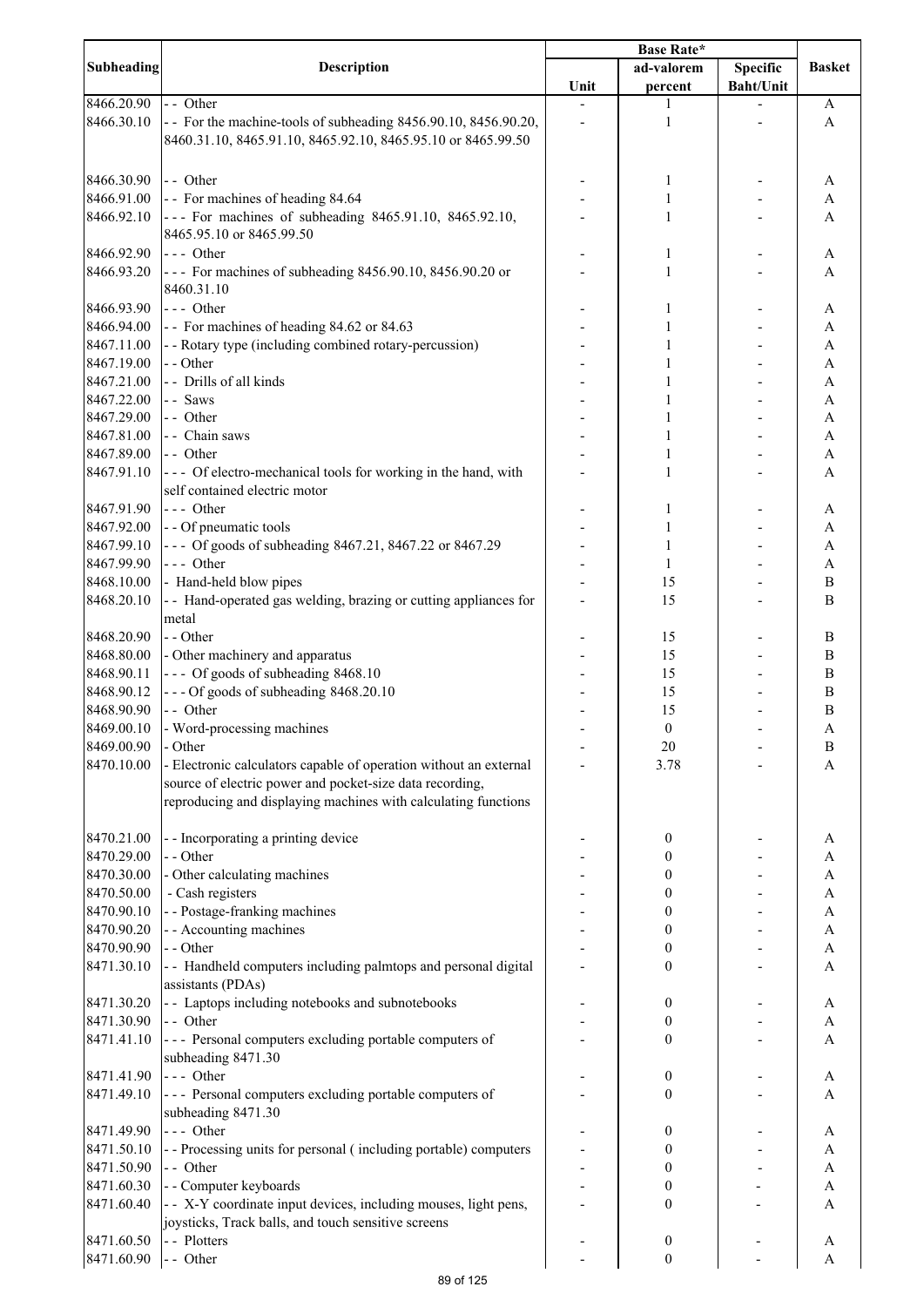| Subheading | <b>Description</b>                                              | <b>Base Rate*</b> |                  |                  |                  |
|------------|-----------------------------------------------------------------|-------------------|------------------|------------------|------------------|
|            |                                                                 |                   | ad-valorem       | <b>Specific</b>  | <b>Basket</b>    |
|            |                                                                 | Unit              | percent          | <b>Baht/Unit</b> |                  |
| 8471.70.10 | - - Floppy disk drives                                          |                   | 0                |                  | A                |
| 8471.70.20 | - - Hard disk drives                                            |                   | 0                |                  | A                |
| 8471.70.30 | - Tape drives                                                   |                   | 0                |                  | A                |
| 8471.70.40 | - - Optical disk drives, including CD-ROM drives, DVD drives    |                   | 0                |                  | A                |
|            | and CD-R drives                                                 |                   |                  |                  |                  |
|            |                                                                 |                   |                  |                  |                  |
| 8471.70.50 | - - Proprietary format storage devices including media therefor |                   | $\boldsymbol{0}$ |                  | Α                |
|            | for automatic data processing machines, with or without         |                   |                  |                  |                  |
|            | removable media and whether magnetic, optical or other          |                   |                  |                  |                  |
|            | technology                                                      |                   |                  |                  |                  |
| 8471.70.91 | - - - Backup management systems                                 |                   | 0                |                  | A                |
| 8471.70.99 | $--$ Other                                                      |                   | 0                |                  | A                |
| 8471.80.10 | - - Control and adaptor units                                   |                   | 0                |                  | A                |
| 8471.80.70 | - - Sound cards or video cards                                  |                   | 0                |                  | A                |
| 8471.80.90 | - - Other                                                       |                   | 0                |                  | A                |
| 8471.90.10 | - - Bar code readers                                            |                   | 0                |                  | A                |
| 8471.90.20 | - - Optical character readers, document or image scanners       |                   | 0                |                  | A                |
| 8471.90.90 | - - Other                                                       |                   | $\boldsymbol{0}$ |                  | $\mathbf{A}$     |
| 8472.10.10 | - - Electrically operated                                       |                   | 20               |                  | $\bf{B}$         |
| 8472.10.20 | - - Not electrically operated                                   |                   | 20               |                  | $\, {\bf B}$     |
| 8472.30.10 | - - Electrically operated                                       |                   | 15               |                  | $\overline{B}$   |
| 8472.30.20 | - - Not electrically operated                                   |                   | 15               |                  | $\bf{B}$         |
|            |                                                                 |                   |                  |                  |                  |
| 8472.90.10 | - - Automatic teller machines                                   |                   | 15               |                  | $\bf{B}$         |
| 8472.90.20 | - - Electronic fingerprint identification systems               |                   | 15               |                  | $\bf{B}$         |
| 8472.90.30 | - - Other, electrically operated                                |                   | 15               |                  | $\bf{B}$         |
| 8472.90.90 | - - Other, not electrically operated                            |                   | 15               |                  | $\bf{B}$         |
| 8473.10.10 | -- Printed circuit assemblies for word-processing               |                   | 15               |                  | A                |
| 8473.10.90 | -- Other                                                        |                   | 15               |                  | A                |
| 8473.21.00 | -- Of the electronic calculating machines of subheading         |                   | 3.78             |                  | A                |
|            | 8470.10, 8470.21 or 8470.29                                     |                   |                  |                  |                  |
| 8473.29.00 | - - Other                                                       |                   | 0                |                  | A                |
| 8473.30.10 | - - Assembled printed circuit boards                            |                   | $\boldsymbol{0}$ |                  | A                |
| 8473.30.90 | - - Other                                                       |                   | $\boldsymbol{0}$ |                  | A                |
| 8473.40.11 | --- Parts, including printed circuit assemblies for automatic   |                   | 15               |                  | A                |
|            | teller machines                                                 |                   |                  |                  |                  |
| 8473.40.19 | $--$ Other                                                      |                   | 15               |                  | Α                |
| 8473.40.20 | - - For non-electrically operated machines                      |                   | 15               |                  | A                |
| 8473.50.11 | --- Suitable for use with the machines of heading 84.71         |                   | 3.11             |                  | A                |
| 8473.50.19 | --- Other                                                       |                   | 3.11             |                  | A                |
|            |                                                                 |                   |                  |                  |                  |
| 8473.50.20 | - - For non-electrically operated machines                      |                   | 3.11             |                  | A                |
| 8474.10.10 | - - Electrically operated                                       |                   | 1                |                  | A                |
| 8474.10.20 | - - Not electrically operated                                   |                   | 1                |                  | A                |
| 8474.32.10 | --- Electrically operated                                       |                   | 5                |                  | A                |
| 8474.32.20 | --- Not electrically operated                                   |                   | 5                |                  | A                |
| 8474.39.10 | --- Electrically operated                                       |                   | 1                |                  | $\mathbf{A}$     |
| 8474.39.20 | --- Not electrically operated                                   |                   |                  |                  | $\mathbf{A}$     |
| 8474.80.10 | - - Electrically operated                                       |                   |                  |                  | $\mathbf{A}$     |
| 8474.80.20 | - - Not electrically operated                                   |                   |                  |                  | $\mathbf{A}$     |
| 8474.90.10 | - - Of electrically operated machines                           |                   |                  |                  | A                |
| 8474.90.20 | - - Of non-electrically operated machines                       |                   |                  |                  | A                |
| 8475.10.10 | - - Electrically operated                                       |                   |                  |                  | A                |
| 8475.10.20 | - - Not electrically operated                                   |                   | 1                |                  | A                |
| 8475.21.00 | - - Machines for making optical fibres and preforms thereof     |                   | 1                |                  | A                |
| 8475.29.00 | - - Other                                                       |                   | 1                |                  | A                |
| 8475.90.10 | - - Of electrically operated machines                           |                   | 1                |                  | A                |
| 8475.90.20 | - - Of non-electrically operated machines                       |                   | $\mathbf{1}$     |                  | A                |
| 8476.21.00 | - - Incorporating heating or refrigerating devices              |                   | 20               |                  | B                |
|            |                                                                 |                   |                  |                  |                  |
| 8476.29.00 | - - Other                                                       |                   | 20               |                  | $\bf{B}$         |
| 8476.81.00 | - - Incorporating heating or refrigerating devices              |                   | 20               |                  | $\boldsymbol{B}$ |
| 8476.89.00 | - - Other                                                       |                   | 20               |                  | $\, {\bf B}$     |
| 8476.90.10 | - - Of electrically operated machines incorporating heating or  |                   | 20               |                  | B                |
|            | refrigerating devices                                           |                   |                  |                  |                  |
| 8476.90.90 | - - Other                                                       |                   | 20               |                  | B                |
| 8477.10.10 | - - For moulding rubber                                         |                   | 5                |                  | $\, {\bf B}$     |
| 8477.10.31 | --- Poly (vinyl chloride) injection moulding machines           |                   | 5                |                  | $\, {\bf B}$     |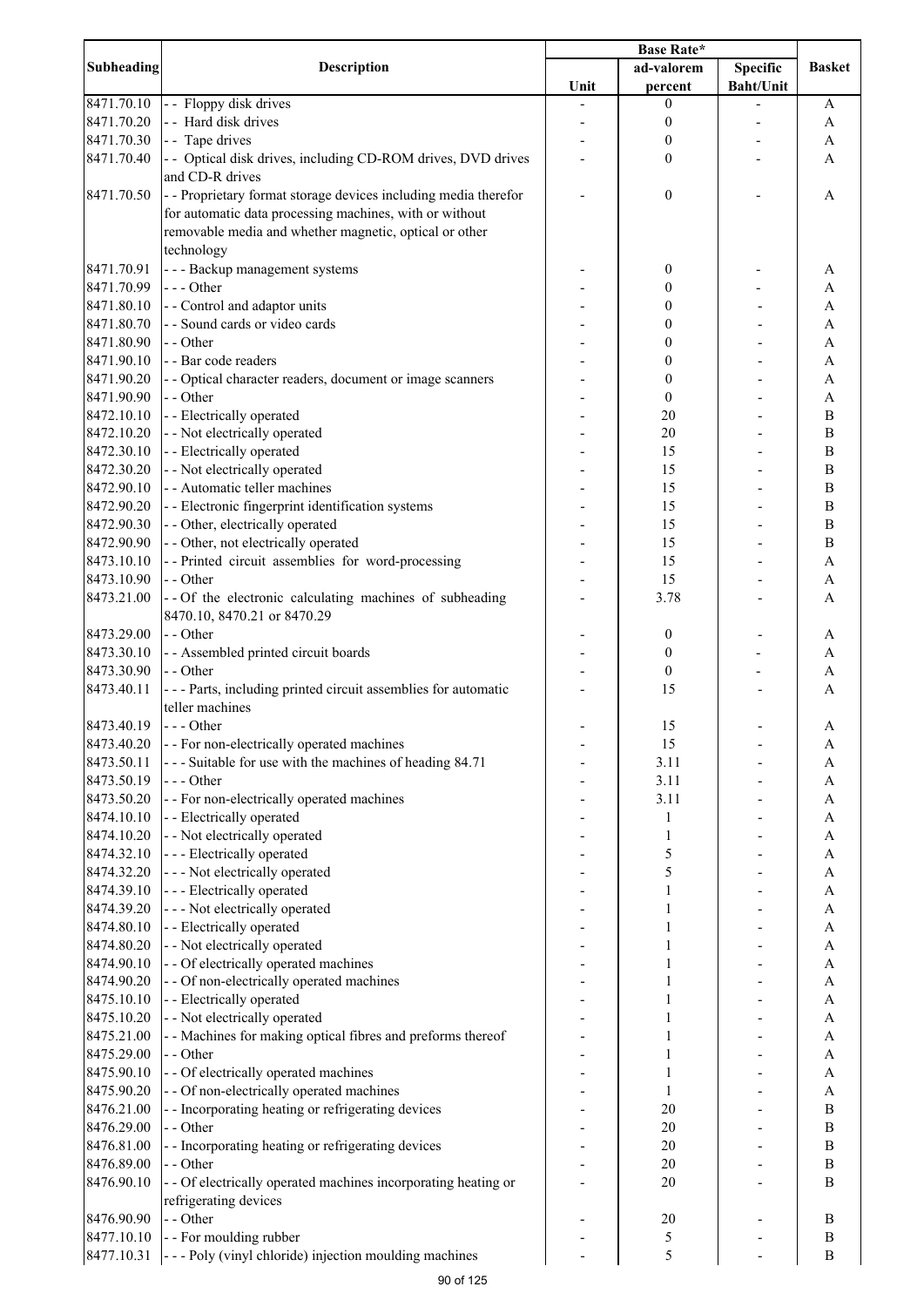| <b>Subheading</b> | Description                                                                                                                |      | ad-valorem | <b>Specific</b>  | <b>Basket</b>             |
|-------------------|----------------------------------------------------------------------------------------------------------------------------|------|------------|------------------|---------------------------|
|                   |                                                                                                                            | Unit | percent    | <b>Baht/Unit</b> |                           |
| 8477.10.39        | --- Other                                                                                                                  |      | 5          |                  | $\bf{B}$                  |
| 8477.20.10        | - - For extruding rubber                                                                                                   |      | 5          |                  | $\, {\bf B}$              |
| 8477.20.20        | - - For extruding plastics                                                                                                 |      | 5          |                  | $\, {\bf B}$              |
| 8477.30.00        | - Blow moulding machines                                                                                                   |      | 3          |                  | $\, {\bf B}$              |
| 8477.40.10        | - - For moulding or forming rubber                                                                                         |      | 5          |                  | $\, {\bf B}$              |
| 8477.40.20        | - - For moulding or forming plastics                                                                                       |      | 5          |                  | $\, {\bf B}$              |
| 8477.51.00        | - - For moulding or retreading pneumatic tyres or for moulding or                                                          |      | 5          |                  | A                         |
|                   | otherwise forming inner tubes                                                                                              |      |            |                  |                           |
| 8477.59.10        | --- For rubber                                                                                                             |      | 5          |                  | A                         |
| 8477.59.20        | - - - For plastics                                                                                                         |      | 5          |                  | A                         |
| 8477.80.10        | - - For working rubber or for the manufacture of products from                                                             |      | 3          |                  | A                         |
|                   | rubber, electrically operated                                                                                              |      |            |                  |                           |
| 8477.80.20        | - - For working rubber or for the manufacture of products from                                                             |      | 3          |                  | A                         |
|                   | rubber, not electrically operated                                                                                          |      |            |                  |                           |
| 8477.80.31        | --- Lamination presses for the manufacture of printed circuit                                                              |      | 3          |                  | A                         |
|                   | boards or printed wiring boards                                                                                            |      |            |                  |                           |
| 8477.80.39        | --- Other                                                                                                                  |      | 3          |                  | A                         |
| 8477.80.40        | - - For working plastics or for the manufacture of products from                                                           |      | 3          |                  | A                         |
|                   | plastics, not electrically operated                                                                                        |      |            |                  |                           |
| 8477.90.10        | - - Of electrically operated machines for working rubber or for                                                            |      | 3          |                  | A                         |
|                   | the manufacture of products from rubber                                                                                    |      |            |                  |                           |
| 8477.90.20        | - - Of non-electrically operated machines for working rubber or                                                            |      | 3          |                  | A                         |
|                   | for the manufacture of products from rubber                                                                                |      |            |                  |                           |
| 8477.90.32        | --- Parts of lamination presses for the manufacture of printed                                                             |      | 3          |                  | Α                         |
|                   | circuit boards or printed wiring boards                                                                                    |      |            |                  |                           |
| 8477.90.39        | --- Other                                                                                                                  |      | 3          |                  | A                         |
| 8477.90.40        | - - Of non-electrically operated machines for working plastics or                                                          |      | 3          |                  | A                         |
|                   | for the manufacture of products from plastic materials                                                                     |      |            |                  |                           |
| 8478.10.10        | - - Electrically operated                                                                                                  |      | 1          |                  | A                         |
| 8478.10.20        | - - Not electrically operated                                                                                              |      | 1          |                  | A                         |
| 8478.90.10        | - - Of electrically operated machines                                                                                      |      | 1          |                  | A                         |
| 8478.90.20        | - - Of non-electrically operated machines                                                                                  |      |            |                  | A                         |
| 8479.20.11        | --- Machinery for making palm oil                                                                                          |      | 1          |                  | A                         |
| 8479.20.19        | $--- Other$                                                                                                                |      |            |                  | A                         |
| 8479.20.21        | --- Machinery for making palm oil                                                                                          |      | 1          |                  | A                         |
| 8479.20.29        | $--$ Other                                                                                                                 |      | 1          |                  | A                         |
| 8479.30.10        | - - Electrically operated                                                                                                  |      | 1          |                  | A                         |
| 8479.30.20        | - - Not electrically operated                                                                                              |      | 1          |                  | A                         |
| 8479.40.10        | - - Electrically operated                                                                                                  |      | 1          |                  | A                         |
| 8479.40.20        | - - Not electrically operated                                                                                              |      | 1          |                  | A                         |
| 8479.50.00        | - Industrial robots, not elsewhere specified or included                                                                   |      | 1          |                  | A                         |
| 8479.60.00        | - Evaporative air coolers                                                                                                  |      | 1          |                  | A                         |
| 8479.81.10        | --- Electrically operated                                                                                                  |      | 1          |                  | $\boldsymbol{\rm{A}}$     |
| 8479.81.20        | --- Not electrically operated                                                                                              |      | 1          |                  | $\boldsymbol{\mathsf{A}}$ |
| 8479.89.20        | --- Machinery for assembling central processing unit (CPU)                                                                 |      | 1          |                  | $\boldsymbol{\mathsf{A}}$ |
|                   | daughter boards in plastic cases or housings; apparatus for the                                                            |      |            |                  |                           |
|                   | regeneration of chemical solutions used in the manufacture of                                                              |      |            |                  |                           |
|                   | printed circuit boards or printed wiring boards; equipment for                                                             |      |            |                  |                           |
|                   | mechanically cleaning the surfaces of printed circuit boards                                                               |      |            |                  |                           |
|                   |                                                                                                                            |      |            |                  |                           |
|                   | or printed wiring boards during manufacturing; automated                                                                   |      |            |                  |                           |
|                   | machines for the placement or the removal of components or                                                                 |      |            |                  |                           |
|                   | contact elements on printed circuit boards or printed wiring<br>boards or other substrates; registration equipment for the |      |            |                  |                           |
|                   | alignment of printed circuit boards or printed wiring boards                                                               |      |            |                  |                           |
|                   | or printed circuit assemblies in the manufacturing process                                                                 |      |            |                  |                           |
|                   |                                                                                                                            |      |            |                  |                           |
|                   |                                                                                                                            |      |            |                  |                           |
| 8479.89.30        | --- Other, electrically operated                                                                                           |      | 1          |                  | A                         |
| 8479.89.40        | - - - Other, not electrically operated                                                                                     |      | 1          |                  | A                         |
| 8479.90.20        | -- Of goods of subheading 8479.89.20                                                                                       |      | 1          |                  | A                         |
| 8479.90.30        | - - Of other electrically operated machines                                                                                |      | 1          |                  | A                         |
| 8479.90.40        | - - Of non-electrically operated machines                                                                                  |      | 1          |                  | A                         |
| 8480.10.00        | - Moulding boxes for metal foundry                                                                                         |      | 5          |                  | $\, {\bf B}$              |
| 8480.20.00        | - Mould bases                                                                                                              |      | 5          |                  | $\, {\bf B}$              |
| 8480.30.10        | - - Of copper                                                                                                              |      | 5          |                  | $\, {\bf B}$              |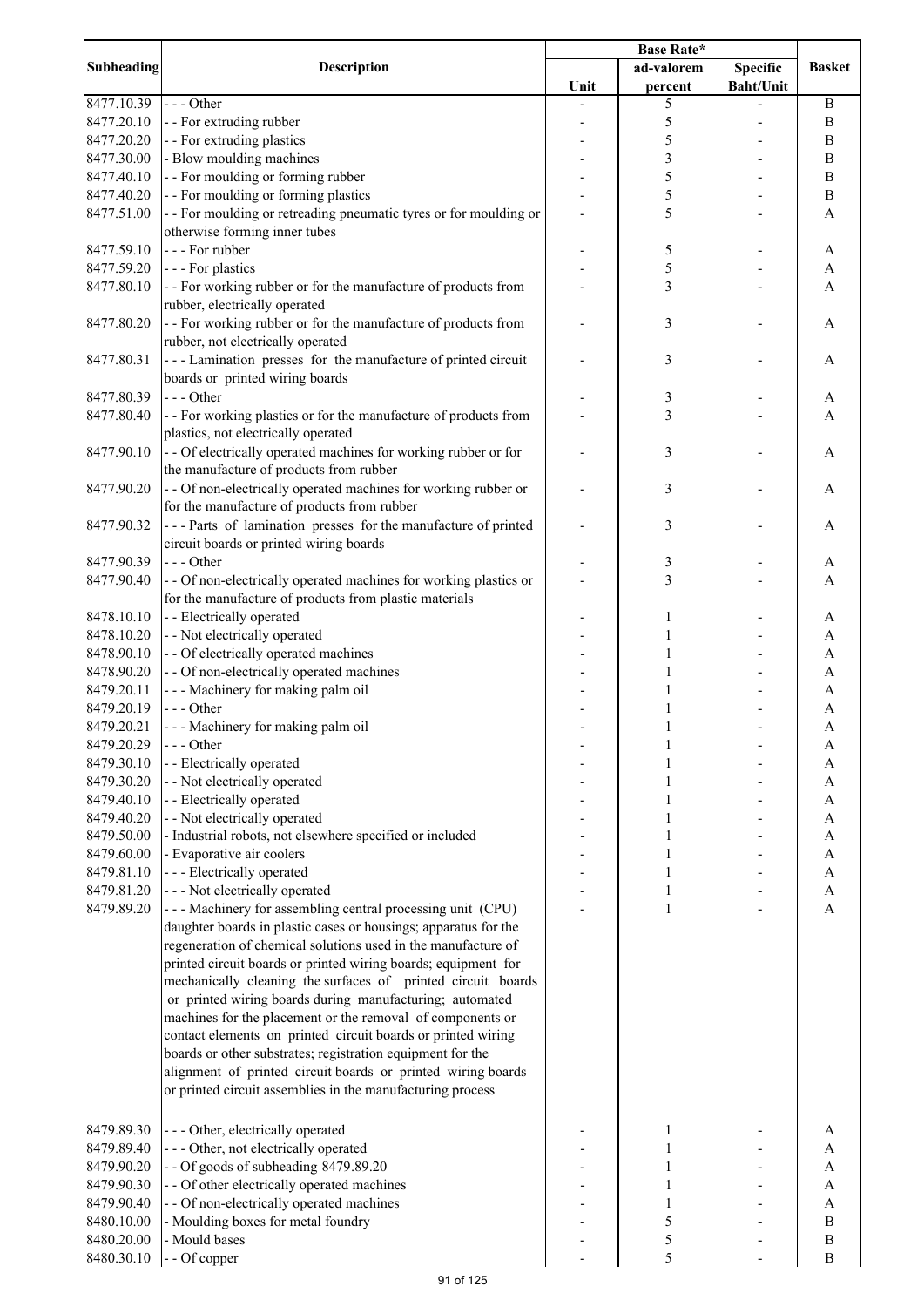|                          |                                                                                                                                     | <b>Base Rate*</b> |            |                  |                                |
|--------------------------|-------------------------------------------------------------------------------------------------------------------------------------|-------------------|------------|------------------|--------------------------------|
| <b>Subheading</b>        | Description                                                                                                                         |                   | ad-valorem | <b>Specific</b>  | <b>Basket</b>                  |
|                          |                                                                                                                                     | Unit              | percent    | <b>Baht/Unit</b> |                                |
| 8480.30.90               | - - Other                                                                                                                           |                   | 5          |                  | B                              |
| 8480.41.00               | - - Injection or compression types                                                                                                  |                   | 5          |                  | $\boldsymbol{B}$               |
| 8480.49.00               | - - Other                                                                                                                           |                   | 5          |                  | $\boldsymbol{B}$               |
| 8480.50.00               | - Moulds for glass                                                                                                                  |                   | 5          |                  | B                              |
| 8480.60.00               | - Moulds for mineral materials                                                                                                      |                   | 5          |                  | $\bf{B}$                       |
| 8480.71.00               | - - Injection or compression types                                                                                                  |                   | 5          |                  | B                              |
| 8480.79.00               | - - Other                                                                                                                           |                   | 5          |                  | A                              |
| 8481.10.11               | --- Manually operated sluice or gate valves with inlets or outlets<br>of an internal diameter exceeding 5cm but not exceeding 40 cm |                   | 1          |                  | A                              |
| 8481.10.19               | $--$ Other                                                                                                                          |                   |            |                  |                                |
| 8481.10.20               |                                                                                                                                     |                   | 1          |                  | A                              |
| 8481.10.90               | - - Of copper or copper alloys<br>- - Other                                                                                         |                   | 1<br>1     |                  | A<br>A                         |
| 8481.20.10               | - - Manually operated sluice or gate valves with inlets or outlets                                                                  |                   | 1          |                  | A                              |
|                          | of an internal diameter exceeding 5 cm but not exceeding 40 cm                                                                      |                   |            |                  |                                |
| 8481.20.90               | - - Other                                                                                                                           |                   |            |                  |                                |
| 8481.30.10               | - - Cast iron valves of the swing check-valve type with an                                                                          |                   | 1<br>3     |                  | A<br>B                         |
|                          | internal diameter of the valve inlets of 40 mm to 600 mm                                                                            |                   |            |                  |                                |
| 8481.30.20               | - - Of copper or copper alloys, with an internal diameter of 25                                                                     |                   | 3          |                  | B                              |
|                          | mm or less<br>- - Other                                                                                                             |                   |            |                  |                                |
| 8481.30.90<br>8481.40.10 | - - Of copper or copper alloys, with an internal diameter of 25                                                                     |                   | 3<br>1     |                  | $\, {\bf B}$<br>$\overline{A}$ |
|                          | mm or less                                                                                                                          |                   |            |                  |                                |
| 8481.40.90               | - - Other                                                                                                                           |                   |            |                  | A                              |
| 8481.90.10               | - - Housings for sluice or gate valves with inlet or outlet of an<br>internal diameter exceeding 50 mm but not exceeding 400 mm     |                   | 1          |                  | A                              |
| 8481.90.21               | --- Bodies, for water taps                                                                                                          |                   | 1          |                  | A                              |
| 8481.90.23               | --- Bodies, other                                                                                                                   |                   |            |                  | A                              |
| 8481.90.29               | --- Other                                                                                                                           |                   | 1          |                  | A                              |
| 8481.90.30               | - - Valves bodies or stems of inner tube or tubeless tyre valves                                                                    |                   | 1          |                  | A                              |
| 8481.90.40               | - - Valves cores of inner tube or tubeless tyre valves                                                                              |                   | 1          |                  | A                              |
| 8481.90.90               | - - Other                                                                                                                           |                   | 1          |                  | A                              |
| 8482.10.00               | - Ball bearings                                                                                                                     |                   |            |                  | A                              |
| 8482.20.00               | - Tapered roller bearings, including cone and tapered roller<br>assemblies                                                          |                   | 1          |                  | A                              |
| 8482.30.00               | - Spherical roller bearings                                                                                                         |                   | 1          |                  | A                              |
| 8482.40.00               | - Needle roller bearings                                                                                                            |                   |            |                  | A                              |
| 8482.50.00               | - Other cylindrical roller bearings                                                                                                 |                   |            |                  | A                              |
| 8482.80.00               | - Other, including combined ball/roller bearings                                                                                    |                   | 1          |                  | B                              |
| 8482.91.00               | - - Balls, needles and rollers                                                                                                      |                   | 1          |                  | A                              |
| 8482.99.00               | - - Other                                                                                                                           |                   | 1          |                  | $\, {\bf B}$                   |
| 8483.10.10               | - - For earth moving machinery                                                                                                      |                   | 1          |                  | A                              |
| 8483.10.21               | --- For engines of vehicles of heading 87.01, other than of<br>vehicles of subheadings 8701.10 and 8701.90                          |                   | 1          |                  | A                              |
| 8483.10.22               | --- For engines of agricultural vehicles of subheading 8701.10<br>or 8701.90                                                        |                   | 1          |                  | A                              |
| 8483.10.23               | --- For engines of vehicles of heading 87.11                                                                                        |                   | 1          |                  | A                              |
| 8483.10.24               | --- For engines of other vehicles of Chapter 87                                                                                     |                   |            |                  | A                              |
| 8483.10.31               | --- Of an output not exceeding 22.38 kW                                                                                             |                   |            |                  | $\mathbf{A}$                   |
| 8483.10.39               | --- Other                                                                                                                           |                   |            |                  | $\mathbf{A}$                   |
| 8483.10.90               | - - Other                                                                                                                           |                   |            |                  | $\mathbf{A}$                   |
| 8483.20.10               | - - For earth moving machinery or motor vehicles                                                                                    |                   |            |                  | A                              |
| 8483.20.90               | - - Other                                                                                                                           |                   |            |                  | A                              |
| 8483.30.10               | - - For earth moving machinery or motor vehicles                                                                                    |                   | 1          |                  | A                              |
| 8483.30.90               | - - Other                                                                                                                           |                   | 1          |                  | A                              |
| 8483.40.11               | --- For engines of vehicles of heading 87.01, other than of<br>vehicles of subheadings 8701.10 and 8701.90                          |                   | 5          |                  | A                              |
| 8483.40.13               | --- For engines of vehicles of heading 87.11                                                                                        |                   | 5          |                  | A                              |
| 8483.40.14               | --- For engines of other vehicles of Chapter 87                                                                                     |                   | 5          |                  | A                              |
| 8483.40.21               | --- Of an output not exceeding 22.38 kW                                                                                             |                   | 5          |                  | A                              |
| 8483.40.29               | --- Other                                                                                                                           |                   | 5          |                  | A                              |
| 8483.40.30               | - - For the engines of earth moving machines                                                                                        |                   | 5          |                  | A                              |
| 8483.40.90               | - - Other                                                                                                                           |                   | 5          |                  | A                              |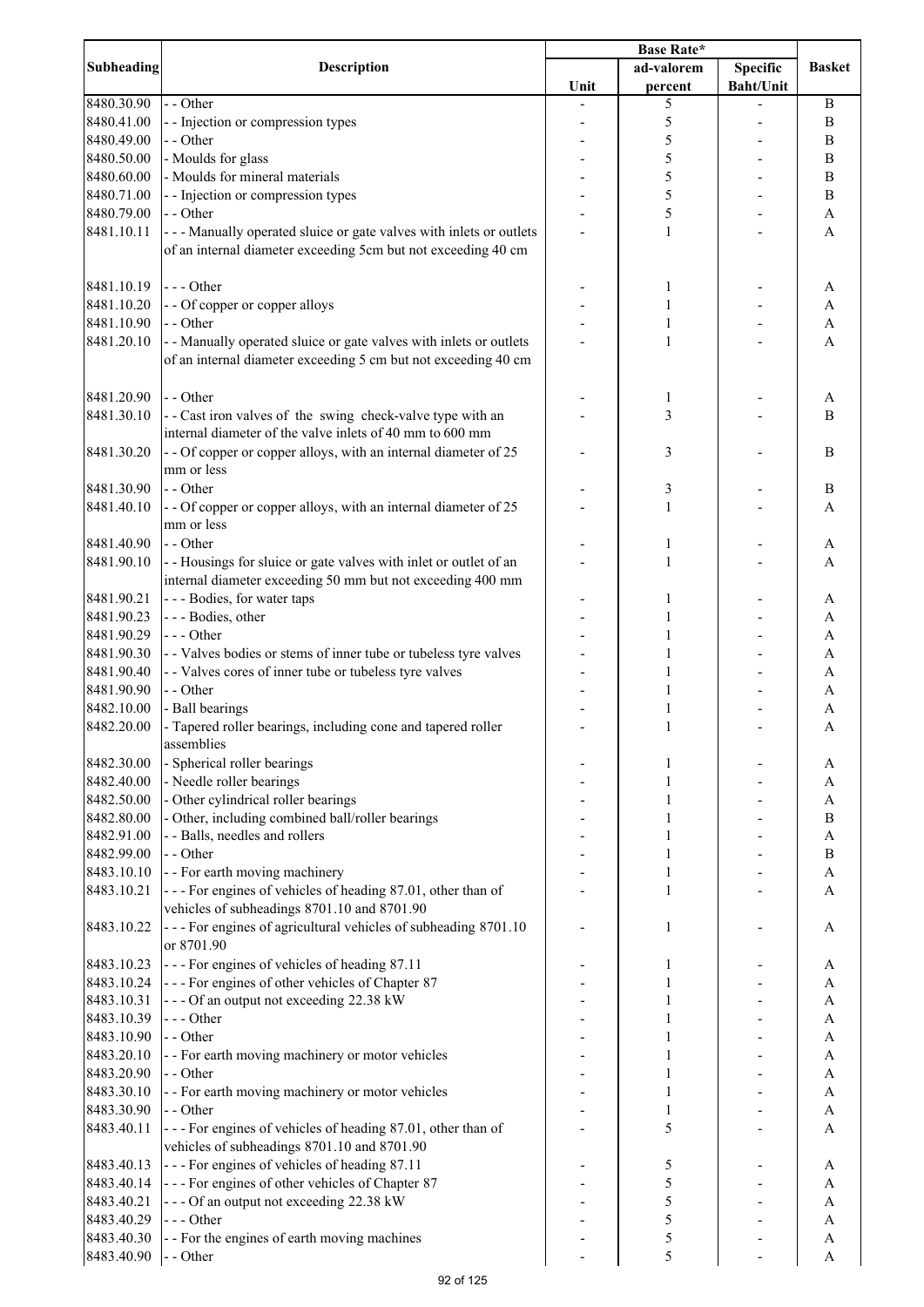|                   |                                                                    | <b>Base Rate*</b> |                  |                  |                  |
|-------------------|--------------------------------------------------------------------|-------------------|------------------|------------------|------------------|
| <b>Subheading</b> | <b>Description</b>                                                 |                   | ad-valorem       | <b>Specific</b>  | <b>Basket</b>    |
|                   |                                                                    | Unit              | percent          | <b>Baht/Unit</b> |                  |
| 8483.50.00        | - Flywheels and pulleys, including pulley blocks                   |                   | 10               |                  | A                |
| 8483.60.00        | - Clutches and shaft couplings (including universal joints)        |                   | 10               |                  | A                |
| 8483.90.11        | --- Of goods of subheading 8701.10 or 8701.90                      |                   | 10               |                  | B                |
| 8483.90.13        | --- For other tractors of heading 87.01                            |                   | 10               |                  | B                |
|                   |                                                                    |                   |                  |                  |                  |
| 8483.90.14        | --- For goods of heading 87.11                                     |                   | 10               |                  | $\, {\bf B}$     |
| 8483.90.15        | --- For other goods of Chapter 87                                  |                   | 10               |                  | B                |
| 8483.90.19        | $--$ Other                                                         |                   | 10               |                  | $\, {\bf B}$     |
| 8483.90.91        | --- For goods of subheading 8701.10 or 8701.90                     |                   | 10               |                  | $\, {\bf B}$     |
| 8483.90.93        | --- For other tractors of heading 87.01                            |                   | 10               |                  | $\, {\bf B}$     |
| 8483.90.94        | --- For goods of heading 87.11                                     |                   | 10               |                  | $\, {\bf B}$     |
| 8483.90.95        | --- For other goods of Chapter 87                                  |                   | 10               |                  | $\, {\bf B}$     |
| 8483.90.99        | --- Other                                                          |                   | 10               |                  | $\, {\bf B}$     |
| 8484.90.00        | - Other                                                            |                   | 15               |                  | B                |
| 8486.10.10        | - - Apparatus for rapid heating of semiconductor wafers            |                   |                  |                  |                  |
|                   | - - For furnaces and ovens                                         |                   | 1                |                  | B                |
|                   | - - Other                                                          |                   | 1                |                  | $\mathbf{A}$     |
| 8486.10.20        | - - Spin dryers for semiconductor wafer processing                 |                   | 5                |                  |                  |
|                   |                                                                    |                   |                  |                  | $\boldsymbol{A}$ |
| 8486.10.30        | - - Machines for working any material by removal of material, by   |                   | 1                |                  | $\mathbf{A}$     |
|                   | laser or other light or photon beam in the production of           |                   |                  |                  |                  |
|                   | semiconductor wafers                                               |                   |                  |                  |                  |
| 8486.10.40        | - - Machines and apparatus for sawing monocrystal                  |                   | 1                |                  | A                |
|                   | semiconductor boules into slices, or wafers into chips             |                   |                  |                  |                  |
| 8486.10.50        | - - Grinding, polishing and lapping machines for processing of     |                   | 1                |                  | Α                |
|                   | semiconductor wafers                                               |                   |                  |                  |                  |
| 8486.10.60        | - - Apparatus for growing or pulling monocrystal semiconductor     |                   | 1                |                  | A                |
|                   | boules                                                             |                   |                  |                  |                  |
| 8486.10.90        | - - Other                                                          |                   |                  |                  |                  |
|                   | - - For resistance heated furnaces and ovens                       |                   |                  |                  | B                |
|                   |                                                                    |                   | 3                |                  |                  |
|                   | - - For furnaces and ovens functioning by induction or             |                   | $\mathbf{1}$     |                  | B                |
|                   | dielectric loss                                                    |                   |                  |                  |                  |
|                   | - - For other electrical machines and apparatus                    |                   | 15               |                  | B                |
|                   | $-$ - Other                                                        |                   | 1, 5             |                  | A                |
| 8486.20.11        | --- Chemical vapour deposition apparatus For semiconductor         |                   | $\mathbf{1}$     |                  | A                |
|                   | production                                                         |                   |                  |                  |                  |
| 8486.20.12        | --- Epitaxial deposition machines for semiconductor wafers;        |                   | 1                |                  | A                |
|                   | spinners for coating photographic emulsions on semiconductor       |                   |                  |                  |                  |
|                   | wafers                                                             |                   |                  |                  |                  |
| 8486.20.13        | --- Apparatus for physical deposition by sputtering on             |                   | 15               |                  | B                |
|                   | semiconductor wafers; physical deposition apparatus for            |                   |                  |                  |                  |
|                   | semiconductor production                                           |                   |                  |                  |                  |
|                   |                                                                    |                   |                  |                  |                  |
| 8486.20.19        | $--$ Other                                                         |                   |                  |                  |                  |
|                   | --- Operated by laser or other light or photon beam                |                   | 1                |                  | A                |
|                   | processes                                                          |                   |                  |                  |                  |
|                   | --- For other machines and mechanical appliances                   |                   | 1                |                  | A                |
|                   | $--$ Other                                                         |                   | 15               |                  | B                |
| 8486.20.21        | --- Ion implanters for doping semiconductor materials              |                   | $\boldsymbol{0}$ |                  | A                |
| 8486.20.29        | $--$ Other                                                         |                   |                  |                  |                  |
|                   | - - - For machines and mechanical appliances                       |                   | 1                |                  | A                |
|                   | $--$ Other                                                         |                   | 15               |                  | $\, {\bf B}$     |
| 8486.20.31        | --- Deflash machines for cleaning and removing                     |                   | 1, 5             |                  | $\overline{A}$   |
|                   | contaminants from the metal leads of semiconductor packages        |                   |                  |                  |                  |
|                   | prior to the electroplating process; spraying appliances for       |                   |                  |                  |                  |
|                   |                                                                    |                   |                  |                  |                  |
|                   | etching, stripping or cleaning semiconductor wafers                |                   |                  |                  |                  |
| 8486.20.32        | - - - Equipment for dry-etching patterns on semiconductor          |                   | 0, 1             |                  | A                |
|                   | materials                                                          |                   |                  |                  |                  |
| 8486.20.33        | - - - Apparatus for wet etching, developing, stripping or cleaning |                   | 1                |                  | A                |
|                   | semiconductor wafers                                               |                   |                  |                  |                  |
| 8486.20.39        | $--$ Other                                                         |                   |                  |                  |                  |
|                   | - - - For machines and mechanical appliances                       |                   | 1                |                  | A                |
|                   | $--$ Other                                                         |                   | 15               |                  | B                |
| 8486.20.41        | --- Direct write-on-wafer apparatus                                |                   | 0, 1             |                  | A                |
| 8486.20.42        | - - - Step and repeat aligners                                     |                   | 0, 1             |                  | A                |
| 8486.20.49        | $--$ Other                                                         |                   |                  |                  |                  |
|                   |                                                                    |                   |                  |                  |                  |
|                   | --- For equipment for coating wafers with photoresist              |                   | 1                |                  | A                |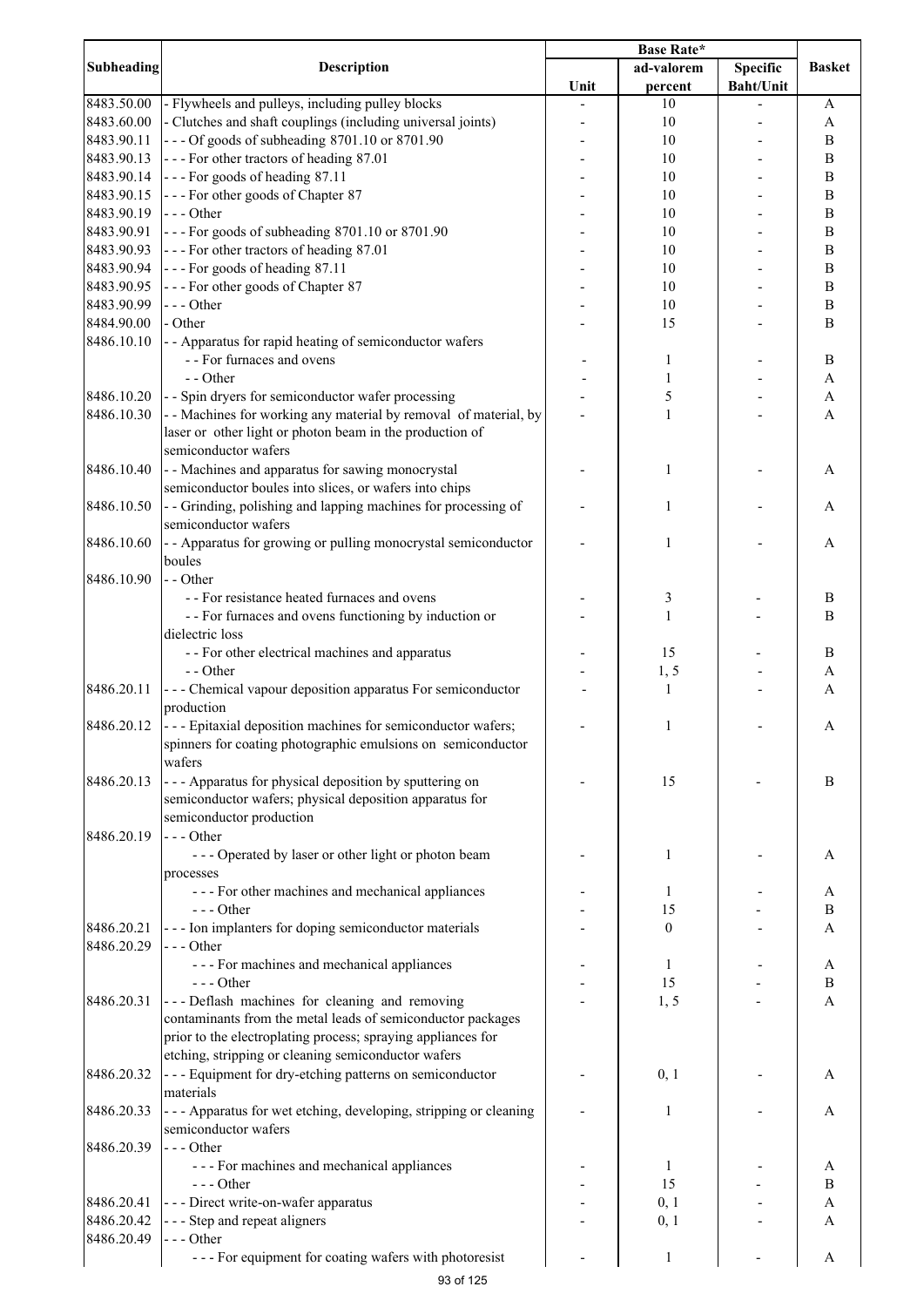|            |                                                                                                                             | Base Rate*                    |                   |                  |               |
|------------|-----------------------------------------------------------------------------------------------------------------------------|-------------------------------|-------------------|------------------|---------------|
| Subheading | Description                                                                                                                 | <b>Specific</b><br>ad-valorem |                   |                  | <b>Basket</b> |
|            |                                                                                                                             | Unit                          | percent           | <b>Baht/Unit</b> |               |
|            | --- For apparatus for the projection or drawing of circuit                                                                  |                               | $\theta$          |                  | A             |
|            | patterns on sensitised semiconductor materials                                                                              |                               |                   |                  |               |
|            | $--$ Other                                                                                                                  |                               | 15                |                  | B             |
| 8486.20.51 | --- Dicing machines for scribing or scoring semiconductor                                                                   |                               | 1                 |                  | A             |
|            | wafers                                                                                                                      |                               |                   |                  |               |
| 8486.20.59 | $--$ Other                                                                                                                  |                               | 15                |                  | B             |
| 8486.20.91 | --- Lasercutters for cutting contacting tracks in semiconductor                                                             |                               | 1                 |                  | A             |
|            | production by laser beam                                                                                                    |                               |                   |                  |               |
| 8486.20.92 | --- Machines for bending, folding and straightening<br>semiconductor leads                                                  |                               |                   |                  |               |
|            | --- For numerically controlled                                                                                              |                               | 1                 |                  | A             |
|            | $--$ Other                                                                                                                  |                               | 5                 |                  | B             |
| 8486.20.93 | --- Resistance heated furnaces and ovens for the manufacture of<br>semiconductor devices on semiconductor wafers            |                               | 3                 |                  | B             |
| 8486.20.94 | --- Inductance or dielectric furnaces and ovens for the                                                                     |                               | 1                 |                  | B             |
|            | manufacture of semiconductor devices on semiconductor wafers                                                                |                               |                   |                  |               |
|            |                                                                                                                             |                               |                   |                  |               |
| 8486.20.95 | --- Automated machines for the placement or the removal of                                                                  |                               | 1                 |                  | A             |
|            | components or contact elements on semiconductor materials                                                                   |                               |                   |                  |               |
| 8486.20.99 | --- Other                                                                                                                   |                               |                   |                  |               |
|            | - - - For bending, folding, straightening or flattening                                                                     |                               | 5                 |                  | B             |
|            | machines (including presses), not numerically controlled                                                                    |                               |                   |                  |               |
|            | --- For extruders                                                                                                           |                               | 5                 |                  | $\bf{B}$      |
|            | --- For blow moulding machines                                                                                              |                               | 3                 |                  | $\bf{B}$      |
|            | --- For other furnaces and ovens                                                                                            |                               | $\mathbf{1}$      |                  | $\, {\bf B}$  |
|            | - - - For other electrical machines and apparatus except                                                                    |                               | 15                |                  | B             |
|            | screen printers, laser scribing machines and wafer dicing saws                                                              |                               |                   |                  |               |
|            | $--$ Other                                                                                                                  |                               | 1, 3, 5           |                  | A             |
| 8486.30.10 | - - Apparatus for dry etching patterns on flat panel display                                                                |                               | 1                 |                  | A             |
|            | substrates                                                                                                                  |                               |                   |                  |               |
| 8486.30.20 | - - Apparatus for wet etching, developing, stripping or cleaning<br>flat panel displays                                     |                               | 1                 |                  | A             |
| 8486.30.30 | -- Chemical vapour deposition apparatus for flat panel                                                                      |                               |                   |                  |               |
|            |                                                                                                                             |                               |                   |                  |               |
|            | display production; spinners for coating photosensitive                                                                     |                               |                   |                  |               |
|            | emulsions on flat panel display substrates; apparatus for physical                                                          |                               |                   |                  |               |
|            | deposition on flat panel display substrates                                                                                 |                               |                   |                  |               |
|            | - - For electrical machines and apparatus                                                                                   |                               | 15                |                  | B             |
|            | - - Other                                                                                                                   |                               | 1                 |                  | A             |
| 8486.30.90 | - - Other                                                                                                                   |                               |                   |                  |               |
|            | - - For ion implanters for doping                                                                                           |                               | 15                |                  | B             |
|            | - - Other                                                                                                                   |                               | 1, 5              |                  | A             |
| 8486.40.10 | - - Focused ion beam milling machines to produce or repair                                                                  |                               | 1                 |                  | A             |
|            | masks and reticles for patterns on semiconductor devices                                                                    |                               |                   |                  |               |
| 8486.40.20 | - - Die attach apparatus, tape automated bonders, wire bonders                                                              |                               |                   |                  |               |
|            | and encapsulation equipment for assembly of semiconductors;                                                                 |                               |                   |                  |               |
|            | automated machines for transport, handling and storage of                                                                   |                               |                   |                  |               |
|            |                                                                                                                             |                               |                   |                  |               |
|            | semiconductor wafers, wafer cassettes, wafer boxes and other<br>materials for semiconductor devices                         |                               |                   |                  |               |
|            |                                                                                                                             |                               |                   |                  |               |
|            | - - For automated machines for transport, handling and                                                                      |                               | 5                 |                  | B             |
|            | storage of semiconductor wafers, wafer cassettes, wafer boxes                                                               |                               |                   |                  |               |
|            | and other materials for semiconductor devices                                                                               |                               |                   |                  |               |
|            | - - For machines for deburring the surfaces of printed circuit                                                              |                               | 1                 |                  | A             |
|            | boards or printed wiring boards during manufacturing; for                                                                   |                               |                   |                  |               |
|            | scoring printed circuit boards or printed wiring boards or printed                                                          |                               |                   |                  |               |
|            | circuit boards or printed wiring boards substrates; laminating                                                              |                               |                   |                  |               |
|            | presses for the manufacture of printed circuit boards or printed                                                            |                               |                   |                  |               |
|            | wiring boards                                                                                                               |                               |                   |                  |               |
|            | - - For injection-moulding machines                                                                                         |                               | 5                 |                  | B             |
|            | - - For vacuum moulding machines and other thermoforming                                                                    |                               | 5                 |                  | B             |
|            |                                                                                                                             |                               |                   |                  |               |
|            |                                                                                                                             |                               |                   |                  |               |
|            | machines                                                                                                                    |                               |                   |                  |               |
|            | - - For other machinery for moulding or otherwise forming<br>- - For industrial robots, not elsewhere specified or included |                               | 5<br>$\mathbf{1}$ |                  | A<br>A        |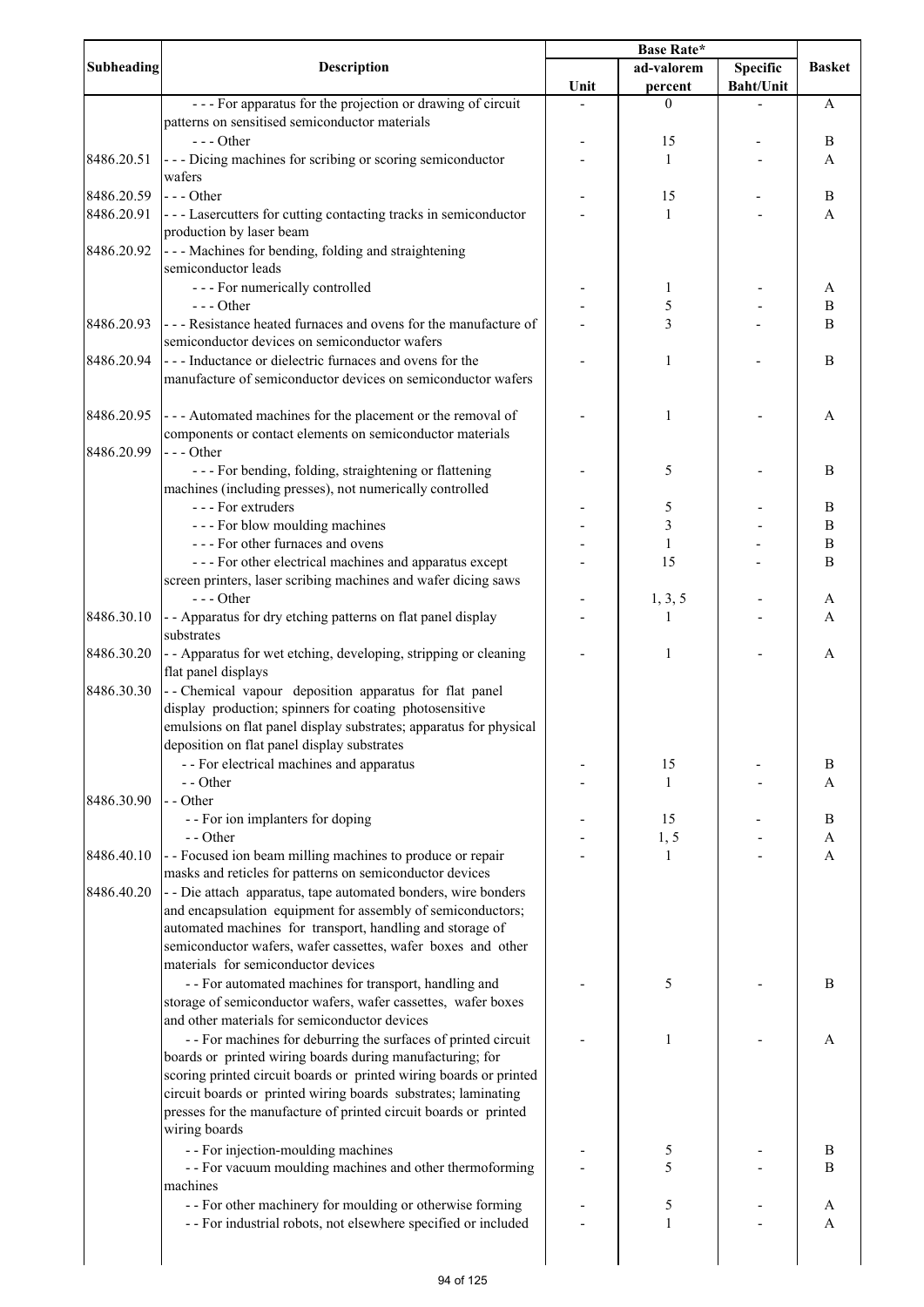|                   |                                                                                                  | Base Rate* |              |                  |                           |
|-------------------|--------------------------------------------------------------------------------------------------|------------|--------------|------------------|---------------------------|
| <b>Subheading</b> | <b>Description</b>                                                                               |            | ad-valorem   | <b>Specific</b>  | <b>Basket</b>             |
|                   |                                                                                                  | Unit       | percent      | <b>Baht/Unit</b> |                           |
|                   | - - For machines and mechanical appliances                                                       |            |              |                  | A                         |
|                   | - - For electric (including electrically heated gas), laser or                                   |            | 1            |                  | A                         |
|                   | other light or photon beam, ultrasonic, electron beam or magnetic                                |            |              |                  |                           |
|                   | pulse welding machines and apparatus, whether or not capable of                                  |            |              |                  |                           |
|                   | cutting ; electric machines and apparatus for hot spraying of                                    |            |              |                  |                           |
|                   | metals or cermets                                                                                |            |              |                  |                           |
| 8486.40.30        | - Moulds for manufacture of semiconductor devices                                                |            | 5            |                  | B                         |
| 8486.40.40        | - - Optical stereoscopic microscopes fitted with equipment                                       |            | 3            |                  | B                         |
|                   | specifically designed for the handling and transport of                                          |            |              |                  |                           |
|                   | semiconductor wafers or reticles                                                                 |            |              |                  |                           |
|                   |                                                                                                  |            |              |                  |                           |
| 8486.40.50        | - - Photomicrographic microscopes fitted with equipment                                          |            | 3            |                  | B                         |
|                   | specifically designed for the handling and transport of                                          |            |              |                  |                           |
|                   | semiconductor wafers or reticles                                                                 |            |              |                  |                           |
| 8486.40.60        | - - Electron beam microscopes fitted with equipment specifically                                 |            | 3            |                  | B                         |
|                   | designed for the handling and transport of semiconductor wafers                                  |            |              |                  |                           |
|                   | or reticles                                                                                      |            |              |                  |                           |
| 8486.40.70        | - - Pattern generating apparatus of a kind used for producing                                    |            | 1            |                  | A                         |
|                   | masks or reticles from photoresist coated substrates                                             |            |              |                  |                           |
| 8486.40.90        | - - Other                                                                                        |            |              |                  |                           |
|                   | - - For automated machines for transport, handling and                                           |            | 5            |                  | B                         |
|                   | storage of semiconductor wafers, wafer cassettes, wafer boxes                                    |            |              |                  |                           |
|                   | and other materials for semiconductor devices                                                    |            |              |                  |                           |
|                   | - - For injection-moulding machines                                                              |            | 5            |                  | B                         |
|                   | - - For vacuum moulding machines and other thermoforming                                         |            | 5            |                  | B                         |
|                   | machines                                                                                         |            |              |                  |                           |
|                   | - - For other machinery for moulding or otherwise forming                                        |            | 5            |                  | A                         |
|                   | - - For other electrical machines and apparatus                                                  |            | 15           |                  | $\, {\bf B}$              |
|                   | - - Other                                                                                        |            | $\mathbf{1}$ |                  | A                         |
| 8486.90.11        | - - - Of apparatus for rapid heating of semiconductor wafers                                     |            | $\mathbf{1}$ |                  | $\boldsymbol{\mathsf{A}}$ |
| 8486.90.12        | --- Of spin dryers for semiconductor wafer processing                                            |            | 5            |                  | $\boldsymbol{A}$          |
| 8486.90.13        | --- Of machines for working any material by removal of                                           |            | $\mathbf{1}$ |                  | A                         |
|                   | material, by laser or other light or photon beam in the production                               |            |              |                  |                           |
|                   | of semiconductor wafers                                                                          |            |              |                  |                           |
|                   |                                                                                                  |            |              |                  |                           |
| 8486.90.14        | - - - - Tool holders and self-opening dieheads; work holders;                                    |            | 1            |                  | A                         |
|                   | dividing heads and other special attachments for machine tools                                   |            |              |                  |                           |
| 8486.90.15        | $\left  \frac{1}{2} \right $ - $\left  \frac{1}{2} \right $ - $\left  \frac{1}{2} \right $ Other |            | 1            |                  | A                         |
| 8486.90.16        | --- Of grinding, polishing and lapping machines for processing                                   |            |              |                  | A                         |
|                   | of semiconductor wafers                                                                          |            |              |                  |                           |
| 8486.90.17        | --- Of apparatus for growing or pulling monocrystal                                              |            | 1            |                  | A                         |
|                   | semiconductor boules                                                                             |            |              |                  |                           |
| 8486.90.19        | $--$ Other                                                                                       |            | 1, 3, 5      |                  | A                         |
| 8486.90.21        | - - - Of chemical vapour deposition apparatus for semiconductor                                  |            | 1            |                  | A                         |
|                   | production                                                                                       |            |              |                  |                           |
| 8486.90.22        | - - - Of epitaxial deposition machines for semiconductor wafers;                                 |            | 1            |                  | A                         |
|                   | of spinners for coating photographic emulsions on                                                |            |              |                  |                           |
|                   | semiconductor wafers                                                                             |            |              |                  |                           |
| 8486.90.23        | --- Of ion implanters for doping semiconductor materials; of                                     |            | 15           |                  | B                         |
|                   | apparatus for physical deposition by sputtering on                                               |            |              |                  |                           |
|                   | semiconductor wafers; of physical deposition apparatus for                                       |            |              |                  |                           |
|                   | semiconductor production; of direct write-on-wafer apparatus,                                    |            |              |                  |                           |
|                   | step and repeat aligners and other lithography equipment                                         |            |              |                  |                           |
| 8486.90.24        | ---- Tool holders and self-opening dieheads; work holders;                                       |            | 1            |                  | A                         |
|                   | dividing heads and other special attachments for machine tools                                   |            |              |                  |                           |
| 8486.90.25        | $---Other$                                                                                       |            |              |                  |                           |
|                   | - - - - For parts of electrical machines and apparatus,                                          |            | 15           |                  | B                         |
|                   |                                                                                                  |            |              |                  |                           |
|                   | having individual functions                                                                      |            |              |                  |                           |
|                   | ---- Other                                                                                       |            | 1, 5         |                  | A                         |
| 8486.90.26        | ---- Tool holders and self-opening dieheads; workholders;                                        |            | 1            |                  | A                         |
|                   | dividing heads and other special attachments for machine tools                                   |            |              |                  |                           |
|                   |                                                                                                  |            |              |                  |                           |
| 8486.90.27        | $\left  - - \right $ - Other                                                                     |            | $\mathbf{1}$ |                  | A                         |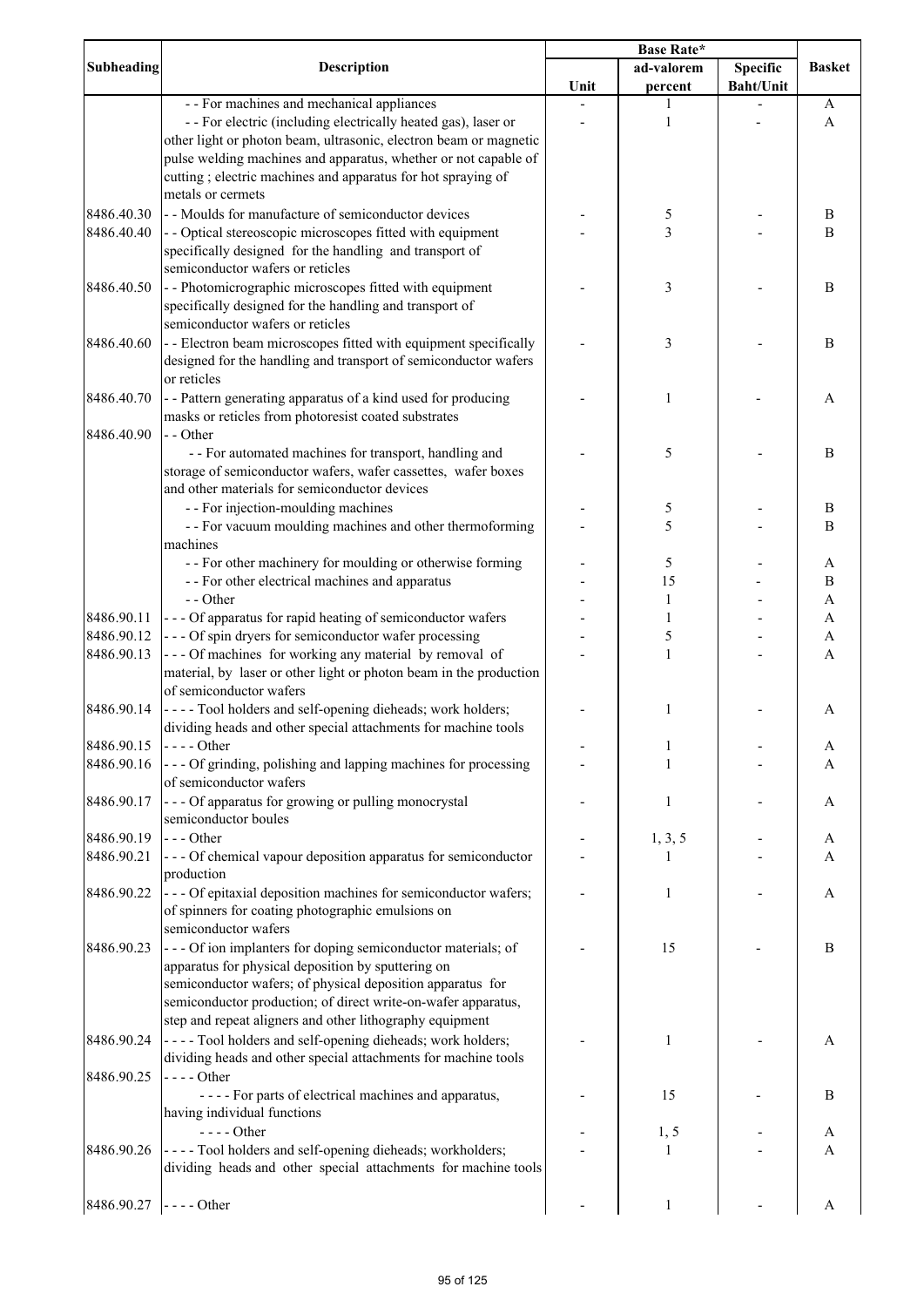| <b>Subheading</b> | <b>Description</b>                                                                                                               | <b>Base Rate*</b> |            |                  |               |
|-------------------|----------------------------------------------------------------------------------------------------------------------------------|-------------------|------------|------------------|---------------|
|                   |                                                                                                                                  |                   | ad-valorem | <b>Specific</b>  | <b>Basket</b> |
|                   |                                                                                                                                  | Unit              | percent    | <b>Baht/Unit</b> |               |
| 8486.90.28        | --- Of resistance heated furnaces and ovens for the                                                                              |                   | 1          |                  | A             |
|                   | manufacture of semiconductor devices on semiconductor                                                                            |                   |            |                  |               |
|                   | wafers; of inductance or dielectric furnaces and ovens for the                                                                   |                   |            |                  |               |
|                   | manufacture of semiconductor devices on semiconductor wafers                                                                     |                   |            |                  |               |
|                   |                                                                                                                                  |                   |            |                  |               |
| 8486.90.29        | $--$ Other                                                                                                                       |                   |            |                  |               |
|                   | --- For parts and accessories of apparatus and equipment                                                                         |                   | 10         |                  | $\, {\bf B}$  |
|                   | for photographic (including cinematographic) laboratories                                                                        |                   |            |                  |               |
|                   | (including apparatus for the projection or drawing of circuit                                                                    |                   |            |                  |               |
|                   | patterns on sensitised semiconductor materials); negatoscopes;                                                                   |                   |            |                  |               |
|                   | projection screens                                                                                                               |                   |            |                  |               |
|                   | $--$ Other                                                                                                                       |                   | 1, 3, 5    |                  | A             |
| 8486.90.31        | --- Of apparatus for dry etching patterns on flat panel display                                                                  |                   | 1          |                  | A             |
|                   | substrates                                                                                                                       |                   |            |                  |               |
| 8486.90.32        | ---- Tool holders and self-opening dieheads; work holders;                                                                       |                   | 1          |                  | A             |
| 8486.90.33        | dividing heads and other special attachments for machine tools                                                                   |                   |            |                  |               |
|                   | $---Other$<br>---- For parts of electrical machines and apparatus,                                                               |                   | 15         |                  | B             |
|                   | having individual functions                                                                                                      |                   |            |                  |               |
|                   | $--- Other$                                                                                                                      |                   | 1, 5       |                  | A             |
| 8486.90.34        | --- Of chemical vapour deposition apparatus for flat panel                                                                       |                   | 1          |                  | A             |
|                   | display production                                                                                                               |                   |            |                  |               |
| 8486.90.35        | --- Of spinners for coating photosensitive emulsions on flat                                                                     |                   |            |                  |               |
|                   | panel display substrates;                                                                                                        |                   |            |                  |               |
|                   | --- For parts of machines and mechanical appliances                                                                              |                   | 1          |                  | A             |
|                   | $--$ Other                                                                                                                       |                   | 15         |                  | B             |
| 8486.90.36        | --- Of apparatus for physical deposition on flat panel display                                                                   |                   |            |                  |               |
|                   | substrates                                                                                                                       |                   |            |                  |               |
|                   | --- For parts of machines and mechanical appliances                                                                              |                   | 1          |                  | A             |
|                   |                                                                                                                                  |                   |            |                  |               |
|                   | $--$ Other                                                                                                                       |                   | 15         |                  | B             |
| 8486.90.39        | $\left  - -$ Other                                                                                                               |                   | 1, 3, 5    |                  | A             |
| 8486.90.41        | --- Of focused ion beam milling machine to produce or repair                                                                     |                   | -1         |                  | A             |
|                   | masks and reticles for patterns on semiconductor devices                                                                         |                   |            |                  |               |
| 8486.90.42        | - - - Of die attach apparatus, tape automated bonders, wire                                                                      |                   | 1, 3       |                  | A             |
|                   | bonders and of encapsulation equipment for assembly of                                                                           |                   |            |                  |               |
| 8486.90.43        | semiconductors                                                                                                                   |                   |            |                  |               |
|                   | --- Of automated machines for transport, handling and storage<br>of semiconductor wafers, wafer cassettes, wafer boxes and other |                   |            |                  |               |
|                   | materials for semiconductor devices                                                                                              |                   |            |                  |               |
|                   | --- For parts of machines and mechanical appliances                                                                              |                   | 1          |                  | A             |
| 8486.90.44        | --- Of optical stereoscopic and photomicrographic microscopes                                                                    |                   | 3          |                  | B             |
|                   | fitted with equipment specifically designed for the handling and                                                                 |                   |            |                  |               |
|                   | transport of semiconductor wafers or reticles                                                                                    |                   |            |                  |               |
| 8486.90.45        | --- Of electron beam microscopes fitted with equipment                                                                           |                   | 3          |                  | B             |
|                   | specifically designed for the handling and transport of                                                                          |                   |            |                  |               |
|                   | semiconductor wafers or reticles                                                                                                 |                   |            |                  |               |
| 8486.90.46        | - - - Of pattern generating apparatus of a kind used for producing                                                               |                   | 1          |                  | A             |
|                   | masks or reticles from photoresist coated substrates, including                                                                  |                   |            |                  |               |
|                   | printed circuit assemblies                                                                                                       |                   |            |                  |               |
| 8486.90.49        | $--$ Other                                                                                                                       |                   | 1, 3       |                  | A             |
| 8487.10.00        | - Ships' or boats' propellers and blades therefor                                                                                |                   | 15         |                  | B             |
| 8501.10.11        | --- Stepper motors                                                                                                               |                   | 10         |                  | A             |
| 8501.10.12        | - - - Spindle motors                                                                                                             |                   | 10         |                  | A             |
| 8501.10.19        | $--$ Other                                                                                                                       |                   | 10         |                  | A             |
| 8501.10.91        | --- Stepper motors                                                                                                               |                   | 10         |                  | A             |
| 8501.10.92        | - - - Spindle motors                                                                                                             |                   | 10         |                  | A             |
| 8501.10.99        | --- Other                                                                                                                        |                   | 10         |                  | A             |
| 8501.20.11        | --- Of an output exceeding 746 W                                                                                                 |                   | 10         |                  | A             |
| 8501.20.19        | --- Other                                                                                                                        |                   | 10         |                  | A             |
| 8501.20.20        | - - Of an output exceeding 1 kW                                                                                                  |                   | 10         |                  | A             |
| 8501.31.10        | --- Motors                                                                                                                       |                   | 10         |                  | A             |
| 8501.31.20        | --- Generators                                                                                                                   |                   | 10         |                  | A             |
| 8501.32.00        | - - Of an output exceeding 750 W but not exceeding 75 kW                                                                         |                   | 1          |                  | A             |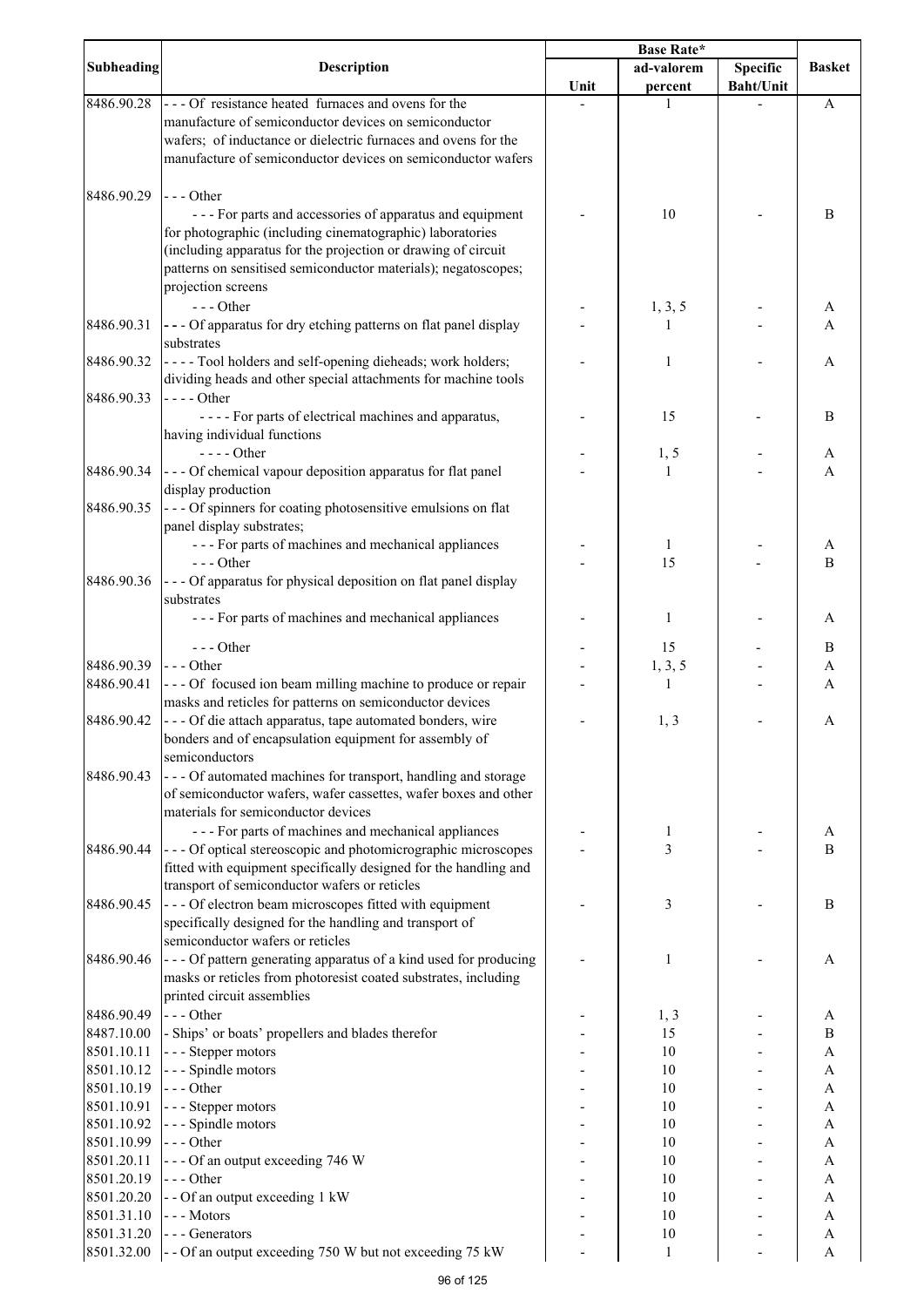|                   |                                                                              | <b>Base Rate*</b> |            |                  |                           |
|-------------------|------------------------------------------------------------------------------|-------------------|------------|------------------|---------------------------|
| <b>Subheading</b> | <b>Description</b>                                                           |                   | ad-valorem | <b>Specific</b>  | <b>Basket</b>             |
|                   |                                                                              | Unit              | percent    | <b>Baht/Unit</b> |                           |
| 8501.33.00        | - - Of an output exceeding 75 kW but not exceeding 375 kW                    |                   | L          |                  | A                         |
| 8501.34.00        | - - Of an output exceeding 375 kW                                            |                   | 1          |                  | A                         |
| 8501.40.10        | - - Of an output not exceeding 1 kW                                          |                   | 1          |                  | A                         |
| 8501.40.20        | - - Of an output exceeding 1 kW                                              |                   | 1          |                  | A                         |
| 8501.51.00        | - - Of an output not exceeding 750 W                                         |                   | 10         |                  | A                         |
| 8501.52.10        | --- Of an output not exceeding 1 kW                                          |                   | 10         |                  | A                         |
|                   |                                                                              |                   |            |                  |                           |
| 8501.52.20        | --- Of an output exceeding 1 kW but not exceeding 37.5 kW                    |                   | 10         |                  | A                         |
| 8501.52.30        | --- Of an output exceeding 37.5 kW                                           |                   | 10         |                  | A                         |
| 8501.53.00        | - - Of an output exceeding 75 kW                                             |                   | 1          |                  | A                         |
| 8501.61.10        | --- Of an output not exceeding 12.5 kVA                                      |                   | 10         |                  | A                         |
| 8501.61.20        | --- Of an output exceeding 12.5 kVA                                          |                   | 10         |                  | A                         |
| 8501.62.10        | --- Of an output exceeding 75 kVA but not exceeding 150 kVA                  |                   | 10         |                  | A                         |
|                   |                                                                              |                   |            |                  |                           |
| 8501.62.90        | --- Of an output exceeding 150 kVA but not exceeding 375 kVA                 |                   | 10         |                  | A                         |
| 8501.63.00        | - - Of an output exceeding 375 kVA but not exceeding 750 kVA                 |                   | 10         |                  | A                         |
| 8501.64.00        |                                                                              |                   |            |                  |                           |
|                   | - - Of an output exceeding 750 kVA                                           |                   | 10         |                  | A                         |
| 8502.13.10        | $--$ Of an output of 12,500 kVA (10,000 kW) or more                          |                   | 15         |                  | $\bf{B}$                  |
| 8502.13.90        | $--$ Other                                                                   |                   | 15         |                  | $\, {\bf B}$              |
| 8502.20.10        | - - Of an output not exceeding 75 kVA                                        |                   | 15         |                  | $\, {\bf B}$              |
| 8502.20.20        | -- Of an output exceeding 75 kVA but not exceeding 100<br>kVA                |                   | 15         |                  | $\bf{B}$                  |
| 8502.20.30        | - - Of an output exceeding 100 kVA but not exceeding 10,000<br>kVA           |                   | 15         |                  | $\bf{B}$                  |
| 8502.20.41        | $--$ Of an output of 12,500 kVA (10,000 kW) or more                          |                   | 15         |                  | B                         |
| 8502.20.49        | $--$ Other                                                                   |                   | 15         |                  | $\bf{B}$                  |
| 8502.31.10        | --- Of an output not exceeding 10,000 kVA                                    |                   | 15         |                  | $\bf{B}$                  |
|                   |                                                                              |                   |            |                  |                           |
| 8502.31.90        | --- Of an output exceeding 10,000 kVA                                        |                   | 15         |                  | $\, {\bf B}$              |
| 8502.39.10        | --- Of an output not exceeding 10 kVA                                        |                   | 15         |                  | $\bf{B}$                  |
| 8502.39.20        | --- Of an output exceeding 10 kVA but not exceeding 10,000                   |                   | 15         |                  | $\bf{B}$                  |
|                   | kVA                                                                          |                   |            |                  |                           |
| 8502.39.31        | $---$ Of an output of 12,500 kVA (10,000 kW) or more                         |                   | 15         |                  | B                         |
| 8502.39.39        | $--- Other$                                                                  |                   | 15         |                  | $\, {\bf B}$              |
| 8502.40.00        | - Electric rotary converters                                                 |                   | 10         |                  | $\, {\bf B}$              |
| 8503.00.11        | - - Stator for ceiling fans                                                  |                   | 10         |                  | A                         |
| 8503.00.12        | -- Parts for motor of less than 1.5 kW or more than 75 kW                    |                   | 10         |                  | A                         |
| 8503.00.13        | -- Parts for motor more than 1.5kW but not more than 75 kW                   |                   | 10         |                  | A                         |
| 8503.00.19        | - - Other                                                                    |                   | 10         |                  | A                         |
| 8503.00.90        | - Other                                                                      |                   | 10         |                  | A                         |
| 8504.10.00        | - Ballasts for discharge lamps or tubes                                      |                   | 15         |                  | $\, {\bf B}$              |
|                   |                                                                              |                   |            |                  |                           |
| 8504.31.10        | - - - Instrument potential transformers                                      |                   | 15         |                  | $\, {\bf B}$              |
| 8504.31.20        | --- Instrument current transformers                                          |                   | 15         |                  | $\bf{B}$                  |
| 8504.31.30        | --- Flyback transformers                                                     |                   | 15         |                  | $\, {\bf B}$              |
| 8504.31.40        | --- Intermediate frequency transformers                                      |                   | 15         |                  | $\, {\bf B}$              |
| 8504.31.50        | - - - Step up/down transformers, slide regulators, stabilisers               |                   | 15         |                  | $\, {\bf B}$              |
| 8504.31.90        | $--$ Other                                                                   |                   | 15         |                  | $\, {\bf B}$              |
| 8504.32.11        | - - - - Matching transformer                                                 |                   | 15         |                  | $\, {\bf B}$              |
| 8504.32.19        | $--- Other$                                                                  |                   | 15         |                  | $\, {\bf B}$              |
| 8504.32.20        | --- Of a kind used with toys, scale models or similar recreational<br>models |                   | 15         |                  | $\bf{B}$                  |
| 8504.32.30        | --- Other, high frequency                                                    |                   | 15         |                  | B                         |
| 8504.32.41        | - - - - Matching transformers                                                |                   | 15         |                  | $\bf{B}$                  |
|                   |                                                                              |                   |            |                  |                           |
| 8504.32.49        | $\left  \text{-- --Other} \right $                                           |                   | 15         |                  | $\bf{B}$                  |
| 8504.32.51        | - - - - Matching transformers                                                |                   | 15         |                  | B                         |
| 8504.32.59        | $--- Other$                                                                  |                   | 15         |                  | B                         |
| 8504.33.11        | - - - - Matching transformers                                                |                   | 15         |                  | B                         |
| 8504.33.19        | $\left  \text{---}$ Other                                                    |                   | 15         |                  | B                         |
| 8504.33.91        | - - - - Matching transformers                                                |                   | 15         |                  | $\bf{B}$                  |
| 8504.33.99        | $--$ Other                                                                   |                   | 15         |                  | $\bf{B}$                  |
| 8504.34.11        | - - - - - Matching transformers                                              |                   | 15         |                  | A                         |
| 8504.34.12        | $---Other$                                                                   |                   | 15         |                  | A                         |
| 8504.34.13        | - - - - - Matching transformers                                              |                   | 15         |                  | $\boldsymbol{A}$          |
|                   | 8504.34.14 $\vert \cdot \vert$ - - - - - Other                               |                   | 15         |                  | $\boldsymbol{\mathsf{A}}$ |
|                   |                                                                              |                   |            |                  |                           |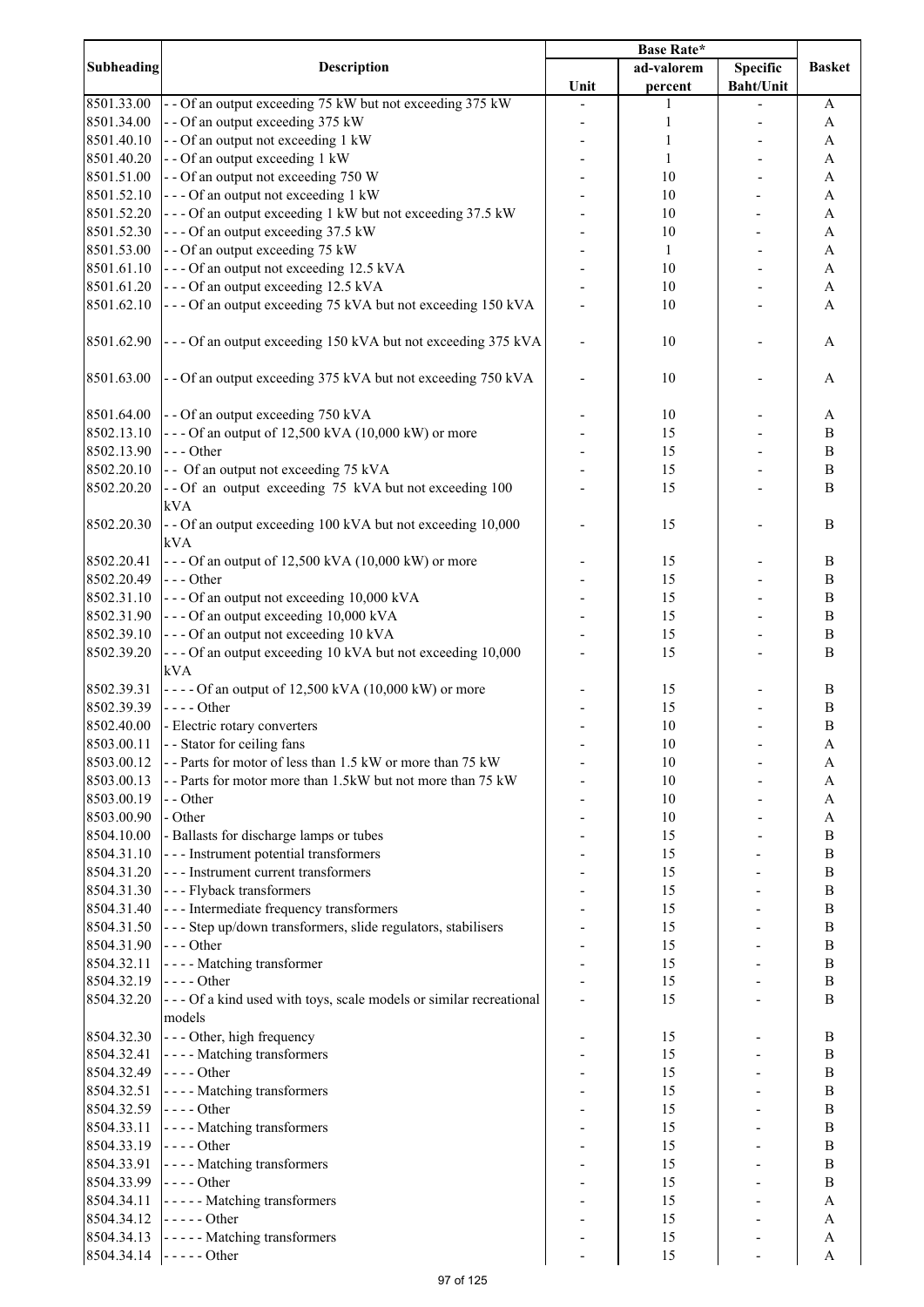|                          |                                                                                               | <b>Base Rate*</b> |              |                  |                   |
|--------------------------|-----------------------------------------------------------------------------------------------|-------------------|--------------|------------------|-------------------|
| <b>Subheading</b>        | <b>Description</b>                                                                            |                   | ad-valorem   | <b>Specific</b>  | <b>Basket</b>     |
|                          |                                                                                               | Unit              | percent      | <b>Baht/Unit</b> |                   |
| 8504.34.21               | - - - - Matching transformers                                                                 |                   | 15           |                  | A                 |
| 8504.34.29               | $\left  \text{---}$ Other                                                                     |                   | 15           |                  | A                 |
| 8504.50.10               | - - Inductors for power supplies for automatic data processing                                |                   | 15           |                  | A                 |
|                          | machines and units thereof, and telecommunication apparatus                                   |                   |              |                  |                   |
| 8504.50.20<br>8504.50.91 | - - Chip type fixed inductors<br>--- Having a power handling capacity exceeding 2,500 kVA but |                   | 15<br>15     |                  | A                 |
|                          | not exceeding 10,000 kVA                                                                      |                   |              |                  | A                 |
| 8504.50.92               | --- Having a power handling capacity exceeding 10,000 kVA                                     |                   | 15           |                  | A                 |
| 8504.50.93               | --- Having a power handling capacity not exceeding 2,500 kVA                                  |                   | 15           |                  | A                 |
|                          |                                                                                               |                   |              |                  |                   |
| 8504.90.10               | - - Of goods of subheading of 8504.10                                                         |                   | 1            |                  | A                 |
| 8504.90.20               | -- Printed circuit assemblies for the goods of subheading                                     |                   | 1            |                  | A                 |
|                          | 8504.40.11, 8504.40.19 or 8504.50.10                                                          |                   |              |                  |                   |
| 8504.90.31               | --- Radiator panels; flat tube radiators assemblies for                                       |                   | 1            |                  | A                 |
|                          | distribution and power transformers                                                           |                   |              |                  |                   |
| 8504.90.39               | $--$ Other                                                                                    |                   | 1            |                  | A                 |
| 8504.90.41               | - - - Radiator panels; flat tube radiators assemblies for                                     |                   | 1            |                  | A                 |
|                          | distribution and power transformers                                                           |                   |              |                  |                   |
| 8504.90.49               | $--$ Other                                                                                    |                   |              |                  | A                 |
| 8504.90.50               | - - Other, for inductors of a capacity not exceeding 2,500 kVA                                |                   |              |                  | A                 |
| 8504.90.60               | - - Other, for inductors of a capacity exceeding 2,500 kVA                                    |                   |              |                  | $\mathbf{A}$      |
| 8504.90.90               | - - Other                                                                                     |                   |              |                  | $\mathbf{A}$      |
| 8505.11.00               | - - Of metal                                                                                  |                   |              |                  | $\mathbf{A}$      |
| 8505.19.00               | - - Other                                                                                     |                   |              |                  | A                 |
| 8505.20.00               | - Electro-magnetic couplings, clutches and brakes                                             |                   |              |                  | $\mathbf{A}$      |
| 8505.90.10               | - - Electro magnetic or permanent magnet chucks, clamps and<br>similar holding devices        |                   | $\mathbf{1}$ |                  | A                 |
| 8505.90.20               | -- Parts of goods of subheading 8505.20                                                       |                   | 1            |                  | A                 |
| 8505.90.90               | - - Other                                                                                     |                   | 1            |                  | A                 |
| 8506.30.00               | - Mercuric oxide                                                                              |                   | 15           |                  | $\boldsymbol{B}$  |
| 8506.40.00               | - Silver oxide                                                                                |                   | 15           |                  | $\boldsymbol{B}$  |
| 8506.50.00               | - Lithium                                                                                     |                   | 15           |                  | $\boldsymbol{B}$  |
| 8506.60.00               | - Air-zinc                                                                                    |                   | 15           |                  | $\, {\bf B}$      |
| 8506.80.10               | - - Zinc carbon, having an external volume not exceeding 300 cm <sup>3</sup>                  |                   | 15           |                  | A                 |
|                          |                                                                                               |                   |              |                  |                   |
| 8506.80.20               | - - Zinc carbon, having an external volume exceeding $300 \text{ cm}^3$                       |                   | 15           |                  | A                 |
| 8506.80.90               | - - Other                                                                                     |                   | 15           |                  | A                 |
| 8506.90.00               | - Parts                                                                                       |                   | 15           |                  | B                 |
| 8507.30.00               | - Nickel-cadmium                                                                              |                   | 15           |                  | A                 |
| 8507.40.00               | - Nickel-iron                                                                                 |                   | 15           |                  | A                 |
| 8508.19.00               | - - Other                                                                                     |                   |              |                  |                   |
|                          | - - Other, except for dosmestic use                                                           |                   | 1            |                  | A                 |
| 8508.60.00               | - Other vacuum cleaners                                                                       |                   | 1            |                  | A                 |
| 8508.70.00               | - Parts                                                                                       |                   |              |                  |                   |
|                          | - Of good of subheading 8508.11.00                                                            |                   | 30           |                  | $\, {\bf B}$      |
|                          | - Of good of subheading 8508.19.00 for domestic use                                           |                   | 30           |                  | B                 |
|                          | - Other                                                                                       |                   | $\mathbf{1}$ |                  | A                 |
| 8509.40.00               | - Food grinders and mixers; fruit or vegetable juice extractors                               |                   | 30           |                  | B                 |
| 8509.80.90               | - - Other                                                                                     |                   | 30           |                  | $\bf{B}$          |
| 8509.90.10               | -- Of goods of subheading 8509.80.10                                                          |                   | 30           |                  | $\, {\bf B}$      |
| 8509.90.20               | - - Of goods of subheading 8509.40.00 or 8509.80.90                                           |                   | 30           |                  | $\boldsymbol{B}$  |
| 8510.10.00               | - Shavers                                                                                     |                   | 30           |                  | $\boldsymbol{B}$  |
| 8510.20.00               | - Hair clippers                                                                               |                   | 20           |                  | $\, {\bf B}$      |
| 8510.30.00               | - Hair-removing appliances<br>- Parts                                                         |                   | 30<br>20     |                  | $\, {\bf B}$<br>B |
| 8510.90.00               |                                                                                               |                   |              |                  |                   |
| 8511.10.10<br>8511.10.90 | - - Of a kind suitable for aircraft engines<br>- - Other                                      |                   | 15<br>15     |                  | A<br>A            |
| 8511.20.00               | - Ignition magnetos; magneto-dynamos; magnetic flywheels                                      |                   | 15           |                  | $\, {\bf B}$      |
| 8511.30.20               | - - Unassembled distributors and unassembled ignition coils,                                  |                   | 15           |                  | A                 |
|                          | excluding those of a kind used for aircraft engines                                           |                   |              |                  |                   |
| 8511.30.90               | - - Other                                                                                     |                   | 15           |                  | A                 |
| 8511.40.10               | - - Of a kind used for aircraft engines                                                       |                   | 15           |                  | A                 |
| 8511.40.20               | - - Other unassembled starter motors                                                          |                   | 15           |                  | A                 |
|                          |                                                                                               |                   |              |                  |                   |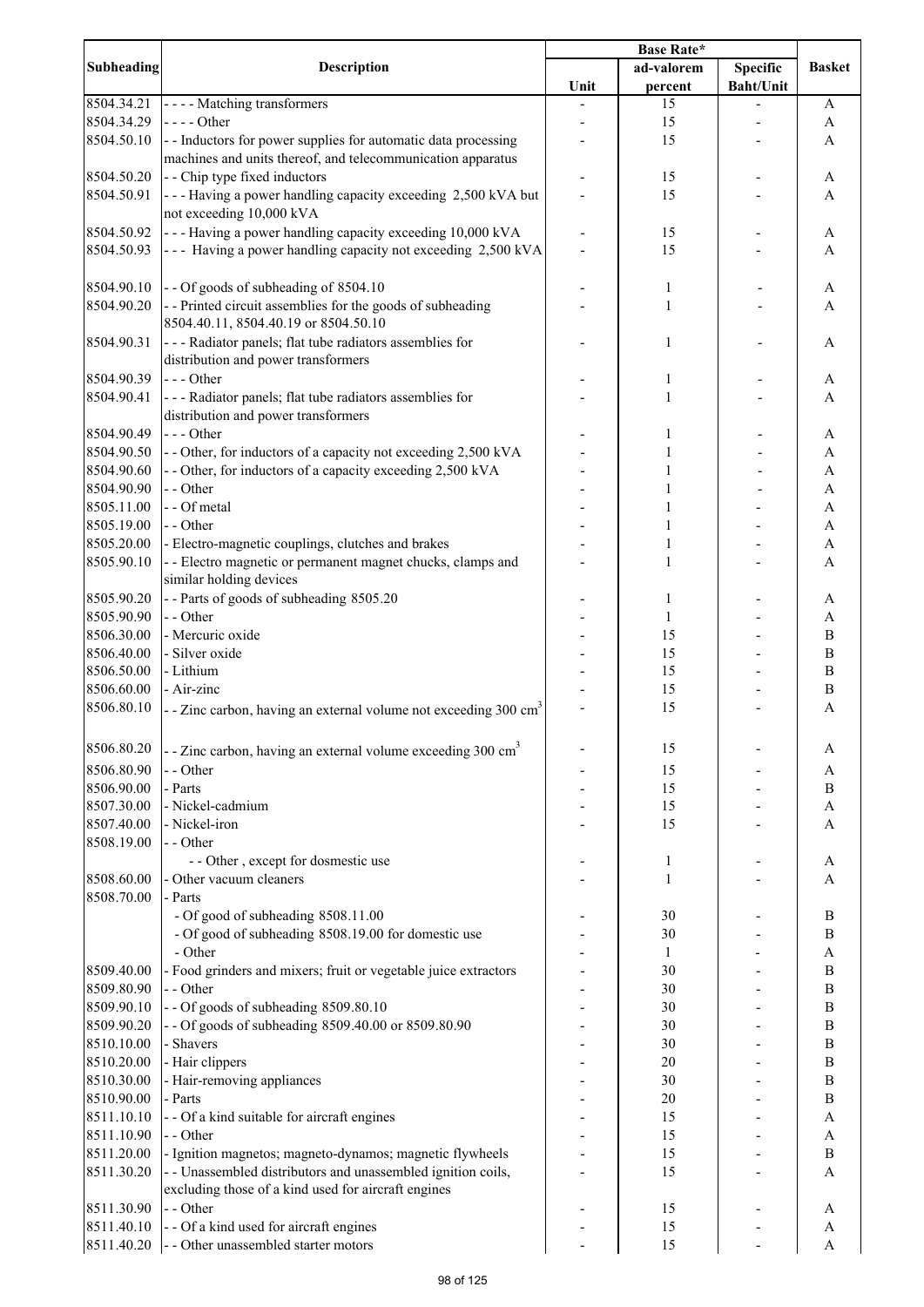|                   |                                                                      | Base Rate* |                |                  |                           |
|-------------------|----------------------------------------------------------------------|------------|----------------|------------------|---------------------------|
| <b>Subheading</b> | <b>Description</b>                                                   |            | ad-valorem     | Specific         | <b>Basket</b>             |
|                   |                                                                      | Unit       | percent        | <b>Baht/Unit</b> |                           |
| 8511.40.30        | - Starter motors for vehicles of headings 87.01 to 87.05             |            | 15             |                  | A                         |
| 8511.40.90        | - - Other                                                            |            | 15             |                  | A                         |
| 8511.50.10        | - - Of a kind used for aircraft engines                              |            | 15             |                  | A                         |
| 8511.50.20        | - - Other unassembled alternators                                    |            | 15             |                  | A                         |
| 8511.50.30        | -- Other alternators for vehicles of headings 87.01 to 87.05         |            | 15             |                  | A                         |
| 8511.50.90        | - - Other                                                            |            | 15             |                  | A                         |
| 8511.80.00        |                                                                      |            |                |                  |                           |
|                   | - Other equipment                                                    |            | 15             |                  | B                         |
| 8511.90.00        | - Parts                                                              |            | 15             |                  | B                         |
| 8512.10.00        | - Lighting or visual signalling equipment of a kind used on          |            | 15             |                  | B                         |
|                   | bicycles                                                             |            |                |                  |                           |
| 8512.20.10        | - - For motor cars, assembled                                        |            | 15             |                  | A                         |
| 8512.20.20        | - - Unassembled lighting or visual signalling equipment              |            | 15             |                  | A                         |
| 8512.20.90        | - - Other                                                            |            | 15             |                  | A                         |
| 8512.30.10        | - - Horns and sirens, assembled                                      |            | 15             |                  | A                         |
| 8512.30.20        | - - Unassembled sound signalling equipment                           |            | 15             |                  | A                         |
| 8512.30.90        | - - Other                                                            |            | 15             |                  | A                         |
| 8512.40.00        | - Windscreen wipers, defrosters and demisters                        |            | 15             |                  | $\mathbf{A}$              |
| 8512.90.10        | -- Of goods of subheading 8512.10                                    |            | 15             |                  | $\mathbf{A}$              |
|                   |                                                                      |            |                |                  |                           |
| 8512.90.20        | - - Of goods of subheading 8512.20, 8512.30, or 8512.40              |            | 15             |                  | A                         |
| 8513.10.10        | - - Miners' helmet lamps                                             |            | 15             |                  | $\, {\bf B}$              |
| 8513.10.20        | - - Quarrymen's lamps                                                |            | 15             |                  | $\, {\bf B}$              |
| 8513.10.90        | - - Other                                                            |            | 15             |                  | $\bf{B}$                  |
| 8513.90.30        | - - Flashlight reflectors; flashlight switch slides of plastics      |            | 15             |                  | $\bf{B}$                  |
| 8513.90.90        | - - Other                                                            |            | 15             |                  | $\bf{B}$                  |
| 8514.10.00        | - Resistance heated furnaces and ovens                               |            | $\mathfrak{Z}$ |                  | B                         |
| 8514.20.20        | - - Electric furnaces or ovens for the manufacture of PCB/PWBs       |            | 1              |                  | $\overline{B}$            |
|                   | or PCAs                                                              |            |                |                  |                           |
| 8514.20.90        | - - Other                                                            |            | 1              |                  | B                         |
| 8514.30.20        | - - Electric furnaces or ovens for the manufacture of PCB/PWBs       |            | 1              |                  | B                         |
|                   |                                                                      |            |                |                  |                           |
|                   | or PCAs                                                              |            |                |                  |                           |
| 8514.30.90        | - - Other                                                            |            | 1              |                  | B                         |
| 8514.40.00        | - Other equipment for the heat treatment of materials by             |            | 1              |                  | B                         |
|                   | induction or dielectric loss                                         |            |                |                  |                           |
| 8514.90.20        | - - Parts of industrial or laboratory electric furnaces or ovens for |            | 1              |                  | A                         |
|                   | the manufacture of PCB/PWBs or PCAs                                  |            |                |                  |                           |
| 8514.90.90        | - - Other                                                            |            |                |                  | A                         |
| 8515.11.00        | - - Soldering irons and guns                                         |            | 1              |                  | A                         |
| 8515.19.10        | --- Machines and apparatus for soldering components on               |            | 1              |                  | A                         |
|                   | <b>PCB/PWBs</b>                                                      |            |                |                  |                           |
| 8515.19.90        | $--$ Other                                                           |            | 1              |                  | A                         |
| 8515.21.00        | - - Fully or partly automatic                                        |            | 1              |                  | A                         |
|                   |                                                                      |            |                |                  |                           |
| 8515.29.00        | - - Other                                                            |            |                |                  | $\mathbf{A}$              |
| 8515.31.00        | - - Fully or partly automatic                                        |            |                |                  | A                         |
| 8515.39.10        | --- AC arc welders, transformer type                                 |            |                |                  | $\mathbf{A}$              |
| 8515.39.90        | $--- Other$                                                          |            |                |                  | $\mathbf{A}$              |
| 8515.80.10        | - - Electric machines and apparatus for hot spraying of metals or    |            | 1              |                  | $\mathbf{A}$              |
|                   | sintered metal carbides                                              |            |                |                  |                           |
| 8515.80.90        | - - Other                                                            |            | 1              |                  | A                         |
| 8515.90.10        | - - Of AC arc welders, transformer type                              |            | 1              |                  | $\boldsymbol{\mathsf{A}}$ |
| 8515.90.20        | - - Parts of machine apparatus for soldering components on           |            | 1              |                  | $\mathbf{A}$              |
|                   | <b>PCB/PWBs</b>                                                      |            |                |                  |                           |
| 8515.90.90        | - - Other                                                            |            | 1              |                  | A                         |
| 8516.21.00        | - - Storage heating radiators                                        |            | 20             |                  | $\, {\bf B}$              |
|                   | - - Other                                                            |            |                |                  |                           |
| 8516.29.00        |                                                                      |            | 20             |                  | $\bf{B}$                  |
| 8516.31.00        | - - Hair dryers                                                      |            | 20             |                  | B                         |
| 8516.32.00        | - - Other hair-dressing apparatus                                    |            | 20             |                  | $\bf{B}$                  |
| 8516.33.00        | - - Hand-drying apparatus                                            |            | 20             |                  | B                         |
| 8516.50.00        | - Microwave ovens                                                    |            | 30             |                  | $\bf{B}$                  |
| 8516.60.10        | - - Rice cookers                                                     |            | 20             |                  | $\, {\bf B}$              |
| 8516.60.90        | - - Other                                                            |            | 20             |                  | $\, {\bf B}$              |
| 8516.71.00        | - - Coffee or tea makers                                             |            | 30             |                  | $\, {\bf B}$              |
| 8516.72.00        | - - Toasters                                                         |            | 20             |                  | B                         |
| 8516.79.10        | --- Kettles                                                          |            | 20             |                  | $\, {\bf B}$              |
| 8516.79.90        | $--$ Other                                                           |            | 20             |                  | B                         |
|                   |                                                                      |            |                |                  |                           |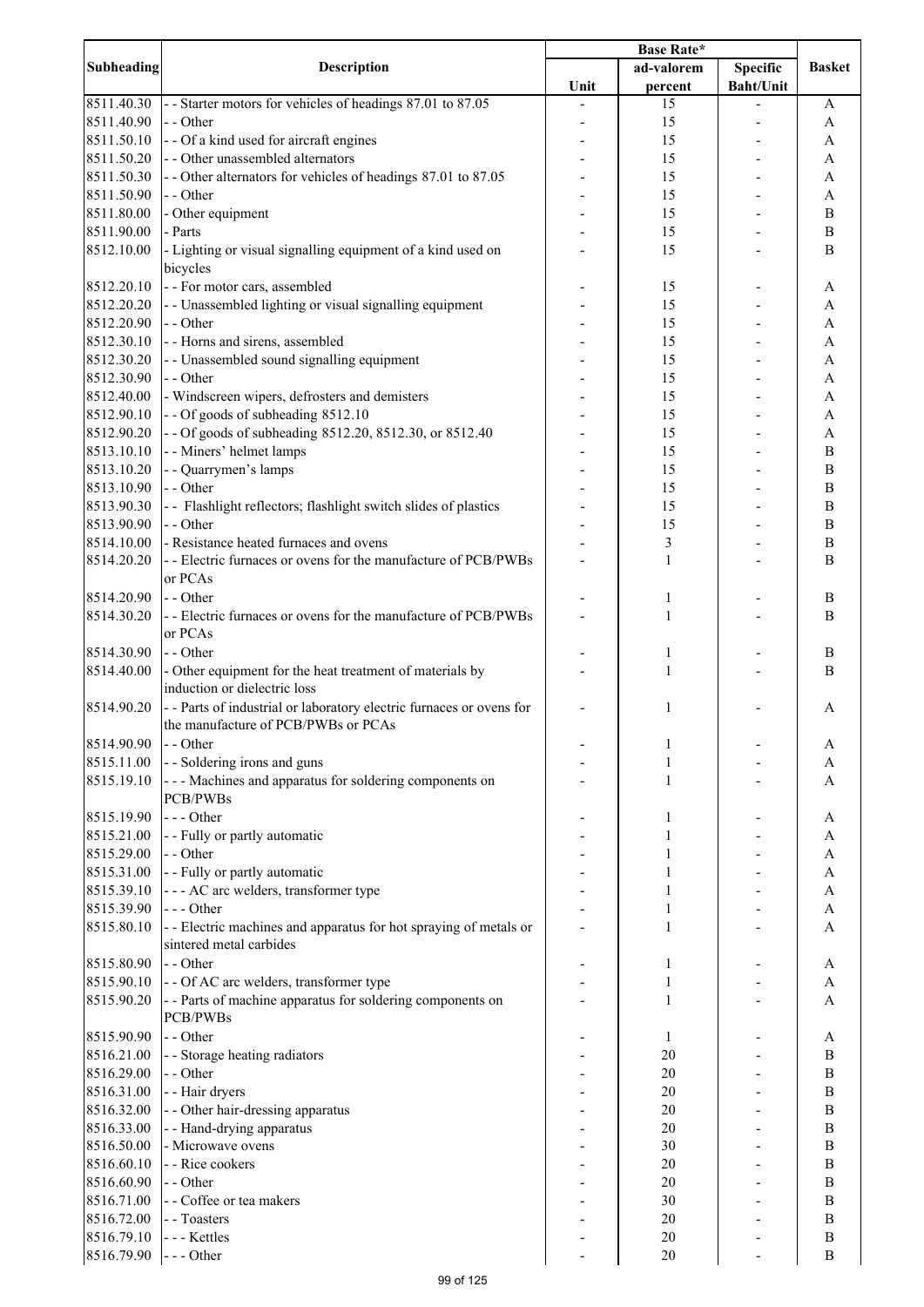|                   |                                                                    | <b>Base Rate*</b> |                                  |                  |               |
|-------------------|--------------------------------------------------------------------|-------------------|----------------------------------|------------------|---------------|
| <b>Subheading</b> | Description                                                        |                   | ad-valorem                       | <b>Specific</b>  | <b>Basket</b> |
|                   |                                                                    | Unit              | percent                          | <b>Baht/Unit</b> |               |
| 8516.80.10        | - For type-founding or type-setting machines; for industrial       |                   | 15                               |                  | $\bf{B}$      |
|                   | furnaces                                                           |                   |                                  |                  |               |
| 8516.80.20        | - - Sealed hotplates for domestic appliances                       |                   | 15                               |                  | B             |
| 8516.80.30        | - - Other, for domestic appliances                                 |                   | 15                               |                  | B             |
| 8516.80.90        | - - Other                                                          |                   | 15                               |                  | B             |
| 8516.90.20        | - - Of goods of subheading 8516.33, 8516.50, 8516.60, 8516.71      |                   | 15                               |                  | B             |
|                   | or 8516.79.10                                                      |                   |                                  |                  |               |
| 8516.90.30        | -- Of goods of subheading 8516.10                                  |                   | 15                               |                  | B             |
| 8516.90.90        | - - Other                                                          |                   | 15                               |                  | $\bf{B}$      |
| 8517.11.00        | - - Line telephone sets with cordless handsets                     |                   | 3.78                             |                  | A             |
| 8517.12.00        | - - Telephones for cellular networks or for other wireless         |                   | $\boldsymbol{0}$                 |                  | A             |
|                   | networks                                                           |                   |                                  |                  |               |
| 8517.18.00        | - - Other                                                          |                   | 3.78                             |                  | A             |
| 8517.61.00        | - - Base stations                                                  |                   | 0, 3                             |                  | A             |
| 8517.62.10        | --- Radio transmitters and radio receivers of a kind used for      |                   | 3                                |                  | A             |
|                   | simultaneous interpretation at multilingual conferences            |                   |                                  |                  |               |
| 8517.62.21        | - - - - Control and adaptor units, including gateways, bridges and |                   | $\mathbf{0}$                     |                  | A             |
|                   | routers                                                            |                   |                                  |                  |               |
| 8517.62.29        | $---Other$                                                         |                   | $\boldsymbol{0}$                 |                  | A             |
| 8517.62.30        | --- Telephonic or telegraphic switching apparatus                  |                   | 3                                |                  | A             |
| 8517.62.41        | - - - - Modems including cable modems and modem cards              |                   | $\overline{\mathbf{3}}$          |                  | A             |
| 8517.62.42        | - - - - Concentrators or multiplexers                              |                   | $\overline{\mathbf{3}}$          |                  | A             |
| 8517.62.49        | $---Other$                                                         |                   | $\overline{\mathbf{3}}$          |                  | A             |
| 8517.62.51        | ---- Wireless LANs                                                 |                   | $\boldsymbol{0}$                 |                  | A             |
| 8517.62.52        | ---- Transmission and reception apparatus of a kind used for       |                   | $\boldsymbol{0}$                 |                  | A             |
|                   | simultaneous interpretation at multilingual conferences            |                   |                                  |                  |               |
| 8517.62.53        | - - - - Other transmission apparatus for radio-telephony or radio- |                   | $\boldsymbol{0}$                 |                  | A             |
|                   | telegraphy                                                         |                   |                                  |                  |               |
| 8517.62.59        | $---Other$                                                         |                   | $\boldsymbol{0}$                 |                  | A             |
| 8517.62.61        | - - - - For radio telephony or radio-telegraphy                    |                   | $\boldsymbol{0}$                 |                  | A             |
| 8517.62.69        | $---Other$                                                         |                   | 0, 3                             |                  | A             |
| 8517.62.90        | $--$ Other                                                         |                   | $\boldsymbol{0}$                 |                  | A             |
| 8517.69.10        | --- Portable receivers for calling, alerting or paging and paging  |                   | 15                               |                  | B             |
|                   | alert devices, including pagers                                    |                   |                                  |                  |               |
| 8517.69.20        | --- For radio-telephony or radio-telegraphy                        |                   |                                  |                  |               |
|                   | - - - For reception apparatus                                      |                   | 15                               |                  | $\, {\bf B}$  |
|                   | --- Other                                                          |                   | $\mathbf{0}$                     |                  | A             |
| 8517.69.90        | --- Other                                                          |                   |                                  |                  |               |
|                   | - - - For videophones                                              |                   | 3.78<br>15                       |                  | A<br>B        |
|                   | --- For other reception apparatus<br>$--$ Other                    |                   |                                  |                  |               |
| 8517.70.10        | - - Of control and adaptor units including gateways, bridges,      |                   | $\boldsymbol{0}$<br>$\mathbf{0}$ |                  | A<br>A        |
|                   | routers                                                            |                   |                                  |                  |               |
| 8517.70.21        | --- Of cellular telephones                                         |                   | 1                                |                  |               |
| 8517.70.29        | --- Other                                                          |                   | 1                                |                  | A<br>A        |
| 8517.70.31        | - - - For line telephony or line telegraphy                        |                   | 3                                |                  | A             |
| 8517.70.32        | - - - For radio-telephony or radio-telegraphy                      |                   | $\mathbf{1}$                     |                  | A             |
| 8517.70.39        | $--$ Other                                                         |                   | 0, 3                             |                  | A             |
| 8517.70.40        | - - Antennae of a kind used with apparatus for radio-telephony or  |                   | 1                                |                  | A             |
|                   | radio-telegraphy                                                   |                   |                                  |                  |               |
| 8517.70.91        | --- For line telephony or line telegraphy                          |                   | 3                                |                  | A             |
| 8517.70.92        | - - - For radio-telephony or radio-telegraphy                      |                   | $\mathbf{1}$                     |                  | A             |
| 8517.70.99        | --- Other                                                          |                   | 0, 3                             |                  | A             |
| 8518.10.11        | --- Microphones having a frequency range of 300 Hz to 3,400        |                   | 20                               |                  | B             |
|                   | Hz, with a diameter of not exceeding 10 mm and a height not        |                   |                                  |                  |               |
|                   | exceeding 3 mm, for telecommunication use                          |                   |                                  |                  |               |
| 8518.10.19        | --- Other microphones, whether or not with their stands            |                   | 20                               |                  | B             |
| 8518.10.90        | - - Other                                                          |                   | 20                               |                  | $\, {\bf B}$  |
| 8518.21.00        | - - Single loudspeakers, mounted in their enclosures               |                   | 30                               |                  | $\, {\bf B}$  |
| 8518.22.00        | - - Multiple loudspeakers, mounted in the same enclosure           |                   | 30                               |                  | $\, {\bf B}$  |
| 8518.29.10        | --- Box speaker assemblies                                         |                   | 20                               |                  | B             |
| 8518.29.20        | --- Loudspeakers, without housing, having a frequency range of     |                   | 20                               |                  | B             |
|                   | 300 Hz to 3,400 Hz, with a diameter not exceeding 50 mm, for       |                   |                                  |                  |               |
|                   | telecommunication use                                              |                   |                                  |                  |               |
|                   |                                                                    |                   |                                  |                  |               |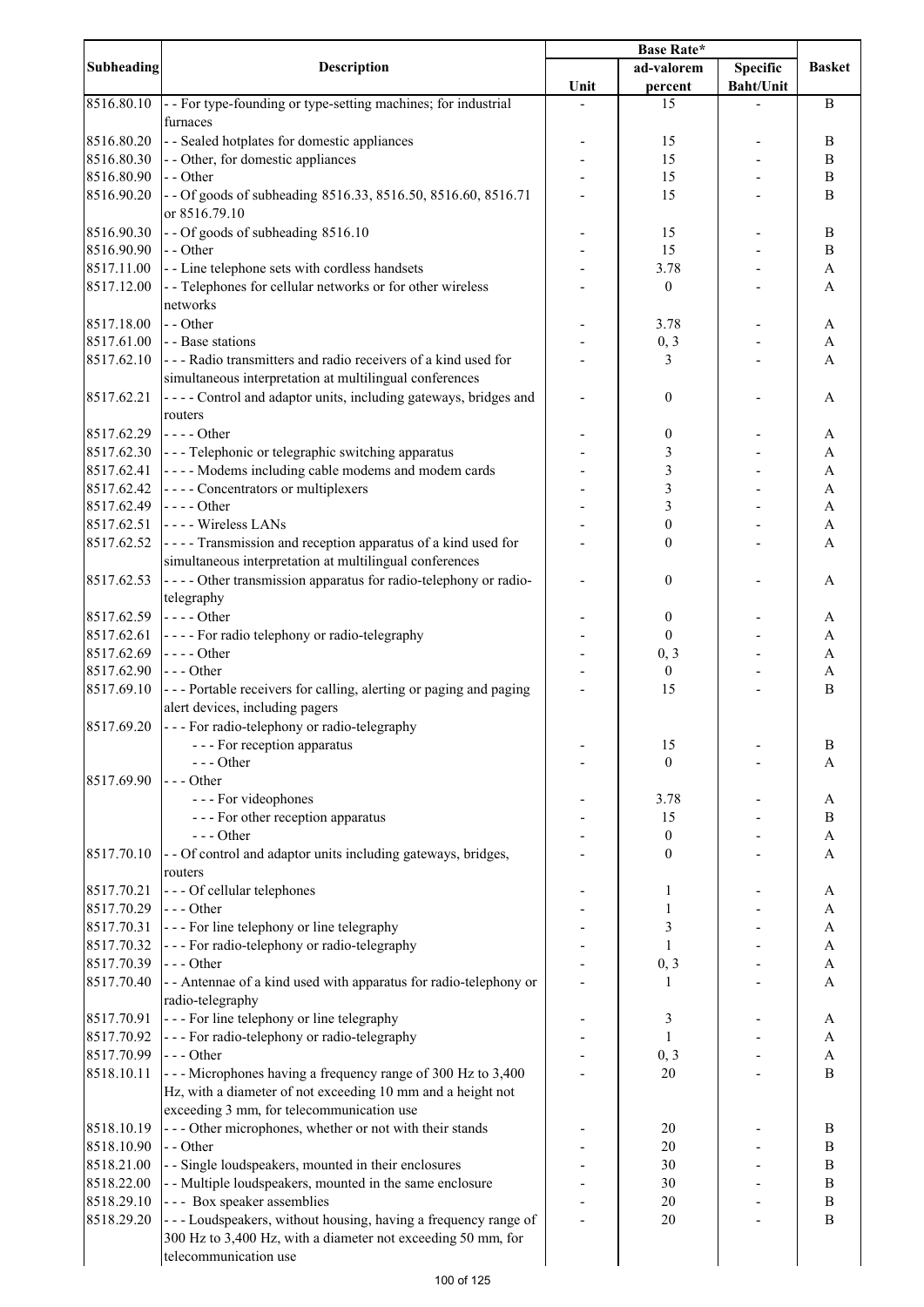|                   |                                                                    | <b>Base Rate*</b> |            |                  |                  |
|-------------------|--------------------------------------------------------------------|-------------------|------------|------------------|------------------|
| <b>Subheading</b> | Description                                                        |                   | ad-valorem | <b>Specific</b>  | <b>Basket</b>    |
|                   |                                                                    | Unit              | percent    | <b>Baht/Unit</b> |                  |
| 8518.29.90        | --- Other                                                          |                   | 20         |                  | $\bf{B}$         |
| 8518.30.10        | - - Headphones                                                     |                   | 20         |                  | $\bf{B}$         |
| 8518.30.20        | - - Earphones                                                      |                   | 20         |                  | B                |
| 8518.30.31        | --- Handsets for telephonic apparatus                              |                   | 20         |                  | $\bf{B}$         |
| 8518.30.39        | $--$ Other                                                         |                   | 20         |                  | $\bf{B}$         |
| 8518.30.40        | - - Line telephone handsets                                        |                   | 20         |                  | $\, {\bf B}$     |
| 8518.30.90        | - - Other                                                          |                   | 20         |                  | $\bf{B}$         |
|                   |                                                                    |                   |            |                  |                  |
| 8518.40.10        | - - Having 6 or more input signal lines, with or without elements  |                   | 20         |                  | $\bf{B}$         |
|                   | for capacity amplifiers                                            |                   |            |                  |                  |
| 8518.40.20        | - - Used as repeaters in line telephony                            |                   | 20         |                  | $\, {\bf B}$     |
| 8518.40.30        | - - Used as repeaters in telephony other than line telephony       |                   | 20         |                  | $\, {\bf B}$     |
| 8518.40.90        | - - Other                                                          |                   | 20         |                  | $\, {\bf B}$     |
| 8518.50.00        | - Electric sound amplifier sets                                    |                   | 20         |                  | $\bf{B}$         |
| 8518.90.10        | -- Of goods of subheading 8518.10.11, 8518.29.20, 8518.30.40       |                   | 20         |                  | $\bf{B}$         |
|                   | or 8518.40.20, including printed circuit assemblies                |                   |            |                  |                  |
| 8518.90.20        | -- Of goods of subheading 8518.40.10                               |                   | 20         |                  | $\, {\bf B}$     |
| 8518.90.90        | - - Other                                                          |                   | 20         |                  | $\bf{B}$         |
| 8519.20.00        | - Apparatus operated by coins, banknotes, bank cards, tokens or    |                   | 30         |                  | $\bf{B}$         |
|                   | by other means of payment                                          |                   |            |                  |                  |
| 8519.30.00        | - Turntables (record-decks)                                        |                   | 30         |                  | $\, {\bf B}$     |
| 8519.50.00        | - Telephone answering machines                                     |                   | 4.67       |                  | $\, {\bf B}$     |
| 8519.81.10        | --- Pocket size cassette recorders, the dimensions of which do     |                   | 20         |                  | B                |
|                   | not exceed 170 mm x 100 mm x 45 mm                                 |                   |            |                  |                  |
|                   |                                                                    |                   |            |                  |                  |
| 8519.81.20        | --- Cassette recorders, with built in amplifiers and one or more   |                   | 20         |                  | B                |
|                   | built in loudspeakers, operating only with an external source of   |                   |            |                  |                  |
|                   | power                                                              |                   |            |                  |                  |
| 8519.81.30        | --- Compact disc players                                           |                   | 30         |                  | B                |
| 8519.81.40        | - - - Transcribing machines                                        |                   | 30         |                  | $\, {\bf B}$     |
| 8519.81.50        | --- Dictating machines not capable of operating without an         |                   | 20         |                  | B                |
|                   | external source of power                                           |                   |            |                  |                  |
| 8519.81.60        | - - - Magnetic tape recorders incorporating sound reproducing      |                   | 20         |                  | B                |
|                   | apparatus, digital audio type                                      |                   |            |                  |                  |
| 8519.81.70        | --- Other sound reproducing apparatus, cassette type               |                   |            |                  |                  |
|                   | --- For not incorporating a sound recording device                 |                   | 30         |                  | B                |
|                   | $--- Other$                                                        |                   | 20         |                  | $\, {\bf B}$     |
| 8519.81.90        | $\vert$ - - Other                                                  |                   |            |                  |                  |
|                   | --- For not incorporating a sound recording device                 |                   | 30         |                  | B                |
|                   | $--- Other$                                                        |                   | 20         |                  | B                |
|                   |                                                                    |                   |            |                  |                  |
| 8519.89.11        | ---- For film of a width less than 16 mm                           |                   | 30         |                  | B                |
| 8519.89.12        | ---- For film of a width of 16 mm or more                          |                   | 30         |                  | $\boldsymbol{B}$ |
| 8519.89.20        | - - - Record-players with or without loudspeakers                  |                   | 30         |                  | $\boldsymbol{B}$ |
| 8519.89.90        | --- Other                                                          |                   |            |                  |                  |
|                   | --- For not incorporating a sound recording device                 |                   | 30         |                  | $\boldsymbol{B}$ |
|                   | $--$ Other                                                         |                   | 20         |                  | $\boldsymbol{B}$ |
| 8521.10.00        | - Magnetic tape-type                                               |                   | 20         |                  | $\, {\bf B}$     |
| 8521.90.11        | --- Of a kind used in cinematography, television or broadcasting   |                   | 20         |                  | B                |
|                   |                                                                    |                   |            |                  |                  |
| 8521.90.19        | $--$ Other                                                         |                   | 20         |                  | B                |
| 8521.90.91        | --- Of a kind used in cinematography, television or broadcasting   |                   | 20         |                  | B                |
|                   |                                                                    |                   |            |                  |                  |
| 8521.90.99        | --- Other                                                          |                   | 20         |                  | B                |
| 8522.10.00        | - Pick-up cartridges                                               |                   | 30         |                  | B                |
| 8522.90.10        | -- Printed circuit boards assemblies for television, broadcasting, |                   | 20         |                  | $\, {\bf B}$     |
|                   | cinematographic sound recorders and reproducers                    |                   |            |                  |                  |
|                   |                                                                    |                   |            |                  |                  |
| 8522.90.20        | - - Printed circuit boards assemblies for telephone answering      |                   | 20         |                  | B                |
|                   |                                                                    |                   |            |                  |                  |
|                   | machines                                                           |                   |            |                  |                  |
| 8522.90.40        | - - Audio or video tapedecks and compact disc mechanisms           |                   | 20         |                  | B                |
| 8522.90.50        | -- Audio or video reproduction heads, magnetic type; magnetic      |                   | 20         |                  | B                |
|                   | erasing heads and rods                                             |                   |            |                  |                  |
| 8522.90.91        | --- Other parts and accessories of cinematographic sound           |                   | 20         |                  | B                |
|                   | recorders or reproducers                                           |                   |            |                  |                  |
| 8522.90.92        | --- Other parts of telephone answering machines                    |                   | 20         |                  | $\, {\bf B}$     |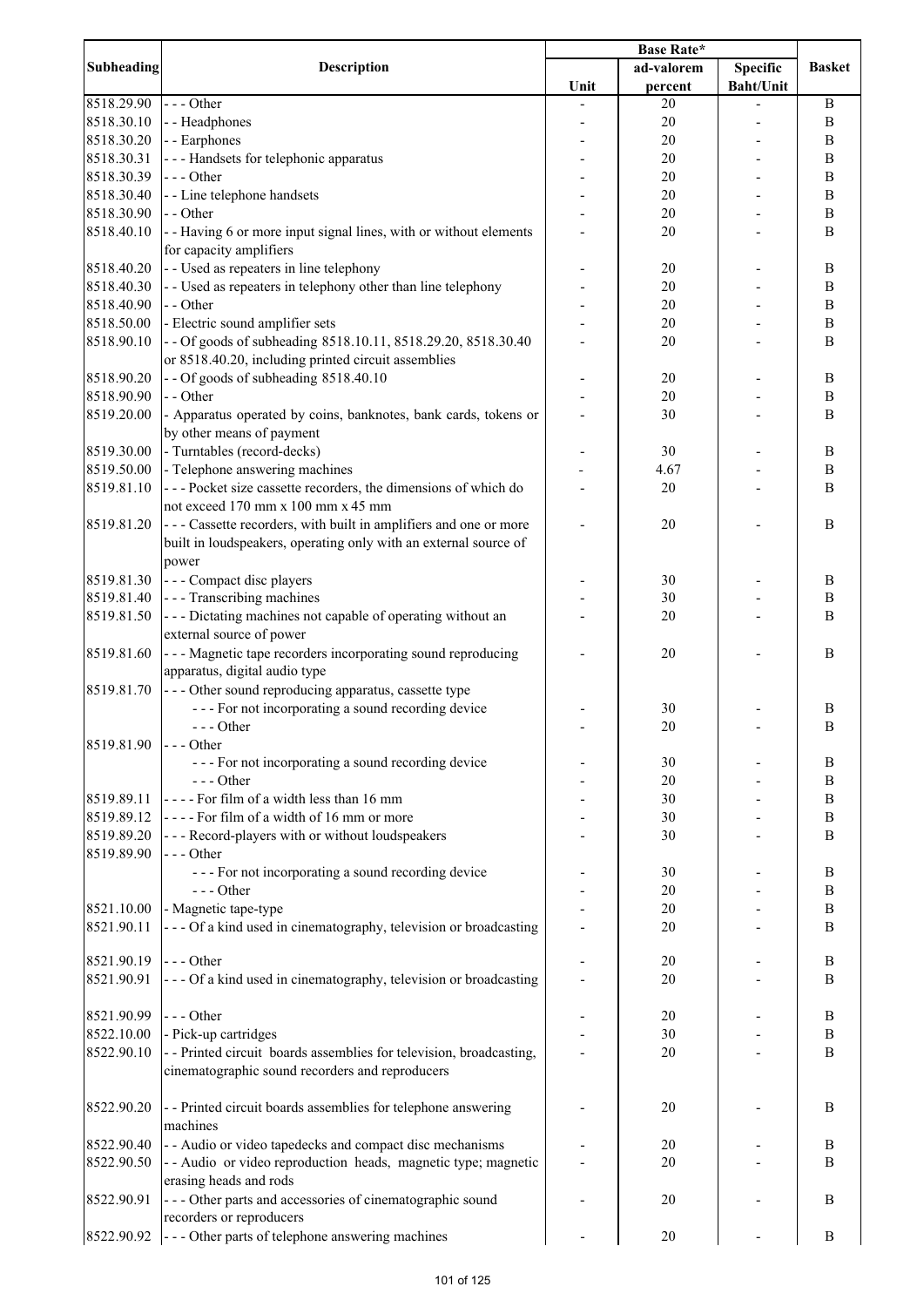|            |                                                                                                  | <b>Base Rate*</b> |                  |                  |               |
|------------|--------------------------------------------------------------------------------------------------|-------------------|------------------|------------------|---------------|
| Subheading | <b>Description</b>                                                                               |                   | ad-valorem       | <b>Specific</b>  | <b>Basket</b> |
|            |                                                                                                  | Unit              | percent          | <b>Baht/Unit</b> |               |
| 8522.90.93 | --- Other parts and accessories for goods of subheadings                                         |                   | 20               |                  | B             |
|            | 8519.81 or heading 85.21                                                                         |                   |                  |                  |               |
| 8522.90.99 | --- Other                                                                                        |                   | 20               |                  | B             |
| 8523.21.10 | --- Unrecorded                                                                                   |                   | 15               |                  | B             |
| 8523.21.20 | --- Recorded                                                                                     |                   | 20               |                  | B             |
| 8523.29.11 | - - - - Computer tapes, unrecorded                                                               |                   | 4.67             |                  | B             |
|            |                                                                                                  |                   |                  |                  |               |
| 8523.29.12 | ---- Video tapes, recorded                                                                       |                   | 30               |                  | B             |
| 8523.29.19 | $---$ Other                                                                                      |                   |                  |                  |               |
|            | ---- For unrecorded                                                                              |                   | 4.67             |                  | B             |
|            | ---- For for reproducing phenomena other than sound or                                           |                   | $\mathbf{0}$     |                  | A             |
|            | image                                                                                            |                   |                  |                  |               |
|            | - - - - Other                                                                                    |                   | 30               |                  | B             |
| 8523.29.21 | - - - - Video tapes, Unrecorded                                                                  |                   | 4.67             |                  | $\, {\bf B}$  |
| 8523.29.22 | - - - - Video tapes, recorded                                                                    |                   | 30               |                  | $\mathbf B$   |
| 8523.29.29 | $---Other$                                                                                       |                   |                  |                  |               |
|            | - - - - For unrecorded                                                                           |                   | 4.67             |                  | $\bf{B}$      |
|            | ---- For for reproducing phenomena other than sound or                                           |                   | $\boldsymbol{0}$ |                  | A             |
|            | image                                                                                            |                   |                  |                  |               |
|            | $---Other$                                                                                       |                   | 30               |                  | B             |
| 8523.29.31 | ---- Computer tapes, in pancake or in jumbo forms, unrecorded                                    |                   | 4.67             |                  | B             |
|            |                                                                                                  |                   |                  |                  |               |
|            |                                                                                                  |                   |                  |                  |               |
| 8523.29.32 | ---- Other computer tapes, unrecorded                                                            |                   | 4.67             |                  | B             |
| 8523.29.33 | - - - - Other, in pancake or in jumbo forms, unrecorded                                          |                   | 4.67             |                  | B             |
| 8523.29.39 | $--- Other$                                                                                      |                   |                  |                  |               |
|            | - - - - For unrecorded                                                                           |                   | 4.67             |                  | B             |
|            | ---- For for reproducing phenomena other than sound or                                           |                   | $\boldsymbol{0}$ |                  | A             |
|            | image                                                                                            |                   |                  |                  |               |
|            | ---- For sound or other similiary recorded phenomena,                                            |                   | 30               |                  | B             |
|            | including matrices and masters for the production of records                                     |                   |                  |                  |               |
|            |                                                                                                  |                   |                  |                  |               |
|            | $---$ Other                                                                                      |                   | 20               |                  | B             |
| 8523.29.41 | ---- Of a kind used for reproducing phenomena other than                                         |                   | $\overline{0}$   |                  | A             |
|            | sound or image                                                                                   |                   |                  |                  |               |
| 8523.29.42 | ---- Of a kind used for reproducing representations of                                           |                   | 20               |                  | B             |
|            | instructions, data, sound and image, recorded in a machine                                       |                   |                  |                  |               |
|            | readable binary form, and capable of being manipulated or                                        |                   |                  |                  |               |
|            | providing interactivity to a user, by means of an automatic data                                 |                   |                  |                  |               |
|            | processing machine; proprietary format storage (recorded) media                                  |                   |                  |                  |               |
|            |                                                                                                  |                   |                  |                  |               |
|            |                                                                                                  |                   |                  |                  |               |
| 8523.29.43 | ---- Other, unrecorded                                                                           |                   | 4.67             |                  | B             |
| 8523.29.44 | - - - - Other, recorded                                                                          |                   | 20               |                  | B             |
| 8523.29.91 | ---- Of a kind suitable for computer use, unrecorded                                             |                   | 4.67             |                  | B             |
| 8523.29.92 | - - - - Of a kind used for reproducing phenomena other than                                      |                   | $\boldsymbol{0}$ |                  | A             |
|            | sound or image                                                                                   |                   |                  |                  |               |
| 8523.29.93 | ---- Of a kind used for reproducing representations of                                           |                   | 20               |                  | B             |
|            | instructions, data, sound and image, recorded in a machine                                       |                   |                  |                  |               |
|            | readable binary form, and capable of being manipulated or                                        |                   |                  |                  |               |
|            | providing interactivity to a user, by means of an automatic data                                 |                   |                  |                  |               |
|            | processing machine; proprietary format storage (recorded) media                                  |                   |                  |                  |               |
|            |                                                                                                  |                   |                  |                  |               |
| 8523.29.99 | $\left  \frac{1}{2} \right $ - $\left  \frac{1}{2} \right $ - $\left  \frac{1}{2} \right $ Other |                   | 20               |                  | B             |
| 8523.40.11 |                                                                                                  |                   | 4.67             |                  | B             |
|            | --- Of a kind suitable for computer use, unrecorded                                              |                   |                  |                  |               |
| 8523.40.12 | --- Of a kind used for reproducing phenomena other than sound                                    |                   |                  |                  |               |
|            | or image                                                                                         |                   |                  |                  |               |
|            | --- For unrecorded                                                                               |                   | 4.67             |                  | B             |
|            | $- -$ Other                                                                                      |                   | $\mathbf{0}$     |                  | A             |
| 8523.40.13 | --- Of a kind used for reproducing sound only                                                    |                   | 30               |                  | $\bf{B}$      |
| 8523.40.14 | --- Of a kind used for reproducing representations of                                            |                   | 30               |                  | $\bf{B}$      |
|            | instructions, data, sound and image, recorded in a machine                                       |                   |                  |                  |               |
|            | readable binary form, and capable of being manipulated or                                        |                   |                  |                  |               |
|            | providing interactivity to a user, by means of an automatic data                                 |                   |                  |                  |               |
|            | processing machine; proprietary format storage (recorded) media                                  |                   |                  |                  |               |
|            |                                                                                                  |                   |                  |                  |               |
|            |                                                                                                  |                   |                  |                  |               |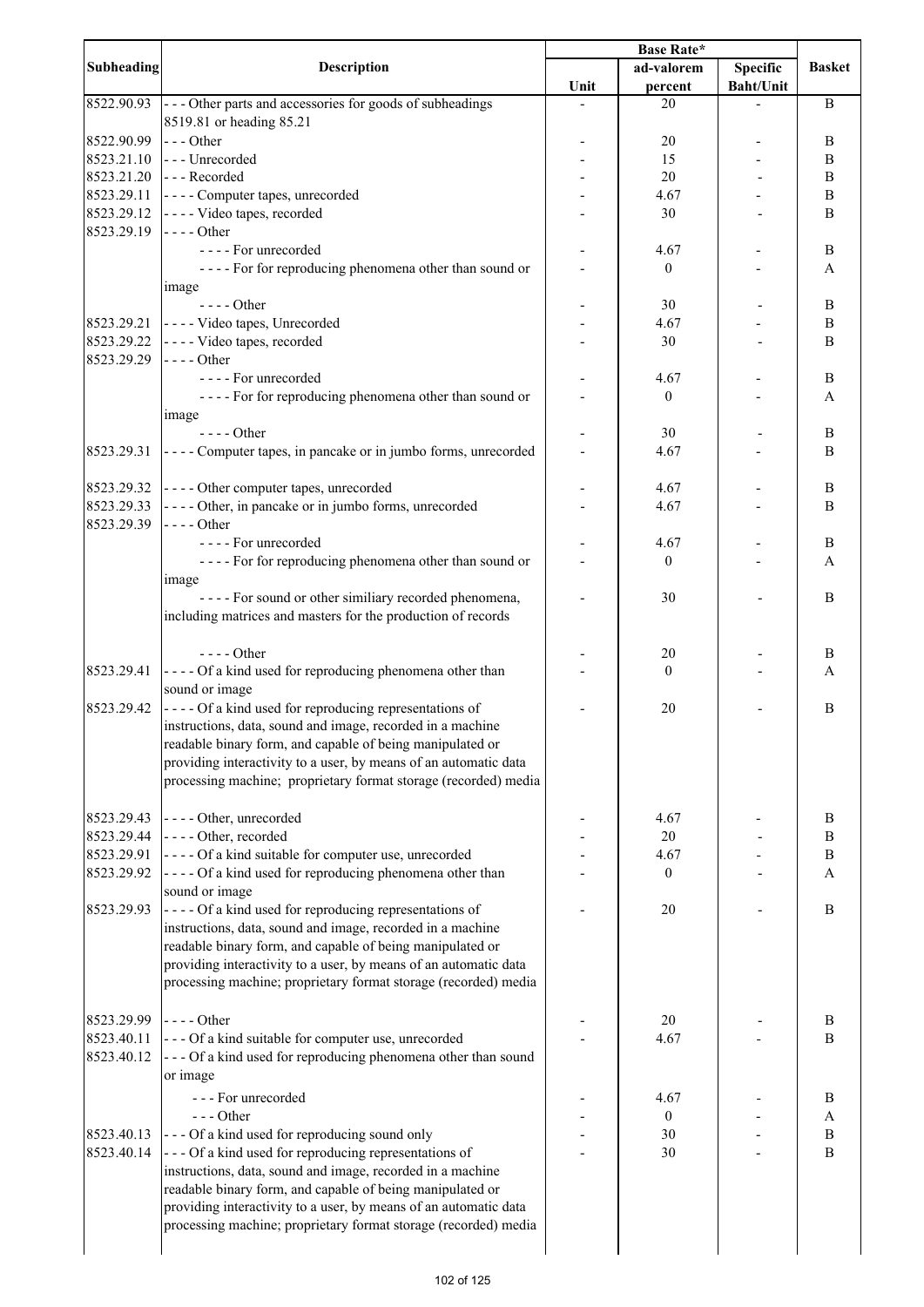|                   |                                                                     | <b>Base Rate*</b> |                  |                  |               |
|-------------------|---------------------------------------------------------------------|-------------------|------------------|------------------|---------------|
| <b>Subheading</b> | <b>Description</b>                                                  |                   | ad-valorem       | <b>Specific</b>  | <b>Basket</b> |
|                   |                                                                     | Unit              | percent          | <b>Baht/Unit</b> |               |
| 8523.40.19        | $--$ Other                                                          |                   |                  |                  |               |
|                   | --- For unrecorded                                                  |                   | 4.67             |                  | B             |
|                   | $--$ Other                                                          |                   | 30               |                  | B             |
| 8523.40.91        | --- Of a kind suitable for computer use, unrecorded                 |                   | 4.67             |                  | B             |
| 8523.40.92        | --- Of a kind used for reproducing phenomena other than sound       |                   | $\boldsymbol{0}$ |                  | A             |
|                   | or image                                                            |                   |                  |                  |               |
| 8523.40.93        | --- Of a kind used for reproducing sound only                       |                   | 20               |                  | B             |
| 8523.40.94        | --- Of a kind used for reproducing representations of               |                   | 20               |                  | $\, {\bf B}$  |
|                   | instructions, data, sound and image, recorded in a machine          |                   |                  |                  |               |
|                   | readable binary form, and capable of being manipulated or           |                   |                  |                  |               |
|                   | providing interactivity to a user, by means of an automatic data    |                   |                  |                  |               |
|                   | processing machine; proprietary format storage (recorded) media     |                   |                  |                  |               |
|                   |                                                                     |                   |                  |                  |               |
| 8523.40.99        | $--$ Other                                                          |                   |                  |                  |               |
|                   | --- For unrecorded                                                  |                   | 4.67             |                  | B             |
|                   | $--$ Other                                                          |                   | 20               |                  | B             |
| 8523.51.10        | --- Of a kind suitable for computer use, unrecorded                 |                   | 4.67             |                  | $\, {\bf B}$  |
| 8523.51.20        | --- Of a kind used for reproducing phenomena other than sound       |                   | $\boldsymbol{0}$ |                  |               |
|                   |                                                                     |                   |                  |                  | A             |
| 8523.51.30        | or image                                                            |                   |                  |                  | B             |
|                   | --- Of a kind used for reproducing representations of               |                   | 20               |                  |               |
|                   | instructions, data, sound and image, recorded in a machine          |                   |                  |                  |               |
|                   | readable binary form, and capable of being manipulated or           |                   |                  |                  |               |
|                   | providing interactivity to a user, by means of an automatic data    |                   |                  |                  |               |
|                   | processing machine; proprietary format storage (recorded) media     |                   |                  |                  |               |
|                   |                                                                     |                   |                  |                  |               |
| 8523.51.90        | $--$ Other                                                          |                   |                  |                  |               |
|                   | --- For unrecorded                                                  |                   | 4.67             |                  | B             |
|                   | $--- Other$                                                         |                   | $20\,$           |                  | B             |
| 8523.52.00        | -- "Smart cards"                                                    |                   |                  |                  |               |
|                   | - - For parts of electrical machines and apparatus, having          |                   | 15               |                  | B             |
|                   | individual functions                                                |                   |                  |                  |               |
|                   | - - Other                                                           |                   | $\boldsymbol{0}$ |                  | A             |
| 8523.59.10        | --- Proximity cards and tags                                        |                   | $\boldsymbol{0}$ |                  | A             |
| 8523.59.20        | --- Other, of a kind suitable for computer use, unrecorded          |                   | 4.67             |                  | B             |
| 8523.59.30        | --- Other, of a kind used for reproducing phenomena other than      |                   | $\boldsymbol{0}$ |                  | A             |
|                   | sound or image                                                      |                   |                  |                  |               |
| 8523.59.40        | --- Other, of a kind used for reproducing representations of        |                   | 20               |                  | B             |
|                   | instructions, data, sound and image, recorded in a machine          |                   |                  |                  |               |
|                   | readable binary form, and capable of being manipulated or           |                   |                  |                  |               |
|                   | providing interactivity to a user, by means of an automatic data    |                   |                  |                  |               |
|                   | processing machine; proprietary format storage (recorded) media     |                   |                  |                  |               |
|                   |                                                                     |                   |                  |                  |               |
| 8523.59.90        | $--$ Other                                                          |                   |                  |                  |               |
|                   | --- For unrecorded                                                  |                   | 4.67             |                  | B             |
|                   | $--$ Other                                                          |                   | 20               |                  | B             |
| 8523.80.10        | - - Of a kind suitable for computer use, unrecorded                 |                   | 4.67             |                  | B             |
| 8523.80.20        | - - Of a kind used for reproducing phenomena other than sound       |                   | $\boldsymbol{0}$ |                  | А             |
|                   | or image                                                            |                   |                  |                  |               |
| 8523.80.30        | - - Of a kind used for reproducing representations of instructions, |                   | 20               |                  | B             |
|                   | data, sound and image, recorded in a machine readable binary        |                   |                  |                  |               |
|                   |                                                                     |                   |                  |                  |               |
|                   | form, and capable of being manipulated or providing interactivity   |                   |                  |                  |               |
|                   | to a user, by means of an automatic data processing machine;        |                   |                  |                  |               |
|                   | proprietary format storage (recorded) media                         |                   |                  |                  |               |
|                   |                                                                     |                   |                  |                  |               |
| 8523.80.40        | - - Gramophone records                                              |                   | 30               |                  | B             |
| 8523.80.90        | - - Other                                                           |                   |                  |                  |               |
|                   | - - For unrecorded                                                  |                   | 4.67             |                  | B             |
|                   | - - Other                                                           |                   | 20               |                  | B             |
| 8525.50.00        | - Transmission apparatus                                            |                   | 3                |                  | A             |
| 8525.60.00        | - Transmission apparatus incorporating reception apparatus          |                   | $\boldsymbol{0}$ |                  | A             |
| 8525.80.10        | - - Web cameras                                                     |                   | $\mathfrak{Z}$   |                  | A             |
| 8525.80.20        | - - Digital cameras and video camera recorders                      |                   | $\sqrt{3}$       |                  | A             |
| 8525.80.90        | - - Other                                                           |                   | 3                |                  | A             |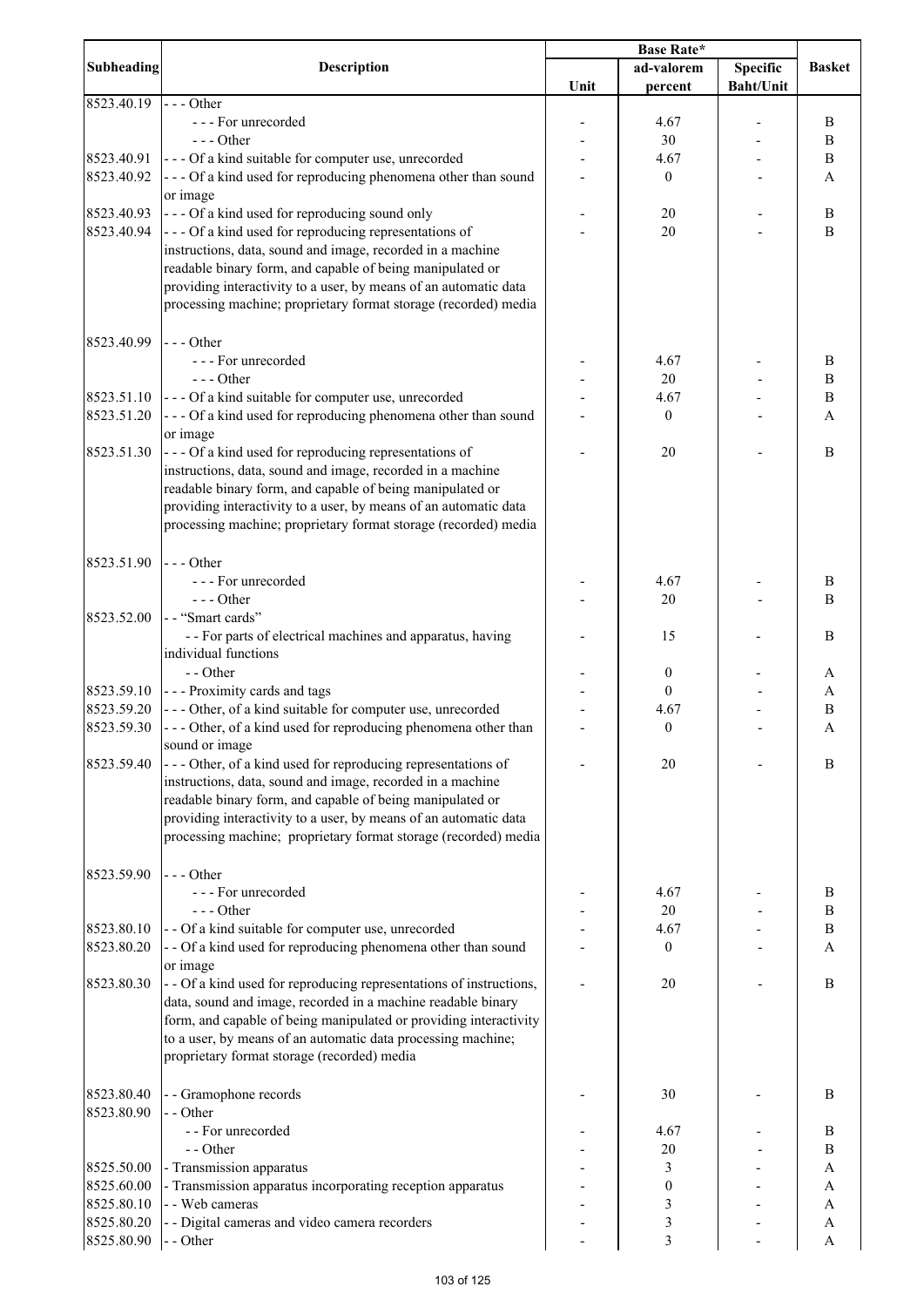|                          |                                                                                        | <b>Base Rate*</b> |                  |                  |                           |
|--------------------------|----------------------------------------------------------------------------------------|-------------------|------------------|------------------|---------------------------|
| <b>Subheading</b>        | <b>Description</b>                                                                     |                   | ad-valorem       | <b>Specific</b>  | <b>Basket</b>             |
|                          |                                                                                        | Unit              | percent          | <b>Baht/Unit</b> |                           |
| 8526.10.10               | - - Radar apparatus, ground base, or of a kind for incorporation                       |                   | 1                |                  | A                         |
|                          | in civil aircraft, or of a kind used solely on sea-going vessels                       |                   |                  |                  |                           |
|                          |                                                                                        |                   |                  |                  |                           |
| 8526.10.90               | - - Other                                                                              |                   | 1                |                  | A                         |
| 8526.91.10               | --- Radio navigational aid apparatus, of a kind for used in civil                      |                   | 1                |                  | A                         |
|                          | aircraft, or of a kind used solely on sea-going vessels                                |                   |                  |                  |                           |
| 8526.91.90               | $--$ Other                                                                             |                   | 1                |                  | A                         |
| 8526.92.00               | - - Radio remote control apparatus                                                     |                   | 15               |                  | B                         |
| 8527.12.00               | - - Pocket-size radio cassette-players                                                 |                   | 20               |                  | $\boldsymbol{B}$          |
| 8527.13.10               | --- Portable                                                                           |                   | 15               |                  | $\, {\bf B}$              |
| 8527.13.90               | $--$ Other                                                                             |                   | 15               |                  | $\, {\bf B}$              |
| 8527.19.11               | ---- Portable                                                                          |                   | 15               |                  | $\bf{B}$                  |
| 8527.19.19               | $--- Other$                                                                            |                   | 15               |                  | $\, {\bf B}$              |
| 8527.19.91               | - - - - Portable                                                                       |                   | 15               |                  | $\, {\bf B}$              |
| 8527.19.99               | $---Other$                                                                             |                   | 15               |                  | $\, {\bf B}$              |
| 8527.21.00               | - Combined with sound recording or reproducing apparatus                               |                   | 15               |                  | $\boldsymbol{\mathsf{A}}$ |
| 8527.29.00<br>8527.91.10 | - - Other<br>--- Portable                                                              |                   | 15               |                  | $\, {\bf B}$              |
| 8527.91.90               | --- Other                                                                              |                   | 15               |                  | $\, {\bf B}$              |
| 8527.92.10               | --- Portable                                                                           |                   | 15               |                  | $\bf{B}$<br>$\bf{B}$      |
|                          | --- Other                                                                              |                   | 15               |                  |                           |
| 8527.92.90<br>8527.99.10 | --- Portable                                                                           |                   | 15<br>15         |                  | $\bf{B}$<br>$\, {\bf B}$  |
| 8527.99.90               | $--$ Other                                                                             |                   | 15               |                  | $\, {\bf B}$              |
| 8528.41.10               | --- Colour                                                                             |                   | $\boldsymbol{0}$ |                  | $\boldsymbol{\mathsf{A}}$ |
| 8528.41.20               | --- Black and white or other monochrome                                                |                   | $\boldsymbol{0}$ |                  | $\boldsymbol{\mathsf{A}}$ |
| 8528.49.10               | --- Colour                                                                             |                   | 20               |                  | $\, {\bf B}$              |
| 8528.49.20               | --- Black and white or other monochrome                                                |                   | 20               |                  | $\, {\bf B}$              |
| 8528.51.10               | --- Projection type flat panel display units                                           |                   | $\boldsymbol{0}$ |                  | A                         |
| 8528.51.20               | --- Other, colour                                                                      |                   | $\boldsymbol{0}$ |                  | $\boldsymbol{\rm{A}}$     |
| 8528.51.30               | --- Other, black and white or other monochrome                                         |                   | $\boldsymbol{0}$ |                  | A                         |
| 8528.59.10               | --- Colour                                                                             |                   | 20               |                  | $\bf{B}$                  |
| 8528.59.20               | --- Black and white or other monochrome                                                |                   | 20               |                  | B                         |
| 8528.61.10               | - - - Flat panel display types                                                         |                   | $\boldsymbol{0}$ |                  | A                         |
| 8528.61.90               | $--- Other$                                                                            |                   | $\boldsymbol{0}$ |                  | A                         |
| 8528.69.00               | - - Other                                                                              |                   | 20               |                  | $\mathbf B$               |
|                          | $8528.71.10$ - - Set top boxes which have a communication function                     |                   | 20               |                  | A                         |
| 8528.71.90               | $\left  - \right $ - - Other                                                           |                   |                  |                  |                           |
|                          | --- For colour                                                                         |                   | 20               |                  | A                         |
|                          | --- For black and whith or other monochrome                                            |                   | 20               |                  | B                         |
| 8528.72.10               | - - - Receivers, battery operated                                                      |                   | 20               |                  | A                         |
| 8528.72.90               | --- Other                                                                              |                   | 20               |                  | A                         |
| 8528.73.10               | --- Receivers, mains operated or battery operated                                      |                   | 20               |                  | $\boldsymbol{B}$          |
| 8528.73.90               | --- Other                                                                              |                   | 20               |                  | $\boldsymbol{B}$          |
| 8529.10.20               | -- Parabolic aerial reflector dishes for direct broadcast multi-                       |                   | 1, 15            |                  | A                         |
|                          | media systems and parts thereof                                                        |                   |                  |                  |                           |
| 8529.10.30               | - - Telescopic, rabbit and dipole antennae for television or Radio                     |                   | 15               |                  | A                         |
|                          | receivers                                                                              |                   |                  |                  |                           |
| 8529.10.40               | - - Aerial filters and separators                                                      |                   | 1, 15            |                  | A                         |
| 8529.10.60               | - - Feed horn (wave guide)                                                             |                   | 1, 15            |                  | A                         |
| 8529.10.92               | --- Of a kind used with transmission apparatus for radio-                              |                   | 1                |                  | A                         |
|                          | broadcasting or television                                                             |                   |                  |                  |                           |
| 8529.10.99               | --- Other                                                                              |                   | 1, 15            |                  | A                         |
| 8529.90.20               | - - Of decoders                                                                        |                   | 1, 15            |                  | A                         |
| 8529.90.40               | - - Of digital cameras or video camera recorders                                       |                   | 1                |                  | A                         |
| 8529.90.51               | --- For goods of subheading 8525.50 or 8525.60                                         |                   | 1                |                  | A                         |
| 8529.90.52               | --- For goods of subheadings 8527.13, 8527.19, 8527.21,<br>8527.29, 8527.91 or 8527.99 |                   | 1, 15            |                  | A                         |
| 8529.90.53               | ---- For flat panel displays                                                           |                   | 0, 1             |                  | A                         |
| 8529.90.54               | ---- Other, for television receivers                                                   |                   | 1, 15            |                  | $\boldsymbol{\mathsf{A}}$ |
| 8529.90.55               | - - - - Other                                                                          |                   | 0, 1             |                  | $\boldsymbol{\rm{A}}$     |
| 8529.90.59               | --- Other                                                                              |                   | 1, 15            |                  | A                         |
| 8529.90.91               | --- For television receivers                                                           |                   | 1, 15            |                  | A                         |
| 8529.90.94               | - - - For flat panel displays                                                          |                   | 0, 1             |                  | A                         |
| 8529.90.99               | --- Other                                                                              |                   | 0, 1, 15         |                  | A                         |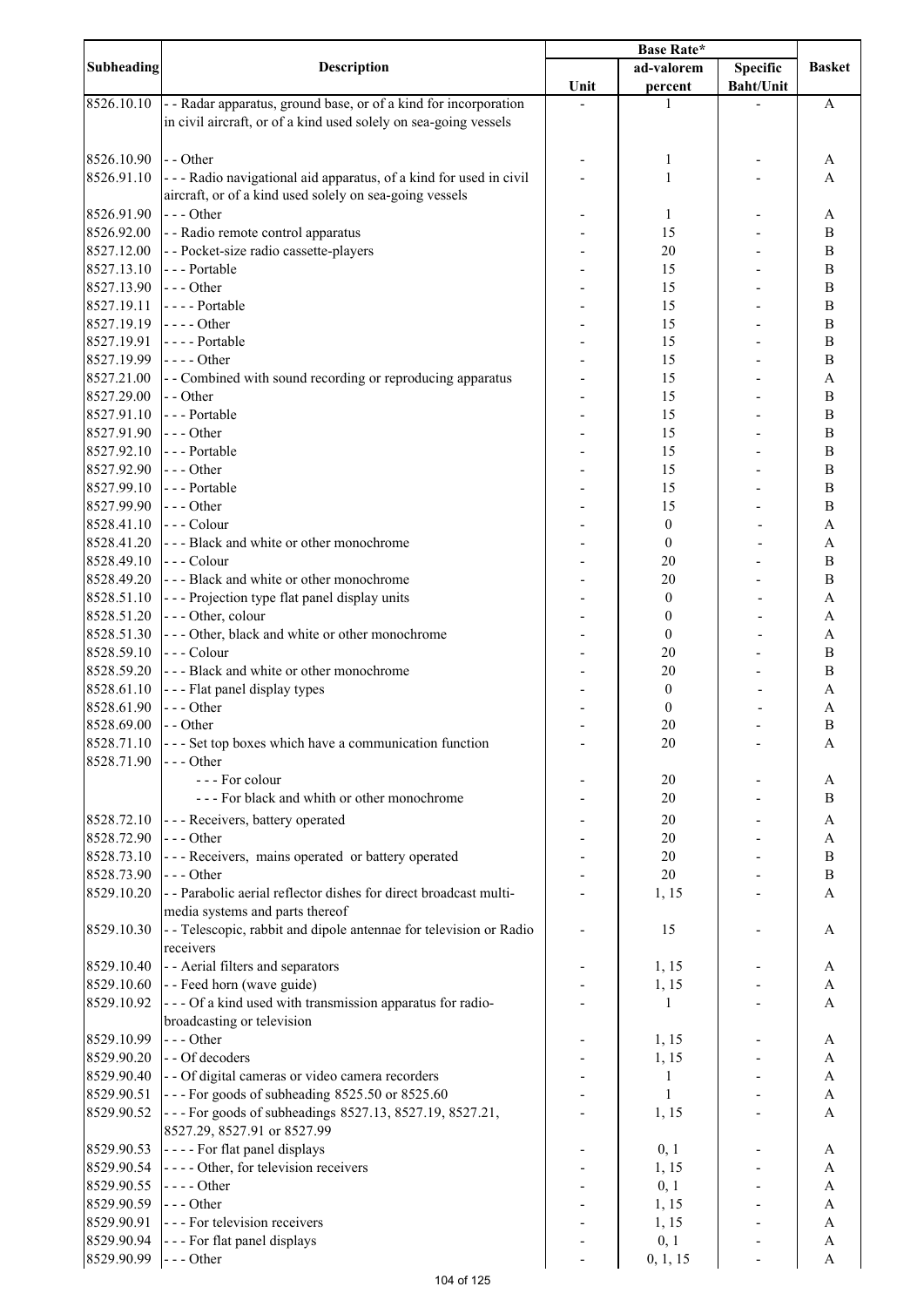|            |                                                                    | Base Rate* |                  |                  |                           |
|------------|--------------------------------------------------------------------|------------|------------------|------------------|---------------------------|
| Subheading | <b>Description</b>                                                 |            | ad-valorem       | <b>Specific</b>  | <b>Basket</b>             |
|            |                                                                    | Unit       | percent          | <b>Baht/Unit</b> |                           |
| 8530.10.00 | - Equipment for railways or tramways                               |            | 1                |                  | A                         |
| 8530.80.00 | - Other equipment                                                  |            | 1                |                  | A                         |
| 8530.90.00 | - Parts                                                            |            | 1                |                  | A                         |
| 8531.10.10 | - - Burglar alarms                                                 |            | 15               |                  | $\, {\bf B}$              |
| 8531.10.20 | - - Fire alarms                                                    |            | 15               |                  | $\, {\bf B}$              |
| 8531.10.30 | - - Smoke alarms; portable personal alarms (shrill alarms)         |            | 15               |                  | $\, {\bf B}$              |
| 8531.10.90 | - - Other                                                          |            | 15               |                  | $\boldsymbol{B}$          |
| 8531.20.00 | - Indicator panels incorporating liquid crystal devices (LCD) or   |            | 3.78             |                  | A                         |
|            | light emitting diodes (LED)                                        |            |                  |                  |                           |
| 8531.80.11 | - - - Door bells and other door sound signalling apparatus         |            | 15               |                  | $\, {\bf B}$              |
| 8531.80.19 | --- Other                                                          |            | 15               |                  | $\, {\bf B}$              |
| 8531.80.20 | - - Flat panel displays (including electro luminescence, plasma    |            | 15               |                  | $\boldsymbol{B}$          |
|            | and other technologies)                                            |            |                  |                  |                           |
| 8531.80.90 | - - Other                                                          |            | 15               |                  | $\, {\bf B}$              |
| 8531.90.10 | - - Parts including printed circuit assemblies of subheadings      |            | 15               |                  | B                         |
|            | 8531.20 or 8531.80.20                                              |            |                  |                  |                           |
| 8531.90.20 | - - Of door bells or other door sound signalling apparatus         |            | 15               |                  | $\, {\bf B}$              |
| 8531.90.90 | - - Other                                                          |            | 15               |                  | $\, {\bf B}$              |
| 8532.10.00 | - Fixed capacitors designed for use in 50/60 Hz circuits and       |            | $\boldsymbol{0}$ |                  | $\mathbf{A}$              |
|            | having a reactive power handling capacity of not less than 0.5     |            |                  |                  |                           |
|            | kvar (power capacitors)                                            |            |                  |                  |                           |
| 8532.21.00 | - - Tantalum                                                       |            | 0                |                  | A                         |
| 8532.22.00 | - - Aluminium electrolytic                                         |            | $\boldsymbol{0}$ |                  | $\boldsymbol{\mathsf{A}}$ |
| 8532.23.00 | - - Ceramic dielectric, single layer                               |            | $\boldsymbol{0}$ |                  | $\boldsymbol{\rm{A}}$     |
| 8532.24.00 | - - Ceramic dielectric, multilayer                                 |            | $\boldsymbol{0}$ |                  | $\boldsymbol{\rm{A}}$     |
| 8532.25.00 | - - Dielectric of paper or plastics                                |            | $\boldsymbol{0}$ |                  | $\boldsymbol{\rm{A}}$     |
| 8532.29.00 | - - Other                                                          |            | $\boldsymbol{0}$ |                  | $\boldsymbol{\mathsf{A}}$ |
| 8532.30.00 | - Variable or adjustable (pre-set) capacitors                      |            | $\boldsymbol{0}$ |                  | A                         |
| 8532.90.00 | - Parts                                                            |            | $\boldsymbol{0}$ |                  | $\boldsymbol{\rm{A}}$     |
| 8533.10.10 | - - Surface mounted                                                |            | $\boldsymbol{0}$ |                  | A                         |
| 8533.10.90 | - - Other                                                          |            | $\boldsymbol{0}$ |                  | A                         |
| 8533.21.00 | - - For a power handling capacity not exceeding 20 W               |            | $\boldsymbol{0}$ |                  | A                         |
| 8533.29.00 | - - Other                                                          |            | $\boldsymbol{0}$ |                  | A                         |
| 8533.31.00 | - - For a power handling capacity not exceeding 20 W               |            | $\boldsymbol{0}$ |                  | $\boldsymbol{\mathsf{A}}$ |
| 8533.39.00 | - - Other                                                          |            | $\boldsymbol{0}$ |                  | $\mathbf{A}$              |
| 8533.40.00 | - Other variable resistors, including rheostats and potentiometers |            | $\boldsymbol{0}$ |                  | A                         |
| 8533.90.00 | - Parts                                                            |            | $\boldsymbol{0}$ |                  | A                         |
| 8534.00.10 | - Single-sided                                                     |            | 3.89             |                  | A                         |
| 8534.00.20 | - Double-sided                                                     |            | 3.89             |                  | A                         |
| 8534.00.30 | - Multi-layer                                                      |            | 3.89             |                  | A                         |
| 8534.00.90 | - Other                                                            |            | 3.89             |                  | A                         |
| 8535.10.00 | - Fuses                                                            |            | 10               |                  | $\, {\bf B}$              |
| 8535.21.10 | --- Moulded case type                                              |            | 10               |                  | $\boldsymbol{\rm{A}}$     |
| 8535.21.90 | --- Other                                                          |            | 10               |                  | $\boldsymbol{\rm{A}}$     |
| 8535.29.00 | - - Other                                                          |            | 1                |                  | $\boldsymbol{\mathsf{A}}$ |
| 8535.30.10 | - - Suitable for a voltage exceeding 1kV but not exceeding 40 kV   |            | 10               |                  | A                         |
|            |                                                                    |            |                  |                  |                           |
| 8535.30.20 | -- For a voltage of 66 kV or more                                  |            | 10               |                  | A                         |
| 8535.30.90 | - - Other                                                          |            | 10               |                  | $\boldsymbol{\mathsf{A}}$ |
| 8535.40.00 | - Lightning arresters, voltage limiters and surge suppressors      |            | 10               |                  | $\, {\bf B}$              |
| 8535.90.10 | - - Bushing assemblies and tap changer assemblies for electricity  |            | 10               |                  | A                         |
|            | distribution or power transformers                                 |            |                  |                  |                           |
| 8535.90.90 | - - Other                                                          |            | 10               |                  | A                         |
| 8536.10.10 | - - Thermal fuses; glass type fuses                                |            | 10               |                  | A                         |
| 8536.10.90 | - - Other                                                          |            | 10               |                  | A                         |
| 8536.20.10 | - - Moulded case type                                              |            | 10               |                  | A                         |
| 8536.20.20 | - - Of a kind incorporated into electro-thermic domestic           |            | 10               |                  | A                         |
|            | appliances of heading 85.16                                        |            |                  |                  |                           |
| 8536.20.90 | - - Other                                                          |            | 10               |                  | A                         |
| 8536.30.00 | - Other apparatus for protecting electrical circuits               |            | 10               |                  | $\, {\bf B}$              |
| 8536.41.00 | -- For a voltage not exceeding 60 V                                |            | 10               |                  | A                         |
| 8536.49.00 | - - Other                                                          |            | 10               |                  | A                         |
| 8536.70.00 | - Connectors for optical fibres, optical fibres bundles or cables  |            |                  |                  |                           |
|            |                                                                    |            |                  |                  |                           |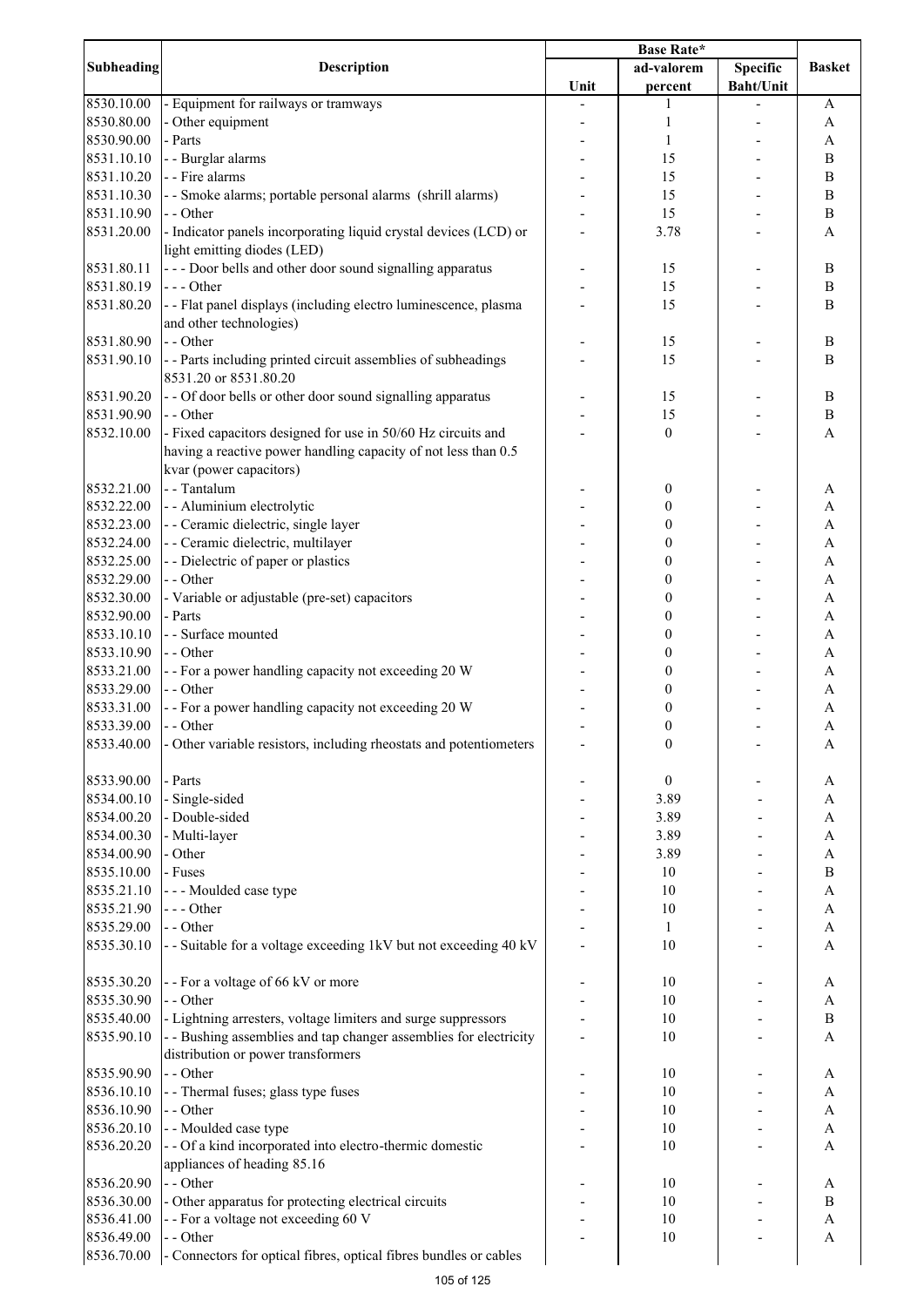|                          |                                                                                                                                               | <b>Base Rate*</b> |                        |                                    |                                  |
|--------------------------|-----------------------------------------------------------------------------------------------------------------------------------------------|-------------------|------------------------|------------------------------------|----------------------------------|
| <b>Subheading</b>        | <b>Description</b>                                                                                                                            | Unit              | ad-valorem<br>percent  | Specific<br><b>Baht/Unit</b>       | <b>Basket</b>                    |
|                          | - Of ceramic<br>- Of copper, cast, moulded, stamped or forged, but not further                                                                |                   | 5<br>20                |                                    | $\, {\bf B}$<br>A                |
| 8538.90.11               | worked<br>- - - Parts including printed circuit assemblies of telephone plugs;<br>connection and contact elements for wires and cables; wafer |                   | 10                     |                                    | $\, {\bf B}$                     |
| 8538.90.12               | probers<br>--- Parts of goods of subheading 8536.50.50, 8536.69.31,                                                                           |                   | 10                     |                                    | B                                |
| 8538.90.13               | 8536.69.39, 8536.90.11 or 8536.90.19<br>--- Parts of goods of subheading 8537.10.20                                                           |                   | 10                     |                                    | $\, {\bf B}$                     |
| 8538.90.19               | $--$ Other                                                                                                                                    |                   | 10                     |                                    | $\, {\bf B}$                     |
| 8538.90.21               | --- Parts including printed circuit assemblies of telephone plugs;<br>connection and contact elements for wires and cables; wafer<br>probers  |                   | 10                     |                                    | B                                |
| 8538.90.29               | $--$ Other                                                                                                                                    |                   | 10                     |                                    | B                                |
| 8539.10.10               | - - For motor vehicles of Chapter 87                                                                                                          |                   | 15                     |                                    | $\, {\bf B}$                     |
| 8539.10.90               | - - Other                                                                                                                                     |                   | 15                     |                                    | $\, {\bf B}$                     |
| 8539.21.20               | --- Of a kind used in medical equipment                                                                                                       |                   | 15                     |                                    | $\, {\bf B}$                     |
| 8539.21.30               | --- Of a kind used for motor vehicles                                                                                                         |                   | 15                     |                                    | $\, {\bf B}$                     |
| 8539.21.40               | --- Other reflector lamp bulbs<br>$--$ Other                                                                                                  |                   | 15                     |                                    | $\, {\bf B}$<br>$\, {\bf B}$     |
| 8539.21.90<br>8539.22.20 | --- Of a kind used in medical equipment                                                                                                       | Unit              | 15<br>15               | 0.55, 1.35                         | $\, {\bf B}$                     |
| 8539.22.30               | --- Other reflector lamp bulbs                                                                                                                | Unit              | 15                     | 0.55, 1.35                         | $\, {\bf B}$                     |
| 8539.22.90               | $--$ Other                                                                                                                                    | Unit              | 15                     | 0.55, 1.35                         | $\, {\bf B}$                     |
| 8539.29.10               | --- Of a kind used in medical equipment                                                                                                       | Unit              | 15                     | 0.55                               | $\, {\bf B}$                     |
| 8539.29.20               | --- Of a kind used for motor vehicles                                                                                                         | Unit              | 15                     | 0.55                               | $\, {\bf B}$                     |
| 8539.29.30               | --- Other reflector lamp bulbs                                                                                                                | Unit              | 15                     | 0.55                               | $\, {\bf B}$                     |
| 8539.29.40               | ---Flashlight bulbs; miniature indicator bulbs, rated up to 2.25<br>V                                                                         | Unit              | 15                     | 0.55                               | $\mathbf B$                      |
| 8539.29.50               | --- Other, having a capacity exceeding 200 W but not exceeding<br>300 W and a voltage exceeding 100 V                                         | Unit              | 15                     | 2.65                               | $\boldsymbol{B}$                 |
| 8539.29.60               | --- Other, having a capacity not exceeding 200 W and a voltage<br>not exceeding 100 V                                                         | Unit              | 15                     | 0.55, 1.35                         | $\boldsymbol{B}$                 |
| 8539.29.90               | --- Other                                                                                                                                     | Unit              | 15                     | 0.55, 1.35,<br>2.65                | B                                |
|                          | 8539.31.10 --- Tubes for compact fluorescent lamps                                                                                            | Unit              | 20                     | 1.25                               | $\mathbf B$                      |
| 8539.31.90               | $\vert$ - - - Other                                                                                                                           | Unit              | $20\,$                 | 1.25                               | B                                |
| 8539.32.00               | - - Mercury or sodium vapour lamps; metal halide lamps:                                                                                       | Unit              | 15                     | 0.55, 1.35,<br>2.65                | B                                |
| 8539.39.10               | --- Tubes for compact fluorescent lamps                                                                                                       | Unit              | 15                     | 0.55, 1.35,<br>2.65                | $\mathbf B$                      |
| 8539.39.20               | --- Discharge lamps for decorative or publicity purposes                                                                                      | Unit              | 15                     | 0.55, 1.35,<br>2.65                | B                                |
| 8539.39.30               | --- Other fluorescent cold cathode types                                                                                                      | Unit              | 15                     | 0.55, 1.35,<br>2.65                | $\, {\bf B}$                     |
| 8539.39.40               | --- Lamps for motor vehicle or cycles                                                                                                         | Unit              | 15                     | 0.55, 1.35,<br>2.65                | B                                |
| 8539.39.90<br>8539.41.00 | $--- Other$<br>- - Arc-lamps                                                                                                                  | Unit<br>Unit      | 15<br>15               | 0.55, 1.35,<br>2.65<br>0.55, 1.35, | B<br>B                           |
| 8539.49.00               | - - Other                                                                                                                                     | Unit              | 15                     | 2.65<br>0.55, 1.35,                | B                                |
| 8539.90.10               | - - Aluminium end caps for fluorescent lamps; aluminium screw                                                                                 |                   |                        | 2.65                               |                                  |
|                          | caps for incandescent lamps<br>- - Of sealed beam lamp units                                                                                  |                   | 15                     |                                    | $\, {\bf B}$                     |
|                          | - - Other                                                                                                                                     |                   | 15                     |                                    | $\mathbf{A}$                     |
| 8539.90.20               | - - Other, suitable for lamps of vehicles of all kinds<br>- - Of sealed beam lamp units                                                       |                   | 15                     |                                    | $\, {\bf B}$                     |
|                          | - - Other                                                                                                                                     |                   | 15                     |                                    | A                                |
| 8539.90.90               | - - Other                                                                                                                                     |                   |                        |                                    |                                  |
|                          | - - Of sealed beam lamp units                                                                                                                 |                   | 15                     |                                    | $\mathbf B$                      |
| 8540.11.00               | - - Other<br>- - Colour                                                                                                                       |                   | 15<br>$\boldsymbol{0}$ |                                    | A                                |
| 8540.12.00               | - - Black and white or other monochrome                                                                                                       |                   | 15                     |                                    | $\boldsymbol{A}$<br>$\, {\bf B}$ |
|                          |                                                                                                                                               |                   |                        |                                    |                                  |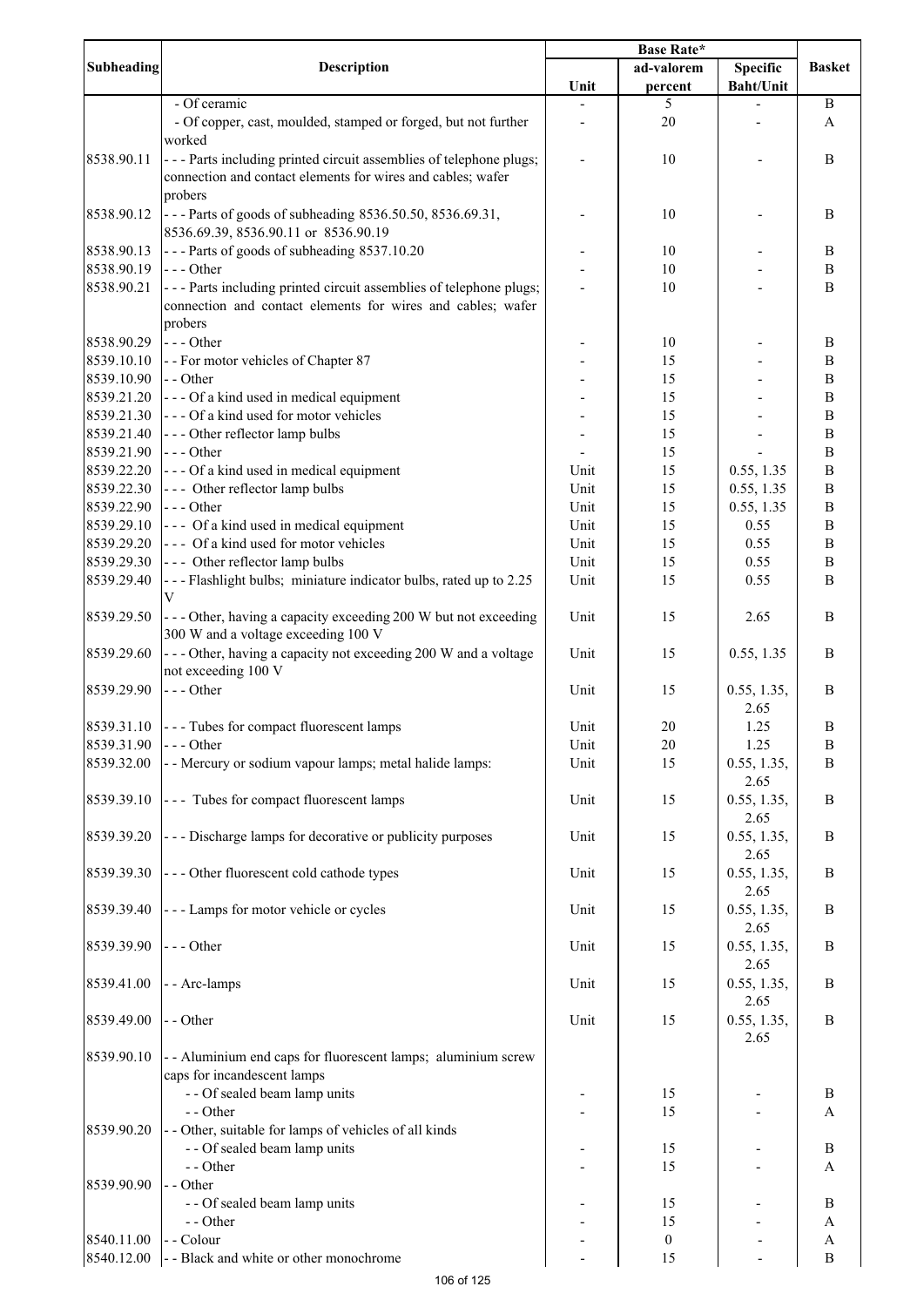|                   |                                                                    | <b>Base Rate*</b> |                  |                  |               |
|-------------------|--------------------------------------------------------------------|-------------------|------------------|------------------|---------------|
| <b>Subheading</b> | <b>Description</b>                                                 |                   | ad-valorem       | Specific         | <b>Basket</b> |
|                   |                                                                    | Unit              | percent          | <b>Baht/Unit</b> |               |
| 8540.20.00        | - Television camera tubes; image converters and intensifiers;      |                   | 10               |                  | A             |
|                   | other photo-cathode tubes                                          |                   |                  |                  |               |
| 8540.40.10        | -- For use with articles of heading 85.25                          |                   | 10               |                  | B             |
| 8540.40.90        | - - Other                                                          |                   |                  |                  |               |
|                   |                                                                    |                   | 10               |                  | $\, {\bf B}$  |
| 8540.50.00        | - Data/graphic display tubes, black and white or other             |                   | 10               |                  | B             |
|                   | monochrome                                                         |                   |                  |                  |               |
| 8540.60.00        | - Other cathode-ray tubes                                          |                   | 10               |                  | B             |
| 8540.71.00        | - - Magnetrons                                                     |                   | 10               |                  | A             |
| 8540.72.00        | - - Klystrons                                                      |                   | 10               |                  | A             |
| 8540.79.00        | - - Other                                                          |                   | 10               |                  | $\mathbf{A}$  |
| 8540.81.00        | - - Receiver or amplifier valves and tubes                         |                   | 10               |                  | $\mathbf{A}$  |
| 8540.89.00        | - - Other                                                          |                   | 1                |                  | $\mathbf{A}$  |
| 8540.91.00        | - - Of cathode-ray tubes                                           |                   |                  |                  | $\mathbf{A}$  |
|                   |                                                                    |                   | $\boldsymbol{0}$ |                  |               |
| 8540.99.10        | --- Of microwave tubes                                             |                   | 10               |                  | A             |
| 8540.99.90        | --- Other                                                          |                   | 10               |                  | A             |
| 8541.10.00        | - Diodes, other than photosensitive or light emitting diodes       |                   | $\boldsymbol{0}$ |                  | A             |
| 8541.21.00        | - - With a dissipation rate of less than 1 W                       |                   | $\boldsymbol{0}$ |                  | A             |
| 8541.29.00        | - - Other                                                          |                   | $\boldsymbol{0}$ |                  | A             |
| 8541.30.00        | - Thyristors, diacs and triacs, other than photosensitive devices  |                   | $\boldsymbol{0}$ |                  | A             |
| 8541.40.10        | - - Light emitting diodes                                          |                   | $\boldsymbol{0}$ |                  | A             |
| 8541.40.20        | - - Photocells, including photodiodes and phototransistors         |                   | $\boldsymbol{0}$ |                  | A             |
| 8541.40.90        | - - Other                                                          |                   | $\boldsymbol{0}$ |                  | A             |
|                   | - Other semiconductor devices                                      |                   |                  |                  |               |
| 8541.50.00        |                                                                    |                   | 0                |                  | A             |
| 8541.60.00        | - Mounted piezo-electric crystals                                  |                   | $\boldsymbol{0}$ |                  | A             |
| 8541.90.00        | - Parts                                                            |                   | $\boldsymbol{0}$ |                  | A             |
| 8542.31.00        | - - Processors and controllers, whether or not combined with       |                   | 0, 1, 15         |                  | A             |
|                   | memories, converters, logic circuits, amplifiers, clock and timing |                   |                  |                  |               |
|                   | circuits, or other circuits                                        |                   |                  |                  |               |
| 8542.32.00        | - - Memories                                                       |                   | 0, 1, 15         |                  | A             |
| 8542.33.00        | - - Amplifiers                                                     |                   | 0, 1, 15         |                  | A             |
| 8542.39.00        | - - Other                                                          |                   | 0, 1, 15         |                  | A             |
|                   |                                                                    |                   |                  |                  |               |
| 8542.90.00        | - Parts                                                            |                   | 0                |                  | A             |
| 8543.10.00        | - Particle accelerators:                                           |                   | 1                |                  | A             |
| 8543.20.00        | - Signal generators                                                |                   | 1                |                  | A             |
| 8543.30.20        | - Wet processing equipment for the application by immersion of     |                   | $\mathbf{1}$     |                  | A             |
|                   | chemical or electrochemical solutions, whether or not for the      |                   |                  |                  |               |
|                   | purpose of removing material on PCB/PWB substrates                 |                   |                  |                  |               |
| 8543.30.90        | - - Other                                                          |                   | 1                |                  | A             |
| 8543.70.10        | - - Electric fence energisers                                      |                   | 15               |                  | A             |
| 8543.70.20        | - - Remote control apparatus, other than radio remote control      |                   | 15               |                  | $\mathbf B$   |
|                   |                                                                    |                   |                  |                  |               |
|                   | apparatus                                                          |                   |                  |                  |               |
| 8543.70.30        | - - Electrical machines with translation or dictionary functions   |                   | 15               |                  | $\, {\bf B}$  |
| 8543.70.40        | - Equipment for the removal of dust particles or the elimination   |                   | 15               |                  | $\mathbf B$   |
|                   | of electrostatic charge during the manufacture of PCB/PWBs or      |                   |                  |                  |               |
|                   | PCAs; Machines for curing material by ultra-violet light for the   |                   |                  |                  |               |
|                   | manufacture of PCB/PWBs or PCAs                                    |                   |                  |                  |               |
| 8543.70.50        | - - Integrated receivers / decoders (IRD) for direct broadcast     |                   | 15               |                  | B             |
|                   | multimedia systems                                                 |                   |                  |                  |               |
| 8543.70.90        | - - Other                                                          |                   | 15               |                  | $\, {\bf B}$  |
|                   |                                                                    |                   |                  |                  |               |
| 8543.90.10        | - - Of goods of subheadings 8543.10 or 8543.20                     |                   | 15               |                  | $\, {\bf B}$  |
| 8543.90.20        | -- Of goods of subheading 8543.30.20                               |                   | 15               |                  | $\bf{B}$      |
| 8543.90.30        | -- Of goods of subheading 8543.70.30                               |                   | 15               |                  | $\bf{B}$      |
| 8543.90.40        | - - Of goods of subheading 8543.70.40                              |                   | 15               |                  | $\, {\bf B}$  |
| 8543.90.50        | -- Of goods of subheading 8543.70.50                               |                   | 15               |                  | $\, {\bf B}$  |
| 8543.90.90        | - - Other                                                          |                   |                  |                  |               |
|                   | - - For electronic microassemblies                                 |                   | 1                |                  | A             |
|                   | - - Other                                                          |                   | 15               |                  | $\, {\bf B}$  |
| 8544.11.00        | - - Of copper                                                      |                   | 15               |                  | $\, {\bf B}$  |
|                   |                                                                    |                   |                  |                  |               |
| 8544.19.10        | --- Lacquered or enamelled                                         |                   | 15               |                  | $\, {\bf B}$  |
| 8544.19.20        | --- Manganese resistance wire                                      |                   | 15               |                  | $\, {\bf B}$  |
| 8544.19.90        | --- Other                                                          |                   | 15               |                  | $\, {\bf B}$  |
| 8544.20.10        | - - Insulated cables fitted with connectors, for a voltage not     |                   | 15               |                  | B             |
|                   | exceeding 66,000 V                                                 |                   |                  |                  |               |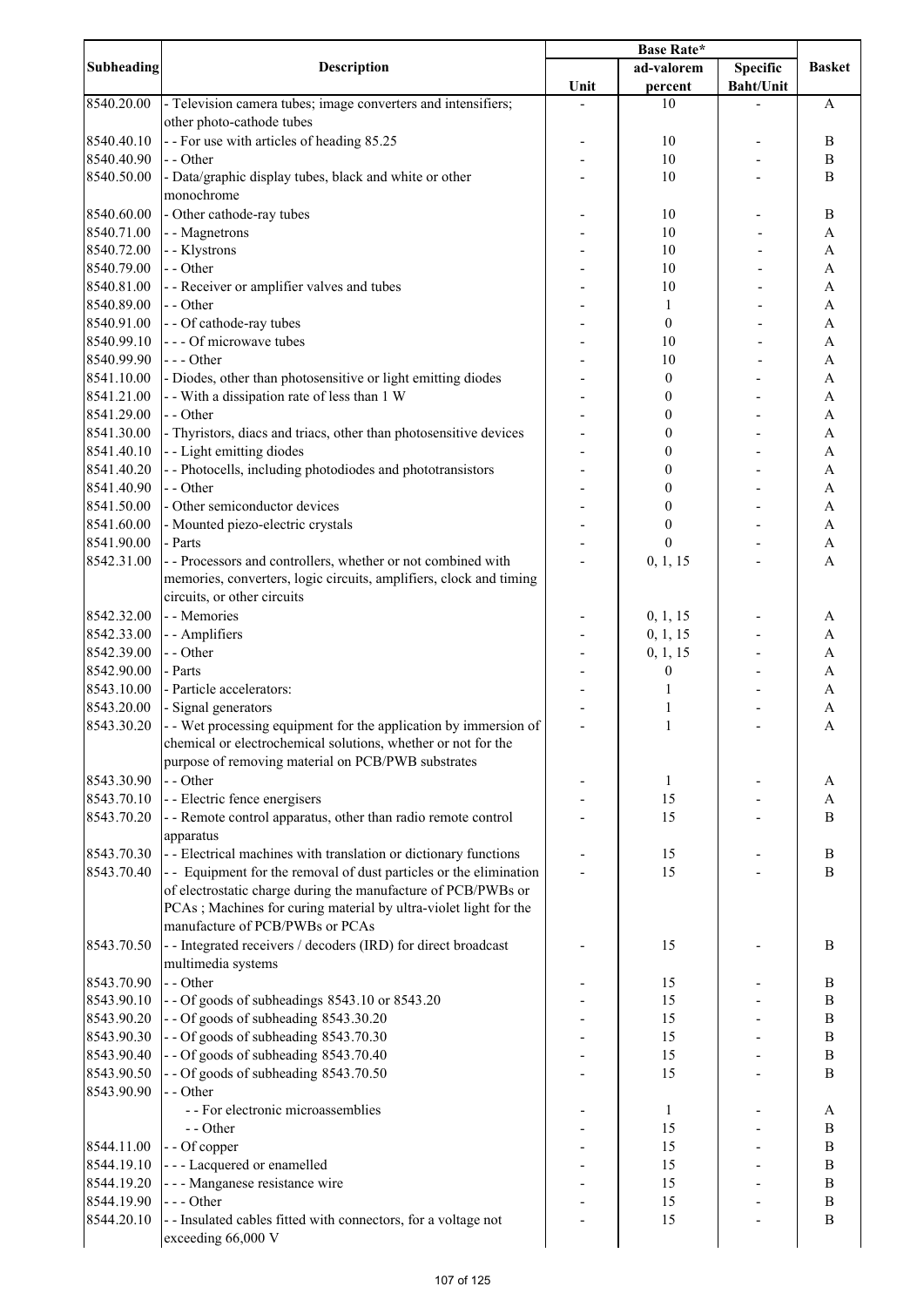|                          |                                                                                      | <b>Base Rate*</b> |              |                  |                           |
|--------------------------|--------------------------------------------------------------------------------------|-------------------|--------------|------------------|---------------------------|
| <b>Subheading</b>        | <b>Description</b>                                                                   |                   | ad-valorem   | Specific         | <b>Basket</b>             |
|                          |                                                                                      | Unit              | percent      | <b>Baht/Unit</b> |                           |
| 8544.20.20               | - - Insulated cables not fitted with connectors, for a voltage not                   |                   | 15           |                  | $\bf{B}$                  |
|                          | exceeding 66,000 V                                                                   |                   |              |                  |                           |
| 8544.20.30               | - - Insulated cables fitted with connectors, for a voltage                           |                   | 15           |                  | $\bf{B}$                  |
| 8544.20.40               | exceeding 66,000 V                                                                   |                   |              |                  | $\, {\bf B}$              |
|                          | - - Insulated cables not fitted with connectors, for a voltage<br>exceeding 66,000 V |                   | 15           |                  |                           |
| 8544.30.10               | - - Wiring harnesses for motor vehicles                                              |                   | 15           |                  | $\bf{B}$                  |
| 8544.30.90               | - - Other                                                                            |                   | 15           |                  | $\bf{B}$                  |
| 8544.70.10               | - - Telephone, telegraph and radio relay cables, submarine                           |                   | 3.78         |                  | A                         |
| 8544.70.90               | - - Other                                                                            |                   | 3.78         |                  | A                         |
| 8545.11.00               | - - Of a kind used for furnaces                                                      |                   | 1            |                  | A                         |
| 8545.19.00               | - - Other                                                                            |                   | 10           |                  | A                         |
| 8545.20.00               | - Brushes                                                                            |                   | 10           |                  | A                         |
| 8545.90.00               | - Other                                                                              |                   | 10           |                  | A                         |
| 8546.10.00               | - Of glass                                                                           |                   | 10           |                  | A                         |
| 8546.20.00               | - Of ceramics                                                                        |                   | 10           |                  | $\boldsymbol{\mathsf{A}}$ |
| 8546.90.00               | - Other                                                                              |                   | 10           |                  | $\, {\bf B}$              |
| 8547.10.00               | - Insulating fittings of ceramics                                                    |                   | 10           |                  | $\, {\bf B}$              |
| 8547.20.00               | - Insulating fittings of plastics                                                    |                   | 10           |                  | $\boldsymbol{\rm{A}}$     |
| 8547.90.10               | - - Electric conduit and joints therefor, of base metal lined with                   |                   | 10           |                  | A                         |
|                          | insulating material                                                                  |                   |              |                  |                           |
| 8547.90.90               | - - Other                                                                            |                   | 10           |                  | A                         |
| 8548.90.10               | - - Image sensors of the contact type comprising a photo-                            |                   | 15           |                  | $\mathbf{A}$              |
|                          | conductive sensor element, an electric charge storage condenser,                     |                   |              |                  |                           |
|                          | a light source of light emitting diodes, thin-film transistor matrix                 |                   |              |                  |                           |
|                          | and a scanning condenser, capable of scanning text                                   |                   |              |                  |                           |
|                          |                                                                                      |                   |              |                  |                           |
| 8548.90.20               | - - Printed circuit assemblies including such assemblies for                         |                   | 15           |                  | A                         |
|                          | external connections                                                                 |                   |              |                  |                           |
| 8548.90.90               | - - Other                                                                            |                   | 1, 15        |                  | A                         |
| 8601.10.00               | - Powered from an external source of electricity                                     |                   | 1            |                  | $\boldsymbol{\mathsf{A}}$ |
| 8601.20.00               | - Powered by electric accumulators                                                   |                   | 1            |                  | $\mathbf{A}$              |
| 8602.10.00               | - Diesel-electric locomotives                                                        |                   | 1            |                  | A                         |
| 8602.90.00               | - Other                                                                              |                   | 1            |                  | A                         |
| 8603.10.00<br>8603.90.00 | - Powered from an external source of electricity<br>- Other                          |                   | $\mathbf{1}$ |                  | $\mathbf{A}$              |
| 8604.00.00               | Railway or tramway maintenance or service vehicles, whether or                       |                   | 1            |                  | A<br>A                    |
|                          | not self-propelled (for example, workshops, cranes, ballast                          |                   |              |                  |                           |
|                          | tampers, trackliners, testing coaches and track inspection                           |                   |              |                  |                           |
|                          | vehicles).                                                                           |                   |              |                  |                           |
| 8605.00.00               | Railway or tramway passenger coaches, not self-propelled;                            |                   | 1            |                  | A                         |
|                          | luggage vans, post office coaches and other special purpose                          |                   |              |                  |                           |
|                          | railway or tramway coaches, not self-propelled (excluding those                      |                   |              |                  |                           |
|                          | of heading 86.04).                                                                   |                   |              |                  |                           |
| 8606.10.00               | - Tank wagons and the like                                                           |                   | 1            |                  | A                         |
| 8606.30.00               | - Self-discharging vans and wagons, other than those of                              |                   | 1            |                  | A                         |
|                          | subheading 8606.10                                                                   |                   |              |                  |                           |
| 8606.91.00               | - - Covered and closed                                                               |                   | 1            |                  | A                         |
| 8606.92.00               | - - Open, with non-removable sides of a height exceeding 60 cm                       |                   | 1            |                  | A                         |
|                          |                                                                                      |                   |              |                  |                           |
| 8606.99.00               | - - Other                                                                            |                   | 1            |                  | A                         |
| 8607.11.00               | - - Driving bogies and bissel-bogies                                                 |                   | 5            |                  | A                         |
| 8607.12.00               | - - Other bogies and bissel-bogies                                                   |                   | 5            |                  | $\boldsymbol{\mathsf{A}}$ |
| 8607.19.00               | - - Other, including parts                                                           |                   | 5            |                  | $\boldsymbol{\mathsf{A}}$ |
| 8607.21.00               | - - Air brakes and parts thereof                                                     |                   | 5            |                  | $\boldsymbol{\mathsf{A}}$ |
| 8607.29.00               | - - Other                                                                            |                   | 5            |                  | A                         |
| 8607.30.00               | - Hooks and other coupling devices, buffers, and parts thereof                       |                   | 5            |                  | $\boldsymbol{\mathsf{A}}$ |
| 8607.91.00               | - - Of locomotives                                                                   |                   | 5            |                  | A                         |
| 8607.99.00               | - - Other                                                                            |                   | 5            |                  | A                         |
| 8608.00.20<br>8608.00.90 | - Electro-mechanical equipment<br>- Other                                            |                   | 10<br>5      |                  | $\bf{B}$<br>A             |
| 8609.00.10               | - Of metal                                                                           |                   | 5            |                  | A                         |
| 8609.00.20               | - Of wood                                                                            |                   | 5            |                  | $\mathbf{A}$              |
| 8609.00.90               | - Other                                                                              |                   | 5            |                  | A                         |
|                          |                                                                                      |                   |              |                  |                           |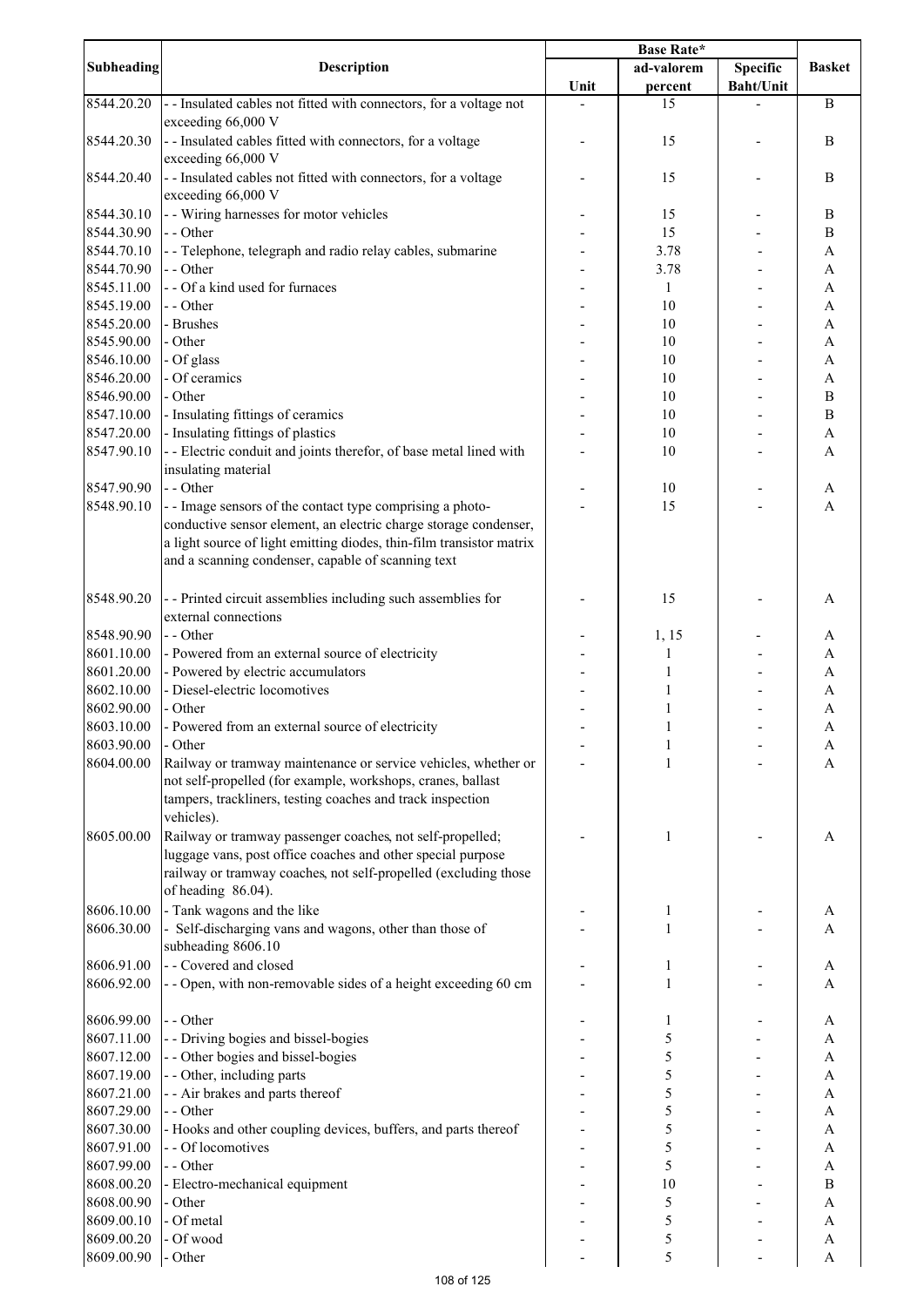|            | Description                                                                                               | <b>Base Rate*</b> |            |                  |               |
|------------|-----------------------------------------------------------------------------------------------------------|-------------------|------------|------------------|---------------|
| Subheading |                                                                                                           |                   | ad-valorem | <b>Specific</b>  | <b>Basket</b> |
|            |                                                                                                           | Unit              | percent    | <b>Baht/Unit</b> |               |
| 8701.10.11 | --- For agricultural use                                                                                  |                   | 20         |                  | A             |
| 8701.10.19 | $--$ Other                                                                                                |                   | 20         |                  | A             |
| 8701.10.21 | --- For agricultural use                                                                                  |                   | 20         |                  | A             |
| 8701.10.29 | $--$ Other                                                                                                |                   | 20         |                  | A             |
| 8701.20.10 | $-$ CKD                                                                                                   |                   | 20         |                  | A             |
| 8701.20.90 | - - Other                                                                                                 |                   | 20         |                  | A             |
| 8701.30.10 | - - Of a cylinder capacity not exceeding 1,100 cc                                                         |                   | 5          |                  | A             |
| 8701.30.20 | - - Of a cylinder capacity exceeding 1,100 cc                                                             |                   | 5          |                  | A             |
| 8701.90.11 | --- Of a cylinder capacity not exceeding 1,100 cc                                                         |                   | 20         |                  | $\mathbf B$   |
| 8701.90.19 | $\vert$ - - - Of a cylinder capacity exceeding 1,100 cc                                                   |                   | 20         |                  | $\mathbf B$   |
| 8701.90.91 | $\vert$ - - - Of a cylinder capacity not exceeding 1,100 cc                                               |                   | 20         |                  | $\, {\bf B}$  |
| 8701.90.99 | $\left  \frac{1}{2} \right $ - - Of a cylinder capacity exceeding 1,100 cc                                |                   | 20         |                  | $\, {\bf B}$  |
| 8702.10.11 | --- Of a gross vehicle weight of less than 6 tonnes                                                       |                   | 40         |                  | $\mathbf{A}$  |
| 8702.10.12 | --- Of a gross vehicle weight of at least 6 tonnes but not                                                |                   | 40         |                  | $\mathbf{A}$  |
|            | exceeding 18 tonnes                                                                                       |                   |            |                  |               |
| 8702.10.13 | --- Of a gross vehicle weight exceeding 18 tonnes but not<br>exceeding 24 tonnes                          |                   | 40         |                  | A             |
| 8702.10.14 | $\left  \frac{1}{2} \right $ - $\left  \frac{1}{2} \right $ of a gross vehicle weight exceeding 24 tonnes |                   | 40         |                  | A             |
| 8702.10.21 | --- Of a gross vehicle weight of less than 6 tonnes                                                       |                   | 40         |                  | A             |
| 8702.10.22 | --- Of a gross vehicle weight of at least 6 tonnes but not                                                |                   | 40         |                  | A             |
|            | exceeding 18 tonnes                                                                                       |                   |            |                  |               |
| 8702.10.23 | --- Of a gross vehicle weight exceeding 18 tonnes but not                                                 |                   | 40         |                  | A             |
|            | exceeding 24 tonnes                                                                                       |                   |            |                  |               |
| 8702.10.24 | --- Of a gross vehicle weight exceeding 24 tonnes                                                         |                   | 40         |                  | A             |
| 8702.90.11 | $- - CKD$                                                                                                 |                   | 40         |                  | A             |
| 8702.90.19 | $\left  - \right $ - - Other                                                                              |                   | 40         |                  | A             |
| 8702.90.91 | $- - CKD$                                                                                                 |                   | 40         |                  | $\mathbf{A}$  |
| 8702.90.99 | $\left  - -$ Other                                                                                        |                   | 40         |                  | A             |
| 8703.22.11 | $---$ CKD                                                                                                 |                   |            |                  |               |
|            | ---- For ambulances, for used in government                                                               |                   | 10         |                  | A             |
|            | organizations, hospitals or public charity organizations in                                               |                   |            |                  |               |
|            | reasonable amount, as may be proved to satisfaction of the                                                |                   |            |                  |               |
|            | Director-General of Customs                                                                               |                   |            |                  |               |
| 8703.22.19 | $---Other$                                                                                                |                   |            |                  |               |
|            | ---- For ambulances, for used in government                                                               |                   | 10         |                  | A             |
|            | organizations, hospitals or public charity organizations in                                               |                   |            |                  |               |
|            | reasonable amount, as may be proved to satisfaction of the                                                |                   |            |                  |               |
|            | Director-General of Customs                                                                               |                   |            |                  |               |
| 8703.22.20 | --- Other vehicles, CKD                                                                                   |                   |            |                  |               |
|            | ---- For ambulances, for used in government                                                               |                   | 10         |                  | A             |
|            | organizations, hospitals or public charity organizations in                                               |                   |            |                  |               |
|            | reasonable amount, as may be proved to satisfaction of the                                                |                   |            |                  |               |
|            | Director-General of Customs                                                                               |                   |            |                  |               |
| 8703.22.90 | $--- Other$                                                                                               |                   |            |                  |               |
|            | ---- For ambulances, for used in government                                                               |                   | 10         |                  | A             |
|            | organizations, hospitals or public charity organizations in                                               |                   |            |                  |               |
|            | reasonable amount, as may be proved to satisfaction of the                                                |                   |            |                  |               |
|            | Director-General of Customs                                                                               |                   |            |                  |               |
| 8703.23.10 | --- Ambulances                                                                                            |                   | 10         |                  | A             |
| 8703.24.10 | --- Ambulances                                                                                            |                   | 10         |                  | A             |
| 8703.31.10 | --- Motor cars (including station wagons, SUVs and sports cars,<br>but not including vans), CKD           |                   |            |                  |               |
|            | --- For ambulances, for used in government organizations,                                                 |                   | 10         |                  | A             |
|            | hospitals or public charity organizations in reasonable amount, as                                        |                   |            |                  |               |
|            | may be proved to satisfaction of the Director-General of Customs                                          |                   |            |                  |               |
| 8703.31.20 | --- Motor cars (including station wagons, SUVs and sports cars,                                           |                   |            |                  |               |
|            | but not including vans), other                                                                            |                   |            |                  |               |
|            | --- For ambulances, for used in government organizations,                                                 |                   | 10         |                  | A             |
|            | hospitals or public charity organizations in reasonable amount, as                                        |                   |            |                  |               |
|            | may be proved to satisfaction of the Director-General of Customs                                          |                   |            |                  |               |
|            |                                                                                                           |                   |            |                  |               |
|            | $\left 8703.31.30\right $ - - - Other vehicles, CKD                                                       |                   |            |                  |               |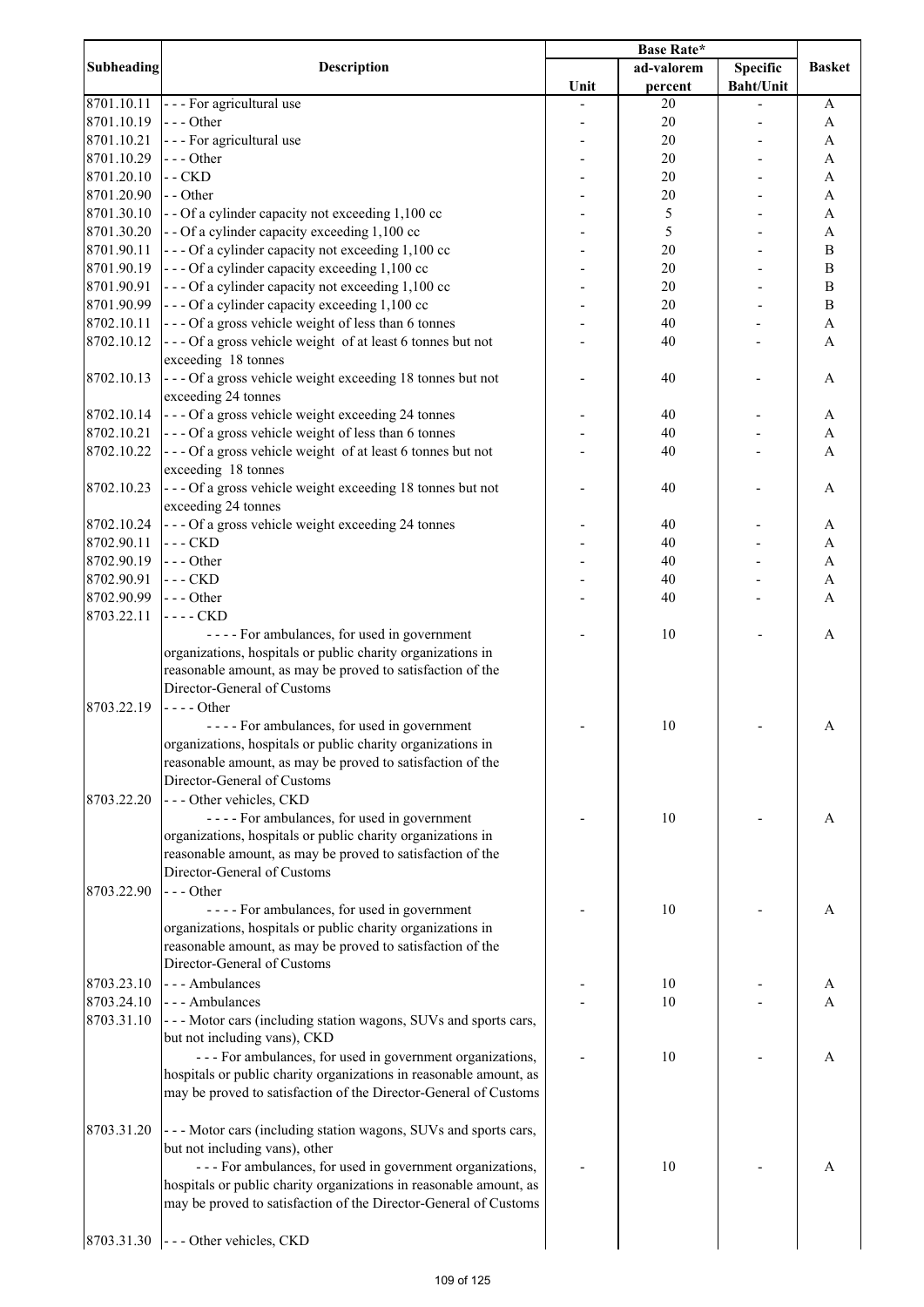|                          |                                                                                                     | Base Rate* |            |                  |                              |
|--------------------------|-----------------------------------------------------------------------------------------------------|------------|------------|------------------|------------------------------|
| Subheading               | <b>Description</b>                                                                                  |            | ad-valorem | <b>Specific</b>  | <b>Basket</b>                |
|                          |                                                                                                     | Unit       | percent    | <b>Baht/Unit</b> |                              |
|                          | --- For ambulances, for used in government organizations,                                           |            | 10         |                  | A                            |
|                          | hospitals or public charity organizations in reasonable amount, as                                  |            |            |                  |                              |
|                          | may be proved to satisfaction of the Director-General of Customs                                    |            |            |                  |                              |
|                          |                                                                                                     |            |            |                  |                              |
| 8703.31.90               | $--$ Other                                                                                          |            |            |                  |                              |
|                          | --- For ambulances, for used in government organizations,                                           |            | 10         |                  | A                            |
|                          | hospitals or public charity organizations in reasonable amount, as                                  |            |            |                  |                              |
|                          | may be proved to satisfaction of the Director-General of Customs                                    |            |            |                  |                              |
|                          |                                                                                                     |            |            |                  |                              |
| 8703.32.10               | --- Ambulances                                                                                      |            | 10         |                  | A                            |
| 8703.33.10               | --- Ambulances                                                                                      |            | 10         |                  | A                            |
| 8703.90.10<br>8703.90.20 | - - Ambulances                                                                                      |            | 80         |                  | $\, {\bf B}$                 |
| 8703.90.30               | - - Hearses<br>- - Prison vans                                                                      |            | 80<br>80   |                  | $\, {\bf B}$<br>$\, {\bf B}$ |
| 8703.90.41               | --- Of a cylinder capacity not exceeding 1,800 cc                                                   |            | 80         |                  | $\, {\bf B}$                 |
| 8703.90.42               | --- Of a cylinder capacity exceeding 1,800 cc but not exceeding                                     |            | 80         |                  | $\, {\bf B}$                 |
|                          | 2,000 cc                                                                                            |            |            |                  |                              |
| 8703.90.43               | --- Of a cylinder capacity exceeding 2,000 cc but not exceeding                                     |            | 80         |                  | $\, {\bf B}$                 |
|                          | 2,500 cc                                                                                            |            |            |                  |                              |
| 8703.90.44               | --- Of a cylinder capacity exceeding 2,500 cc                                                       |            | 80         |                  | $\, {\bf B}$                 |
| 8703.90.51               | --- Of a cylinder capacity not exceeding 1,800 cc                                                   |            | 80         |                  | $\, {\bf B}$                 |
| 8703.90.52               | --- Of a cylinder capacity exceeding 1,800 cc but not exceeding                                     |            | 80         |                  | $\bf{B}$                     |
|                          | 2,000 cc                                                                                            |            |            |                  |                              |
| 8703.90.53               | --- Of a cylinder capacity exceeding 2,000 cc but not exceeding                                     |            | 80         |                  | $\, {\bf B}$                 |
|                          | 2,500 cc                                                                                            |            |            |                  |                              |
| 8703.90.54               | --- Of a cylinder capacity exceeding 2,500 cc                                                       |            | 80         |                  | $\, {\bf B}$                 |
| 8703.90.60               | - - Other vehicles, CKD                                                                             |            | 80         |                  | $\, {\bf B}$                 |
| 8703.90.90               | - - Other                                                                                           |            | 80         |                  | $\, {\bf B}$                 |
| 8704.10.11               | $- CKD$                                                                                             |            | 5          |                  | $\boldsymbol{\mathsf{A}}$    |
| 8704.10.12               | --- Other                                                                                           |            | 5          |                  | A                            |
| 8704.10.21               | $---$ CKD                                                                                           |            | 5          |                  | A                            |
| 8704.10.22               | --- Other                                                                                           |            | 5          |                  | A                            |
| 8704.23.11               | - - - - - Refrigerated vans                                                                         |            | 40         |                  | A                            |
| 8704.23.19               | $---Other$                                                                                          |            | 40         |                  | $\mathbf{A}$                 |
| 8704.23.21               | ----- Refrigerated vans                                                                             |            | 40         |                  | $\boldsymbol{\mathsf{A}}$    |
| 8704.23.22               | ----- Refuse collection vehicles having a refuse compressing                                        |            | 40         |                  | A                            |
|                          | device                                                                                              |            |            |                  |                              |
| 8704.23.23               | ----- Tanker vehicles                                                                               |            | 40         |                  | A                            |
| 8704.23.29               | $\left  \dots \right $ - $\left  \dots \right $ - $\left  \dots \right $                            |            | 40         |                  | A                            |
| 8704.23.31               | $\left  \dots \right $ - $\left  \dots \right $ - Refrigerated vans                                 |            | 40         |                  | A                            |
| 8704.23.39               | $\left  \dots \right $ - $\left  \dots \right $ - $\left  \dots \right $                            |            | 40         |                  | A                            |
| 8704.23.41               | ----- Refrigerated vans                                                                             |            | 40         |                  | A                            |
| 8704.23.42               | ----- Refuse collection vehicles having a refuse compressing                                        |            | 40         |                  | A                            |
|                          | device                                                                                              |            |            |                  |                              |
| 8704.23.43               | - - - - - Tanker vehicles                                                                           |            | 40         |                  | A                            |
| 8704.23.49               | $--- Other$                                                                                         |            | 40         |                  | A                            |
| 8704.32.11               | ----- Refrigerated vans                                                                             |            | 40         |                  | A                            |
| 8704.32.19               | $---Other$                                                                                          |            | 40         |                  | $\boldsymbol{\mathsf{A}}$    |
| 8704.32.21               | - - - - Refrigerated vans                                                                           |            | 40         |                  | $\boldsymbol{\mathsf{A}}$    |
| 8704.32.22               | ----- Refuse collection vehicles having a refuse compressing                                        |            | 40         |                  | A                            |
|                          | device                                                                                              |            |            |                  |                              |
| 8704.32.23               | ----- Tanker vehicles<br>$\left  \dots \right $ - $\left  \dots \right $ - $\left  \dots \right $   |            | 40         |                  | A                            |
| 8704.32.29               |                                                                                                     |            | 40         |                  | A                            |
| 8704.32.31<br>8704.32.39 | ----- Refrigerated vans<br>$\left  \dots \right $ - $\left  \dots \right $ - $\left  \dots \right $ |            | 40         |                  | A<br>A                       |
| 8704.32.41               | ----- Refrigerated vans                                                                             |            | 40         |                  | A                            |
| 8704.32.42               |                                                                                                     |            | 40<br>40   |                  | A                            |
|                          | ----- Refuse collection vehicles having a refuse compressing<br>device                              |            |            |                  |                              |
| 8704.32.43               | ----- Tanker vehicles                                                                               |            | 40         |                  | A                            |
| 8704.32.49               | $\left  \dots \right $ - $\left  \dots \right $ - $\left  \dots \right $                            |            | 40         |                  | A                            |
| 8704.32.51               | ----- Refrigerated vans                                                                             |            | 40         |                  | A                            |
| 8704.32.59               | $\left  \dots \right $ - $\left  \dots \right $ - $\left  \dots \right $                            |            | 40         |                  | A                            |
| 8704.32.61               | ----- Refrigerated vans                                                                             |            | 40         |                  | A                            |
|                          |                                                                                                     |            |            |                  |                              |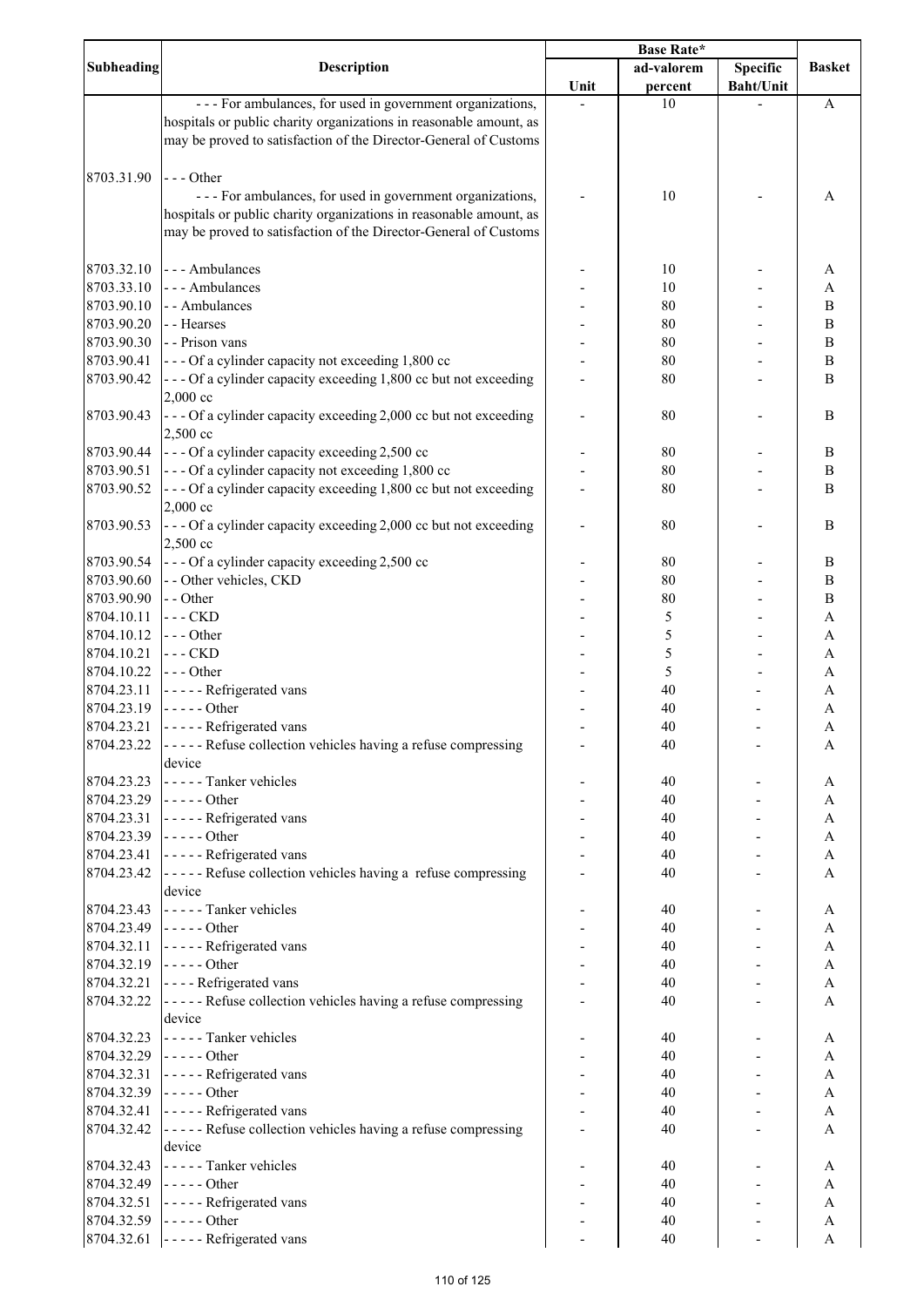|                   | <b>Description</b>                                                       | <b>Base Rate*</b> |            |                  |                           |
|-------------------|--------------------------------------------------------------------------|-------------------|------------|------------------|---------------------------|
| <b>Subheading</b> |                                                                          |                   | ad-valorem | <b>Specific</b>  | <b>Basket</b>             |
|                   |                                                                          | Unit              | percent    | <b>Baht/Unit</b> |                           |
| 8704.32.62        | ----- Refuse collection vehicles having a refuse compressing             |                   | 40         |                  | A                         |
|                   | device                                                                   |                   |            |                  |                           |
| 8704.32.63        | ----- Tanker vehicles                                                    |                   | 40         |                  | A                         |
| 8704.32.69        | $\left  \dots \right $ - $\left  \dots \right $ - $\left  \dots \right $ |                   | 40         |                  | A                         |
| 8704.32.71        | ----- Refrigerated vans                                                  |                   | 40         |                  | $\boldsymbol{\rm{A}}$     |
| 8704.32.79        | $\left  \dots \right $ - $\left  \dots \right $ - $\left  \dots \right $ |                   | 40         |                  | A                         |
|                   |                                                                          |                   |            |                  |                           |
| 8704.32.81        | ----- Refrigerated vans                                                  |                   | 40         |                  | $\boldsymbol{\mathsf{A}}$ |
| 8704.32.82        | ----- Refuse collection vehicles having a refuse compressing             |                   | 40         |                  | A                         |
|                   | device                                                                   |                   |            |                  |                           |
| 8704.32.83        | ----- Tanker vehicles                                                    |                   | 40         |                  | A                         |
| 8704.32.89        | $---Other$                                                               |                   | 40         |                  | A                         |
| 8704.90.10        | $-$ CKD                                                                  |                   | 40         |                  | A                         |
| 8704.90.90        | - - Other                                                                |                   | 40         |                  | A                         |
| 8705.10.00        | - Crane lorries                                                          |                   | 40         |                  | $\, {\bf B}$              |
| 8705.20.00        | - Mobile drilling derricks                                               |                   | 40         |                  | $\, {\bf B}$              |
| 8705.30.00        | - Fire fighting vehicles                                                 |                   | 10         |                  | $\mathbf{A}$              |
| 8705.40.00        | - Concrete-mixer lorries                                                 |                   | 40         |                  | $\, {\bf B}$              |
| 8705.90.50        |                                                                          |                   |            |                  | $\mathbf B$               |
|                   | - - Street cleaning vehicles, including cesspit emptiers; mobile         |                   | 40         |                  |                           |
|                   | clinics; spraying lorries of all kinds                                   |                   |            |                  |                           |
| 8705.90.90        | - - Other                                                                |                   | 40         |                  | B                         |
| 8706.00.11        | -- For agricultural tractors of subheading 8701.10 or 8701.90            |                   | 30         |                  | $\mathbf{A}$              |
| 8706.00.19        | - - Other                                                                |                   | 30         |                  | A                         |
| 8706.00.20        | - For vehicles of heading 87.02                                          |                   | 30         |                  | A                         |
| 8706.00.30        | - For vehicles of heading 87.03                                          |                   | 30         |                  | A                         |
| 8706.00.40        | - For vehicles of heading 87.04                                          |                   | 30         |                  | A                         |
| 8706.00.50        | - For vehicles of heading 87.05                                          |                   | 30         |                  | A                         |
| 8708.10.10        | - - For vehicles of heading 87.01                                        |                   | 30         |                  | A                         |
| 8708.10.90        | - - Other                                                                |                   | 30         |                  | A                         |
| 8708.21.10        |                                                                          |                   | 10         |                  | A                         |
|                   | --- For vehicles of heading 87.01                                        |                   |            |                  |                           |
| 8708.21.90        | $--$ Other                                                               |                   | 10         |                  | $\mathbf{A}$              |
| 8708.29.11        | ---- For vehicles of heading 87.01                                       |                   | 30         |                  | B                         |
| 8708.29.12        | ---- For vehicles of heading 87.03                                       |                   | 30         |                  | B                         |
| 8708.29.13        | ---- For vehicles of subheading 8704.10 or heading 87.05                 |                   | 30         |                  | B                         |
| 8708.29.19        | $--$ Other                                                               |                   | 30         |                  | $\, {\bf B}$              |
| 8708.29.20        | --- Parts of safety seat belts                                           |                   | 30         |                  | $\mathbf B$               |
| 8708.29.91        | ----For agricultural tractors of subheading 8701.10 or 8701.90           |                   | 30         |                  | $\, {\bf B}$              |
|                   |                                                                          |                   |            |                  |                           |
| 8708.29.92        | ---- For other vehicles of heading 87.01                                 |                   | 30         |                  | B                         |
| 8708.29.93        | ---- For vehicles of heading 87.03                                       |                   | 30         |                  | $\, {\bf B}$              |
| 8708.29.99        | $--- Other$                                                              |                   | 30         |                  | $\, {\bf B}$              |
|                   |                                                                          |                   |            |                  |                           |
| 8708.40.11        | --- For vehicles of heading 87.03                                        |                   | 30         |                  | $\boldsymbol{\rm{A}}$     |
| 8708.40.12        | --- For vehicles of subheading 8704.10 or heading 87.05                  |                   | 30         |                  | $\boldsymbol{\rm{A}}$     |
| 8708.40.19        | $--$ Other                                                               |                   | 30         |                  | $\mathbf{A}$              |
| 8708.40.21        | --- For agricultural tractors of subheading 8701.10 or 8701.90           |                   | 30         |                  | $\overline{A}$            |
|                   |                                                                          |                   |            |                  |                           |
| 8708.40.22        | --- For other vehicles of heading 87.01                                  |                   | 30         |                  | A                         |
| 8708.40.23        | --- For vehicles of heading 87.03                                        |                   | 30         |                  | $\mathbf{A}$              |
| 8708.40.24        | --- For vehicles of subheading 8704.10 or heading 87.05                  |                   | 30         |                  | A                         |
| 8708.40.29        | --- Other                                                                |                   | 30         |                  | $\boldsymbol{\mathsf{A}}$ |
| 8708.40.90        | - - Parts                                                                |                   | 30         |                  | B                         |
| 8708.50.11        | --- For vehicles of heading 87.03                                        |                   | 30         |                  | $\boldsymbol{\mathsf{A}}$ |
| 8708.50.12        | --- For vehicles of subheading 8704.10 or heading 87.05                  |                   |            |                  | $\boldsymbol{\mathsf{A}}$ |
|                   |                                                                          |                   | 30         |                  |                           |
| 8708.50.19        | $--$ Other                                                               |                   | 30         |                  | A                         |
| 8708.50.21        | --- For agricultural tractors of subheading 8701.10 or 8701.90           |                   | 30         |                  | A                         |
|                   |                                                                          |                   |            |                  |                           |
| 8708.50.22        | --- For other vehicles of heading 87.01                                  |                   | 30         |                  | A                         |
| 8708.50.23        | --- For vehicles of heading 87.03                                        |                   | 30         |                  | A                         |
| 8708.50.24        | --- For vehicles of subheading 8704.10 or heading 87.05                  |                   | 30         |                  | A                         |
| 8708.50.29        | $--$ Other                                                               |                   | 30         |                  | A                         |
| 8708.50.90        | - - Parts                                                                |                   | 30         |                  | $\, {\bf B}$              |
| 8708.70.11        | --- For agricultural tractors of subheading 8701.10 or 8701.90           |                   | 30         |                  | A                         |
|                   |                                                                          |                   |            |                  |                           |
| 8708.70.12        | --- For other vehicles of heading 87.01                                  |                   | 30         |                  | A                         |
|                   |                                                                          |                   |            |                  |                           |
| 8708.70.13        | --- For vehicles of heading 87.03                                        |                   | 30         |                  | A                         |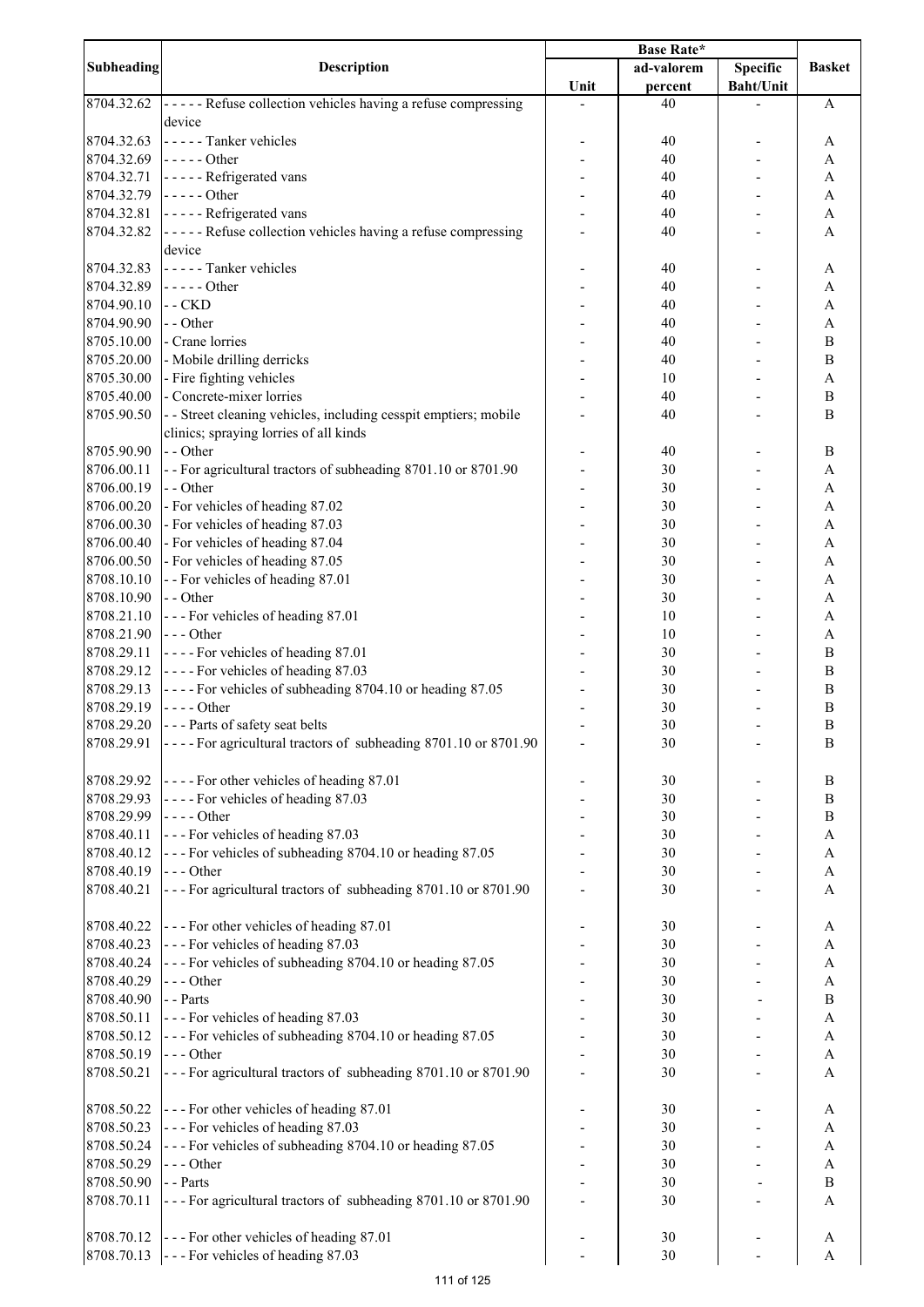|                   |                                                                 | <b>Base Rate*</b> |                  |                  |                       |
|-------------------|-----------------------------------------------------------------|-------------------|------------------|------------------|-----------------------|
| <b>Subheading</b> | <b>Description</b>                                              |                   | ad-valorem       | <b>Specific</b>  | <b>Basket</b>         |
|                   |                                                                 | Unit              | percent          | <b>Baht/Unit</b> |                       |
| 8708.70.14        | --- For vehicles of subheading 8704.10 or heading 87.05         |                   | 30               |                  | A                     |
| 8708.70.19        | $--$ Other                                                      |                   | 30               |                  | A                     |
|                   |                                                                 |                   |                  |                  |                       |
| 8708.70.91        | --- For agricultural tractors of subheading 8701.10 or 8701.90  |                   | 30               |                  | A                     |
|                   |                                                                 |                   |                  |                  |                       |
| 8708.70.92        | --- For other vehicles of heading 87.01                         |                   | 30               |                  | A                     |
| 8708.70.93        | --- For vehicles of heading 87.03                               |                   | 30               |                  | A                     |
| 8708.70.94        | --- For vehicles of subheading 8704.10 or heading 87.05         |                   | 30               |                  | A                     |
| 8708.70.99        | $--$ Other                                                      |                   | 30               |                  | A                     |
|                   |                                                                 |                   |                  |                  |                       |
| 8708.80.11        | --- For agricultural tractors of subheading 8701.10 or 8701.90  |                   | 30               |                  | A                     |
|                   |                                                                 |                   |                  |                  |                       |
| 8708.80.12        | --- For other vehicles of heading 87.01                         |                   | 30               |                  | A                     |
| 8708.80.13        | --- For vehicles of heading 87.03                               |                   | 30               |                  | A                     |
| 8708.80.14        | --- For vehicles of subheading 8704.10 or heading 87.05         |                   | 30               |                  | A                     |
| 8708.80.19        | $--- Other$                                                     |                   | 30               |                  | $\boldsymbol{\rm{A}}$ |
| 8708.80.90        | - - Parts                                                       |                   | 30               |                  | $\, {\bf B}$          |
|                   |                                                                 |                   |                  |                  |                       |
| 8708.91.90        | $--$ Parts                                                      |                   | 30               |                  | $\mathbf B$           |
| 8708.92.10        | --- For vehicles of heading 87.01                               |                   |                  |                  |                       |
|                   | --- For parts                                                   |                   | 30               |                  | B                     |
| 8708.92.20        | --- For vehicles of heading 87.03                               |                   |                  |                  |                       |
|                   | --- For parts                                                   |                   | 30               |                  | B                     |
| 8708.92.30        | --- For vehicles of subheading 8704.10 or heading 87.05         |                   |                  |                  |                       |
|                   |                                                                 |                   |                  |                  |                       |
|                   | --- For parts                                                   |                   | 30               |                  | B                     |
| 8708.92.90        | $--$ Other                                                      |                   |                  |                  |                       |
|                   | --- For parts                                                   |                   | 30               |                  | B                     |
| 8708.93.10        | --- For agricultural tractors of subheading 8701.10 or 8701.90  |                   | 30               |                  | A                     |
|                   |                                                                 |                   |                  |                  |                       |
| 8708.93.20        | --- For other vehicles of heading 87.01                         |                   | 30               |                  | A                     |
| 8708.93.30        | --- For vehicles of heading 87.03                               |                   | 30               |                  | A                     |
| 8708.93.40        | --- For vehicles of subheading 8704.10 or heading 87.05         |                   | 30               |                  | A                     |
| 8708.93.90        | $--$ Other                                                      |                   | 30               |                  | A                     |
| 8708.94.10        | --- Steering wheels with airbag assemblies                      |                   | 30               |                  | A                     |
| 8708.94.91        | ---- For agricultural tractors of subheading 8701.10 or 8701.90 |                   | 30               |                  | A                     |
|                   |                                                                 |                   |                  |                  |                       |
|                   |                                                                 |                   |                  |                  |                       |
| 8708.94.92        | ---- For other vehicles of heading 87.01                        |                   | 30               |                  | A                     |
| 8708.94.93        | ---- For vehicles of subheading 87.03                           |                   | 30               |                  | $\boldsymbol{A}$      |
| 8708.94.99        | $--- Other$                                                     |                   | 30               |                  | $\overline{B}$        |
| 8708.95.10        | --- Safety airbags with inflater system                         |                   | 30               |                  | B                     |
| 8708.95.90        | --- Parts                                                       |                   | 30               |                  | B                     |
| 8708.99.11        | ---- For vehicles of heading 87.01                              |                   | 30               |                  | $\bf{B}$              |
|                   |                                                                 |                   |                  |                  |                       |
| 8708.99.12        | ---- For vehicles of heading 87.03                              |                   | 30               |                  | $\bf{B}$              |
| 8708.99.19        | $---Other$                                                      |                   | 30               |                  | $\, {\bf B}$          |
| 8708.99.91        | ----For agricultural tractors of subheading 8701.10 or 8701.90  |                   | 30               |                  | $\bf{B}$              |
|                   |                                                                 |                   |                  |                  |                       |
| 8708.99.92        | ---- For other vehicles of heading 87.01                        |                   | 30               |                  | $\bf{B}$              |
| 8708.99.93        | ---- For vehicles of heading 87.03                              |                   | 30               |                  | $\, {\bf B}$          |
|                   |                                                                 |                   |                  |                  |                       |
| 8708.99.99        | $--- Other$                                                     |                   | 30               |                  | $\bf{B}$              |
| 8709.11.00        | - - Electrical                                                  |                   | 20               |                  | A                     |
| 8709.19.00        | - - Other                                                       |                   | 20               |                  | $\bf{B}$              |
| 8709.90.00        | - Parts                                                         |                   | 10               |                  | B                     |
| 8710.00.00        | Tanks and other armoured fighting vehicles, motorised, whether  |                   | $\boldsymbol{0}$ |                  | A                     |
|                   | or not fitted with weapons, and parts of such vehicles.         |                   |                  |                  |                       |
|                   |                                                                 |                   |                  |                  |                       |
| 8711.10.11        | --- Motorcycles, including mopeds and motor scooters            |                   | 60               |                  | $\, {\bf B}$          |
| 8711.10.19        | $--$ Other                                                      |                   | 60               |                  | B                     |
| 8711.10.91        | --- Motorcycles, including mopeds and motor scooters            |                   | 60               |                  | $\, {\bf B}$          |
| 8711.10.99        | $--- Other$                                                     |                   | 60               |                  | $\, {\bf B}$          |
| 8711.20.10        | - - Motocross motorcycles                                       |                   | 60               |                  | $\, {\bf B}$          |
| 8711.20.21        | ---- Of a cylinder capacity not exceeding 125 cc                |                   | 60               |                  | $\, {\bf B}$          |
|                   |                                                                 |                   |                  |                  |                       |
| 8711.20.22        | ---- Of a cylinder capacity exceeding 125 cc but not exceeding  |                   | 60               |                  | B                     |
|                   | 150 cc                                                          |                   |                  |                  |                       |
| 8711.20.23        | ---- Of a cylinder capacity exceeding 150 cc but not exceeding  |                   | 60               |                  | B                     |
|                   | $200 \text{ cc}$                                                |                   |                  |                  |                       |
| 8711.20.24        | ---- Of a cylinder capacity exceeding 200 cc but not exceeding  |                   | 60               |                  | B                     |
|                   | 250 cc                                                          |                   |                  |                  |                       |
| 8711.20.30        | $--$ Other                                                      |                   | 60               |                  | B                     |
|                   |                                                                 |                   |                  |                  |                       |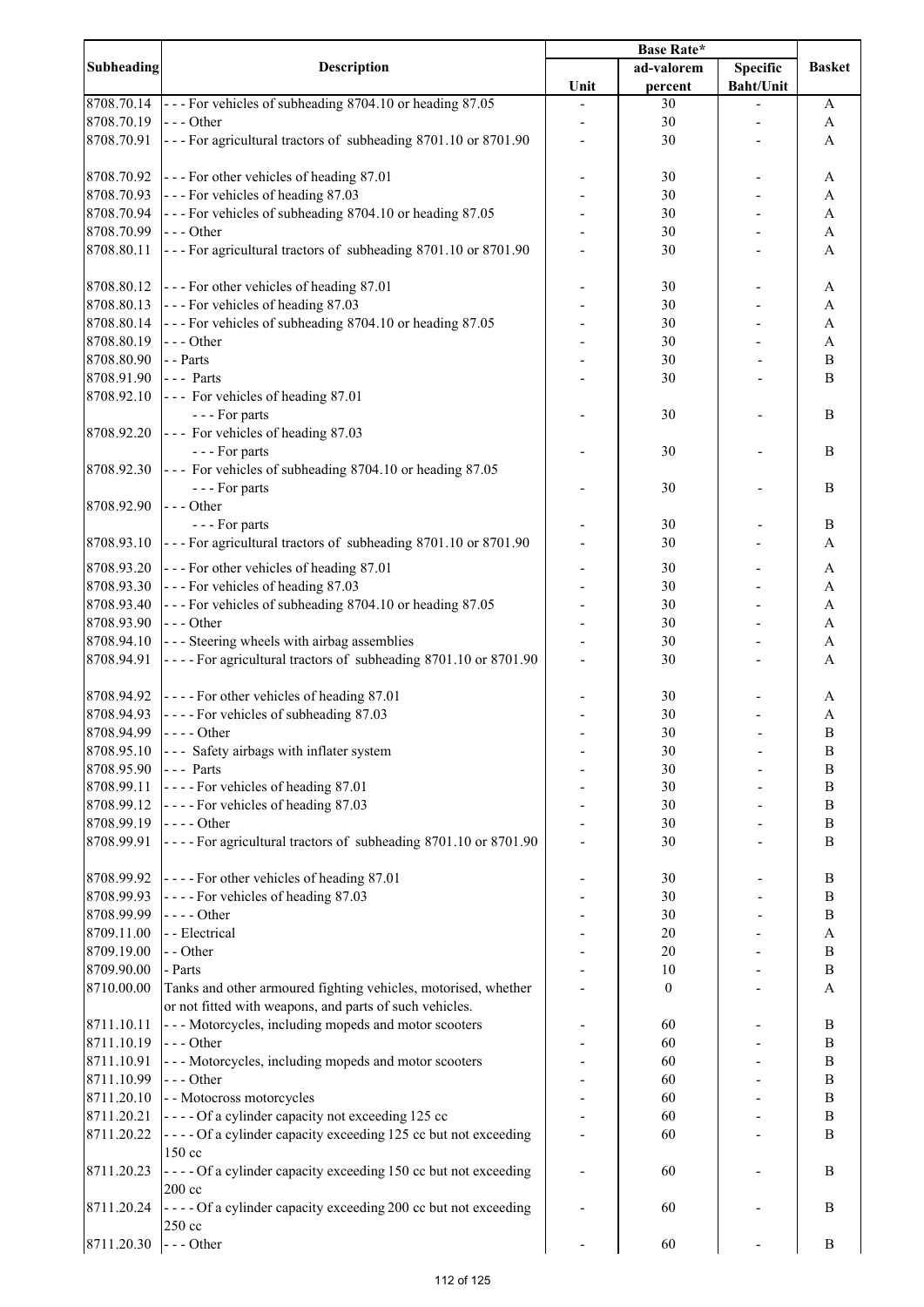|                   |                                                                | Base Rate* |                  |                  |                       |
|-------------------|----------------------------------------------------------------|------------|------------------|------------------|-----------------------|
| <b>Subheading</b> | <b>Description</b>                                             |            | ad-valorem       | <b>Specific</b>  | <b>Basket</b>         |
|                   |                                                                | Unit       | percent          | <b>Baht/Unit</b> |                       |
| 8711.20.41        | ---- Of a cylinder capacity not exceeding 125 cc               |            | 60               |                  | B                     |
| 8711.20.42        | ---- Of a cylinder capacity exceeding 125 cc but not exceeding |            | 60               |                  | B                     |
|                   | 150 cc                                                         |            |                  |                  |                       |
| 8711.20.43        | ---- Of a cylinder capacity exceeding 150 cc but not exceeding |            | 60               |                  | B                     |
|                   | $200 \text{ cc}$                                               |            |                  |                  |                       |
| 8711.20.44        | ---- Of a cylinder capacity exceeding 200 cc but not exceeding |            | 60               |                  | B                     |
|                   | 250 cc                                                         |            |                  |                  |                       |
| 8711.20.90        | $--$ Other                                                     |            | 60               |                  | $\, {\bf B}$          |
| 8711.30.10        | - - Motocross motorcycles                                      |            | 60               |                  | $\, {\bf B}$          |
| 8711.30.20        | -- Three-wheeled light vehicles of a cylinder capacity not     |            | 60               |                  | $\bf{B}$              |
|                   | exceeding 356 cc and a payload capacity not exceeding 350 kg   |            |                  |                  |                       |
| 8711.30.30        | - - Other, CKD                                                 |            | 60               |                  | $\bf{B}$              |
| 8711.30.90        | - - Other                                                      |            | 60               |                  | $\, {\bf B}$          |
| 8711.40.10        | - - Motocross motorcycles                                      |            | 60               |                  | $\, {\bf B}$          |
| 8711.40.20        | - - Other, CKD                                                 |            | 60               |                  | $\, {\bf B}$          |
| 8711.40.90        | - - Other                                                      |            | 60               |                  | $\, {\bf B}$          |
| 8711.50.20        | $-$ CKD                                                        |            | 60               |                  | $\, {\bf B}$          |
| 8711.50.90        | - - Other                                                      |            | 60               |                  | $\, {\bf B}$          |
| 8711.90.40        | - - Side-cars                                                  |            | 60               |                  | $\, {\bf B}$          |
| 8711.90.50        | - - Other, CKD                                                 |            | 60               |                  | $\, {\bf B}$          |
| 8711.90.90        | - - Other                                                      |            | 60               |                  | $\, {\bf B}$          |
| 8713.10.00        | - Not mechanically propelled                                   |            | $\boldsymbol{0}$ |                  | $\mathbf{A}$          |
| 8713.90.00        | - Other                                                        |            | $\boldsymbol{0}$ |                  | $\mathbf{A}$          |
| 8714.11.00        | - - Saddles                                                    |            | 30               |                  | $\mathbf{A}$          |
| 8714.19.00        | - - Other                                                      |            | 30               |                  | $\boldsymbol{\rm{A}}$ |
| 8714.20.11        | --- Of a diameter (including tyres) exceeding 75 mm but not    |            | $\boldsymbol{0}$ |                  | A                     |
|                   | exceeding 100 mm, provided that the width of any wheel or tyre |            |                  |                  |                       |
|                   | fitted thereto is not less than 30 mm                          |            |                  |                  |                       |
| 8714.20.12        | --- Of a diameter (including tyres) exceeding 100 mm but not   |            |                  |                  |                       |
|                   |                                                                |            | $\boldsymbol{0}$ |                  | A                     |
|                   | exceeding 250 mm, provided that the width of any wheel or tyre |            |                  |                  |                       |
|                   | fitted thereto is not less than 30 mm                          |            |                  |                  |                       |
| 8714.20.19        | $--$ Other                                                     |            | $\boldsymbol{0}$ |                  | A                     |
| 8714.20.90        | $-$ Other                                                      |            | $\boldsymbol{0}$ |                  | A                     |
| 8714.91.10        | --- For bicycles of subheading 8712.00.20                      |            | 25               |                  | A                     |
| 8714.91.90        | --- Other parts of forks                                       |            | 25               |                  | A                     |
| 8714.92.10        | --- For bicycles of subheading 8712.00.20                      |            | 25               |                  | $\, {\bf B}$          |
| 8714.92.90        | $--$ Other                                                     |            | 25               |                  | B                     |
| 8714.93.10        | --- For bicycles of subheading 8712.00.20                      |            | 25               |                  | B                     |
| 8714.93.90        | $--$ Other                                                     |            | 25               |                  | $\, {\bf B}$          |
| 8714.94.10        | --- For bicycles of subheading 8712.00.20                      |            | 25               |                  | $\, {\bf B}$          |
| 8714.94.90        | $--- Other$                                                    |            | 25               |                  | $\, {\bf B}$          |
| 8714.95.10        | --- For bicycles of subheading 8712.00.20                      |            | $25\,$           |                  | $\, {\bf B}$          |
| 8714.95.90        | $--$ Other                                                     |            | 25               |                  | $\, {\bf B}$          |
| 8714.96.10        | --- For bicycles of subheading 8712.00.20                      |            | 25               |                  | $\, {\bf B}$          |
| 8714.96.90        | $--- Other$                                                    |            | $25\,$           |                  | $\, {\bf B}$          |
| 8714.99.10        | --- For bicycles of subheading 8712.00.20                      |            | $25\,$           |                  | $\, {\bf B}$          |
| 8714.99.90        | $--- Other$                                                    |            | 25               |                  | $\, {\bf B}$          |
| 8715.00.00        | Baby carriages and parts thereof.                              |            | 30               |                  | $\, {\bf B}$          |
| 8716.90.11        | --- Wheels                                                     |            | 10               |                  | $\mathbf{A}$          |
| 8716.90.13        | --- Other, for goods of subheading 8716.20                     |            | 10               |                  | $\mathbf{A}$          |
| 8716.90.19        | --- Other                                                      |            | 10               |                  | $\mathbf{A}$          |
| 8716.90.91        | --- For goods of subheading 8716.80.10 or 8716.80.20           |            | 10               |                  | $\mathbf{A}$          |
| 8716.90.99        | --- Other                                                      |            | $10\,$           |                  | $\mathbf A$           |
| 8801.00.00        | Balloons and dirigibles; gliders, hang gliders and other non-  |            | $\mathbf{1}$     |                  | A                     |
|                   | powered aircraft.                                              |            |                  |                  |                       |
| 8802.11.00        | - - Of an unladen weight not exceeding 2,000 kg                |            | 1                |                  | A                     |
| 8802.12.00        | - - Of an unladen weight exceeding 2,000 kg                    |            | $\mathbf{1}$     |                  | A                     |
| 8802.20.10        | - - Aeroplanes                                                 |            | 1                |                  | A                     |
| 8802.20.90        | - - Other                                                      |            |                  |                  | A                     |
| 8802.30.10        | - - Aeroplanes                                                 |            |                  |                  | A                     |
| 8802.30.90        | - - Other                                                      |            | 1                |                  | A                     |
| 8802.40.10        | - - Aeroplanes                                                 |            | 1                |                  | A                     |
| 8802.40.90        | - - Other                                                      |            | 1                |                  | $\mathbf{A}$          |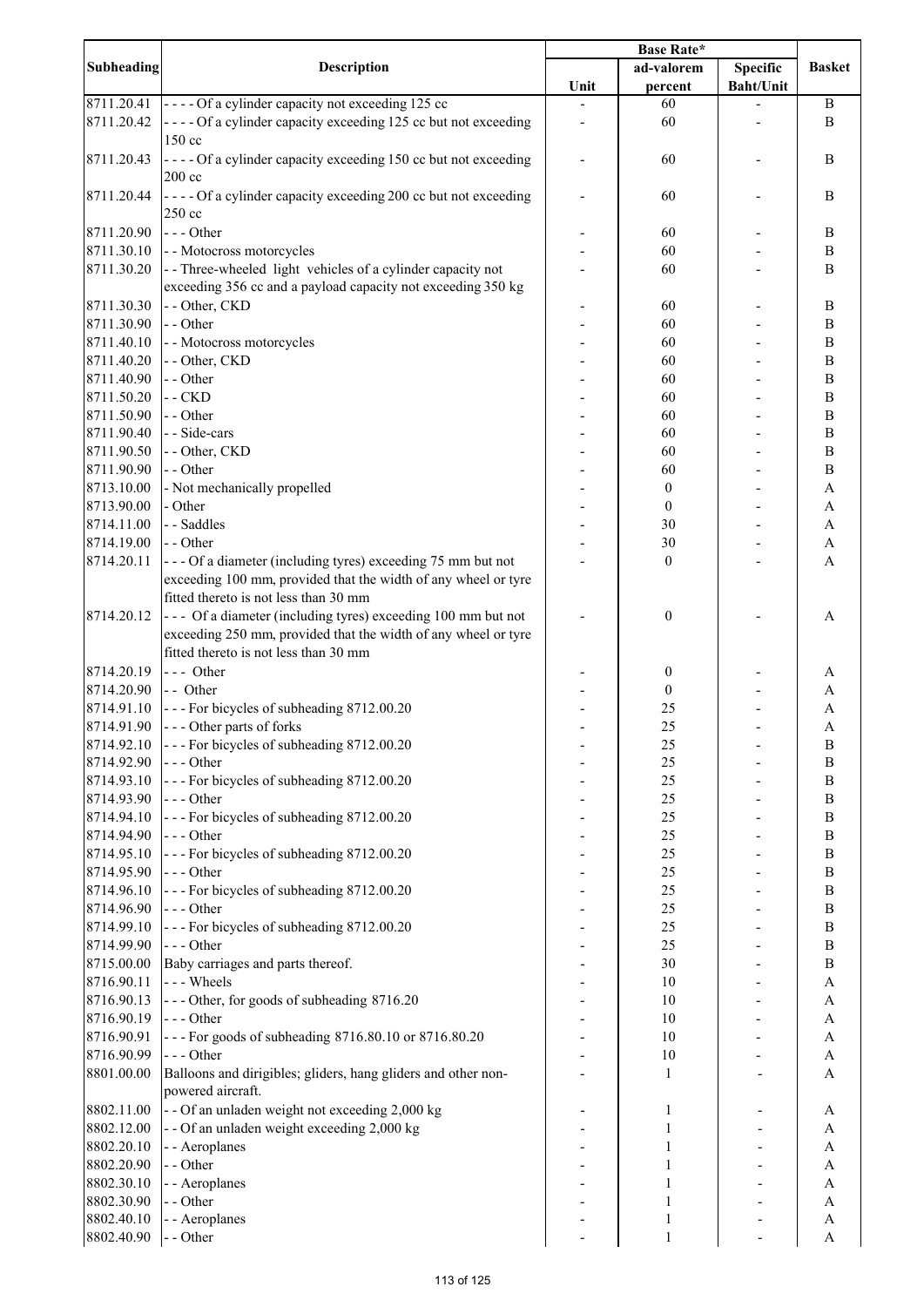|            |                                                                   | Base Rate* |                  |                  |                  |
|------------|-------------------------------------------------------------------|------------|------------------|------------------|------------------|
| Subheading | <b>Description</b>                                                |            | ad-valorem       | <b>Specific</b>  | <b>Basket</b>    |
|            |                                                                   | Unit       | percent          | <b>Baht/Unit</b> |                  |
| 8802.60.00 | - Spacecraft (including satellites) and suborbital and spacecraft |            | 5                |                  | A                |
|            | launch vehicles                                                   |            |                  |                  |                  |
| 8803.10.00 | - Propellers and rotors and parts thereof                         |            | 5                |                  | A                |
| 8803.20.00 | - Under-carriages and parts thereof                               |            | 5                |                  |                  |
|            |                                                                   |            |                  |                  | A                |
| 8803.30.00 | - Other parts of aeroplanes or helicopters                        |            | 5                |                  | A                |
| 8803.90.10 | - - Of telecommunication satellites                               |            | 5                |                  | A                |
| 8803.90.20 | - - Of balloons, gliders or kites                                 |            | 5                |                  | A                |
| 8803.90.90 | - - Other                                                         |            | 5                |                  | A                |
| 8804.00.00 | Parachutes (including dirigible parachutes and paragliders) and   |            | 5                |                  | A                |
|            | rotochutes; parts thereof and accessories thereto.                |            |                  |                  |                  |
| 8805.10.00 | - Aircraft launching gear and parts thereof; deck-arrestor or     |            | 5                |                  | B                |
|            | similar gear and parts thereof                                    |            |                  |                  |                  |
|            |                                                                   |            |                  |                  |                  |
| 8805.21.00 | - - Air combat simulators and parts thereof                       |            | 5                |                  | B                |
| 8805.29.10 | --- Ground flying trainers                                        |            | 5                |                  | A                |
| 8805.29.90 | --- Other                                                         |            | 5                |                  | A                |
| 8901.10.10 | - - Of a gross tonnage not exceeding 26                           |            | 10               |                  | $\mathbf{A}$     |
| 8901.10.20 | - - Of a gross tonnage exceeding 26 but not exceeding 500         |            | 10               |                  | $\mathbf{A}$     |
| 8901.10.30 | - - Of a gross tonnage exceeding 500 but not exceeding 4000       |            | 10               |                  | $\mathbf{A}$     |
| 8901.10.50 | - - Of a gross tonnage exceeding 4000 but not exceeding 5000      |            | 10               |                  | $\mathbf{A}$     |
| 8901.10.60 | - - Of a gross tonnage exceeding 5000                             |            | 10               |                  | A                |
|            |                                                                   |            |                  |                  |                  |
| 8901.20.50 | - - Of a gross tonnage not exceeding 5000                         |            | $\mathbf{1}$     |                  | A                |
| 8901.20.60 | - - Of a gross tonnage exceeding 5000                             |            | $\mathbf{1}$     |                  | A                |
| 8901.30.50 | - - Of a gross tonnage not exceeding 5000                         |            | 10               |                  | A                |
| 8901.30.60 | - - Of a gross tonnage exceeding 5000                             |            | 10               |                  | A                |
| 8901.90.11 | --- Of a gross tonnage not exceeding 26                           |            | 10               |                  | A                |
| 8901.90.12 | --- Of a gross tonnage exceeding 26 but not exceeding 500         |            | 10               |                  | A                |
| 8901.90.14 | --- Of a gross tonnage exceeding 500                              |            | 10               |                  | A                |
| 8901.90.21 | --- Of a gross tonnage not exceeding 26                           |            | 10               |                  |                  |
|            |                                                                   |            |                  |                  | A                |
| 8901.90.22 | --- Of a gross tonnage exceeding 26 but not exceeding 250         |            | 10               |                  | A                |
| 8901.90.23 | --- Of a gross tonnage exceeding 250 but not exceeding 500        |            | 10               |                  | A                |
| 8901.90.24 | --- Of a gross tonnage exceeding 500 but not exceeding 4000       |            | 10               |                  | A                |
| 8901.90.25 | --- Of a gross tonnage exceeding 4000 but not exceeding 5000      |            | 10               |                  | A                |
|            |                                                                   |            |                  |                  |                  |
| 8901.90.26 | --- Of a gross tonnage exceeding 5000                             |            | 10               |                  | A                |
| 8903.10.00 | - Inflatable                                                      |            | $\boldsymbol{0}$ |                  | $\boldsymbol{B}$ |
|            |                                                                   |            |                  |                  |                  |
| 8903.91.00 | - - Sailboats, with or without auxiliary motor                    |            | 0                |                  | $\, {\bf B}$     |
| 8903.92.00 | - - Motorboats, other than outboard motorboats                    |            | 0                |                  | B                |
| 8903.99.00 | - - Other                                                         |            | 0                |                  | B                |
| 8904.00.11 | - - Of a gross tonnage not exceeding 26                           |            | 10               |                  | A                |
| 8904.00.19 | - - Of gross tonnage exceeding 26                                 |            | 10               |                  | A                |
| 8904.00.21 | - - Of a gross tonnage not exceeding 26                           |            | 10               |                  | A                |
| 8904.00.29 | - - Of gross tonnage exceeding 26                                 |            | 10               |                  | A                |
| 8905.10.00 |                                                                   |            | 5                |                  | $\mathbf{A}$     |
|            | - Dredgers                                                        |            |                  |                  |                  |
| 8905.20.00 | - Floating or submersible drilling or production platforms        |            | 5                |                  | A                |
| 8905.90.10 | - - Floating docks                                                |            | 5                |                  | A                |
| 8905.90.90 | - - Other                                                         |            | 5                |                  | A                |
| 8906.10.00 | - Warships                                                        |            | 5                |                  | A                |
| 8906.90.10 | - - Of a displacement not exceeding 30 tonnes                     |            | 5                |                  | A                |
| 8906.90.90 | - - Other                                                         |            | 5                |                  | A                |
| 8907.10.00 | - Inflatable rafts                                                |            | 10               |                  | B                |
| 8907.90.10 |                                                                   |            | 10               |                  | $\boldsymbol{B}$ |
|            | - - Buoys                                                         |            |                  |                  |                  |
| 8907.90.90 | - - Other                                                         |            | 10               |                  | $\bf{B}$         |
| 8908.00.00 | Vessels and other floating structures for breaking up.            |            | 5                |                  | A                |
| 9001.10.10 | - - For telecommunications and other electrical uses              |            | $\boldsymbol{0}$ |                  | A                |
| 9001.10.90 | - - Other                                                         |            | 0                |                  | A                |
| 9001.20.00 | - Sheets and plates of polarising material                        |            | 5                |                  | $\bf{B}$         |
| 9001.30.00 | - Contact lenses                                                  |            | 10               |                  | B                |
| 9001.40.00 | - Spectacle lenses of glass                                       |            | 10               |                  | $\, {\bf B}$     |
|            |                                                                   |            |                  |                  |                  |
| 9001.50.00 | - Spectacle lenses of other materials                             |            | 10               |                  | $\, {\bf B}$     |
| 9001.90.10 | - - For photographic or cinematographic cameras or projectors     |            | 10               |                  | B                |
| 9001.90.90 | - - Other                                                         |            | 10               |                  | $\, {\bf B}$     |
| 9002.11.10 | - - - For cinematographic projectors                              |            | 5                |                  | B                |
| 9002.11.90 | --- Other                                                         |            | 5                |                  | $\boldsymbol{B}$ |
| 9002.19.00 | - - Other                                                         |            | 5                |                  | B                |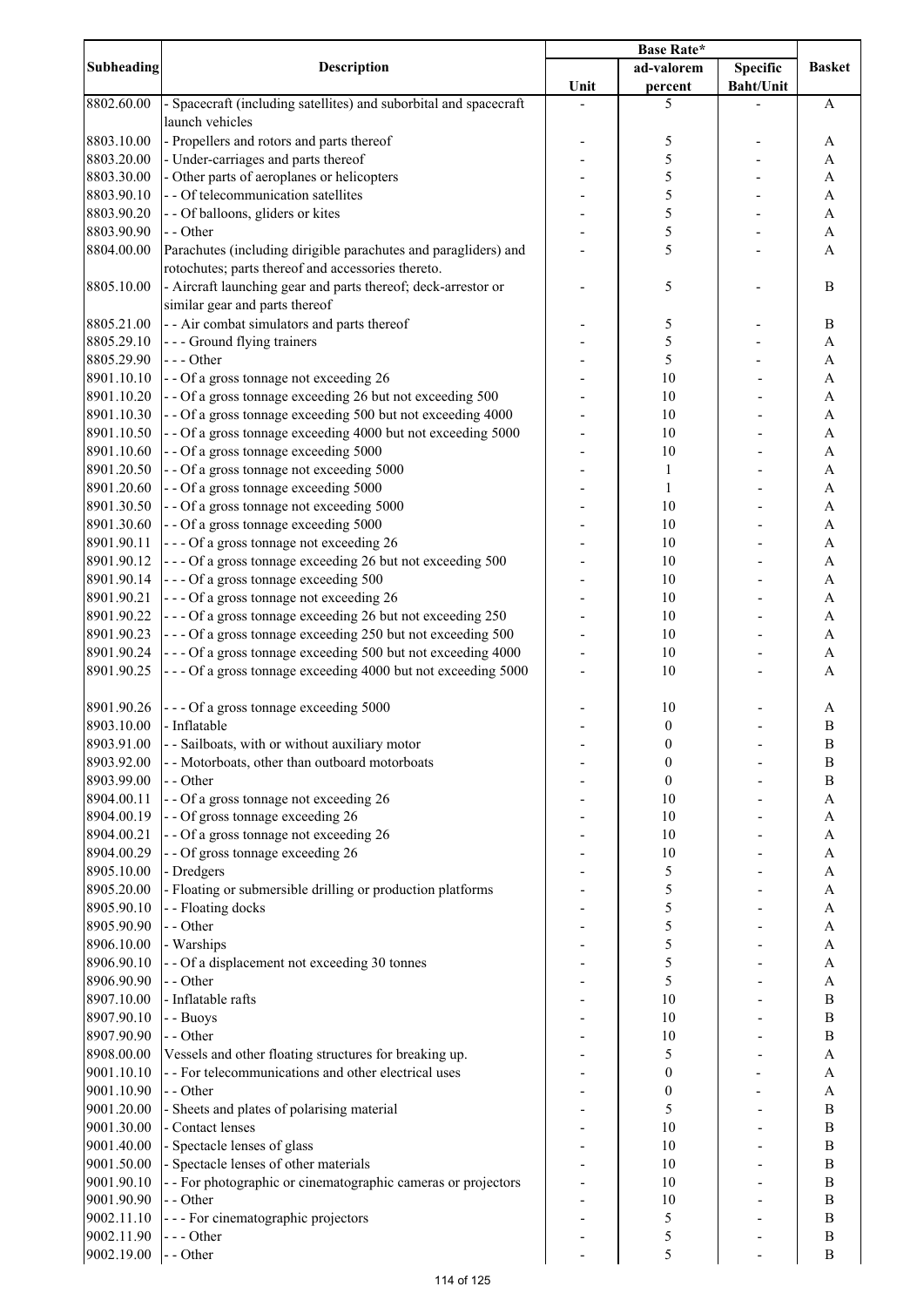| Subheading | Description                                                        | <b>Base Rate*</b> |            |                  |                  |
|------------|--------------------------------------------------------------------|-------------------|------------|------------------|------------------|
|            |                                                                    |                   | ad-valorem | <b>Specific</b>  | <b>Basket</b>    |
|            |                                                                    | Unit              | percent    | <b>Baht/Unit</b> |                  |
| 9002.20.10 | - - For cinematographic projectors                                 |                   | 5          |                  | $\bf{B}$         |
| 9002.20.20 | - - For cinematographic cameras, photographic cameras and other    |                   | 5          |                  | B                |
|            | projectors                                                         |                   |            |                  |                  |
| 9002.20.30 | - - For telescopes or microscopes                                  |                   | 5          |                  | B                |
| 9002.20.90 | - - Other                                                          |                   | 5          |                  | B                |
| 9002.90.10 | - - Lenses and prisms for lighthouses or beacons                   |                   | 5          |                  | B                |
| 9002.90.20 | - - For cinematographic projectors                                 |                   | 5          |                  | B                |
| 9002.90.30 | - - For cinematographic cameras, photographic cameras and other    |                   | 5          |                  | B                |
|            | projectors                                                         |                   |            |                  |                  |
|            |                                                                    |                   |            |                  |                  |
| 9002.90.40 | - - For medical and surgical instruments                           |                   | 5          |                  | B                |
| 9002.90.90 | - - Other                                                          |                   | 5          |                  | $\, {\bf B}$     |
| 9003.90.00 | - Parts                                                            |                   | 5          |                  | B                |
| 9005.10.00 | - Binoculars                                                       |                   | 10         |                  | B                |
| 9005.80.10 | - - Astronomical instruments, excluding instruments for radio-     |                   | 3          |                  | B                |
|            | astronomy                                                          |                   |            |                  |                  |
| 9005.80.90 | - - Other                                                          |                   | 10         |                  | B                |
| 9005.90.10 | - - For astronomical instruments, excluding instruments for radio- |                   | 3          |                  | B                |
|            | astronomy                                                          |                   |            |                  |                  |
| 9005.90.90 | - - Other                                                          |                   | 10         |                  | $\boldsymbol{B}$ |
| 9006.10.10 | - - Laser photo plotters                                           |                   | 3          |                  | B                |
| 9006.10.90 | - - Other                                                          |                   | 3          |                  | $\, {\bf B}$     |
| 9006.30.00 | - Cameras specially designed for underwater use, for aerial        |                   | 3          |                  | $\mathbf B$      |
|            | survey or for medical or surgical examination of internal organs;  |                   |            |                  |                  |
|            | comparison cameras for forensic or criminological purposes         |                   |            |                  |                  |
| 9006.40.00 | - Instant print cameras                                            |                   | 5          |                  | B                |
| 9006.51.00 | - - With a through-the-lens viewfinder (single lens reflex (SLR)), |                   | 5          |                  | B                |
|            | for roll film of a width not exceeding 35 mm                       |                   |            |                  |                  |
|            |                                                                    |                   |            |                  |                  |
| 9006.52.00 | -- Other, for roll film of a width of less than 35 mm              |                   |            |                  |                  |
|            | - - Of a kind used for recording documents on microfilm,           |                   | 3          |                  | B                |
|            | microfiche or other microforms                                     |                   |            |                  |                  |
|            | - - Other                                                          |                   | 5          |                  | B                |
| 9006.53.00 | -- Other, for roll film of a width of 35 mm                        |                   |            |                  |                  |
|            | - - Of a kind used for recording documents on microfilm,           |                   | 3          |                  | B                |
|            | microfiche or other microforms                                     |                   |            |                  |                  |
|            | - - Other                                                          |                   | 5          |                  | $\boldsymbol{B}$ |
| 9006.59.10 |                                                                    |                   | 5          |                  | B                |
|            | processor                                                          |                   |            |                  |                  |
| 9006.59.90 | $--$ Other                                                         |                   |            |                  |                  |
|            | --- Of a kind used for recording documents on microfilm,           |                   | 3          |                  | B                |
|            | microfiche or other microforms                                     |                   |            |                  |                  |
|            | $--- Other$                                                        |                   | 5          |                  | B                |
| 9006.61.00 | - - Discharge lamp ("electronic") flashlight apparatus             |                   | 5          |                  | B                |
| 9006.69.00 | - - Other                                                          |                   | 5          |                  | B                |
| 9006.91.10 | --- For laser photo plotters of subheading 9006.10.10              |                   | 5          |                  | $\, {\bf B}$     |
| 9006.91.30 | - - - Other, for cameras of subheadings 9006.40 to 9006.53         |                   | 5          |                  | $\, {\bf B}$     |
| 9006.91.90 | --- Other                                                          |                   | 5          |                  | $\bf{B}$         |
| 9006.99.10 | - - - For photographic flashlight apparatus                        |                   | 5          |                  | $\bf{B}$         |
| 9006.99.90 | --- Other                                                          |                   | 5          |                  | $\bf{B}$         |
| 9007.11.00 | -- For film of less than 16 mm width or for double-8 mm film       |                   | 5          |                  | $\bf{B}$         |
| 9007.19.00 | - - Other                                                          |                   | 5          |                  | $\, {\bf B}$     |
| 9007.20.10 | -- For film of less than 16 mm in width                            |                   | 10         |                  | $\, {\bf B}$     |
| 9007.20.90 | - - Other                                                          |                   |            |                  | $\, {\bf B}$     |
|            |                                                                    |                   | 10         |                  |                  |
| 9007.91.00 | - - For cameras                                                    |                   | 5          |                  | B                |
| 9007.92.00 | - - For projectors                                                 |                   | 10         |                  | $\, {\bf B}$     |
| 9008.10.00 | - Slide projectors                                                 |                   | 10         |                  | $\, {\bf B}$     |
| 9008.20.00 | - Microfilm, microfiche or other microform readers, whether or     |                   | 3          |                  | B                |
|            | not capable of producing copies                                    |                   |            |                  |                  |
| 9008.30.00 | - Other image projectors                                           |                   | 10         |                  | B                |
| 9008.40.10 | - - Specialised equipment for use in the printing industry         |                   | 10         |                  | $\, {\bf B}$     |
| 9008.40.90 | - - Other                                                          |                   | 10         |                  | B                |
| 9008.90.10 | -- Of goods of subheading 9008.20                                  |                   | 10         |                  | $\, {\bf B}$     |
| 9008.90.90 | - - Other                                                          |                   | 10         |                  | $\bf{B}$         |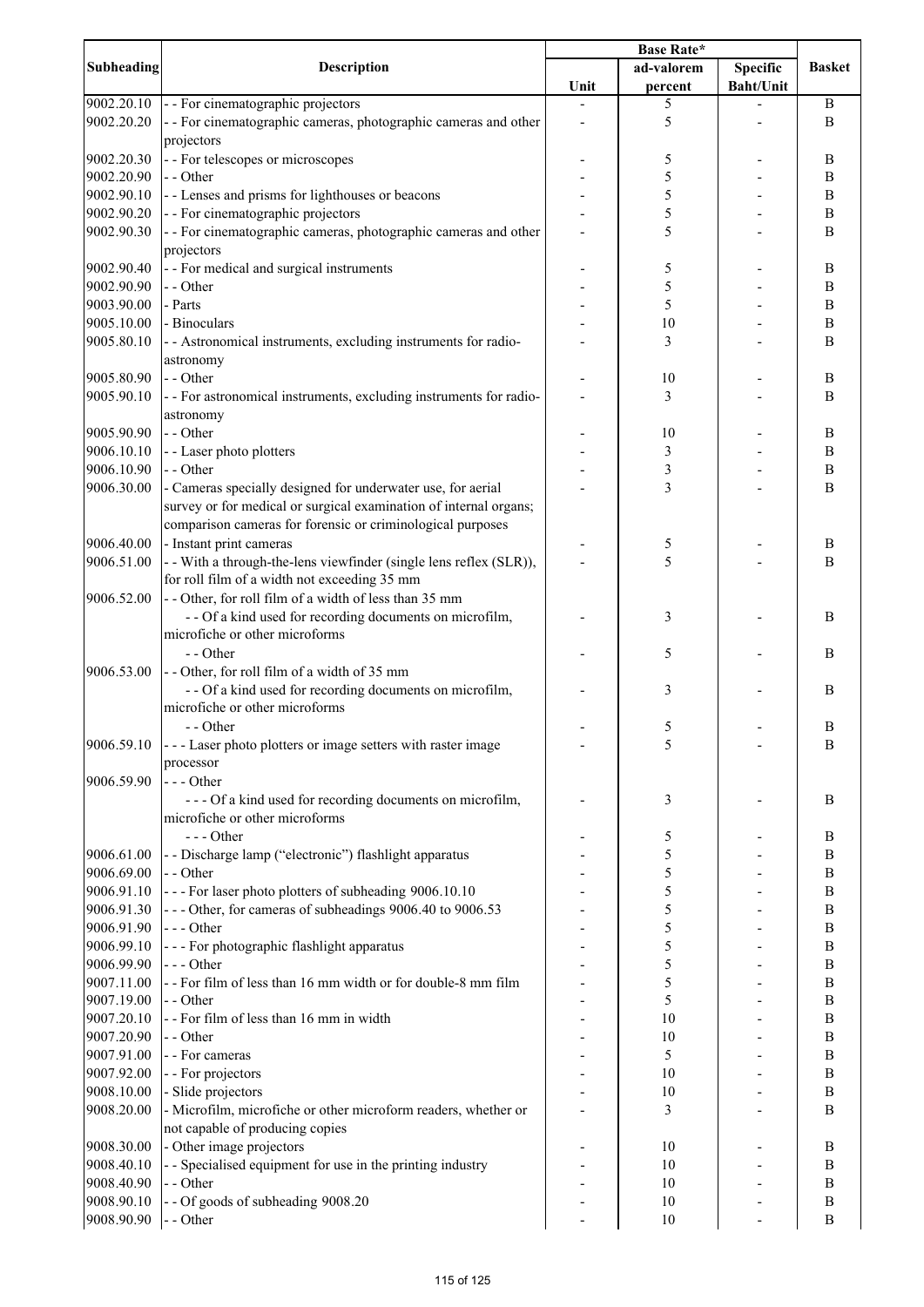|                   |                                                                    | <b>Base Rate*</b> |                |                  |                  |
|-------------------|--------------------------------------------------------------------|-------------------|----------------|------------------|------------------|
| <b>Subheading</b> | Description                                                        |                   | ad-valorem     | Specific         | <b>Basket</b>    |
|                   |                                                                    | Unit              | percent        | <b>Baht/Unit</b> |                  |
|                   | 9010.10.00 - Apparatus and equipment for automatically developing  |                   | 10             |                  | B                |
|                   | photographic (including cinematographic) film or paper in rolls    |                   |                |                  |                  |
|                   | or for automatically exposing developed film to rolls of           |                   |                |                  |                  |
|                   | photographic paper                                                 |                   |                |                  |                  |
| 9010.50.10        | - - Apparatus for the projection or drawing of circuit patterns on |                   | 10             |                  | B                |
|                   | sensitized substrates for the manufacture of PCB/PWBs              |                   |                |                  |                  |
| 9010.50.90        | - - Other                                                          |                   | 10             |                  | B                |
| 9010.60.00        | - Projection screens                                               |                   | 10             |                  | $\, {\bf B}$     |
| 9010.90.10        | - - For projection screens, or for articles of subheading 9010.10  |                   | 10             |                  | B                |
|                   |                                                                    |                   |                |                  |                  |
| 9010.90.30        | - - Parts and accessories of apparatus for the projection or       |                   | 10             |                  | B                |
|                   |                                                                    |                   |                |                  |                  |
|                   | drawing of circuit patterns on sensitized substrates for the       |                   |                |                  |                  |
|                   | manufacture of PCB/PWBs                                            |                   |                |                  |                  |
| 9010.90.90        | - - Other                                                          |                   | 10             |                  | B                |
| 9011.10.00        | - Stereoscopic microscopes                                         |                   | 3              |                  | $\boldsymbol{B}$ |
| 9011.20.00        | - Other microscopes, for photomicrography,                         |                   | 3              |                  | B                |
|                   | cinephotomicrography or microprojection                            |                   |                |                  |                  |
| 9011.80.00        | - Other microscopes                                                |                   | 3              |                  | $\boldsymbol{B}$ |
| 9011.90.00        | - Parts and accessories                                            |                   | 3              |                  | $\, {\bf B}$     |
| 9012.10.00        | - Microscopes other than optical microscopes; diffraction          |                   | 3              |                  | $\, {\bf B}$     |
|                   | apparatus                                                          |                   |                |                  |                  |
| 9012.90.00        | - Parts and accessories                                            |                   | 3              |                  | $\, {\bf B}$     |
| 9013.10.00        | - Telescopic sights for fitting to arms; periscopes; telescopes    |                   | 10             |                  | B                |
|                   | designed to form parts of machines, appliances, instruments or     |                   |                |                  |                  |
|                   | apparatus of this Chapter or Section XVI                           |                   |                |                  |                  |
| 9013.20.00        | - Lasers, other than laser diodes                                  |                   | 3              |                  | $\, {\bf B}$     |
| 9013.80.10        | - - Optical error verification and repair apparatus for PCB/PWBs   |                   | 10             |                  | B                |
|                   | and PCAs                                                           |                   |                |                  |                  |
| 9013.80.20        | - - Liquid crystal devices                                         |                   | 10             |                  | B                |
| 9013.80.90        | - - Other                                                          |                   | 10             |                  | $\, {\bf B}$     |
| 9013.90.10        | -- Parts and accessories of goods of subheading 9013.20            |                   | 10             |                  | $\boldsymbol{B}$ |
| 9013.90.30        | -- Other, of goods of subheading 9013.10 or 9013.80                |                   | 10             |                  | $\boldsymbol{B}$ |
|                   |                                                                    |                   |                |                  | B                |
| 9013.90.40        | - - Parts and accessories of optical error verification and repair |                   | 10             |                  |                  |
|                   | apparatus for PCB/PWBs and PCAs                                    |                   |                |                  |                  |
| 9013.90.90        | - - Other                                                          |                   | 10             |                  | B                |
| 9014.10.00        | - Direction finding compasses                                      |                   | $\mathfrak{Z}$ |                  | B                |
| 9014.20.00        | - Instruments and appliances for aeronautical or space navigation  |                   | 3              |                  | B                |
|                   | (other than compasses)                                             |                   |                |                  |                  |
| 9014.80.10        | - - Of a kind used on ships, incorporating or working in           |                   | 3              |                  | B                |
|                   | conjunction with an automatic data processing machines             |                   |                |                  |                  |
| 9014.80.90        | - - Other                                                          |                   | 3              |                  | $\, {\bf B}$     |
| 9014.90.10        | - - Of instruments and apparatus incorporating or working in       |                   | 3              |                  | B                |
|                   | conjunction with an automatic data processing of a kind used on    |                   |                |                  |                  |
|                   | ships                                                              |                   |                |                  |                  |
| 9014.90.90        | - - Other                                                          |                   | 3              |                  | B                |
| 9015.10.10        | - - Of a kind used in photography or cinematography                |                   | 3              |                  | $\, {\bf B}$     |
| 9015.10.90        | - - Other                                                          |                   | 3              |                  | $\, {\bf B}$     |
| 9015.20.00        | - Theodolites and tachymeters (tacheometers)                       |                   | 3              |                  | $\, {\bf B}$     |
| 9015.30.00        | - Levels                                                           |                   | 3              |                  | $\, {\bf B}$     |
| 9015.40.00        | - Photogrammetrical surveying instruments and appliances           |                   | 3              |                  | $\, {\bf B}$     |
| 9015.80.10        | - - Radio-sonde and radio wind apparatus                           |                   | 3              |                  | $\, {\bf B}$     |
| 9015.80.90        | - - Other                                                          |                   | 3              |                  | $\bf{B}$         |
| 9015.90.00        | - Parts and accessories                                            |                   | 3              |                  | $\, {\bf B}$     |
| 9016.00.10        | - Electronic                                                       |                   | 3              |                  | $\bf{B}$         |
| 9016.00.90        | - Other                                                            |                   | 3              |                  | $\bf{B}$         |
| 9017.10.10        | - - Plotters                                                       |                   | 3              |                  | $\, {\bf B}$     |
| 9017.10.90        | - - Other                                                          |                   | 3              |                  | $\bf{B}$         |
|                   | - - Rulers                                                         |                   |                |                  |                  |
| 9017.20.10        |                                                                    |                   | 3              |                  | $\boldsymbol{B}$ |
| 9017.20.30        | - - Apparatus for the projection or drawing of circuit patterns on |                   | 3              |                  | B                |
|                   | sensitized substrates for the manufacture of PCB/PWBs              |                   |                |                  |                  |
| 9017.20.40        | - - Photo plotters for the manufacture of PCB/PWBs                 |                   | 3              |                  | $\, {\bf B}$     |
| 9017.20.50        | - - Other plotters                                                 |                   | 3              |                  | $\, {\bf B}$     |
| 9017.20.90        | - - Other                                                          |                   | 3              |                  | $\, {\bf B}$     |
| 9017.30.00        | - Micrometers, callipers and gauges                                |                   | 3              |                  | $\, {\bf B}$     |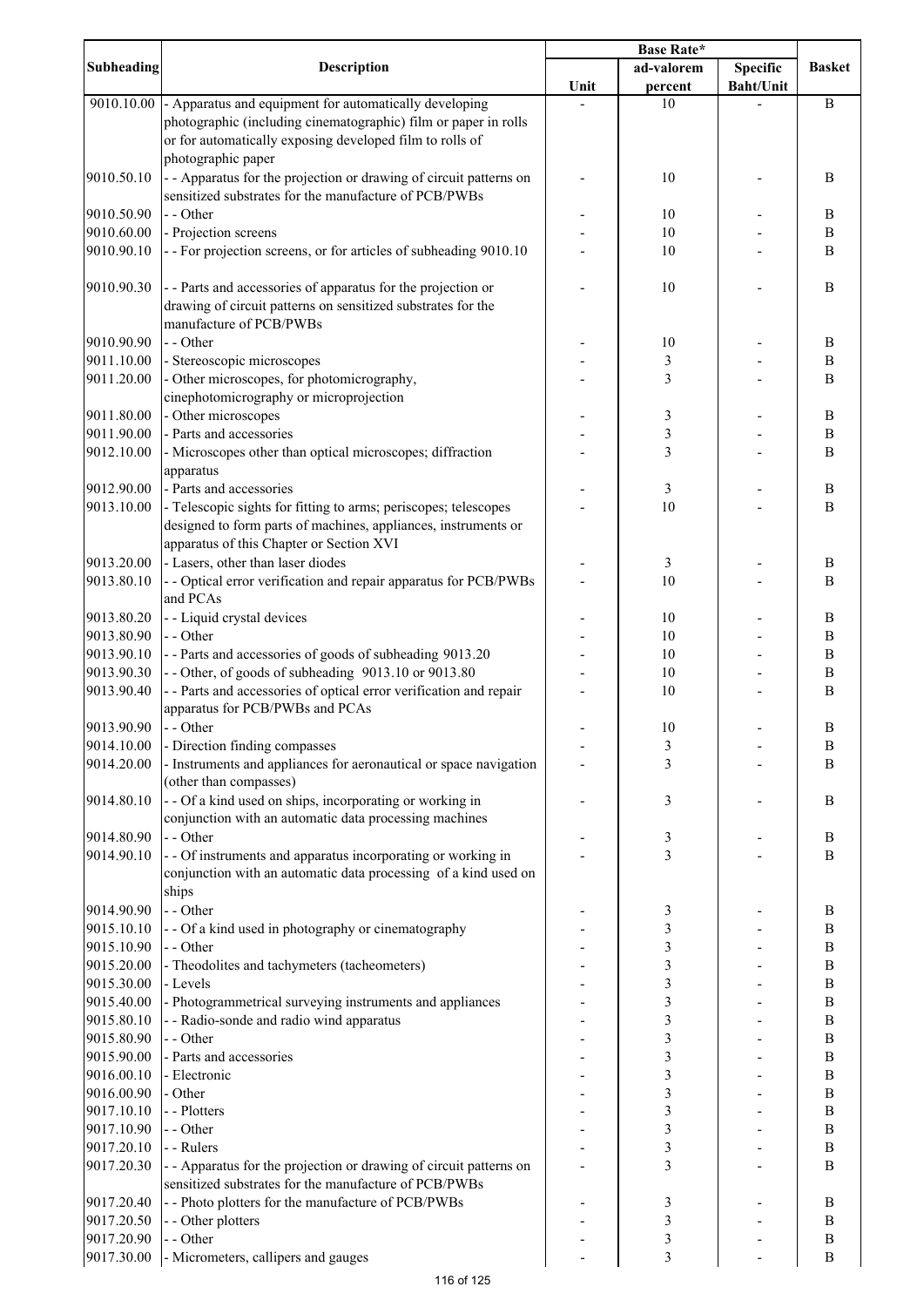|            |                                                                    | Base Rate* |                         |                  |                       |
|------------|--------------------------------------------------------------------|------------|-------------------------|------------------|-----------------------|
| Subheading | <b>Description</b>                                                 |            | ad-valorem              | <b>Specific</b>  | <b>Basket</b>         |
|            |                                                                    | Unit       | percent                 | <b>Baht/Unit</b> |                       |
| 9017.80.00 | - Other instruments                                                |            | 3                       |                  | A                     |
| 9017.90.20 | - - Parts and accessories of apparatus for the projection or       |            | 3                       |                  | B                     |
|            | drawing of circuit patterns on sensitized substrates for the       |            |                         |                  |                       |
|            | manufacture of PCB/PWBs                                            |            |                         |                  |                       |
| 9017.90.30 | - - Parts and accessories of photo plotters for the manufacture of |            | 3                       |                  | B                     |
|            | <b>PCB/PWBs</b>                                                    |            |                         |                  |                       |
| 9017.90.40 | - - Parts and accessories including printed circuit assemblies of  |            | 3                       |                  | B                     |
|            | plotters                                                           |            |                         |                  |                       |
| 9017.90.90 | - - Other                                                          |            | 3                       |                  | B                     |
| 9018.11.00 | - - Electro-cardiographs                                           |            |                         |                  | A                     |
| 9018.12.00 | - - Ultrasonic scanning apparatus                                  |            |                         |                  | A                     |
| 9018.13.00 | - - Magnetic resonance imaging apparatus                           |            |                         |                  | A                     |
| 9018.14.00 | - - Scintigraphic apparatus                                        |            |                         |                  | A                     |
| 9018.19.00 | - - Other                                                          |            |                         |                  | A                     |
| 9018.20.00 | - Ultra-violet or infra-red ray apparatus                          |            | 1                       |                  | A                     |
| 9018.31.10 | - - - Disposable syringes                                          |            | 5                       |                  | B                     |
| 9018.31.90 | $--$ Other                                                         |            | 5                       |                  | B                     |
| 9018.32.00 | - - Tubular metal needles and needles for sutures                  |            | 5                       |                  | B                     |
| 9018.39.10 | $--$ Catheters                                                     |            | 5                       |                  | $\, {\bf B}$          |
| 9018.39.20 | --- Disposable tubes for intravenous fluids                        |            | 5                       |                  | $\, {\bf B}$          |
| 9018.39.90 | $--$ Other                                                         |            | 5                       |                  | $\, {\bf B}$          |
| 9018.41.00 | - - Dental drill engines, whether or not combined on a single base |            | $\mathbf{1}$            |                  | $\overline{A}$        |
|            | with other dental equipment                                        |            |                         |                  |                       |
|            |                                                                    |            |                         |                  |                       |
| 9018.49.00 | - - Other                                                          |            |                         |                  | A                     |
| 9018.50.00 | - Other ophthalmic instruments and appliances                      |            |                         |                  | A                     |
| 9018.90.20 | - - Intravenous administration sets                                |            |                         |                  | A                     |
| 9018.90.30 | - - Electronic instruments and appliances                          |            |                         |                  | A                     |
| 9018.90.90 | - - Other                                                          |            |                         |                  | A                     |
| 9019.10.10 | - - Electronic                                                     |            | 1                       |                  | A                     |
| 9019.10.90 | - - Other                                                          |            | 1                       |                  | A                     |
| 9019.20.00 | - Ozone therapy, oxygen therapy, aerosol therapy, artificial       |            | 1                       |                  | A                     |
|            | respiration or other therapeutic respiration apparatus             |            |                         |                  |                       |
| 9020.00.00 | Other breathing appliances and gas masks, excluding protective     |            | 1                       |                  | A                     |
|            | masks having neither mechanical parts nor replaceable filters.     |            |                         |                  |                       |
|            |                                                                    |            |                         |                  |                       |
| 9021.10.00 | - Orthopaedic or fracture appliances                               |            | 0                       |                  | A                     |
| 9021.21.00 | - - Artificial teeth                                               |            | $\boldsymbol{0}$        |                  | A                     |
| 9021.29.00 | - - Other                                                          |            | 0                       |                  | A                     |
| 9021.31.00 | - - Artificial joints                                              |            | 0                       |                  | A                     |
| 9021.39.00 | - - Other                                                          |            | 0                       |                  | A                     |
| 9021.40.00 | - Hearing aids, excluding parts and accessories                    |            | 0                       |                  | A                     |
| 9021.50.00 | - Pacemakers for stimulating heart muscles, excluding parts and    |            | 0                       |                  | A                     |
|            | accessories                                                        |            |                         |                  |                       |
| 9021.90.00 | - Other                                                            |            | 0                       |                  | A                     |
| 9022.12.00 | - - Computed tomography apparatus                                  |            | 0                       |                  | A                     |
| 9022.13.00 | - - Other, for dental uses                                         |            | 0                       |                  | A                     |
| 9022.14.00 | - - Other, for medical, surgical or veterinary uses                |            | 0                       |                  | A                     |
| 9022.19.10 | - - - X-ray apparatus for the physical inspection of solder joints |            | 3                       |                  | $\bf{B}$              |
|            | on PCB/PWB assemblies                                              |            |                         |                  |                       |
| 9022.19.90 | --- Other                                                          |            |                         |                  | B                     |
|            |                                                                    |            | 3                       |                  |                       |
| 9022.21.00 | - - For medical, surgical, dental or veterinary uses               |            | $\boldsymbol{0}$        |                  | $\boldsymbol{\rm{A}}$ |
| 9022.29.00 | - - For other uses                                                 |            | $\mathfrak{Z}$          |                  | $\, {\bf B}$          |
| 9022.30.00 | - X-ray tubes                                                      |            | 1                       |                  | $\mathbf{A}$          |
| 9022.90.10 | - - Parts and accessories of X-ray apparatus for the physical      |            | $\mathbf{1}$            |                  | A                     |
|            | inspection of solder joints on PCAs                                |            |                         |                  |                       |
| 9022.90.90 | - - Other                                                          |            | $\mathbf{1}$            |                  | A                     |
| 9023.00.00 | Instruments, apparatus and models, designed for demonstrational    |            | 10                      |                  | $\bf{B}$              |
|            | purposes (for example, in education or exhibitions), unsuitable    |            |                         |                  |                       |
|            | for other uses.                                                    |            |                         |                  |                       |
| 9024.10.10 | - - Electrically operated                                          |            | 3                       |                  | B                     |
| 9024.10.90 | - - Other                                                          |            | 3                       |                  | B                     |
| 9024.80.10 | - - Electrically operated                                          |            | 3                       |                  | $\, {\bf B}$          |
| 9024.80.90 | - - Other                                                          |            | $\mathfrak{Z}$          |                  | $\, {\bf B}$          |
| 9024.90.10 | - - For electrically operated machines and appliances              |            | $\overline{\mathbf{3}}$ |                  | $\, {\bf B}$          |
|            |                                                                    |            |                         |                  |                       |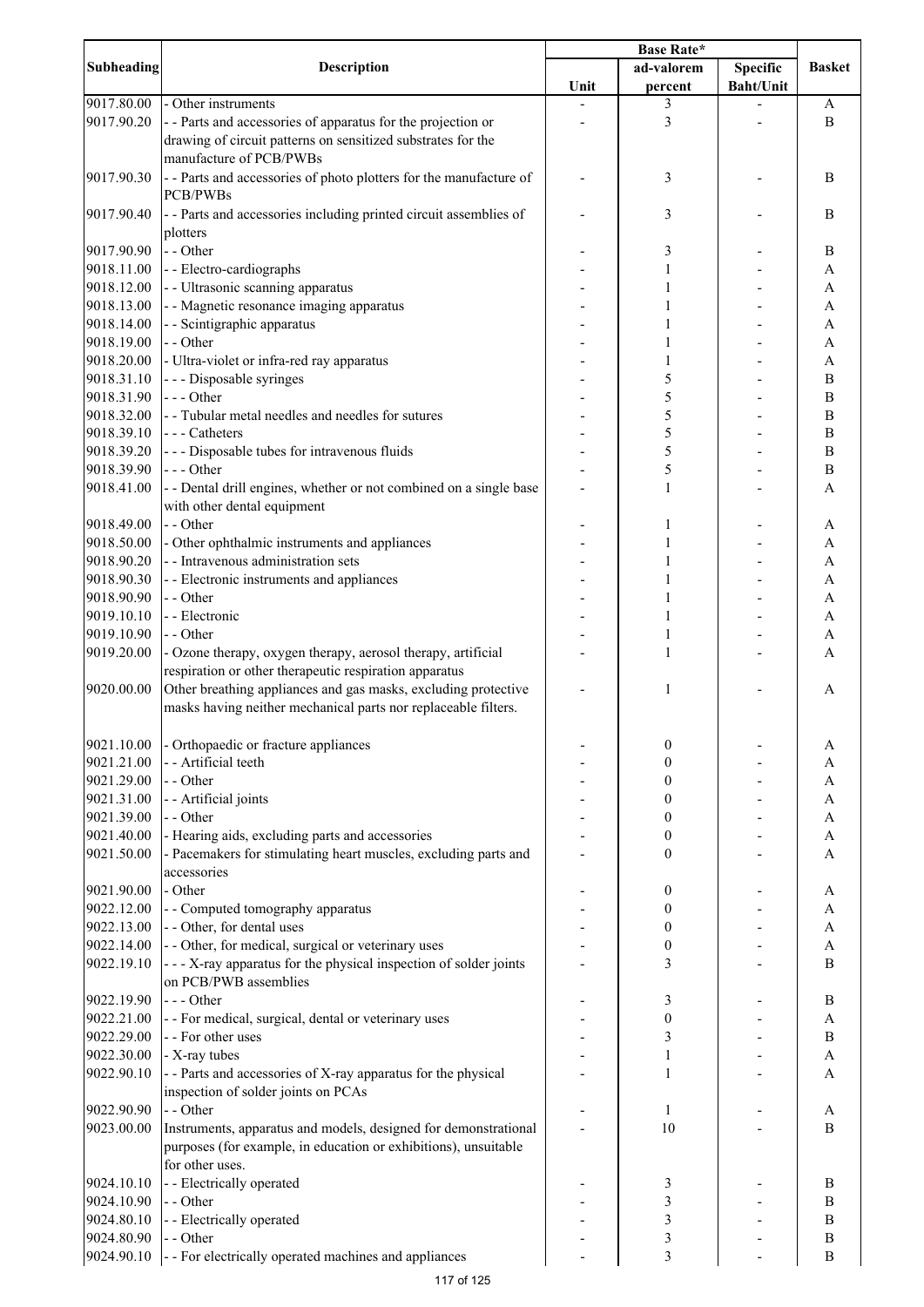|                   |                                                                    | <b>Base Rate*</b> |                         |                  |                |
|-------------------|--------------------------------------------------------------------|-------------------|-------------------------|------------------|----------------|
| <b>Subheading</b> | <b>Description</b>                                                 |                   | ad-valorem              | <b>Specific</b>  | <b>Basket</b>  |
|                   |                                                                    | Unit              | percent                 | <b>Baht/Unit</b> |                |
| 9024.90.20        | - - For non-electrically operated machines and appliances          |                   | 3                       |                  | $\, {\bf B}$   |
| 9025.11.00        | - - Liquid-filled, for direct reading                              |                   | 3                       |                  | $\bf{B}$       |
| 9025.19.10        | --- Electrically operated                                          |                   | 3                       |                  | $\bf{B}$       |
| 9025.19.20        | - - - Not electrically operated                                    |                   | 3                       |                  | $\bf{B}$       |
| 9025.80.10        | - - Temperature gauges for motor vehicles                          |                   | 3                       |                  | B              |
|                   |                                                                    |                   |                         |                  |                |
| 9025.80.20        | - - Other, electrically operated                                   |                   | 3                       |                  | B              |
| 9025.80.30        | - - Other, non-electrically operated                               |                   | 3                       |                  | $\bf{B}$       |
| 9025.90.10        | - - For electrically operated instruments                          |                   | 3                       |                  | $\, {\bf B}$   |
| 9025.90.20        | - - For not-electrically operated instruments                      |                   | 3                       |                  | $\bf{B}$       |
| 9026.10.10        | - - Level gauges for motor vehicles, electrically operated         |                   | 3                       |                  | $\overline{A}$ |
| 9026.10.20        | - - Level gauges for motor vehicles, not electrically operated     |                   | $\overline{\mathbf{3}}$ |                  | $\mathbf{A}$   |
| 9026.10.30        | - - Other, electrically operated                                   |                   | 3                       |                  | $\overline{A}$ |
| 9026.10.90        | - - Other, not electrically operated                               |                   | 3                       |                  | $\mathbf{A}$   |
| 9026.20.10        | - - Pressure gauges for motor vehicles, electrically operated      |                   | 3                       |                  | $\mathbf{A}$   |
| 9026.20.20        | - - Pressure gauges for motor vehicles, not electrically operated  |                   | 3                       |                  | A              |
| 9026.20.30        | - - Other, electrically operated                                   |                   | 3                       |                  | A              |
| 9026.20.40        | - - Other, not electrically operated                               |                   | 3                       |                  | $\mathbf{A}$   |
|                   | - - Electrically operated                                          |                   |                         |                  |                |
| 9026.80.10        |                                                                    |                   | 3                       |                  | A              |
| 9026.80.20        | - - Not electrically operated                                      |                   | 3                       |                  | A              |
| 9026.90.10        | - - For electrically operated instruments and apparatus            |                   | 3                       |                  | A              |
| 9026.90.20        | - - For not electrically operated instruments and apparatus        |                   | 3                       |                  | A              |
| 9027.10.10        | - - Electrically operated                                          |                   | 3                       |                  | B              |
| 9027.10.20        | - - Not electrically operated                                      |                   | 3                       |                  | B              |
| 9027.20.10        | - - Electrically operated                                          |                   | 3                       |                  | $\mathbf{A}$   |
| 9027.20.20        | - - Not electrically operated                                      |                   | 3                       |                  | $\mathbf{A}$   |
| 9027.30.10        | - - Electrically operated                                          |                   | 3                       |                  | A              |
|                   |                                                                    |                   | 3                       |                  |                |
| 9027.30.20        | - - Not electrically operated                                      |                   |                         |                  | A              |
| 9027.50.10        | - - Electrically operated                                          |                   | 3                       |                  | A              |
| 9027.50.20        | - - Not electrically operated                                      |                   | 3                       |                  | A              |
| 9027.80.10        | - - Exposure Meters                                                |                   | 10                      |                  | $\, {\bf B}$   |
| 9027.80.20        | - - Coagulometers                                                  |                   | $\mathfrak{Z}$          |                  | A              |
| 9027.80.30        | - - Other, electrically operated                                   |                   | $\mathfrak{Z}$          |                  | A              |
| 9027.80.40        | - - Other, not electrically operated                               |                   | $\mathfrak{Z}$          |                  | A              |
| 9027.90.10        | - - Parts and accessories, including printed circuit assemblies of |                   | $\overline{\mathbf{3}}$ |                  | B              |
|                   | products of heading 90.27, other than for gas or smoke analysis    |                   |                         |                  |                |
|                   | apparatus and microtomes                                           |                   |                         |                  |                |
| 9027.90.91        | --- Electrically operated                                          |                   |                         |                  | B              |
|                   |                                                                    |                   | 3                       |                  |                |
| 9027.90.99        | --- Other                                                          |                   | 3                       |                  | B              |
| 9028.10.10        | - - Gas meters of a kind mounted on gas containers                 |                   | 10                      |                  | $\bf{B}$       |
| 9028.10.90        | - - Other                                                          |                   | 10                      |                  | $\bf{B}$       |
| 9028.30.10        | - - Kilowatt hour meters                                           |                   | 10                      |                  | $\, {\bf B}$   |
| 9028.30.90        | - - Other                                                          |                   | 10                      |                  | $\, {\bf B}$   |
| 9028.90.10        | - - Water meter housings or bodies                                 |                   | 10                      |                  | $\, {\bf B}$   |
| 9028.90.90        | - - Other                                                          |                   | 10                      |                  | $\, {\bf B}$   |
| 9029.10.20        | - - Taximeters                                                     |                   | 10                      |                  | $\bf{B}$       |
| 9029.10.90        | - - Other                                                          |                   | 10                      |                  | $\bf{B}$       |
| 9029.20.10        | - - Speedometers for motor vehicles                                |                   | 10                      |                  | A              |
| 9029.20.20        | - - Tachometers for motor vehicles                                 |                   | 10                      |                  | A              |
|                   |                                                                    |                   |                         |                  |                |
| 9029.20.90        | - - Other                                                          |                   | 10                      |                  | A              |
| 9029.90.10        | - - Of goods of subheading 9029.10 or of stroboscopes of           |                   | 10                      |                  | A              |
|                   | subheading 9029.20                                                 |                   |                         |                  |                |
| 9029.90.20        | -- Of other goods of subheading 9029.20                            |                   | 10                      |                  | A              |
| 9030.10.00        | - Instruments and apparatus for measuring or detecting ionising    |                   | 3                       |                  | B              |
|                   | radiations                                                         |                   |                         |                  |                |
| 9030.20.00        | - Oscilloscopes and oscillographs                                  |                   | 3                       |                  | B              |
| 9030.31.00        | - - Multimeters without a recording device                         |                   | 3                       |                  | $\, {\bf B}$   |
| 9030.32.00        | - - Multimeters with a recording device                            |                   | $\mathfrak{Z}$          |                  | $\, {\bf B}$   |
| 9030.33.10        | --- Instruments and apparatus for measuring or checking            |                   | $\overline{\mathbf{3}}$ |                  | $\, {\bf B}$   |
|                   |                                                                    |                   |                         |                  |                |
|                   | voltage, current, resistance or power on PCB/PWBs or PCAs,         |                   |                         |                  |                |
|                   | without recording device                                           |                   |                         |                  |                |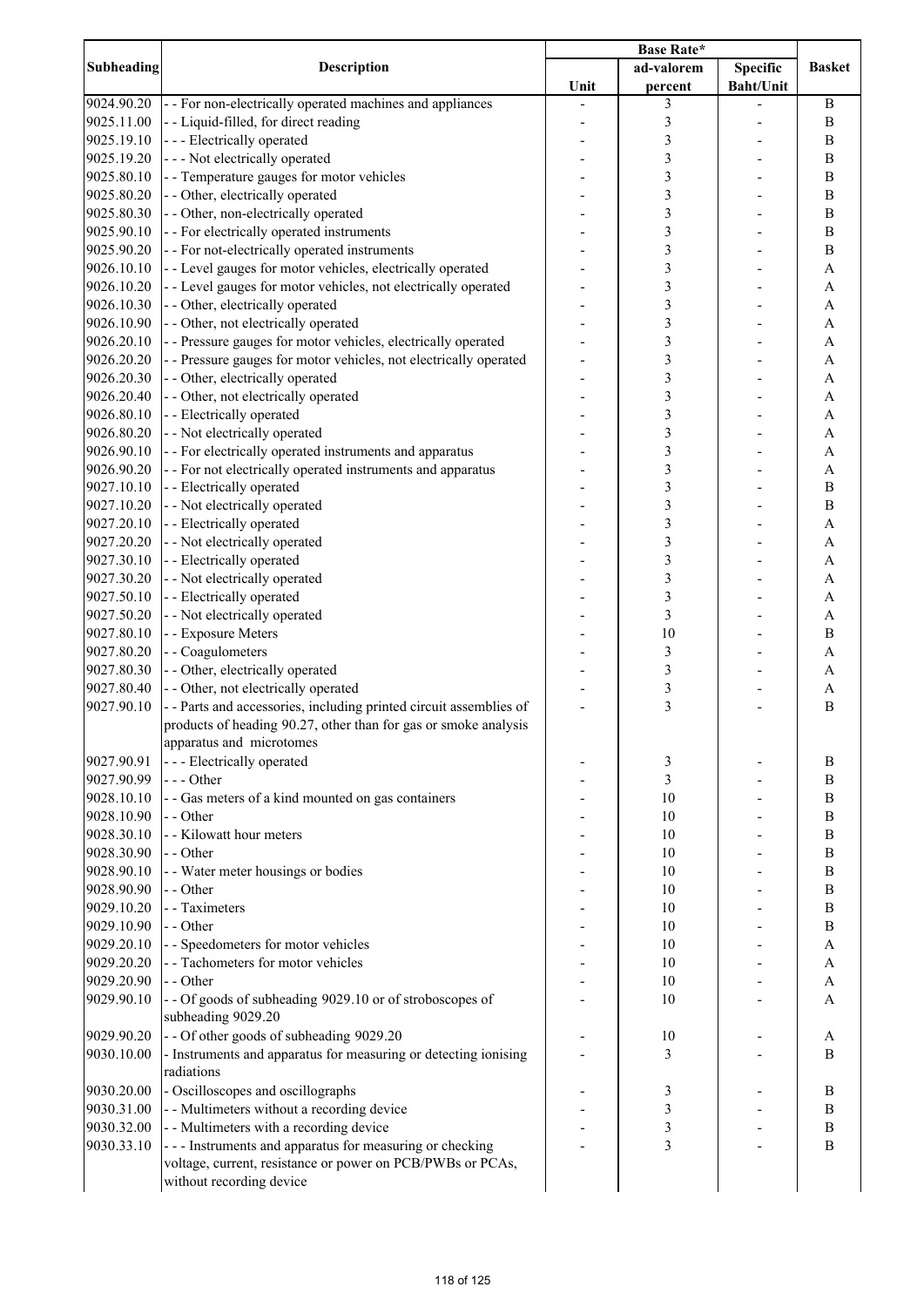|                   |                                                                     | <b>Base Rate*</b> |                         |                  |                  |
|-------------------|---------------------------------------------------------------------|-------------------|-------------------------|------------------|------------------|
| <b>Subheading</b> | <b>Description</b>                                                  |                   | ad-valorem              | <b>Specific</b>  | <b>Basket</b>    |
|                   |                                                                     | Unit              | percent                 | <b>Baht/Unit</b> |                  |
| 9030.33.20        | --- Impedance-measuring instruments and apparatus designed to       |                   | 3                       |                  | $\bf{B}$         |
|                   | provide visual and/or audible warning of electrostatic discharge    |                   |                         |                  |                  |
|                   | conditions that can damage electronic circuits; apparatus for       |                   |                         |                  |                  |
|                   | testing electrostatic control equipment and electrostatic           |                   |                         |                  |                  |
|                   | grounding devices/fixtures                                          |                   |                         |                  |                  |
|                   |                                                                     |                   |                         |                  |                  |
| 9030.33.30        | --- Ammeters and voltmeters for motor vehicles                      |                   | 3                       |                  | B                |
| 9030.33.90        | $--$ Other                                                          |                   | 3                       |                  | $\, {\bf B}$     |
| 9030.39.00        | - - Other, with a recording device                                  |                   | 3                       |                  | $\, {\bf B}$     |
| 9030.40.00        | - Other instruments and apparatus, specially designed for           |                   | $\overline{\mathbf{3}}$ |                  | A                |
|                   | telecommunications (for example cross-talk meters, gain             |                   |                         |                  |                  |
|                   | measuring instruments, distortion factor meters, psophometers)      |                   |                         |                  |                  |
| 9030.82.10        | --- Wafer probers                                                   |                   | 0                       |                  | A                |
| 9030.82.90        | $--$ Other                                                          |                   | 0                       |                  | A                |
| 9030.84.10        | --- Instruments and apparatus, with a recording device, for         |                   | 3                       |                  | B                |
|                   | measuring or checking electrical quantities on PCB/PWBs and         |                   |                         |                  |                  |
|                   | PCAs                                                                |                   |                         |                  |                  |
|                   |                                                                     |                   |                         |                  |                  |
| 9030.84.90        | $--$ Other                                                          |                   | 3                       |                  | B                |
| 9030.89.10        | --- Instruments and apparatus, without a recording device, for      |                   | $\overline{3}$          |                  | $\, {\bf B}$     |
|                   | measuring or checking electrical quantities on PCB/PWBs and         |                   |                         |                  |                  |
|                   | PCAs, other than those covered within subheading 9030.39            |                   |                         |                  |                  |
|                   |                                                                     |                   |                         |                  |                  |
| 9030.89.90        | $--$ Other                                                          |                   | 3                       |                  | B                |
| 9030.90.10        | - - Parts and accessories including printed circuit assemblies of   |                   | 3                       |                  | A                |
|                   | goods of subheadings 9030.40 and 9030.82                            |                   |                         |                  |                  |
| 9030.90.20        | - - Parts and accessories of instruments and apparatus for          |                   | 3                       |                  | A                |
|                   |                                                                     |                   |                         |                  |                  |
|                   | measuring or checking electrical quantities on PCB/PWBs and         |                   |                         |                  |                  |
|                   | <b>PCAs</b>                                                         |                   |                         |                  |                  |
| 9030.90.30        | - - Parts and accessories of optical instruments and appliances for |                   | 3                       |                  | A                |
|                   | measuring or checking PCB/PWBs and PCAs                             |                   |                         |                  |                  |
| 9030.90.90        | - - Other                                                           |                   | 3                       |                  | A                |
| 9031.10.10        | - - Electrically operated                                           |                   | 3                       |                  | B                |
| 9031.10.20        | - - Not electrically operated                                       |                   | 3                       |                  | B                |
| 9031.20.10        | - - Electrically operated                                           |                   | 3                       |                  | B                |
| 9031.20.20        | - - Not electrically operated                                       |                   | 3                       |                  | $\boldsymbol{B}$ |
| 9031.41.00        | - - For inspecting semiconductor wafers or devices or for           |                   | $\overline{\mathbf{3}}$ |                  | $\mathbf{A}$     |
|                   | inspecting photomasks or reticles used in manufacturing             |                   |                         |                  |                  |
|                   | semiconductor devices                                               |                   |                         |                  |                  |
|                   |                                                                     |                   |                         |                  |                  |
| 9031.49.10        | --- Optical instruments and appliances for measuring surface        |                   | 3                       |                  | B                |
|                   | particulate contamination on semiconductor wafers                   |                   |                         |                  |                  |
| 9031.49.20        | - - - Optical error verification and repair apparatus for           |                   | 3                       |                  | B                |
|                   | PCB/PWBs and PCAs                                                   |                   |                         |                  |                  |
| 9031.49.30        | --- Optical instruments and appliances for measuring or             |                   | 3                       |                  | $\bf{B}$         |
|                   | checking PCB/PWBs and PCAs                                          |                   |                         |                  |                  |
| 9031.49.90        | --- Other                                                           |                   | 3                       |                  | $\, {\bf B}$     |
| 9031.80.11        | --- Electrically operated                                           |                   | 3                       |                  | $\, {\bf B}$     |
| 9031.80.19        | --- Not electrically operated                                       |                   | $\overline{\mathbf{3}}$ |                  | $\, {\bf B}$     |
| 9031.80.92        | --- Other, electrically operated                                    |                   |                         |                  | $\, {\bf B}$     |
| 9031.80.99        |                                                                     |                   | $\frac{3}{3}$           |                  |                  |
|                   | --- Not electrically operated                                       |                   |                         |                  | $\, {\bf B}$     |
| 9031.90.11        | --- Parts and accessories including printed circuit assemblies of   |                   | $\overline{\mathbf{3}}$ |                  | $\, {\bf B}$     |
|                   | optical instruments and appliances for inspecting semiconductor     |                   |                         |                  |                  |
|                   | wafers or devices or for inspecting masks, photomasks or            |                   |                         |                  |                  |
|                   | reticles used in manufacturing semiconductor devices; measuring     |                   |                         |                  |                  |
|                   | surface particulate contamination on semiconductor wafers           |                   |                         |                  |                  |
|                   |                                                                     |                   |                         |                  |                  |
| 9031.90.12        | - - - Of optical error verification and repair apparatus for        |                   | 3                       |                  | B                |
|                   | PCB/PWBs and PCAs                                                   |                   |                         |                  |                  |
| 9031.90.13        | - - - Of optical instruments and appliances for measuring or        |                   | 3                       |                  | B                |
|                   |                                                                     |                   |                         |                  |                  |
|                   | checking PCB/PWBs and PCAs                                          |                   |                         |                  |                  |
| 9031.90.19        | --- Other                                                           |                   | 3                       |                  | $\, {\bf B}$     |
| 9031.90.20        | - - For non-electrically operated equipment                         |                   | $\mathfrak{Z}$          |                  | $\, {\bf B}$     |
| 9032.10.10        | - - Electrically operated                                           |                   | 10                      |                  | A                |
| 9032.10.20        | - - Not electrically operated                                       |                   | 10                      |                  | A                |
| 9032.20.10        | - - Electrically operated                                           |                   | 10                      |                  | $\, {\bf B}$     |
| 9032.20.20        | - - Not electrically operated                                       |                   | 10                      |                  | $\, {\bf B}$     |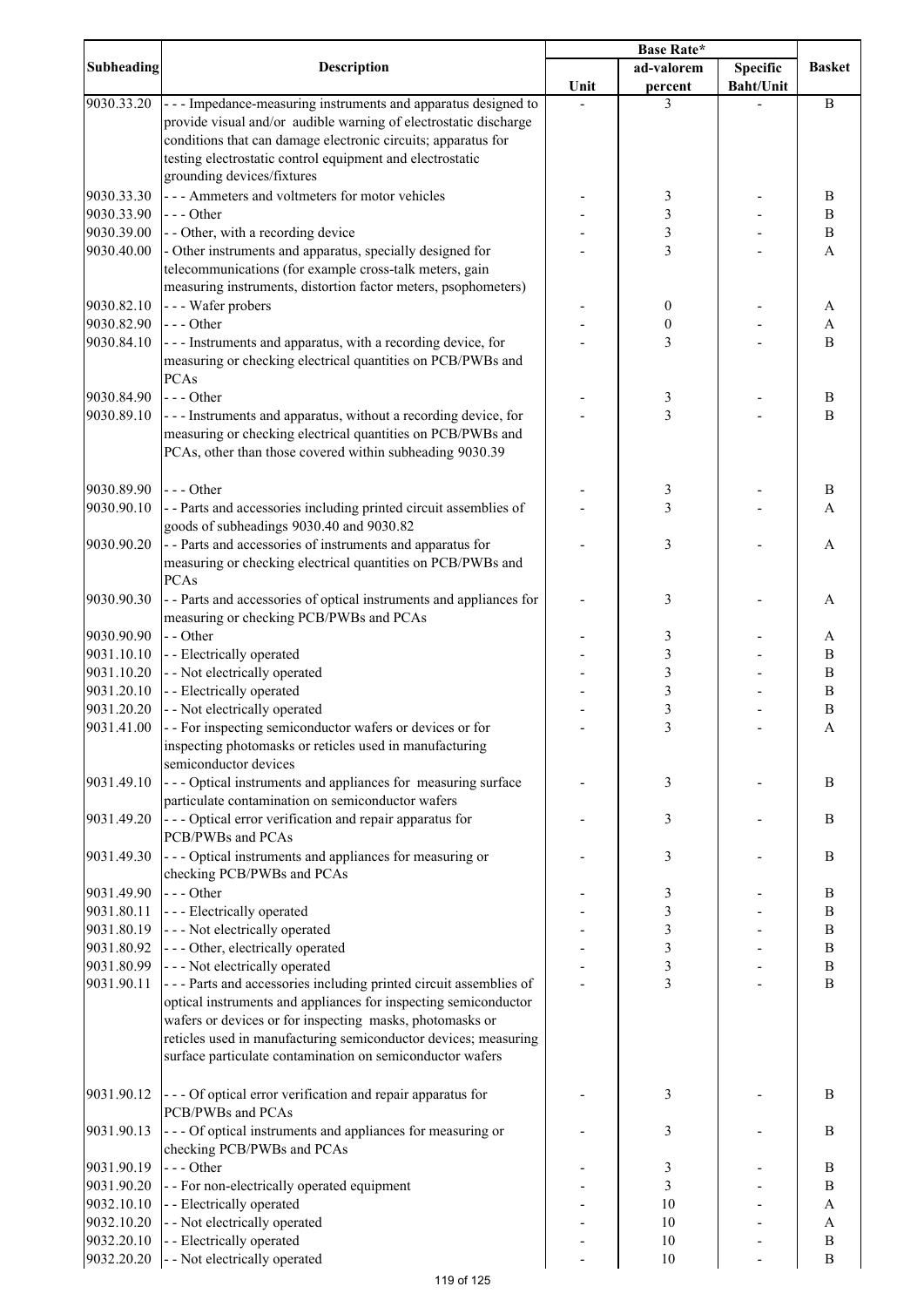|            |                                                                    | <b>Base Rate*</b> |            |                  |                           |
|------------|--------------------------------------------------------------------|-------------------|------------|------------------|---------------------------|
| Subheading | <b>Description</b>                                                 |                   | ad-valorem | <b>Specific</b>  | <b>Basket</b>             |
|            |                                                                    | Unit              | percent    | <b>Baht/Unit</b> |                           |
| 9032.81.00 | - - Hydraulic or pneumatic                                         |                   | 10         |                  | $\, {\bf B}$              |
| 9032.89.10 | --- Instruments and apparatus incorporating or working in          |                   | 10         |                  | $\bf{B}$                  |
|            | conjunction with an automatic data processing machine, for         |                   |            |                  |                           |
|            | automatically regulating or controlling the propulsion, ballast or |                   |            |                  |                           |
|            | cargo handling systems of ships                                    |                   |            |                  |                           |
| 9032.89.20 | --- Automatic instruments and apparatus for regulating or          |                   | 10         |                  | $\, {\bf B}$              |
|            | controlling chemical or electrochemical solutions in the           |                   |            |                  |                           |
|            | manufacture of PCA/PWBs                                            |                   |            |                  |                           |
| 9032.89.31 | ---- Automatic regulating voltage units (stabilizers)              |                   | 10         |                  | $\, {\bf B}$              |
| 9032.89.39 | $---Other$                                                         |                   | 10         |                  | $\, {\bf B}$              |
| 9032.89.90 | $--$ Other                                                         |                   | 10         |                  | $\, {\bf B}$              |
| 9032.90.10 | - - Of goods of subheading 9032.89.10                              |                   | 10         |                  | $\, {\bf B}$              |
| 9032.90.20 | -- Of goods of subheading 9032.89.20                               |                   | 10         |                  | $\, {\bf B}$              |
| 9032.90.30 | - - Of other electrically operated goods                           |                   | 10         |                  | $\, {\bf B}$              |
| 9032.90.90 | - - Other                                                          |                   | 10         |                  | $\, {\bf B}$              |
| 9033.00.10 | - For electrically operated equipment                              |                   | 10         |                  | $\, {\bf B}$              |
| 9033.00.20 | - For non-electrically operated equipment                          |                   | 10         |                  | $\, {\bf B}$              |
| 9101.11.00 | - - With mechanical display only                                   |                   | 5          |                  | $\boldsymbol{\rm{A}}$     |
| 9101.19.00 | - - Other                                                          |                   | 5          |                  | $\boldsymbol{\mathsf{A}}$ |
| 9101.21.00 | - - With automatic winding                                         |                   | 5          |                  | $\boldsymbol{\mathsf{A}}$ |
| 9101.29.00 | - - Other                                                          |                   | 5          |                  | $\boldsymbol{\mathsf{A}}$ |
| 9101.91.00 | - - Electrically operated                                          |                   | 5          |                  | $\boldsymbol{\mathsf{A}}$ |
| 9101.99.00 | - - Other                                                          |                   | 5          |                  | $\mathbf{A}$              |
| 9102.11.00 | - - With mechanical display only                                   |                   | 5          |                  | $\boldsymbol{\mathsf{A}}$ |
|            |                                                                    |                   |            |                  |                           |
| 9102.12.00 | - - With opto-electronic display only                              |                   | 5          |                  | $\boldsymbol{\mathsf{A}}$ |
| 9102.19.00 | - - Other                                                          |                   | 5          |                  | A                         |
| 9102.21.00 | - - With automatic winding                                         |                   | 5          |                  | $\boldsymbol{\rm{A}}$     |
| 9102.29.00 | - - Other                                                          |                   | 5          |                  | A                         |
| 9102.91.10 | --- Stop-watches                                                   |                   | 5          |                  | $\boldsymbol{\rm{A}}$     |
| 9102.91.90 | $--$ Other                                                         |                   | 5          |                  | $\boldsymbol{\mathsf{A}}$ |
| 9102.99.00 | - - Other                                                          |                   | 5          |                  | A                         |
| 9103.10.00 | - Electrically operated                                            |                   | 20         |                  | $\, {\bf B}$              |
| 9103.90.00 | - Other                                                            |                   | 20         |                  | $\bf{B}$                  |
| 9104.00.10 | - For vehicles                                                     |                   | 10         |                  | $\boldsymbol{\mathsf{A}}$ |
| 9104.00.20 | - For aircraft                                                     |                   | 10         |                  | $\mathbf{A}$              |
| 9104.00.30 | - For vessels                                                      |                   | 10         |                  | A                         |
| 9104.00.90 | - Other                                                            |                   | 10         |                  | A                         |
| 9105.11.00 | - - Electrically operated                                          |                   | 20         |                  | $\bf{B}$                  |
| 9105.19.00 | - - Other                                                          |                   | 20         |                  | $\, {\bf B}$              |
| 9105.21.00 | - - Electrically operated                                          |                   | 20         |                  | $\, {\bf B}$              |
| 9105.29.00 | - - Other                                                          |                   | 20         |                  | $\bf{B}$                  |
| 9105.91.00 | - - Electrically operated                                          |                   | 20         |                  | $\, {\bf B}$              |
| 9105.99.00 | - - Other                                                          |                   | 20         |                  | $\, {\bf B}$              |
| 9106.10.00 | - Time-registers; time-recorders                                   |                   | 10         |                  | $\, {\bf B}$              |
| 9106.90.00 | - Other                                                            |                   | 10         |                  | $\, {\bf B}$              |
| 9107.00.00 | Time switches with clock or watch movement or with                 |                   | 10         |                  | $\bf{B}$                  |
|            | synchronous motor.                                                 |                   |            |                  |                           |
| 9108.11.00 | - - With mechanical display only or with a device to which a       |                   | 5          |                  | A                         |
|            | mechanical display can be incorporated                             |                   |            |                  |                           |
|            |                                                                    |                   |            |                  |                           |
| 9108.12.00 | - - With opto-electronic display only                              |                   | 5          |                  | A                         |
| 9108.19.00 | - - Other                                                          |                   | 5          |                  | A                         |
| 9108.20.00 | - With automatic winding                                           |                   | 5          |                  | A                         |
| 9108.90.00 | - Other                                                            |                   | 5          |                  | A                         |
| 9109.11.00 | - - Of alarm clocks                                                |                   | 10         |                  | A                         |
| 9109.19.00 | - - Other                                                          |                   | 10         |                  | A                         |
| 9109.90.00 | - Other                                                            |                   | 10         |                  | A                         |
| 9110.11.00 | - - Complete movements, unassembled or partly assembled            |                   | 5          |                  | A                         |
|            | (movement sets)                                                    |                   |            |                  |                           |
| 9110.12.00 | - - Incomplete movements, assembled                                |                   | 5          |                  | A                         |
| 9110.19.00 | - - Rough movements                                                |                   | 5          |                  | A                         |
| 9110.90.00 | - Other                                                            |                   | 10         |                  | A                         |
| 9111.10.00 | - Cases of precious metal or of metal clad with precious metal     |                   | 5          |                  | A                         |
| 9111.20.00 | - Cases of base metal, whether or not gold- or silver-plated       |                   | 5          |                  | A                         |
| 9111.80.00 | - Other cases                                                      |                   | 10         |                  | $\boldsymbol{\mathsf{A}}$ |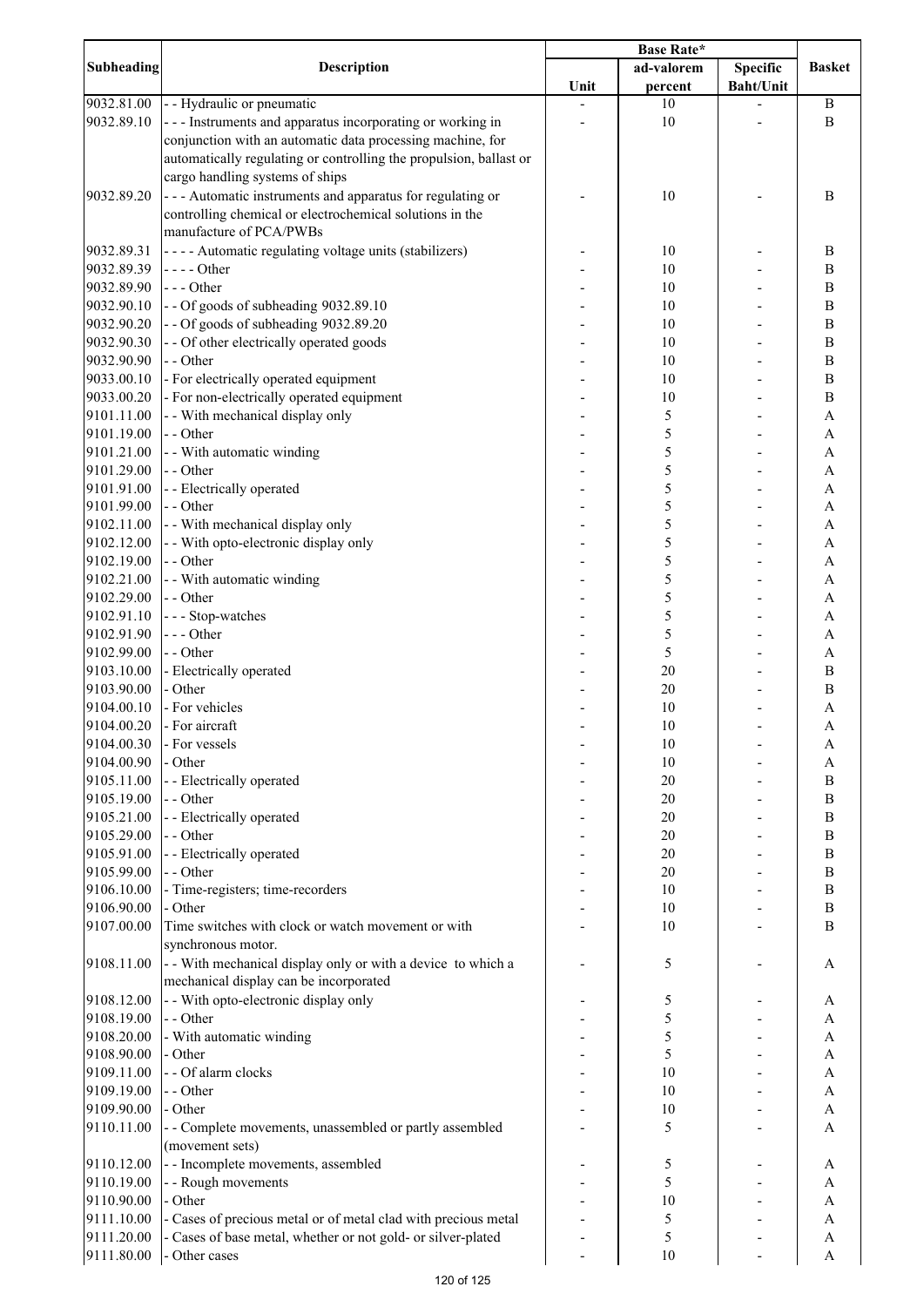| <b>Subheading</b> |                                                                        |      | <b>Base Rate*</b> |                  |               |
|-------------------|------------------------------------------------------------------------|------|-------------------|------------------|---------------|
|                   | Description                                                            |      | ad-valorem        | Specific         | <b>Basket</b> |
|                   |                                                                        | Unit | percent           | <b>Baht/Unit</b> |               |
| 9111.90.00        | - Parts                                                                |      | 5                 |                  | A             |
| 9112.20.00        | - Cases                                                                |      | 10                |                  | A             |
| 9112.90.00        | - Parts                                                                | ٠    | 10                |                  | A             |
| 9113.10.00        | - Of precious metal or of metal clad with precious metal               |      | 5                 |                  | A             |
| 9113.20.00        | - Of base metal, whether or not gold- or silver-plated                 |      | 5                 |                  | B             |
| 9113.90.00        | - Other                                                                |      | 5                 |                  | A             |
| 9114.10.00        | - Springs, including hair-springs                                      |      | 5                 |                  | A             |
| 9114.20.00        | - Jewels                                                               |      | 5                 |                  | A             |
|                   | - Dials                                                                |      | 5                 |                  |               |
| 9114.30.00        |                                                                        |      |                   |                  | A             |
| 9114.40.00        | - Plates and bridges                                                   |      | 5                 |                  | A             |
| 9114.90.00        | - Other                                                                |      | 5                 |                  | A             |
| 9201.10.00        | - Upright pianos                                                       |      | 10                |                  | A             |
| 9201.20.00        | - Grand pianos                                                         |      | 10                |                  | A             |
| 9201.90.00        | - Other                                                                |      | 10                |                  | A             |
| 9202.10.00        | - Played with a bow                                                    |      | 10                |                  | $\mathbf{A}$  |
| 9202.90.00        | - Other                                                                |      | 10                |                  | A             |
| 9205.10.00        | - Brass-wind instruments                                               |      | 10                |                  | A             |
| 9205.90.10        | - - Keyboard pipe organs; harmoniums and similar keyboard              |      | 10                |                  | $\mathbf{A}$  |
|                   | instruments with free metal reeds                                      |      |                   |                  |               |
| 9205.90.90        | - - Other                                                              |      | 10                |                  | A             |
| 9206.00.00        | Percussion musical instruments<br>(for example,<br>drums,              |      | 10                |                  | B             |
|                   | xylophones, cymbals, castanets, maracas).                              |      |                   |                  |               |
| 9207.10.00        | - Keyboard instruments, other than accordions                          |      | 10                |                  | A             |
| 9207.90.00        | - Other                                                                |      | 10                |                  | A             |
|                   | - Musical boxes                                                        |      |                   |                  |               |
| 9208.10.00        |                                                                        |      | 20                |                  | A             |
| 9208.90.10        | - - Decoy calls, call horns and other mouth-blown sound                |      | 20                |                  | A             |
|                   | signalling instruments                                                 |      |                   |                  |               |
| 9208.90.90        | - - Other                                                              |      | 20                |                  | A             |
| 9209.30.00        | - Musical instrument strings                                           |      | 10                |                  | A             |
| 9209.91.10        | - - - Strung backs, keyboards and metal frames for upright pianos      |      | 10                |                  | A             |
|                   |                                                                        |      |                   |                  |               |
| 9209.91.90        | $--$ Other                                                             |      | 10                |                  | A             |
| 9209.92.00        | - - Parts and accessories for the musical instruments of heading       |      | 10                |                  | A             |
|                   | 92.02                                                                  |      |                   |                  |               |
| 9209.94.00        | - Parts and accessories for the musical instruments of heading         |      | 10                |                  | A             |
|                   | 92.07                                                                  |      |                   |                  |               |
| 9209.99.00        | - - Other                                                              |      | 10                |                  | A             |
| 9301.11.00        | -- Self-propelled                                                      |      | $\boldsymbol{0}$  |                  | A             |
| 9301.19.00        | - - Other                                                              |      | 0                 |                  | A             |
| 9301.20.00        | - Rocket launchers; flame-throwers; grenade launchers; torpedo         |      | $\boldsymbol{0}$  |                  | A             |
|                   | tubes and similar projectors                                           |      |                   |                  |               |
| 9301.90.00        | - Other                                                                |      | $\boldsymbol{0}$  |                  | A             |
| 9302.00.00        | Revolvers and pistols, other than those of heading 93.03 or 93.04.     |      | 30                |                  | $\mathbf{A}$  |
|                   |                                                                        |      |                   |                  |               |
|                   |                                                                        |      |                   |                  |               |
| 9303.10.00        | - Muzzle-loading firearms                                              |      | 30                |                  | A             |
| 9303.20.10        | - - Hunting shotguns                                                   |      | 30                |                  | A             |
| 9303.20.90        | - - Other                                                              |      | 30                |                  | A             |
| 9303.30.10        | - - Hunting rifles                                                     |      | 30                |                  | A             |
| 9303.30.90        | - - Other                                                              |      | 30                |                  | $\mathbf{A}$  |
| 9303.90.00        | - Other                                                                |      | 30                |                  | A             |
| 9304.00.10        | - Air guns, operating at a pressure of less than 7 kgf/cm <sup>2</sup> |      | 30                |                  | A             |
| 9304.00.90        | - Other                                                                |      | 30                |                  | A             |
| 9305.10.00        | - Of revolvers or pistols                                              |      | 30                |                  | A             |
| 9305.21.10        | --- Of hunting shotguns                                                |      | 30                |                  | $\mathbf{A}$  |
| 9305.21.90        | $--$ Other                                                             |      | 30                |                  | A             |
| 9305.29.10        | --- Of hunting shotguns                                                |      | 30                |                  | $\mathbf{A}$  |
| 9305.29.90        | $--- Other$                                                            |      | 30                |                  | A             |
| 9305.91.00        | - - Of military weapons of heading 93.01                               |      | 30                |                  | A             |
| 9305.99.10        | --- Of goods of subheading 9304.00.90                                  |      | 30                |                  | A             |
| 9305.99.90        | --- Other                                                              |      | 30                |                  |               |
|                   |                                                                        |      | 30                |                  | A<br>A        |
| 9306.21.00        | - - Cartridges                                                         |      |                   |                  |               |
| 9306.29.00        | - - Other                                                              |      | 30                |                  | A             |
| 9306.30.10        | - - For revolvers and pistols of heading 93.02                         |      | 30                |                  | $\mathbf{A}$  |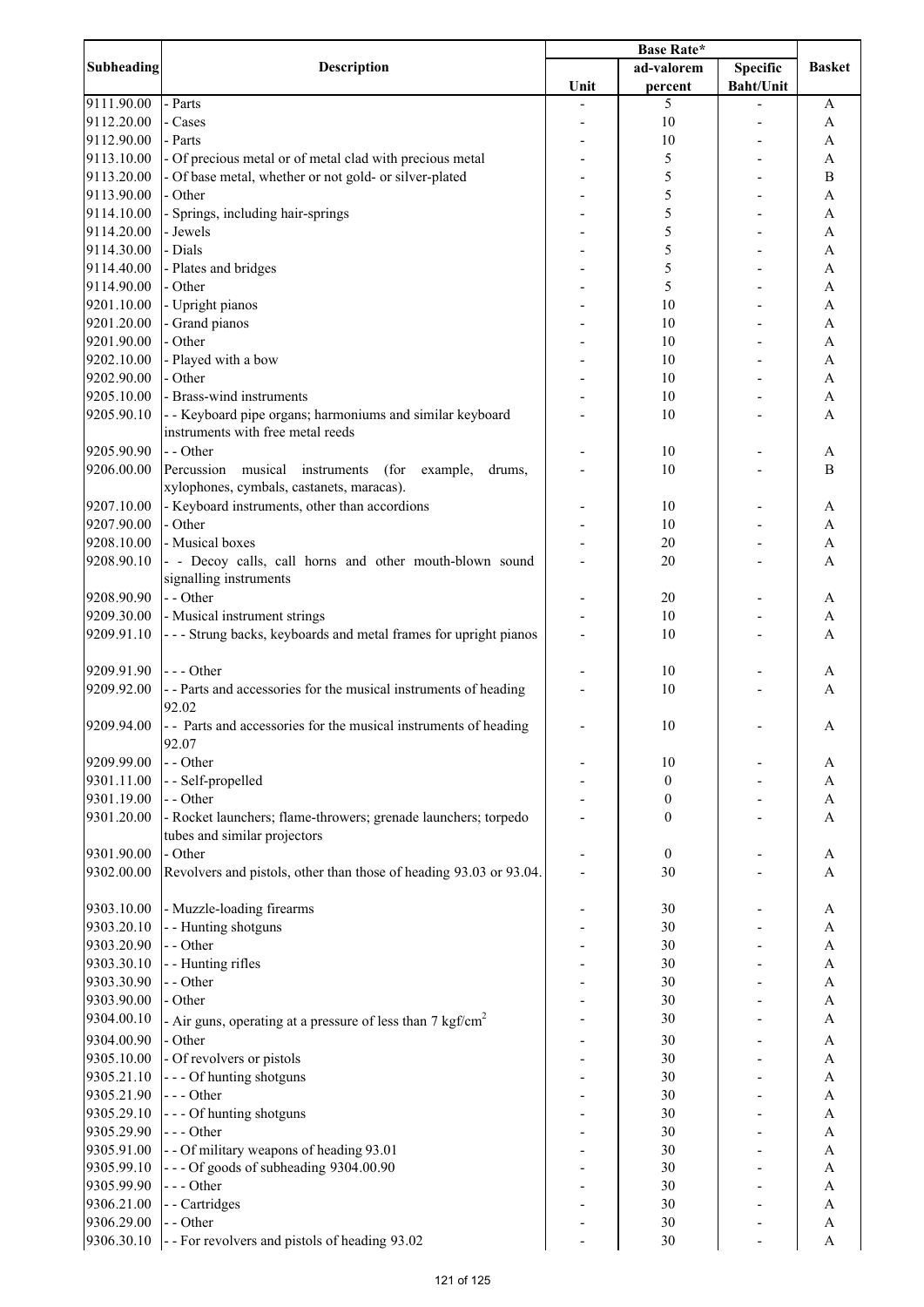|                   |                                                                    | Base Rate* |            |                  |                  |
|-------------------|--------------------------------------------------------------------|------------|------------|------------------|------------------|
| <b>Subheading</b> | <b>Description</b>                                                 |            | ad-valorem | <b>Specific</b>  | <b>Basket</b>    |
|                   |                                                                    | Unit       | percent    | <b>Baht/Unit</b> |                  |
| 9306.30.20        | - - Cartridges for riveting or similar tools or for captive-bolt   |            | 30         |                  | A                |
|                   | humane killers and parts thereof                                   |            |            |                  |                  |
| 9306.30.90        | - - Other                                                          |            | 30         |                  | A                |
| 9306.90.00        | - Other                                                            |            | 30         |                  | A                |
| 9307.00.00        | Swords, cutlasses, bayonets, lances and similar arms and parts     |            | 30         |                  | A                |
|                   | thereof and scabbards and sheaths thereof.                         |            |            |                  |                  |
| 9401.10.00        | - Seats of a kind used for aircraft                                |            | 10         |                  | A                |
| 9401.30.00        | - Swivel seats with variable height adjustment                     |            | 20         |                  | A                |
| 9401.40.00        | - Seats other than garden seats or camping equipment,              |            | 20         |                  | A                |
|                   | convertible into beds                                              |            |            |                  |                  |
| 9401.51.00        | - - Of bamboo or rattan                                            |            | 20         |                  | A                |
| 9401.59.00        | - - Other                                                          |            | 20         |                  | A                |
| 9401.61.00        | - - Upholstered                                                    |            | 20         |                  | B                |
| 9401.69.00        | - - Other                                                          |            | 20         |                  | $\bf{B}$         |
| 9401.71.00        | - - Upholstered                                                    |            | 20         |                  | $\overline{B}$   |
| 9401.79.00        | - - Other                                                          |            | 20         |                  | $\bf{B}$         |
| 9401.80.10        | - - Baby walkers                                                   |            | 20         |                  | $\overline{B}$   |
| 9401.80.90        | - - Other                                                          |            | 20         |                  | $\overline{B}$   |
| 9401.90.10        | - - Of aircraft seats                                              |            | 10         |                  | $\overline{B}$   |
| 9401.90.20        | - - Of baby walkers                                                |            | 10         |                  | $\, {\bf B}$     |
| 9401.90.91        | --- Of goods of subheading 9401.20 or 9401.30                      |            | 10         |                  | $\overline{B}$   |
| 9401.90.99        | --- Other                                                          |            | 10         |                  | $\, {\bf B}$     |
| 9402.10.10        | - - Dentists' chairs and parts thereof                             |            | 20         |                  | A                |
| 9402.10.30        | - - Barbers' chairs and parts thereof                              |            | 20         |                  | A                |
| 9402.10.90        | - - Other                                                          |            | 20         |                  | A                |
| 9402.90.10        | - - Furniture specially designed for medical, surgical or          |            | 20         |                  | A                |
|                   | veterinary purposes and parts thereof                              |            |            |                  |                  |
| 9402.90.90        | - - Other                                                          |            | 20         |                  | A                |
| 9405.10.20        | - - Surgical lamps                                                 |            | 20         |                  | B                |
| 9405.10.30        | - - Spotlights                                                     |            | 20         |                  | B                |
| 9405.10.90        | - - Other                                                          |            | $20\,$     |                  | B                |
| 9405.30.00        | - Lighting sets of a kind used for Christmas trees                 |            | 20         |                  | B                |
| 9405.91.10        | - - - For surgical lamps                                           |            | 10         |                  | $\boldsymbol{B}$ |
| 9405.91.20        | - - - For spotlights                                               |            | 10         |                  | $\boldsymbol{B}$ |
| 9405.91.40        | --- Glass globes and chimneys for other lamps or lanterns          |            | 10         |                  | $\bf{B}$         |
| 9405.91.90        | $--$ Other                                                         |            | 10         |                  | $\, {\bf B}$     |
| 9405.92.10        | - - - For surgical lamps                                           |            | 10         |                  | $\, {\bf B}$     |
| 9405.92.20        | --- For spotlights                                                 |            | 10         |                  | $\, {\bf B}$     |
| 9405.92.90        | --- Other                                                          |            | 10         |                  | $\, {\bf B}$     |
| 9405.99.10        | --- Lampshades of textile materials                                |            | 10         |                  | $\, {\bf B}$     |
| 9405.99.90        | $--- Other$                                                        |            | 10         |                  | $\, {\bf B}$     |
| 9503.00.10        | - Tricycles, scooters, pedal cars and similar wheeled toys; dolls' |            | $20\,$     |                  | $\, {\bf B}$     |
|                   | carriages                                                          |            |            |                  |                  |
| 9503.00.21        | - - Dolls, whether or not dressed                                  |            | $20\,$     |                  | $\, {\bf B}$     |
| 9503.00.22        | - - - Garments and garments accessories; footwear and headgear     |            | 20         |                  | B                |
|                   |                                                                    |            |            |                  |                  |
|                   | $--- Other$                                                        |            | 10         |                  | B                |
| 9503.00.29        |                                                                    |            |            |                  | B                |
| 9503.00.30        | - Electric trains, including tracks, signals and other accessories |            | 20         |                  |                  |
|                   | therefor                                                           |            |            |                  |                  |
| 9503.00.41        | - - Model aircraft assembly kits                                   |            | 20         |                  | B                |
| 9503.00.49        | - - Other                                                          |            | 20         |                  | $\, {\bf B}$     |
| 9503.00.50        | - Other construction sets and constructional toys, of materials    |            | 20         |                  | B                |
|                   | other than plastics                                                |            |            |                  |                  |
| 9503.00.60        | - Stuffed toys representing animals or non-human creatures         |            | 20         |                  | B                |
| 9503.00.71        | - - Jigsaw or picture puzzles                                      |            | 20         |                  | $\, {\bf B}$     |
| 9503.00.79        | - - Other                                                          |            | $20\,$     |                  | $\, {\bf B}$     |
| 9503.00.91        | - - Numerical, alphabetical or animal blocks or cut-outs; word     |            | 20         |                  | B                |
|                   | builder sets; word making and talking sets; toy printing sets; toy |            |            |                  |                  |
|                   | counting frames (abaci); toy sewing machines; toy typewriters      |            |            |                  |                  |
|                   |                                                                    |            |            |                  |                  |
| 9503.00.92        | - - Skipping ropes                                                 |            | 20         |                  | B                |
| 9503.00.93        | - - Marbles                                                        |            | 20         |                  | B                |
| 9503.00.99        | - - Other                                                          |            | 20         |                  | $\, {\bf B}$     |
| 9504.10.00        | - Video games of a kind used with a television receiver            |            | $20\,$     |                  | B                |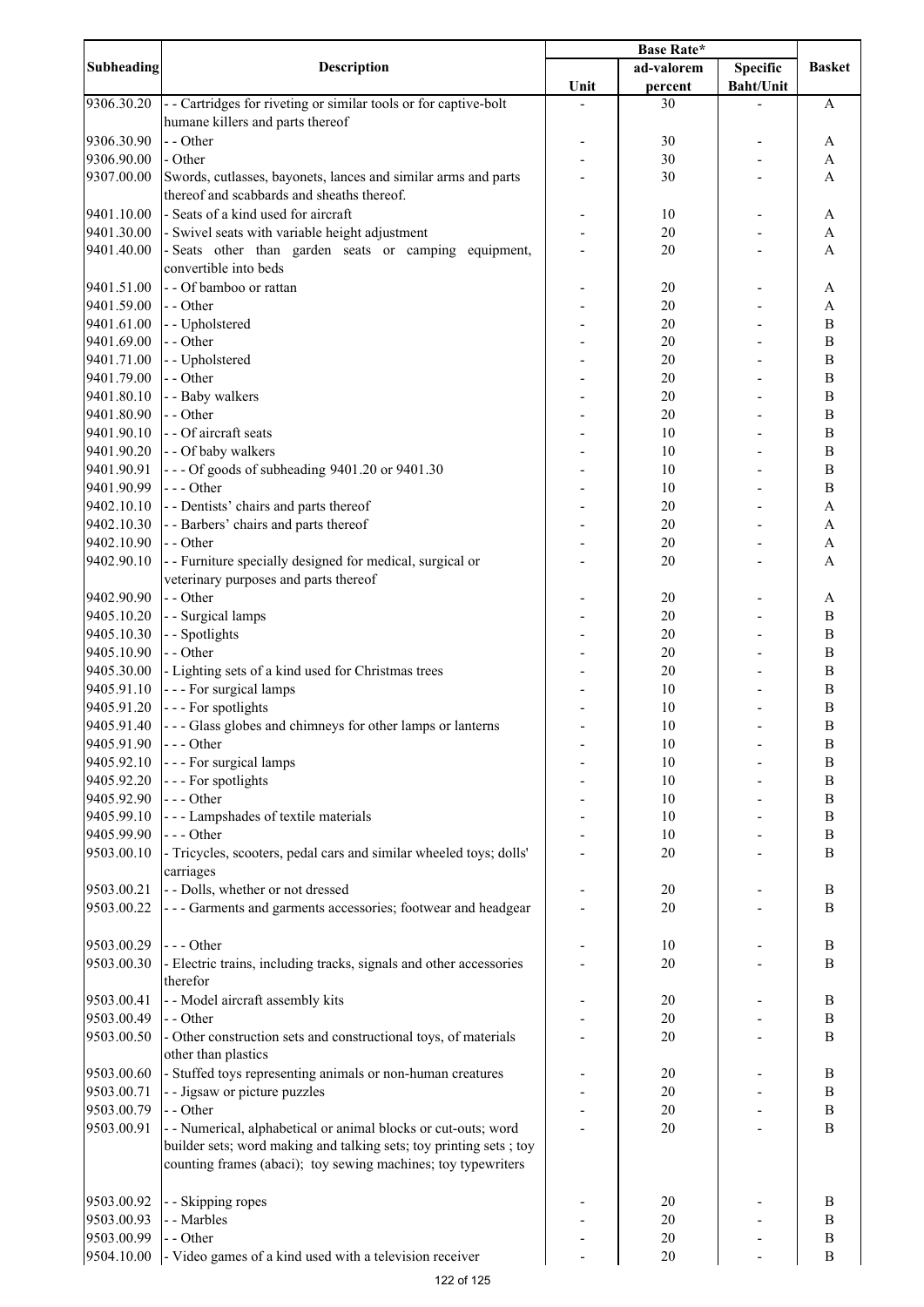| <b>Subheading</b>        | <b>Description</b>                                                                                                        | Base Rate*               |                          |                  |                              |
|--------------------------|---------------------------------------------------------------------------------------------------------------------------|--------------------------|--------------------------|------------------|------------------------------|
|                          |                                                                                                                           |                          | ad-valorem               | <b>Specific</b>  | <b>Basket</b>                |
|                          |                                                                                                                           | Unit                     | percent                  | <b>Baht/Unit</b> |                              |
| 9504.20.20               | - - Tables for billiards of all kinds                                                                                     | KG                       |                          | 10.00            | B                            |
| 9504.20.90               | - - Other                                                                                                                 |                          | 20                       |                  | $\, {\bf B}$                 |
| 9504.30.00               | - Other games, operated by coins, banknotes, bank cards, tokens<br>or by other means of payment, other than bowling alley |                          | 20                       |                  | $\bf{B}$                     |
|                          | equipment                                                                                                                 |                          |                          |                  |                              |
| 9504.40.00               | - Playing cards                                                                                                           | KG                       |                          | 70.00            | B                            |
| 9504.90.10               | - - Bowling requisites of all kinds                                                                                       |                          | 20                       |                  | $\bf{B}$                     |
| 9504.90.20               | - - Darts and parts and accessories of darts                                                                              |                          | 20                       |                  | $\bf{B}$                     |
| 9504.90.31               | --- Tables designed for use with casino games                                                                             | KG                       | $\overline{\phantom{a}}$ | 10.00            | $\, {\bf B}$                 |
| 9504.90.39               | --- Other                                                                                                                 | $\overline{\phantom{a}}$ | 20                       |                  | $\bf{B}$                     |
| 9504.90.91               | --- Tables designed for games                                                                                             | KG                       | $\overline{\phantom{a}}$ | 10.00            | B                            |
| 9504.90.99               | $--$ Other                                                                                                                |                          | 20                       |                  | $\, {\bf B}$                 |
| 9505.10.00               | - Articles for Christmas festivities                                                                                      |                          | 20                       |                  | B                            |
| 9505.90.00               | - Other                                                                                                                   |                          | 20                       |                  | $\, {\bf B}$                 |
| 9506.11.00               | - - Skis                                                                                                                  |                          | 10                       |                  | $\boldsymbol{\rm{A}}$        |
| 9506.12.00               | - - Ski-fastenings (ski-bindings)                                                                                         |                          | 10                       |                  | A                            |
| 9506.19.00               | - - Other                                                                                                                 |                          | 10                       |                  | $\boldsymbol{\mathsf{A}}$    |
| 9506.21.00               | - - Sailboards                                                                                                            |                          | 10                       |                  | $\boldsymbol{\rm{A}}$        |
| 9506.29.00               | - - Other                                                                                                                 |                          | 10                       |                  | $\, {\bf B}$                 |
| 9506.31.00               | - - Clubs, complete                                                                                                       |                          | 10                       |                  | $\mathbf{A}$                 |
| 9506.32.00               | - - Balls                                                                                                                 | Unit                     | 10                       | 1.00             | $\mathbf{A}$                 |
| 9506.39.00               | - - Other                                                                                                                 |                          | 10                       |                  | $\boldsymbol{\mathsf{A}}$    |
| 9506.40.10               | - - Tables                                                                                                                | KG                       | $\overline{\phantom{a}}$ | 10.00            | $\mathbf{A}$                 |
| 9506.40.90               | - - Other                                                                                                                 |                          | 10                       |                  | $\boldsymbol{\mathsf{A}}$    |
| 9506.51.00               | - - Lawn-tennis rackets, whether or not strung                                                                            |                          | 10                       |                  | A                            |
| 9506.59.00               | - - Other                                                                                                                 |                          | 10                       |                  | $\boldsymbol{\mathsf{A}}$    |
| 9506.61.00               | - - Lawn-tennis balls                                                                                                     |                          | 10                       |                  | $\, {\bf B}$                 |
| 9506.62.00               | - - Inflatable                                                                                                            |                          | 10                       |                  | $\, {\bf B}$                 |
| 9506.69.00               | - - Other                                                                                                                 |                          | 10                       |                  | $\, {\bf B}$<br>B            |
| 9506.70.00               | - Ice skates and roller skates, including skating boots with skates<br>attached                                           |                          | 10                       |                  |                              |
| 9506.91.00               | - - Articles and equipment for general physical exercise,                                                                 |                          | 10                       |                  | B                            |
|                          | gymnastics or athletics                                                                                                   |                          |                          |                  |                              |
| 9506.99.20               | --- Bows and arrows for archery; crossbows                                                                                |                          | 10                       |                  | $\, {\bf B}$                 |
| 9506.99.30               | --- Nets, cricket pads and shin guards                                                                                    |                          | 10                       |                  | $\mathbf B$                  |
| 9506.99.50               | --- Other articles and equipment for football, field hockey,                                                              |                          | 10                       |                  | B                            |
|                          | tennis, badminton, deck tennis, volleyball, basketball or cricket                                                         |                          |                          |                  |                              |
| 9506.99.90               | --- Other                                                                                                                 |                          | 10                       |                  | B                            |
| 9507.10.00               | - Fishing rods                                                                                                            |                          | 20                       |                  | $\, {\bf B}$                 |
| 9507.20.00               | - Fish-hooks, whether or not snelled                                                                                      |                          | 5                        |                  | $\boldsymbol{A}$             |
| 9507.30.00               | - Fishing reels                                                                                                           |                          | 20                       |                  | $\, {\bf B}$                 |
| 9507.90.00               | - Other                                                                                                                   |                          | 20                       |                  | $\, {\bf B}$                 |
| 9508.10.00               | - Travelling circuses and travelling menageries                                                                           |                          | 20                       |                  | $\, {\bf B}$                 |
| 9508.90.00               | - Other                                                                                                                   |                          | 20                       |                  | $\, {\bf B}$                 |
| 9601.10.00               | - Worked ivory and articles of ivory                                                                                      |                          | 20                       |                  | $\, {\bf B}$                 |
| 9601.90.10               | - Worked mother-of-pearl or tortoise-shell and articles of the                                                            |                          | 20                       |                  | $\bf{B}$                     |
|                          | foregoing                                                                                                                 |                          |                          |                  |                              |
| 9601.90.90               | - - Other                                                                                                                 |                          | 20                       |                  | B                            |
| 9602.00.10               | - Gelatin capsules for pharmaceutical products                                                                            |                          | 20                       |                  | $\, {\bf B}$                 |
| 9602.00.20               | - Cigar or cigarette cases, tobacco jars and household ornamental                                                         |                          | 20                       |                  | $\bf{B}$                     |
|                          | articles                                                                                                                  |                          |                          |                  |                              |
| 9602.00.90               | - Other                                                                                                                   |                          | 20                       |                  | B                            |
| 9603.10.10               | - - Brushes                                                                                                               |                          | 20                       |                  | $\, {\bf B}$                 |
| 9603.10.20               | - - Brooms                                                                                                                |                          | 20<br>20                 |                  | $\, {\bf B}$<br>$\, {\bf B}$ |
| 9603.21.00<br>9603.29.00 | - - Tooth brushes, including dental-plate brushes                                                                         |                          |                          |                  |                              |
| 9603.30.00               | - - Other<br>- Artists' brushes, writing brushes and similar brushes for the                                              |                          | 20<br>20                 |                  | $\, {\bf B}$<br>$\bf{B}$     |
|                          | application of cosmetics                                                                                                  |                          |                          |                  |                              |
| 9603.40.00               | - Paint, distemper, varnish or similar brushes (other than brushes                                                        |                          | 20                       |                  | B                            |
|                          | of subheading 9603.30); paint pads and rollers                                                                            |                          |                          |                  |                              |
| 9603.50.00               | - Other brushes constituting parts of machines, appliances or                                                             |                          | 10                       |                  | B                            |
|                          | vehicles                                                                                                                  |                          |                          |                  |                              |
| 9603.90.10               | - - Prepared knots and tufts for broom or brush making                                                                    |                          | 20                       |                  | $\, {\bf B}$                 |
| 9603.90.20               | - - Hand-operated mechanical floor sweepers, not motorised                                                                |                          | 20                       |                  | $\, {\bf B}$                 |
|                          |                                                                                                                           |                          |                          |                  |                              |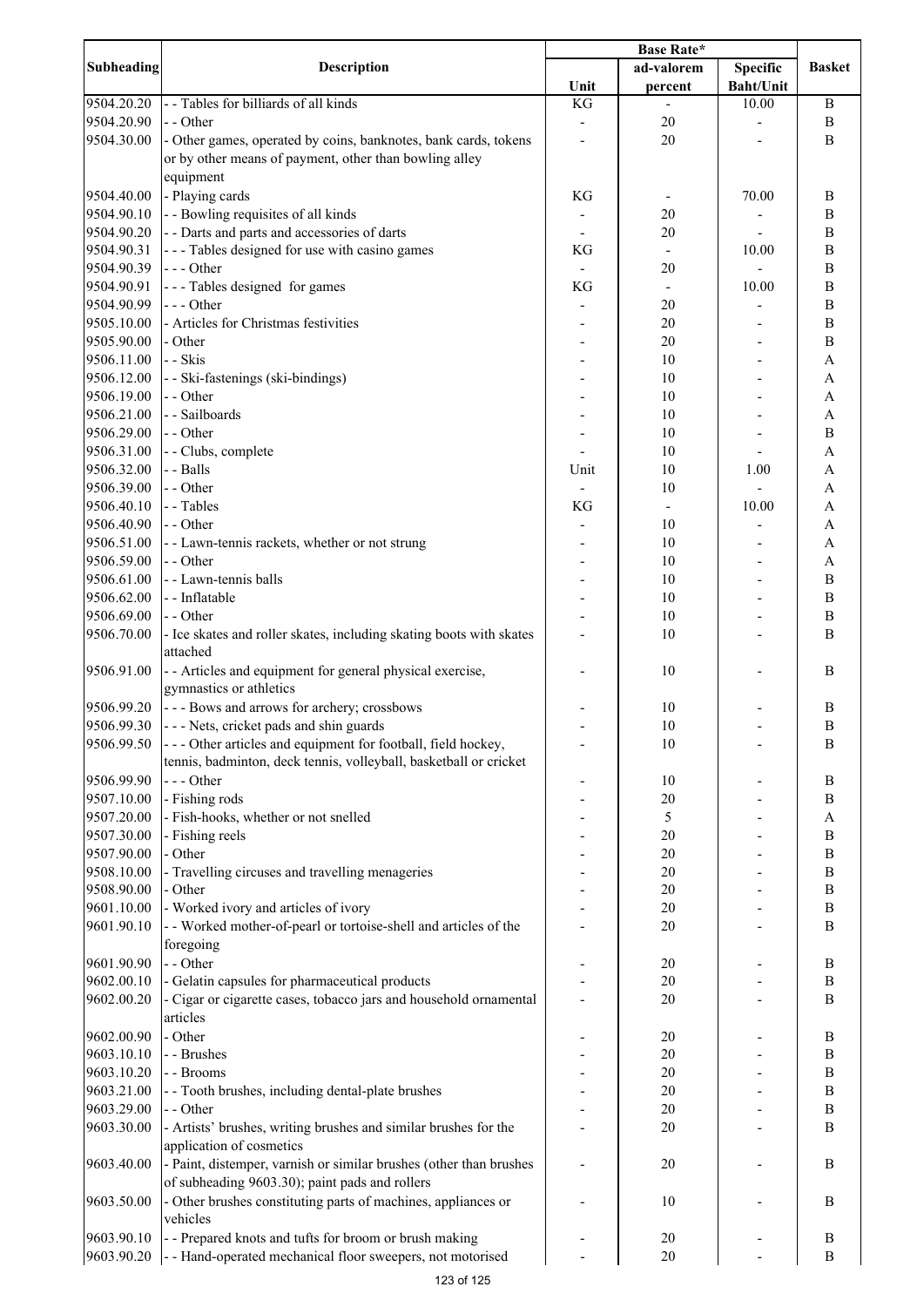|                   |                                                                      | <b>Base Rate*</b> |            |                  |               |
|-------------------|----------------------------------------------------------------------|-------------------|------------|------------------|---------------|
| <b>Subheading</b> | <b>Description</b>                                                   |                   | ad-valorem | <b>Specific</b>  | <b>Basket</b> |
|                   |                                                                      | Unit              | percent    | <b>Baht/Unit</b> |               |
| 9603.90.40        | - - Other brushes                                                    |                   | 20         |                  | $\bf{B}$      |
| 9603.90.92        | --- Parts for goods of subheading 9603.90.20                         |                   | 20         |                  | B             |
| 9603.90.99        | --- Other                                                            |                   | 20         |                  | B             |
| 9604.00.10        | - Of metal                                                           |                   | 20         |                  | B             |
| 9604.00.90        | - Other                                                              |                   | 20         |                  | B             |
|                   |                                                                      |                   |            |                  |               |
| 9605.00.10        | - Personal toilet sets                                               |                   | 20         |                  | B             |
| 9605.00.90        | - Other                                                              |                   | 20         |                  | B             |
| 9608.31.00        | - - Indian ink drawing pens                                          |                   | 5          |                  | A             |
| 9608.39.10        | - - - Fountain pens                                                  |                   | 5          |                  | A             |
| 9608.39.90        | $--$ Other                                                           |                   | 5          |                  | A             |
| 9608.40.00        | - Propelling or sliding pencils                                      |                   | 5          |                  | A             |
| 9608.50.00        | - Sets of articles from two or more of the foregoing subheadings     |                   | 5          |                  | A             |
|                   |                                                                      |                   |            |                  |               |
| 9608.60.10        | - - Of plastics                                                      |                   | 5          |                  | A             |
| 9608.60.90        | - - Other                                                            |                   | 5          |                  | A             |
| 9608.91.10        | --- Of gold or gold-plated                                           |                   | 5          |                  | $\mathbf{A}$  |
|                   |                                                                      |                   |            |                  |               |
| 9608.91.90        | $--- Other$                                                          |                   | 5          |                  | $\mathbf{A}$  |
| 9608.99.10        | --- Duplicating stylos                                               |                   | 5          |                  | $\mathbf{A}$  |
| 9608.99.90        | $--- Other$                                                          |                   | 5          |                  | $\mathbf{A}$  |
| 9609.20.00        | - Pencil leads, black or coloured                                    |                   | 10         |                  | $\, {\bf B}$  |
| 9609.90.10        | - - Slate pencils for school slates                                  |                   | 20         |                  | $\, {\bf B}$  |
| 9609.90.30        | -- Pencils and crayons other than those of subheading 9609.10        |                   | 20         |                  | $\mathbf B$   |
|                   |                                                                      |                   |            |                  |               |
| 9609.90.90        | - - Other                                                            |                   | 20         |                  | B             |
| 9610.00.10        | - School slates                                                      |                   | 20         |                  | B             |
| 9610.00.90        | - Other                                                              |                   | 20         |                  | $\bf{B}$      |
|                   |                                                                      |                   |            |                  |               |
| 9612.10.10        | - - Of textile fabric                                                |                   | 20         |                  | B             |
| 9612.10.90        | - - Other                                                            |                   | 20         |                  | $\bf{B}$      |
| 9613.10.10        | - - Of plastics                                                      | Unit              | 20         | 1.75             | B             |
| 9613.10.90        | - - Other                                                            | Unit              | 20         | 1.75             | B             |
| 9613.20.10        | - - Of plastics                                                      | Unit              | 5          | 1.75             | A             |
| 9613.20.90        | - - Other                                                            | Unit              | 5          | 1.75             | A             |
| 9613.80.10        | - - Piezo-electric lighters for stoves and ranges                    | Unit              | 5          | 1.75             | A             |
| 9613.80.20        | - - Cigarette lighters or table lighters of plastics                 | Unit              | 5          | 1.75             | A             |
| 9613.80.30        | - - Cigarette lighters or table lighters, other than of plastics     | Unit              | 5          | 1.75             | A             |
|                   |                                                                      |                   |            |                  |               |
| 9613.80.90        | - - Other                                                            | Unit              | 5          | 1.75             | A             |
| 9613.90.10        | - - Refillable cartridges or other receptacles, which constitute     |                   | 10         |                  | A             |
|                   | parts of mechanical lighters, containing liquid fuel                 |                   |            |                  |               |
| 9613.90.90        | - - Other                                                            |                   | 10         |                  | A             |
| 9614.00.10        | - Roughly shaped blocks of wood or root for the manufacture of       |                   | 20         |                  | B             |
|                   | pipes                                                                |                   |            |                  |               |
| 9614.00.90        | - Other                                                              |                   | 20         |                  | $\mathbf B$   |
| 9615.11.10        | - - - Hair slides and the like                                       |                   | $20\,$     |                  | $\, {\bf B}$  |
| 9615.11.90        | $--$ Other                                                           |                   | $20\,$     |                  | $\, {\bf B}$  |
| 9615.19.10        | --- Hair slides and the like                                         |                   | $20\,$     |                  | $\, {\bf B}$  |
| 9615.19.90        | $--$ Other                                                           |                   | $20\,$     |                  | $\, {\bf B}$  |
| 9615.90.11        | - - - Of aluminium                                                   |                   | $20\,$     |                  | $\, {\bf B}$  |
|                   |                                                                      |                   |            |                  |               |
| 9615.90.12        | --- Of iron or steel                                                 |                   | 20         |                  | $\, {\bf B}$  |
| 9615.90.19        | $--- Other$                                                          |                   | $20\,$     |                  | $\, {\bf B}$  |
| 9615.90.20        | - - Parts                                                            |                   | $20\,$     |                  | $\, {\bf B}$  |
| 9615.90.91        | - - - Of aluminium                                                   |                   | $20\,$     |                  | B             |
| 9615.90.92        | --- Of iron or steel                                                 |                   | 20         |                  | $\, {\bf B}$  |
| 9615.90.99        | $--- Other$                                                          |                   | 20         |                  | B             |
| 9616.10.10        | - - Sprays                                                           |                   | 10         |                  | $\, {\bf B}$  |
| 9616.10.20        | - - Mounts and heads of sprays                                       |                   | 10         |                  | B             |
| 9616.20.00        | - Powder-puffs and pads for the application of cosmetics or toilet   |                   | 10         |                  | $\mathbf B$   |
|                   | preparations                                                         |                   |            |                  |               |
| 9618.00.00        | Tailors' dummies and other lay figures; automata and other           |                   |            |                  | B             |
|                   |                                                                      |                   | 20         |                  |               |
|                   | animated displays used for shop window dressing.                     |                   |            |                  |               |
| 9701.10.00        | - Paintings, drawings and pastels                                    |                   | 0, 20      |                  | A             |
| 9701.90.10        | - - Of cut flowers, flower buds, foliage, branches or other parts of |                   | 0, 20      |                  | A             |
|                   | plants; of plastics, paper or base metal                             |                   |            |                  |               |
| 9701.90.20        | - - Of natural cork                                                  |                   | 0, 20      |                  | A             |
| 9701.90.90        | - - Other                                                            |                   | 0, 20      |                  | A             |
|                   |                                                                      |                   |            |                  |               |